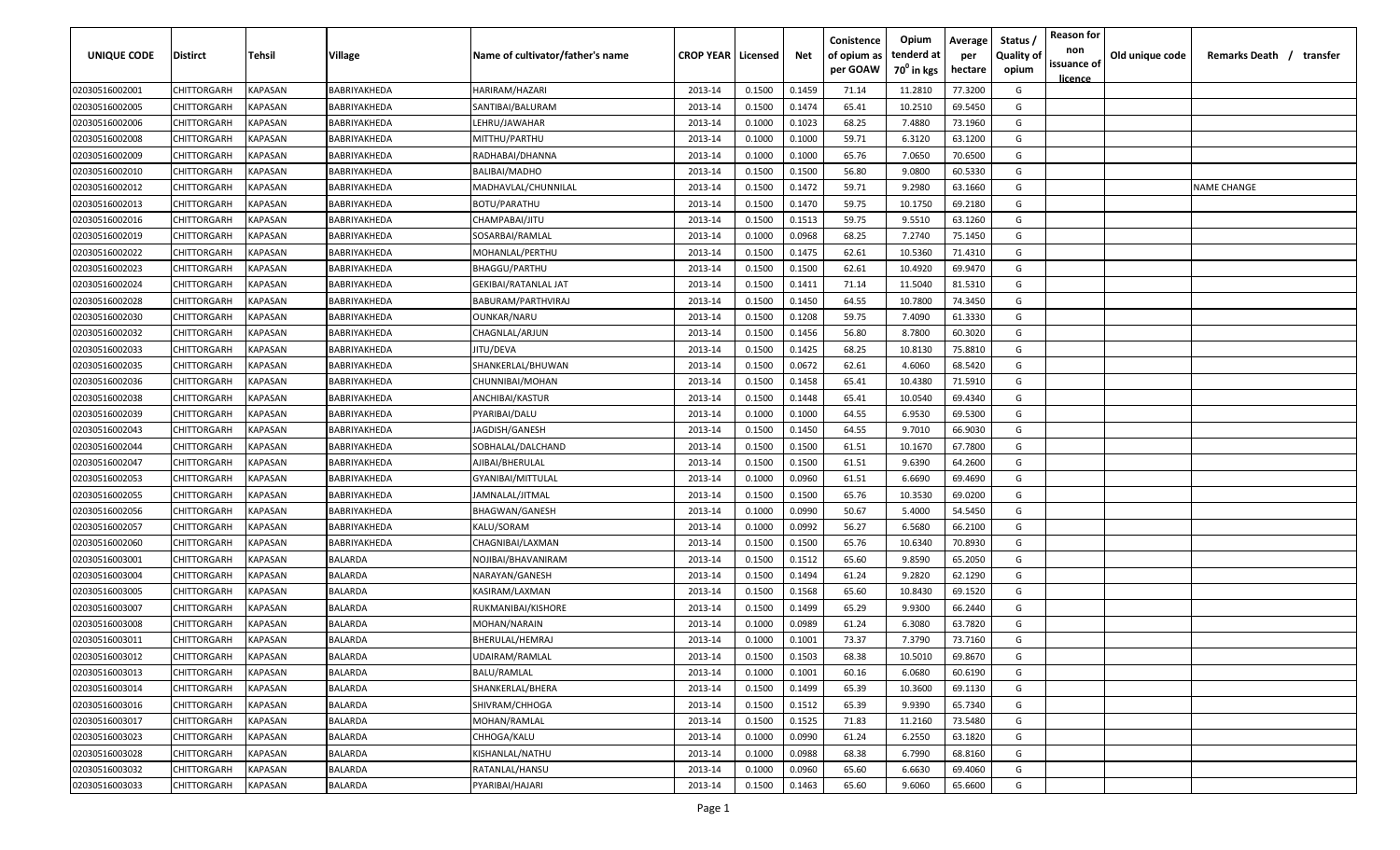| <b>UNIQUE CODE</b> | <b>Distirct</b>    | <b>Tehsil</b>  | Village                  | Name of cultivator/father's name | <b>CROP YEAR   Licensed</b> |        | Net    | Conistence<br>of opium as<br>per GOAW | Opium<br>tenderd at<br>70 <sup>0</sup> in kgs | Average<br>per<br>hectare | Status /<br><b>Quality of</b><br>opium | <b>Reason for</b><br>non<br>issuance of | Old unique code | Remarks Death /<br>transfer |
|--------------------|--------------------|----------------|--------------------------|----------------------------------|-----------------------------|--------|--------|---------------------------------------|-----------------------------------------------|---------------------------|----------------------------------------|-----------------------------------------|-----------------|-----------------------------|
|                    |                    |                |                          |                                  |                             |        |        |                                       |                                               |                           |                                        | <u>licence</u>                          |                 |                             |
| 02030516003034     | CHITTORGARH        | <b>KAPASAN</b> | <b>BALARDA</b>           | <b>OUNKAR/RATAN</b>              | 2013-14                     | 0.1500 | 0.1428 | 68.38                                 | 10.0810                                       | 70.5950                   | G                                      |                                         |                 |                             |
| 02030516003035     | CHITTORGARH        | KAPASAN        | <b>BALARDA</b>           | BHURA/OUNKAR                     | 2013-14                     | 0.1500 | 0.1491 | 71.83                                 | 11.4110                                       | 76.5330                   | G                                      |                                         |                 |                             |
| 02030516004001     | CHITTORGARH        | KAPASAN        | BAMNIYABHATTOKA B        | RAMESWAR/GOPILAL                 | 2013-14                     | 0.1000 | 0.1020 | 58.50                                 | 6.2260                                        | 61.0390                   | G                                      |                                         |                 |                             |
| 02030516004002     | CHITTORGARH        | KAPASAN        | BAMNIYABHATTOKA A        | JAGANATH/RAMSUKH                 | 2013-14                     | 0.1500 | 0.1501 | 59.72                                 | 9.7770                                        | 65.1370                   | G                                      |                                         |                 |                             |
| 02030516004003     | CHITTORGARH        | KAPASAN        | BAMNIYABHATTOKA A        | SANTILAL/GOPILAL                 | 2013-14                     | 0.1500 | 0.1495 | 65.52                                 | 10.5490                                       | 70.5620                   | G                                      |                                         |                 |                             |
| 02030516004004     | CHITTORGARH        | KAPASAN        | BAMNIYABHATTOKA A        | SHAMBULAL/JAICHAND               | 2013-14                     | 0.1500 | 0.1460 | 59.72                                 | 9.6830                                        | 66.3220                   | G                                      |                                         |                 |                             |
| 02030516004005     | CHITTORGARH        | KAPASAN        | BAMNIYABHATTOKA A        | NANALAL/MOHANLAL                 | 2013-14                     | 0.1500 |        |                                       |                                               |                           | -F                                     |                                         |                 |                             |
| 02030516004006     | CHITTORGARH        | KAPASAN        | BAMNIYABHATTOKA B        | RAJENDRAKUMAR/CHATARBHUJ         | 2013-14                     | 0.1000 | 0.0975 | 70.01                                 | 7.5010                                        | 76.9330                   | G                                      |                                         |                 | NAME CHANGE                 |
| 02030516004007     | CHITTORGARH        | KAPASAN        | BAMNIYABHATTOKA A        | SAJJANBAI/LALURAM                | 2013-14                     | 0.1500 | 0.1525 | 62.92                                 | 11.0920                                       | 72.7340                   | G                                      |                                         |                 |                             |
| 02030516004009     | CHITTORGARH        | KAPASAN        | BAMNIYABHATTOKA B        | KACHANBAI/BAGDULAL               | 2013-14                     | 0.1500 | 0.1520 | 59.20                                 | 9.6920                                        | 63.7630                   | G                                      |                                         |                 |                             |
| 02030516004010     | CHITTORGARH        | KAPASAN        | BAMNIYABHATTOKA A        | LAXMILAL/KESAR                   | 2013-14                     | 0.1500 | 0.1456 | 59.72                                 | 9.4870                                        | 65.1580                   | G                                      |                                         |                 |                             |
| 02030516004011     | CHITTORGARH        | KAPASAN        | BAMNIYABHATTOKA A        | NANALAL/LALURAM                  | 2013-14                     | 0.1500 | 0.1500 | 67.33                                 | 11.0520                                       | 73.6800                   | G                                      |                                         |                 |                             |
| 02030516004012     | CHITTORGARH        | KAPASAN        | BAMNIYABHATTOKA A        | KHUBHCHAND/BALU                  | 2013-14                     | 0.1500 | 0.1423 | 62.92                                 | 10.3100                                       | 72.4530                   | G                                      |                                         |                 |                             |
| 02030516004013     | CHITTORGARH        | KAPASAN        | BAMNIYABHATTOKA A        | SOHANLAL/NARAYAN                 | 2013-14                     | 0.1500 | 0.1483 | 62.92                                 | 10.4810                                       | 70.6740                   | G                                      |                                         |                 |                             |
| 02030516004015     | CHITTORGARH        | KAPASAN        | BAMNIYABHATTOKA A        | KISHANIBAI/SOBHALAL              | 2013-14                     | 0.1500 | 0.1392 | 62.23                                 | 9.8060                                        | 70.4450                   | G                                      |                                         |                 |                             |
| 02030516004017     | CHITTORGARH        | KAPASAN        | BAMNIYABHATTOKA A        | JAMNALAL/BHURALAL                | 2013-14                     | 0.1500 | 0.1486 | 62.23                                 | 9.8230                                        | 66.1040                   | G                                      |                                         |                 |                             |
| 02030516004018     | CHITTORGARH        | KAPASAN        | BAMNIYABHATTOKA A        | MOHANLAL/GOKAL                   | 2013-14                     | 0.1500 | 0.1485 | 59.92                                 | 10.0070                                       | 67.3870                   | G                                      |                                         |                 |                             |
| 02030516004019     | CHITTORGARH        | KAPASAN        | BAMNIYABHATTOKA A        | KESAVANAND/RAMSUKH               | 2013-14                     | 0.1000 | 0.0486 | 59.92                                 | 3.3730                                        | 69.4030                   | G                                      |                                         |                 |                             |
| 02030516004020     | CHITTORGARH        | KAPASAN        | BAMNIYABHATTOKA A        | TULSIRAM/BAGDU                   | 2013-14                     | 0.1000 | 0.0488 | 56.83                                 | 3.0930                                        | 63.3810                   | G                                      |                                         |                 |                             |
| 02030516004021     | CHITTORGARH        | KAPASAN        | BAMNIYABHATTOKA A        | PYARCHAND/RAGUNATH               | 2013-14                     | 0.1500 | 0.1500 | 59.92                                 | 9.6390                                        | 64.2600                   | G                                      |                                         |                 |                             |
| 02030516004022     | CHITTORGARH        | KAPASAN        | BAMNIYABHATTOKA A        | SYAMLAL/MADAVLAL                 | 2013-14                     | 0.1500 | 0.1485 | 62.92                                 | 9.8870                                        | 66.5790                   | G                                      |                                         |                 |                             |
| 02030516004023     | CHITTORGARH        | KAPASAN        | BAMNIYABHATTOKA A        | JAMNIBAI/MADANLAL                | 2013-14                     | 0.1500 | 0.0750 | 62.23                                 | 5.2720                                        | 70.2930                   | G                                      |                                         |                 | <b>NAME CHANGE</b>          |
| 02030516004024     | CHITTORGARH        | KAPASAN        | BAMNIYABHATTOKA A        | KAMLABAI/MOTILAL                 | 2013-14                     | 0.1000 |        |                                       |                                               |                           | -F.                                    |                                         |                 |                             |
| 02030516004025     | CHITTORGARH        | KAPASAN        | BAMNIYABHATTOKA A        | SURESHCHAND/MADAVLAL             | 2013-14                     | 0.1500 | 0.0994 | 70.01                                 | 7.1810                                        | 72.2430                   | G                                      |                                         |                 |                             |
| 02030516004026     | CHITTORGARH        | KAPASAN        | BAMNIYABHATTOKA A        | KESARBAI/MADANLAL                | 2013-14                     | 0.1500 | 0.0806 | 71.59                                 | 6.7190                                        | 83.3620                   | G                                      |                                         |                 |                             |
| 02030516004027     | CHITTORGARH        | KAPASAN        | BAMNIYABHATTOKA A        | JAANIBAI/MULCHAND                | 2013-14                     | 0.1000 |        |                                       |                                               |                           | -F.                                    |                                         |                 |                             |
| 02030516004029     | CHITTORGARH        | KAPASAN        | BAMNIYABHATTOKA B        | CHAGNLAL/KESARILAL               | 2013-14                     | 0.1500 | 0.0760 | 56.75                                 | 4.4100                                        | 58.0260                   | G                                      |                                         |                 |                             |
| 02030516004030     | CHITTORGARH        | KAPASAN        | BAMNIYABHATTOKA A        | PYARIBAI/CHANDMAL                | 2013-14                     | 0.1500 | 0.0486 | 64.95                                 | 3.2010                                        | 65.8640                   | G                                      |                                         |                 |                             |
| 02030516004031     | CHITTORGARH        | KAPASAN        | BAMNIYABHATTOKA A        | MUKESHCHAND/PRABHULAL            | 2013-14                     | 0.1500 | 0.1455 | 58.84                                 | 8.8430                                        | 60.7770                   | G                                      |                                         |                 |                             |
| 02030516004032     | CHITTORGARH        | KAPASAN        | BAMNIYABHATTOKA A        | GANPATHLAL/NANDRAM               | 2013-14                     | 0.1000 | 0.1014 | 58.84                                 | 6.1610                                        | 60.7590                   | G                                      |                                         |                 |                             |
| 02030516004033     | CHITTORGARH        | KAPASAN        | BAMNIYABHATTOKA A        | CHANDIBAI/NARUJI                 | 2013-14                     | 0.1500 | 0.1457 | 61.82                                 | 9.3440                                        | 64.1320                   | G                                      |                                         |                 |                             |
| 02030516004036     | CHITTORGARH        | KAPASAN        | BAMNIYABHATTOKA A        | SATYNARAYAN/BIHARILAL            | 2013-14                     | 0.1000 | 0.0952 | 64.95                                 | 6.6250                                        | 69.5900                   | G                                      |                                         |                 |                             |
| 02030516004037     | CHITTORGARH        | KAPASAN        | BAMNIYABHATTOKA A        | HERRAM/CHOGALAL                  | 2013-14                     | 0.1500 | 0.1500 | 64.95                                 | 10.2440                                       | 68.2930                   | G                                      |                                         |                 |                             |
| 02030516004039     | CHITTORGARH        | KAPASAN        | BAMNIYABHATTOKA A        | KALURAM/SHANKER                  | 2013-14                     | 0.1500 | 0.1495 | 64.95                                 | 10.2340                                       | 68.4550                   | G                                      |                                         |                 |                             |
| 02030516004040     | <b>CHITTORGARH</b> | KAPASAN        | BAMNIYABHATTOKA A        | SHANKERLAL/MOHAN                 | 2013-14                     | 0.1000 | 0.1000 | 61.82                                 | 6.2000                                        | 62.0000                   | G                                      |                                         |                 |                             |
| 02030516004041     | <b>CHITTORGARH</b> | <b>KAPASAN</b> | BAMNIYABHATTOKA A        | KISHANLAL/GOPILAL                | 2013-14                     | 0.1000 | 0.1025 | 61.82                                 | 6.2700                                        | 61.1710                   | G                                      |                                         |                 | <b>NAME CHANGE</b>          |
| 02030516004042     | <b>CHITTORGARH</b> | KAPASAN        | <b>BAMNIYABHATTOKA A</b> | GORISHANKER/VERDICHAND           | 2013-14                     | 0.1500 | 0.1460 | 67.25                                 | 10.7310                                       | 73.5000                   | G                                      |                                         |                 |                             |
| 02030516004043     | CHITTORGARH        | KAPASAN        | BAMNIYABHATTOKA B        | HARISHANKER/RADHAKISHAN          | 2013-14                     | 0.1000 |        |                                       |                                               |                           | F                                      |                                         |                 |                             |
| 02030516004046     | CHITTORGARH        | KAPASAN        | BAMNIYABHATTOKA A        | SATYNARAYAN/SHANKERLAL           | 2013-14                     | 0.1500 | 0.0499 | 65.49                                 | 3.6110                                        | 72.3650                   |                                        | 02                                      |                 |                             |
| 02030516004047     | CHITTORGARH        | KAPASAN        | BAMNIYABHATTOKA A        | PAROSATM/AMBALAL                 | 2013-14                     | 0.1500 | 0.1428 | 68.06                                 | 11.0450                                       | 77.3460                   |                                        | 02                                      |                 |                             |
| 02030516004050     | <b>CHITTORGARH</b> | KAPASAN        | BAMNIYABHATTOKA A        | SOHANLAL/MODIRAM                 | 2013-14                     | 0.1500 | 0.1482 | 58.84                                 | 9.0870                                        | 61.3160                   | G                                      |                                         |                 |                             |
| 02030516004053     | <b>CHITTORGARH</b> | KAPASAN        | BAMNIYABHATTOKA A        | MEHTABBAI/DHRMCHAND              | 2013-14                     | 0.1000 | 0.0504 | 62.71                                 | 3.2970                                        | 65.4170                   | G                                      |                                         |                 |                             |
| 02030516004054     | <b>CHITTORGARH</b> | KAPASAN        | BAMNIYABHATTOKA A        | RAMCHANDER/MOHANLAL              | 2013-14                     | 0.1000 | 0.1000 | 62.71                                 | 6.5580                                        | 65.5800                   | G                                      |                                         |                 |                             |
| 02030516004057     | CHITTORGARH        | <b>KAPASAN</b> | BAMNIYABHATTOKA A        | NARAYANLAL/JVAHARMAL             | 2013-14                     | 0.1500 | 0.1442 | 64.53                                 | 9.7530                                        | 67.6350                   | G                                      |                                         |                 |                             |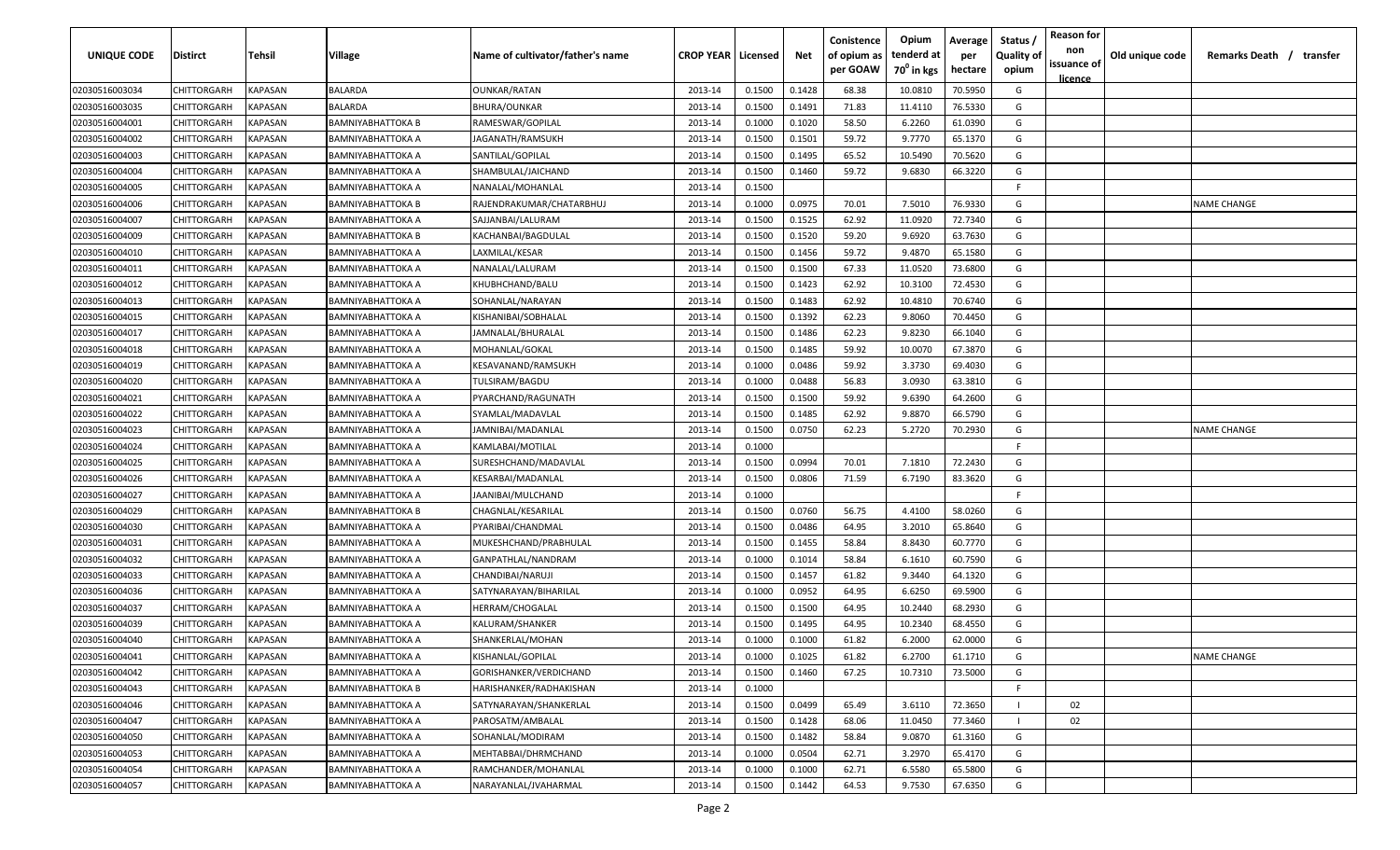| UNIQUE CODE    | <b>Distirct</b>    | Tehsil                | <b>Village</b>           | Name of cultivator/father's name | <b>CROP YEAR   Licensed</b> |        | Net    | Conistence<br>of opium as<br>per GOAW | Opium<br>tenderd at<br>70 <sup>°</sup> in kgs | Average<br>per<br>hectare | Status<br><b>Quality of</b><br>opium | <b>Reason for</b><br>non<br>issuance of<br><u>licence</u> | Old unique code | Remarks Death / transfer |
|----------------|--------------------|-----------------------|--------------------------|----------------------------------|-----------------------------|--------|--------|---------------------------------------|-----------------------------------------------|---------------------------|--------------------------------------|-----------------------------------------------------------|-----------------|--------------------------|
| 02030516004058 | CHITTORGARH        | KAPASAN               | <b>BAMNIYABHATTOKA B</b> | AKLING/GULABCHAND                | 2013-14                     | 0.1500 | 0.1516 | 58.50                                 | 9.1510                                        | 60.3630                   | G                                    |                                                           |                 |                          |
| 02030516004060 | CHITTORGARH        | KAPASAN               | <b>BAMNIYABHATTOKA A</b> | SOHANLAL/NARAYAN                 | 2013-14                     | 0.1000 | 0.1000 | 67.09                                 | 6.9870                                        | 69.8700                   | G                                    |                                                           |                 | <b>NAME CHANGE</b>       |
| 02030516004061 | CHITTORGARH        | KAPASAN               | <b>BAMNIYABHATTOKA B</b> | RAMCHAND/MADHULAL                | 2013-14                     | 0.1500 | 0.1500 | 55.29                                 | 8.6650                                        | 57.7670                   | G                                    |                                                           |                 |                          |
| 02030516004062 | CHITTORGARH        | KAPASAN               | <b>BAMNIYABHATTOKA B</b> | KARSNCHAND/GULABCHAND            | 2013-14                     | 0.1500 | 0.1502 | 56.27                                 | 8.9310                                        | 59.4610                   | G                                    |                                                           |                 |                          |
| 02030516004063 | CHITTORGARH        | KAPASAN               | <b>BAMNIYABHATTOKA A</b> | KANHEYA/PRATAP                   | 2013-14                     | 0.1500 | 0.1416 | 67.09                                 | 11.8270                                       | 83.5240                   | G                                    |                                                           |                 |                          |
| 02030516004066 | CHITTORGARH        | KAPASAN               | <b>BAMNIYABHATTOKA B</b> | PYARIBAI/JEETMAL                 | 2013-14                     | 0.1500 | 0.1502 | 61.36                                 | 10.1160                                       | 67.3500                   | G                                    |                                                           |                 |                          |
| 02030516004068 | CHITTORGARH        | KAPASAN               | <b>BAMNIYABHATTOKA B</b> | KOSLYABAI/TARACHAND              | 2013-14                     | 0.1500 | 0.0885 | 56.71                                 | 5.3470                                        | 60.4180                   | G                                    |                                                           |                 |                          |
| 02030516004069 | CHITTORGARH        | <b><i>KAPASAN</i></b> | <b>BAMNIYABHATTOKA B</b> | SHAMBHULAL/DUDA                  | 2013-14                     | 0.1500 |        |                                       |                                               |                           | -F                                   |                                                           |                 |                          |
| 02030516004070 | CHITTORGARH        | KAPASAN               | <b>BAMNIYABHATTOKA B</b> | SURATRAM/KISHANLAL               | 2013-14                     | 0.1500 | 0.1480 | 56.70                                 | 9.2910                                        | 62.7770                   | G                                    |                                                           |                 |                          |
| 02030516004073 | CHITTORGARH        | KAPASAN               | <b>BAMNIYABHATTOKA B</b> | NARAYANIBAI/MANGILAL             | 2013-14                     | 0.1000 |        |                                       |                                               |                           | F.                                   |                                                           |                 |                          |
| 02030516004074 | CHITTORGARH        | KAPASAN               | <b>BAMNIYABHATTOKA B</b> | RAMESHWAR/SOHAN                  | 2013-14                     | 0.1500 | 0.0460 | 60.27                                 | 2.8150                                        | 61.1960                   | G                                    |                                                           |                 |                          |
| 02030516004077 | CHITTORGARH        | KAPASAN               | BAMNIYABHATTOKA B        | BHERUSINGH/BHAWARSINGH           | 2013-14                     | 0.1000 | 0.0988 | 53.63                                 | 5.5240                                        | 55.9110                   | - 1                                  | 02                                                        |                 |                          |
| 02030516004078 | <b>CHITTORGARH</b> | KAPASAN               | BAMNIYABHATTOKA A        | GOVINDRAM/RADAKISAN              | 2013-14                     | 0.1500 |        |                                       |                                               |                           | -F.                                  |                                                           |                 |                          |
| 02030516004080 | CHITTORGARH        | KAPASAN               | BAMNIYABHATTOKA A        | BHAGIRATH/SHANKERLAL             | 2013-14                     | 0.1500 | 0.1488 | 64.53                                 | 10.2420                                       | 68.8310                   | G                                    |                                                           |                 |                          |
| 02030516004081 | CHITTORGARH        | KAPASAN               | <b>BAMNIYABHATTOKA B</b> | CHUNNILAL/LOBHCHAND              | 2013-14                     | 0.1500 | 0.1459 | 61.47                                 | 9.4050                                        | 64.4620                   | G                                    |                                                           |                 |                          |
| 02030516004083 | CHITTORGARH        | <b><i>KAPASAN</i></b> | <b>BAMNIYABHATTOKA B</b> | INDERSINGH/BHANWARSINGH          | 2013-14                     | 0.1000 | 0.0994 | 55.31                                 | 6.0600                                        | 60.9660                   | G                                    |                                                           |                 |                          |
| 02030516004084 | CHITTORGARH        | KAPASAN               | <b>BAMNIYABHATTOKA B</b> | DINESHCHAND/JAYSKANKER           | 2013-14                     | 0.1500 | 0.1433 | 59.11                                 | 9.4150                                        | 65.7010                   | G                                    |                                                           |                 |                          |
| 02030516004087 | CHITTORGARH        | KAPASAN               | <b>BAMNIYABHATTOKA B</b> | DEOBAI/PRAKASHCHAND              | 2013-14                     | 0.1500 | 0.1473 | 58.28                                 | 9.0830                                        | 61.6630                   | G                                    |                                                           |                 |                          |
| 02030516004089 | CHITTORGARH        | KAPASAN               | <b>BAMNIYABHATTOKA B</b> | SUBHADRAKUMARI/JAGDISH           | 2013-14                     | 0.1500 | 0.0956 | 59.11                                 | 6.4430                                        | 67.3950                   | G                                    |                                                           |                 |                          |
| 02030516004090 | CHITTORGARH        | KAPASAN               | <b>BAMNIYABHATTOKA A</b> | RAJENDRA /RAJMAL/NANA            | 2013-14                     | 0.1500 |        |                                       |                                               |                           | -F                                   |                                                           |                 |                          |
| 02030516004093 | CHITTORGARH        | <b>KAPASAN</b>        | <b>BAMNIYABHATTOKA B</b> | SHANKER/DALU                     | 2013-14                     | 0.1500 |        |                                       |                                               |                           | -F                                   |                                                           |                 |                          |
| 02030516004095 | CHITTORGARH        | KAPASAN               | <b>BAMNIYABHATTOKA B</b> | RAMESWAR/DALU                    | 2013-14                     | 0.1500 | 0.1451 | 59.76                                 | 9.3310                                        | 64.3070                   | G                                    |                                                           |                 |                          |
| 02030516004097 | CHITTORGARH        | KAPASAN               | <b>BAMNIYABHATTOKA B</b> | SHAMBHULAL/CHANDMAL              | 2013-14                     | 0.1500 | 0.0728 | 70.01                                 | 5.2210                                        | 71.7170                   | G                                    |                                                           |                 |                          |
| 02030516004098 | CHITTORGARH        | KAPASAN               | <b>BAMNIYABHATTOKA A</b> | RAMCHANDER/SHANKER               | 2013-14                     | 0.1500 | 0.1482 | 62.71                                 | 9.6040                                        | 64.8040                   | G                                    |                                                           |                 |                          |
| 02030516004099 | CHITTORGARH        | KAPASAN               | <b>BAMNIYABHATTOKA B</b> | PRAKESHCHAND/RAMSUKH             | 2013-14                     | 0.1500 | 0.0687 | 58.60                                 | 4.2960                                        | 62.5330                   | G                                    |                                                           |                 |                          |
| 02030516004102 | CHITTORGARH        | KAPASAN               | <b>BAMNIYABHATTOKA B</b> | LALURAM/DHAMERCHANDER            | 2013-14                     | 0.1000 | 0.1019 | 74.66                                 | 8.2770                                        | 81.2270                   | G                                    |                                                           |                 |                          |
| 02030516004103 | CHITTORGARH        | KAPASAN               | <b>BAMNIYABHATTOKA B</b> | RAMESHWAR/JITMAL                 | 2013-14                     | 0.1500 | 0.1421 | 59.11                                 | 8.6980                                        | 61.2100                   | G                                    |                                                           |                 |                          |
| 02030516004104 | CHITTORGARH        | KAPASAN               | <b>BAMNIYABHATTOKA B</b> | SHYAMLAL/MOHANLAL                | 2013-14                     | 0.1500 | 0.0458 | 67.17                                 | 3.4740                                        | 75.8520                   | G                                    |                                                           |                 |                          |
| 02030516004105 | CHITTORGARH        | KAPASAN               | BAMNIYABHATTOKA B        | GOVINDPRASAD/BANSILAL            | 2013-14                     | 0.1500 | 0.1519 | 64.70                                 | 10.2130                                       | 67.2350                   | G                                    |                                                           |                 | <b>NAME CHANGE</b>       |
| 02030516004106 | CHITTORGARH        | KAPASAN               | BAMNIYABHATTOKA A        | MANGILAL/SIVLAL                  | 2013-14                     | 0.1500 | 0.1474 | 64.53                                 | 10.1220                                       | 68.6700                   | G                                    |                                                           |                 | NAME CHANGE              |
| 02030516004107 | CHITTORGARH        | KAPASAN               | <b>BAMNIYABHATTOKA B</b> | MADANLAL/LAXMILAL                | 2013-14                     | 0.1500 | 0.0961 | 60.06                                 | 6.1180                                        | 63.6630                   | G                                    |                                                           |                 |                          |
| 02030516004108 | CHITTORGARH        | KAPASAN               | <b>BAMNIYABHATTOKA B</b> | BAGDULAL/MADHOLAL                | 2013-14                     | 0.1000 | 0.0464 | 62.06                                 | 3.2180                                        | 69.3530                   | G                                    |                                                           |                 |                          |
| 02030516004109 | CHITTORGARH        | KAPASAN               | <b>BAMNIYABHATTOKA B</b> | <b>BADRILAL/GOKAL</b>            | 2013-14                     | 0.1500 | 0.1544 | 59.28                                 | 9.6030                                        | 62.1960                   | G                                    |                                                           |                 |                          |
| 02030516004110 | CHITTORGARH        | KAPASAN               | <b>BAMNIYABHATTOKA B</b> | REKHA/MANOHARLAL                 | 2013-14                     | 0.1000 | 0.0999 | 60.38                                 | 6.3400                                        | 63.4630                   | G                                    |                                                           |                 | <b>NAME CHANGE</b>       |
| 02030516004111 | CHITTORGARH        | KAPASAN               | <b>BAMNIYABHATTOKA B</b> | MEHTABBAI/RADHAKISHAN            | 2013-14                     | 0.1000 | 0.1000 | 56.27                                 | 6.0290                                        | 60.2900                   | G                                    |                                                           |                 |                          |
| 02030516004112 | CHITTORGARH        | <b>KAPASAN</b>        | <b>BAMNIYABHATTOKA B</b> | DHAMERCHAD/CHOGALAL              | 2013-14                     | 0.1500 | 0.1432 | 62.59                                 | 9.3080                                        | 65.0000                   | G                                    |                                                           |                 |                          |
| 02030516004114 | CHITTORGARH        | <b>KAPASAN</b>        | <b>BAMNIYABHATTOKA B</b> | PRAHLAD/LAXMILAL                 | 2013-14                     | 0.1500 | 0.1500 | 62.48                                 | 9.6750                                        | 64.5000                   | G                                    |                                                           |                 |                          |
| 02030516004116 | CHITTORGARH        | KAPASAN               | <b>BAMNIYABHATTOKA B</b> | DILIPKUMAR/AXAYCHAND             | 2013-14                     | 0.1500 | 0.0481 | 67.61                                 | 3.5060                                        | 72.8900                   | G                                    |                                                           |                 |                          |
| 02030516004117 | CHITTORGARH        | KAPASAN               | <b>BAMNIYABHATTOKA B</b> | LAXMILAL/SHANKERLAL              | 2013-14                     | 0.1500 | 0.1452 | 68.13                                 | 10.5800                                       | 72.8650                   | G                                    |                                                           |                 |                          |
| 02030516004118 | CHITTORGARH        | KAPASAN               | <b>BAMNIYABHATTOKA B</b> | SHIVNARAIN/SHANKERLAL            | 2013-14                     | 0.1500 | 0.1424 | 62.06                                 | 9.4690                                        | 66.4960                   | G                                    |                                                           |                 |                          |
| 02030516004119 | CHITTORGARH        | KAPASAN               | <b>BAMNIYABHATTOKA B</b> | BHERULAL/SHANKERLAL              | 2013-14                     | 0.1500 | 0.1458 | 62.06                                 | 9.8760                                        | 67.7370                   | G                                    |                                                           |                 |                          |
| 02030516004120 | CHITTORGARH        | KAPASAN               | <b>BAMNIYABHATTOKA B</b> | SURATRAM/NANDRAM                 | 2013-14                     | 0.1500 | 0.1471 | 62.29                                 | 10.1890                                       | 69.2660                   | G                                    |                                                           |                 |                          |
| 02030516004125 | CHITTORGARH        | KAPASAN               | <b>BAMNIYABHATTOKA A</b> | BABULAL/GORILAL                  | 2013-14                     | 0.1500 | 0.1463 | 64.53                                 | 9.9470                                        | 67.9900                   | G                                    |                                                           |                 |                          |
| 02030516004126 | CHITTORGARH        | <b>KAPASAN</b>        | <b>BAMNIYABHATTOKA B</b> | SRILAL/MADHOLAL                  | 2013-14                     | 0.1500 | 0.1460 | 62.29                                 | 10.0290                                       | 68.6920                   | G                                    |                                                           |                 |                          |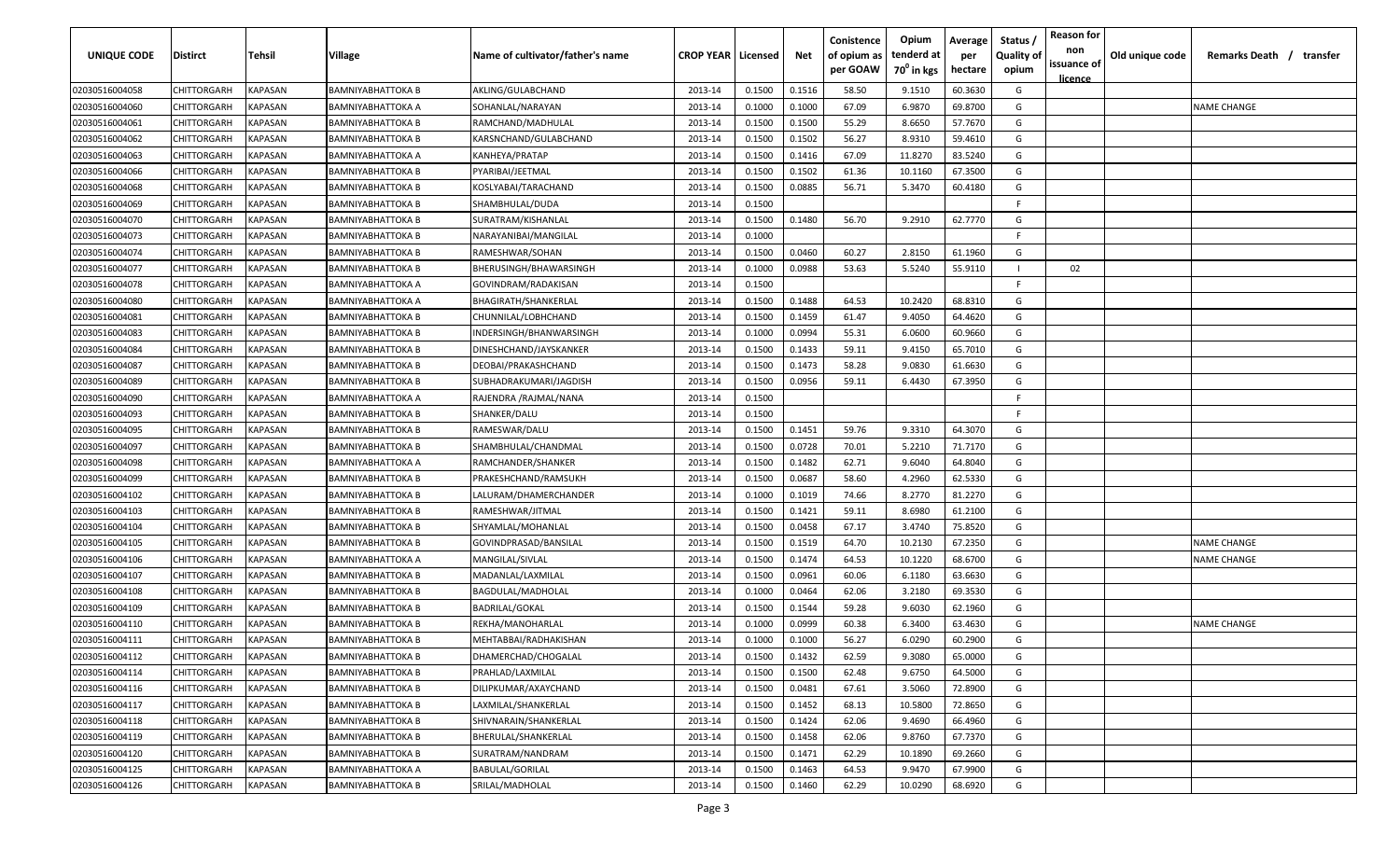| <b>UNIQUE CODE</b> | <b>Distirct</b>    | <b>Tehsil</b>  | Village               | Name of cultivator/father's name | <b>CROP YEAR   Licensed</b> |        | Net    | Conistence<br>of opium as<br>per GOAW | Opium<br>tenderd at    | Average<br>per | Status /<br><b>Quality of</b> | <b>Reason for</b><br>non<br>issuance of | Old unique code | Remarks Death /<br>transfer |
|--------------------|--------------------|----------------|-----------------------|----------------------------------|-----------------------------|--------|--------|---------------------------------------|------------------------|----------------|-------------------------------|-----------------------------------------|-----------------|-----------------------------|
|                    |                    |                |                       |                                  |                             |        |        |                                       | 70 <sup>0</sup> in kgs | hectare        | opium                         | <u>licence</u>                          |                 |                             |
| 02030516004127     | CHITTORGARH        | <b>KAPASAN</b> | BAMNIYABHATTOKA A     | LAXMINARAYAN/MADHOLAL            | 2013-14                     | 0.1000 |        |                                       |                        |                | F.                            |                                         |                 |                             |
| 02030516004129     | CHITTORGARH        | KAPASAN        | BAMNIYABHATTOKA A     | RADAKISAN/MODIRAM                | 2013-14                     | 0.1500 | 0.0812 | 65.93                                 | 5.4440                 | 67.0440        | G                             |                                         |                 |                             |
| 02030516004130     | CHITTORGARH        | KAPASAN        | BAMNIYABHATTOKA A     | SHRILAL/KISANLAL                 | 2013-14                     | 0.1500 | 0.1448 | 65.52                                 | 10.3240                | 71.2980        | G                             |                                         |                 |                             |
| 02030516004131     | CHITTORGARH        | KAPASAN        | BAMNIYABHATTOKA A     | HEMRAJ/KISANLAL                  | 2013-14                     | 0.1500 | 0.0690 | 68.44                                 | 5.3290                 | 77.2320        | G                             |                                         |                 |                             |
| 02030516004132     | CHITTORGARH        | KAPASAN        | BAMNIYABHATTOKA B     | JAGNNATH/KISANLAL                | 2013-14                     | 0.1500 | 0.1504 | 62.29                                 | 10.2070                | 67.8660        | G                             |                                         |                 |                             |
| 02030516004133     | CHITTORGARH        | KAPASAN        | BAMNIYABHATTOKA B     | NANDALAL/GULABCHAND              | 2013-14                     | 0.1500 | 0.1449 | 55.29                                 | 8.6490                 | 59.6890        | G                             |                                         |                 | <b>NAME CHANGE</b>          |
| 02030516004135     | CHITTORGARH        | KAPASAN        | BAMNIYABHATTOKA A     | RATANLAL/RAGUNATH                | 2013-14                     | 0.1500 | 0.1500 | 65.52                                 | 9.6880                 | 64.5870        | G                             |                                         |                 |                             |
| 02030516004137     | CHITTORGARH        | KAPASAN        | BAMNIYABHATTOKA B     | RADSHYAM/MODIRAM                 | 2013-14                     | 0.1500 | 0.1479 | 57.20                                 | 8.6860                 | 58.7290        | G                             |                                         |                 |                             |
| 02030516004138     | CHITTORGARH        | KAPASAN        | BAMNIYABHATTOKA B     | DEVILAL/HAJARI                   | 2013-14                     | 0.1500 | 0.0500 | 56.36                                 | 3.1640                 | 63.2800        | G                             |                                         |                 |                             |
| 02030516004140     | CHITTORGARH        | KAPASAN        | BAMNIYABHATTOKA B     | GOPIDAS/SOHANLAL                 | 2013-14                     | 0.1500 | 0.0968 | 67.79                                 | 6.9630                 | 71.9320        | G                             |                                         |                 |                             |
| 02030516004141     | CHITTORGARH        | KAPASAN        | BAMNIYABHATTOKA B     | SITARAM/RADHAKISHAN              | 2013-14                     | 0.1500 | 0.0600 | 62.85                                 | 4.0670                 | 67.7830        | G                             |                                         |                 |                             |
| 02030516004143     | CHITTORGARH        | KAPASAN        | BAMNIYABHATTOKA B     | BHERULAL/KALURAM                 | 2013-14                     | 0.1000 | 0.0956 | 65.92                                 | 6.7990                 | 71.1190        | G                             |                                         |                 |                             |
| 02030516004144     | CHITTORGARH        | KAPASAN        | BAMNIYABHATTOKA B     | KUKA/LALU                        | 2013-14                     | 0.1500 | 0.1469 | 65.72                                 | 9.8490                 | 67.0460        | G                             |                                         |                 |                             |
| 02030516004145     | CHITTORGARH        | KAPASAN        | BAMNIYABHATTOKA B     | NARAYANIBAI/MEGRAJ               | 2013-14                     | 0.1500 | 0.1459 | 59.31                                 | 9.0740                 | 62.1930        | G                             |                                         |                 |                             |
| 02030516004146     | CHITTORGARH        | KAPASAN        | BAMNIYABHATTOKA B     | SOHANLAL/BHERU                   | 2013-14                     | 0.1500 | 0.1475 | 45.48                                 | 2.4230                 | 16.4270        | G                             | 04                                      |                 |                             |
| 02030516006001     | CHITTORGARH        | KAPASAN        | BANAKIAKHURD          | MEHTABIBAI/NANDA                 | 2013-14                     | 0.1000 | 0.1000 | 61.96                                 | 6.2140                 | 62.1400        | G                             |                                         |                 |                             |
| 02030516006002     | CHITTORGARH        | KAPASAN        | BANAKIAKHURD          | BHERU/BHURA                      | 2013-14                     | 0.1000 | 0.0975 | 65.71                                 | 7.0780                 | 72.5950        | G                             |                                         |                 |                             |
| 02030516006010     | CHITTORGARH        | KAPASAN        | BANAKIAKHURD          | KAILASH/UDAILAL                  | 2013-14                     | 0.1500 | 0.1485 | 61.92                                 | 9.2880                 | 62.5450        | G                             |                                         |                 |                             |
| 02030516006011     | CHITTORGARH        | KAPASAN        | BANAKIAKHURD          | MANGILAL/KHEMA                   | 2013-14                     | 0.1500 | 0.1485 | 64.27                                 | 10.0170                | 67.4550        | G                             |                                         |                 |                             |
| 02030516006014     | CHITTORGARH        | KAPASAN        | BANAKIAKHURD          | DALU/MAGNA                       | 2013-14                     | 0.1500 | 0.1450 | 61.96                                 | 9.3290                 | 64.3380        | G                             |                                         |                 |                             |
| 02030516006016     | CHITTORGARH        | KAPASAN        | BANAKIAKHURD          | BHERULAL/FULCHAND                | 2013-14                     | 0.1500 | 0.1440 | 61.50                                 | 9.4800                 | 65.8330        | G                             |                                         |                 |                             |
| 02030516006018     | CHITTORGARH        | KAPASAN        | BANAKIAKHURD          | GOPILAL/BHURA                    | 2013-14                     | 0.1500 | 0.1450 | 67.68                                 | 10.0840                | 69.5450        | G                             |                                         |                 |                             |
| 02030516006020     | CHITTORGARH        | KAPASAN        | BANAKIAKHURD          | PANNA/NANDA                      | 2013-14                     | 0.1500 | 0.1430 | 65.71                                 | 9.5840                 | 67.0210        | G                             |                                         |                 |                             |
| 02030516006027     | CHITTORGARH        | KAPASAN        | BANAKIAKHURD          | ANCHIBAI/UDAIRAM                 | 2013-14                     | 0.1500 | 0.1449 | 65.66                                 | 9.8940                 | 68.2820        | G                             |                                         |                 |                             |
| 02030516006034     | CHITTORGARH        | KAPASAN        | BANAKIAKHURD          | NANDUBAI/HEERA                   | 2013-14                     | 0.1500 | 0.1421 | 64.27                                 | 9.3830                 | 66.0310        | G                             |                                         |                 |                             |
| 02030516006039     | CHITTORGARH        | KAPASAN        | BANAKIAKHURD          | ONKARSINGH/LALSINGH              | 2013-14                     | 0.1500 | 0.1426 | 61.50                                 | 9.1020                 | 63.8290        | G                             |                                         |                 |                             |
| 02030516006040     | CHITTORGARH        | KAPASAN        | BANAKIAKHURD          | KELU/BALU                        | 2013-14                     | 0.1500 | 0.1492 | 61.96                                 | 9.5420                 | 63.9540        | G                             |                                         |                 |                             |
| 02030516006042     | CHITTORGARH        | KAPASAN        | BANAKIAKHURD          | RATANLAL/PARTHU                  | 2013-14                     | 0.1500 | 0.1451 | 65.71                                 | 9.8570                 | 67.9320        | G                             |                                         |                 |                             |
| 02030516006044     | CHITTORGARH        | KAPASAN        | BANAKIAKHURD          | INDRASINGH/LALSINGH              | 2013-14                     | 0.1500 | 0.1450 | 58.60                                 | 9.1580                 | 63.1590        | G                             |                                         |                 |                             |
| 02030516006047     | CHITTORGARH        | KAPASAN        | BANAKIAKHURD          | MOTIRAM/PYARCHAND                | 2013-14                     | 0.1500 | 0.1499 | 61.50                                 | 9.8580                 | 65.7640        | G                             |                                         |                 |                             |
| 02030516006052     | CHITTORGARH        | KAPASAN        | BANAKIAKHURD          | NANDRAM/KESURAM                  | 2013-14                     | 0.1500 |        |                                       |                        |                | -F.                           |                                         |                 |                             |
| 02030516008001     | CHITTORGARH        | KAPASAN        | BUDDHAKHEDA           | CHANDERPRAKASH/MADANLAL          | 2013-14                     | 0.1500 | 0.1472 | 71.18                                 | 10.4330                | 70.8760        | G                             |                                         |                 |                             |
| 02030516008002     | CHITTORGARH        | KAPASAN        | BUDDHAKHEDA           | MADANLAL/LAXMCHAND               | 2013-14                     | 0.1000 | 0.1025 | 71.18                                 | 6.9040                 | 67.3560        | G                             |                                         |                 |                             |
| 02030516008005     | CHITTORGARH        | KAPASAN        | BUDDHAKHEDA           | <b>BADRILAL/MOHANLAL</b>         | 2013-14                     | 0.1000 | 0.1000 | 73.23                                 | 7.0930                 | 70.9300        | G                             |                                         |                 |                             |
| 02030516008008     | <b>CHITTORGARH</b> | KAPASAN        | BUDDHAKHEDA           | PRATHVIRAJ/CHUNNILAL             | 2013-14                     | 0.1000 | 0.1000 | 70.86                                 | 6.7520                 | 67.5200        | G                             |                                         |                 |                             |
| 02030516008011     | CHITTORGARH        | <b>KAPASAN</b> | BUDDHAKHEDA           | SUAALAL/MOHANLAL                 | 2013-14                     | 0.1000 | 0.1000 | 71.45                                 | 6.8800                 | 68.8000        | G                             |                                         |                 |                             |
| 02030516008012     | <b>CHITTORGARH</b> | KAPASAN        | BUDDHAKHEDA           | LAXMAN/MOHANLAL                  | 2013-14                     | 0.1000 | 0.1000 | 67.29                                 | 6.4890                 | 64.8900        | G                             |                                         |                 |                             |
| 02030516009001     | CHITTORGARH        | KAPASAN        | CHATURBHUJPURA        | METABIBAI/BHIMA                  | 2013-14                     | 0.1500 | 0.1500 | 59.87                                 | 9.7590                 | 65.0600        | G                             |                                         |                 |                             |
| 02030516009004     | CHITTORGARH        | KAPASAN        | CHATURBHUJPURA        | PYARIBAI/LOBHA                   | 2013-14                     | 0.1500 | 0.1469 | 65.93                                 | 10.3510                | 70.4630        | G                             |                                         |                 |                             |
| 02030516009005     | CHITTORGARH        | <b>KAPASAN</b> | CHATURBHUJPURA        | LEHRU/VARDA                      | 2013-14                     | 0.1500 | 0.0504 | 65.93                                 | 3.6830                 | 73.0750        | G                             |                                         |                 |                             |
| 02030516009006     | CHITTORGARH        | KAPASAN        | <b>CHATURBHUJPURA</b> | BHAGWAN/HARLAL                   | 2013-14                     | 0.1500 | 0.1469 | 62.93                                 | 10.1230                | 68.9110        | G                             |                                         |                 |                             |
| 02030516009007     | CHITTORGARH        | KAPASAN        | CHATURBHUJPURA        | NARAYAN/MITTU                    | 2013-14                     | 0.1500 | 0.1521 | 65.90                                 | 10.8260                | 71.1770        | G                             |                                         |                 |                             |
| 02030516009008     | CHITTORGARH        | KAPASAN        | <b>CHATURBHUJPURA</b> | SHANKER/HEERALAL                 | 2013-14                     | 0.1500 | 0.1500 | 70.30                                 | 11.1680                | 74.4530        | G                             |                                         |                 |                             |
| 02030516009009     | CHITTORGARH        | KAPASAN        | CHATURBHUJPURA        | PANNA/BHERA                      | 2013-14                     | 0.1500 | 0.1470 | 70.30                                 | 10.8760                | 73.9860        | G                             |                                         |                 |                             |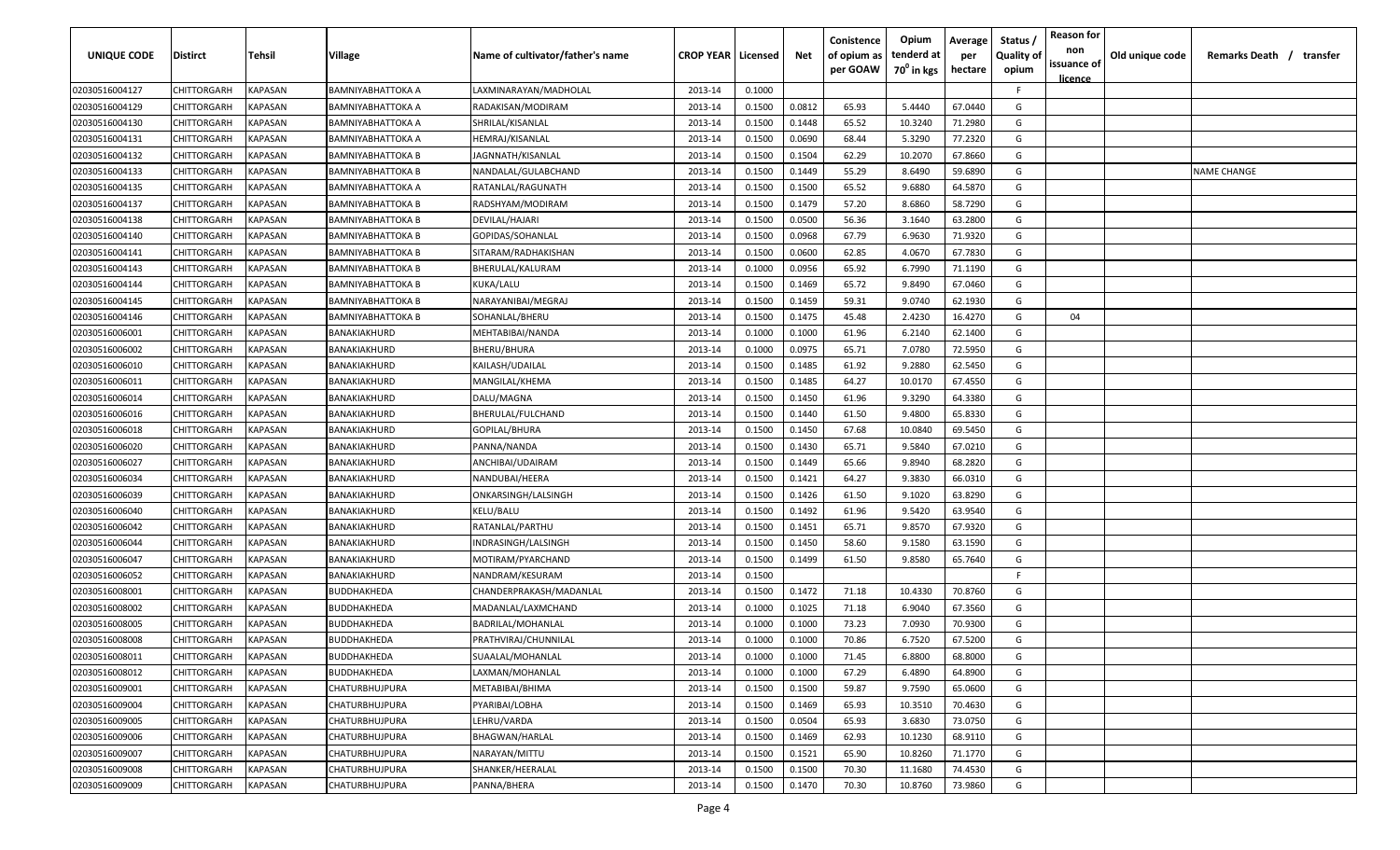| <b>UNIQUE CODE</b> | Distirct           | Tehsil         | Village               | Name of cultivator/father's name | <b>CROP YEAR   Licensed</b> |        | Net    | Conistence<br>of opium as | Opium<br>tenderd at    | Average<br>per | Status /<br><b>Quality of</b> | <b>Reason for</b><br>non | Old unique code | Remarks Death / transfer |
|--------------------|--------------------|----------------|-----------------------|----------------------------------|-----------------------------|--------|--------|---------------------------|------------------------|----------------|-------------------------------|--------------------------|-----------------|--------------------------|
|                    |                    |                |                       |                                  |                             |        |        | per GOAW                  | 70 <sup>0</sup> in kgs | hectare        | opium                         | issuance of              |                 |                          |
| 02030516009010     | CHITTORGARH        | <b>KAPASAN</b> | CHATURBHUJPURA        | <b>BOTLAL/MADHU</b>              | 2013-14                     | 0.1500 | 0.1463 | 61.78                     | 9.9110                 | 67.7440        | G                             | <u>licence</u>           |                 |                          |
| 02030516009011     | CHITTORGARH        | KAPASAN        | CHATURBHUJPURA        | MOHAN/BHURA                      | 2013-14                     | 0.1500 | 0.1460 | 64.47                     | 10.2510                | 70.2120        | G                             |                          |                 |                          |
| 02030516009012     | CHITTORGARH        | KAPASAN        | CHATURBHUJPURA        | NATHULAL/AMERCHAND               | 2013-14                     | 0.1500 | 0.0496 | 71.14                     | 3.9230                 | 79.0930        | G                             |                          |                 |                          |
| 02030516009015     | CHITTORGARH        | KAPASAN        | CHATURBHUJPURA        | NARAYAN/OUNKAR                   | 2013-14                     | 0.1500 | 0.1490 | 70.30                     | 11.0970                | 74.4770        | G                             |                          |                 |                          |
| 02030516009016     | CHITTORGARH        | KAPASAN        | CHATURBHUJPURA        | RAMLAL/OUNKAR                    | 2013-14                     | 0.1500 | 0.1428 | 59.15                     | 8.9820                 | 62.8990        | G                             |                          |                 |                          |
| 02030516009017     | CHITTORGARH        | KAPASAN        | CHATURBHUJPURA        | SIVGIRI/OUNKARGIRI               | 2013-14                     | 0.1500 | 0.1474 | 62.93                     | 10.0060                | 67.8830        | G                             |                          |                 |                          |
| 02030516009018     | CHITTORGARH        | KAPASAN        | CHATURBHUJPURA        | MURLIGIRI/GOPGIRI                | 2013-14                     | 0.1500 | 0.1468 | 62.93                     | 9.7630                 | 66.5050        | G                             |                          |                 |                          |
| 02030516009019     | CHITTORGARH        | KAPASAN        | CHATURBHUJPURA        | PYARA/KALU                       | 2013-14                     | 0.1000 | 0.1019 | 56.83                     | 6.1940                 | 60.7850        | G                             |                          |                 |                          |
| 02030516009020     | CHITTORGARH        | KAPASAN        | CHATURBHUJPURA        | RAMEWAR/LOBHCHAND                | 2013-14                     | 0.1500 |        |                           |                        |                | -F.                           |                          |                 |                          |
| 02030516009022     | CHITTORGARH        | KAPASAN        | CHATURBHUJPURA        | BHAGWAN/UDAIRAM                  | 2013-14                     | 0.1500 | 0.1467 | 64.40                     | 10.2030                | 69.5500        | G                             |                          |                 |                          |
| 02030516009023     | CHITTORGARH        | KAPASAN        | CHATURBHUJPURA        | NATHU/BHURA                      | 2013-14                     | 0.1000 | 0.0960 | 59.87                     | 6.0640                 | 63.1670        | G                             |                          |                 |                          |
| 02030516009024     | CHITTORGARH        | KAPASAN        | CHATURBHUJPURA        | HASU/BHURA                       | 2013-14                     | 0.1500 | 0.1490 | 64.47                     | 9.6340                 | 64.6580        | G                             |                          |                 |                          |
| 02030516009028     | CHITTORGARH        | KAPASAN        | CHATURBHUJPURA        | MAHADEV/NARAYAN                  | 2013-14                     | 0.1500 |        |                           |                        |                | -F.                           |                          |                 |                          |
| 02030516009032     | CHITTORGARH        | KAPASAN        | CHATURBHUJPURA        | KESARBAI/HASU                    | 2013-14                     | 0.1500 | 0.1008 | 64.40                     | 6.8720                 | 68.1750        | G                             |                          |                 |                          |
| 02030516009034     | CHITTORGARH        | KAPASAN        | CHATURBHUJPURA        | DEVBAI/KALURAM                   | 2013-14                     | 0.1500 | 0.1408 | 56.51                     | 8.9370                 | 63.4730        | G                             |                          |                 |                          |
| 02030516009035     | CHITTORGARH        | KAPASAN        | CHATURBHUJPURA        | ONKARGIR/SHANKARGIR              | 2013-14                     | 0.1500 | 0.1470 | 68.44                     | 10.7260                | 72.9660        | G                             |                          |                 |                          |
| 02030516009037     | CHITTORGARH        | KAPASAN        | CHATURBHUJPURA        | TULSIRAM/CHAMPALAL               | 2013-14                     | 0.1500 | 0.0385 | 64.47                     | 3.0490                 | 79.1950        | G                             |                          |                 |                          |
| 02030516009038     | CHITTORGARH        | KAPASAN        | <b>CHATURBHUJPURA</b> | PARTHULAL/GANESH                 | 2013-14                     | 0.1500 | 0.1495 | 61.78                     | 9.6730                 | 64.7020        | G                             |                          |                 |                          |
| 02030516009039     | CHITTORGARH        | KAPASAN        | CHATURBHUJPURA        | TEJRAM/GANGARAM                  | 2013-14                     | 0.1000 | 0.0992 | 56.53                     | 6.0810                 | 61.3000        | G                             |                          |                 |                          |
| 02030516009040     | CHITTORGARH        | KAPASAN        | CHATURBHUJPURA        | SOBHA/KESU                       | 2013-14                     | 0.1500 |        |                           |                        |                | F                             |                          |                 |                          |
| 02030516009044     | CHITTORGARH        | KAPASAN        | CHATURBHUJPURA        | DUNGA/GANGARAM                   | 2013-14                     | 0.1500 | 0.1455 | 61.78                     | 9.5760                 | 65.8140        | G                             |                          |                 |                          |
| 02030516009047     | CHITTORGARH        | KAPASAN        | CHATURBHUJPURA        | SHANKER/JITU                     | 2013-14                     | 0.1500 | 0.1503 | 59.87                     | 9.9560                 | 66.2410        | G                             |                          |                 |                          |
| 02030516009050     | CHITTORGARH        | KAPASAN        | CHATURBHUJPURA        | KANKUBAI/HEEMA                   | 2013-14                     | 0.1500 | 0.1020 | 59.15                     | 6.4900                 | 63.6270        | G                             |                          |                 |                          |
| 02030516009051     | CHITTORGARH        | KAPASAN        | CHATURBHUJPURA        | SAYARIBAI/RATANLAL               | 2013-14                     | 0.1000 | 0.0961 | 64.40                     | 6.7340                 | 70.0730        | G                             |                          |                 |                          |
| 02030516009055     | CHITTORGARH        | KAPASAN        | CHATURBHUJPURA        | LALU/RAMA                        | 2013-14                     | 0.1500 | 0.1476 | 59.15                     | 9.4130                 | 63.7740        | G                             |                          |                 |                          |
| 02030516009061     | CHITTORGARH        | KAPASAN        | CHATURBHUJPURA        | UDA/DEVA                         | 2013-14                     | 0.1500 | 0.1494 | 65.90                     | 10.5060                | 70.3210        | G                             |                          |                 |                          |
| 02030516009062     | CHITTORGARH        | KAPASAN        | CHATURBHUJPURA        | KAMLABAI/JITU                    | 2013-14                     | 0.1500 | 0.1488 | 68.44                     | 10.6960                | 71.8820        | G                             |                          |                 |                          |
| 02030516009067     | CHITTORGARH        | KAPASAN        | CHATURBHUJPURA        | UDAIRAM/BHIMRAJ                  | 2013-14                     | 0.1500 | 0.1494 | 65.90                     | 10.7890                | 72.2160        | G                             |                          |                 |                          |
| 02030516009068     | CHITTORGARH        | KAPASAN        | CHATURBHUJPURA        | KALI/KALU                        | 2013-14                     | 0.1500 | 0.1473 | 59.71                     | 9.7330                 | 66.0760        | G                             |                          |                 |                          |
| 02030516009069     | CHITTORGARH        | KAPASAN        | CHATURBHUJPURA        | UDAIRAM/JAYCHAND                 | 2013-14                     | 0.1500 | 0.1474 | 56.27                     | 9.2280                 | 62.6050        | G                             |                          |                 |                          |
| 02030516009070     | CHITTORGARH        | KAPASAN        | CHATURBHUJPURA        | BHAGWANLAL/JAYCHAND              | 2013-14                     | 0.1000 | 0.0900 | 56.51                     | 5.6910                 | 63.2330        | G                             |                          |                 |                          |
| 02030516009071     | CHITTORGARH        | KAPASAN        | CHATURBHUJPURA        | BADRILAL/NARAYAN                 | 2013-14                     | 0.1500 | 0.1467 | 73.37                     | 11.3620                | 77.4510        | G                             |                          |                 |                          |
| 02030516010001     | CHITTORGARH        | KAPASAN        | <b>CHHAPRI</b>        | HEERA/KAJOD                      | 2013-14                     | 0.1500 | 0.1420 | 65.68                     | 9.6270                 | 67.7960        | G                             |                          |                 |                          |
| 02030516010002     | CHITTORGARH        | KAPASAN        | <b>CHHAPRI</b>        | LHERU/KASIRAM                    | 2013-14                     | 0.1000 | 0.0979 | 65.95                     | 6.9810                 | 71.3070        |                               | 02                       |                 |                          |
| 02030516010008     | CHITTORGARH        | KAPASAN        | <b>CHHAPRI</b>        | RAMA/GOKAL                       | 2013-14                     | 0.1500 | 0.1352 | 58.93                     | 8.6800                 | 64.2010        | G                             |                          |                 |                          |
| 02030516010009     | <b>CHITTORGARH</b> | KAPASAN        | <b>CHHAPRI</b>        | DEVBAI/JAGNATH                   | 2013-14                     | 0.1500 | 0.1440 | 58.69                     | 9.2480                 | 64.2220        | G                             |                          |                 |                          |
| 02030516010012     | <b>CHITTORGARH</b> | <b>KAPASAN</b> | <b>CHHAPRI</b>        | BALU/BHERU                       | 2013-14                     | 0.1500 | 0.1540 | 56.85                     | 9.4860                 | 61.5970        | G                             |                          |                 |                          |
| 02030516010013     | CHITTORGARH        | <b>KAPASAN</b> | <b>CHHAPRI</b>        | MAGNIBAI/MADHU                   | 2013-14                     | 0.1500 | 0.1481 | 58.93                     | 8.9410                 | 60.3710        | G                             |                          |                 |                          |
| 02030516010014     | <b>CHITTORGARH</b> | <b>KAPASAN</b> | <b>CHHAPRI</b>        | MADHU/UDAIRAM                    | 2013-14                     | 0.1000 | 0.0950 | 65.68                     | 6.6060                 | 69.5370        | G                             |                          |                 |                          |
| 02030516010018     | CHITTORGARH        | KAPASAN        | <b>CHHAPRI</b>        | CHHOGA/AMARCHAND                 | 2013-14                     | 0.1500 | 0.1461 | 68.89                     | 10.9830                | 75.1750        | G                             |                          |                 |                          |
| 02030516010019     | <b>CHITTORGARH</b> | KAPASAN        | <b>CHHAPRI</b>        | CHUNNILAL/AMARCHAND              | 2013-14                     | 0.1500 | 0.1444 | 65.68                     | 10.3490                | 71.6690        | G                             |                          |                 |                          |
| 02030516010022     | CHITTORGARH        | KAPASAN        | <b>CHHAPRI</b>        | MAGNIRAM/AMARCHAND               | 2013-14                     | 0.1500 | 0.1431 | 62.91                     | 9.7420                 | 68.0780        | G                             |                          |                 |                          |
| 02030516010035     | CHITTORGARH        | KAPASAN        | <b>CHHAPRI</b>        | SHANKERLAL/BHERULAL              | 2013-14                     | 0.1500 | 0.1505 | 62.96                     | 10.2180                | 67.8940        | G                             |                          |                 |                          |
| 02030516010036     | CHITTORGARH        | KAPASAN        | <b>CHHAPRI</b>        | KISOR/DALICHAND                  | 2013-14                     | 0.1500 | 0.1458 | 58.93                     | 9.4460                 | 64.7870        | G                             |                          |                 |                          |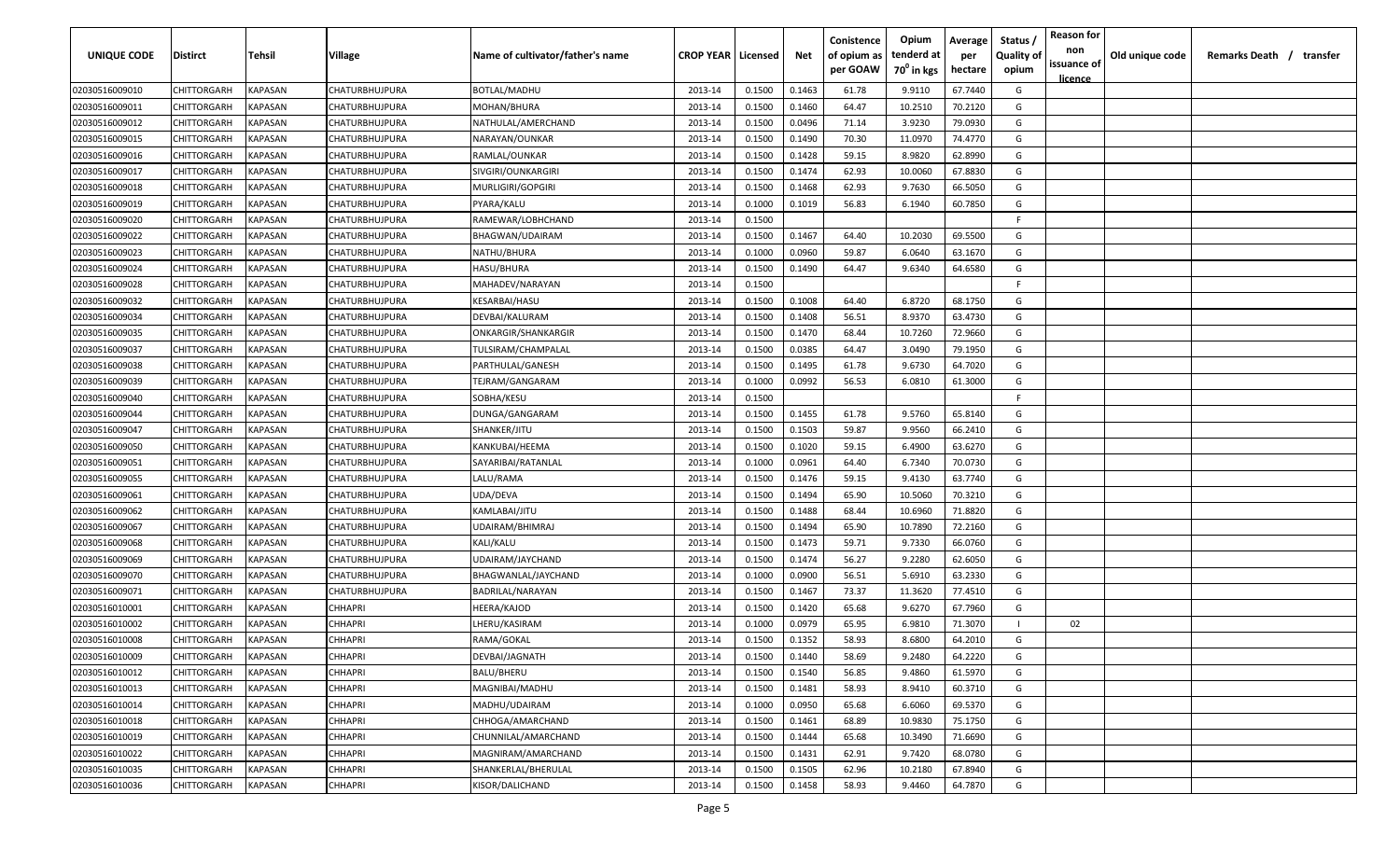| UNIQUE CODE    | Distirct           | Tehsil         | Village            | Name of cultivator/father's name | <b>CROP YEAR   Licensed</b> |        | Net    | Conistence<br>of opium as<br>per GOAW | Opium<br>tenderd at<br>70 <sup>°</sup> in kgs | Average<br>per<br>hectare | Status,<br><b>Quality of</b><br>opium | <b>Reason for</b><br>non<br>issuance of<br>licence | Old unique code | Remarks Death / transfer  |
|----------------|--------------------|----------------|--------------------|----------------------------------|-----------------------------|--------|--------|---------------------------------------|-----------------------------------------------|---------------------------|---------------------------------------|----------------------------------------------------|-----------------|---------------------------|
| 02030516010037 | CHITTORGARH        | KAPASAN        | <b>CHHAPRI</b>     | RAMCHANDER/NAVLA                 | 2013-14                     | 0.1500 | 0.1455 | 59.68                                 | 10.2310                                       | 70.3160                   | G                                     |                                                    |                 | TRANSFER / RUPAKHEDA      |
| 02030516010038 | CHITTORGARH        | <b>KAPASAN</b> | CHHAPRI            | HASU/NARAYAN                     | 2013-14                     | 0.1000 | 0.0990 | 62.96                                 | 6.4310                                        | 64.9600                   | G                                     |                                                    |                 | TRANSFER / RUPAKHEDA      |
| 02030516010039 | CHITTORGARH        | KAPASAN        | CHHAPRI            | NATHU/SAMDU                      | 2013-14                     | 0.1500 | 0.1508 | 62.96                                 | 10.2620                                       | 68.0500                   | G                                     |                                                    |                 | TRANSFER / RUPAKHEDA      |
| 02030516010040 | CHITTORGARH        | KAPASAN        | CHHAPRI            | GEHRULAL/AMERCHAND               | 2013-14                     | 0.1000 | 0.0986 | 58.93                                 | 6.1120                                        | 61.9880                   | G                                     |                                                    |                 | TRANSFER / RUPAKHEDA      |
| 02030516010041 | CHITTORGARH        | KAPASAN        | CHHAPRI            | BHERU/KISHANA                    | 2013-14                     | 0.1000 |        |                                       |                                               |                           | N                                     |                                                    | 02030514078002  | TRANSFER / NETAWALMAHARAJ |
| 02030516010042 | CHITTORGARH        | KAPASAN        | CHHAPRI            | PARBHU/OUNKAR                    | 2013-14                     | 0.1500 | 0.1488 | 50.56                                 | 7.5880                                        | 50.9950                   | G                                     | 04                                                 | 02030514078010  | TRANSFER                  |
| 02030516012002 | CHITTORGARH        | KAPASAN        | СНОКНАКНЕDА        | KHUMA/MITTU                      | 2013-14                     | 0.1500 | 0.1464 | 64.97                                 | 9.6530                                        | 65.9360                   | G                                     |                                                    |                 |                           |
| 02030516012004 | CHITTORGARH        | KAPASAN        | СНОКНАКНЕDА        | BHAGWANIBAI/JAYCHAND             | 2013-14                     | 0.1500 | 0.1500 | 67.92                                 | 10.2560                                       | 68.3730                   | G                                     |                                                    |                 |                           |
| 02030516012005 | CHITTORGARH        | KAPASAN        | СНОКНАКНЕDА        | HEMRAJ/LOBHAJI                   | 2013-14                     | 0.1500 | 0.1500 | 61.50                                 | 9.3830                                        | 62.5530                   | G                                     |                                                    |                 |                           |
| 02030516012008 | CHITTORGARH        | KAPASAN        | СНОКНАКНЕDА        | <b>BHERU/JITU</b>                | 2013-14                     | 0.1000 | 0.0990 | 49.36                                 | 4.9710                                        | 50.2120                   | G                                     | 04                                                 |                 |                           |
| 02030516012009 | CHITTORGARH        | KAPASAN        | СНОКНАКНЕDА        | SOVANI/KISHANA                   | 2013-14                     | 0.1000 | 0.0468 | 64.97                                 | 3.2670                                        | 69.8080                   | G                                     |                                                    |                 |                           |
| 02030516012010 | CHITTORGARH        | KAPASAN        | СНОКНАКНЕDА        | MOHAN/KISHANA                    | 2013-14                     | 0.1000 | 0.0972 | 61.50                                 | 6.4400                                        | 66.2550                   | G                                     |                                                    |                 |                           |
| 02030516012012 | CHITTORGARH        | KAPASAN        | СНОКНАКНЕDА        | CHANDIBAI/GOPILAL                | 2013-14                     | 0.1000 | 0.1020 | 56.87                                 | 5.8980                                        | 57.8240                   | G                                     |                                                    |                 |                           |
| 02030516012013 | CHITTORGARH        | KAPASAN        | СНОКНАКНЕDА        | MOHANLAL/CHENA                   | 2013-14                     | 0.1500 | 0.0990 | 64.97                                 | 6.8400                                        | 69.0910                   | G                                     |                                                    |                 | <b>NAME CHANGE</b>        |
| 02030516012016 | CHITTORGARH        | KAPASAN        | СНОКНАКНЕDА        | NANALAL/HAJARI                   | 2013-14                     | 0.1500 | 0.0500 | 62.14                                 | 3.2580                                        | 65.1600                   | G                                     |                                                    |                 |                           |
| 02030516012017 | CHITTORGARH        | KAPASAN        | СНОКНАКНЕDА        | KESIBAI/KISHANA                  | 2013-14                     | 0.1500 | 0.1489 | 62.14                                 | 9.2590                                        | 62.1830                   | G                                     |                                                    |                 |                           |
| 02030516012020 | CHITTORGARH        | KAPASAN        | СНОКНАКНЕDА        | GOKAL/BHGGA                      | 2013-14                     | 0.1000 | 0.1000 | 62.14                                 | 6.5510                                        | 65.5100                   | G                                     |                                                    |                 |                           |
| 02030516012023 | CHITTORGARH        | <b>KAPASAN</b> | СНОКНАКНЕDА        | MOHANIBAI/BHURA                  | 2013-14                     | 0.1500 | 0.1482 | 70.67                                 | 10.7520                                       | 72.5510                   | G                                     |                                                    |                 |                           |
| 02030516012025 | CHITTORGARH        | KAPASAN        | СНОКНАКНЕDА        | CHATURBHUJ/PEEMA                 | 2013-14                     | 0.1500 | 0.1485 | 61.65                                 | 9.4940                                        | 63.9330                   | G                                     |                                                    |                 |                           |
| 02030516012029 | CHITTORGARH        | <b>KAPASAN</b> | СНОКНАКНЕРА        | NATHULAL/CHAMNA                  | 2013-14                     | 0.1500 | 0.0748 | 64.97                                 | 4.9840                                        | 66.6310                   | G                                     |                                                    |                 |                           |
| 02030516012035 | CHITTORGARH        | KAPASAN        | <b>СНОКНАКНЕDA</b> | KHUMA/PEEMA                      | 2013-14                     | 0.1000 | 0.1000 | 67.92                                 | 7.0830                                        | 70.8300                   | G                                     |                                                    |                 |                           |
| 02030516012044 | CHITTORGARH        | KAPASAN        | СНОКНАКНЕDА        | ANCHIBAI/LAXMAN                  | 2013-14                     | 0.1500 | 0.1519 | 61.50                                 | 9.4010                                        | 61.8890                   | G                                     |                                                    |                 |                           |
| 02030516012045 | CHITTORGARH        | KAPASAN        | СНОКНАКНЕDА        | DHANNA/GANESH                    | 2013-14                     | 0.1500 | 0.1500 | 60.13                                 | 8.9340                                        | 59.5600                   | G                                     |                                                    |                 |                           |
| 02030516012046 | CHITTORGARH        | KAPASAN        | СНОКНАКНЕDА        | SOSERBAI/SHAMBHULAL              | 2013-14                     | 0.1500 | 0.1470 | 65.48                                 | 9.8310                                        | 66.8780                   | G                                     |                                                    |                 |                           |
| 02030516013001 | CHITTORGARH        | KAPASAN        | DAMAKHEDA          | BHERULAL/MAHADEV                 | 2013-14                     | 0.1500 | 0.1508 | 71.47                                 | 9.6180                                        | 63.7800                   | G                                     |                                                    |                 |                           |
| 02030516013002 | CHITTORGARH        | KAPASAN        | DAMAKHEDA          | SHANKER/ONKAR                    | 2013-14                     | 0.1500 | 0.1403 | 56.64                                 | 8.3830                                        | 59.7510                   | G                                     |                                                    |                 |                           |
| 02030516013004 | CHITTORGARH        | KAPASAN        | DAMAKHEDA          | MOHANSINGH/CHOTTUSINGH           | 2013-14                     | 0.1500 | 0.1476 | 69.87                                 | 10.4510                                       | 70.8060                   | G                                     |                                                    |                 |                           |
| 02030516013006 | CHITTORGARH        | KAPASAN        | )AMAKHEDA          | KAMLABAI/AMERCHAND               | 2013-14                     | 0.1500 | 0.1525 | 65.95                                 | 9.9770                                        | 65.4230                   | G                                     |                                                    |                 |                           |
| 02030516013007 | CHITTORGARH        | KAPASAN        | DAMAKHEDA          | BHAGWANLAL/RAMLAL                | 2013-14                     | 0.1500 | 0.0720 | 71.54                                 | 4.4560                                        | 61.8890                   | G                                     |                                                    |                 |                           |
| 02030516013008 | CHITTORGARH        | KAPASAN        | DAMAKHEDA          | MADHU/TOLU                       | 2013-14                     | 0.1500 | 0.1550 | 65.38                                 | 10.5820                                       | 68.2710                   | G                                     |                                                    |                 |                           |
| 02030516013009 | CHITTORGARH        | KAPASAN        | DAMAKHEDA          | VARDIBAI/AMERCHAND               | 2013-14                     | 0.1500 | 0.1485 | 65.38                                 | 9.9190                                        | 66.7950                   | G                                     |                                                    |                 |                           |
| 02030516013010 | CHITTORGARH        | KAPASAN        | DAMAKHEDA          | CHOGA/DALLA                      | 2013-14                     | 0.1500 | 0.1440 | 65.95                                 | 9.6850                                        | 67.2570                   | G                                     |                                                    |                 |                           |
| 02030516013024 | CHITTORGARH        | KAPASAN        | DAMAKHEDA          | NARVADA/BHAGWAN                  | 2013-14                     | 0.1000 | 0.1000 | 64.27                                 | 6.0320                                        | 60.3200                   | G                                     |                                                    |                 | <b>NAME CHANGE</b>        |
| 02030516014001 | CHITTORGARH        | KAPASAN        | <b>DATA</b>        | NATHUDAS/HEERADAS                | 2013-14                     | 0.1500 |        |                                       |                                               |                           | E                                     |                                                    |                 |                           |
| 02030516014002 | <b>CHITTORGARH</b> | <b>KAPASAN</b> | <b>DATA</b>        | <b>BHAGWAN/KISHANA</b>           | 2013-14                     | 0.1000 | 0.1000 | 60.25                                 | 6.2830                                        | 62.8300                   | G                                     |                                                    |                 |                           |
| 02030516014005 | CHITTORGARH        | <b>KAPASAN</b> | <b>DATA</b>        | NARAYAN/GOKAL                    | 2013-14                     | 0.1500 | 0.1479 | 64.09                                 | 9.8790                                        | 66.7950                   | G                                     |                                                    |                 |                           |
| 02030516014007 | CHITTORGARH        | <b>KAPASAN</b> | DATA               | GANESHPURI/SHANKERPURI           | 2013-14                     | 0.1500 | 0.1484 | 61.87                                 | 9.3160                                        | 62.7760                   | G                                     |                                                    |                 |                           |
| 02030516014009 | <b>CHITTORGARH</b> | <b>KAPASAN</b> | <b>DATA</b>        | DALU/AMERA                       | 2013-14                     | 0.1500 | 0.1496 | 58.94                                 | 9.0520                                        | 60.5080                   | G                                     |                                                    |                 |                           |
| 02030516014011 | <b>CHITTORGARH</b> | <b>KAPASAN</b> | <b>DATA</b>        | HANSARAJ/DEV JI                  | 2013-14                     | 0.1500 | 0.1460 | 59.78                                 | 8.6770                                        | 59.4320                   | G                                     |                                                    |                 | TRANSFER / GUMANPURA      |
| 02030516015001 | CHITTORGARH        | KAPASAN        | DEVRIYA            | KANCHANBAI/NANDLAL               | 2013-14                     | 0.1500 | 0.1455 | 67.54                                 | 10.6040                                       | 72.8800                   | G                                     |                                                    |                 |                           |
| 02030516015002 | CHITTORGARH        | KAPASAN        | DEVRIYA            | MANGU/JAWAHARMAL                 | 2013-14                     | 0.1500 | 0.1500 | 59.98                                 | 9.9310                                        | 66.2070                   | G                                     |                                                    |                 |                           |
| 02030516015003 | CHITTORGARH        | KAPASAN        | DEVRIYA            | BOTU/GOKAL                       | 2013-14                     | 0.1500 | 0.1486 | 70.71                                 | 11.0110                                       | 74.0980                   | G                                     |                                                    |                 |                           |
| 02030516015004 | CHITTORGARH        | KAPASAN        | DEVRIYA            | SOHANLAL/AMERCHAND               | 2013-14                     | 0.1500 | 0.1501 | 62.66                                 | 9.8380                                        | 65.5430                   | G                                     |                                                    |                 |                           |
| 02030516015005 | <b>CHITTORGARH</b> | <b>KAPASAN</b> | DEVRIYA            | LEHRI/HARLAL                     | 2013-14                     | 0.1500 | 0.1406 | 68.34                                 | 10.3490                                       | 73.6060                   | G                                     |                                                    |                 |                           |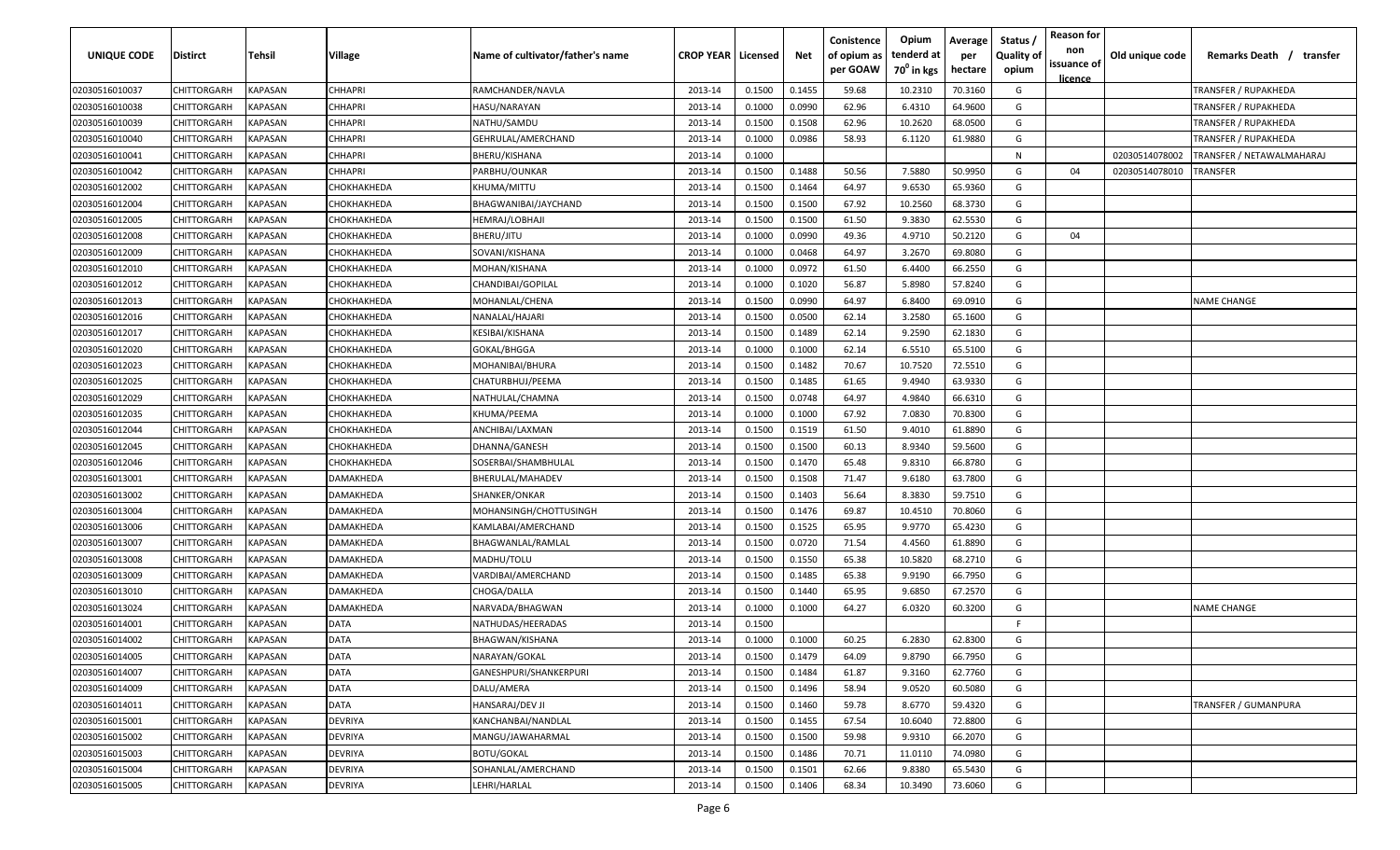| <b>UNIQUE CODE</b> | Distirct           | Tehsil         | Village | Name of cultivator/father's name | <b>CROP YEAR   Licensed</b> |        | Net    | Conistence<br>of opium as | Opium<br>tenderd at    | Average<br>per | Status /<br><b>Quality of</b> | <b>Reason for</b><br>non      | Old unique code | Remarks Death /<br>transfer |
|--------------------|--------------------|----------------|---------|----------------------------------|-----------------------------|--------|--------|---------------------------|------------------------|----------------|-------------------------------|-------------------------------|-----------------|-----------------------------|
|                    |                    |                |         |                                  |                             |        |        | per GOAW                  | 70 <sup>0</sup> in kgs | hectare        | opium                         | issuance of<br><u>licence</u> |                 |                             |
| 02030516015006     | CHITTORGARH        | <b>KAPASAN</b> | DEVRIYA | PARTHVIRAJ/MAGNA                 | 2013-14                     | 0.1500 | 0.1495 | 65.10                     | 10.1460                | 67.8660        | G                             |                               |                 |                             |
| 02030516015007     | CHITTORGARH        | KAPASAN        | DEVRIYA | PYARIBAI/KISHNA                  | 2013-14                     | 0.1500 | 0.1454 | 62.16                     | 9.5240                 | 65.5020        | G                             |                               |                 |                             |
| 02030516015010     | CHITTORGARH        | KAPASAN        | DEVRIYA | GOPIBAI/BHERAJI                  | 2013-14                     | 0.1500 | 0.1548 | 65.17                     | 10.7070                | 69.1670        | G                             |                               |                 |                             |
| 02030516015013     | CHITTORGARH        | KAPASAN        | DEVRIYA | JAGDISH/RAMA                     | 2013-14                     | 0.1500 | 0.1500 | 67.54                     | 10.6420                | 70.9470        | G                             |                               |                 |                             |
| 02030516015015     | CHITTORGARH        | KAPASAN        | DEVRIYA | MADHO/BHERAJI                    | 2013-14                     | 0.1500 | 0.1436 | 65.17                     | 9.8970                 | 68.9210        | G                             |                               |                 |                             |
| 02030516015016     | CHITTORGARH        | KAPASAN        | DEVRIYA | JAGDISH/HAJARI                   | 2013-14                     | 0.1500 | 0.1448 | 67.57                     | 10.0970                | 69.7310        | G                             |                               |                 | <b>NAME CHANGE</b>          |
| 02030516015019     | CHITTORGARH        | KAPASAN        | DEVRIYA | LAXMIBAI/MANGILAL                | 2013-14                     | 0.1500 | 0.1459 | 67.71                     | 10.4850                | 71.8640        | G                             |                               |                 |                             |
| 02030516015020     | CHITTORGARH        | KAPASAN        | DEVRIYA | NARAYANLAL/MANGILAL              | 2013-14                     | 0.1000 | 0.0992 | 64.63                     | 6.8970                 | 69.5260        | G                             |                               |                 | <b>NAME CHANGE</b>          |
| 02030516015021     | CHITTORGARH        | KAPASAN        | DEVRIYA | GANGARAM/KISHANA                 | 2013-14                     | 0.1500 |        |                           |                        |                | -F.                           |                               |                 |                             |
| 02030516015024     | CHITTORGARH        | KAPASAN        | DEVRIYA | DEVILAL/CHAMPA                   | 2013-14                     | 0.1500 | 0.1449 | 68.34                     | 10.4850                | 72.3600        | G                             |                               |                 |                             |
| 02030516015026     | CHITTORGARH        | KAPASAN        | DEVRIYA | JEETMAL/KISHANA                  | 2013-14                     | 0.1500 | 0.1520 | 67.57                     | 10.4440                | 68.7110        | G                             |                               |                 |                             |
| 02030516015027     | CHITTORGARH        | KAPASAN        | DEVRIYA | PRITHVIRAJ/GOKAL                 | 2013-14                     | 0.1000 | 0.1003 | 67.71                     | 7.2640                 | 72.4230        | G                             |                               |                 |                             |
| 02030516015029     | CHITTORGARH        | KAPASAN        | DEVRIYA | MITTHULAL/KISHOR                 | 2013-14                     | 0.1500 | 0.1437 | 67.54                     | 10.1600                | 70.7030        | G                             |                               |                 |                             |
| 02030516015031     | CHITTORGARH        | KAPASAN        | DEVRIYA | MADANI/NARU                      | 2013-14                     | 0.1500 | 0.1451 | 67.57                     | 10.3000                | 70.9860        | G                             |                               |                 | NAME CHANGE                 |
| 02030516015034     | CHITTORGARH        | KAPASAN        | DEVRIYA | BALURAM/UDAIRAM                  | 2013-14                     | 0.1500 | 0.1474 | 65.17                     | 9.9900                 | 67.7750        | G                             |                               |                 |                             |
| 02030516015035     | CHITTORGARH        | KAPASAN        | DEVRIYA | GOPILAL/UDAYRAM                  | 2013-14                     | 0.1000 | 0.1000 | 67.71                     | 6.8190                 | 68.1900        | G                             |                               |                 |                             |
| 02030516015038     | CHITTORGARH        | KAPASAN        | DEVRIYA | KISHANA/UDAIRAM                  | 2013-14                     | 0.1500 | 0.1543 | 62.08                     | 10.2520                | 66.4420        | G                             |                               |                 |                             |
| 02030516015039     | CHITTORGARH        | KAPASAN        | DEVRIYA | MITTULAL/NANDLAL                 | 2013-14                     | 0.1000 | 0.0998 | 68.34                     | 7.4000                 | 74.1480        | G                             |                               |                 |                             |
| 02030516015040     | CHITTORGARH        | KAPASAN        | DEVRIYA | BHERULAL/HAJARILAL CHORIYAVALA   | 2013-14                     | 0.1500 | 0.1407 | 70.37                     | 10.5560                | 75.0250        | G                             |                               |                 |                             |
| 02030516015041     | CHITTORGARH        | KAPASAN        | DEVRIYA | KISHANLAL/DALU                   | 2013-14                     | 0.1000 | 0.1020 | 65.10                     | 6.8360                 | 67.0200        | G                             |                               |                 |                             |
| 02030516015046     | CHITTORGARH        | KAPASAN        | DEVRIYA | JAMNALAL/LOBHCHAND               | 2013-14                     | 0.1500 | 0.1500 | 67.38                     | 10.8100                | 72.0670        | G                             |                               |                 |                             |
| 02030516015048     | CHITTORGARH        | KAPASAN        | DEVRIYA | MANGILAL/NARAIN                  | 2013-14                     | 0.1000 | 0.0990 | 70.71                     | 7.4850                 | 75.6060        | G                             |                               |                 |                             |
| 02030516015049     | CHITTORGARH        | KAPASAN        | DEVRIYA | SHYAMLAL/MANGIDAS                | 2013-14                     | 0.1500 | 0.1500 | 62.58                     | 9.2260                 | 61.5070        | G                             |                               |                 |                             |
| 02030516015050     | CHITTORGARH        | KAPASAN        | DEVRIYA | RATANLAL/KISHOR                  | 2013-14                     | 0.1500 | 0.0939 | 67.38                     | 6.4010                 | 68.1680        | G                             |                               |                 |                             |
| 02030516015051     | CHITTORGARH        | KAPASAN        | DEVRIYA | UDAILAL/HARLAL                   | 2013-14                     | 0.1500 | 0.1471 | 65.17                     | 9.9620                 | 67.7230        | G                             |                               |                 |                             |
| 02030516015052     | CHITTORGARH        | KAPASAN        | DEVRIYA | GOPILAL/UDAILAL                  | 2013-14                     | 0.1000 | 0.1000 | 67.38                     | 7.1810                 | 71.8100        | G                             |                               |                 |                             |
| 02030516015053     | CHITTORGARH        | KAPASAN        | DEVRIYA | MOHANLAL/GOKAL                   | 2013-14                     | 0.1500 | 0.1471 | 65.10                     | 10.3970                | 70.6800        | G                             |                               |                 |                             |
| 02030516015054     | CHITTORGARH        | KAPASAN        | DEVRIYA | JIVRAJ/LOBHCHAND                 | 2013-14                     | 0.1500 | 0.1546 | 67.66                     | 11.0580                | 71.5270        | G                             |                               |                 |                             |
| 02030516015055     | CHITTORGARH        | KAPASAN        | DEVRIYA | BHAGWANIBAI/RAMLAL               | 2013-14                     | 0.1000 | 0.1020 | 64.63                     | 6.7310                 | 65.9900        | G                             |                               |                 |                             |
| 02030516015056     | CHITTORGARH        | KAPASAN        | DEVRIYA | MANGILAL/GOKAL                   | 2013-14                     | 0.1500 | 0.1495 | 62.66                     | 9.5420                 | 63.8260        | G                             |                               |                 |                             |
| 02030516015058     | CHITTORGARH        | KAPASAN        | DEVRIYA | RAMLAL/SAVAIRAM                  | 2013-14                     | 0.1500 | 0.1460 | 67.66                     | 10.2650                | 70.3080        | G                             |                               |                 |                             |
| 02030516015060     | CHITTORGARH        | KAPASAN        | DEVRIYA | PANNA/BHERA                      | 2013-14                     | 0.1000 | 0.0968 | 67.66                     | 6.9400                 | 71.6940        | G                             |                               |                 |                             |
| 02030516015061     | CHITTORGARH        | KAPASAN        | DEVRIYA | MADANLAL/CHATRU                  | 2013-14                     | 0.1000 | 0.0994 | 64.63                     | 7.1650                 | 72.0820        | G                             |                               |                 |                             |
| 02030516015063     | CHITTORGARH        | KAPASAN        | DEVRIYA | RATANLAL/BHERULAL                | 2013-14                     | 0.1500 | 0.1500 | 65.10                     | 10.0350                | 66.9000        | G                             |                               |                 |                             |
| 02030516015064     | CHITTORGARH        | KAPASAN        | DEVRIYA | MAGNIRAM/PRATU CHOTA             | 2013-14                     | 0.1000 | 0.0998 | 67.66                     | 7.0370                 | 70.5110        | G                             |                               |                 |                             |
| 02030516015068     | <b>CHITTORGARH</b> | KAPASAN        | DEVRIYA | BHERULAL/PANNALAL                | 2013-14                     | 0.1500 | 0.1500 | 62.08                     | 10.0210                | 66.8070        | G                             |                               |                 |                             |
| 02030516015069     | CHITTORGARH        | <b>KAPASAN</b> | DEVRIYA | BADRI/HEERA                      | 2013-14                     | 0.1500 | 0.1500 | 62.08                     | 9.8090                 | 65.3930        | G                             |                               |                 |                             |
| 02030516015070     | <b>CHITTORGARH</b> | <b>KAPASAN</b> | DEVRIYA | KESARBAI/RAMLAL                  | 2013-14                     | 0.1500 | 0.0500 | 67.57                     | 3.6390                 | 72.7800        | G                             |                               |                 |                             |
| 02030516015071     | <b>CHITTORGARH</b> | KAPASAN        | DEVRIYA | VENA/MAHDEV                      | 2013-14                     | 0.1500 | 0.1450 | 70.71                     | 10.8690                | 74.9590        | G                             |                               |                 |                             |
| 02030516015072     | CHITTORGARH        | KAPASAN        | DEVRIYA | PARBHU/GOPI                      | 2013-14                     | 0.1500 | 0.1513 | 64.86                     | 9.9330                 | 65.6510        | G                             |                               |                 |                             |
| 02030516016003     | CHITTORGARH        | KAPASAN        | DHAMANA | MANGILAL/SHANKERLAL/BHAGWAN      | 2013-14                     | 0.1500 | 0.1366 | 68.80                     | 10.3100                | 75.4760        | G                             |                               |                 |                             |
| 02030516016004     | CHITTORGARH        | KAPASAN        | DHAMANA | CHAGNLAL/CHOGALAL                | 2013-14                     | 0.1500 | 0.1500 | 67.70                     | 10.8030                | 72.0200        | G                             |                               |                 |                             |
| 02030516016006     | CHITTORGARH        | KAPASAN        | DHAMANA | DEVKISAN/MANGILAL                | 2013-14                     | 0.1500 | 0.1353 | 56.89                     | 9.3380                 | 69.0170        | G                             |                               |                 |                             |
| 02030516016009     | <b>CHITTORGARH</b> | KAPASAN        | DHAMANA | SHANKER/PRATVIRAJ                | 2013-14                     | 0.1500 | 0.1496 | 58.99                     | 9.1180                 | 60.9490        |                               | 02                            |                 |                             |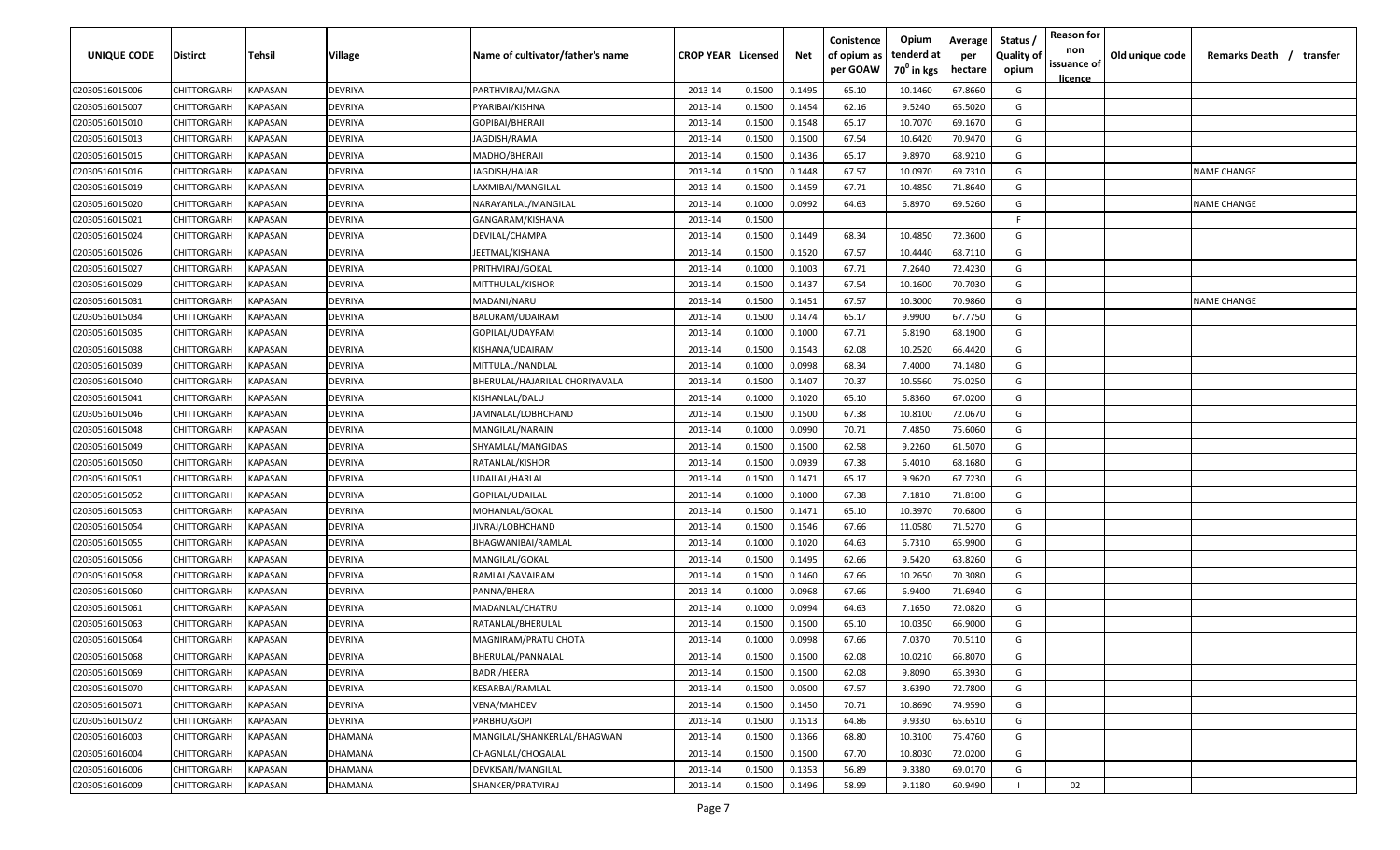| <b>UNIQUE CODE</b> | <b>Distirct</b>    | <b>Tehsil</b>  | <b>Village</b> | Name of cultivator/father's name | <b>CROP YEAR</b> | Licensed | Net    | Conistence<br>of opium as | Opium<br>tenderd at    | Average<br>per | Status /<br><b>Quality of</b> | <b>Reason for</b><br>non | Old unique code | Remarks Death /<br>transfer |
|--------------------|--------------------|----------------|----------------|----------------------------------|------------------|----------|--------|---------------------------|------------------------|----------------|-------------------------------|--------------------------|-----------------|-----------------------------|
|                    |                    |                |                |                                  |                  |          |        | per GOAW                  | 70 <sup>0</sup> in kgs | hectare        | opium                         | issuance of              |                 |                             |
| 02030516016010     | CHITTORGARH        | KAPASAN        | DHAMANA        | GULABIBAI/GANGARAM               | 2013-14          | 0.1000   |        |                           |                        |                | F.                            | <u>licence</u>           |                 |                             |
| 02030516016011     | CHITTORGARH        | KAPASAN        | DHAMANA        | JAMKUBAI/VENIRAM                 | 2013-14          | 0.1500   | 0.1466 | 64.48                     | 10.2240                | 69.7410        | G                             |                          |                 |                             |
| 02030516016012     | CHITTORGARH        | KAPASAN        | DHAMANA        | KASETURI/BHURA                   | 2013-14          | 0.1500   | 0.1446 | 58.47                     | 8.6700                 | 59.9590        | G                             |                          |                 |                             |
| 02030516016013     | CHITTORGARH        | KAPASAN        | DHAMANA        | JAGDISHCHANDRA/BHERULAL          | 2013-14          | 0.1500   | 0.0500 | 65.06                     | 3.4480                 | 68.9600        | G                             |                          |                 |                             |
| 02030516016016     | CHITTORGARH        | KAPASAN        | DHAMANA        | CHANDIBAI/BHURALAL               | 2013-14          | 0.1500   | 0.1481 | 70.67                     | 10.8020                | 72.9370        | G                             |                          |                 | <b>NAME CHANGE</b>          |
| 02030516016017     | CHITTORGARH        | KAPASAN        | DHAMANA        | UAGMIBAI/BHERULAL                | 2013-14          | 0.1500   |        |                           |                        |                | -F.                           |                          |                 |                             |
| 02030516016018     | CHITTORGARH        | KAPASAN        | DHAMANA        | MHADEV/DHANNA                    | 2013-14          | 0.1500   | 0.1467 | 68.80                     | 10.5560                | 71.9560        | G                             |                          |                 |                             |
| 02030516016019     | CHITTORGARH        | KAPASAN        | DHAMANA        | RAMCHANDERI/JITEMAL              | 2013-14          | 0.1500   | 0.1479 | 67.70                     | 10.2810                | 69.5130        | G                             |                          |                 |                             |
| 02030516016020     | CHITTORGARH        | KAPASAN        | DHAMANA        | SHANKERLAL/RAMLAL                | 2013-14          | 0.1500   | 0.1461 | 58.47                     | 9.1380                 | 62.5460        | G                             |                          |                 |                             |
| 02030516016021     | CHITTORGARH        | KAPASAN        | )HAMANA        | LOBHA/MOHAN                      | 2013-14          | 0.1500   | 0.0750 | 61.65                     | 4.8260                 | 64.3470        | G                             |                          |                 |                             |
| 02030516016024     | CHITTORGARH        | KAPASAN        | DHAMANA        | MANGILAL/KALURAM                 | 2013-14          | 0.1500   | 0.0738 | 70.25                     | 5.4390                 | 73.6990        | G                             |                          |                 | NAME CHANGE                 |
| 02030516016025     | CHITTORGARH        | KAPASAN        | DHAMANA        | DEVILAL/RAMLAL                   | 2013-14          | 0.1500   | 0.1450 | 70.25                     | 10.5780                | 72.9520        | G                             |                          |                 |                             |
| 02030516016028     | CHITTORGARH        | KAPASAN        | DHAMANA        | MANGILAL/JITMAL                  | 2013-14          | 0.1500   | 0.1471 | 65.48                     | 10.2900                | 69.9520        | G                             |                          |                 |                             |
| 02030516016030     | CHITTORGARH        | KAPASAN        | DHAMANA        | KALURAM/NAGJIRAM                 | 2013-14          | 0.1000   | 0.0959 | 50.69                     | 5.3660                 | 55.9540        | G                             |                          |                 |                             |
| 02030516016032     | CHITTORGARH        | KAPASAN        | DHAMANA        | GEHRILAL/MOTILAL                 | 2013-14          | 0.1000   | 0.0484 | 61.64                     | 3.2050                 | 66.2190        | G                             |                          |                 |                             |
| 02030516016033     | CHITTORGARH        | KAPASAN        | DHAMANA        | PYARIBAI/NARAIN                  | 2013-14          | 0.1000   | 0.0990 | 56.66                     | 6.0950                 | 61.5660        | G                             |                          |                 |                             |
| 02030516016034     | CHITTORGARH        | KAPASAN        | DHAMANA        | LAXMINARAYAN/KEDARMAL            | 2013-14          | 0.1000   | 0.0962 | 55.53                     | 5.9730                 | 62.0890        | G                             |                          |                 |                             |
| 02030516016035     | CHITTORGARH        | KAPASAN        | DHAMANA        | MADANLAL/BANSILAL                | 2013-14          | 0.1000   | 0.0988 | 65.06                     | 6.5620                 | 66.4170        | G                             |                          |                 |                             |
| 02030516016037     | CHITTORGARH        | KAPASAN        | DHAMANA        | MOHANLAL/KEVALCHAND              | 2013-14          | 0.1500   | 0.1496 | 55.53                     | 8.8930                 | 59.4450        | G                             |                          |                 |                             |
| 02030516016038     | CHITTORGARH        | KAPASAN        | DHAMANA        | GOPIBAI/NATHULAL                 | 2013-14          | 0.1000   | 0.0972 | 58.26                     | 6.1420                 | 63.1890        | G                             |                          |                 |                             |
| 02030516016039     | CHITTORGARH        | KAPASAN        | DHAMANA        | BADAMIBAI/RAMLAL                 | 2013-14          | 0.1500   | 0.1473 | 67.92                     | 10.5960                | 71.9350        | G                             |                          |                 | <b>NAME CHANGE</b>          |
| 02030516016040     | CHITTORGARH        | KAPASAN        | DHAMANA        | KASIRAM/HARLAL                   | 2013-14          | 0.1500   | 0.1494 | 68.80                     | 10.5660                | 70.7230        | G                             |                          |                 |                             |
| 02030516016044     | CHITTORGARH        | KAPASAN        | DHAMANA        | MOHANLAL/HARLAL                  | 2013-14          | 0.1500   | 0.1410 | 67.70                     | 9.7970                 | 69.4820        | G                             |                          |                 |                             |
| 02030516016045     | CHITTORGARH        | KAPASAN        | DHAMANA        | KANTABAI/RAMKISHAN               | 2013-14          | 0.1500   |        |                           |                        |                | -F                            |                          |                 |                             |
| 02030516016046     | CHITTORGARH        | KAPASAN        | DHAMANA        | MADHVLAL/GANGARAM                | 2013-14          | 0.1000   |        |                           |                        |                | -F.                           |                          |                 |                             |
| 02030516016047     | CHITTORGARH        | KAPASAN        | DHAMANA        | LHERIBAI/MAGNILAL                | 2013-14          | 0.1000   | 0.0998 | 49.36                     | 4.5550                 | 45.6410        | G                             | 04                       |                 |                             |
| 02030516016049     | CHITTORGARH        | KAPASAN        | )HAMANA        | SUNDERBAI/DALCHAND               | 2013-14          | 0.1500   | 0.1435 | 55.24                     | 8.6650                 | 60.3830        | G                             |                          |                 |                             |
| 02030516016050     | CHITTORGARH        | KAPASAN        | DHAMANA        | BADAMIBAI/CHAGNLAL               | 2013-14          | 0.1500   | 0.1470 | 56.02                     | 8.7630                 | 59.6120        | G                             |                          |                 |                             |
| 02030516016057     | CHITTORGARH        | KAPASAN        | DHAMANA        | PRATAPIBAI/BHAGWAN               | 2013-14          | 0.1500   | 0.1476 | 61.65                     | 9.6880                 | 65.6370        | G                             |                          |                 |                             |
| 02030516016059     | CHITTORGARH        | KAPASAN        | DHAMANA        | MANGIBAI/SIVNARAYAN              | 2013-14          | 0.1500   | 0.1480 | 56.66                     | 8.5640                 | 57.8650        | G                             |                          |                 |                             |
| 02030516016060     | CHITTORGARH        | KAPASAN        | DHAMANA        | SHANKERLAL/CHATARBHUJ            | 2013-14          | 0.1500   | 0.1513 | 61.64                     | 10.2230                | 67.5680        | G                             |                          |                 |                             |
| 02030516016061     | CHITTORGARH        | KAPASAN        | DHAMANA        | RAMKARAN/RAMCHANDRA              | 2013-14          | 0.1000   | 0.0959 | 61.57                     | 6.3940                 | 66.6740        | G                             |                          |                 |                             |
| 02030516016063     | CHITTORGARH        | KAPASAN        | DHAMANA        | MANGILAL/VARDA                   | 2013-14          | 0.1000   | 0.0992 | 49.36                     | 1.6780                 | 16.9150        |                               | 02                       |                 |                             |
| 02030516016064     | CHITTORGARH        | KAPASAN        | DHAMANA        | UDAIRAM/PRATAP                   | 2013-14          | 0.1500   | 0.1450 | 61.57                     | 9.2970                 | 64.1170        | G                             |                          |                 |                             |
| 02030516016065     | CHITTORGARH        | KAPASAN        | DHAMANA        | SAMPATLAL/BHUVANIRAM             | 2013-14          | 0.1500   | 0.1500 | 55.42                     | 8.7720                 | 58.4800        | G                             |                          |                 |                             |
| 02030516016066     | <b>CHITTORGARH</b> | <b>KAPASAN</b> | DHAMANA        | DEVKISHAN/RUPA                   | 2013-14          | 0.1000   | 0.1003 | 55.42                     | 5.7870                 | 57.6970        | G                             |                          |                 |                             |
| 02030516016067     | <b>CHITTORGARH</b> | KAPASAN        | DHAMANA        | RAMSAVRUP/SOHANLAL               | 2013-14          | 0.1500   | 0.1470 | 61.64                     | 9.1930                 | 62.5370        | G                             |                          |                 |                             |
| 02030516016069     | CHITTORGARH        | <b>KAPASAN</b> | DHAMANA        | MANGILAL/OUNKAR                  | 2013-14          | 0.1500   | 0.1472 | 55.22                     | 8.3150                 | 56.4880        | G                             |                          |                 |                             |
| 02030516016070     | CHITTORGARH        | KAPASAN        | DHAMANA        | RAMNATH/UDAILAL                  | 2013-14          | 0.1500   | 0.1460 | 55.22                     | 8.2440                 | 56.4660        | G                             |                          |                 |                             |
| 02030516016071     | CHITTORGARH        | KAPASAN        | DHAMANA        | SHANKERLAL/UDAYRAM               | 2013-14          | 0.1500   | 0.1359 | 65.06                     | 9.6850                 | 71.2660        | G                             |                          |                 |                             |
| 02030516016075     | CHITTORGARH        | KAPASAN        | DHAMANA        | JAGDISH/MOHANLAL                 | 2013-14          | 0.1000   | 0.1000 | 58.26                     | 6.2090                 | 62.0900        | G                             |                          |                 |                             |
| 02030516016076     | CHITTORGARH        | KAPASAN        | DHAMANA        | SHANKERLAL/MATHURALAL            | 2013-14          | 0.1000   | 0.0968 | 56.02                     | 5.6500                 | 58.3680        | G                             |                          |                 |                             |
| 02030516016077     | CHITTORGARH        | KAPASAN        | DHAMANA        | DHAPUBAI/SHANKERLAL              | 2013-14          | 0.1500   | 0.1305 | 61.57                     | 8.4170                 | 64.4980        | G                             |                          |                 |                             |
| 02030516016079     | CHITTORGARH        | KAPASAN        | DHAMANA        | SHANKERLAL/MOHANLAL              | 2013-14          | 0.1000   | 0.0989 | 56.66                     | 6.0140                 | 60.8090        | G                             |                          |                 | <b>NAME CHANGE</b>          |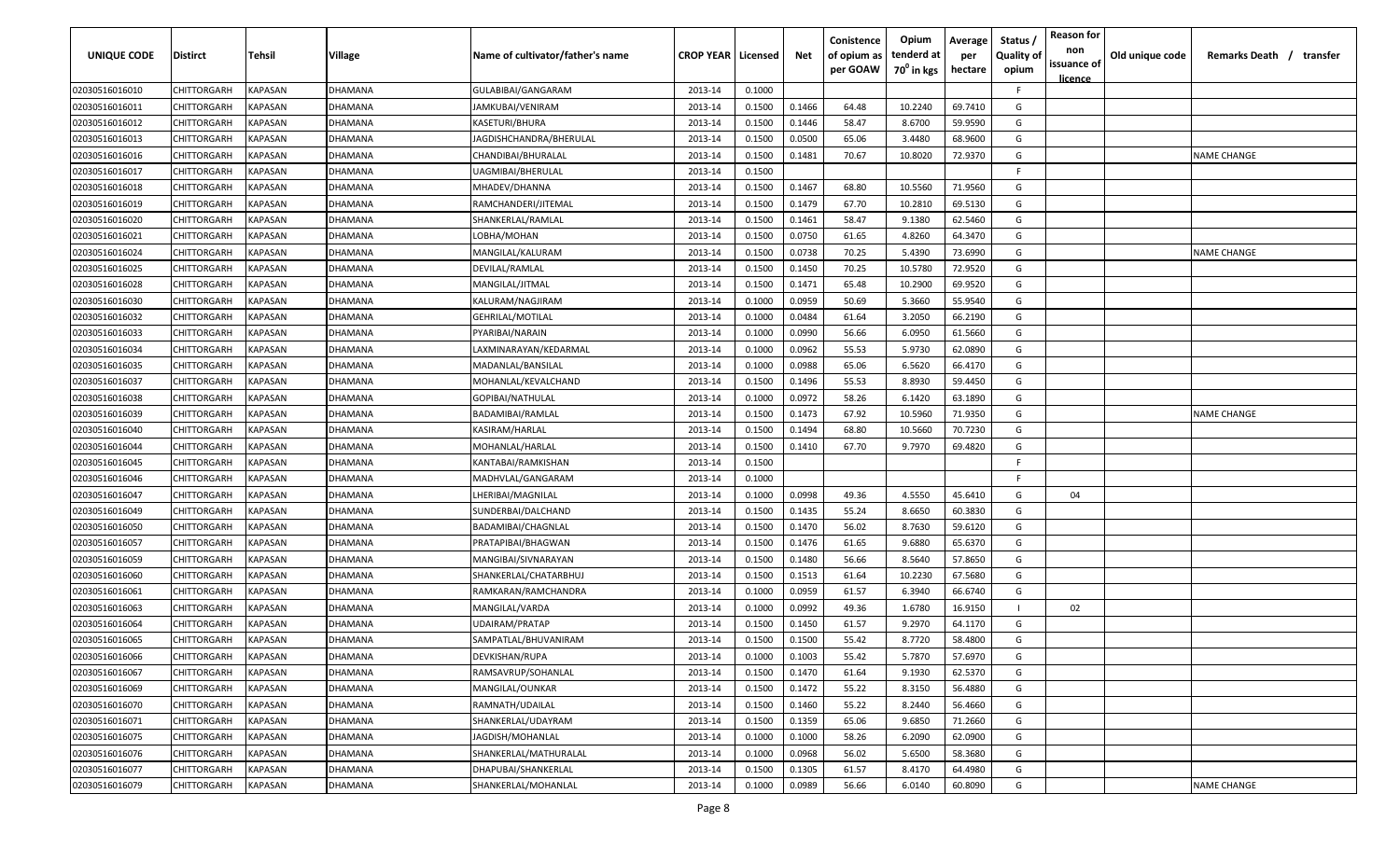| <b>UNIQUE CODE</b> | Distirct           | Tehsil         | Village    | Name of cultivator/father's name | <b>CROP YEAR   Licensed</b> |        | Net    | Conistence<br>of opium as | Opium<br>tenderd at | Average<br>per | Status /<br><b>Quality of</b> | <b>Reason for</b><br>non      | Old unique code | Remarks Death / transfer |
|--------------------|--------------------|----------------|------------|----------------------------------|-----------------------------|--------|--------|---------------------------|---------------------|----------------|-------------------------------|-------------------------------|-----------------|--------------------------|
|                    |                    |                |            |                                  |                             |        |        | per GOAW                  | $70^0$ in kgs       | hectare        | opium                         | issuance of<br><u>licence</u> |                 |                          |
| 02030516016080     | CHITTORGARH        | <b>KAPASAN</b> | DHAMANA    | RAMKAVRI/HAJARI                  | 2013-14                     | 0.1500 | 0.1460 | 61.24                     | 9.6670              | 66.2120        | G                             |                               |                 |                          |
| 02030516018006     | CHITTORGARH        | KAPASAN        | GODIYANA   | GISIBAI/RAMLAL                   | 2013-14                     | 0.1500 |        |                           |                     |                | -F.                           |                               |                 |                          |
| 02030516018010     | CHITTORGARH        | KAPASAN        | GODIYANA   | JAMNIBAI/JITU                    | 2013-14                     | 0.1000 | 0.0949 | 65.51                     | 6.7660              | 71.2960        | G                             |                               |                 |                          |
| 02030516018012     | CHITTORGARH        | KAPASAN        | GODIYANA   | CHANDIBAI/LHERU                  | 2013-14                     | 0.1000 | 0.1012 | 61.93                     | 6.6800              | 66.0080        | G                             |                               |                 |                          |
| 02030516018014     | CHITTORGARH        | KAPASAN        | GODIYANA   | CHOGALAL/NATHU                   | 2013-14                     | 0.1500 | 0.1449 | 61.93                     | 8.7500              | 60.3860        | G                             |                               |                 |                          |
| 02030516018016     | CHITTORGARH        | KAPASAN        | GODIYANA   | SOHALAL/UDAIRAM                  | 2013-14                     | 0.1000 | 0.0971 | 58.70                     | 6.0710              | 62.5230        |                               | 02                            |                 |                          |
| 02030516018019     | CHITTORGARH        | KAPASAN        | GODIYANA   | MITTULAL/UDAIRAM                 | 2013-14                     | 0.1500 | 0.1454 | 61.93                     | 9.9710              | 68.5760        | G                             |                               |                 |                          |
| 02030516018020     | CHITTORGARH        | KAPASAN        | GODIYANA   | CHAGNLAL/BHERALAL                | 2013-14                     | 0.1500 | 0.1498 | 63.21                     | 9.4720              | 63.2310        | G                             |                               |                 |                          |
| 02030516018022     | CHITTORGARH        | KAPASAN        | GODIYANA   | GORDAN/UDAIRAM                   | 2013-14                     | 0.1000 | 0.1008 | 72.12                     | 7.7990              | 77.3710        | -11                           | 02                            |                 |                          |
| 02030516018036     | CHITTORGARH        | KAPASAN        | GODIYANA   | BHAGWANDAS/GULABDAS              | 2013-14                     | 0.1500 | 0.1472 | 65.51                     | 9.7610              | 66.3110        | G                             |                               |                 |                          |
| 02030516018049     | CHITTORGARH        | KAPASAN        | GODIYANA   | KISANA/GOKAL                     | 2013-14                     | 0.1000 | 0.0980 | 58.70                     | 5.9790              | 61.0100        |                               | 02                            |                 |                          |
| 02030516019004     | CHITTORGARH        | KAPASAN        | GOVINDPURA | SORAM/JITU                       | 2013-14                     | 0.1500 | 0.1122 | 53.97                     | 6.4690              | 57.6560        | G                             |                               |                 |                          |
| 02030516019006     | CHITTORGARH        | KAPASAN        | GOVINDPURA | HAMRAJ/MADHU                     | 2013-14                     | 0.1500 |        |                           |                     |                | -F.                           |                               |                 |                          |
| 02030516019009     | CHITTORGARH        | KAPASAN        | GOVINDPURA | MADHU/DALLA                      | 2013-14                     | 0.1500 | 0.1565 | 61.92                     | 10.4820             | 66.9780        | G                             |                               |                 |                          |
| 02030516019012     | CHITTORGARH        | KAPASAN        | GOVINDPURA | BALIBAI/PYARA                    | 2013-14                     | 0.1000 | 0.0975 | 64.44                     | 6.2880              | 64.4920        | G                             |                               |                 |                          |
| 02030516019013     | CHITTORGARH        | KAPASAN        | GOVINDPURA | BHERU/LOBHA                      | 2013-14                     | 0.1500 |        |                           |                     |                | F.                            |                               |                 |                          |
| 02030516019016     | CHITTORGARH        | KAPASAN        | GOVINDPURA | DEVA/PYARA                       | 2013-14                     | 0.1500 | 0.1573 | 61.31                     | 10.0550             | 63.9220        | G                             |                               |                 |                          |
| 02030516021002     | CHITTORGARH        | KAPASAN        | HATHIYANA  | SOHAN/VAXU                       | 2013-14                     | 0.1500 | 0.1486 | 64.09                     | 10.4920             | 70.6060        | G                             |                               |                 |                          |
| 02030516021007     | CHITTORGARH        | KAPASAN        | HATHIYANA  | GOPILAL/DEVJI                    | 2013-14                     | 0.1500 | 0.1482 | 62.67                     | 9.9560              | 67.1790        | G                             |                               |                 |                          |
| 02030516021021     | CHITTORGARH        | KAPASAN        | HATHIYANA  | BHERULAL/HEERALAL                | 2013-14                     | 0.1500 | 0.1444 | 60.13                     | 8.9340              | 61.8700        | G                             |                               |                 |                          |
| 02030516021027     | CHITTORGARH        | KAPASAN        | HATHIYANA  | NANIBAI/CHUNNILAL                | 2013-14                     | 0.1500 | 0.1486 | 57.21                     | 9.3170              | 62.6990        | G                             |                               |                 | <b>NAME CHANGE</b>       |
| 02030516021031     | CHITTORGARH        | KAPASAN        | HATHIYANA  | GOTU/VENIRAM                     | 2013-14                     | 0.1500 | 0.1349 | 63.22                     | 9.5910              | 71.0970        | G                             |                               |                 |                          |
| 02030516021040     | CHITTORGARH        | KAPASAN        | HATHIYANA  | HEERALAL/CHATARBHUJ              | 2013-14                     | 0.1500 | 0.1477 | 62.27                     | 9.5720              | 64.8070        | G                             |                               |                 |                          |
| 02030516021061     | CHITTORGARH        | KAPASAN        | HATHIYANA  | MANGILAL/BHJJA                   | 2013-14                     | 0.1500 | 0.1450 | 60.13                     | 9.9300              | 68.4830        | G                             |                               |                 |                          |
| 02030516021062     | CHITTORGARH        | KAPASAN        | HATHIYANA  | BHURALAL/BHJJA                   | 2013-14                     | 0.1000 | 0.0991 | 66.22                     | 6.6980              | 67.5880        | G                             |                               |                 |                          |
| 02030516021063     | CHITTORGARH        | KAPASAN        | HATHIYANA  | NARAYAN/BHJJA                    | 2013-14                     | 0.1500 | 0.1488 | 60.25                     | 9.3650              | 62.9370        | G                             |                               |                 |                          |
| 02030516021064     | CHITTORGARH        | KAPASAN        | HATHIYANA  | KALU/BHJJA                       | 2013-14                     | 0.1000 | 0.1004 | 60.25                     | 6.2140              | 61.8920        | G                             |                               |                 |                          |
| 02030516021065     | CHITTORGARH        | KAPASAN        | HATHIYANA  | NARAYAN/OUNKAR                   | 2013-14                     | 0.1500 | 0.1465 | 60.25                     | 9.7610              | 66.6280        | G                             |                               |                 |                          |
| 02030516022001     | CHITTORGARH        | KAPASAN        | HINGORIYA  | RAMLAL/UDAIRAM                   | 2013-14                     | 0.1500 | 0.1480 | 58.75                     | 9.9040              | 66.9190        | G                             |                               |                 |                          |
| 02030516022002     | CHITTORGARH        | KAPASAN        | HINGORIYA  | RATANLAL/HARLAL TELI             | 2013-14                     | 0.1500 | 0.1340 | 56.38                     | 8.3280              | 62.1490        | G                             |                               |                 |                          |
| 02030516022003     | CHITTORGARH        | KAPASAN        | HINGORIYA  | BALURAM/RAMLAL                   | 2013-14                     | 0.1000 | 0.1000 | 70.25                     | 7.4360              | 74.3600        | G                             |                               |                 |                          |
| 02030516022006     | CHITTORGARH        | KAPASAN        | HINGORIYA  | RATANLAL/HARLAL TELI             | 2013-14                     | 0.1500 | 0.1500 | 55.66                     | 9.3590              | 62.3930        | G                             |                               |                 |                          |
| 02030516022007     | CHITTORGARH        | KAPASAN        | HINGORIYA  | GOVRDAN/MADULAL                  | 2013-14                     | 0.1500 | 0.1484 | 58.57                     | 9.6720              | 65.1750        | G                             |                               |                 |                          |
| 02030516022009     | CHITTORGARH        | KAPASAN        | HINGORIYA  | HEERALAL/PARTAP                  | 2013-14                     | 0.1000 | 0.1000 | 58.47                     | 6.0060              | 60.0600        | G                             |                               |                 |                          |
| 02030516022010     | CHITTORGARH        | KAPASAN        | HINGORIYA  | RATANLAL/PARASRAM                | 2013-14                     | 0.1500 | 0.1466 | 67.16                     | 11.4080             | 77.8170        | G                             |                               |                 |                          |
| 02030516022011     | <b>CHITTORGARH</b> | KAPASAN        | HINGORIYA  | RATANLAL/MADHULAL                | 2013-14                     | 0.1500 | 0.1440 | 61.67                     | 9.5760              | 66.5000        | G                             |                               |                 |                          |
| 02030516022013     | CHITTORGARH        | <b>KAPASAN</b> | HINGORIYA  | MADHULAL/KISHANLAL               | 2013-14                     | 0.1500 |        |                           |                     |                | F.                            |                               |                 |                          |
| 02030516022015     | <b>CHITTORGARH</b> | <b>KAPASAN</b> | HINGORIYA  | CHAMPALAL/SURAJMAL               | 2013-14                     | 0.1000 | 0.1014 | 59.45                     | 7.0240              | 69.2700        | G                             |                               |                 |                          |
| 02030516022016     | <b>CHITTORGARH</b> | <b>KAPASAN</b> | HINGORIYA  | CHOTHMAL/UDAIRAM                 | 2013-14                     | 0.1500 | 0.1463 | 58.57                     | 9.6140              | 65.7140        | G                             |                               |                 |                          |
| 02030516022019     | CHITTORGARH        | KAPASAN        | HINGORIYA  | MITTULAL/KAJOD                   | 2013-14                     | 0.1500 | 0.1426 | 61.67                     | 10.5370             | 73.8920        | G                             |                               |                 |                          |
| 02030516022020     | <b>CHITTORGARH</b> | KAPASAN        | HINGORIYA  | NARU/LALU                        | 2013-14                     | 0.1500 |        |                           |                     |                | F.                            |                               |                 |                          |
| 02030516022023     | CHITTORGARH        | KAPASAN        | HINGORIYA  | HEERALAL/GANESH                  | 2013-14                     | 0.1500 | 0.1378 | 55.66                     | 8.5240              | 61.8580        | G                             |                               |                 |                          |
| 02030516022024     | CHITTORGARH        | KAPASAN        | HINGORIYA  | PARTHU/DHOKAL                    | 2013-14                     | 0.1000 | 0.0990 | 61.46                     | 6.8130              | 68.8180        | G                             |                               |                 |                          |
| 02030516022025     | CHITTORGARH        | KAPASAN        | HINGORIYA  | RAMLAL/VENIRAM                   | 2013-14                     | 0.1500 | 0.1482 | 64.43                     | 10.9720             | 74.0350        | G                             |                               |                 |                          |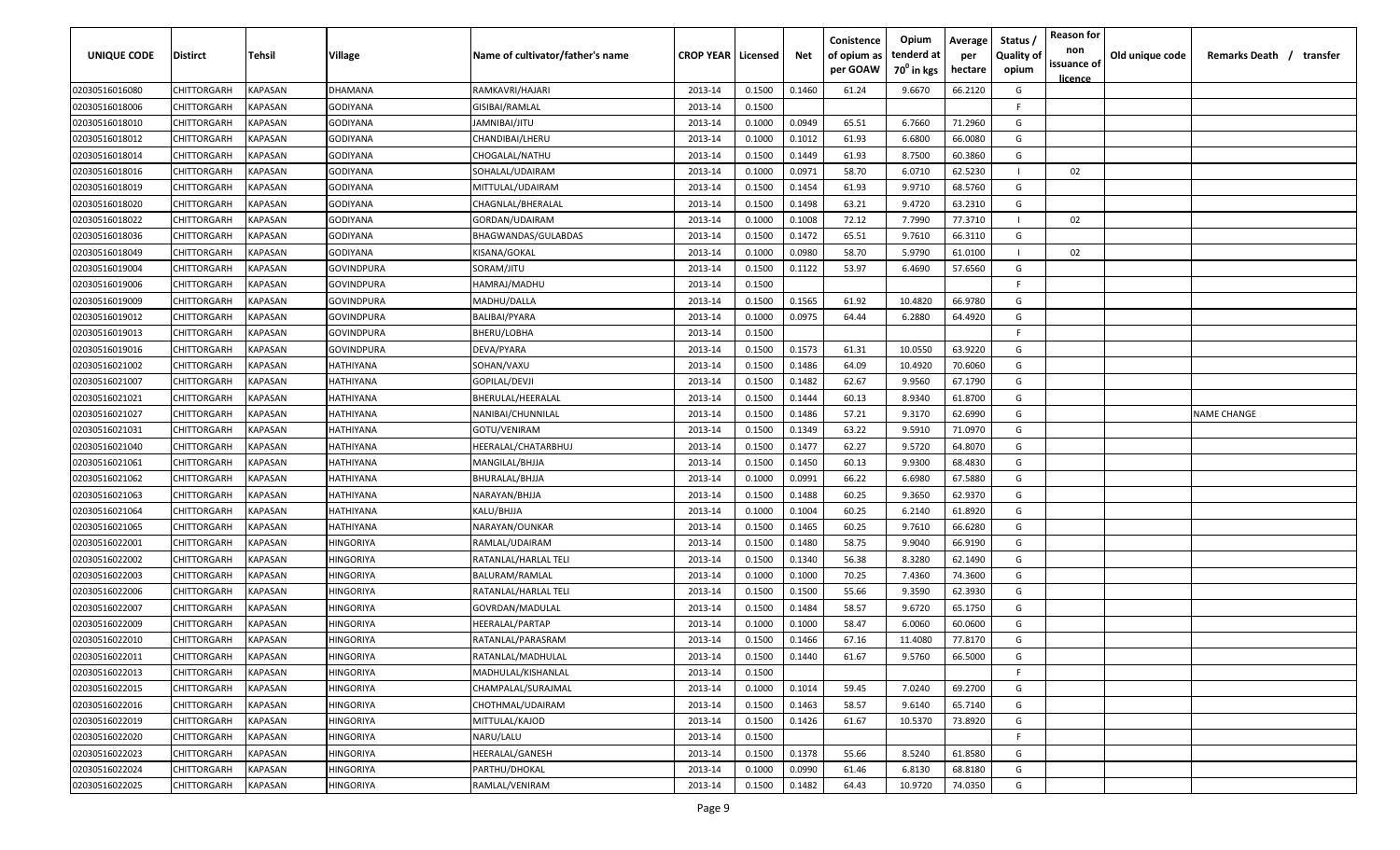| <b>UNIQUE CODE</b> | <b>Distirct</b>    | Tehsil  | Village          | Name of cultivator/father's name | <b>CROP YEAR   Licensed</b> |        | Net    | Conistence<br>of opium as | Opium<br>tenderd at    | Average<br>per | Status /<br><b>Quality of</b> | <b>Reason for</b><br>non | Old unique code | Remarks Death /            | transfer |
|--------------------|--------------------|---------|------------------|----------------------------------|-----------------------------|--------|--------|---------------------------|------------------------|----------------|-------------------------------|--------------------------|-----------------|----------------------------|----------|
|                    |                    |         |                  |                                  |                             |        |        | per GOAW                  | 70 <sup>0</sup> in kgs | hectare        | opium                         | issuance of              |                 |                            |          |
| 02030516022027     | CHITTORGARH        | KAPASAN | <b>HINGORIYA</b> | MANGILAL/NATHU                   | 2013-14                     | 0.1000 | 0.0990 | 58.27                     | 6.4590                 | 65.2420        | G                             | licence                  |                 |                            |          |
| 02030516022028     | CHITTORGARH        | KAPASAN | HINGORIYA        | ANCHIBAI/RAMESAVAR               | 2013-14                     | 0.1500 | 0.1462 | 61.53                     | 9.8450                 | 67.3390        | G                             |                          |                 |                            |          |
| 02030516022029     | CHITTORGARH        | KAPASAN | HINGORIYA        | BHERULAL/PYARCHAND               | 2013-14                     | 0.1000 | 0.0990 | 62.44                     | 6.7970                 | 68.6570        | G                             |                          |                 |                            |          |
| 02030516022033     | CHITTORGARH        | KAPASAN | HINGORIYA        | RATANLAL/MANGILAL                | 2013-14                     | 0.1000 | 0.1000 | 56.56                     | 6.0360                 | 60.3600        |                               | 02                       |                 |                            |          |
| 02030516022034     | CHITTORGARH        | KAPASAN | <b>HINGORIYA</b> | MADHULAL/LEHRU                   | 2013-14                     | 0.1500 | 0.1488 | 61.67                     | 10.2460                | 68.8580        | G                             |                          |                 |                            |          |
| 02030516022036     | CHITTORGARH        | KAPASAN | HINGORIYA        | MULCHAND/DALU                    | 2013-14                     | 0.1500 | 0.1487 | 56.38                     | 9.1900                 | 61.8020        | G                             |                          |                 |                            |          |
| 02030516023001     | CHITTORGARH        | KAPASAN | <b>JAIPURA</b>   | SHYAMLAL/JITU                    | 2013-14                     | 0.1500 | 0.1475 | 59.86                     | 9.3890                 | 63.6540        | G                             |                          |                 |                            |          |
| 02030516023003     | CHITTORGARH        | KAPASAN | <b>JAIPURA</b>   | IAMKUBAI/MOTI KISHANA            | 2013-14                     | 0.1500 | 0.1445 | 62.58                     | 9.2350                 | 63.9100        | G                             |                          |                 |                            |          |
| 02030516023004     | CHITTORGARH        | KAPASAN | <b>JAIPURA</b>   | NATHULAL/GANGARAM                | 2013-14                     | 0.1500 | 0.1480 | 61.89                     | 9.3100                 | 62.9050        | G                             |                          |                 | <b>NAME CHANGE</b>         |          |
| 02030516023016     | CHITTORGARH        | KAPASAN | <b>JAIPURA</b>   | MAGNA/CHUNNILAL                  | 2013-14                     | 0.1500 | 0.1512 | 58.69                     | 9.1810                 | 60.7210        | G                             |                          |                 |                            |          |
| 02030516023021     | CHITTORGARH        | KAPASAN | JAIPURA          | CHAMPALAL/JIVA                   | 2013-14                     | 0.1500 | 0.1428 | 58.69                     | 8.9540                 | 62.7030        | G                             |                          |                 |                            |          |
| 02030516023026     | CHITTORGARH        | KAPASAN | <b>JAIPURA</b>   | HEERALAL/BHERULAL                | 2013-14                     | 0.1500 |        |                           |                        |                | E                             |                          |                 | TRANSFER / RAMTHALI        |          |
| 02030516023027     | CHITTORGARH        | KAPASAN | JAIPURA          | BHANWARLAL/SHAMBHU               | 2013-14                     | 0.1000 | 0.0970 | 59.86                     | 5.9350                 | 61.1860        | G                             |                          |                 | TRANSFER / RAMTHALI        |          |
| 02030516023028     | CHITTORGARH        | KAPASAN | <b>JAIPURA</b>   | JDAYRAM/SOLA                     | 2013-14                     | 0.1000 | 0.0999 | 62.58                     | 6.5440                 | 65.5060        | G                             |                          |                 | TRANSFER / RAMTHALI        |          |
| 02030516023029     | CHITTORGARH        | KAPASAN | <b>JAIPURA</b>   | KISHANLAL/CHENRAM                | 2013-14                     | 0.1000 | 0.0970 | 62.58                     | 6.1330                 | 63.2270        | G                             |                          |                 | <b>TRANSFER / RAMTHALI</b> |          |
| 02030516025001     | CHITTORGARH        | KAPASAN | KACHOLIYA        | BHANWARLAL/HAJARI                | 2013-14                     | 0.1500 | 0.1419 | 65.75                     | 9.8810                 | 69.6340        | G                             |                          |                 |                            |          |
| 02030516025002     | CHITTORGARH        | KAPASAN | KACHOLIYA        | DALIBAI/BHERULAL                 | 2013-14                     | 0.1000 |        |                           |                        |                | F.                            |                          |                 |                            |          |
| 02030516025003     | CHITTORGARH        | KAPASAN | KACHOLIYA        | SHANKER/TULSIRAM                 | 2013-14                     | 0.1500 |        |                           |                        |                | F.                            |                          |                 |                            |          |
| 02030516025005     | CHITTORGARH        | KAPASAN | KACHOLIYA        | MITTHU/GANESH                    | 2013-14                     | 0.1000 | 0.0970 | 56.25                     | 5.9220                 | 61.0520        | G                             |                          |                 |                            |          |
| 02030516025006     | CHITTORGARH        | KAPASAN | KACHOLIYA        | PYARI/JALAN                      | 2013-14                     | 0.1000 | 0.0947 | 67.72                     | 7.0040                 | 73.9600        | G                             |                          |                 |                            |          |
| 02030516025008     | CHITTORGARH        | KAPASAN | KACHOLIYA        | NOSAR/BHERULAL                   | 2013-14                     | 0.1500 | 0.1454 | 67.72                     | 9.5870                 | 65.9350        | G                             |                          |                 |                            |          |
| 02030516025009     | CHITTORGARH        | KAPASAN | KACHOLIYA        | GANESH/CHOGA                     | 2013-14                     | 0.1500 | 0.1493 | 64.32                     | 10.3370                | 69.2360        | G                             |                          |                 |                            |          |
| 02030516025010     | CHITTORGARH        | KAPASAN | KACHOLIYA        | HIRALAL/NANDRAM                  | 2013-14                     | 0.1000 |        |                           |                        |                | F.                            |                          |                 |                            |          |
| 02030516025017     | CHITTORGARH        | KAPASAN | KACHOLIYA        | KASIRAM/DEVJI                    | 2013-14                     | 0.1500 | 0.0720 | 67.62                     | 5.2360                 | 72.7220        | G                             |                          |                 |                            |          |
| 02030516025020     | CHITTORGARH        | KAPASAN | KACHOLIYA        | RATANLAL/RAMCHANDER              | 2013-14                     | 0.1500 | 0.1497 | 63.21                     | 9.7610                 | 65.2040        | G                             |                          |                 |                            |          |
| 02030516025022     | CHITTORGARH        | KAPASAN | KACHOLIYA        | HEERA/GERU                       | 2013-14                     | 0.1500 | 0.1432 | 65.51                     | 9.9110                 | 69.2110        | G                             |                          |                 |                            |          |
| 02030516025024     | CHITTORGARH        | KAPASAN | KACHOLIYA        | SHANKERLAL/DEVILAL               | 2013-14                     | 0.1500 | 0.1482 | 72.12                     | 11.5600                | 78.0030        | G                             |                          |                 |                            |          |
| 02030516025026     | CHITTORGARH        | KAPASAN | KACHOLIYA        | DALIBAI/PRITHVIRAJ               | 2013-14                     | 0.1500 | 0.1431 | 64.32                     | 9.8230                 | 68.6440        | G                             |                          |                 |                            |          |
| 02030516025028     | CHITTORGARH        | KAPASAN | KACHOLIYA        | RATANLAL/DALLA                   | 2013-14                     | 0.1000 | 0.0954 | 55.41                     | 6.1980                 | 64.9690        | G                             |                          |                 |                            |          |
| 02030516025029     | CHITTORGARH        | KAPASAN | KACHOLIYA        | SANTILAL/GOPILAL                 | 2013-14                     | 0.1500 | 0.0837 | 64.32                     | 6.3770                 | 76.1890        | G                             |                          |                 |                            |          |
| 02030516025031     | CHITTORGARH        | KAPASAN | KACHOLIYA        | BHERULAL/KISHNA                  | 2013-14                     | 0.1500 | 0.1456 | 65.51                     | 10.0230                | 68.8390        | G                             |                          |                 |                            |          |
| 02030516025032     | CHITTORGARH        | KAPASAN | KACHOLIYA        | NANDUBAI/HEERALAL                | 2013-14                     | 0.1500 |        |                           |                        |                | F.                            |                          |                 |                            |          |
| 02030516025035     | CHITTORGARH        | KAPASAN | KACHOLIYA        | SUNDERBAI/OUNKAR                 | 2013-14                     | 0.1500 | 0.1441 | 72.12                     | 11.0140                | 76.4330        | G                             |                          |                 |                            |          |
| 02030516025037     | CHITTORGARH        | KAPASAN | KACHOLIYA        | BHANWARLAL/KISHANLAL             | 2013-14                     | 0.1500 | 0.1421 | 65.75                     | 9.3460                 | 65.7710        | G                             |                          |                 |                            |          |
| 02030516025038     | CHITTORGARH        | KAPASAN | KACHOLIYA        | JITMAL/BHERU                     | 2013-14                     | 0.1500 | 0.1440 | 67.72                     | 10.3710                | 72.0210        | G                             |                          |                 |                            |          |
| 02030516025039     | <b>CHITTORGARH</b> | KAPASAN | KACHOLIYA        | BALURAM/VARDA                    | 2013-14                     | 0.1000 | 0.0983 | 63.21                     | 6.8450                 | 69.6340        | G                             |                          |                 |                            |          |
| 02030516025041     | <b>CHITTORGARH</b> | KAPASAN | KACHOLIYA        | AJIBAI/DEVKISHAN                 | 2013-14                     | 0.1500 | 0.0576 | 72.12                     | 4.8220                 | 83.7150        | G                             |                          |                 |                            |          |
| 02030516025044     | <b>CHITTORGARH</b> | KAPASAN | KACHOLIYA        | MADHU/KALU                       | 2013-14                     | 0.1500 | 0.1480 | 67.72                     | 10.3130                | 69.6820        | G                             |                          |                 |                            |          |
| 02030516025045     | <b>CHITTORGARH</b> | KAPASAN | KACHOLIYA        | MADHU/PRATHVIRAJ                 | 2013-14                     | 0.1000 | 0.1002 | 65.75                     | 6.9600                 | 69.4610        | G                             |                          |                 |                            |          |
| 02030516025046     | CHITTORGARH        | KAPASAN | KACHOLIYA        | GANGABAI/GEHRU                   | 2013-14                     | 0.1500 | 0.1476 | 62.22                     | 10.1240                | 68.5910        | G                             |                          |                 |                            |          |
| 02030516025049     | CHITTORGARH        | KAPASAN | KACHOLIYA        | SHANKER/PRATAP                   | 2013-14                     | 0.1000 | 0.0944 | 67.62                     | 6.6460                 | 70.4030        | G                             |                          |                 |                            |          |
| 02030516025050     | CHITTORGARH        | KAPASAN | KACHOLIYA        | RUKMANIBAI/UDA                   | 2013-14                     | 0.1000 | 0.0957 | 57.21                     | 5.9170                 | 61.8290        | G                             |                          |                 |                            |          |
| 02030516025054     | CHITTORGARH        | KAPASAN | KACHOLIYA        | SANTILAL/NARAYAN                 | 2013-14                     | 0.1500 | 0.1406 | 60.42                     | 8.7090                 | 61.9420        | G                             |                          |                 |                            |          |
| 02030516026001     | CHITTORGARH        | KAPASAN | KANKARIYA        | JAMKUBAI/PANNA                   | 2013-14                     | 0.1500 | 0.1498 | 65.95                     | 10.8530                | 72.4500        | G                             |                          |                 |                            |          |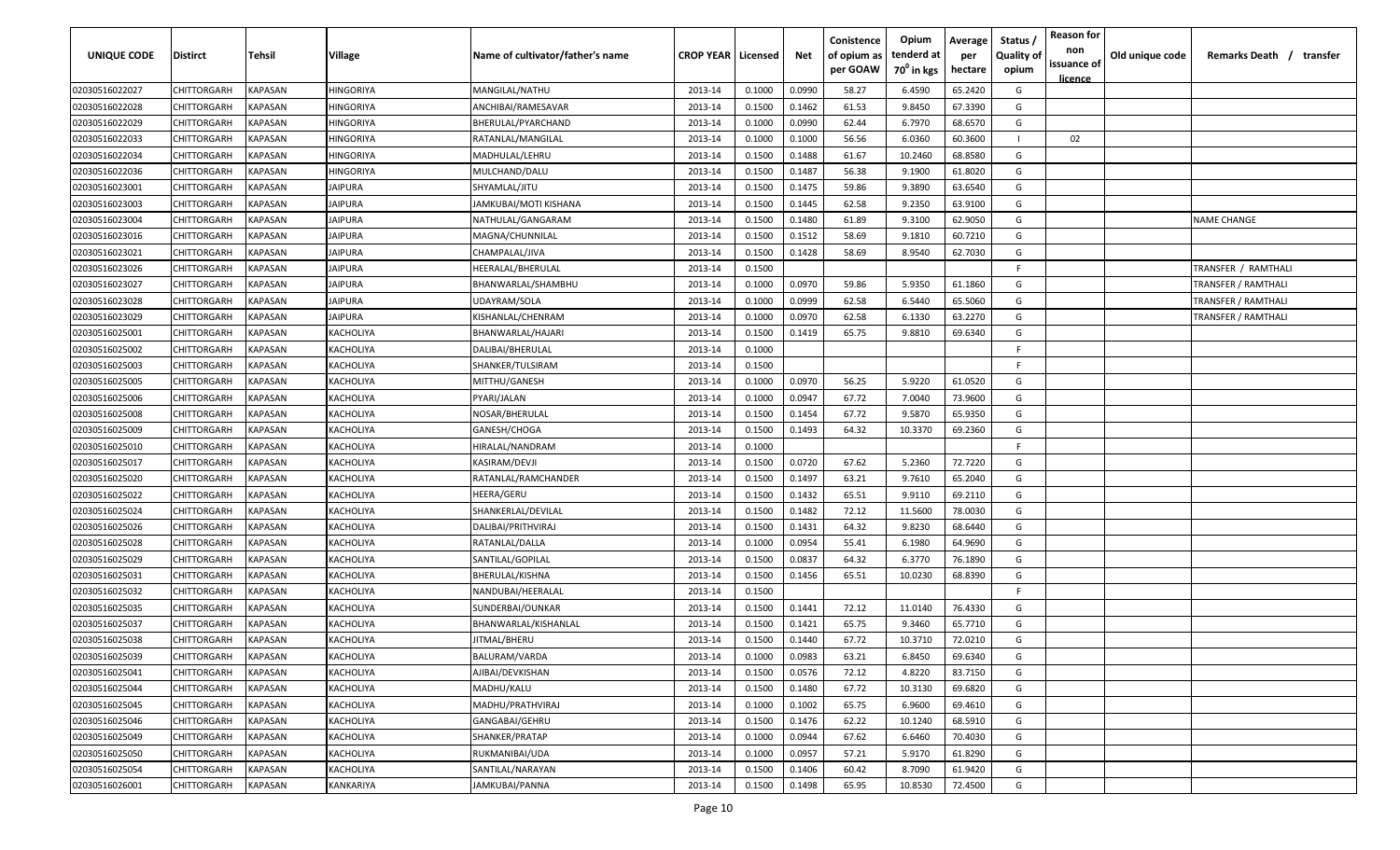| UNIQUE CODE    | Distirct           | Tehsil         | Village       | Name of cultivator/father's name | <b>CROP YEAR   Licensed</b> |        | Net    | Conistence<br>of opium as | Opium<br>tenderd at    | Average<br>per | Status /<br><b>Quality of</b> | <b>Reason for</b><br>non      | Old unique code | Remarks Death / transfer |
|----------------|--------------------|----------------|---------------|----------------------------------|-----------------------------|--------|--------|---------------------------|------------------------|----------------|-------------------------------|-------------------------------|-----------------|--------------------------|
|                |                    |                |               |                                  |                             |        |        | per GOAW                  | 70 <sup>0</sup> in kgs | hectare        | opium                         | issuance of<br><u>licence</u> |                 |                          |
| 02030516026002 | CHITTORGARH        | <b>KAPASAN</b> | KANKARIYA     | JITMAL/BHAVANIRAM                | 2013-14                     | 0.1000 | 0.0990 | 68.89                     | 7.2140                 | 72.8690        | G                             |                               |                 |                          |
| 02030516026003 | CHITTORGARH        | KAPASAN        | KANKARIYA     | CHAMPALAL/DALU                   | 2013-14                     | 0.1500 | 0.1437 | 65.95                     | 9.9770                 | 69.4290        | G                             |                               |                 |                          |
| 02030516026004 | CHITTORGARH        | KAPASAN        | KANKARIYA     | LEHRU/DALU                       | 2013-14                     | 0.1500 | 0.1462 | 61.91                     | 10.1440                | 69.3840        | G                             |                               |                 |                          |
| 02030516026005 | CHITTORGARH        | KAPASAN        | KANKARIYA     | KISORI/LEHRU                     | 2013-14                     | 0.1000 | 0.0994 | 59.86                     | 6.2080                 | 62.4550        | G                             |                               |                 |                          |
| 02030516026009 | CHITTORGARH        | KAPASAN        | KANKARIYA     | KAVALCHAND/BHERULAL              | 2013-14                     | 0.1500 | 0.1316 | 61.89                     | 8.9560                 | 68.0550        | G                             |                               |                 |                          |
| 02030516026010 | CHITTORGARH        | KAPASAN        | KANKARIYA     | BALU/JITU                        | 2013-14                     | 0.1500 | 0.1464 | 65.95                     | 10.9850                | 75.0340        | G                             |                               |                 |                          |
| 02030516026014 | CHITTORGARH        | KAPASAN        | KANKARIYA     | SHANKER/JITU                     | 2013-14                     | 0.1500 | 0.1380 | 61.89                     | 9.8050                 | 71.0510        | G                             |                               |                 |                          |
| 02030516026015 | CHITTORGARH        | KAPASAN        | KANKARIYA     | JAMNA/HAJARI                     | 2013-14                     | 0.1000 | 0.0948 | 64.58                     | 6.4670                 | 68.2170        | G                             |                               |                 |                          |
| 02030516026016 | CHITTORGARH        | KAPASAN        | KANKARIYA     | PANNALAL/DALU                    | 2013-14                     | 0.1500 | 0.1380 | 61.91                     | 9.6580                 | 69.9860        | G                             |                               |                 |                          |
| 02030516027001 | CHITTORGARH        | KAPASAN        | KAPASAN       | UDAIRAM/SORAM                    | 2013-14                     | 0.1500 | 0.1460 | 61.62                     | 8.8730                 | 60.7740        | G                             |                               |                 |                          |
| 02030516027003 | CHITTORGARH        | KAPASAN        | KAPASAN       | MODA/DHUNGA                      | 2013-14                     | 0.1500 | 0.1488 | 61.62                     | 8.8730                 | 59.6300        | G                             |                               |                 |                          |
| 02030516027004 | CHITTORGARH        | KAPASAN        | KAPASAN       | DALCHAND/DIPPA                   | 2013-14                     | 0.1500 | 0.1491 | 61.62                     | 9.2690                 | 62.1660        | G                             |                               |                 |                          |
| 02030516027005 | CHITTORGARH        | KAPASAN        | KAPASAN       | NATHULAL/BHERA                   | 2013-14                     | 0.1500 | 0.1424 | 71.08                     | 10.1850                | 71.5240        | G                             |                               |                 |                          |
| 02030516027006 | CHITTORGARH        | KAPASAN        | KAPASAN       | RAMCHANDER/JAGNATH               | 2013-14                     | 0.1500 | 0.1480 | 65.44                     | 10.1710                | 68.7230        | G                             |                               |                 |                          |
| 02030516027010 | CHITTORGARH        | KAPASAN        | KAPASAN       | SIVLAL/BHIMRAJ                   | 2013-14                     | 0.1500 | 0.0750 | 65.44                     | 4.8890                 | 65.1870        | G                             |                               |                 |                          |
| 02030516027011 | CHITTORGARH        | KAPASAN        | KAPASAN       | KISANLAL/RATANLAL                | 2013-14                     | 0.1500 | 0.0490 | 68.78                     | 3.1930                 | 65.1630        | G                             |                               |                 |                          |
| 02030516027012 | CHITTORGARH        | KAPASAN        | KAPASAN       | LHERULAL/RATANLAL                | 2013-14                     | 0.1000 |        |                           |                        |                | -F.                           |                               |                 |                          |
| 02030516027014 | CHITTORGARH        | KAPASAN        | KAPASAN       | GISI/CHAMPALAL                   | 2013-14                     | 0.1500 | 0.0759 | 74.75                     | 5.4250                 | 71.4760        | G                             |                               |                 |                          |
| 02030516027015 | CHITTORGARH        | KAPASAN        | KAPASAN       | KISANLAL/GOPI                    | 2013-14                     | 0.1000 | 0.1011 | 65.44                     | 6.5630                 | 64.9160        | G                             |                               |                 |                          |
| 02030516027016 | CHITTORGARH        | KAPASAN        | KAPASAN       | LEHRIBAI/RUPCHAND                | 2013-14                     | 0.1000 | 0.0999 | 59.42                     | 5.9670                 | 59.7300        | G                             |                               |                 |                          |
| 02030516027017 | CHITTORGARH        | KAPASAN        | KAPASAN       | GULABBAI/JITMAL                  | 2013-14                     | 0.1000 |        |                           |                        |                | -F.                           |                               |                 |                          |
| 02030516027019 | CHITTORGARH        | KAPASAN        | KAPASAN       | BHERA/TODU                       | 2013-14                     | 0.1000 |        |                           |                        |                | -F.                           |                               |                 |                          |
| 02030516027021 | CHITTORGARH        | KAPASAN        | KAPASAN       | SOHANLAL/NANDLAL                 | 2013-14                     | 0.1000 | 0.0968 | 61.62                     | 6.2320                 | 64.3800        | G                             |                               |                 |                          |
| 02030516027026 | CHITTORGARH        | KAPASAN        | KAPASAN       | CHHAGANIBAI/CHHAGANLAL           | 2013-14                     | 0.1000 | 0.1000 | 59.53                     | 6.3190                 | 63.1900        | G                             |                               |                 |                          |
| 02030516027028 | CHITTORGARH        | KAPASAN        | KAPASAN       | KANHIYALAL/MATURALAL             | 2013-14                     | 0.1500 | 0.1471 | 71.08                     | 10.6720                | 72.5490        | G                             |                               |                 |                          |
| 02030516027030 | CHITTORGARH        | KAPASAN        | KAPASAN       | SOHANIBAI/NARAYAN                | 2013-14                     | 0.1500 | 0.1418 | 65.44                     | 9.4050                 | 66.3260        | G                             |                               |                 |                          |
| 02030516027031 | CHITTORGARH        | KAPASAN        | KAPASAN       | KALURAM/BHAGIRATH                | 2013-14                     | 0.1000 | 0.1008 | 60.52                     | 5.9140                 | 58.6710        | G                             |                               |                 |                          |
| 02030516027032 | CHITTORGARH        | KAPASAN        | KAPASAN       | DEVKISHAN/KAJOD                  | 2013-14                     | 0.1500 | 0.1540 | 62.59                     | 9.8000                 | 63.6360        | G                             |                               |                 |                          |
| 02030516027033 | CHITTORGARH        | KAPASAN        | KAPASAN       | SOSIBAI/LAXMAN                   | 2013-14                     | 0.1000 | 0.0996 | 62.59                     | 6.5270                 | 65.5320        | G                             |                               |                 |                          |
| 02030516028001 | CHITTORGARH        | KAPASAN        | KESHARKHEDI A | BHERULAL/CHATARBHUJ              | 2013-14                     | 0.1000 | 0.0966 | 65.94                     | 7.0370                 | 72.8470        | G                             |                               |                 |                          |
| 02030516028003 | CHITTORGARH        | KAPASAN        | KESHARKHEDI A | DHAPUBAI/NARAYAN                 | 2013-14                     | 0.1500 | 0.1380 | 65.94                     | 10.2210                | 74.0650        | G                             |                               |                 |                          |
| 02030516028004 | CHITTORGARH        | KAPASAN        | KESHARKHEDI A | MANGU/BHERA                      | 2013-14                     | 0.1500 | 0.0703 | 67.57                     | 5.1060                 | 72.6320        | G                             |                               |                 |                          |
| 02030516028006 | CHITTORGARH        | KAPASAN        | KESHARKHEDI A | PARTHU/KALU                      | 2013-14                     | 0.1500 | 0.1431 | 71.83                     | 11.0520                | 77.2330        | G                             |                               |                 |                          |
| 02030516028007 | CHITTORGARH        | KAPASAN        | KESHARKHEDI A | BHERULALPURI/GOKALPURI           | 2013-14                     | 0.1500 |        |                           |                        |                | -F.                           |                               |                 |                          |
| 02030516028008 | CHITTORGARH        | KAPASAN        | KESHARKHEDI A | HAJARI/DHANNA                    | 2013-14                     | 0.1500 | 0.1495 | 71.11                     | 10.8190                | 72.3680        | G                             |                               |                 |                          |
| 02030516028009 | <b>CHITTORGARH</b> | KAPASAN        | KESHARKHEDI A | CHAGNA/SOLA                      | 2013-14                     | 0.1500 | 0.1405 | 71.11                     | 10.5950                | 75.4090        | G                             |                               |                 |                          |
| 02030516028010 | <b>CHITTORGARH</b> | <b>KAPASAN</b> | KESHARKHEDI A | MOHAN/RAMA                       | 2013-14                     | 0.1500 | 0.1484 | 67.57                     | 10.5990                | 71.4220        | G                             |                               |                 |                          |
| 02030516028011 | <b>CHITTORGARH</b> | <b>KAPASAN</b> | KESHARKHEDI A | BALU/LAXMAN                      | 2013-14                     | 0.1000 | 0.0944 | 65.94                     | 7.2160                 | 76.4410        | G                             |                               |                 |                          |
| 02030516028014 | <b>CHITTORGARH</b> | KAPASAN        | KESHARKHEDI B | KISHAN/DANNA                     | 2013-14                     | 0.1500 | 0.1476 | 58.96                     | 9.3580                 | 63.4010        | G                             |                               |                 |                          |
| 02030516028017 | CHITTORGARH        | KAPASAN        | KESHARKHEDI A | BHAGWANLAL/DEVA                  | 2013-14                     | 0.1000 | 0.0478 | 71.11                     | 3.7380                 | 78.2010        | G                             |                               |                 |                          |
| 02030516028020 | <b>CHITTORGARH</b> | KAPASAN        | KESHARKHEDI A | BALU/DOLA                        | 2013-14                     | 0.1000 | 0.0975 | 67.57                     | 7.5290                 | 77.2210        | G                             |                               |                 |                          |
| 02030516028021 | CHITTORGARH        | KAPASAN        | KESHARKHEDI A | RATANLAL/LALU                    | 2013-14                     | 0.1000 | 0.0975 | 65.40                     | 6.8580                 | 70.3380        | G                             |                               |                 |                          |
| 02030516028022 | CHITTORGARH        | KAPASAN        | KESHARKHEDI A | CHOGA/HAJARI                     | 2013-14                     | 0.1000 | 0.0911 | 65.40                     | 6.5590                 | 71.9980        | G                             |                               |                 |                          |
| 02030516028024 | CHITTORGARH        | KAPASAN        | KESHARKHEDI B | JAMKUBAI/CHATARBHUJ              | 2013-14                     | 0.1000 |        |                           |                        |                | F.                            |                               |                 |                          |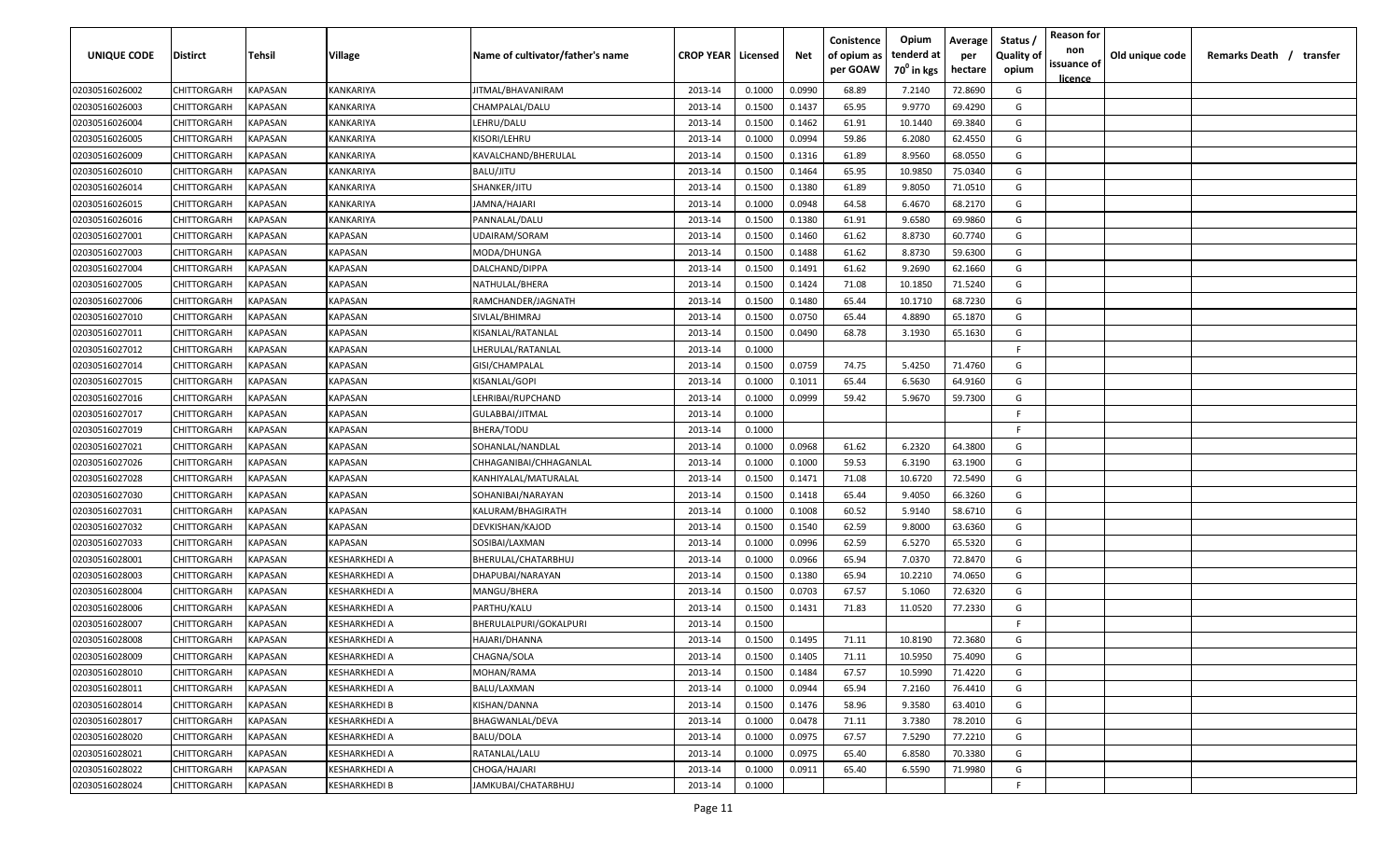| <b>UNIQUE CODE</b> | Distirct           | Tehsil         | Village       | Name of cultivator/father's name | <b>CROP YEAR   Licensed</b> |        | Net    | Conistence<br>of opium as | Opium<br>tenderd at    | Average<br>per | Status /<br><b>Quality of</b> | <b>Reason for</b><br>non<br>issuance of | Old unique code | Remarks Death / transfer |
|--------------------|--------------------|----------------|---------------|----------------------------------|-----------------------------|--------|--------|---------------------------|------------------------|----------------|-------------------------------|-----------------------------------------|-----------------|--------------------------|
|                    |                    |                |               |                                  |                             |        |        | per GOAW                  | 70 <sup>0</sup> in kgs | hectare        | opium                         | <u>licence</u>                          |                 |                          |
| 02030516028025     | CHITTORGARH        | <b>KAPASAN</b> | KESHARKHEDI B | GOPIRAM/BHVANIRAM                | 2013-14                     | 0.1500 | 0.1481 | 62.28                     | 10.1070                | 68.2440        | G                             |                                         |                 |                          |
| 02030516028027     | CHITTORGARH        | KAPASAN        | KESHARKHEDI B | BHERU/HAJARI                     | 2013-14                     | 0.1000 | 0.0988 | 62.28                     | 6.3350                 | 64.1190        | G                             |                                         |                 |                          |
| 02030516028028     | CHITTORGARH        | KAPASAN        | KESHARKHEDI A | UDAIRAM/MADHO                    | 2013-14                     | 0.1000 | 0.1000 | 65.40                     | 6.3620                 | 63.6200        | G                             |                                         |                 |                          |
| 02030516028030     | CHITTORGARH        | KAPASAN        | KESHARKHEDI A | HAJARI/NATHU                     | 2013-14                     | 0.1000 | 0.0995 | 70.64                     | 7.0940                 | 71.2960        | G                             |                                         |                 |                          |
| 02030516028031     | CHITTORGARH        | KAPASAN        | KESHARKHEDI A | HUDIBAI/LEHRU                    | 2013-14                     | 0.1000 | 0.0486 | 65.49                     | 3.1060                 | 63.9090        | G                             |                                         |                 |                          |
| 02030516028032     | CHITTORGARH        | KAPASAN        | KESHARKHEDI B | MANGU/PARSA                      | 2013-14                     | 0.1500 | 0.1463 | 64.49                     | 9.7660                 | 66.7530        | G                             |                                         |                 |                          |
| 02030516028036     | CHITTORGARH        | KAPASAN        | KESHARKHEDI A | BHVANIRAM/OUNKAR                 | 2013-14                     | 0.1500 | 0.1496 | 65.49                     | 9.9450                 | 66.4770        | G                             |                                         |                 |                          |
| 02030516028037     | CHITTORGARH        | KAPASAN        | KESHARKHEDI B | MANGU/VENIRAM                    | 2013-14                     | 0.1500 | 0.1353 | 68.31                     | 10.5590                | 78.0410        | G                             |                                         |                 |                          |
| 02030516028038     | CHITTORGARH        | KAPASAN        | KESHARKHEDI A | RAMA/KALU                        | 2013-14                     | 0.1000 | 0.0978 | 62.93                     | 7.4260                 | 75.9300        | G                             |                                         |                 |                          |
| 02030516028039     | CHITTORGARH        | KAPASAN        | KESHARKHEDI A | MADHOLAL/NAVLA                   | 2013-14                     | 0.1500 | 0.1485 | 67.81                     | 10.8500                | 73.0640        | G                             |                                         |                 |                          |
| 02030516028040     | CHITTORGARH        | KAPASAN        | (ESHARKHEDI B | SOSARBAI/BHAGWAN                 | 2013-14                     | 0.1500 | 0.1500 | 58.28                     | 9.4500                 | 63.0000        | G                             |                                         |                 |                          |
| 02030516028041     | CHITTORGARH        | KAPASAN        | KESHARKHEDI A | SHANKERLAL/CHOGA                 | 2013-14                     | 0.1500 | 0.1399 | 62.93                     | 8.7920                 | 62.8450        | G                             |                                         |                 |                          |
| 02030516028042     | CHITTORGARH        | KAPASAN        | KESHARKHEDI A | GISU/GOPILAL                     | 2013-14                     | 0.1500 | 0.1420 | 67.81                     | 10.1130                | 71.2180        | G                             |                                         |                 |                          |
| 02030516028044     | CHITTORGARH        | KAPASAN        | KESHARKHEDI A | LEHRIBAI/DHANNA                  | 2013-14                     | 0.1500 | 0.1421 | 62.40                     | 9.3070                 | 65.4960        | G                             |                                         |                 |                          |
| 02030516028046     | CHITTORGARH        | KAPASAN        | KESHARKHEDI A | BHERULAL/GANESH                  | 2013-14                     | 0.1500 | 0.1443 | 62.40                     | 9.4940                 | 65.7930        | G                             |                                         |                 |                          |
| 02030516028047     | CHITTORGARH        | KAPASAN        | KESHARKHEDI B | BHERULAL/NARAYAN                 | 2013-14                     | 0.1500 | 0.1492 | 70.87                     | 12.1900                | 81.7020        | G                             |                                         |                 |                          |
| 02030516028048     | CHITTORGARH        | KAPASAN        | KESHARKHEDI A | SOHANI/SHAMBHULAL                | 2013-14                     | 0.1500 | 0.1505 | 65.49                     | 10.0010                | 66.4520        | G                             |                                         |                 |                          |
| 02030516028049     | CHITTORGARH        | KAPASAN        | KESHARKHEDI B | NARU/BHAGIRATH                   | 2013-14                     | 0.1500 | 0.1236 | 61.27                     | 7.7460                 | 62.6700        | G                             |                                         |                 |                          |
| 02030516028050     | CHITTORGARH        | KAPASAN        | KESHARKHEDI A | <b>GEHRILAL/GANESH</b>           | 2013-14                     | 0.1500 | 0.1416 | 64.83                     | 10.1410                | 71.6170        | G                             |                                         |                 |                          |
| 02030516028051     | CHITTORGARH        | KAPASAN        | KESHARKHEDI A | DHANNA/DEVKISHAN                 | 2013-14                     | 0.1000 | 0.0973 | 70.64                     | 7.3670                 | 75.7140        | G                             |                                         |                 |                          |
| 02030516028054     | CHITTORGARH        | KAPASAN        | KESHARKHEDI A | VENIRAM/DEVJI                    | 2013-14                     | 0.1500 | 0.1458 | 67.81                     | 10.0840                | 69.1630        | G                             |                                         |                 |                          |
| 02030516028055     | CHITTORGARH        | KAPASAN        | KESHARKHEDI B | RAMIBAI/BHURALAL                 | 2013-14                     | 0.1500 | 0.1380 | 61.29                     | 9.0360                 | 65.4780        | G                             |                                         |                 |                          |
| 02030516028056     | CHITTORGARH        | KAPASAN        | KESHARKHEDI B | AEJIBAI/MOHANLAL                 | 2013-14                     | 0.1500 | 0.1415 | 64.02                     | 9.2190                 | 65.1520        | G                             |                                         |                 |                          |
| 02030516028059     | CHITTORGARH        | KAPASAN        | KESHARKHEDI A | CHAGNLAL/GANESH                  | 2013-14                     | 0.1000 | 0.0981 | 64.88                     | 6.9370                 | 70.7140        | G                             |                                         |                 |                          |
| 02030516028060     | CHITTORGARH        | KAPASAN        | KESHARKHEDI A | LALU/RAMA                        | 2013-14                     | 0.1500 | 0.1433 | 68.72                     | 10.0530                | 70.1540        | G                             |                                         |                 |                          |
| 02030516028061     | CHITTORGARH        | KAPASAN        | KESHARKHEDI A | MADHO/RAMA                       | 2013-14                     | 0.1000 | 0.1000 | 64.83                     | 6.6500                 | 66.5000        | G                             |                                         |                 |                          |
| 02030516028062     | CHITTORGARH        | KAPASAN        | KESHARKHEDI A | GEHRULAL/HEERA                   | 2013-14                     | 0.1500 | 0.1467 | 62.40                     | 9.6190                 | 65.5690        | G                             |                                         |                 |                          |
| 02030516028063     | CHITTORGARH        | KAPASAN        | (ESHARKHEDI B | DAKHIBAI/JITU                    | 2013-14                     | 0.1000 | 0.0993 | 65.33                     | 6.5140                 | 65.5990        | G                             |                                         |                 |                          |
| 02030516028064     | CHITTORGARH        | KAPASAN        | KESHARKHEDI B | RAMESCHAND/MOHANPURI             | 2013-14                     | 0.1500 | 0.1401 | 62.65                     | 8.5030                 | 60.6920        | G                             |                                         |                 |                          |
| 02030516028065     | CHITTORGARH        | KAPASAN        | KESHARKHEDI A | CHAGNLAL/DEVILAL                 | 2013-14                     | 0.1000 | 0.1008 | 68.72                     | 7.5490                 | 74.8910        | G                             |                                         |                 |                          |
| 02030516028067     | CHITTORGARH        | KAPASAN        | KESHARKHEDI A | RAMESWAR/NATHU                   | 2013-14                     | 0.1000 | 0.0995 | 59.84                     | 6.3260                 | 63.5780        | G                             |                                         |                 |                          |
| 02030516028069     | CHITTORGARH        | KAPASAN        | KESHARKHEDI B | MADHO/DEVA                       | 2013-14                     | 0.1500 | 0.0704 | 61.27                     | 4.6130                 | 65.5260        | G                             |                                         |                 |                          |
| 02030516028072     | CHITTORGARH        | KAPASAN        | KESHARKHEDI B | BHURA/NATHU                      | 2013-14                     | 0.1500 | 0.1465 | 64.49                     | 9.8020                 | 66.9080        | G                             |                                         |                 |                          |
| 02030516028075     | CHITTORGARH        | KAPASAN        | KESHARKHEDI A | PERMBAI/SHANKERLAL               | 2013-14                     | 0.1500 | 0.1458 | 64.58                     | 9.7050                 | 66.5640        | G                             |                                         |                 |                          |
| 02030516028077     | CHITTORGARH        | KAPASAN        | KESHARKHEDI A | MADHO/BHERA                      | 2013-14                     | 0.1000 | 0.0968 | 59.84                     | 6.0350                 | 62.3450        | G                             |                                         |                 |                          |
| 02030516028078     | <b>CHITTORGARH</b> | KAPASAN        | KESHARKHEDI A | CHAMPALAL/HEERA                  | 2013-14                     | 0.1500 | 0.1500 | 62.87                     | 9.8350                 | 65.5670        | G                             |                                         |                 |                          |
| 02030516028079     | CHITTORGARH        | <b>KAPASAN</b> | KESHARKHEDI A | BHAGWANIBAI/MANGILAL             | 2013-14                     | 0.1500 | 0.1484 | 62.87                     | 9.9420                 | 66.9950        | G                             |                                         |                 |                          |
| 02030516028080     | <b>CHITTORGARH</b> | <b>KAPASAN</b> | KESHARKHEDI A | KISHANA/BHURA                    | 2013-14                     | 0.1500 | 0.0700 | 68.72                     | 4.9180                 | 70.2570        | G                             |                                         |                 |                          |
| 02030516028082     | <b>CHITTORGARH</b> | KAPASAN        | KESHARKHEDI A | KESARBAI/MADHO                   | 2013-14                     | 0.1500 | 0.1518 | 73.37                     | 11.0160                | 72.5690        | G                             |                                         |                 |                          |
| 02030516028083     | CHITTORGARH        | KAPASAN        | KESHARKHEDI A | GOPILAL/DEVKISHAN                | 2013-14                     | 0.1500 | 0.1480 | 68.89                     | 10.4320                | 70.4860        | G                             |                                         |                 |                          |
| 02030516028084     | <b>CHITTORGARH</b> | KAPASAN        | KESHARKHEDI B | NARAYANIBAI/MOHANPURI            | 2013-14                     | 0.1500 | 0.1485 | 59.42                     | 9.0150                 | 60.7070        | G                             |                                         |                 |                          |
| 02030516028085     | <b>CHITTORGARH</b> | KAPASAN        | KESHARKHEDI A | KALIBAI/RAMESWAR                 | 2013-14                     | 0.1500 | 0.1450 | 64.58                     | 9.5950                 | 66.1720        | G                             |                                         |                 |                          |
| 02030516028088     | CHITTORGARH        | KAPASAN        | KESHARKHEDI A | SOHANLAL/MOHANLAL                | 2013-14                     | 0.1500 | 0.1494 | 62.87                     | 9.6550                 | 64.6250        | G                             |                                         |                 |                          |
| 02030516028089     | CHITTORGARH        | KAPASAN        | KESHARKHEDI A | AMERCHAND/MEGA JAT               | 2013-14                     | 0.1500 | 0.1452 | 70.64                     | 11.2620                | 77.5620        | G                             |                                         |                 |                          |
|                    |                    |                |               |                                  |                             |        |        |                           |                        |                |                               |                                         |                 |                          |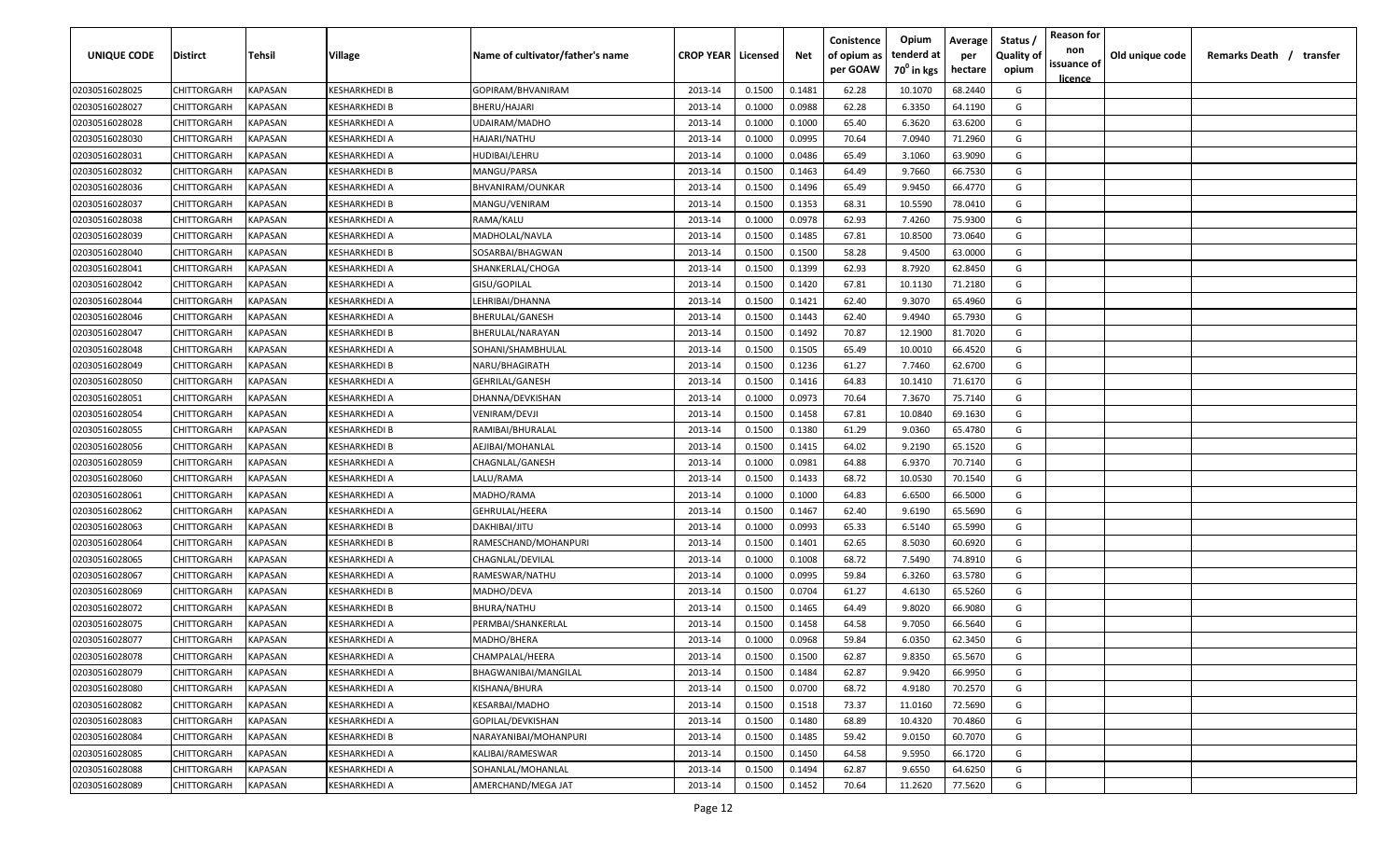| UNIQUE CODE    | Distirct    | Tehsil         | Village              | Name of cultivator/father's name | <b>CROP YEAR   Licensed</b> |        | Net    | Conistence<br>of opium as<br>per GOAW | Opium<br>tenderd at<br>70 <sup>0</sup> in kgs | Average<br>per<br>hectare | Status /<br><b>Quality of</b><br>opium | <b>Reason for</b><br>non<br>issuance of<br><u>licence</u> | Old unique code | Remarks Death /<br>transfer |
|----------------|-------------|----------------|----------------------|----------------------------------|-----------------------------|--------|--------|---------------------------------------|-----------------------------------------------|---------------------------|----------------------------------------|-----------------------------------------------------------|-----------------|-----------------------------|
| 02030516028090 | CHITTORGARH | KAPASAN        | KESHARKHEDI B        | KISHANLAL/BHERA                  | 2013-14                     | 0.1500 | 0.1450 | 58.31                                 | 9.1630                                        | 63.1930                   | G                                      |                                                           |                 |                             |
| 02030516028091 | CHITTORGARH | KAPASAN        | KESHARKHEDI B        | SOSERBAI/CHAMPA                  | 2013-14                     | 0.1500 | 0.1428 | 61.24                                 | 9.0720                                        | 63.5290                   | G                                      |                                                           |                 |                             |
| 02030516028092 | CHITTORGARH | KAPASAN        | KESHARKHEDI B        | GANGA/HAJARI                     | 2013-14                     | 0.1500 | 0.1421 | 65.39                                 | 9.5100                                        | 66.9250                   | G                                      |                                                           |                 |                             |
| 02030516028093 | CHITTORGARH | KAPASAN        | KESHARKHEDI B        | SOHANPURI/KISHANPURI             | 2013-14                     | 0.1000 | 0.0972 | 58.28                                 | 6.3110                                        | 64.9280                   | G                                      |                                                           |                 |                             |
| 02030516028095 | CHITTORGARH | KAPASAN        | KESHARKHEDI A        | JAGDISH/NARAYAN                  | 2013-14                     | 0.1000 | 0.0957 | 67.57                                 | 6.8820                                        | 71.9120                   | G                                      |                                                           |                 |                             |
| 02030516028096 | CHITTORGARH | KAPASAN        | KESHARKHEDI B        | GULAB/GANGARAM                   | 2013-14                     | 0.1500 | 0.1568 | 56.44                                 | 9.4010                                        | 59.9550                   | G                                      |                                                           |                 |                             |
| 02030516028098 | CHITTORGARH | KAPASAN        | <b>(ESHARKHEDI B</b> | KISHANPURI/MADHUPURI             | 2013-14                     | 0.1500 | 0.1420 | 58.31                                 | 9.1960                                        | 64.7610                   | G                                      |                                                           |                 |                             |
| 02030516028099 | CHITTORGARH | KAPASAN        | KESHARKHEDI B        | LOBHCHAND/VARDA                  | 2013-14                     | 0.1500 | 0.1470 | 58.31                                 | 8.9710                                        | 61.0270                   | G                                      |                                                           |                 |                             |
| 02030516028100 | CHITTORGARH | KAPASAN        | KESHARKHEDI B        | KALU/GISA                        | 2013-14                     | 0.1000 | 0.1000 | 58.55                                 | 7.3050                                        | 73.0500                   | G                                      |                                                           |                 |                             |
| 02030516028101 | CHITTORGARH | KAPASAN        | KESHARKHEDI B        | SIVPURI/MOTIPURI                 | 2013-14                     | 0.1000 | 0.0990 | 70.87                                 | 7.1070                                        | 71.7880                   | G                                      |                                                           |                 |                             |
| 02030516028102 | CHITTORGARH | KAPASAN        | (ESHARKHEDI B        | SVAIRAM/DHANNA                   | 2013-14                     | 0.1500 | 0.1422 | 68.55                                 | 9.9590                                        | 70.0350                   | G                                      |                                                           |                 |                             |
| 02030516028103 | CHITTORGARH | KAPASAN        | KESHARKHEDI B        | MOTIBAI/GANESH                   | 2013-14                     | 0.1500 | 0.0851 | 71.18                                 | 6.0910                                        | 71.5750                   | G                                      |                                                           |                 | <b>NAME CHANGE</b>          |
| 02030516028104 | CHITTORGARH | KAPASAN        | KESHARKHEDI B        | HEMRAJ/BHERULAL                  | 2013-14                     | 0.1000 | 0.0942 | 61.29                                 | 6.0760                                        | 64.5010                   | G                                      |                                                           |                 |                             |
| 02030516028108 | CHITTORGARH | KAPASAN        | KESHARKHEDI B        | KALU/DEVA                        | 2013-14                     | 0.1500 | 0.1508 | 65.33                                 | 10.4900                                       | 69.5620                   | G                                      |                                                           |                 |                             |
| 02030516028111 | CHITTORGARH | KAPASAN        | KESHARKHEDI B        | KALURAM/DHNNA                    | 2013-14                     | 0.1500 | 0.0656 | 70.87                                 | 4.3940                                        | 66.9820                   | G                                      |                                                           |                 |                             |
| 02030516028112 | CHITTORGARH | <b>KAPASAN</b> | KESHARKHEDI B        | GORDHANPURI/BHAGWANPURI          | 2013-14                     | 0.1500 | 0.0690 | 61.27                                 | 4.5860                                        | 66.4640                   | G                                      |                                                           |                 |                             |
| 02030516028113 | CHITTORGARH | KAPASAN        | KESHARKHEDI B        | GORDHANLAL/NARAYAN               | 2013-14                     | 0.1500 | 0.1490 | 68.31                                 | 10.8320                                       | 72.6980                   | G                                      |                                                           |                 |                             |
| 02030516028117 | CHITTORGARH | KAPASAN        | KESHARKHEDI B        | <b>BALIBAI/GANESH</b>            | 2013-14                     | 0.1500 | 0.1458 | 62.28                                 | 9.9560                                        | 68.2850                   | G                                      |                                                           |                 |                             |
| 02030516028118 | CHITTORGARH | KAPASAN        | KESHARKHEDI B        | LEHRULAL/JITU                    | 2013-14                     | 0.1500 |        |                                       |                                               |                           | F.                                     |                                                           |                 |                             |
| 02030516028119 | CHITTORGARH | KAPASAN        | KESHARKHEDI B        | DHANNA/SOLA                      | 2013-14                     | 0.1000 | 0.0977 | 65.33                                 | 6.5610                                        | 67.1550                   | G                                      |                                                           |                 |                             |
| 02030516028120 | CHITTORGARH | KAPASAN        | KESHARKHEDI B        | DHANPURI/RAMPURI                 | 2013-14                     | 0.1500 | 0.1433 | 60.54                                 | 8.5190                                        | 59.4490                   | G                                      |                                                           |                 |                             |
| 02030516028124 | CHITTORGARH | KAPASAN        | KESHARKHEDI B        | PUSPABAI/RAMESWARLAL             | 2013-14                     | 0.1500 | 0.1478 | 68.56                                 | 10.7230                                       | 72.5510                   | G                                      |                                                           |                 |                             |
| 02030516028125 | CHITTORGARH | KAPASAN        | KESHARKHEDI B        | DALIBAI/MAGNIRAM                 | 2013-14                     | 0.1000 | 0.0961 | 64.02                                 | 6.4290                                        | 66.8990                   | G                                      |                                                           |                 |                             |
| 02030516028129 | CHITTORGARH | KAPASAN        | KESHARKHEDI B        | RUKMANI/SHANKERLAL               | 2013-14                     | 0.1000 | 0.0928 | 61.29                                 | 5.9710                                        | 64.3430                   | G                                      |                                                           |                 |                             |
| 02030516028130 | CHITTORGARH | KAPASAN        | KESHARKHEDI B        | LAXMANPURI/BHERUPURI             | 2013-14                     | 0.1000 | 0.0484 | 68.31                                 | 3.5620                                        | 73.5950                   | G                                      |                                                           |                 |                             |
| 02030516028131 | CHITTORGARH | KAPASAN        | KESHARKHEDI A        | RAMESWAR/MADHU JAT               | 2013-14                     | 0.1500 | 0.1431 | 62.93                                 | 9.5920                                        | 67.0300                   | G                                      |                                                           |                 |                             |
| 02030516028132 | CHITTORGARH | KAPASAN        | KESHARKHEDI B        | CHAGAN/BHERA                     | 2013-14                     | 0.1000 | 0.0925 | 58.31                                 | 5.5980                                        | 60.5190                   | G                                      |                                                           |                 |                             |
| 02030516028134 | CHITTORGARH | KAPASAN        | (ESHARKHEDI B        | CHAGANLAL/PANNA                  | 2013-14                     | 0.1500 | 0.1430 | 68.31                                 | 10.5490                                       | 73.7690                   | G                                      |                                                           |                 |                             |
| 02030516028135 | CHITTORGARH | KAPASAN        | KESHARKHEDI B        | HERIBAI/HEERA                    | 2013-14                     | 0.1000 | 0.0957 | 64.02                                 | 6.4110                                        | 66.9910                   | G                                      |                                                           |                 |                             |
| 02030516030002 | CHITTORGARH | KAPASAN        | LAKHOKAKHEDA         | GORDHAN/PYARJI                   | 2013-14                     | 0.1500 | 0.1512 | 65.37                                 | 10.5060                                       | 69.4840                   | G                                      |                                                           |                 |                             |
| 02030516030003 | CHITTORGARH | KAPASAN        | LAKHOKAKHEDA         | MANGI/MADAN                      | 2013-14                     | 0.1500 | 0.1501 | 65.37                                 | 10.1040                                       | 67.3150                   | G                                      |                                                           |                 |                             |
| 02030516030004 | CHITTORGARH | KAPASAN        | LAKHOKAKHEDA         | KISHAN/PRATAP                    | 2013-14                     | 0.1500 | 0.1517 | 62.53                                 | 9.9780                                        | 65.7750                   | G                                      |                                                           |                 |                             |
| 02030516030005 | CHITTORGARH | KAPASAN        | LAKHOKAKHEDA         | SHANKER/VARDA                    | 2013-14                     | 0.1500 | 0.1460 | 62.58                                 | 9.4140                                        | 64.4790                   | G                                      |                                                           |                 |                             |
| 02030516030008 | CHITTORGARH | KAPASAN        | LAKHOKAKHEDA         | NARAYAN/GANGARAM                 | 2013-14                     | 0.1500 | 0.1376 | 59.98                                 | 8.8860                                        | 64.5780                   | G                                      |                                                           |                 |                             |
| 02030516030009 | CHITTORGARH | KAPASAN        | LAKHOKAKHEDA         | MAGNIBAI/MOHAN                   | 2013-14                     | 0.1500 | 0.1500 | 56.86                                 | 9.2440                                        | 61.6270                   | G                                      |                                                           |                 |                             |
| 02030516030010 | CHITTORGARH | <b>KAPASAN</b> | LAKHOKAKHEDA         | MOVNI/PANNALAL                   | 2013-14                     | 0.1000 | 0.1000 | 62.53                                 | 6.5210                                        | 65.2100                   | G                                      |                                                           |                 |                             |
| 02030516030013 | CHITTORGARH | <b>KAPASAN</b> | LAKHOKAKHEDA         | SHANKERIBAI/GORDHAN              | 2013-14                     | 0.1500 | 0.1447 | 73.55                                 | 11.4320                                       | 79.0050                   | G                                      |                                                           |                 |                             |
| 02030516030014 | CHITTORGARH | <b>KAPASAN</b> | LAKHOKAKHEDA         | HANSU/SAWAIRAM                   | 2013-14                     | 0.1000 | 0.1008 | 70.15                                 | 7.9870                                        | 79.2360                   | G                                      |                                                           |                 |                             |
| 02030516030015 | CHITTORGARH | KAPASAN        | LAKHOKAKHEDA         | SAVAIRAM/KAJOD                   | 2013-14                     | 0.1500 | 0.1421 | 64.86                                 | 9.3030                                        | 65.4680                   | G                                      |                                                           |                 |                             |
| 02030516030017 | CHITTORGARH | KAPASAN        | LAKHOKAKHEDA         | POKHARRAM/BHEEMA                 | 2013-14                     | 0.1500 | 0.1436 | 62.58                                 | 9.9950                                        | 69.6030                   | G                                      |                                                           |                 |                             |
| 02030516030018 | CHITTORGARH | KAPASAN        | LAKHOKAKHEDA         | HEERALAL/PYARA                   | 2013-14                     | 0.1500 | 0.1473 | 60.11                                 | 9.4540                                        | 64.1820                   | G                                      |                                                           |                 |                             |
| 02030516030020 | CHITTORGARH | KAPASAN        | LAKHOKAKHEDA         | DHANNA/KUKA                      | 2013-14                     | 0.1500 | 0.1508 | 65.37                                 | 10.7210                                       | 71.0940                   | G                                      |                                                           |                 |                             |
| 02030516030021 | CHITTORGARH | KAPASAN        | LAKHOKAKHEDA         | AMARCHAND/PYARA                  | 2013-14                     | 0.1500 | 0.1446 | 59.98                                 | 9.3570                                        | 64.7100                   | G                                      |                                                           |                 |                             |
| 02030516030023 | CHITTORGARH | <b>KAPASAN</b> | LAKHOKAKHEDA         | PANNALAL/HAJARI                  | 2013-14                     | 0.1000 | 0.0972 | 64.86                                 | 6.9490                                        | 71.4920                   | G                                      |                                                           |                 |                             |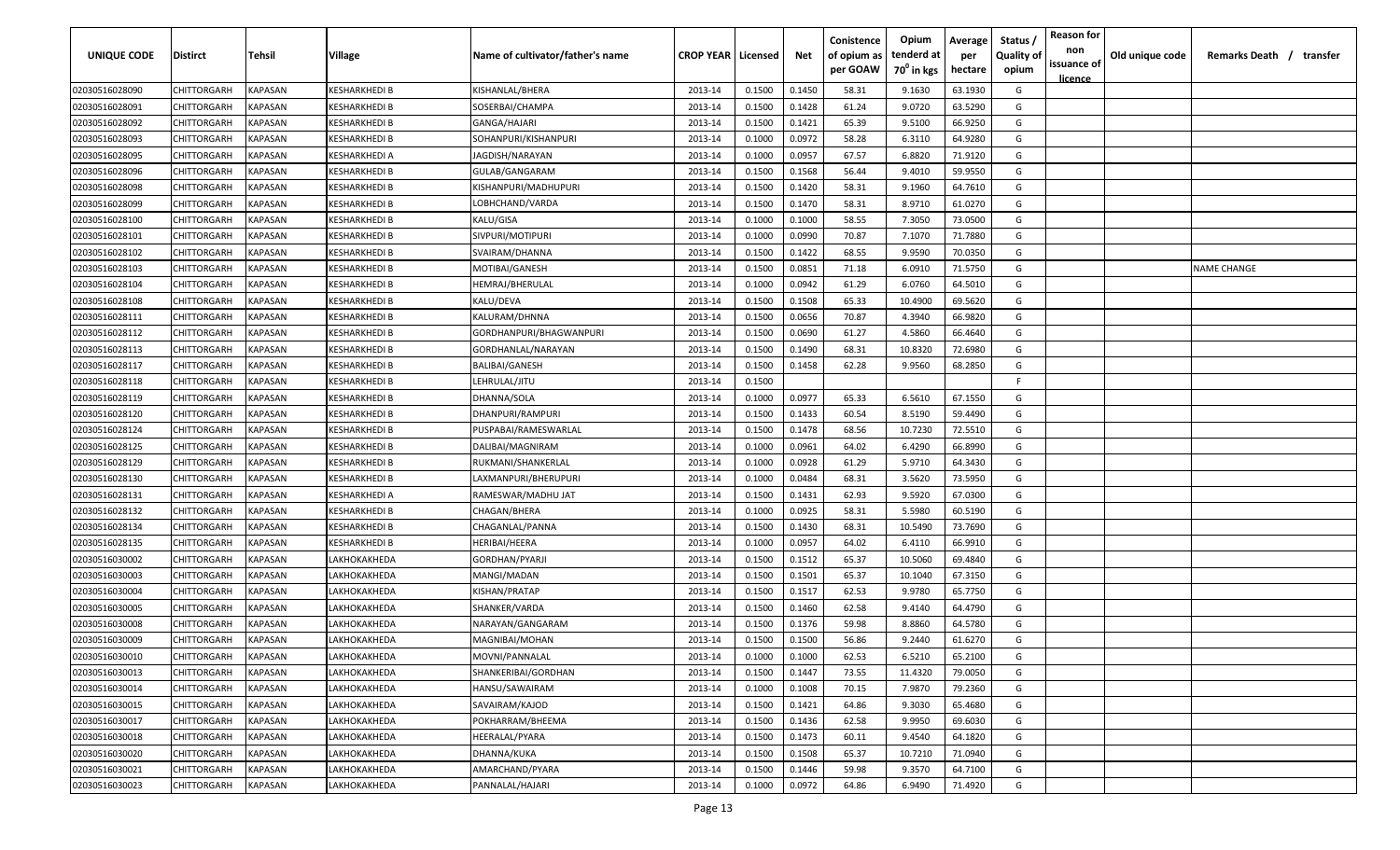| UNIQUE CODE    | Distirct           | Tehsil         | Village         | Name of cultivator/father's name | <b>CROP YEAR   Licensed</b> |        | Net    | Conistence<br>of opium as | Opium<br>tenderd at    | Average<br>per | Status /<br><b>Quality of</b> | <b>Reason for</b><br>non | Old unique code | Remarks Death / transfer |
|----------------|--------------------|----------------|-----------------|----------------------------------|-----------------------------|--------|--------|---------------------------|------------------------|----------------|-------------------------------|--------------------------|-----------------|--------------------------|
|                |                    |                |                 |                                  |                             |        |        | per GOAW                  | 70 <sup>0</sup> in kgs | hectare        | opium                         | issuance of              |                 |                          |
| 02030516031001 | CHITTORGARH        | <b>KAPASAN</b> | LANGACH         | <b>GULABI/RAMLAL</b>             | 2013-14                     | 0.1500 | 0.0750 | 67.16                     | 5.2290                 | 69.7200        | G                             | <u>licence</u>           |                 |                          |
| 02030516031004 | CHITTORGARH        | KAPASAN        | LANGACH         | JAGANNATH/UDA                    | 2013-14                     | 0.1500 | 0.1484 | 55.54                     | 9.3070                 | 62.7160        | G                             |                          |                 |                          |
| 02030516031010 | CHITTORGARH        | KAPASAN        | LANGACH         | RAMCHANDRIBAI/KHEMA              | 2013-14                     | 0.1500 | 0.1498 | 55.62                     | 9.1060                 | 60.7880        | G                             |                          |                 |                          |
| 02030516031019 | CHITTORGARH        | KAPASAN        | LANGACH         | PARVTIBAI/NANDLAL                | 2013-14                     | 0.1000 | 0.0990 | 55.62                     | 6.0940                 | 61.5560        | G                             |                          |                 |                          |
| 02030516031021 | CHITTORGARH        | KAPASAN        | LANGACH         | MANOHARSINGH/JAITSINGH           | 2013-14                     | 0.1500 | 0.1377 | 55.54                     | 8.7990                 | 63.9000        | G                             |                          |                 |                          |
| 02030516031023 | CHITTORGARH        | KAPASAN        | LANGACH         | BALWANTSINGH/VIJAYSINGH          | 2013-14                     | 0.1500 | 0.1462 | 56.38                     | 9.6330                 | 65.8890        | G                             |                          |                 |                          |
| 02030516031025 | CHITTORGARH        | KAPASAN        | LANGACH         | DHOKALSINGH/SONATHSINGH          | 2013-14                     | 0.1500 | 0.1472 | 61.46                     | 9.9650                 | 67.6970        | G                             |                          |                 |                          |
| 02030516031029 | CHITTORGARH        | KAPASAN        | LANGACH         | SIVLAL/RUPA                      | 2013-14                     | 0.1500 | 0.1424 | 65.47                     | 9.8390                 | 69.0940        | G                             |                          |                 |                          |
| 02030516032001 | CHITTORGARH        | KAPASAN        | MATAJIKAKHEDA   | NAHRASINGH/UDAISINGH             | 2013-14                     | 0.1000 | 0.1008 | 60.04                     | 6.3640                 | 63.1350        | G                             |                          |                 |                          |
| 02030516032002 | CHITTORGARH        | KAPASAN        | MATAJIKAKHEDA   | HEMENDERSINGH/DEVRAHSINGH        | 2013-14                     | 0.1500 | 0.1512 | 55.58                     | 9.3930                 | 62.1230        | G                             |                          |                 |                          |
| 02030516032003 | CHITTORGARH        | KAPASAN        | MATAJIKAKHEDA   | RATANLAL/SHOBHALAL               | 2013-14                     | 0.1500 | 0.1476 | 56.76                     | 8.9110                 | 60.3730        | G                             |                          |                 |                          |
| 02030516032008 | CHITTORGARH        | KAPASAN        | MATAJIKAKHEDA   | SHANKER/PYARJI                   | 2013-14                     | 0.1000 | 0.0980 | 61.87                     | 6.2750                 | 64.0310        | G                             |                          |                 |                          |
| 02030516032013 | CHITTORGARH        | KAPASAN        | MATAJIKAKHEDA   | KISANA/RAMA                      | 2013-14                     | 0.1000 | 0.0990 | 55.58                     | 5.7880                 | 58.4650        | G                             |                          |                 |                          |
| 02030516032014 | CHITTORGARH        | KAPASAN        | MATAJIKAKHEDA   | PEMA/RAMA                        | 2013-14                     | 0.1000 | 0.0969 | 59.51                     | 6.0280                 | 62.2080        | G                             |                          |                 |                          |
| 02030516032018 | CHITTORGARH        | KAPASAN        | MATAJIKAKHEDA   | RAMESWAR/KASIRAM                 | 2013-14                     | 0.1500 | 0.1512 | 64.07                     | 9.9400                 | 65.7410        | G                             |                          |                 |                          |
| 02030516032019 | CHITTORGARH        | KAPASAN        | MATAJIKAKHEDA   | LEHRU/RAMLAL                     | 2013-14                     | 0.1000 | 0.1008 | 64.07                     | 6.5720                 | 65.1980        | G                             |                          |                 |                          |
| 02030516032020 | CHITTORGARH        | KAPASAN        | MATAJIKAKHEDA   | GAMERIBAI/NANDRAM                | 2013-14                     | 0.1500 | 0.1397 | 64.07                     | 9.3630                 | 67.0220        | G                             |                          |                 |                          |
| 02030516033012 | CHITTORGARH        | KAPASAN        | NARIYA          | JADAVBAI/DHANNA                  | 2013-14                     | 0.1000 | 0.0951 | 56.37                     | 5.6450                 | 59.3590        |                               | 02                       |                 |                          |
| 02030516033018 | CHITTORGARH        | KAPASAN        | NARIYA          | MAGNA/RAMA                       | 2013-14                     | 0.1500 | 0.1443 | 57.48                     | 8.7620                 | 60.7210        | G                             |                          |                 |                          |
| 02030516033020 | CHITTORGARH        | KAPASAN        | NARIYA          | DEVILAL/OUNKAR                   | 2013-14                     | 0.1500 | 0.1475 | 61.87                     | 10.4470                | 70.8270        | G                             |                          |                 |                          |
| 02030516033024 | CHITTORGARH        | KAPASAN        | NARIYA          | UADIBAI/PARTHVIRAJ               | 2013-14                     | 0.1000 | 0.0976 | 63.58                     | 5.9130                 | 60.5840        | G                             |                          |                 |                          |
| 02030516033028 | CHITTORGARH        | KAPASAN        | NARIYA          | GEMRA/JALAM                      | 2013-14                     | 0.1500 | 0.1457 | 56.12                     | 9.0350                 | 62.0110        | G                             |                          |                 |                          |
| 02030516033029 | CHITTORGARH        | KAPASAN        | NARIYA          | RATANLAL/MOHANLAL                | 2013-14                     | 0.1500 | 0.1449 | 58.94                     | 8.6560                 | 59.7380        | G                             |                          |                 |                          |
| 02030516034001 | CHITTORGARH        | KAPASAN        | NIMBAHERAGORAJI | HEERALAL/KISHANA                 | 2013-14                     | 0.1000 | 0.0994 | 55.04                     | 5.7160                 | 57.5050        | G                             |                          |                 |                          |
| 02030516034002 | CHITTORGARH        | KAPASAN        | NIMBAHERAGORAJI | GITABAI/SHANKERLAL               | 2013-14                     | 0.1000 | 0.1003 | 58.76                     | 6.3960                 | 63.7690        | G                             |                          |                 | <b>NAME CHANGE</b>       |
| 02030516034003 | CHITTORGARH        | KAPASAN        | NIMBAHERAGORAJI | BHERU/DULICHAND                  | 2013-14                     | 0.1500 | 0.1499 | 62.79                     | 10.0020                | 66.7240        | G                             |                          |                 |                          |
| 02030516034005 | CHITTORGARH        | KAPASAN        | NIMBAHERAGORAJI | RAMCHANDER/KALU                  | 2013-14                     | 0.1000 | 0.1000 | 61.54                     | 6.6110                 | 66.1100        | G                             |                          |                 |                          |
| 02030516034006 | CHITTORGARH        | KAPASAN        | NIMBAHERAGORAJI | SANTILAL/DHULICHAND              | 2013-14                     | 0.1000 | 0.1020 | 52.45                     | 5.2750                 | 51.7160        | G                             |                          |                 |                          |
| 02030516034007 | CHITTORGARH        | KAPASAN        | NIMBAHERAGORAJI | <b>BANSILAL/BHERA</b>            | 2013-14                     | 0.1000 | 0.1005 | 54.83                     | 5.8820                 | 58.5270        | G                             |                          |                 |                          |
| 02030516034008 | CHITTORGARH        | KAPASAN        | NIMBAHERAGORAJI | GOPIBAI/BHERA JAT                | 2013-14                     | 0.1000 | 0.1000 | 61.09                     | 6.7020                 | 67.0200        | G                             |                          |                 |                          |
| 02030516034012 | CHITTORGARH        | KAPASAN        | NIMBAHERAGORAJI | MOHANIBAI/BHERULAL               | 2013-14                     | 0.1000 | 0.0999 | 55.30                     | 6.0590                 | 60.6510        | G                             |                          |                 |                          |
| 02030516034013 | CHITTORGARH        | KAPASAN        | NIMBAHERAGORAJI | LEHRU/LALU                       | 2013-14                     | 0.1500 |        |                           |                        |                | -F.                           |                          |                 |                          |
| 02030516034014 | CHITTORGARH        | KAPASAN        | NIMBAHERAGORAJI | RATANLAL/HAJARI                  | 2013-14                     | 0.1500 | 0.1432 | 62.25                     | 9.5510                 | 66.6970        | G                             |                          |                 |                          |
| 02030516034016 | CHITTORGARH        | KAPASAN        | NIMBAHERAGORAJI | SOHANIBAI/BHERU                  | 2013-14                     | 0.1500 | 0.1526 | 58.31                     | 9.3800                 | 61.4680        | G                             |                          |                 |                          |
| 02030516034017 | CHITTORGARH        | KAPASAN        | NIMBAHERAGORAJI | BADAMBAI/MANGILAL                | 2013-14                     | 0.1500 | 0.1475 | 61.09                     | 9.0760                 | 61.5320        | G                             |                          |                 |                          |
| 02030516034018 | <b>CHITTORGARH</b> | KAPASAN        | NIMBAHERAGORAJI | LADULAL/DULLICHAND               | 2013-14                     | 0.1000 | 0.1050 | 59.20                     | 6.5540                 | 62.4190        | G                             |                          |                 |                          |
| 02030516034019 | CHITTORGARH        | <b>KAPASAN</b> | NIMBAHERAGORAJI | SANTILAL/NANURAM                 | 2013-14                     | 0.1500 | 0.1458 | 53.88                     | 8.4900                 | 58.2300        | G                             |                          |                 |                          |
| 02030516034022 | CHITTORGARH        | <b>KAPASAN</b> | NIMBAHERAGORAJI | NARAYAN/MOTISUTSR                | 2013-14                     | 0.1500 | 0.1500 | 53.88                     | 8.7360                 | 58.2400        | G                             |                          |                 |                          |
| 02030516034023 | <b>CHITTORGARH</b> | <b>KAPASAN</b> | NIMBAHERAGORAJI | SHANKERLAL/BHUWANIRAM TELI       | 2013-14                     | 0.1000 | 0.1008 | 53.75                     | 5.9130                 | 58.6610        | G                             |                          |                 |                          |
| 02030516034027 | CHITTORGARH        | KAPASAN        | NIMBAHERAGORAJI | NANDRAM/KISHANLAL                | 2013-14                     | 0.1000 | 0.1000 | 56.71                     | 6.0440                 | 60.4400        | G                             |                          |                 |                          |
| 02030516034028 | <b>CHITTORGARH</b> | KAPASAN        | NIMBAHERAGORAJI | IMAMBAKHS/HUSENBAKHS             | 2013-14                     | 0.1500 |        |                           |                        |                | F.                            |                          |                 |                          |
| 02030516034029 | <b>CHITTORGARH</b> | KAPASAN        | NIMBAHERAGORAJI | SHANKER/RUPA                     | 2013-14                     | 0.1000 | 0.0926 | 57.23                     | 5.6170                 | 60.6590        | G                             |                          |                 |                          |
| 02030516034030 | CHITTORGARH        | KAPASAN        | NIMBAHERAGORAJI | HASTIMAL/DULICHAND               | 2013-14                     | 0.1000 | 0.0972 | 56.56                     | 6.0120                 | 61.8520        | G                             |                          |                 |                          |
| 02030516034033 | CHITTORGARH        | KAPASAN        | NIMBAHERAGORAJI | SAMPAT/MANGILAL                  | 2013-14                     | 0.1000 | 0.0977 | 62.25                     | 6.2960                 | 64.4420        | G                             |                          |                 |                          |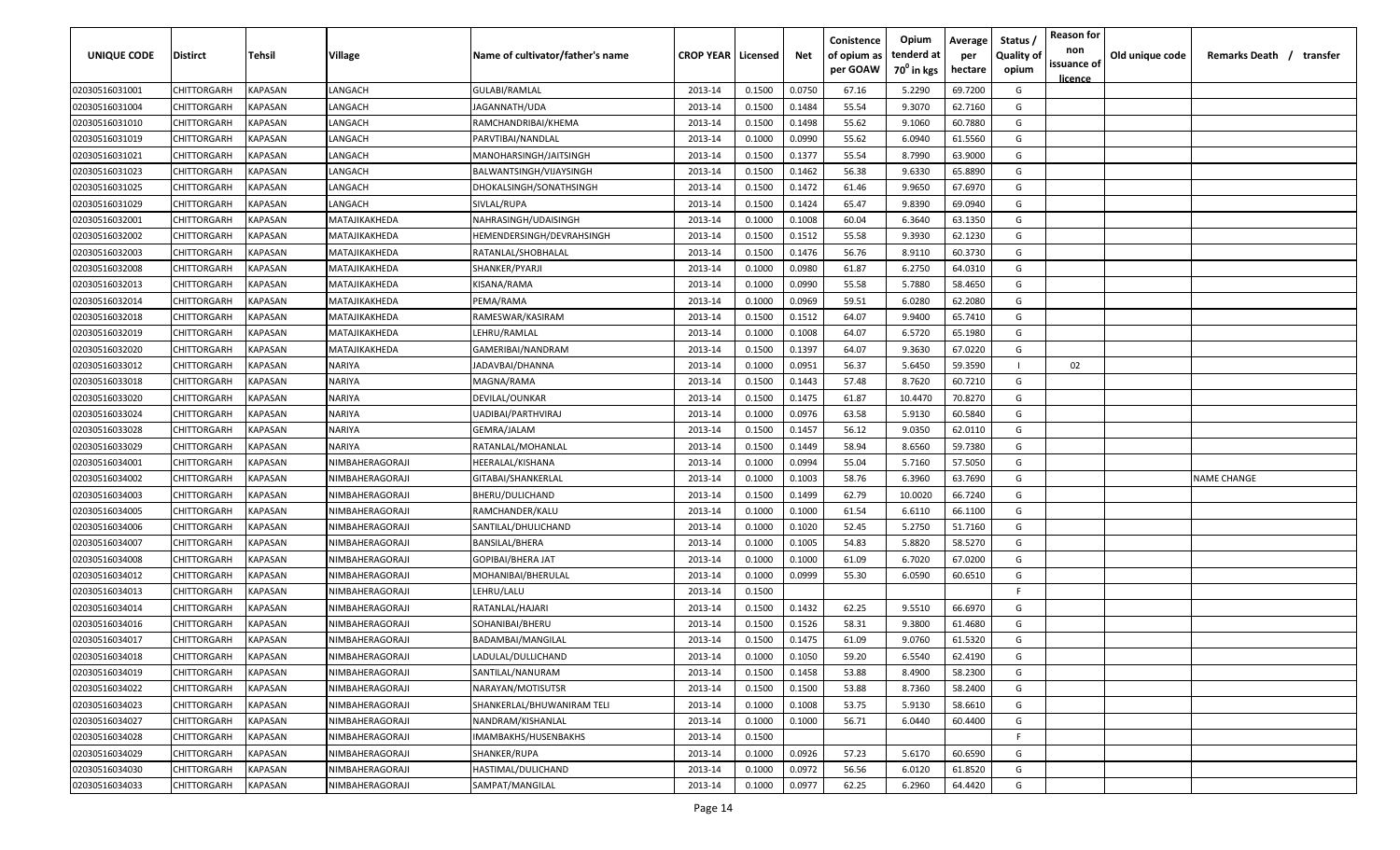| <b>UNIQUE CODE</b> | <b>Distirct</b>    | <b>Tehsil</b>  | Village         | Name of cultivator/father's name | <b>CROP YEAR   Licensed</b> |        | Net    | Conistence<br>of opium as | Opium<br>tenderd at    | Average<br>per | Status /<br>Quality of | <b>Reason for</b><br>non<br>issuance of | Old unique code | Remarks Death /<br>transfer |
|--------------------|--------------------|----------------|-----------------|----------------------------------|-----------------------------|--------|--------|---------------------------|------------------------|----------------|------------------------|-----------------------------------------|-----------------|-----------------------------|
|                    |                    |                |                 |                                  |                             |        |        | per GOAW                  | 70 <sup>0</sup> in kgs | hectare        | opium                  | <u>licence</u>                          |                 |                             |
| 02030516034034     | CHITTORGARH        | KAPASAN        | NIMBAHERAGORAJI | DEVBAI/MODA                      | 2013-14                     | 0.1500 | 0.1469 | 64.45                     | 10.3300                | 70.3200        | G                      |                                         |                 |                             |
| 02030516034036     | CHITTORGARH        | KAPASAN        | NIMBAHERAGORAJI | BHERULAL/RAMLAL                  | 2013-14                     | 0.1500 | 0.1440 | 62.25                     | 9.2750                 | 64.4100        | G                      |                                         |                 |                             |
| 02030516034037     | CHITTORGARH        | KAPASAN        | NIMBAHERAGORAJI | AANANDILAL/BHERA                 | 2013-14                     | 0.1500 | 0.1531 | 54.51                     | 8.9010                 | 58.1380        | G                      |                                         |                 |                             |
| 02030516034039     | CHITTORGARH        | KAPASAN        | NIMBAHERAGORAJI | CHUNNIBAI/GANESH                 | 2013-14                     | 0.1000 | 0.0990 | 56.17                     | 6.0100                 | 60.7070        | G                      |                                         |                 |                             |
| 02030516034040     | CHITTORGARH        | KAPASAN        | NIMBAHERAGORAJI | SHYAMLAL/NATHU KHTIK             | 2013-14                     | 0.1000 | 0.0983 | 59.53                     | 6.0810                 | 61.8620        | G                      |                                         |                 |                             |
| 02030516034042     | CHITTORGARH        | KAPASAN        | NIMBAHERAGORAJI | FEKHRUDIN/KASIM                  | 2013-14                     | 0.1500 | 0.1449 | 61.82                     | 9.0430                 | 62.4090        | G                      |                                         |                 |                             |
| 02030516034043     | CHITTORGARH        | KAPASAN        | NIMBAHERAGORAJI | SOSER/MITTU                      | 2013-14                     | 0.1000 | 0.0999 | 55.63                     | 6.0720                 | 60.7810        | G                      |                                         |                 |                             |
| 02030516034044     | CHITTORGARH        | KAPASAN        | NIMBAHERAGORAJI | KELASH/MADHO                     | 2013-14                     | 0.1000 | 0.1050 | 59.48                     | 6.5850                 | 62.7140        | G                      |                                         |                 |                             |
| 02030516034047     | CHITTORGARH        | KAPASAN        | NIMBAHERAGORAJI | SYAMLAL/BANSILAL                 | 2013-14                     | 0.1000 | 0.0999 | 53.75                     | 5.7900                 | 57.9580        | G                      |                                         |                 |                             |
| 02030516034048     | CHITTORGARH        | KAPASAN        | NIMBAHERAGORAJI | BANSILAL/KALU                    | 2013-14                     | 0.1000 | 0.0950 | 54.74                     | 5.5370                 | 58.2840        | G                      |                                         |                 |                             |
| 02030516034049     | CHITTORGARH        | KAPASAN        | NIMBAHERAGORAJI | BHAGWANIBAI/DALCHAND             | 2013-14                     | 0.1500 | 0.1484 | 58.87                     | 9.4860                 | 63.9220        | G                      |                                         |                 |                             |
| 02030516034050     | CHITTORGARH        | KAPASAN        | NIMBAHERAGORAJI | RAMKAVAR/BHERUSINGH              | 2013-14                     | 0.1500 | 0.1482 | 56.71                     | 9.0570                 | 61.1130        | G                      |                                         |                 |                             |
| 02030516034051     | CHITTORGARH        | KAPASAN        | NIMBAHERAGORAJI | RATANLAL/UDAIRAM                 | 2013-14                     | 0.1000 | 0.0990 | 65.20                     | 6.9950                 | 70.6570        | G                      |                                         |                 |                             |
| 02030516034052     | CHITTORGARH        | KAPASAN        | NIMBAHERAGORAJI | SOHANLAL/KAJOD                   | 2013-14                     | 0.1500 | 0.1434 | 64.45                     | 10.4410                | 72.8100        | G                      |                                         |                 |                             |
| 02030516034053     | CHITTORGARH        | KAPASAN        | NIMBAHERAGORAJI | SHANKER/LAKMICHAND               | 2013-14                     | 0.1500 | 0.1464 | 61.77                     | 9.5130                 | 64.9800        | G                      |                                         |                 |                             |
| 02030516034054     | CHITTORGARH        | KAPASAN        | NIMBAHERAGORAJI | RATANLAL/OUNKER                  | 2013-14                     | 0.1500 | 0.1470 | 61.33                     | 10.0580                | 68.4220        | G                      |                                         |                 |                             |
| 02030516034059     | CHITTORGARH        | KAPASAN        | NIMBAHERAGORAJI | PARTHU/OUNKAR                    | 2013-14                     | 0.1000 | 0.1000 | 55.36                     | 5.5200                 | 55.2000        | G                      |                                         |                 |                             |
| 02030516034063     | CHITTORGARH        | KAPASAN        | NIMBAHERAGORAJI | GANGABAI/GANGARAM                | 2013-14                     | 0.1500 | 0.1431 | 64.45                     | 9.8880                 | 69.0990        | G                      |                                         |                 |                             |
| 02030516034064     | CHITTORGARH        | KAPASAN        | NIMBAHERAGORAJI | DALU/HEERA                       | 2013-14                     | 0.1500 | 0.1458 | 61.77                     | 9.8480                 | 67.5450        | G                      |                                         |                 |                             |
| 02030516034065     | CHITTORGARH        | KAPASAN        | NIMBAHERAGORAJI | RATANLAL/NATHU                   | 2013-14                     | 0.1000 | 0.0992 | 55.63                     | 5.7140                 | 57.6010        | G                      |                                         |                 |                             |
| 02030516034066     | CHITTORGARH        | KAPASAN        | NIMBAHERAGORAJI | MADHU/LAKMICHAND                 | 2013-14                     | 0.1000 | 0.0975 | 61.77                     | 6.4860                 | 66.5230        | G                      |                                         |                 |                             |
| 02030516034067     | CHITTORGARH        | KAPASAN        | NIMBAHERAGORAJI | NANDRAM/MHADEV                   | 2013-14                     | 0.1000 | 0.0997 | 57.07                     | 6.3760                 | 63.9520        | G                      |                                         |                 |                             |
| 02030516034068     | CHITTORGARH        | KAPASAN        | NIMBAHERAGORAJI | SHANKER/BHONIRAMJAT              | 2013-14                     | 0.1000 | 0.1013 | 61.88                     | 6.2940                 | 62.1320        | G                      |                                         |                 |                             |
| 02030516034070     | CHITTORGARH        | KAPASAN        | NIMBAHERAGORAJI | FEFIBAI/BHERULAL                 | 2013-14                     | 0.1500 | 0.1386 | 58.74                     | 8.5010                 | 61.3350        | G                      |                                         |                 |                             |
| 02030516034071     | CHITTORGARH        | KAPASAN        | NIMBAHERAGORAJI | CHITARGIR/BHERUGIRI              | 2013-14                     | 0.1000 | 0.0992 | 59.20                     | 6.4780                 | 65.3020        | G                      |                                         |                 |                             |
| 02030516034075     | CHITTORGARH        | KAPASAN        | NIMBAHERAGORAJI | SHANKERLAL/MADHOLAL              | 2013-14                     | 0.1500 | 0.1504 | 56.84                     | 9.3950                 | 62.4670        | G                      |                                         |                 |                             |
| 02030516034076     | CHITTORGARH        | KAPASAN        | NIMBAHERAGORAJI | DEVJI/KALU                       | 2013-14                     | 0.1500 | 0.1456 | 65.58                     | 10.3620                | 71.1680        | G                      |                                         |                 |                             |
| 02030516034077     | CHITTORGARH        | KAPASAN        | NIMBAHERAGORAJI | SHANKERLAL/LALU                  | 2013-14                     | 0.1500 | 0.1485 | 56.92                     | 8.9690                 | 60.3970        | G                      |                                         |                 |                             |
| 02030516034079     | CHITTORGARH        | KAPASAN        | NIMBAHERAGORAJI | RATANLAL/BHJYA                   | 2013-14                     | 0.1500 | 0.1473 | 55.87                     | 8.6440                 | 58.6830        | G                      |                                         |                 |                             |
| 02030516034082     | CHITTORGARH        | KAPASAN        | NIMBAHERAGORAJI | HERLAL/NATHU                     | 2013-14                     | 0.1000 | 0.0963 | 58.14                     | 5.9640                 | 61.9310        | G                      |                                         |                 |                             |
| 02030516034083     | CHITTORGARH        | KAPASAN        | NIMBAHERAGORAJI | CHANDIBAI/AMARCHAND              | 2013-14                     | 0.1000 | 0.1015 | 61.09                     | 6.3270                 | 62.3350        | G                      |                                         |                 |                             |
| 02030516034096     | CHITTORGARH        | KAPASAN        | NIMBAHERAGORAJI | <b>BHAGWAN/KAJOD</b>             | 2013-14                     | 0.1500 | 0.1504 | 65.22                     | 10.7610                | 71.5490        | G                      |                                         |                 |                             |
| 02030516034097     | CHITTORGARH        | KAPASAN        | NIMBAHERAGORAJI | NARAYAN/KESAR                    | 2013-14                     | 0.1500 | 0.1023 | 56.90                     | 6.3000                 | 61.5840        | G                      |                                         |                 |                             |
| 02030516034100     | CHITTORGARH        | KAPASAN        | NIMBAHERAGORAJI | BHURA/RAMLAL                     | 2013-14                     | 0.1000 | 0.0975 | 56.23                     | 5.8560                 | 60.0620        | G                      |                                         |                 |                             |
| 02030516034101     | <b>CHITTORGARH</b> | KAPASAN        | NIMBAHERAGORAJI | KHUMA/DHANNA                     | 2013-14                     | 0.1000 | 0.1026 | 67.09                     | 7.6100                 | 74.1720        | G                      |                                         |                 |                             |
| 02030516034102     | CHITTORGARH        | <b>KAPASAN</b> | NIMBAHERAGORAJI | MADHU/BHUVANIRAM                 | 2013-14                     | 0.1000 | 0.1012 | 62.79                     | 6.8350                 | 67.5400        | G                      |                                         |                 |                             |
| 02030516034103     | <b>CHITTORGARH</b> | KAPASAN        | NIMBAHERAGORAJI | SITARAM/BHURA                    | 2013-14                     | 0.1000 | 0.0971 | 62.79                     | 6.6380                 | 68.3630        | G                      |                                         |                 |                             |
| 02030516034105     | <b>CHITTORGARH</b> | KAPASAN        | NIMBAHERAGORAJI | LAXMIRAM/DALU                    | 2013-14                     | 0.1500 | 0.1509 | 59.64                     | 8.8440                 | 58.6080        | G                      |                                         |                 |                             |
| 02030516034108     | CHITTORGARH        | KAPASAN        | NIMBAHERAGORAJI | KISHANAN/KALU                    | 2013-14                     | 0.1500 | 0.1485 | 59.20                     | 9.5310                 | 64.1820        | G                      |                                         |                 |                             |
| 02030516034114     | CHITTORGARH        | <b>KAPASAN</b> | NIMBAHERAGORAJI | <b>OUNKAR/LAXMAN</b>             | 2013-14                     | 0.1500 | 0.1518 | 61.33                     | 9.6810                 | 63.7750        | G                      |                                         |                 |                             |
| 02030516034116     | CHITTORGARH        | KAPASAN        | NIMBAHERAGORAJI | NANIBAI/SOHAN                    | 2013-14                     | 0.1000 | 0.0992 | 61.33                     | 6.0890                 | 61.3810        | G                      |                                         |                 | NAME CHANGE                 |
| 02030516034117     | CHITTORGARH        | KAPASAN        | NIMBAHERAGORAJI | RATANA/KANA                      | 2013-14                     | 0.1000 | 0.0964 | 56.56                     | 5.8660                 | 60.8510        | G                      |                                         |                 |                             |
| 02030516034119     | CHITTORGARH        | KAPASAN        | NIMBAHERAGORAJI | CHAGN/NANDRAM                    | 2013-14                     | 0.1500 | 0.1504 | 58.35                     | 9.9030                 | 65.8440        | G                      |                                         |                 |                             |
| 02030516034120     | CHITTORGARH        | KAPASAN        | NIMBAHERAGORAJI | DALLA/RATTA                      | 2013-14                     | 0.1500 | 0.1500 | 54.95                     | 8.7450                 | 58.3000        | G                      |                                         |                 |                             |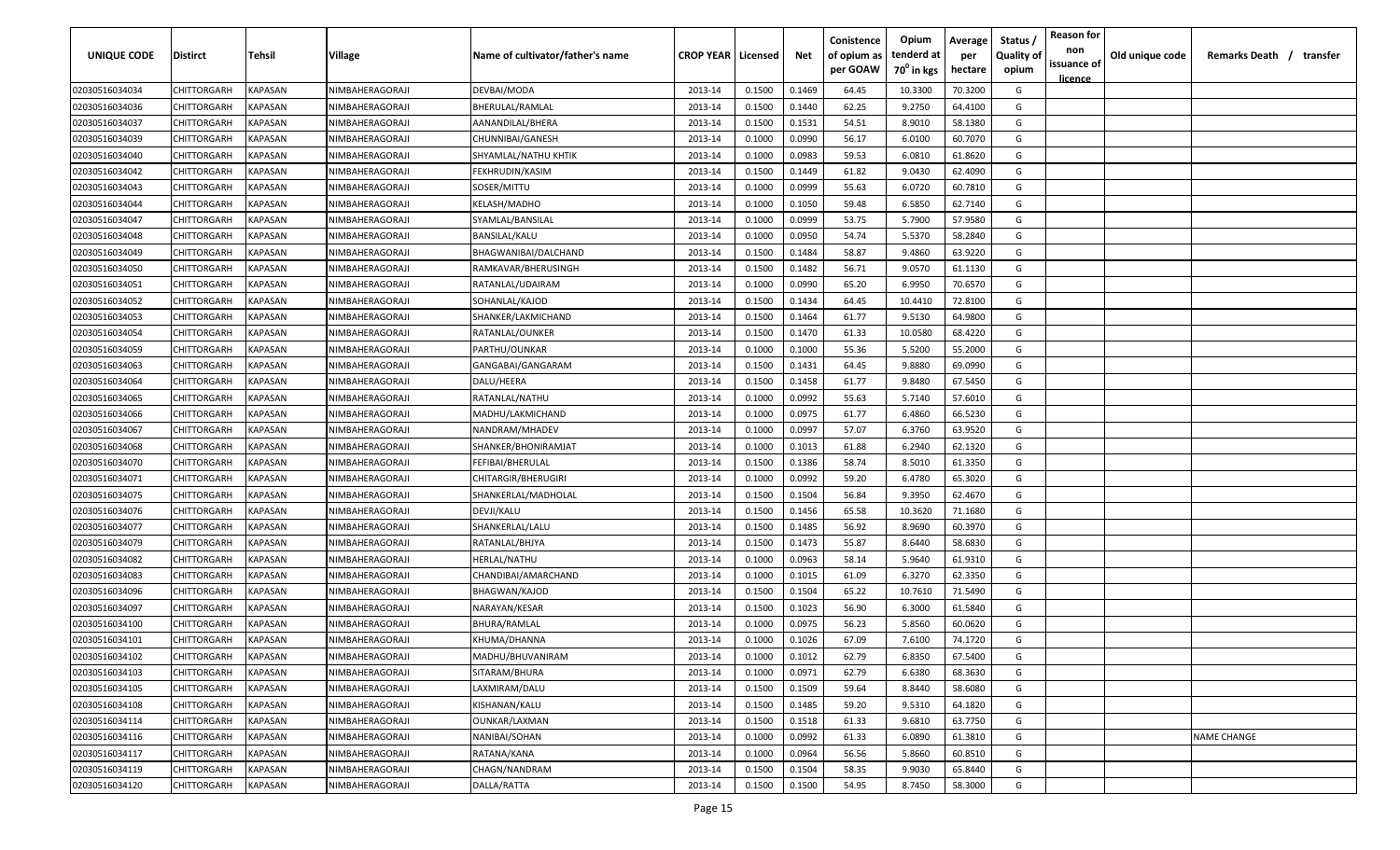| <b>UNIQUE CODE</b> | <b>Distirct</b>    | <b>Tehsil</b>  | Village         | Name of cultivator/father's name | <b>CROP YEAR   Licensed</b> |        | Net    | Conistence<br>of opium as<br>per GOAW | Opium<br>tenderd at<br>70 <sup>0</sup> in kgs | Average<br>per<br>hectare | Status /<br>Quality of<br>opium | <b>Reason for</b><br>non<br>issuance of | Old unique code | Remarks Death /<br>transfer |
|--------------------|--------------------|----------------|-----------------|----------------------------------|-----------------------------|--------|--------|---------------------------------------|-----------------------------------------------|---------------------------|---------------------------------|-----------------------------------------|-----------------|-----------------------------|
| 02030516034121     | CHITTORGARH        | <b>KAPASAN</b> | NIMBAHERAGORAJI | <b>BHAGA/RATTA</b>               | 2013-14                     | 0.1000 | 0.1013 | 58.55                                 | 6.3320                                        | 62.5070                   | G                               | <u>licence</u>                          |                 |                             |
| 02030516034122     | CHITTORGARH        | KAPASAN        | NIMBAHERAGORAJI | MANGILAL/RATTA                   | 2013-14                     | 0.1000 |        |                                       |                                               |                           | F.                              |                                         |                 |                             |
| 02030516034123     | CHITTORGARH        | KAPASAN        | NIMBAHERAGORAJI | RAMESWAR/OUNKAR                  | 2013-14                     | 0.1500 | 0.1458 | 61.54                                 | 10.0490                                       | 68.9230                   | G                               |                                         |                 |                             |
| 02030516034128     | CHITTORGARH        | KAPASAN        | NIMBAHERAGORAJI | RATANLAL/HARLAL                  | 2013-14                     | 0.1000 | 0.0964 | 54.58                                 | 5.7080                                        | 59.2120                   | G                               |                                         |                 |                             |
| 02030516034129     | CHITTORGARH        | KAPASAN        | NIMBAHERAGORAJI | NARU/RATTA                       | 2013-14                     | 0.1500 | 0.1515 | 56.65                                 | 9.3390                                        | 61.6440                   | G                               |                                         |                 |                             |
| 02030516034132     | CHITTORGARH        | KAPASAN        | NIMBAHERAGORAJI | NATHU/PEMA                       | 2013-14                     | 0.1500 | 0.1480 | 65.20                                 | 10.5070                                       | 70.9930                   | G                               |                                         |                 |                             |
| 02030516034133     | CHITTORGARH        | KAPASAN        | NIMBAHERAGORAJI | LAHRIBAI/LOBHCHAND               | 2013-14                     | 0.1000 | 0.0975 | 61.54                                 | 6.4180                                        | 65.8260                   | G                               |                                         |                 | <b>NAME CHANGE</b>          |
| 02030516034135     | CHITTORGARH        | KAPASAN        | NIMBAHERAGORAJI | BHAGWAN/BHURA                    | 2013-14                     | 0.1500 | 0.1463 | 65.20                                 | 10.3110                                       | 70.4780                   | G                               |                                         |                 |                             |
| 02030516034136     | CHITTORGARH        | KAPASAN        | NIMBAHERAGORAJI | NARAYANSINGH/KALYANSINGH         | 2013-14                     | 0.1000 | 0.1020 | 58.55                                 | 6.1390                                        | 60.1860                   | G                               |                                         |                 |                             |
| 02030516034137     | CHITTORGARH        | KAPASAN        | NIMBAHERAGORAJI | RATANLAL/BHVANA                  | 2013-14                     | 0.1000 | 0.0961 | 58.55                                 | 6.0140                                        | 62.5810                   | G                               |                                         |                 |                             |
| 02030516035003     | CHITTORGARH        | KAPASAN        | PANDOLISTATION  | SAYANIBAI/BHAGWANLAL             | 2013-14                     | 0.1000 | 0.0175 | 70.86                                 | 1.4780                                        | 84.4570                   | G                               |                                         |                 |                             |
| 02030516035004     | CHITTORGARH        | KAPASAN        | PANDOLISTATION  | BANSHILAL/JEETMAL                | 2013-14                     | 0.1500 | 0.0999 | 61.11                                 | 6.6610                                        | 66.6770                   | G                               |                                         |                 |                             |
| 02030516035005     | CHITTORGARH        | KAPASAN        | PANDOLISTATION  | KELASHCHANDER/SHANKER            | 2013-14                     | 0.1500 | 0.1500 | 61.17                                 | 9.6560                                        | 64.3730                   | G                               |                                         |                 |                             |
| 02030516035007     | CHITTORGARH        | KAPASAN        | PANDOLISTATION  | DHANRAJ/NANDRAM                  | 2013-14                     | 0.1000 | 0.0966 | 58.28                                 | 6.0440                                        | 62.5670                   | G                               |                                         |                 |                             |
| 02030516035009     | CHITTORGARH        | KAPASAN        | PANDOLISTATION  | DEVBAI/UDAILAL                   | 2013-14                     | 0.1500 | 0.1439 | 64.87                                 | 9.7950                                        | 68.0680                   | G                               |                                         |                 |                             |
| 02030516035012     | CHITTORGARH        | KAPASAN        | PANDOLISTATION  | <b>BANSHILAL/KAJOD</b>           | 2013-14                     | 0.1000 | 0.0975 | 55.59                                 | 5.6150                                        | 57.5900                   | G                               |                                         |                 |                             |
| 02030516035013     | CHITTORGARH        | KAPASAN        | PANDOLISTATION  | BHERULAL/KALU                    | 2013-14                     | 0.1500 | 0.1445 | 58.28                                 | 8.7750                                        | 60.7270                   | G                               |                                         |                 |                             |
| 02030516035015     | CHITTORGARH        | KAPASAN        | PANDOLISTATION  | SHANKAR/DALU                     | 2013-14                     | 0.1500 | 0.1508 | 64.87                                 | 10.4260                                       | 69.1380                   | G                               |                                         |                 |                             |
| 02030516035016     | CHITTORGARH        | KAPASAN        | PANDOLISTATION  | NARAYANIBAI/AMERCHAND            | 2013-14                     | 0.1000 | 0.1000 | 57.11                                 | 5.9970                                        | 59.9700                   | G                               |                                         |                 |                             |
| 02030516035017     | CHITTORGARH        | KAPASAN        | PANDOLISTATION  | TULSIRAM/AMARCHAND               | 2013-14                     | 0.1500 | 0.1398 | 64.49                                 | 9.5810                                        | 68.5340                   | G                               |                                         |                 |                             |
| 02030516035018     | CHITTORGARH        | KAPASAN        | PANDOLISTATION  | SHANKERLAL/MOHANLAL              | 2013-14                     | 0.1500 | 0.0500 | 70.86                                 | 3.9880                                        | 79.7600                   | G                               |                                         |                 |                             |
| 02030516035022     | CHITTORGARH        | KAPASAN        | PANDOLISTATION  | BHERULAL/KISANA                  | 2013-14                     | 0.1500 | 0.1502 | 71.45                                 | 11.6060                                       | 77.2700                   | G                               |                                         |                 |                             |
| 02030516035028     | CHITTORGARH        | KAPASAN        | PANDOLISTATION  | DEVBAI/MADHVLAL                  | 2013-14                     | 0.1500 | 0.1485 | 58.70                                 | 9.4510                                        | 63.6430                   | G                               |                                         |                 |                             |
| 02030516035031     | CHITTORGARH        | KAPASAN        | PANDOLISTATION  | UDAIRAM/BHERA                    | 2013-14                     | 0.1500 | 0.0500 | 61.17                                 | 3.0930                                        | 61.8600                   | G                               |                                         |                 |                             |
| 02030516035032     | CHITTORGARH        | KAPASAN        | PANDOLISTATION  | LEHRU/DEVJI                      | 2013-14                     | 0.1000 | 0.1000 | 61.17                                 | 6.4670                                        | 64.6700                   | G                               |                                         |                 |                             |
| 02030516035033     | CHITTORGARH        | KAPASAN        | PANDOLISTATION  | BADRILAL/HANSRAJ                 | 2013-14                     | 0.1500 | 0.1495 | 64.87                                 | 10.3700                                       | 69.3650                   | G                               |                                         |                 |                             |
| 02030516035034     | CHITTORGARH        | KAPASAN        | PANDOLISTATION  | KAMLABAI/MADHULAL                | 2013-14                     | 0.1500 | 0.1490 | 58.28                                 | 9.2080                                        | 61.7990                   | G                               |                                         |                 |                             |
| 02030516035036     | CHITTORGARH        | KAPASAN        | PANDOLISTATION  | BHERIBAI/BHAGVANLAL              | 2013-14                     | 0.1500 | 0.0485 | 64.29                                 | 3.4440                                        | 71.0100                   | G                               |                                         |                 | NAME CHANGE                 |
| 02030516035038     | CHITTORGARH        | KAPASAN        | PANDOLISTATION  | BHERULAL/KJODH                   | 2013-14                     | 0.1500 | 0.1500 | 61.78                                 | 9.7880                                        | 65.2530                   | G                               |                                         |                 |                             |
| 02030516035040     | CHITTORGARH        | KAPASAN        | PANDOLISTATION  | DEVKISHAN/JITMAL                 | 2013-14                     | 0.1500 | 0.1496 | 61.11                                 | 9.7160                                        | 64.9470                   | G                               |                                         |                 |                             |
| 02030516035041     | CHITTORGARH        | KAPASAN        | PANDOLISTATION  | CHOGALAL/BALU                    | 2013-14                     | 0.1500 | 0.1411 | 64.83                                 | 9.3820                                        | 66.4920                   | G                               |                                         |                 |                             |
| 02030516035042     | CHITTORGARH        | KAPASAN        | PANDOLISTATION  | OUNKARSINGH/AMARSINGH            | 2013-14                     | 0.1500 | 0.0504 | 64.16                                 | 3.6390                                        | 72.2020                   | G                               |                                         |                 |                             |
| 02030516035045     | CHITTORGARH        | KAPASAN        | PANDOLISTATION  | KANA/KASTUR                      | 2013-14                     | 0.1000 | 0.0948 | 64.83                                 | 6.4270                                        | 67.7950                   | G                               |                                         |                 |                             |
| 02030516035046     | CHITTORGARH        | KAPASAN        | PANDOLISTATION  | PYARCHAND/AMARCHAND              | 2013-14                     | 0.1500 | 0.1455 | 64.83                                 | 9.7340                                        | 66.9000                   | G                               |                                         |                 |                             |
| 02030516035048     | CHITTORGARH        | KAPASAN        | PANDOLISTATION  | KELASH/JAMUNALAL                 | 2013-14                     | 0.1500 | 0.1500 | 57.44                                 | 9.4120                                        | 62.7470                   | G                               |                                         |                 |                             |
| 02030516035049     | CHITTORGARH        | <b>KAPASAN</b> | PANDOLISTATION  | NANALAL/BHURALAL                 | 2013-14                     | 0.1500 | 0.1446 | 71.45                                 | 11.1770                                       | 77.2960                   | G                               |                                         |                 |                             |
| 02030516035053     | <b>CHITTORGARH</b> | KAPASAN        | PANDOLISTATION  | <b>UDAIRAM/GANESH</b>            | 2013-14                     | 0.1500 | 0.1485 | 61.26                                 | 9.5130                                        | 64.0610                   | G                               |                                         |                 |                             |
| 02030516035054     | CHITTORGARH        | KAPASAN        | PANDOLISTATION  | RATANLAL/HEMRAJ                  | 2013-14                     | 0.1000 | 0.0482 | 64.16                                 | 3.3910                                        | 70.3530                   | G                               |                                         |                 |                             |
| 02030516035056     | CHITTORGARH        | KAPASAN        | PANDOLISTATION  | KISHNA/UDA                       | 2013-14                     | 0.1000 | 0.1000 | 58.70                                 | 5.8280                                        | 58.2800                   | G                               |                                         |                 |                             |
| 02030516035057     | CHITTORGARH        | <b>KAPASAN</b> | PANDOLISTATION  | LHERU/CHMPALAL                   | 2013-14                     | 0.1000 | 0.0946 | 64.29                                 | 6.4750                                        | 68.4460                   | G                               |                                         |                 |                             |
| 02030516035058     | CHITTORGARH        | KAPASAN        | PANDOLISTATION  | JAMNALAL/BADRI                   | 2013-14                     | 0.1500 | 0.1448 | 56.25                                 | 8.4620                                        | 58.4390                   | G                               |                                         |                 |                             |
| 02030516035059     | CHITTORGARH        | KAPASAN        | PANDOLISTATION  | PEMA/DALU                        | 2013-14                     | 0.1500 | 0.1450 | 52.67                                 | 8.6530                                        | 59.6760                   | G                               |                                         |                 |                             |
| 02030516035060     | CHITTORGARH        | KAPASAN        | PANDOLISTATION  | CHITAR/PARBHU                    | 2013-14                     | 0.1000 | 0.0300 | 61.78                                 | 2.0480                                        | 68.2670                   | G                               |                                         |                 |                             |
| 02030516035063     | CHITTORGARH        | KAPASAN        | PANDOLISTATION  | SOHAN/BHURA                      | 2013-14                     | 0.1000 | 0.1014 | 64.29                                 | 6.8700                                        | 67.7510                   | G                               |                                         |                 |                             |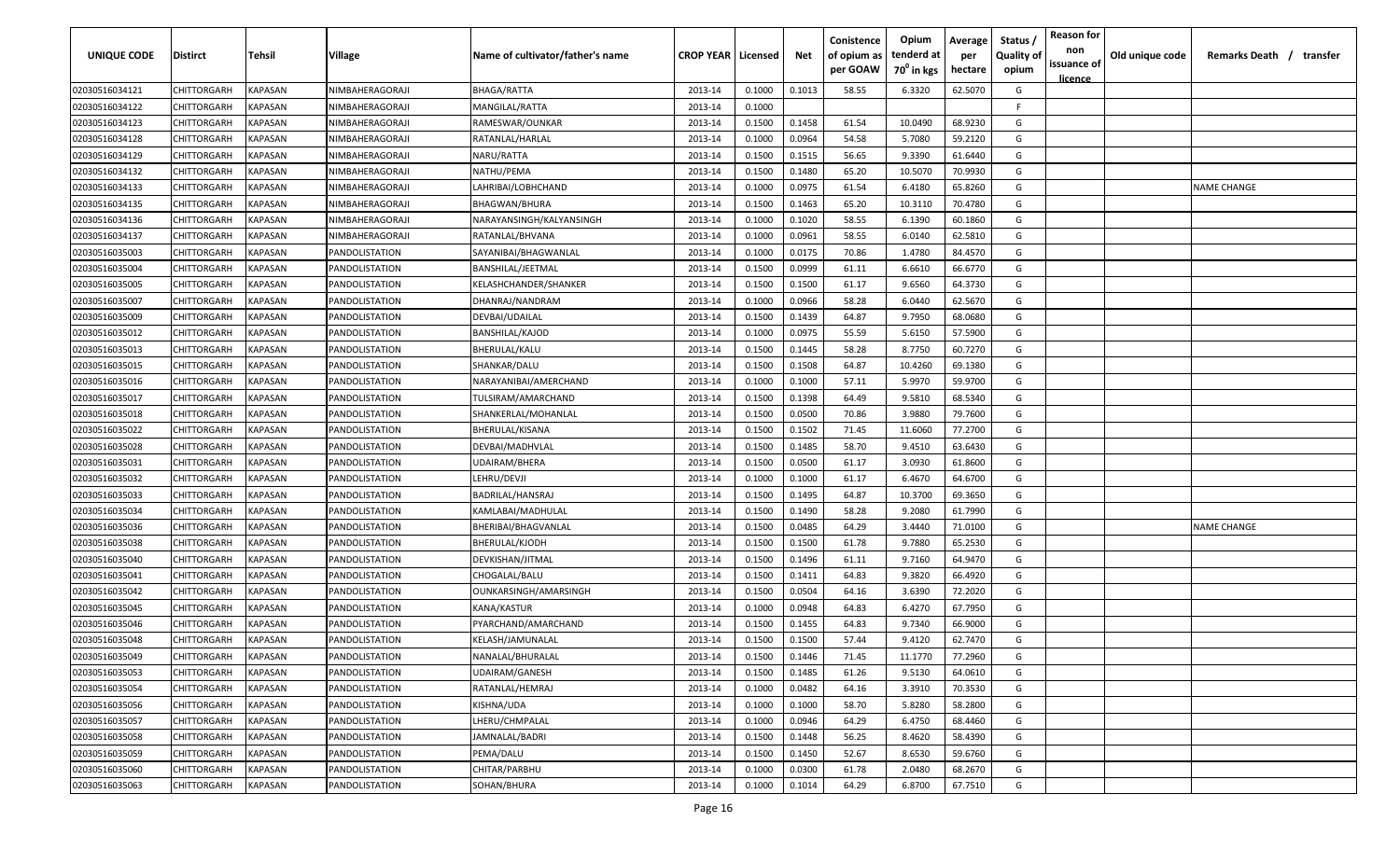| <b>UNIQUE CODE</b> | <b>Distirct</b>    | <b>Tehsil</b>  | Village        | Name of cultivator/father's name | <b>CROP YEAR   Licensed</b> |        | Net    | Conistence<br>of opium as<br>per GOAW | Opium<br>tenderd at<br>70 <sup>0</sup> in kgs | Average<br>per<br>hectare | Status /<br>Quality of<br>opium | <b>Reason for</b><br>non<br>issuance of | Old unique code | Remarks Death /<br>transfer |
|--------------------|--------------------|----------------|----------------|----------------------------------|-----------------------------|--------|--------|---------------------------------------|-----------------------------------------------|---------------------------|---------------------------------|-----------------------------------------|-----------------|-----------------------------|
| 02030516035065     | CHITTORGARH        | KAPASAN        | PANDOLISTATION | MANGILAL/JAMNALAL                | 2013-14                     | 0.1500 | 0.1012 | 58.28                                 | 6.3280                                        | 62.5300                   | G                               | <u>licence</u>                          |                 |                             |
| 02030516035066     | CHITTORGARH        | KAPASAN        | PANDOLISTATION | RATANLAL/UDAIRAM                 | 2013-14                     | 0.1500 | 0.1500 | 65.31                                 | 10.7300                                       | 71.5330                   | G                               |                                         |                 |                             |
| 02030516035068     | CHITTORGARH        | KAPASAN        | PANDOLISTATION | LHERU/CHTRBHUJ                   | 2013-14                     | 0.1000 | 0.0990 | 59.94                                 | 6.0370                                        | 60.9800                   | G                               |                                         |                 |                             |
| 02030516035069     | CHITTORGARH        | KAPASAN        | PANDOLISTATION | JAGDISH/GOKEL                    | 2013-14                     | 0.1000 |        |                                       |                                               |                           | -F.                             |                                         |                 |                             |
| 02030516035074     | CHITTORGARH        | KAPASAN        | PANDOLISTATION | NOJIBAI/GOVERDHAN                | 2013-14                     | 0.1500 | 0.1369 | 65.31                                 | 9.4700                                        | 69.1750                   | G                               |                                         |                 |                             |
| 02030516035082     | CHITTORGARH        | KAPASAN        | PANDOLISTATION | <b>DEVBAI/SOHAN LAL</b>          | 2013-14                     | 0.1500 | 0.1450 | 65.31                                 | 9.7030                                        | 66.9170                   | G                               |                                         |                 |                             |
| 02030516035083     | CHITTORGARH        | KAPASAN        | PANDOLISTATION | DEVBAI/BHAVANIRAM                | 2013-14                     | 0.1500 | 0.1425 | 49.40                                 | 8.2220                                        | 57.6980                   | G                               |                                         |                 |                             |
| 02030516035086     | CHITTORGARH        | KAPASAN        | PANDOLISTATION | MANGILAL/KJODH                   | 2013-14                     | 0.1000 | 0.0939 | 67.29                                 | 6.7290                                        | 71.6610                   | G                               |                                         |                 |                             |
| 02030516035088     | CHITTORGARH        | KAPASAN        | PANDOLISTATION | GISIBAI/SOHAN                    | 2013-14                     | 0.1500 | 0.1454 | 61.26                                 | 9.2590                                        | 63.6800                   | G                               |                                         |                 |                             |
| 02030516035089     | CHITTORGARH        | KAPASAN        | PANDOLISTATION | BHANWARLAL/NARAYAN               | 2013-14                     | 0.1500 | 0.1390 | 61.78                                 | 9.1260                                        | 65.6550                   | G                               |                                         |                 |                             |
| 02030516035095     | CHITTORGARH        | KAPASAN        | PANDOLISTATION | SHYAMLAL/LOBHCHAND               | 2013-14                     | 0.1500 | 0.0493 | 67.29                                 | 3.4220                                        | 69.4120                   | G                               |                                         |                 |                             |
| 02030516035100     | CHITTORGARH        | KAPASAN        | PANDOLISTATION | SUKHIBAI/JAMNA                   | 2013-14                     | 0.1500 | 0.1500 | 61.26                                 | 9.9850                                        | 66.5670                   | G                               |                                         |                 |                             |
| 02030516035101     | CHITTORGARH        | KAPASAN        | PANDOLISTATION | LOBHCHAND/HARIRAM                | 2013-14                     | 0.1500 | 0.1422 | 61.11                                 | 9.3670                                        | 65.8720                   | G                               |                                         |                 |                             |
| 02030516035102     | CHITTORGARH        | KAPASAN        | PANDOLISTATION | RATANLAL/BHERU                   | 2013-14                     | 0.1500 | 0.1499 | 64.16                                 | 10.2750                                       | 68.5460                   | G                               |                                         |                 |                             |
| 02030516035103     | CHITTORGARH        | KAPASAN        | PANDOLISTATION | SOSARDEVI/HAJARI                 | 2013-14                     | 0.1500 | 0.0540 | 67.29                                 | 3.8070                                        | 70.5000                   | G                               |                                         |                 | <b>NAME CHANGE</b>          |
| 02030516037001     | CHITTORGARH        | KAPASAN        | PAVTIYA        | DAYARAM/BHERA                    | 2013-14                     | 0.1500 | 0.1236 | 75.04                                 | 8.2220                                        | 66.5210                   | G                               |                                         |                 |                             |
| 02030516037003     | CHITTORGARH        | KAPASAN        | PAVTIYA        | MADHO/ONKAR                      | 2013-14                     | 0.1500 |        |                                       |                                               |                           | F.                              |                                         |                 |                             |
| 02030516037006     | CHITTORGARH        | KAPASAN        | PAVTIYA        | AMARCHAND/KISHORE                | 2013-14                     | 0.1500 | 0.1500 | 75.04                                 | 11.2450                                       | 74.9670                   | G                               |                                         |                 |                             |
| 02030516037007     | CHITTORGARH        | KAPASAN        | PAVTIYA        | HASU/KHURAJ                      | 2013-14                     | 0.1500 | 0.1326 | 72.73                                 | 10.2760                                       | 77.4960                   | G                               |                                         |                 |                             |
| 02030516037011     | CHITTORGARH        | KAPASAN        | PAVTIYA        | RATANLAL/GANESH                  | 2013-14                     | 0.1500 | 0.1522 | 67.50                                 | 9.9230                                        | 65.1970                   | G                               |                                         |                 |                             |
| 02030516037014     | CHITTORGARH        | KAPASAN        | PAVTIYA        | BALUDAS/LAXMAN                   | 2013-14                     | 0.1000 | 0.1000 | 68.33                                 | 7.0480                                        | 70.4800                   | G                               |                                         |                 |                             |
| 02030516037025     | CHITTORGARH        | KAPASAN        | PAVTIYA        | GITADEVI/RAMCHANDER              | 2013-14                     | 0.1000 | 0.1000 | 67.50                                 | 6.6250                                        | 66.2500                   | G                               |                                         |                 |                             |
| 02030516037026     | CHITTORGARH        | KAPASAN        | PAVTIYA        | RAMCHANDER/CHAMNA                | 2013-14                     | 0.1000 | 0.1008 | 67.50                                 | 6.8560                                        | 68.0160                   | G                               |                                         |                 | TRANSFER / KACHHIYAKHEDI    |
| 02030516037029     | CHITTORGARH        | KAPASAN        | PAVTIYA        | NANDU/SHANKER                    | 2013-14                     | 0.1000 | 0.1000 | 64.09                                 | 6.4360                                        | 64.3600                   | G                               |                                         |                 |                             |
| 02030516040002     | CHITTORGARH        | KAPASAN        | RANCHODPURA    | KESHURAM/BHURA                   | 2013-14                     | 0.1500 | 0.1494 | 71.37                                 | 11.2150                                       | 75.0670                   | G                               |                                         |                 |                             |
| 02030516040004     | CHITTORGARH        | KAPASAN        | RANCHODPURA    | CHAMPALAL/DEOJI                  | 2013-14                     | 0.1500 | 0.1450 | 60.42                                 | 9.5640                                        | 65.9590                   | G                               |                                         |                 |                             |
| 02030516040005     | CHITTORGARH        | KAPASAN        | RANCHODPURA    | SHANKRIBAI/UDAIRAM               | 2013-14                     | 0.1500 | 0.1515 | 64.36                                 | 10.2520                                       | 67.6700                   | G                               |                                         |                 | NAME CHANGE                 |
| 02030516040006     | CHITTORGARH        | KAPASAN        | RANCHODPURA    | ANCHIBAI/PREBHULAL               | 2013-14                     | 0.1500 | 0.1391 | 64.36                                 | 9.5900                                        | 68.9430                   | G                               |                                         |                 |                             |
| 02030516040007     | CHITTORGARH        | KAPASAN        | RANCHODPURA    | MOHAN/RAMA                       | 2013-14                     | 0.1000 | 0.1020 | 60.42                                 | 6.8360                                        | 67.0200                   | G                               |                                         |                 |                             |
| 02030516040009     | CHITTORGARH        | KAPASAN        | RANCHODPURA    | NATHUSINGH/JAWANSINGH            | 2013-14                     | 0.1500 | 0.1470 | 60.42                                 | 9.7190                                        | 66.1160                   | G                               |                                         |                 |                             |
| 02030516040010     | CHITTORGARH        | KAPASAN        | RANCHODPURA    | BHANWARSINGH/ONKARSINGH          | 2013-14                     | 0.1500 | 0.1500 | 62.42                                 | 9.9200                                        | 66.1330                   | G                               |                                         |                 |                             |
| 02030516040014     | CHITTORGARH        | KAPASAN        | RANCHODPURA    | MADANLAL/MITTU                   | 2013-14                     | 0.1500 | 0.1464 | 71.37                                 | 11.1950                                       | 76.4690                   | G                               |                                         |                 |                             |
| 02030516040015     | CHITTORGARH        | KAPASAN        | RANCHODPURA    | SOHANLAL/SUKHLAL                 | 2013-14                     | 0.1500 | 0.1470 | 71.37                                 | 11.1850                                       | 76.0880                   | G                               |                                         |                 |                             |
| 02030516040017     | CHITTORGARH        | KAPASAN        | RANCHODPURA    | RAMSINGH/SARDARSINGH             | 2013-14                     | 0.1500 | 0.1107 | 68.33                                 | 7.6430                                        | 69.0420                   | G                               |                                         |                 |                             |
| 02030516040018     | <b>CHITTORGARH</b> | KAPASAN        | RANCHODPURA    | SHIVSINGH/SARDARSINGH            | 2013-14                     | 0.1000 | 0.0988 | 62.22                                 | 6.8090                                        | 68.9170                   | G                               |                                         |                 |                             |
| 02030516040021     | <b>CHITTORGARH</b> | <b>KAPASAN</b> | RANCHODPURA    | RUPSINGH/OUNKARSINGH             | 2013-14                     | 0.1000 | 0.0972 | 68.33                                 | 7.2430                                        | 74.5160                   | G                               |                                         |                 |                             |
| 02030516040022     | <b>CHITTORGARH</b> | KAPASAN        | RANCHODPURA    | RATANLAL/RAMA                    | 2013-14                     | 0.1500 | 0.1406 | 62.27                                 | 10.0970                                       | 71.8140                   | G                               |                                         |                 |                             |
| 02030516040025     | <b>CHITTORGARH</b> | KAPASAN        | RANCHODPURA    | <b>BALU/BADRI</b>                | 2013-14                     | 0.1500 | 0.0946 | 65.33                                 | 6.7570                                        | 71.4270                   | G                               |                                         |                 |                             |
| 02030516040027     | CHITTORGARH        | <b>KAPASAN</b> | RANCHODPURA    | BHAGWANLAL/GEHRILAL              | 2013-14                     | 0.1500 | 0.1500 | 67.62                                 | 10.5970                                       | 70.6470                   | G                               |                                         |                 |                             |
| 02030516040028     | CHITTORGARH        | <b>KAPASAN</b> | RANCHODPURA    | KALU/RAMA                        | 2013-14                     | 0.1500 | 0.1430 | 65.33                                 | 11.0690                                       | 77.4060                   | G                               |                                         |                 |                             |
| 02030516040030     | CHITTORGARH        | KAPASAN        | RANCHODPURA    | JORAWARSINGH/MOTISINGH           | 2013-14                     | 0.1500 | 0.1440 | 64.36                                 | 10.0400                                       | 69.7220                   | G                               |                                         |                 |                             |
| 02030516040033     | CHITTORGARH        | KAPASAN        | RANCHODPURA    | GATTUBAI/SURAJMAL                | 2013-14                     | 0.1500 | 0.1525 | 62.27                                 | 9.6960                                        | 63.5800                   | G                               |                                         |                 |                             |
| 02030516040034     | CHITTORGARH        | KAPASAN        | RANCHODPURA    | GOPI/SURAJMAL                    | 2013-14                     | 0.1500 | 0.1495 | 65.33                                 | 10.5650                                       | 70.6690                   | G                               |                                         |                 |                             |
| 02030516040037     | CHITTORGARH        | KAPASAN        | RANCHODPURA    | SHAMBHU/RAMA                     | 2013-14                     | 0.1500 | 0.1389 | 60.13                                 | 9.1230                                        | 65.6800                   | G                               |                                         |                 |                             |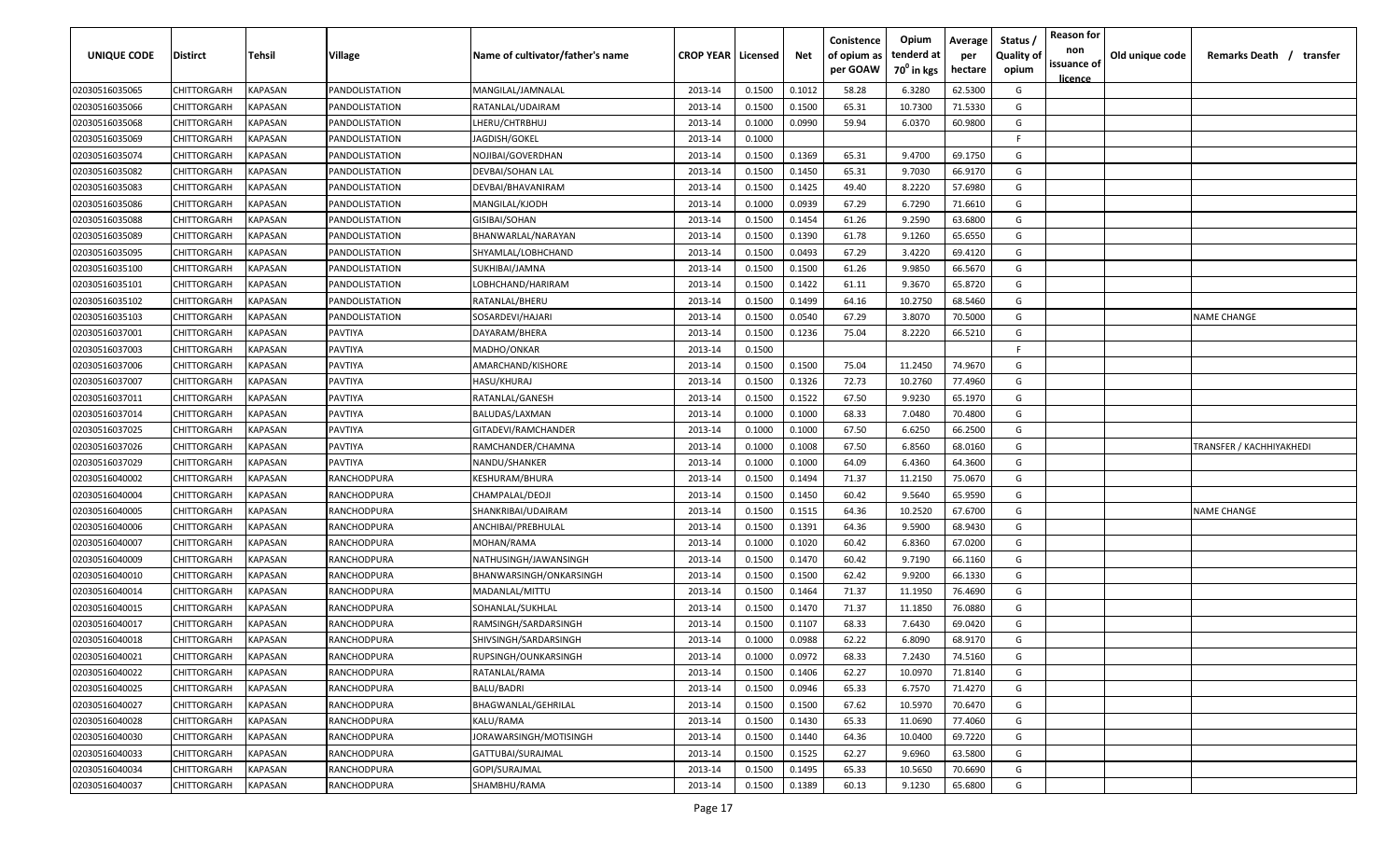| UNIQUE CODE    | Distirct           | Tehsil         | Village          | Name of cultivator/father's name | <b>CROP YEAR   Licensed</b> |        | Net    | Conistence<br>of opium as | Opium<br>tenderd at    | Average<br>per | Status /<br><b>Quality of</b> | <b>Reason for</b><br>non | Old unique code | Remarks Death / transfer |
|----------------|--------------------|----------------|------------------|----------------------------------|-----------------------------|--------|--------|---------------------------|------------------------|----------------|-------------------------------|--------------------------|-----------------|--------------------------|
|                |                    |                |                  |                                  |                             |        |        | per GOAW                  | 70 <sup>0</sup> in kgs | hectare        | opium                         | issuance of              |                 |                          |
| 02030516040039 | CHITTORGARH        | <b>KAPASAN</b> | RANCHODPURA      | BHURI/JITU                       | 2013-14                     | 0.1000 |        |                           |                        |                | F                             | <u>licence</u>           |                 |                          |
| 02030516041005 | CHITTORGARH        | KAPASAN        | RANDIYARDI       | VARDIBAI/MANGILAL                | 2013-14                     | 0.1500 | 0.1500 | 65.29                     | 10.1390                | 67.5930        | G                             |                          |                 |                          |
| 02030516041006 | CHITTORGARH        | KAPASAN        | RANDIYARDI       | BHERULAL/MANGILAL                | 2013-14                     | 0.1500 | 0.1467 | 59.52                     | 8.6560                 | 59.0050        | G                             |                          |                 |                          |
| 02030516041010 | CHITTORGARH        | KAPASAN        | RANDIYARDI       | LEHRU/RATANLAL                   | 2013-14                     | 0.1500 | 0.0748 | 60.32                     | 4.9460                 | 66.1230        | G                             |                          |                 |                          |
| 02030516041011 | CHITTORGARH        | KAPASAN        | RANDIYARDI       | PANNALAL/GEHRILAL                | 2013-14                     | 0.1500 | 0.1440 | 65.29                     | 9.3360                 | 64.8330        | G                             |                          |                 |                          |
| 02030516041014 | CHITTORGARH        | KAPASAN        | RANDIYARDI       | TULSIRAM/DHANNA                  | 2013-14                     | 0.1500 | 0.1428 | 59.52                     | 8.9880                 | 62.9410        | G                             |                          |                 |                          |
| 02030516041016 | CHITTORGARH        | KAPASAN        | RANDIYARDI       | SHANKERLAL/BHAGIRATH             | 2013-14                     | 0.1000 | 0.0986 | 59.50                     | 5.8650                 | 59.4830        |                               | 02                       |                 |                          |
| 02030516041022 | CHITTORGARH        | KAPASAN        | RANDIYARDI       | SHANKERLAL/LALU                  | 2013-14                     | 0.1500 | 0.1510 | 62.60                     | 9.3540                 | 61.9470        |                               | 02                       |                 |                          |
| 02030516041023 | CHITTORGARH        | KAPASAN        | RANDIYARDI       | LACHERAM/MITTULAL                | 2013-14                     | 0.1000 | 0.0975 | 59.50                     | 6.2390                 | 63.9900        |                               | 02                       |                 |                          |
| 02030516041025 | CHITTORGARH        | KAPASAN        | RANDIYARDI       | DEVILAL/MANGILAL                 | 2013-14                     | 0.1000 | 0.0995 | 59.50                     | 6.4260                 | 64.5830        | G                             |                          |                 |                          |
| 02030516041034 | CHITTORGARH        | KAPASAN        | RANDIYARDI       | SIVGIRI/BHERUGIRI                | 2013-14                     | 0.1500 | 0.1514 | 54.57                     | 8.7860                 | 58.0320        | G                             |                          |                 |                          |
| 02030516041035 | CHITTORGARH        | KAPASAN        | RANDIYARDI       | BHERULAL/MOTI                    | 2013-14                     | 0.1500 | 0.1380 | 62.60                     | 8.7730                 | 63.5720        | G                             |                          |                 |                          |
| 02030516042001 | CHITTORGARH        | KAPASAN        | RENKAKHEDA       | PANNALAL/RAMA                    | 2013-14                     | 0.1500 | 0.1449 | 62.60                     | 9.1750                 | 63.3200        | G                             |                          |                 |                          |
| 02030516042004 | CHITTORGARH        | KAPASAN        | RENKAKHEDA       | TRILOK/SURAJMAL                  | 2013-14                     | 0.1500 | 0.1460 | 65.82                     | 9.6470                 | 66.0750        | G                             |                          |                 |                          |
| 02030516042005 | CHITTORGARH        | KAPASAN        | RENKAKHEDA       | NATHU/UDA                        | 2013-14                     | 0.1500 | 0.1465 | 68.80                     | 9.9070                 | 67.6250        | G                             |                          |                 |                          |
| 02030516042007 | CHITTORGARH        | KAPASAN        | RENKAKHEDA       | KESURAM/GAMERA                   | 2013-14                     | 0.1500 | 0.1380 | 74.07                     | 10.3590                | 75.0650        | G                             |                          |                 |                          |
| 02030516042008 | CHITTORGARH        | KAPASAN        | RENKAKHEDA       | KALU/NARAYAN                     | 2013-14                     | 0.1500 | 0.1464 | 68.80                     | 9.7200                 | 66.3930        | G                             |                          |                 |                          |
| 02030516042009 | CHITTORGARH        | KAPASAN        | RENKAKHEDA       | CHOGALAL/NARAYAN                 | 2013-14                     | 0.1500 | 0.1525 | 68.80                     | 10.1920                | 66.8330        | G                             |                          |                 |                          |
| 02030516042010 | CHITTORGARH        | KAPASAN        | RENKAKHEDA       | RATAN/NATHU                      | 2013-14                     | 0.1500 | 0.1499 | 68.94                     | 10.5380                | 70.3000        | G                             |                          |                 |                          |
| 02030516042011 | CHITTORGARH        | KAPASAN        | RENKAKHEDA       | MITTULAL/NATHU                   | 2013-14                     | 0.1500 | 0.0962 | 68.52                     | 6.6270                 | 68.8880        | G                             |                          |                 |                          |
| 02030516042012 | CHITTORGARH        | KAPASAN        | RENKAKHEDA       | LEHRU/ONKAR                      | 2013-14                     | 0.1500 | 0.1454 | 68.52                     | 9.6320                 | 66.2450        | G                             |                          |                 |                          |
| 02030516042016 | CHITTORGARH        | KAPASAN        | RENKAKHEDA       | SHANKER/CHATARBHUJ               | 2013-14                     | 0.1500 | 0.1405 | 65.82                     | 8.9330                 | 63.5800        | G                             |                          |                 |                          |
| 02030516042017 | CHITTORGARH        | KAPASAN        | RENKAKHEDA       | KISHNA/JODHRAM                   | 2013-14                     | 0.1500 | 0.1288 | 67.46                     | 8.0570                 | 62.5540        | G                             |                          |                 |                          |
| 02030516042021 | CHITTORGARH        | KAPASAN        | RENKAKHEDA       | BANSILAL/CHAMPALAL               | 2013-14                     | 0.1000 | 0.0988 | 65.29                     | 6.5850                 | 66.6500        | G                             |                          |                 |                          |
| 02030516042022 | CHITTORGARH        | KAPASAN        | RENKAKHEDA       | HANSU/CHHOGA                     | 2013-14                     | 0.1500 | 0.1455 | 68.52                     | 9.7490                 | 67.0030        | G                             |                          |                 |                          |
| 02030516042023 | CHITTORGARH        | KAPASAN        | RENKAKHEDA       | BAXU/JODHRAM                     | 2013-14                     | 0.1500 | 0.1450 | 74.07                     | 10.4650                | 72.1720        | G                             |                          |                 |                          |
| 02030516042025 | CHITTORGARH        | KAPASAN        | RENKAKHEDA       | CHANDIBAI/DEVA                   | 2013-14                     | 0.1500 | 0.1484 | 65.82                     | 9.5340                 | 64.2450        | G                             |                          |                 |                          |
| 02030516042027 | CHITTORGARH        | KAPASAN        | RENKAKHEDA       | BHERU/SAVAIRAM                   | 2013-14                     | 0.1500 | 0.1500 | 61.69                     | 9.2710                 | 61.8070        | G                             |                          |                 | TRANSFER / KHATYAKHEDI   |
| 02030516043001 | CHITTORGARH        | KAPASAN        | RUNDARI          | CHAMPALAL/GOPILAL                | 2013-14                     | 0.1000 | 0.1014 | 61.91                     | 6.5620                 | 64.7140        | G                             |                          |                 |                          |
| 02030516043002 | CHITTORGARH        | KAPASAN        | RUNDARI          | KAVALCHAND/GANGARAM              | 2013-14                     | 0.1500 | 0.1430 | 61.79                     | 10.2480                | 71.6640        | G                             |                          |                 |                          |
| 02030516043003 | CHITTORGARH        | KAPASAN        | RUNDARI          | MANGILAL/GULAB                   | 2013-14                     | 0.1000 | 0.1035 | 61.79                     | 7.1150                 | 68.7440        |                               | 02                       |                 |                          |
| 02030516043004 | CHITTORGARH        | KAPASAN        | RUNDARI          | CHUNNILAL/GOKAL                  | 2013-14                     | 0.1000 | 0.1000 | 59.84                     | 6.3340                 | 63.3400        | G                             |                          |                 |                          |
| 02030516043007 | CHITTORGARH        | KAPASAN        | <b>RUNDARI</b>   | HAJARI/NOLA                      | 2013-14                     | 0.1500 | 0.1500 | 59.67                     | 9.6150                 | 64.1000        | G                             |                          |                 |                          |
| 02030516043010 | CHITTORGARH        | KAPASAN        | RUNDARI          | KISOR/AMERCHAND                  | 2013-14                     | 0.1500 | 0.1503 | 59.67                     | 10.2380                | 68.1170        | G                             |                          |                 |                          |
| 02030516043015 | CHITTORGARH        | KAPASAN        | <b>RUNDARI</b>   | BHERULAL/MAGNIRAM                | 2013-14                     | 0.1000 | 0.1000 | 61.79                     | 6.4530                 | 64.5300        |                               | 02                       |                 |                          |
| 02030516043017 | <b>CHITTORGARH</b> | KAPASAN        | RUNDARI          | GODAVARIBAI/RAMCHANDER           | 2013-14                     | 0.1000 | 0.0960 | 59.67                     | 6.2820                 | 65.4380        | G                             |                          |                 |                          |
| 02030516045002 | CHITTORGARH        | <b>KAPASAN</b> | RUPAKHEDI        | MANGILAL/DEVJI                   | 2013-14                     | 0.1000 | 0.1002 | 62.65                     | 6.5780                 | 65.6490        | G                             |                          |                 |                          |
| 02030516045003 | <b>CHITTORGARH</b> | <b>KAPASAN</b> | RUPAKHEDI        | GEHRU/UDAIRAM                    | 2013-14                     | 0.1500 | 0.1449 | 68.49                     | 10.2830                | 70.9660        | G                             |                          |                 |                          |
| 02030516045004 | <b>CHITTORGARH</b> | <b>KAPASAN</b> | RUPAKHEDI        | NARAYAN/HAJARI BADHA             | 2013-14                     | 0.1000 | 0.0972 | 65.31                     | 6.5500                 | 67.3870        | G                             |                          |                 |                          |
| 02030516045009 | CHITTORGARH        | KAPASAN        | RUPAKHEDI        | HEMA/KHURAJ                      | 2013-14                     | 0.1000 | 0.1000 | 68.49                     | 6.9570                 | 69.5700        | G                             |                          |                 |                          |
| 02030516045011 | CHITTORGARH        | KAPASAN        | RUPAKHEDI        | CHANDIBAI/MITTHU                 | 2013-14                     | 0.1500 | 0.1500 | 65.32                     | 9.7510                 | 65.0070        | G                             |                          |                 |                          |
| 02030516045013 | CHITTORGARH        | KAPASAN        | <b>RUPAKHEDI</b> | PUSPABAI/RAMLAL                  | 2013-14                     | 0.1500 | 0.1459 | 65.17                     | 9.5610                 | 65.5310        | G                             |                          |                 |                          |
| 02030516045015 | CHITTORGARH        | KAPASAN        | <b>RUPAKHEDI</b> | RAMA/GHEESA                      | 2013-14                     | 0.1500 | 0.1504 | 70.99                     | 10.5780                | 70.3320        | G                             |                          |                 |                          |
| 02030516045016 | CHITTORGARH        | KAPASAN        | RUPAKHEDI        | BHERU/KAJOD                      | 2013-14                     | 0.1000 |        |                           |                        |                | F.                            |                          |                 |                          |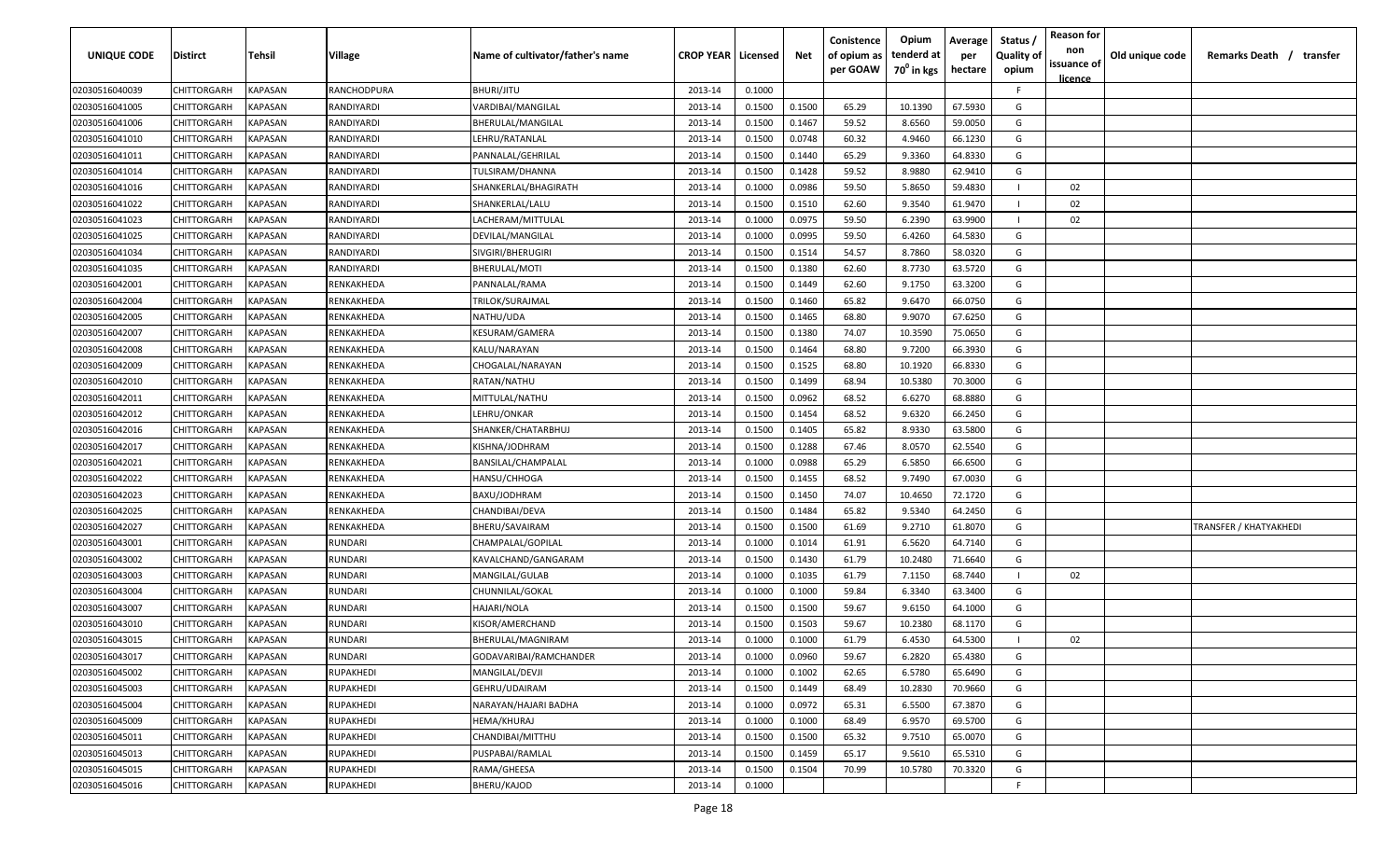| <b>UNIQUE CODE</b> | Distirct           | Tehsil         | Village       | Name of cultivator/father's name | <b>CROP YEAR   Licensed</b> |        | Net    | Conistence<br>of opium as | Opium<br>tenderd at    | Average<br>per | Status /<br><b>Quality of</b> | <b>Reason for</b><br>non      | Old unique code | Remarks Death / transfer |
|--------------------|--------------------|----------------|---------------|----------------------------------|-----------------------------|--------|--------|---------------------------|------------------------|----------------|-------------------------------|-------------------------------|-----------------|--------------------------|
|                    |                    |                |               |                                  |                             |        |        | per GOAW                  | 70 <sup>0</sup> in kgs | hectare        | opium                         | issuance of<br><u>licence</u> |                 |                          |
| 02030516045018     | CHITTORGARH        | <b>KAPASAN</b> | RUPAKHEDI     | MITTULAL/MEGRAJ                  | 2013-14                     | 0.1000 | 0.1020 | 68.78                     | 7.0250                 | 68.8730        | G                             |                               |                 |                          |
| 02030516045019     | CHITTORGARH        | KAPASAN        | RUPAKHEDI     | BHERU/HAZARILAL                  | 2013-14                     | 0.1000 | 0.0976 | 68.78                     | 6.8290                 | 69.9690        | G                             |                               |                 |                          |
| 02030516045020     | CHITTORGARH        | KAPASAN        | RUPAKHEDI     | DEVBAI/HAJARI                    | 2013-14                     | 0.1000 | 0.1017 | 62.65                     | 6.0950                 | 59.9310        | G                             |                               |                 |                          |
| 02030516045021     | CHITTORGARH        | KAPASAN        | RUPAKHEDI     | GOVRDHAN/KISHANA                 | 2013-14                     | 0.1000 | 0.0990 | 59.68                     | 6.1730                 | 62.3540        | G                             |                               |                 |                          |
| 02030516045022     | CHITTORGARH        | KAPASAN        | RUPAKHEDI     | NARAYAN/HAJARI CHOTA             | 2013-14                     | 0.1000 | 0.0952 | 68.64                     | 6.7950                 | 71.3760        | G                             |                               |                 |                          |
| 02030516045023     | CHITTORGARH        | KAPASAN        | RUPAKHEDI     | GISA/PARTHU                      | 2013-14                     | 0.1500 | 0.1512 | 74.75                     | 11.0200                | 72.8840        | G                             |                               |                 |                          |
| 02030516045024     | CHITTORGARH        | KAPASAN        | RUPAKHEDI     | RAMLAL/MANGU                     | 2013-14                     | 0.1500 | 0.1505 | 70.99                     | 11.1960                | 74.3920        | G                             |                               |                 |                          |
| 02030516045025     | CHITTORGARH        | KAPASAN        | RUPAKHEDI     | RAMESWAR/CHUNNILAL               | 2013-14                     | 0.1500 | 0.1512 | 70.99                     | 10.5270                | 69.6230        | G                             |                               |                 |                          |
| 02030516045027     | CHITTORGARH        | KAPASAN        | RUPAKHEDI     | MOHANLAL/SHANKER                 | 2013-14                     | 0.1000 | 0.1000 | 62.65                     | 6.3630                 | 63.6300        | G                             |                               |                 |                          |
| 02030516045029     | CHITTORGARH        | KAPASAN        | RUPAKHEDI     | UADIBAI/KHURAJ                   | 2013-14                     | 0.1000 | 0.0504 | 59.68                     | 3.1200                 | 61.9050        | G                             |                               |                 |                          |
| 02030516045030     | CHITTORGARH        | KAPASAN        | RUPAKHEDI     | OUNKER/MANGU                     | 2013-14                     | 0.1000 | 0.1008 | 65.17                     | 6.5360                 | 64.8410        | G                             |                               |                 |                          |
| 02030516045032     | CHITTORGARH        | KAPASAN        | RUPAKHEDI     | HEERALAL/SHANKER                 | 2013-14                     | 0.1500 | 0.1446 | 65.17                     | 10.0640                | 69.5990        | G                             |                               |                 |                          |
| 02030516045033     | CHITTORGARH        | KAPASAN        | RUPAKHEDI     | SOSARBAI/PRATAP                  | 2013-14                     | 0.1000 | 0.0910 | 62.16                     | 5.7190                 | 62.8460        | G                             |                               |                 | <b>NAME CHANGE</b>       |
| 02030516045035     | CHITTORGARH        | KAPASAN        | RUPAKHEDI     | RATANLAL/CHOGALAL                | 2013-14                     | 0.1000 | 0.1009 | 62.16                     | 6.5890                 | 65.3020        | G                             |                               |                 | NAME CHANGE              |
| 02030516045036     | CHITTORGARH        | KAPASAN        | RUPAKHEDI     | CHAGN/MEEGA                      | 2013-14                     | 0.1000 | 0.1024 | 70.59                     | 6.6350                 | 64.7950        |                               | 02                            |                 |                          |
| 02030516045039     | CHITTORGARH        | KAPASAN        | RUPAKHEDI     | RAMLAL/BHERULAL                  | 2013-14                     | 0.1500 | 0.1508 | 70.59                     | 10.8410                | 71.8900        | G                             |                               |                 |                          |
| 02030516045043     | CHITTORGARH        | KAPASAN        | RUPAKHEDI     | BHERULAL/SUKHHA                  | 2013-14                     | 0.1000 | 0.1000 | 61.97                     | 6.4450                 | 64.4500        | G                             |                               |                 |                          |
| 02030516045048     | CHITTORGARH        | KAPASAN        | RUPAKHEDI     | MOHAN/ONKAR                      | 2013-14                     | 0.1500 | 0.1441 | 65.31                     | 9.6470                 | 66.9470        | G                             |                               |                 |                          |
| 02030516045050     | CHITTORGARH        | KAPASAN        | RUPAKHEDI     | KAMALABAI/SOHSNLAL               | 2013-14                     | 0.1500 | 0.1505 | 70.59                     | 10.4070                | 69.1500        |                               | 02                            |                 |                          |
| 02030516045051     | CHITTORGARH        | KAPASAN        | RUPAKHEDI     | HEERA/NATHU                      | 2013-14                     | 0.1500 | 0.1521 | 65.31                     | 10.0480                | 66.0620        | G                             |                               |                 |                          |
| 02030516045053     | CHITTORGARH        | KAPASAN        | RUPAKHEDI     | MOHAN/BHERA                      | 2013-14                     | 0.1000 | 0.0986 | 62.16                     | 6.3140                 | 64.0370        | G                             |                               |                 |                          |
| 02030516045055     | CHITTORGARH        | KAPASAN        | RUPAKHEDI     | SAMPATLAL/MOHANLAL               | 2013-14                     | 0.1500 | 0.1530 | 68.69                     | 10.0700                | 65.8170        | G                             |                               |                 |                          |
| 02030516045058     | CHITTORGARH        | KAPASAN        | RUPAKHEDI     | MOHAN/BHERA                      | 2013-14                     | 0.1000 | 0.1010 | 68.49                     | 6.6830                 | 66.1680        | G                             |                               |                 |                          |
| 02030516045059     | CHITTORGARH        | KAPASAN        | RUPAKHEDI     | MANGLI/PYARA                     | 2013-14                     | 0.1000 | 0.1013 | 68.64                     | 6.7860                 | 66.9890        | G                             |                               |                 |                          |
| 02030516046002     | CHITTORGARH        | KAPASAN        | SAMRATHPURA   | GANESH/CHOGALAL                  | 2013-14                     | 0.1500 | 0.1415 | 67.68                     | 10.2780                | 72.6360        | G                             |                               |                 |                          |
| 02030516046008     | CHITTORGARH        | KAPASAN        | SAMRATHPURA   | CHAGNA/CHAMNA                    | 2013-14                     | 0.1500 | 0.1472 | 56.55                     | 9.4030                 | 63.8790        | G                             |                               |                 |                          |
| 02030516046010     | CHITTORGARH        | KAPASAN        | SAMRATHPURA   | MANIBAI/MADHU                    | 2013-14                     | 0.1000 |        |                           |                        |                | F.                            |                               |                 |                          |
| 02030516046015     | CHITTORGARH        | KAPASAN        | SAMRATHPURA   | BHOLIBAI/LEHRU                   | 2013-14                     | 0.1500 | 0.1502 | 61.92                     | 10.3760                | 69.0810        | G                             |                               |                 |                          |
| 02030516046016     | CHITTORGARH        | KAPASAN        | SAMRATHPURA   | PYARIBAI/TRILOK                  | 2013-14                     | 0.1000 | 0.1000 | 58.60                     | 6.2870                 | 62.8700        | G                             |                               |                 |                          |
| 02030516046017     | CHITTORGARH        | KAPASAN        | SAMRATHPURA   | LAXMAN/GIRDHARI                  | 2013-14                     | 0.1500 | 0.1482 | 67.68                     | 10.7900                | 72.8070        | G                             |                               |                 |                          |
| 02030516046019     | CHITTORGARH        | KAPASAN        | SAMRATHPURA   | BHERULAL/BHUVANA                 | 2013-14                     | 0.1500 | 0.1500 | 61.92                     | 9.5710                 | 63.8070        | G                             |                               |                 |                          |
| 02030516046030     | CHITTORGARH        | KAPASAN        | SAMRATHPURA   | MOHAN/SEVA                       | 2013-14                     | 0.1500 | 0.1457 | 59.88                     | 9.4520                 | 64.8730        | G                             |                               |                 |                          |
| 02030516046034     | CHITTORGARH        | KAPASAN        | SAMRATHPURA   | NATHU/MOHAN                      | 2013-14                     | 0.1500 | 0.1000 | 58.60                     | 6.3710                 | 63.7100        | G                             |                               |                 |                          |
| 02030516046038     | CHITTORGARH        | KAPASAN        | SAMRATHPURA   | SHANKERLAL/LEHRU                 | 2013-14                     | 0.1500 | 0.1440 | 59.88                     | 9.8890                 | 68.6740        | G                             |                               |                 |                          |
| 02030516046043     | CHITTORGARH        | KAPASAN        | SAMRATHPURA   | UDAIRAM/HARCHAND                 | 2013-14                     | 0.1000 | 0.0980 | 58.65                     | 6.5100                 | 66.4290        | G                             |                               |                 |                          |
| 02030516046049     | <b>CHITTORGARH</b> | KAPASAN        | SAMRATHPURA   | AMERIBAI/BHERU                   | 2013-14                     | 0.1500 | 0.1491 | 58.65                     | 9.4510                 | 63.3870        | G                             |                               |                 |                          |
| 02030516046051     | CHITTORGARH        | KAPASAN        | SAMRATHPURA   | KASIRAM/MOHAN                    | 2013-14                     | 0.1500 | 0.0473 | 58.65                     | 3.3010                 | 69.7890        | G                             |                               |                 |                          |
| 02030516049001     | <b>CHITTORGARH</b> | <b>KAPASAN</b> | <b>SURPUR</b> | <b>BHAGIRATH/CHOGA</b>           | 2013-14                     | 0.1500 | 0.1392 | 67.54                     | 9.9860                 | 71.7390        | G                             |                               |                 |                          |
| 02030516049002     | <b>CHITTORGARH</b> | KAPASAN        | <b>SURPUR</b> | BHERULAL/HAJARILAL               | 2013-14                     | 0.1500 | 0.1451 | 67.54                     | 10.6520                | 73.4110        | G                             |                               |                 |                          |
| 02030516049003     | CHITTORGARH        | KAPASAN        | <b>SURPUR</b> | JAVAHARMAL/SUKHA                 | 2013-14                     | 0.1500 | 0.1407 | 65.38                     | 9.7980                 | 69.6380        | G                             |                               |                 |                          |
| 02030516049004     | CHITTORGARH        | KAPASAN        | <b>SURPUR</b> | SUSIL/MOHANLAL                   | 2013-14                     | 0.1000 | 0.0949 | 62.20                     | 6.3710                 | 67.1340        |                               | 02                            |                 |                          |
| 02030516049005     | CHITTORGARH        | KAPASAN        | <b>SURPUR</b> | KASTURIBAI/CHOGA                 | 2013-14                     | 0.1500 | 0.1499 | 64.58                     | 10.2500                | 68.3790        | G                             |                               |                 |                          |
| 02030516049008     | CHITTORGARH        | KAPASAN        | <b>SURPUR</b> | SHANKERLAL/MANGU                 | 2013-14                     | 0.1500 | 0.1369 | 64.58                     | 9.2720                 | 67.7280        |                               | 02                            |                 |                          |
| 02030516049011     | CHITTORGARH        | KAPASAN        | <b>SURPUR</b> | SHANKER/GERU                     | 2013-14                     | 0.1500 | 0.1441 | 68.12                     | 10.3930                | 72.1240        | G                             |                               |                 |                          |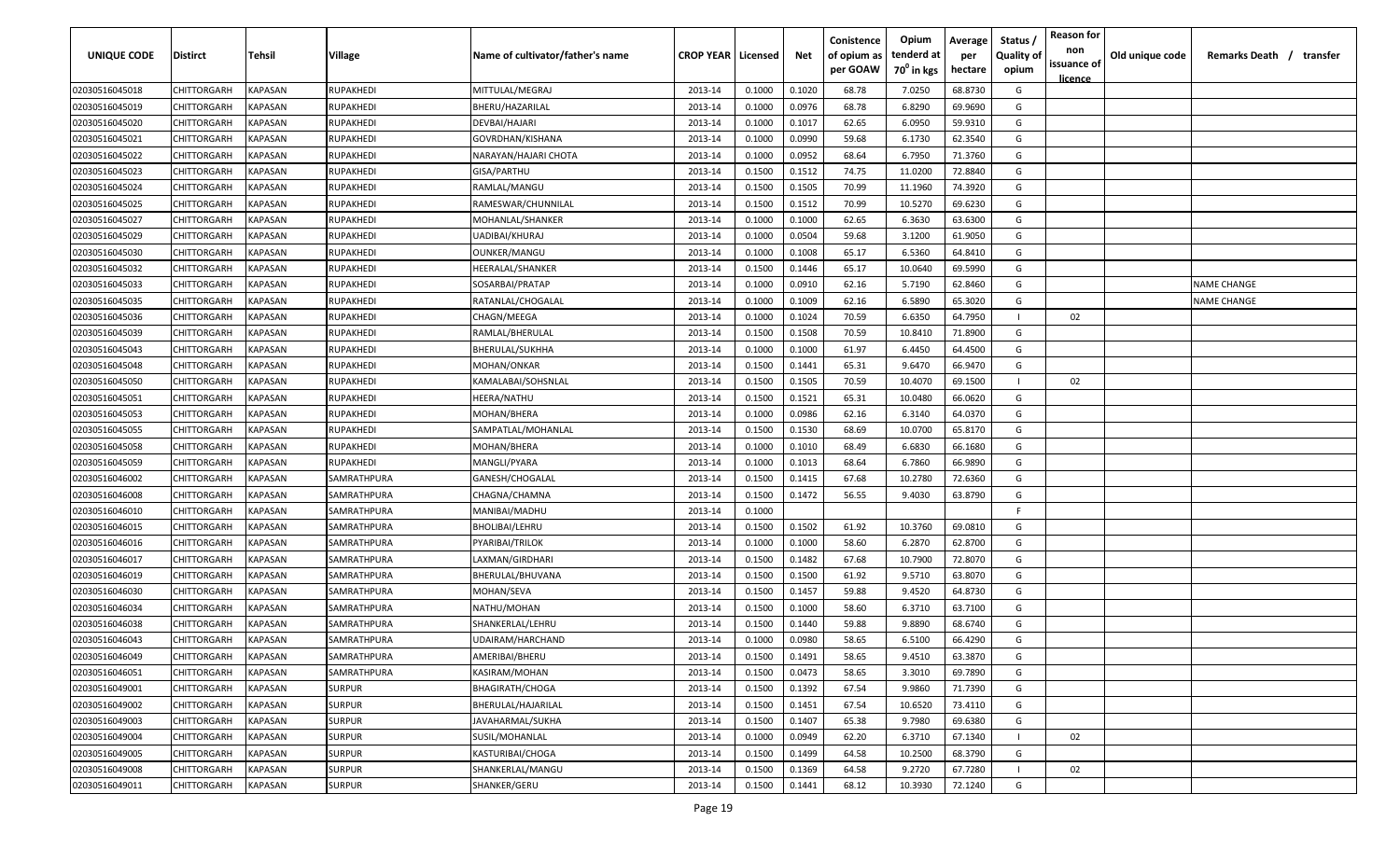| <b>UNIQUE CODE</b> | Distirct           | Tehsil         | Village       | Name of cultivator/father's name | <b>CROP YEAR   Licensed</b> |        | Net    | Conistence<br>of opium as | Opium<br>tenderd at    | Average<br>per | Status /<br><b>Quality of</b> | <b>Reason for</b><br>non | Old unique code | Remarks Death /<br>transfer |
|--------------------|--------------------|----------------|---------------|----------------------------------|-----------------------------|--------|--------|---------------------------|------------------------|----------------|-------------------------------|--------------------------|-----------------|-----------------------------|
|                    |                    |                |               |                                  |                             |        |        | per GOAW                  | 70 <sup>0</sup> in kgs | hectare        | opium                         | issuance of              |                 |                             |
| 02030516049014     | CHITTORGARH        | <b>KAPASAN</b> | <b>SURPUR</b> | UDAIRAM/KHURAJ                   | 2013-14                     | 0.1500 | 0.1380 | 67.53                     | 10.1390                | 73.4710        | G                             | <u>licence</u>           |                 |                             |
| 02030516049016     | CHITTORGARH        | KAPASAN        | <b>SURPUR</b> | VARDIBAI/HEERA                   | 2013-14                     | 0.1000 | 0.0950 | 51.43                     | 5.2970                 | 55.7580        | G                             |                          |                 |                             |
| 02030516049017     | CHITTORGARH        | KAPASAN        | <b>SURPUR</b> | MADHULAL/VAKTAVAR                | 2013-14                     | 0.1500 | 0.1440 | 68.12                     | 10.0820                | 70.0140        | G                             |                          |                 |                             |
| 02030516049018     | CHITTORGARH        | KAPASAN        | <b>SURPUR</b> | KASTURIBAI/CHOGA I               | 2013-14                     | 0.1500 | 0.1418 | 65.53                     | 9.5860                 | 67.6020        | G                             |                          |                 |                             |
| 02030516049019     | CHITTORGARH        | KAPASAN        | <b>SURPUR</b> | UDAIRAM/RAMCHANDER               | 2013-14                     | 0.1500 | 0.1446 | 57.65                     | 9.5370                 | 65.9540        | G                             |                          |                 |                             |
| 02030516049021     | CHITTORGARH        | KAPASAN        | <b>SURPUR</b> | BHERA/CHAGU                      | 2013-14                     | 0.1500 | 0.1414 | 67.54                     | 9.7350                 | 68.8470        | G                             |                          |                 |                             |
| 02030516049022     | <b>CHITTORGARH</b> | KAPASAN        | <b>SURPUR</b> | DHAPU/MOHAN                      | 2013-14                     | 0.1500 | 0.1515 | 68.12                     | 11.2400                | 74.1910        | G                             |                          |                 |                             |
| 02030516049024     | CHITTORGARH        | KAPASAN        | <b>SURPUR</b> | NARAYAN/RAMA                     | 2013-14                     | 0.1500 | 0.1458 | 63.43                     | 10.0040                | 68.6150        |                               | 02                       |                 |                             |
| 02030516049027     | CHITTORGARH        | KAPASAN        | <b>SURPUR</b> | GEHRIBAI/DHANNA/JAMNA            | 2013-14                     | 0.1500 | 0.1439 | 62.99                     | 9.6640                 | 67.1580        | G                             |                          |                 |                             |
| 02030516049029     | CHITTORGARH        | KAPASAN        | <b>SURPUR</b> | NATHU/BHURA                      | 2013-14                     | 0.1500 | 0.1350 | 64.32                     | 9.5840                 | 70.9930        | G                             |                          |                 |                             |
| 02030516049037     | CHITTORGARH        | KAPASAN        | SURPUR        | MAHENDERKUMAR/MOTI               | 2013-14                     | 0.1500 |        |                           |                        |                | -F.                           |                          |                 |                             |
| 02030516049044     | CHITTORGARH        | KAPASAN        | <b>SURPUR</b> | BANSILAL/BHAGWAN                 | 2013-14                     | 0.1500 | 0.1400 | 64.58                     | 9.7050                 | 69.3210        | G                             |                          |                 |                             |
| 02030516049045     | CHITTORGARH        | KAPASAN        | <b>SURPUR</b> | RATANLAL/HAJARI                  | 2013-14                     | 0.1500 | 0.1455 | 63.11                     | 10.4040                | 71.5050        | G                             |                          |                 |                             |
| 02030516049049     | CHITTORGARH        | KAPASAN        | <b>SURPUR</b> | VAKTAVRIBAI/CHOGALAL             | 2013-14                     | 0.1500 | 0.1441 | 65.95                     | 10.4300                | 72.3800        | G                             |                          |                 |                             |
| 02030516049071     | CHITTORGARH        | KAPASAN        | <b>SURPUR</b> | KAMLABAI/LEHRU                   | 2013-14                     | 0.1500 | 0.1411 | 67.53                     | 9.8790                 | 70.0140        | G                             |                          |                 |                             |
| 02030516049075     | CHITTORGARH        | KAPASAN        | <b>SURPUR</b> | RAMLAL/DEVA                      | 2013-14                     | 0.1000 | 0.0924 | 51.43                     | 5.4370                 | 58.8420        | G                             |                          |                 |                             |
| 02030516053001     | CHITTORGARH        | KAPASAN        | TASVARIYA     | DALICHAND/RAMLAL                 | 2013-14                     | 0.1500 | 0.1489 | 59.82                     | 9.1100                 | 61.1820        | G                             |                          |                 |                             |
| 02030516053002     | CHITTORGARH        | KAPASAN        | TASVARIYA     | KANCHNBAI/JAMKULAL               | 2013-14                     | 0.1500 | 0.1470 | 65.54                     | 9.8220                 | 66.8160        | G                             |                          |                 |                             |
| 02030516053003     | CHITTORGARH        | KAPASAN        | TASVARIYA     | MEHTABIBAI/BHURALAL              | 2013-14                     | 0.1000 | 0.0988 | 67.80                     | 6.7030                 | 67.8440        | G                             |                          |                 |                             |
| 02030516053005     | CHITTORGARH        | KAPASAN        | TASVARIYA     | DALIBAI/NATHULAL                 | 2013-14                     | 0.1500 | 0.1455 | 65.54                     | 10.4960                | 72.1370        | G                             |                          |                 |                             |
| 02030516053006     | CHITTORGARH        | KAPASAN        | TASVARIYA     | CHAGNLAL/NARU                    | 2013-14                     | 0.1000 | 0.0989 | 67.80                     | 7.1000                 | 71.7900        | G                             |                          |                 |                             |
| 02030516053007     | CHITTORGARH        | KAPASAN        | TASVARIYA     | SUNDERBAI/MOHAN GADRI            | 2013-14                     | 0.1500 | 0.1437 | 62.84                     | 9.9380                 | 69.1580        | G                             |                          |                 |                             |
| 02030516053008     | CHITTORGARH        | KAPASAN        | TASVARIYA     | AJIBAI/MOHANLAL                  | 2013-14                     | 0.1000 | 0.1007 | 59.90                     | 6.3840                 | 63.3960        | G                             |                          |                 | <b>NAME CHANGE</b>          |
| 02030516053009     | CHITTORGARH        | KAPASAN        | TASVARIYA     | KISOR/OUNKAR                     | 2013-14                     | 0.1500 | 0.1491 | 65.54                     | 10.0560                | 67.4450        | G                             |                          |                 |                             |
| 02030516053013     | CHITTORGARH        | KAPASAN        | TASVARIYA     | GISALAL/CHAMPA                   | 2013-14                     | 0.1500 | 0.1536 | 62.60                     | 10.1320                | 65.9640        | G                             |                          |                 |                             |
| 02030516053014     | CHITTORGARH        | KAPASAN        | TASVARIYA     | KISHANLAL/NATHU                  | 2013-14                     | 0.1500 | 0.1500 | 59.82                     | 9.8190                 | 65.4600        | G                             |                          |                 |                             |
| 02030516053016     | CHITTORGARH        | KAPASAN        | TASVARIYA     | KISHAN/PARTHVIRAJ                | 2013-14                     | 0.1000 | 0.0922 | 56.63                     | 5.7440                 | 62.2990        | G                             |                          |                 |                             |
| 02030516053017     | CHITTORGARH        | KAPASAN        | TASVARIYA     | KASTURLAL/RAMA                   | 2013-14                     | 0.1000 | 0.1000 | 59.82                     | 6.1270                 | 61.2700        | G                             |                          |                 |                             |
| 02030516053018     | CHITTORGARH        | KAPASAN        | TASVARIYA     | YASODABAI/GISUDAS                | 2013-14                     | 0.1500 | 0.1470 | 61.39                     | 9.5240                 | 64.7890        | G                             |                          |                 |                             |
| 02030516053019     | CHITTORGARH        | KAPASAN        | TASVARIYA     | BHERUDAS/UDAIDAS                 | 2013-14                     | 0.1000 | 0.0965 | 56.90                     | 5.9580                 | 61.7410        | G                             |                          |                 |                             |
| 02030516053020     | CHITTORGARH        | KAPASAN        | TASVARIYA     | CHANDIBAI/HAJARILAL              | 2013-14                     | 0.1000 |        |                           |                        |                | -F.                           |                          |                 |                             |
| 02030516053021     | CHITTORGARH        | KAPASAN        | TASVARIYA     | MAGNI/PARTHVIRAJ                 | 2013-14                     | 0.1000 | 0.0988 | 68.94                     | 6.8050                 | 68.8770        | G                             |                          |                 |                             |
| 02030516053023     | CHITTORGARH        | KAPASAN        | TASVARIYA     | BHURIBAI/RUPCHAND                | 2013-14                     | 0.1000 | 0.0510 | 58.62                     | 2.9980                 | 58.7840        | G                             |                          |                 |                             |
| 02030516053024     | CHITTORGARH        | KAPASAN        | TASVARIYA     | CHANDIBAI/GISALAL                | 2013-14                     | 0.1000 | 0.0945 | 67.80                     | 6.7900                 | 71.8520        | G                             |                          |                 |                             |
| 02030516053028     | CHITTORGARH        | KAPASAN        | TASVARIYA     | KHUMA/BHERA                      | 2013-14                     | 0.1500 | 0.1520 | 68.94                     | 10.4590                | 68.8090        | G                             |                          |                 |                             |
| 02030516053029     | <b>CHITTORGARH</b> | KAPASAN        | TASVARIYA     | MOHANLAL/KISHAN                  | 2013-14                     | 0.1000 | 0.0981 | 62.84                     | 6.3200                 | 64.4240        | G                             |                          |                 |                             |
| 02030516053030     | CHITTORGARH        | <b>KAPASAN</b> | TASVARIYA     | NATHULAL/KISHANA                 | 2013-14                     | 0.1000 | 0.0990 | 59.90                     | 6.3670                 | 64.3130        | G                             |                          |                 |                             |
| 02030516053032     | CHITTORGARH        | <b>KAPASAN</b> | TASVARIYA     | GISALAL/CHATURBHUJ               | 2013-14                     | 0.1000 | 0.0947 | 65.54                     | 6.5630                 | 69.3030        | G                             |                          |                 |                             |
| 02030516053034     | <b>CHITTORGARH</b> | KAPASAN        | TASVARIYA     | BALU/RAMA                        | 2013-14                     | 0.1500 | 0.1530 | 64.56                     | 9.9330                 | 64.9220        | G                             |                          |                 |                             |
| 02030516053035     | CHITTORGARH        | KAPASAN        | TASVARIYA     | <b>BHERULAL/ HASU</b>            | 2013-14                     | 0.1000 | 0.0485 | 56.34                     | 2.8650                 | 59.0720        | G                             |                          |                 | NAME CHANGE                 |
| 02030516053037     | CHITTORGARH        | KAPASAN        | TASVARIYA     | MADHO/JITU                       | 2013-14                     | 0.1500 | 0.1484 | 59.90                     | 9.9010                 | 66.7180        | G                             |                          |                 |                             |
| 02030516053042     | CHITTORGARH        | KAPASAN        | TASVARIYA     | MOHANLAL/BHURA                   | 2013-14                     | 0.1000 | 0.0957 | 62.60                     | 6.2150                 | 64.9430        | G                             |                          |                 |                             |
| 02030516053043     | CHITTORGARH        | KAPASAN        | TASVARIYA     | MADHU/GANESH                     | 2013-14                     | 0.1000 | 0.0945 | 61.39                     | 5.9110                 | 62.5500        | G                             |                          |                 |                             |
| 02030516053045     | CHITTORGARH        | KAPASAN        | TASVARIYA     | SHANKERLAL/VENIRAM               | 2013-14                     | 0.1500 | 0.1430 | 62.60                     | 9.4530                 | 66.1050        | G                             |                          |                 |                             |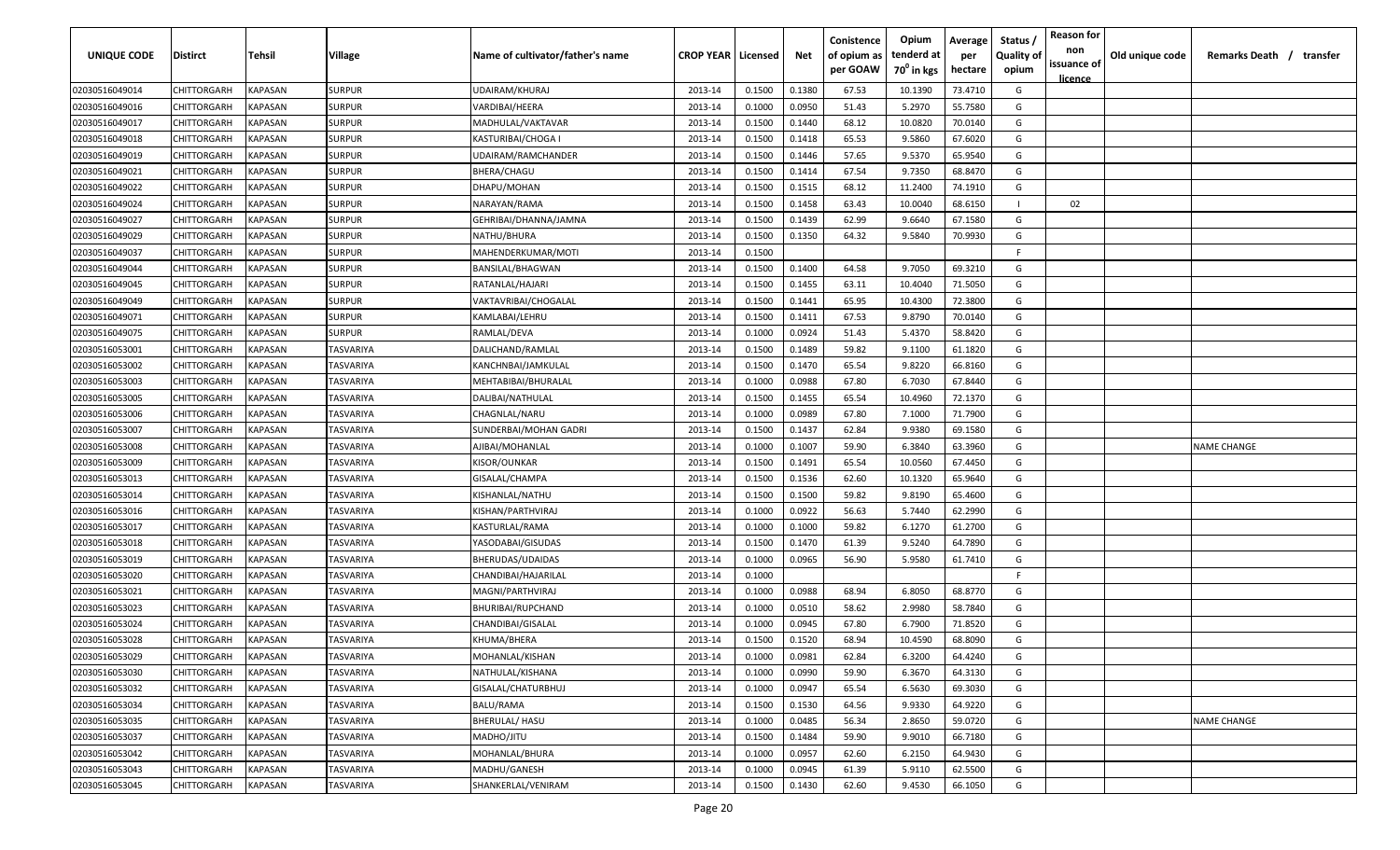| UNIQUE CODE    | Distirct           | Tehsil              | Village     | Name of cultivator/father's name | <b>CROP YEAR   Licensed</b> |        | Net    | Conistence<br>of opium as | Opium<br>tenderd at    | Average<br>per | Status /<br><b>Quality of</b> | <b>Reason for</b><br>non | Old unique code | Remarks Death /<br>transfer |
|----------------|--------------------|---------------------|-------------|----------------------------------|-----------------------------|--------|--------|---------------------------|------------------------|----------------|-------------------------------|--------------------------|-----------------|-----------------------------|
|                |                    |                     |             |                                  |                             |        |        | per GOAW                  | 70 <sup>0</sup> in kgs | hectare        | opium                         | issuance of              |                 |                             |
| 02030516053047 | CHITTORGARH        | <b>KAPASAN</b>      | TASVARIYA   | RAMA/GOKAL                       | 2013-14                     | 0.1500 | 0.1460 | 57.21                     | 8.7940                 | 60.2330        | G                             | <u>licence</u>           |                 |                             |
| 02030516053048 | CHITTORGARH        | KAPASAN             | TASVARIYA   | BHAGAWANLAL/JITU                 | 2013-14                     | 0.1500 | 0.1484 | 62.84                     | 9.7670                 | 65.8150        | G                             |                          |                 |                             |
| 02030516053049 | CHITTORGARH        | KAPASAN             | TASVARIYA   | GOVRDHANLAL/KISHANLAL            | 2013-14                     | 0.1500 | 0.1545 | 62.64                     | 9.6910                 | 62.7250        | G                             |                          |                 |                             |
| 02030516053052 | CHITTORGARH        | KAPASAN             | TASVARIYA   | KANKUBAI/GISA                    | 2013-14                     | 0.1000 | 0.0966 | 57.21                     | 5.8440                 | 60.4970        | G                             |                          |                 |                             |
| 02030516053053 | CHITTORGARH        | KAPASAN             | TASVARIYA   | RADSHYAM/PARBHULAL               | 2013-14                     | 0.1500 | 0.1000 | 61.39                     | 6.0780                 | 60.7800        | G                             |                          |                 |                             |
| 02030516053054 | CHITTORGARH        | KAPASAN             | TASVARIYA   | SANTILAL/PANNALAL                | 2013-14                     | 0.1500 | 0.1470 | 62.64                     | 9.8260                 | 66.8440        | G                             |                          |                 |                             |
| 02030516053057 | <b>CHITTORGARH</b> | KAPASAN             | TASVARIYA   | MANGILAL/PARTAP                  | 2013-14                     | 0.1500 | 0.1550 | 56.34                     | 9.1190                 | 58.8320        | G                             |                          |                 |                             |
| 02030516053060 | <b>CHITTORGARH</b> | KAPASAN             | TASVARIYA   | NOJIBAI/KISHANLAL                | 2013-14                     | 0.1000 | 0.1040 | 62.64                     | 6.7290                 | 64.7020        | G                             |                          |                 |                             |
| 02030516053064 | CHITTORGARH        | KAPASAN             | TASVARIYA   | GATTUBAI/MOHAN                   | 2013-14                     | 0.1000 | 0.1000 | 56.90                     | 5.9010                 | 59.0100        | G                             |                          |                 |                             |
| 02030516053067 | CHITTORGARH        | KAPASAN             | TASVARIYA   | BHURALAL/DEVJI                   | 2013-14                     | 0.1000 | 0.1000 | 62.01                     | 6.1920                 | 61.9200        | G                             |                          |                 |                             |
| 02030516054001 | CHITTORGARH        | KAPASAN             | TURKIYAKALA | AMERCHAND/MOTIRAM                | 2013-14                     | 0.1500 | 0.1512 | 68.86                     | 11.2050                | 74.1070        | G                             |                          |                 |                             |
| 02030516054002 | CHITTORGARH        | KAPASAN             | TURKIYAKALA | DALU/BHARMAL                     | 2013-14                     | 0.1500 | 0.1500 | 65.28                     | 10.6870                | 71.2470        | G                             |                          |                 |                             |
| 02030516054003 | CHITTORGARH        | KAPASAN             | TURKIYAKALA | DHAPUBAI/HAJARI                  | 2013-14                     | 0.1500 | 0.1484 | 64.53                     | 10.3890                | 70.0070        | G                             |                          |                 |                             |
| 02030516054005 | CHITTORGARH        | KAPASAN             | TURKIYAKALA | LEHRIBAI/GANGARAM                | 2013-14                     | 0.1000 | 0.0990 | 64.68                     | 6.7360                 | 68.0400        | G                             |                          |                 |                             |
| 02030516054007 | CHITTORGARH        | KAPASAN             | TURKIYAKALA | UDAIRAM/PARTHU                   | 2013-14                     | 0.1500 | 0.1495 | 62.25                     | 10.0850                | 67.4580        | G                             |                          |                 |                             |
| 02030516054008 | CHITTORGARH        | KAPASAN             | TURKIYAKALA | BHURIBAI/MADHU                   | 2013-14                     | 0.1500 | 0.1485 | 68.86                     | 10.6830                | 71.9390        | G                             |                          |                 |                             |
| 02030516054009 | CHITTORGARH        | KAPASAN             | TURKIYAKALA | NANURAM/GANESH                   | 2013-14                     | 0.1500 | 0.1500 | 68.47                     | 11.1310                | 74.2070        | G                             |                          |                 |                             |
| 02030516054010 | CHITTORGARH        | KAPASAN             | TURKIYAKALA | SOHANIBAI/MITTURAM               | 2013-14                     | 0.1500 | 0.1480 | 62.25                     | 9.9330                 | 67.1150        | G                             |                          |                 |                             |
| 02030516054011 | CHITTORGARH        | KAPASAN             | TURKIYAKALA | OUNKARLAL/LOBHCHAND              | 2013-14                     | 0.1500 | 0.1508 | 68.86                     | 11.1260                | 73.7800        | G                             |                          |                 |                             |
| 02030516054012 | CHITTORGARH        | KAPASAN             | TURKIYAKALA | RATAN/MOTIRAM                    | 2013-14                     | 0.1500 | 0.1406 | 68.22                     | 10.2820                | 73.1290        | G                             |                          |                 |                             |
| 02030516054014 | CHITTORGARH        | KAPASAN             | TURKIYAKALA | RAJKUMAR/MITTULAL                | 2013-14                     | 0.1500 | 0.1500 | 62.25                     | 10.1020                | 67.3470        | G                             |                          |                 |                             |
| 02030516054015 | CHITTORGARH        | KAPASAN             | TURKIYAKALA | JITMAL/TULSIRAM                  | 2013-14                     | 0.1500 | 0.1501 | 64.53                     | 10.7210                | 71.4260        | G                             |                          |                 |                             |
| 02030516054019 | CHITTORGARH        | KAPASAN             | TURKIYAKALA | LEHRU/LOBHCHAND                  | 2013-14                     | 0.1500 | 0.1484 | 68.47                     | 10.8770                | 73.2950        | G                             |                          |                 |                             |
| 02030516054020 | CHITTORGARH        | KAPASAN             | TURKIYAKALA | BHERULAL/PYARA                   | 2013-14                     | 0.1500 | 0.1496 | 68.22                     | 11.4510                | 76.5440        | G                             |                          |                 |                             |
| 02030516054021 | CHITTORGARH        | KAPASAN             | TURKIYAKALA | RADSHYAMGIRI/KISHANGIRI          | 2013-14                     | 0.1000 | 0.1042 | 67.68                     | 6.6520                 | 63.8390        | G                             |                          |                 |                             |
| 02030516054022 | CHITTORGARH        | KAPASAN             | TURKIYAKALA | GANGABAI/KISHANLAL               | 2013-14                     | 0.1500 | 0.1500 | 68.47                     | 11.0040                | 73.3600        | G                             |                          |                 |                             |
| 02030516054023 | CHITTORGARH        | KAPASAN             | TURKIYAKALA | SOHANGIRI/RAMGIRI                | 2013-14                     | 0.1500 | 0.1406 | 68.22                     | 9.3950                 | 66.8210        | G                             |                          |                 |                             |
| 02030516054025 | CHITTORGARH        | KAPASAN             | TURKIYAKALA | ONKARLAL/CHHOGA                  | 2013-14                     | 0.1500 | 0.1464 | 64.53                     | 10.0670                | 68.7640        | G                             |                          |                 |                             |
| 02030516054026 | CHITTORGARH        | KAPASAN             | TURKIYAKALA | RAMLAL/RAMCHANDRA                | 2013-14                     | 0.1500 | 0.1551 | 62.25                     | 11.3120                | 72.9340        | G                             |                          |                 |                             |
| 02030516054027 | CHITTORGARH        | KAPASAN             | TURKIYAKALA | RAMIBAI/MADHULAL                 | 2013-14                     | 0.1500 | 0.1494 | 66.64                     | 10.7770                | 72.1350        | G                             |                          |                 |                             |
| 02030516054028 | CHITTORGARH        | KAPASAN             | TURKIYAKALA | PRABHULAL/TULSIRAM               | 2013-14                     | 0.1000 | 0.0986 | 65.28                     | 6.7610                 | 68.5700        | G                             |                          |                 |                             |
| 02030516054029 | CHITTORGARH        | KAPASAN             | TURKIYAKALA | RATANLAL/UDIARAM                 | 2013-14                     | 0.1500 | 0.1488 | 67.68                     | 11.2540                | 75.6320        | G                             |                          |                 |                             |
| 02030516054030 | CHITTORGARH        | KAPASAN             | TURKIYAKALA | JAGDISH/BANSHILAL                | 2013-14                     | 0.1500 | 0.1428 | 65.28                     | 10.2400                | 71.7090        | G                             |                          |                 |                             |
| 02030516054031 | CHITTORGARH        | KAPASAN             | TURKIYAKALA | UDAIRAM/GOPI                     | 2013-14                     | 0.1500 | 0.1413 | 67.99                     | 10.4800                | 74.1680        | G                             |                          |                 |                             |
| 02030516054036 | CHITTORGARH        | KAPASAN             | TURKIYAKALA | MADHU/GANESH                     | 2013-14                     | 0.1000 | 0.1015 | 67.68                     | 7.5610                 | 74.4930        | G                             |                          | 02030514102016  | <b>TRANSFER</b>             |
| 02030517001001 | <b>CHITTORGARH</b> | <b>BHUPAL SAGAR</b> | ANOPPURA    | ROSANLAL/MAGNIRAM                | 2013-14                     | 0.1500 | 0.1465 | 62.65                     | 9.5050                 | 64.8810        | G                             |                          |                 |                             |
| 02030517001002 | CHITTORGARH        | <b>BHUPAL SAGAR</b> | ANOPPURA    | UDAIRAM/RAMCHANDER               | 2013-14                     | 0.1500 | 0.1475 | 62.65                     | 9.9700                 | 67.5930        | G                             |                          |                 |                             |
| 02030517001005 | CHITTORGARH        | <b>BHUPAL SAGAR</b> | ANOPPURA    | KISHANLAL/MAGNIRAM               | 2013-14                     | 0.1500 | 0.1503 | 61.80                     | 9.3320                 | 62.0890        | G                             |                          |                 |                             |
| 02030517001006 | <b>CHITTORGARH</b> | <b>BHUPAL SAGAR</b> | ANOPPURA    | JITMAL/KALU JAT                  | 2013-14                     | 0.1000 | 0.0974 | 62.54                     | 6.3250                 | 64.9380        | G                             |                          |                 |                             |
| 02030517001007 | CHITTORGARH        | <b>BHUPAL SAGAR</b> | ANOPPURA    | CHOGALAL/KALURAM GADRI           | 2013-14                     | 0.1000 | 0.1000 | 58.62                     | 6.2970                 | 62.9700        | G                             |                          |                 |                             |
| 02030517001009 | CHITTORGARH        | <b>BHUPAL SAGAR</b> | ANOPPURA    | BADRILAL/MAGNIRAM                | 2013-14                     | 0.1500 | 0.1421 | 62.54                     | 9.4520                 | 66.5170        | G                             |                          |                 | <b>NAME CHANGE</b>          |
| 02030517001011 | CHITTORGARH        | <b>BHUPAL SAGAR</b> | ANOPPURA    | ROSANLAL/PANNALAL                | 2013-14                     | 0.1500 | 0.1439 | 64.56                     | 10.3300                | 71.7860        | G                             |                          |                 |                             |
| 02030517001012 | CHITTORGARH        | <b>BHUPAL SAGAR</b> | ANOPPURA    | SOBHALAL/RAMLAL                  | 2013-14                     | 0.1500 | 0.1500 | 62.01                     | 9.2480                 | 61.6530        | G                             |                          |                 |                             |
| 02030517001014 | CHITTORGARH        | <b>BHUPAL SAGAR</b> | ANOPPURA    | BHERULAL/LALU                    | 2013-14                     | 0.1500 | 0.1504 | 61.80                     | 9.6670                 | 64.2750        | G                             |                          |                 |                             |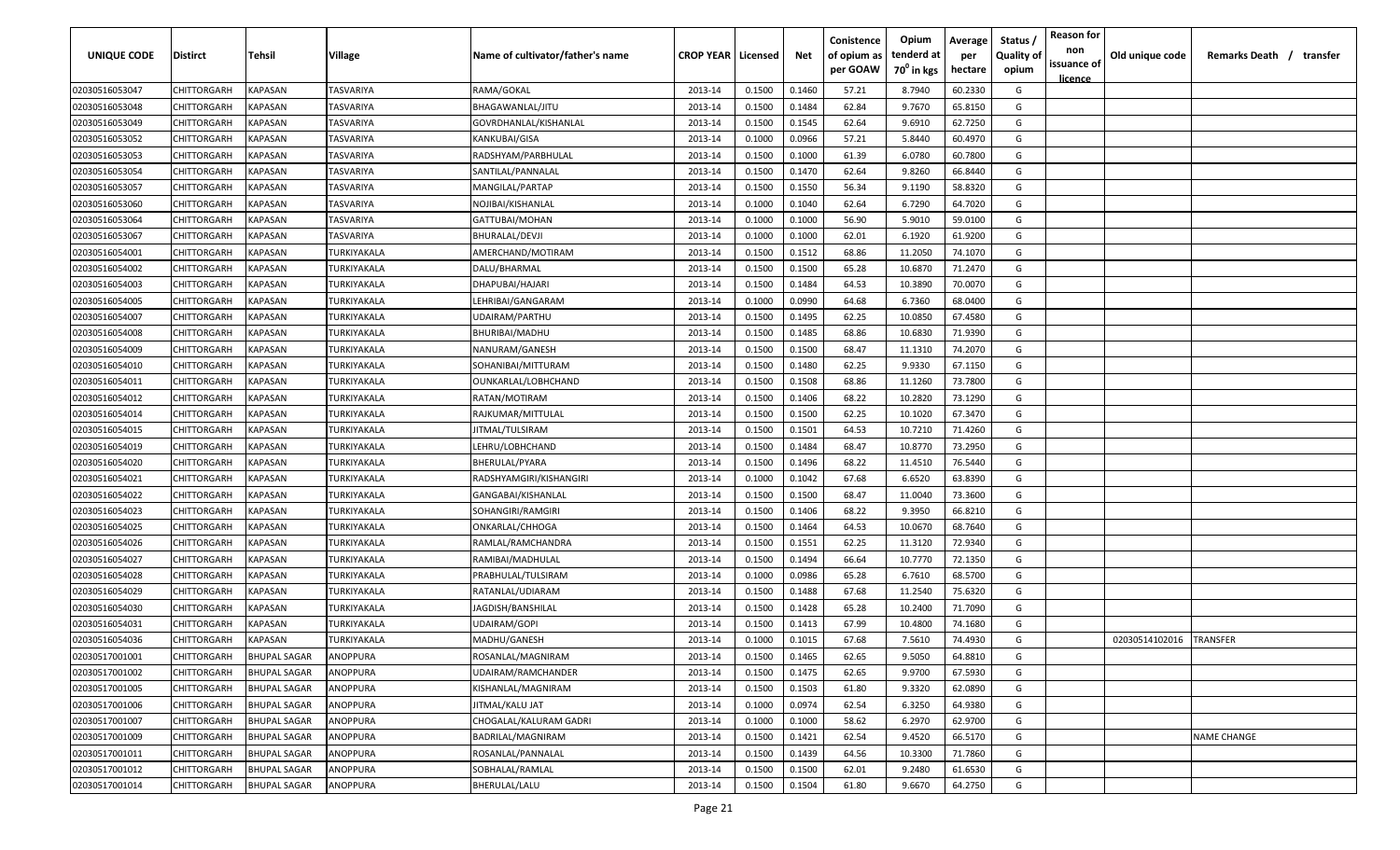| <b>UNIQUE CODE</b> | Distirct           | Tehsil              | Village  | Name of cultivator/father's name | <b>CROP YEAR   Licensed</b> |        | Net    | Conistence<br>of opium as | Opium<br>tenderd at    | Average<br>per | Status /<br><b>Quality of</b> | <b>Reason for</b><br>non      | Old unique code | Remarks Death / transfer |
|--------------------|--------------------|---------------------|----------|----------------------------------|-----------------------------|--------|--------|---------------------------|------------------------|----------------|-------------------------------|-------------------------------|-----------------|--------------------------|
|                    |                    |                     |          |                                  |                             |        |        | per GOAW                  | 70 <sup>0</sup> in kgs | hectare        | opium                         | issuance of<br><u>licence</u> |                 |                          |
| 02030517001015     | CHITTORGARH        | <b>BHUPAL SAGAR</b> | ANOPPURA | LOBHCHAND/GOTU                   | 2013-14                     | 0.1000 | 0.1007 | 58.62                     | 6.1800                 | 61.3700        | G                             |                               |                 |                          |
| 02030517001017     | CHITTORGARH        | <b>BHUPAL SAGAR</b> | ANOPPURA | PANNALAL/AMERCHAND               | 2013-14                     | 0.1500 |        |                           |                        |                | -F.                           |                               |                 |                          |
| 02030517001018     | CHITTORGARH        | <b>BHUPAL SAGAR</b> | ANOPPURA | UDIBAI/MADHULAL                  | 2013-14                     | 0.1000 | 0.0991 | 64.56                     | 6.3360                 | 63.9350        | G                             |                               |                 |                          |
| 02030517001019     | CHITTORGARH        | <b>BHUPAL SAGAR</b> | ANOPPURA | BHERULAL/BALULAL                 | 2013-14                     | 0.1500 | 0.1527 | 65.91                     | 10.3860                | 68.0160        | G                             |                               |                 |                          |
| 02030517001022     | CHITTORGARH        | <b>BHUPAL SAGAR</b> | ANOPPURA | UDAIRAM/PANNALAL                 | 2013-14                     | 0.1500 | 0.0840 | 58.29                     | 5.2540                 | 62.5480        | G                             |                               |                 |                          |
| 02030517001023     | CHITTORGARH        | <b>BHUPAL SAGAR</b> | ANOPPURA | BALU/KALU                        | 2013-14                     | 0.1000 | 0.1000 | 61.69                     | 6.5660                 | 65.6600        | G                             |                               |                 |                          |
| 02030517001025     | CHITTORGARH        | <b>BHUPAL SAGAR</b> | ANOPPURA | CHOGALAL/KALURAM CHAMAR          | 2013-14                     | 0.1500 | 0.0515 | 62.54                     | 3.4670                 | 67.3200        | G                             |                               |                 |                          |
| 02030517001026     | <b>CHITTORGARH</b> | <b>BHUPAL SAGAR</b> | ANOPPURA | MOHAN/CHUNNA                     | 2013-14                     | 0.1000 | 0.1021 | 56.63                     | 5.9870                 | 58.6390        | G                             |                               |                 | <b>NAME CHANGE</b>       |
| 02030517001027     | CHITTORGARH        | <b>BHUPAL SAGAR</b> | ANOPPURA | BALURAM/RAMLAL                   | 2013-14                     | 0.1500 |        |                           |                        |                | -F.                           |                               |                 |                          |
| 02030517001032     | CHITTORGARH        | <b>BHUPAL SAGAR</b> | ANOPPURA | SIVLAL/NATHULAL                  | 2013-14                     | 0.1500 | 0.1520 | 61.80                     | 9.2080                 | 60.5790        | G                             |                               |                 |                          |
| 02030517001035     | CHITTORGARH        | <b>BHUPAL SAGAR</b> | ANOPPURA | GANESH/JVAHARMAL                 | 2013-14                     | 0.1500 | 0.1512 | 62.01                     | 9.3460                 | 61.8120        | G                             |                               |                 |                          |
| 02030517001038     | CHITTORGARH        | <b>BHUPAL SAGAR</b> | ANOPPURA | SOBHALAL/JAVAHARMAL              | 2013-14                     | 0.1500 | 0.1500 | 64.56                     | 9.9150                 | 66.1000        | G                             |                               |                 |                          |
| 02030517001039     | CHITTORGARH        | <b>BHUPAL SAGAR</b> | ANOPPURA | VARDIBAI/MADHOLAL                | 2013-14                     | 0.1500 | 0.1536 | 64.80                     | 10.2660                | 66.8360        | G                             |                               |                 |                          |
| 02030517001040     | CHITTORGARH        | <b>BHUPAL SAGAR</b> | ANOPPURA | LOBHCHAND/HEERALAL               | 2013-14                     | 0.1000 |        |                           |                        |                | F.                            |                               |                 |                          |
| 02030517001042     | CHITTORGARH        | <b>BHUPAL SAGAR</b> | ANOPPURA | NANIBAI/JEETMAL                  | 2013-14                     | 0.1500 | 0.1467 | 62.93                     | 9.4930                 | 64.7100        | G                             |                               |                 |                          |
| 02030517001046     | CHITTORGARH        | <b>BHUPAL SAGAR</b> | ANOPPURA | SANTOS/HAJARI                    | 2013-14                     | 0.1000 | 0.1000 | 65.91                     | 6.8550                 | 68.5500        | G                             |                               |                 |                          |
| 02030517001047     | CHITTORGARH        | <b>BHUPAL SAGAR</b> | ANOPPURA | RAMESHWARLAL/ PANNALAL           | 2013-14                     | 0.1500 | 0.1465 | 58.29                     | 8.7270                 | 59.5700        | G                             |                               |                 | <b>NAME CHANGE</b>       |
| 02030517001052     | CHITTORGARH        | <b>BHUPAL SAGAR</b> | ANOPPURA | GOPILAL/CHOGALAL                 | 2013-14                     | 0.1500 | 0.1440 | 62.93                     | 9.1700                 | 63.6810        | G                             |                               |                 |                          |
| 02030517001053     | CHITTORGARH        | <b>BHUPAL SAGAR</b> | ANOPPURA | BABRU/GODA                       | 2013-14                     | 0.1500 | 0.0988 | 58.29                     | 6.3450                 | 64.2210        | G                             |                               |                 |                          |
| 02030517001055     | CHITTORGARH        | <b>BHUPAL SAGAR</b> | ANOPPURA | MANGU/BHJJA                      | 2013-14                     | 0.1500 |        |                           |                        |                | E                             |                               |                 |                          |
| 02030517001061     | CHITTORGARH        | <b>BHUPAL SAGAR</b> | ANOPPURA | CHATRU/PARTAP                    | 2013-14                     | 0.1500 |        |                           |                        |                | -F.                           |                               |                 |                          |
| 02030517001064     | CHITTORGARH        | <b>BHUPAL SAGAR</b> | ANOPPURA | GOPU/BHURA                       | 2013-14                     | 0.1000 | 0.0990 | 65.91                     | 6.9770                 | 70.4750        | G                             |                               |                 |                          |
| 02030517001070     | CHITTORGARH        | <b>BHUPAL SAGAR</b> | ANOPPURA | ROSHANLAL/KALURAM                | 2013-14                     | 0.1500 | 0.1439 | 61.69                     | 9.6060                 | 66.7550        | G                             |                               |                 |                          |
| 02030517001071     | CHITTORGARH        | <b>BHUPAL SAGAR</b> | ANOPPURA | PYARIBAI/BHUWANA                 | 2013-14                     | 0.1000 | 0.0994 | 59.52                     | 6.3090                 | 63.4710        | G                             |                               |                 |                          |
| 02030517001072     | CHITTORGARH        | <b>BHUPAL SAGAR</b> | ANOPPURA | SHANKERLAL/HARIRAM               | 2013-14                     | 0.1000 | 0.1050 | 62.65                     | 7.0970                 | 67.5900        | G                             |                               |                 |                          |
| 02030517001073     | CHITTORGARH        | <b>BHUPAL SAGAR</b> | ANOPPURA | MADHAVLAL/BHAJJA                 | 2013-14                     | 0.1500 |        |                           |                        |                | -F.                           |                               |                 |                          |
| 02030517001081     | CHITTORGARH        | BHUPAL SAGAR        | ANOPPURA | HARIRAM/AMERCHAND                | 2013-14                     | 0.1500 |        |                           |                        |                | -F.                           |                               |                 |                          |
| 02030517001084     | CHITTORGARH        | BHUPAL SAGAR        | ANOPPURA | LEHRULAL/RATTU                   | 2013-14                     | 0.1000 |        |                           |                        |                | -F.                           |                               |                 |                          |
| 02030517001088     | CHITTORGARH        | <b>BHUPAL SAGAR</b> | ANOPPURA | CHAMPALAL/LEHRU                  | 2013-14                     | 0.1500 | 0.1488 | 62.93                     | 9.9430                 | 66.8210        | G                             |                               |                 |                          |
| 02030517001089     | CHITTORGARH        | <b>BHUPAL SAGAR</b> | ANOPPURA | BOTHLAL/NANALAL                  | 2013-14                     | 0.1500 | 0.1456 | 64.80                     | 9.6180                 | 66.0580        | G                             |                               |                 |                          |
| 02030517001090     | CHITTORGARH        | <b>BHUPAL SAGAR</b> | ANOPPURA | <b>HEMRAJ/RAMLAL</b>             | 2013-14                     | 0.1500 |        |                           |                        |                | -F.                           |                               |                 |                          |
| 02030517001092     | CHITTORGARH        | <b>BHUPAL SAGAR</b> | ANOPPURA | CHAGNLAL/LEHRU                   | 2013-14                     | 0.1500 |        |                           |                        |                | -F.                           |                               |                 |                          |
| 02030517001093     | CHITTORGARH        | <b>BHUPAL SAGAR</b> | ANOPPURA | GULABIBAI/PANNALAL               | 2013-14                     | 0.1500 | 0.1482 | 64.80                     | 10.5350                | 71.0860        | G                             |                               |                 | <b>NAME CHANGE</b>       |
| 02030517002001     | CHITTORGARH        | <b>BHUPAL SAGAR</b> | PARI     | RAMLAL/PEMA                      | 2013-14                     | 0.1000 | 0.0951 | 65.22                     | 6.7360                 | 70.8310        | G                             |                               |                 |                          |
| 02030517002002     | CHITTORGARH        | BHUPAL SAGAR        | PARI     | MOHANBAI/HARIRAM                 | 2013-14                     | 0.1500 | 0.1450 | 70.83                     | 11.1300                | 76.7590        | G                             |                               |                 |                          |
| 02030517002003     | <b>CHITTORGARH</b> | <b>BHUPAL SAGAR</b> | PARI     | JITMAL/RAMLAL                    | 2013-14                     | 0.1000 | 0.0951 | 63.00                     | 6.6600                 | 70.0320        | G                             |                               |                 |                          |
| 02030517002004     | <b>CHITTORGARH</b> | <b>BHUPAL SAGAR</b> | PARI     | BHAGWAN/NANA                     | 2013-14                     | 0.1500 | 0.1450 | 70.83                     | 11.3940                | 78.5790        | G                             |                               |                 |                          |
| 02030517002005     | CHITTORGARH        | <b>BHUPAL SAGAR</b> | PARI     | JAMNALAL/BHERULAL                | 2013-14                     | 0.1500 | 0.1485 | 62.49                     | 10.2660                | 69.1310        | G                             |                               |                 |                          |
| 02030517002007     | <b>CHITTORGARH</b> | <b>BHUPAL SAGAR</b> | PARI     | RAMLAL/BAGJI                     | 2013-14                     | 0.1500 | 0.1500 | 58.99                     | 9.5650                 | 63.7670        | G                             |                               |                 |                          |
| 02030517002008     | CHITTORGARH        | <b>BHUPAL SAGAR</b> | PARI     | SHANKERLAL/RAMLAL                | 2013-14                     | 0.1500 | 0.1448 | 62.42                     | 9.5410                 | 65.8910        | G                             |                               |                 |                          |
| 02030517002009     | CHITTORGARH        | <b>BHUPAL SAGAR</b> | PARI     | SHYAMLAL/RAMLAL                  | 2013-14                     | 0.1000 | 0.0986 | 58.82                     | 6.5120                 | 66.0450        | G                             |                               |                 |                          |
| 02030517002010     | CHITTORGARH        | <b>BHUPAL SAGAR</b> | PARI     | JAMNALAL/BHERULAL                | 2013-14                     | 0.1500 | 0.1454 | 64.19                     | 9.6380                 | 66.2860        | G                             |                               |                 |                          |
| 02030517002011     | CHITTORGARH        | BHUPAL SAGAR        | PARI     | RAJMAL/UDAILAL                   | 2013-14                     | 0.1500 | 0.1470 | 62.49                     | 9.9810                 | 67.8980        | G                             |                               |                 |                          |
| 02030517002012     | CHITTORGARH        | BHUPAL SAGAR        | PARI     | SANTILAL/GOPILAL                 | 2013-14                     | 0.1000 | 0.0985 | 67.43                     | 7.1480                 | 72.5690        | G                             |                               |                 |                          |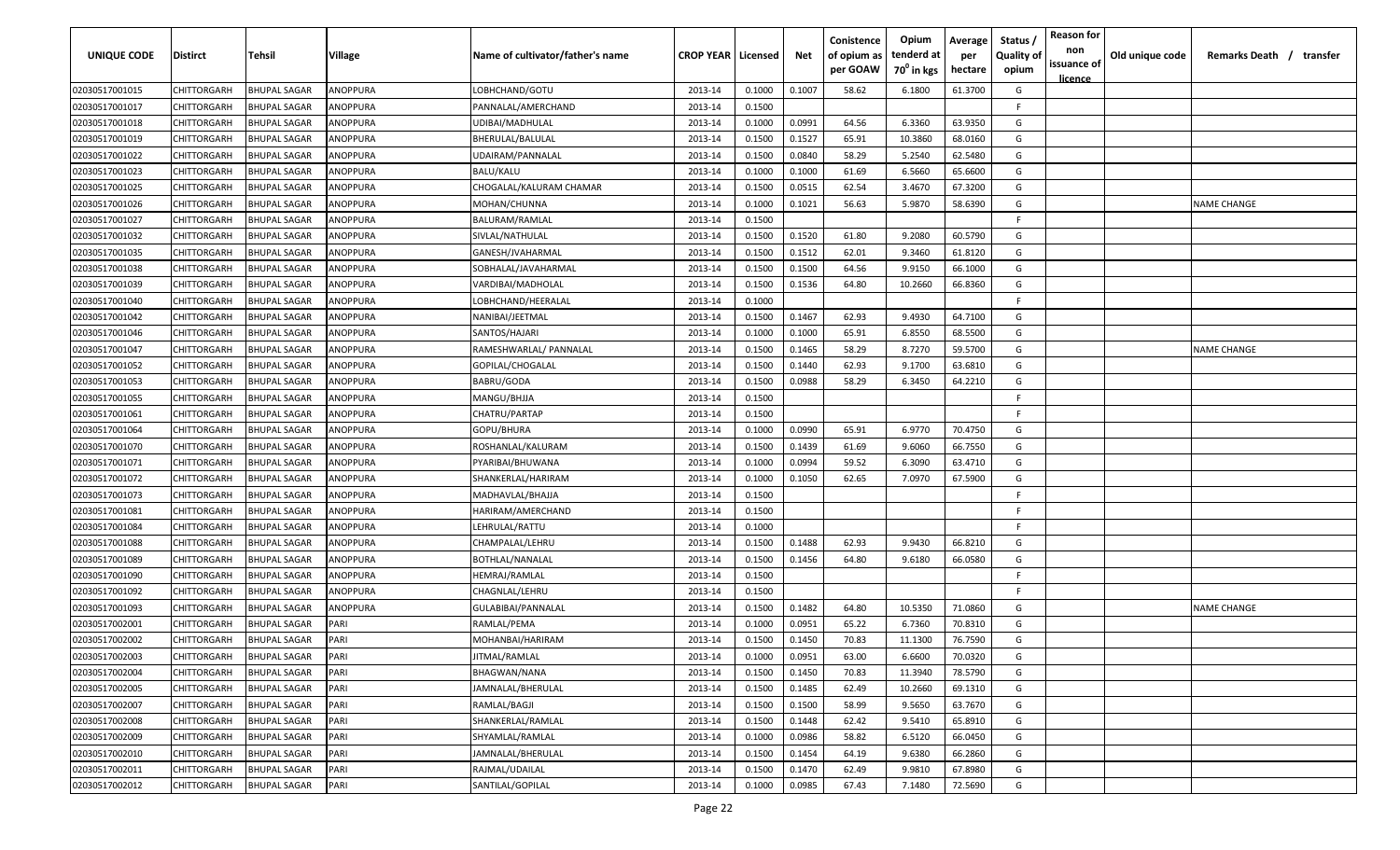| UNIQUE CODE    | Distirct    | Tehsil              | Village        | Name of cultivator/father's name | <b>CROP YEAR   Licensed</b> |        | Net    | Conistence<br>of opium as<br>per GOAW | Opium<br>tenderd at<br>$70^0$ in kgs | Average<br>per<br>hectare | Status /<br><b>Quality of</b><br>opium | <b>Reason for</b><br>non<br>issuance of<br><u>licence</u> | Old unique code | Remarks Death /<br>transfer |
|----------------|-------------|---------------------|----------------|----------------------------------|-----------------------------|--------|--------|---------------------------------------|--------------------------------------|---------------------------|----------------------------------------|-----------------------------------------------------------|-----------------|-----------------------------|
| 02030517002013 | CHITTORGARH | <b>BHUPAL SAGAR</b> | PARI           | BHURALAL/KALURAM                 | 2013-14                     | 0.1500 | 0.1120 | 58.82                                 | 7.2430                               | 64.6700                   | G                                      |                                                           |                 |                             |
| 02030517002016 | CHITTORGARH | <b>BHUPAL SAGAR</b> | PARI           | LALI/KALURAM                     | 2013-14                     | 0.1500 | 0.1500 | 62.49                                 | 10.6320                              | 70.8800                   | G                                      |                                                           |                 |                             |
| 02030517002019 | CHITTORGARH | <b>BHUPAL SAGAR</b> | PARI           | DALICHAND/HEERALAL               | 2013-14                     | 0.1000 | 0.0968 | 64.11                                 | 7.1530                               | 73.8950                   | G                                      |                                                           |                 |                             |
| 02030517002022 | CHITTORGARH | <b>BHUPAL SAGAR</b> | PARI           | KALU/NANU                        | 2013-14                     | 0.1000 | 0.0970 | 70.83                                 | 7.5890                               | 78.2370                   | G                                      |                                                           |                 |                             |
| 02030517002025 | CHITTORGARH | <b>BHUPAL SAGAR</b> | PARI           | CHUNNILAL/RUPA                   | 2013-14                     | 0.1500 | 0.1458 | 65.12                                 | 10.0010                              | 68.5940                   | G                                      |                                                           |                 |                             |
| 02030517002026 | CHITTORGARH | <b>BHUPAL SAGAR</b> | PARI           | NARAYAN/CHOTU                    | 2013-14                     | 0.1000 | 0.0950 | 64.19                                 | 6.7950                               | 71.5260                   | G                                      |                                                           |                 |                             |
| 02030517002028 | CHITTORGARH | <b>BHUPAL SAGAR</b> | PARI           | CHENA/LALURAM                    | 2013-14                     | 0.1500 | 0.1445 | 64.19                                 | 10.1700                              | 70.3810                   | G                                      |                                                           |                 |                             |
| 02030517002029 | CHITTORGARH | <b>BHUPAL SAGAR</b> | PARI           | KAMLI/RAMLAL                     | 2013-14                     | 0.1500 | 0.1450 | 65.22                                 | 9.9690                               | 68.7520                   | G                                      |                                                           |                 | <b>NAME CHANGE</b>          |
| 02030517002030 | CHITTORGARH | <b>BHUPAL SAGAR</b> | PARI           | MOTI/UDA                         | 2013-14                     | 0.1500 | 0.1442 | 62.43                                 | 9.7030                               | 67.2880                   | G                                      |                                                           |                 |                             |
| 02030517002032 | CHITTORGARH | BHUPAL SAGAR        | PARI           | LAXMAN/UDA                       | 2013-14                     | 0.1500 | 0.1469 | 57.46                                 | 9.3410                               | 63.5870                   | G                                      |                                                           |                 |                             |
| 02030517002033 | CHITTORGARH | BHUPAL SAGAR        | PARI           | FEFIBAI/HARLAL                   | 2013-14                     | 0.1500 | 0.1461 | 64.14                                 | 10.5190                              | 71.9990                   | G                                      |                                                           |                 |                             |
| 02030517002034 | CHITTORGARH | <b>BHUPAL SAGAR</b> | PARI           | AKBARKHA/HASANKHA                | 2013-14                     | 0.1000 | 0.1000 |                                       |                                      |                           |                                        | 02                                                        |                 |                             |
| 02030517002038 | CHITTORGARH | <b>BHUPAL SAGAR</b> | PARI           | SHANKERLAL/LAXMAN                | 2013-14                     | 0.1500 | 0.1445 | 58.99                                 | 9.6740                               | 66.9480                   | G                                      |                                                           |                 |                             |
| 02030517002039 | CHITTORGARH | <b>BHUPAL SAGAR</b> | PARI           | BHERU/RAMA JI                    | 2013-14                     | 0.1000 | 0.0926 | 58.99                                 | 6.1010                               | 65.8860                   | G                                      |                                                           |                 |                             |
| 02030517002040 | CHITTORGARH | <b>BHUPAL SAGAR</b> | PARI           | HAJARI/KISHANA                   | 2013-14                     | 0.1500 | 0.1440 | 64.14                                 | 10.1160                              | 70.2500                   | G                                      |                                                           |                 |                             |
| 02030517002041 | CHITTORGARH | <b>BHUPAL SAGAR</b> | PARI           | CHAGNLAL/NANA                    | 2013-14                     | 0.1000 | 0.1000 | 62.19                                 | 6.6900                               | 66.9000                   | G                                      |                                                           |                 |                             |
| 02030517002043 | CHITTORGARH | <b>BHUPAL SAGAR</b> | PARI           | UDAIRAM/TULCHA                   | 2013-14                     | 0.1500 | 0.1450 | 65.22                                 | 10.2770                              | 70.8760                   | G                                      |                                                           |                 |                             |
| 02030517002044 | CHITTORGARH | <b>BHUPAL SAGAR</b> | PARI           | DOLA/KISHANA                     | 2013-14                     | 0.1500 | 0.1445 | 67.17                                 | 10.4210                              | 72.1180                   | G                                      |                                                           |                 |                             |
| 02030517002046 | CHITTORGARH | <b>BHUPAL SAGAR</b> | PARI           | ALTAFKHA/FAKIRKHA                | 2013-14                     | 0.1000 | 0.0959 | 65.12                                 | 6.4750                               | 67.5180                   | G                                      |                                                           |                 |                             |
| 02030517002049 | CHITTORGARH | <b>BHUPAL SAGAR</b> | PARI           | FAKIRKHA/AALAMKHA                | 2013-14                     | 0.1000 | 0.0990 | 63.00                                 | 7.4880                               | 75.6360                   | G                                      |                                                           |                 |                             |
| 02030517002050 | CHITTORGARH | <b>BHUPAL SAGAR</b> | PARI           | FAJLURAHMAN/MEHBUBKHA            | 2013-14                     | 0.1000 | 0.0950 | 63.00                                 | 6.4980                               | 68.4000                   | G                                      |                                                           |                 |                             |
| 02030517002053 | CHITTORGARH | <b>BHUPAL SAGAR</b> | PARI           | SHYAMLAL/CHAMPALAL               | 2013-14                     | 0.1000 | 0.0941 | 67.17                                 | 6.8610                               | 72.9120                   | G                                      |                                                           |                 |                             |
| 02030517002057 | CHITTORGARH | <b>BHUPAL SAGAR</b> | PARI           | ARJUNLAL/MAHADEV                 | 2013-14                     | 0.1500 | 0.1469 | 64.14                                 | 10.3360                              | 70.3610                   | G                                      |                                                           |                 |                             |
| 02030517002069 | CHITTORGARH | <b>BHUPAL SAGAR</b> | PARI           | MANGU/PEMA                       | 2013-14                     | 0.1000 | 0.1000 | 57.46                                 | 6.2880                               | 62.8800                   | G                                      |                                                           |                 |                             |
| 02030517002070 | CHITTORGARH | BHUPAL SAGAR        | PARI           | SOHAN/CHOTU                      | 2013-14                     | 0.1500 | 0.1449 | 65.12                                 | 10.6700                              | 73.6370                   | G                                      |                                                           |                 |                             |
| 02030517002073 | CHITTORGARH | BHUPAL SAGAR        | PARI           | UDAILAL/RUPA                     | 2013-14                     | 0.1500 | 0.1469 | 58.62                                 | 9.6810                               | 65.9020                   | G                                      |                                                           |                 |                             |
| 02030517002076 | CHITTORGARH | BHUPAL SAGAR        | PARI           | KISHANLAL/LAXMAN                 | 2013-14                     | 0.1500 | 0.1512 | 62.42                                 | 10.1390                              | 67.0570                   | G                                      |                                                           |                 |                             |
| 02030517002077 | CHITTORGARH | BHUPAL SAGAR        | PARI           | MOHAN/LAXMAN                     | 2013-14                     | 0.1500 | 0.1493 | 64.11                                 | 10.5510                              | 70.6700                   | G                                      |                                                           |                 |                             |
| 02030517002078 | CHITTORGARH | <b>BHUPAL SAGAR</b> | PARI           | LAXMAN/BHAGWAN                   | 2013-14                     | 0.1500 | 0.1465 | 58.62                                 | 9.4290                               | 64.3440                   | G                                      |                                                           |                 |                             |
| 02030517002084 | CHITTORGARH | <b>BHUPAL SAGAR</b> | PARI           | HUDIBAI/NARAYAN                  | 2013-14                     | 0.1500 | 0.0455 | 62.42                                 | 3.2990                               | 72.5050                   | G                                      |                                                           |                 |                             |
| 02030517002085 | CHITTORGARH | <b>BHUPAL SAGAR</b> | PARI           | AMERCHAND/NOLA                   | 2013-14                     | 0.1000 |        |                                       |                                      |                           | F.                                     |                                                           |                 |                             |
| 02030517002086 | CHITTORGARH | BHUPAL SAGAR        | PARI           | SIVNARAYAN/PARTHVIRAJ            | 2013-14                     | 0.1000 | 0.0914 | 67.17                                 | 6.3240                               | 69.1900                   | G                                      |                                                           |                 |                             |
| 02030517002089 | CHITTORGARH | <b>BHUPAL SAGAR</b> | PARI           | TEJYA/MOTILAL                    | 2013-14                     | 0.1500 | 0.1474 | 62.19                                 | 10.4570                              | 70.9430                   | G                                      |                                                           |                 |                             |
| 02030517002091 | CHITTORGARH | <b>BHUPAL SAGAR</b> | PARI           | UDAIRAM/MOTILAL                  | 2013-14                     | 0.1500 | 0.1473 | 64.11                                 | 10.2210                              | 69.3890                   | G                                      |                                                           |                 |                             |
| 02030517003001 | CHITTORGARH | <b>BHUPAL SAGAR</b> | SANWARIYAKHEDA | METABI/BHERULAL                  | 2013-14                     | 0.1000 | 0.0998 | 67.46                                 | 7.1990                               | 72.1340                   | G                                      |                                                           |                 | <b>NAME CHANGE</b>          |
| 02030517003005 | CHITTORGARH | <b>BHUPAL SAGAR</b> | SANWARIYAKHEDA | GOPIBAI/HANSRAJ SUDIYA           | 2013-14                     | 0.1000 | 0.0988 | 51.86                                 | 5.3270                               | 53.9170                   | G                                      |                                                           |                 |                             |
| 02030517003008 | CHITTORGARH | <b>BHUPAL SAGAR</b> | SANWARIYAKHEDA | SHAMBHUPURI/CHAGNPURI            | 2013-14                     | 0.1500 | 0.1332 | 61.37                                 | 9.2840                               | 69.7000                   | G                                      |                                                           |                 |                             |
| 02030517003009 | CHITTORGARH | <b>BHUPAL SAGAR</b> | SANWARIYAKHEDA | KANKUBAI/MANGU GADRI             | 2013-14                     | 0.1500 | 0.1500 | 61.37                                 | 10.2930                              | 68.6200                   | G                                      |                                                           |                 |                             |
| 02030517003011 | CHITTORGARH | <b>BHUPAL SAGAR</b> | SANWARIYAKHEDA | MITTUPURI/MANGUPURI              | 2013-14                     | 0.1500 | 0.1465 | 67.68                                 | 10.9160                              | 74.5120                   | G                                      |                                                           |                 |                             |
| 02030517003016 | CHITTORGARH | <b>BHUPAL SAGAR</b> | SANWARIYAKHEDA | DHANNIBAI/KALU                   | 2013-14                     | 0.1500 | 0.1460 | 67.46                                 | 10.5620                              | 72.3420                   | G                                      |                                                           |                 |                             |
| 02030517003019 | CHITTORGARH | <b>BHUPAL SAGAR</b> | SANWARIYAKHEDA | MADANLAL/SHANKERLAL              | 2013-14                     | 0.1500 | 0.1452 | 74.07                                 | 11.8720                              | 81.7630                   | G                                      |                                                           |                 |                             |
| 02030517003021 | CHITTORGARH | <b>BHUPAL SAGAR</b> | SANWARIYAKHEDA | DALUPURI/KALUPURI                | 2013-14                     | 0.1000 | 0.1008 | 61.37                                 | 6.3210                               | 62.7080                   | G                                      |                                                           |                 |                             |
| 02030517003023 | CHITTORGARH | BHUPAL SAGAR        | SANWARIYAKHEDA | CHOGALAL/NARU                    | 2013-14                     | 0.1500 | 0.1500 | 61.37                                 | 10.1870                              | 67.9130                   | G                                      |                                                           |                 |                             |
| 02030517003024 | CHITTORGARH | <b>BHUPAL SAGAR</b> | SANWARIYAKHEDA | HEERALAL/NARU                    | 2013-14                     | 0.1500 | 0.1500 | 68.42                                 | 10.7810                              | 71.8730                   | G                                      |                                                           |                 |                             |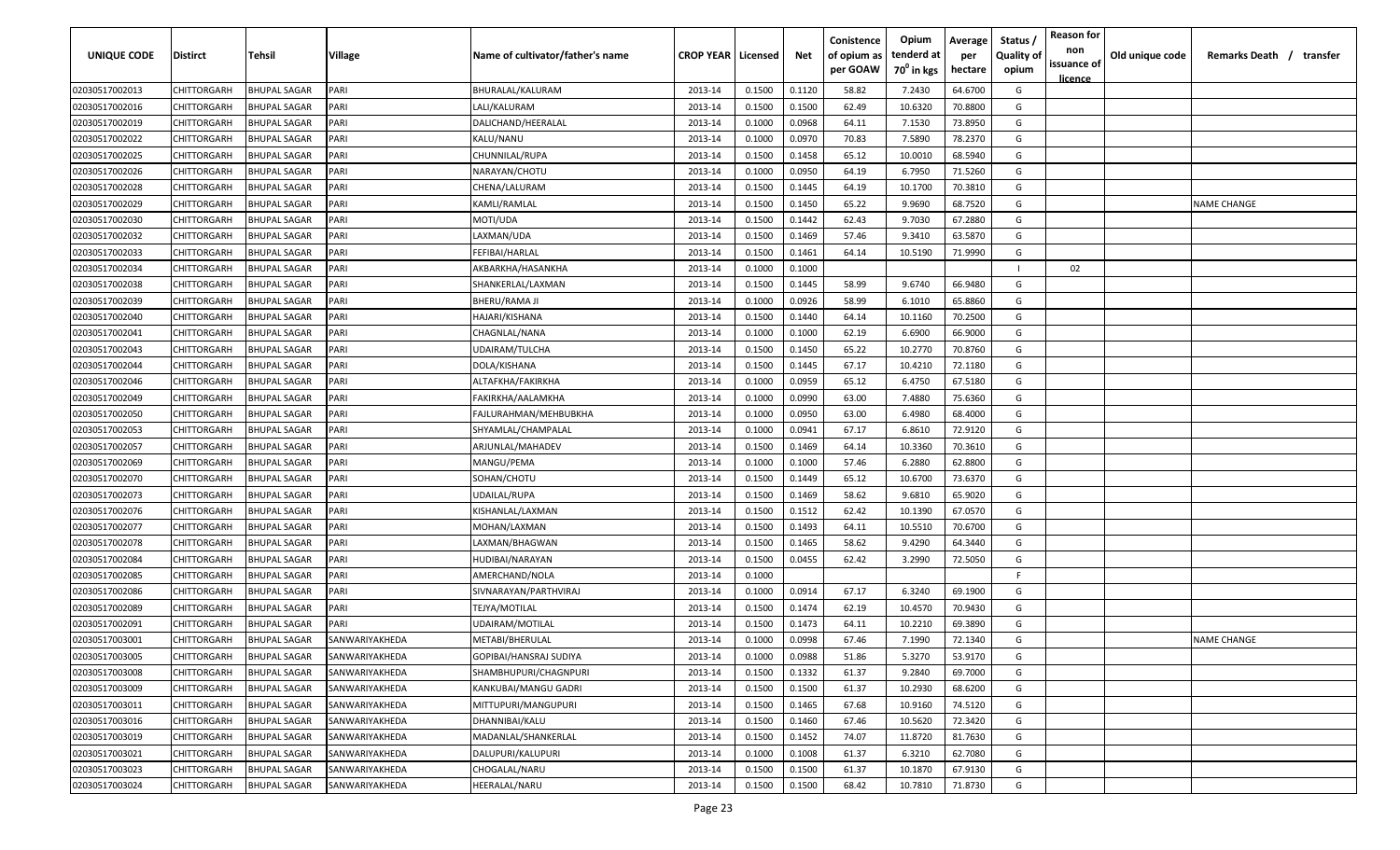| <b>UNIQUE CODE</b> | <b>Distirct</b>    | <b>Tehsil</b>       | Village         | Name of cultivator/father's name | <b>CROP YEAR   Licensed</b> |        | Net    | Conistence<br>of opium as<br>per GOAW | Opium<br>tenderd at<br>70 <sup>0</sup> in kgs | Average<br>per<br>hectare | Status /<br><b>Quality of</b><br>opium | <b>Reason for</b><br>non<br>issuance of<br><u>licence</u> | Old unique code | Remarks Death /<br>transfer |
|--------------------|--------------------|---------------------|-----------------|----------------------------------|-----------------------------|--------|--------|---------------------------------------|-----------------------------------------------|---------------------------|----------------------------------------|-----------------------------------------------------------|-----------------|-----------------------------|
| 02030517003025     | <b>CHITTORGARH</b> | <b>BHUPAL SAGAR</b> | SANWARIYAKHEDA  | SAGARMAL/FULCHAND                | 2013-14                     | 0.1000 | 0.1010 | 64.44                                 | 6.0210                                        | 59.6140                   | G                                      |                                                           |                 |                             |
| 02030517003026     | CHITTORGARH        | <b>BHUPAL SAGAR</b> | SANWARIYAKHEDA  | JAMKUBAI/SHANKER                 | 2013-14                     | 0.1500 | 0.1458 | 56.55                                 | 8.9270                                        | 61.2280                   | G                                      |                                                           |                 |                             |
| 02030517003033     | CHITTORGARH        | <b>BHUPAL SAGAR</b> | SANWARIYAKHEDA  | KANKUBAI/VENIRAM                 | 2013-14                     | 0.1000 | 0.0982 | 59.88                                 | 6.0990                                        | 62.1080                   | G                                      |                                                           |                 |                             |
| 02030517003035     | CHITTORGARH        | <b>BHUPAL SAGAR</b> | SANWARIYAKHEDA  | RATANLAL/CHAGNA                  | 2013-14                     | 0.1500 | 0.1259 | 64.44                                 | 8.9660                                        | 71.2150                   | G                                      |                                                           |                 |                             |
| 02030517003037     | CHITTORGARH        | <b>BHUPAL SAGAR</b> | SANWARIYAKHEDA  | KELASH/NARAYAN                   | 2013-14                     | 0.1000 | 0.0978 | 64.44                                 | 6.1680                                        | 63.0670                   | G                                      |                                                           |                 |                             |
| 02030613001003     | <b>UDAIPUR</b>     | MAVLI               | CHAYLO KA KHEDA | SHANKERIBAI/UDA                  | 2013-14                     | 0.1500 | 0.1440 | 67.61                                 | 10.3440                                       | 71.8333                   | G                                      |                                                           |                 |                             |
| 02030613001004     | <b>UDAIPUR</b>     | MAVLI               | CHAYLO KA KHEDA | TEJRAM/BHERA                     | 2013-14                     | 0.1500 | 0.1406 | 64.94                                 | 9.5090                                        | 67.6316                   | G                                      |                                                           |                 |                             |
| 02030613001006     | <b>UDAIPUR</b>     | MAVLI               | CHAYLO KA KHEDA | UDAILAL/RAMLAL                   | 2013-14                     | 0.1500 | 0.1500 | 58.94                                 | 9.2700                                        | 61.8000                   | G                                      |                                                           |                 |                             |
| 02030613001007     | <b>UDAIPUR</b>     | MAVLI               | CHAYLO KA KHEDA | HIRA/DALU                        | 2013-14                     | 0.1500 | 0.1435 | 64.94                                 | 10.2630                                       | 71.5192                   | G                                      |                                                           |                 |                             |
| 02030613001009     | <b>UDAIPUR</b>     | MAVLI               | CHAYLO KA KHEDA | MAGNIRAM/SHANKARLAL              | 2013-14                     | 0.1500 | 0.1429 | 64.94                                 | 9.5740                                        | 66.9979                   | G                                      |                                                           |                 |                             |
| 02030613001011     | UDAIPUR            | MAVLI               | CHAYLO KA KHEDA | NARAYANIBAI/NANDLAL              | 2013-14                     | 0.1500 |        |                                       |                                               |                           | F                                      |                                                           |                 |                             |
| 02030613001013     | UDAIPUR            | MAVLI               | CHAYLO KA KHEDA | NARAYAN/AMERA                    | 2013-14                     | 0.1500 | 0.1455 | 65.76                                 | 10.1550                                       | 69.7938                   | G                                      |                                                           |                 |                             |
| 02030613001014     | UDAIPUR            | MAVLI               | CHAYLO KA KHEDA | SHANKER/DEVA                     | 2013-14                     | 0.1500 |        |                                       |                                               |                           | -F.                                    |                                                           |                 |                             |
| 02030613001015     | UDAIPUR            | MAVLI               | CHAYLO KA KHEDA | LOGAR/DEVA                       | 2013-14                     | 0.1500 | 0.1494 | 62.94                                 | 9.8910                                        | 66.2048                   | G                                      |                                                           |                 |                             |
| 02030613001016     | <b>UDAIPUR</b>     | MAVLI               | CHAYLO KA KHEDA | GOPILAL/DHANRAJ                  | 2013-14                     | 0.1500 | 0.0523 | 64.94                                 | 3.6740                                        | 70.2486                   | G                                      |                                                           |                 |                             |
| 02030613001017     | <b>UDAIPUR</b>     | Mavli               | CHAYLO KA KHEDA | GANGARAM/KHEMA                   | 2013-14                     | 0.1500 | 0.1516 | 65.03                                 | 9.4290                                        | 62.1966                   | G                                      |                                                           |                 |                             |
| 02030613001018     | <b>UDAIPUR</b>     | <b>MAVLI</b>        | CHAYLO KA KHEDA | MAGNIRAM/NATHULAL                | 2013-14                     | 0.1500 | 0.1015 | 59.64                                 | 6.0150                                        | 59.2611                   | G                                      |                                                           |                 |                             |
| 02030613001019     | <b>UDAIPUR</b>     | <b>MAVLI</b>        | CHAYLO KA KHEDA | BADRILAL/OUNKARLAL               | 2013-14                     | 0.1500 | 0.1573 | 62.94                                 | 10.4390                                       | 66.3636                   | G                                      |                                                           |                 |                             |
| 02030613001020     | <b>UDAIPUR</b>     | <b>MAVLI</b>        | CHAYLO KA KHEDA | MOHANLAL/KISHANA                 | 2013-14                     | 0.1500 | 0.1480 | 59.64                                 | 8.9970                                        | 60.7905                   | G                                      |                                                           |                 |                             |
| 02030613001021     | UDAIPUR            | <b>MAVLI</b>        | CHAYLO KA KHEDA | KISHOR/RUPLAL                    | 2013-14                     | 0.1000 |        |                                       |                                               |                           | -F.                                    |                                                           |                 |                             |
| 02030613001022     | UDAIPUR            | <b>MAVLI</b>        | CHAYLO KA KHEDA | OUNKARLAL/DEVCHAND               | 2013-14                     | 0.1500 | 0.0845 | 65.03                                 | 5.1650                                        | 61.1243                   | G                                      |                                                           |                 |                             |
| 02030613001023     | <b>UDAIPUR</b>     | <b>MAVLI</b>        | CHAYLO KA KHEDA | BHERULAL/RUPLAL                  | 2013-14                     | 0.1500 | 0.1505 | 62.77                                 | 9.7740                                        | 64.9435                   | G                                      |                                                           |                 |                             |
| 02030613002002     | UDAIPUR            | <b>MAVLI</b>        | <b>DABOK</b>    | MOHANLAL/NARAYAN                 | 2013-14                     | 0.1500 | 0.1536 | 59.84                                 | 10.3950                                       | 67.6758                   | G                                      |                                                           |                 |                             |
| 02030613002004     | <b>UDAIPUR</b>     | Mavli               | DABOK           | NANDUBAI/AMRATLAL                | 2013-14                     | 0.1500 | 0.1499 | 59.84                                 | 10.1730                                       | 67.8652                   | G                                      |                                                           |                 |                             |
| 02030613002007     | <b>UDAIPUR</b>     | MAVLI               | DABOK           | SHIVRAM/SHANKARLAL               | 2013-14                     | 0.1000 | 0.0994 | 59.55                                 | 6.7460                                        | 67.8672                   | G                                      |                                                           |                 |                             |
| 02030613002020     | <b>UDAIPUR</b>     | MAVLI               | <b>DABOK</b>    | BHAGWATILAL/PANNA                | 2013-14                     | 0.1500 | 0.1464 | 59.51                                 | 9.8960                                        | 67.5956                   | G                                      |                                                           |                 |                             |
| 02030613002021     | <b>UDAIPUR</b>     | MAVLI               | DABOK           | GOPALLAL/NANDLAL                 | 2013-14                     | 0.1500 | 0.1425 | 62.49                                 | 9.9270                                        | 69.6632                   | G                                      |                                                           |                 |                             |
| 02030613002024     | UDAIPUR            | MAVLI               | DABOK           | BHANWARIBAI/MANGILAL             | 2013-14                     | 0.1500 | 0.1496 | 59.51                                 | 10.2190                                       | 68.3088                   | G                                      |                                                           |                 |                             |
| 02030613002025     | UDAIPUR            | MAVLI               | DABOK           | BHERULAL/BHANWARLAL              | 2013-14                     | 0.1000 | 0.1044 | 59.84                                 | 7.1300                                        | 68.2950                   | G                                      |                                                           |                 | TRANSFER/KARANPUR           |
| 02030613003002     | UDAIPUR            | MAVLI               | DINGARKIYA      | SOBHALAL/LALU                    | 2013-14                     | 0.1500 | 0.1446 | 65.93                                 | 10.4450                                       | 72.2337                   | G                                      |                                                           |                 |                             |
| 02030613003005     | UDAIPUR            | MAVLI               | DINGARKIYA      | <b>BAGDIRAM/HIRA</b>             | 2013-14                     | 0.1000 | 0.1001 | 65.93                                 | 7.0920                                        | 70.8492                   | G                                      |                                                           |                 |                             |
| 02030613003007     | UDAIPUR            | MAVLI               | DINGARKIYA      | JASHODABAI/BANSHILAL             | 2013-14                     | 0.1000 | 0.1021 | 60.51                                 | 6.2410                                        | 61.1263                   | G                                      |                                                           |                 |                             |
| 02030613003008     | <b>UDAIPUR</b>     | MAVLI               | DINGARKIYA      | SHIVLAL/CHATURBHUJ               | 2013-14                     | 0.1000 | 0.1030 | 62.49                                 | 6.7220                                        | 65.2621                   | G                                      |                                                           |                 |                             |
| 02030613003013     | UDAIPUR            | <b>MAVLI</b>        | DINGARKIYA      | SHYAMLAL/BANSHILAL               | 2013-14                     | 0.1000 | 0.0993 | 59.06                                 | 6.0660                                        | 61.0876                   | G                                      |                                                           |                 |                             |
| 02030613003014     | <b>UDAIPUR</b>     | MAVLI               | DINGARKIYA      | BHANWARLAL/LALU                  | 2013-14                     | 0.1000 | 0.1018 | 62.49                                 | 6.7400                                        | 66.2083                   | G                                      |                                                           |                 |                             |
| 02030613003018     | <b>UDAIPUR</b>     | <b>MAVLI</b>        | DINGARKIYA      | FATAHLAL/KISHANLAL               | 2013-14                     | 0.1000 | 0.0945 | 59.06                                 | 6.2690                                        | 66.3386                   | G                                      |                                                           |                 |                             |
| 02030613003020     | <b>UDAIPUR</b>     | <b>MAVLI</b>        | DINGARKIYA      | KELASHCHAND/SHOBHALAL            | 2013-14                     | 0.1500 | 0.1501 | 60.51                                 | 9.9580                                        | 66.3424                   | G                                      |                                                           |                 |                             |
| 02030613003024     | <b>UDAIPUR</b>     | <b>MAVLI</b>        | DINGARKIYA      | KASTURIBAI/KALU                  | 2013-14                     | 0.1000 | 0.1000 | 59.55                                 | 6.3040                                        | 63.0400                   | G                                      |                                                           |                 |                             |
| 02030613003027     | <b>UDAIPUR</b>     | <b>MAVLI</b>        | DINGARKIYA      | GODA/KALU                        | 2013-14                     | 0.1500 | 0.1499 | 57.45                                 | 9.1180                                        | 60.8272                   | G                                      |                                                           |                 | TRANSFER/PALANAKLAN         |
| 02030613004001     | <b>UDAIPUR</b>     | <b>MAVLI</b>        | <b>INTALI A</b> | SHANKARLAL/PUNAMCHAND            | 2013-14                     | 0.1500 | 0.1436 | 65.89                                 | 10.1750                                       | 70.8565                   | G                                      |                                                           |                 |                             |
| 02030613004002     | <b>UDAIPUR</b>     | MAVLI               | <b>INTALI A</b> | KESHORAM/ONKARLAL                | 2013-14                     | 0.1500 | 0.1428 | 65.89                                 | 10.3450                                       | 72.4440                   | G                                      |                                                           |                 |                             |
| 02030613004003     | <b>UDAIPUR</b>     | MAVLI               | <b>INTALI A</b> | HUDIBAI/BHURALAL                 | 2013-14                     | 0.1000 | 0.1021 | 61.95                                 | 6.5400                                        | 64.0548                   | G                                      |                                                           |                 |                             |
| 02030613004004     | <b>UDAIPUR</b>     | MAVLI               | <b>INTALI A</b> | KANHIYALAL/PEMA                  | 2013-14                     | 0.1500 | 0.1392 | 71.13                                 | 11.0350                                       | 79.2744                   | G                                      |                                                           |                 |                             |
| 02030613004007     | <b>UDAIPUR</b>     | <b>MAVLI</b>        | <b>INTALI A</b> | MOHAN/PEMA                       | 2013-14                     | 0.1500 | 0.1470 | 65.14                                 | 9.9110                                        | 67.4218                   | G                                      |                                                           |                 |                             |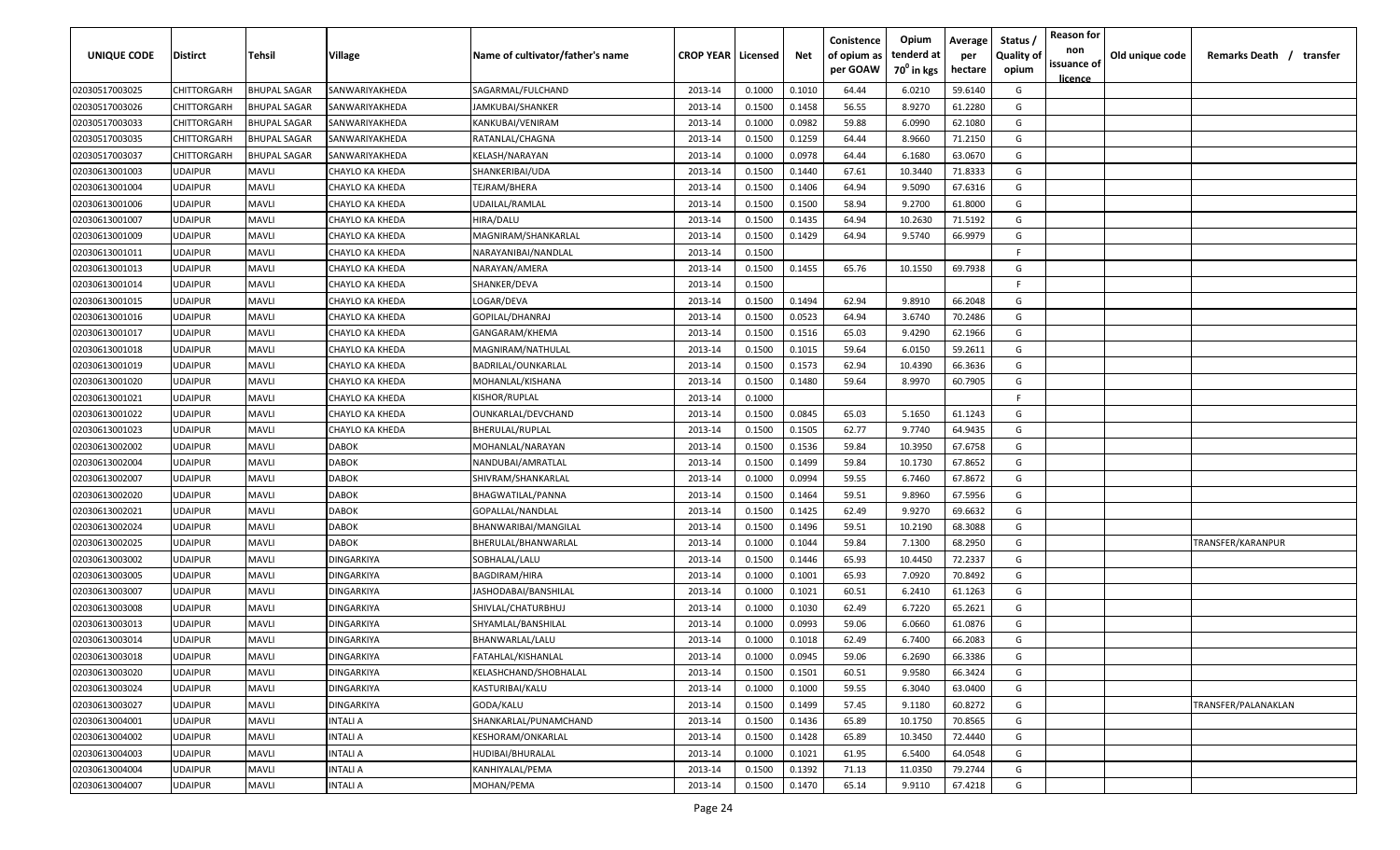| UNIQUE CODE    | Distirct       | Tehsil       | Village        | Name of cultivator/father's name | <b>CROP YEAR   Licensed</b> |        | Net    | Conistence<br>of opium as | Opium<br>tenderd at    | Average<br>per | Status<br><b>Quality of</b> | <b>Reason for</b><br>non<br>issuance of | Old unique code | Remarks Death / transfer |  |
|----------------|----------------|--------------|----------------|----------------------------------|-----------------------------|--------|--------|---------------------------|------------------------|----------------|-----------------------------|-----------------------------------------|-----------------|--------------------------|--|
|                |                |              |                |                                  |                             |        |        | per GOAW                  | 70 <sup>°</sup> in kgs | hectare        | opium                       | <u>licence</u>                          |                 |                          |  |
| 02030613004009 | UDAIPUR        | <b>MAVLI</b> | INTALI A       | GIRDHARI/UDAILAL                 | 2013-14                     | 0.1500 | 0.1528 | 65.89                     | 10.9100                | 71.4005        | G                           |                                         |                 |                          |  |
| 02030613004010 | UDAIPUR        | <b>MAVLI</b> | INTALI A       | DALLIRAM/JAIRAM                  | 2013-14                     | 0.1000 | 0.0980 | 61.94                     | 6.3980                 | 65.2857        | G                           |                                         |                 |                          |  |
| 02030613004011 | UDAIPUR        | <b>MAVLI</b> | INTALI A       | CHUNNILAL/BHANAJI                | 2013-14                     | 0.1500 | 0.0714 | 61.94                     | 4.6370                 | 64.9440        | G                           |                                         |                 |                          |  |
| 02030613004012 | UDAIPUR        | <b>MAVLI</b> | INTALI A       | PYARIBAI/BHOLAJI                 | 2013-14                     | 0.1500 | 0.1468 | 65.14                     | 10.1900                | 69.4142        | G                           |                                         |                 |                          |  |
| 02030613004013 | UDAIPUR        | <b>MAVLI</b> | INTALI A       | SHANKARLAL/JAGANNATH             | 2013-14                     | 0.1500 | 0.1003 | 61.94                     | 6.5390                 | 65.1944        | G                           |                                         |                 |                          |  |
| 02030613004014 | UDAIPUR        | <b>MAVLI</b> | INTALI A       | NARAYANLAL/KAJODI                | 2013-14                     | 0.1500 | 0.1492 | 57.72                     | 9.3750                 | 62.8351        | G                           |                                         |                 |                          |  |
| 02030613004016 | UDAIPUR        | <b>MAVLI</b> | INTALI A       | MOHANLAL/BHARMAL                 | 2013-14                     | 0.1500 | 0.1551 | 63.43                     | 9.4870                 | 61.1670        | G                           |                                         |                 |                          |  |
| 02030613004017 | UDAIPUR        | <b>MAVLI</b> | INTALI A       | JANIBAI/SAVA                     | 2013-14                     | 0.1500 | 0.1522 | 68.90                     | 10.9550                | 71.9777        | G                           |                                         |                 |                          |  |
| 02030613004018 | UDAIPUR        | <b>MAVLI</b> | INTALI A       | LAKSHMIRAM/ONKARJANVA            | 2013-14                     | 0.1500 | 0.1529 | 65.14                     | 10.2360                | 66.9457        | G                           |                                         |                 |                          |  |
| 02030613004019 | <b>JDAIPUR</b> | <b>MAVLI</b> | INTALI A       | PANNALAL/SHANKERLAL              | 2013-14                     | 0.1500 | 0.1436 | 65.97                     | 10.1500                | 70.6825        | G                           |                                         |                 |                          |  |
| 02030613004022 | UDAIPUR        | <b>MAVLI</b> | NTALI A        | RAMLAL/ONKARLAL                  | 2013-14                     | 0.1500 |        |                           |                        |                | F.                          |                                         |                 |                          |  |
| 02030613004024 | UDAIPUR        | <b>MAVLI</b> | INTALI A       | CHUNNILAL/KALU                   | 2013-14                     | 0.1500 | 0.1508 | 65.97                     | 10.2070                | 67.6857        | G                           |                                         |                 |                          |  |
| 02030613004028 | UDAIPUR        | <b>MAVLI</b> | INTALI A       | NARAYANBAI/BHERA                 | 2013-14                     | 0.1500 | 0.1396 | 68.90                     | 10.3050                | 73.8181        | G                           |                                         |                 |                          |  |
| 02030613004029 | UDAIPUR        | <b>MAVLI</b> | <b>NTALIA</b>  | NARAYANIBAI/RUPLAL               | 2013-14                     | 0.1500 | 0.0775 | 65.97                     | 5.4100                 | 69.8065        | G                           |                                         |                 |                          |  |
| 02030613004032 | UDAIPUR        | <b>MAVLI</b> | INTALI A       | DHANRAJ/TEKAJI                   | 2013-14                     | 0.1500 | 0.1422 | 61.94                     | 10.0960                | 70.9986        | G                           |                                         |                 |                          |  |
| 02030613004034 | UDAIPUR        | <b>MAVLI</b> | INTALI A       | SURESH/MANAKCHAND/MANGILAL       | 2013-14                     | 0.1000 | 0.1026 | 62.29                     | 7.3660                 | 71.7934        | G                           |                                         |                 |                          |  |
| 02030613004037 | UDAIPUR        | <b>MAVLI</b> | INTALI A       | KASHIRAM/VARDAJANVA              | 2013-14                     | 0.1500 | 0.1354 | 68.90                     | 9.9610                 | 73.5672        | G                           |                                         |                 |                          |  |
| 02030613004039 | UDAIPUR        | <b>MAVLI</b> | INTALI A       | DULICHAND/CHUNNILALJANVA         | 2013-14                     | 0.1500 | 0.1406 | 71.27                     | 10.5170                | 74.8009        | G                           |                                         |                 |                          |  |
| 02030613004040 | UDAIPUR        | <b>MAVLI</b> | INTALI A       | KALULAL/UDAILALJANVA             | 2013-14                     | 0.1500 | 0.1432 | 68.53                     | 10.6420                | 74.3156        | G                           |                                         |                 |                          |  |
| 02030613004042 | UDAIPUR        | <b>MAVLI</b> | INTALI A       | BHERULAL/JAGANNATHBHELRIYA       | 2013-14                     | 0.1500 | 0.1496 | 67.92                     | 11.0610                | 73.9372        | G                           |                                         |                 |                          |  |
| 02030613004043 | UDAIPUR        | <b>MAVLI</b> | INTALI A       | GIRDHARILAL/BHAGVANLAL           | 2013-14                     | 0.1500 | 0.1462 | 68.53                     | 10.7690                | 73.6594        | G                           |                                         |                 |                          |  |
| 02030613004044 | <b>UDAIPUR</b> | <b>MAVLI</b> | INTALI A       | RAMLAL/BHERULALSOLANKI           | 2013-14                     | 0.1500 | 0.1394 | 68.53                     | 9.9370                 | 71.2841        | G                           |                                         |                 |                          |  |
| 02030613004045 | UDAIPUR        | <b>MAVLI</b> | INTALI A       | UDAYLAL/CHUNNILAL                | 2013-14                     | 0.1000 | 0.1009 | 59.64                     | 6.2880                 | 62.3191        | G                           |                                         |                 |                          |  |
| 02030613004046 | UDAIPUR        | <b>MAVLI</b> | INTALI A       | BHOLIRAM/BHARMAL                 | 2013-14                     | 0.1500 | 0.1254 | 62.77                     | 9.1380                 | 72.8708        | G                           |                                         |                 |                          |  |
| 02030613004048 | UDAIPUR        | <b>MAVLI</b> | INTALI A       | RAMCHANDRA/SHANKARLAL            | 2013-14                     | 0.1500 | 0.1392 | 68.29                     | 10.0970                | 72.5359        | G                           |                                         |                 |                          |  |
| 02030613004050 | UDAIPUR        | <b>MAVLI</b> | INTALI A       | CHUNNILAL/JAICHAND               | 2013-14                     | 0.1500 | 0.1434 | 67.92                     | 10.5280                | 73.4170        | G                           |                                         |                 |                          |  |
| 02030613004051 | UDAIPUR        | <b>MAVLI</b> | INTALI A       | RAMLAL/UDAIRAM                   | 2013-14                     | 0.1500 | 0.1506 | 56.95                     | 9.7790                 | 64.9336        | G                           |                                         |                 |                          |  |
| 02030613004055 | UDAIPUR        | <b>MAVLI</b> | NTALI A        | SUKHLAL/RAMLAL                   | 2013-14                     | 0.1000 | 0.0939 | 62.77                     | 6.4290                 | 68.4665        | G                           |                                         |                 |                          |  |
| 02030613004056 | UDAIPUR        | <b>MAVLI</b> | <b>NTALI A</b> | BHERULAL/HARILAL                 | 2013-14                     | 0.1500 | 0.1533 | 64.91                     | 10.4410                | 68.1083        | G                           |                                         |                 |                          |  |
| 02030613004058 | UDAIPUR        | <b>MAVLI</b> | INTALI A       | SHIVLAL/NARAYAN                  | 2013-14                     | 0.1500 | 0.1372 | 56.95                     | 8.5510                 | 62.3251        | G                           |                                         |                 |                          |  |
| 02030613004060 | UDAIPUR        | <b>MAVLI</b> | <b>NTALI A</b> | DEUBAI/CHAMPALAL                 | 2013-14                     | 0.1000 | 0.1000 | 67.92                     | 6.8790                 | 68.7900        | G                           |                                         |                 |                          |  |
| 02030613004061 | UDAIPUR        | <b>MAVLI</b> | INTALI A       | MOTILAL/DEVILAL                  | 2013-14                     | 0.1000 | 0.1000 | 64.91                     | 6.6020                 | 66.0200        | G                           |                                         |                 |                          |  |
| 02030613004063 | UDAIPUR        | <b>MAVLI</b> | INTALI A       | <b>BHAGVANLAL/HIRA</b>           | 2013-14                     | 0.1500 | 0.1532 | 65.03                     | 10.1820                | 66.4621        | G                           |                                         |                 |                          |  |
| 02030613004064 | UDAIPUR        | <b>MAVLI</b> | INTALI A       | SHYAMSUNDAR/LAKSHMICHAND         | 2013-14                     | 0.1500 | 0.1531 | 64.91                     | 10.3390                | 67.5310        | G                           |                                         |                 |                          |  |
| 02030613004065 | UDAIPUR        | <b>MAVLI</b> | INTALI B       | ONKAR/MOTI                       | 2013-14                     | 0.1500 | 0.1430 | 64.22                     | 9.9080                 | 69.2867        | G                           |                                         |                 |                          |  |
| 02030613004068 | UDAIPUR        | <b>MAVLI</b> | INTALI B       | KAMLASHANKAR/NATHUJIMENARIYA     | 2013-14                     | 0.1500 | 0.1453 | 64.49                     | 9.6090                 | 66.1321        | G                           |                                         |                 |                          |  |
| 02030613004070 | <b>UDAIPUR</b> | <b>MAVLI</b> | INTALI B       | MANGIBAI/CHAMPALAL               | 2013-14                     | 0.1500 | 0.0797 | 64.15                     | 4.7840                 | 60.0251        | G                           |                                         |                 |                          |  |
| 02030613004072 | UDAIPUR        | <b>MAVLI</b> | INTALI B       | NARAYAN/GAMERA                   | 2013-14                     | 0.1500 | 0.1443 | 64.58                     | 10.1850                | 70.5821        | G                           |                                         |                 |                          |  |
| 02030613004074 | UDAIPUR        | <b>MAVLI</b> | INTALI B       | TULSIBAI/NAVLA                   | 2013-14                     | 0.1500 | 0.1457 | 61.77                     | 9.3980                 | 64.5024        | G                           |                                         |                 |                          |  |
| 02030613004076 | UDAIPUR        | <b>MAVLI</b> | INTALI B       | MOVANI/UDAYLAL                   | 2013-14                     | 0.1500 |        |                           |                        |                | F.                          |                                         |                 |                          |  |
| 02030613004080 | UDAIPUR        | <b>MAVLI</b> | INTALI B       | MOTILAL/SHANKARLAL               | 2013-14                     | 0.1500 | 0.1478 | 58.89                     | 9.1700                 | 62.0433        | G                           |                                         |                 |                          |  |
| 02030613004082 | UDAIPUR        | <b>MAVLI</b> | INTALI B       | RAMLAL/MADHOLAL                  | 2013-14                     | 0.1500 | 0.1536 | 67.78                     | 11.5030                | 74.8893        | G                           |                                         |                 |                          |  |
| 02030613004084 | UDAIPUR        | <b>MAVLI</b> | INTALI B       | PRATAP/UDAILALPIPARDA            | 2013-14                     | 0.1500 | 0.1528 | 62.09                     | 9.2510                 | 60.5432        | G                           |                                         |                 |                          |  |
| 02030613004085 | UDAIPUR        | <b>MAVLI</b> | INTALI B       | <b>BHOLIRAM/GOKAL</b>            | 2013-14                     | 0.1500 | 0.1457 | 59.81                     | 8.8350                 | 60.6383        | G                           |                                         |                 |                          |  |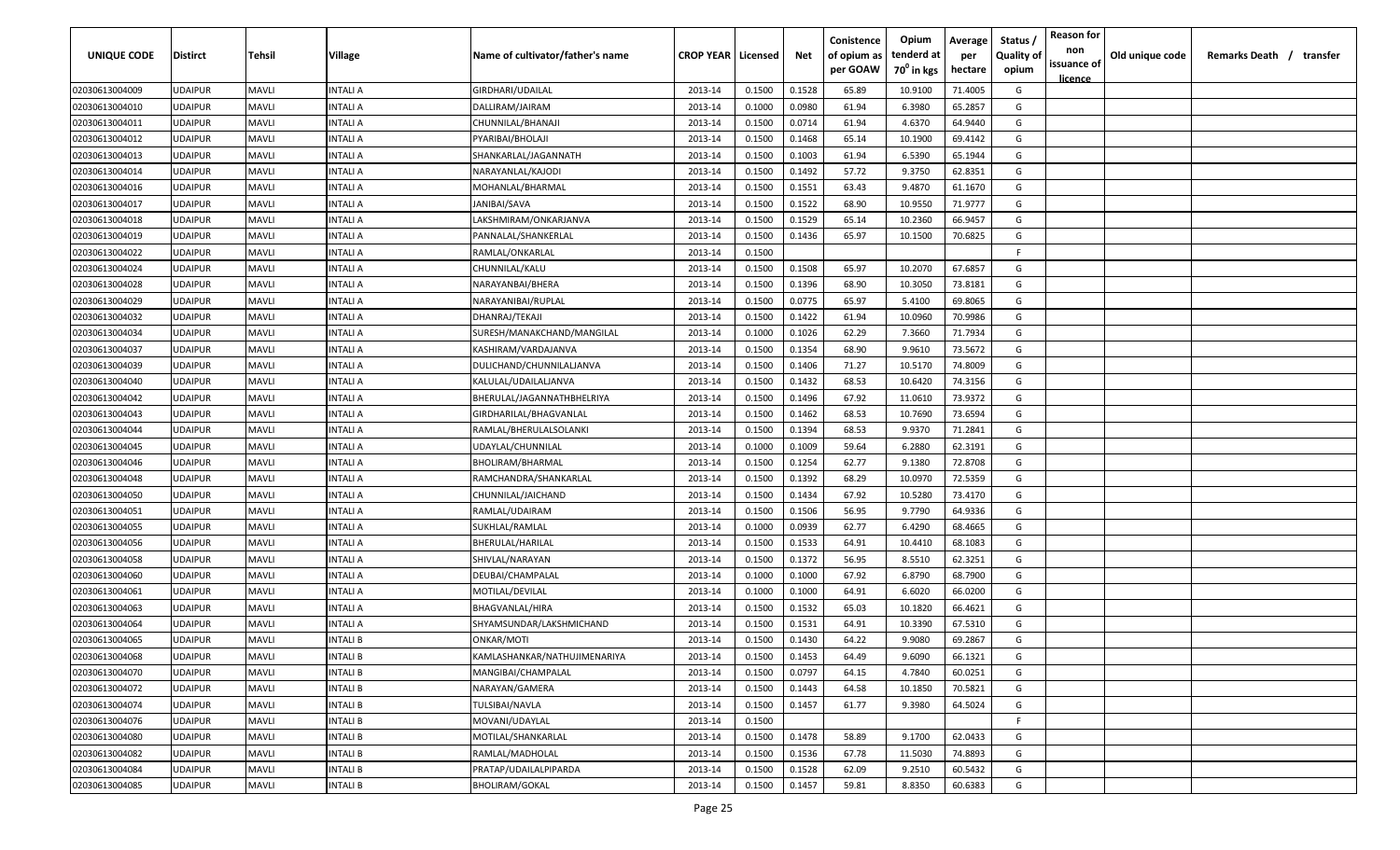| UNIQUE CODE    | Distirct       | Tehsil       | Village        | Name of cultivator/father's name | <b>CROP YEAR   Licensed</b> |        | Net    | Conistence<br>of opium as | Opium<br>tenderd at    | Average<br>per | Status<br><b>Quality of</b> | <b>Reason for</b><br>non      | Old unique code | Remarks Death / transfer |
|----------------|----------------|--------------|----------------|----------------------------------|-----------------------------|--------|--------|---------------------------|------------------------|----------------|-----------------------------|-------------------------------|-----------------|--------------------------|
|                |                |              |                |                                  |                             |        |        | per GOAW                  | 70 <sup>0</sup> in kgs | hectare        | opium                       | issuance of<br><u>licence</u> |                 |                          |
| 02030613004089 | UDAIPUR        | <b>MAVLI</b> | INTALI B       | MODARAM/GOKUL                    | 2013-14                     | 0.1500 | 0.0741 | 61.77                     | 5.1800                 | 69.9055        | G                           |                               |                 |                          |
| 02030613004092 | UDAIPUR        | <b>MAVLI</b> | INTALI B       | ANCHAI/BHERULAL                  | 2013-14                     | 0.1500 | 0.1443 | 67.78                     | 10.2440                | 70.9910        | G                           |                               |                 |                          |
| 02030613004093 | UDAIPUR        | <b>MAVLI</b> | INTALI B       | KASHIRAM/TEKAJI                  | 2013-14                     | 0.1500 | 0.1500 | 64.58                     | 9.9360                 | 66.2400        | G                           |                               |                 |                          |
| 02030613004094 | UDAIPUR        | <b>MAVLI</b> | INTALI B       | DHAPUDIBAI/RAMA                  | 2013-14                     | 0.1500 | 0.1540 | 64.58                     | 10.3970                | 67.5130        | G                           |                               |                 |                          |
| 02030613004095 | UDAIPUR        | <b>MAVLI</b> | INTALI B       | BHAGVAN/GANGARAM                 | 2013-14                     | 0.1500 | 0.1508 | 67.78                     | 10.2150                | 67.7387        | G                           |                               |                 |                          |
| 02030613004096 | UDAIPUR        | <b>MAVLI</b> | INTALI B       | MAGNIBAI/PYARCHAND               | 2013-14                     | 0.1500 | 0.1478 | 64.76                     | 10.6580                | 72.1110        | G                           |                               |                 |                          |
| 02030613004097 | UDAIPUR        | <b>MAVLI</b> | INTALI B       | MANGILAL/HIRA                    | 2013-14                     | 0.1500 | 0.1408 | 60.13                     | 8.6500                 | 61.4347        | G                           |                               |                 |                          |
| 02030613004099 | UDAIPUR        | <b>MAVLI</b> | INTALI B       | BANSHILAL/VARDICHAND             | 2013-14                     | 0.1000 | 0.1038 | 61.23                     | 6.1930                 | 59.6628        | G                           |                               |                 |                          |
| 02030613004100 | UDAIPUR        | <b>MAVLI</b> | INTALI B       | UDAILAL/NATHUJI                  | 2013-14                     | 0.1500 | 0.1521 | 71.24                     | 11.4090                | 75.0099        | G                           |                               |                 |                          |
| 02030613004106 | <b>JDAIPUR</b> | <b>MAVLI</b> | INTALI B       | PYARIBAI/DHANRAJ                 | 2013-14                     | 0.1500 | 0.1387 | 64.76                     | 8.6690                 | 62.5018        | G                           |                               |                 | <b>NAME CHANGE</b>       |
| 02030613004110 | <b>JDAIPUR</b> | <b>MAVLI</b> | NTALI B        | NATHULAL/AMRAREGAR               | 2013-14                     | 0.1000 | 0.0960 | 62.84                     | 6.3650                 | 66.3021        | G                           |                               |                 |                          |
| 02030613004113 | UDAIPUR        | <b>MAVLI</b> | INTALI B       | SHANKARLAL/JEETMALJANVA          | 2013-14                     | 0.1500 | 0.0835 | 64.15                     | 5.0130                 | 60.0359        | G                           |                               |                 |                          |
| 02030613004115 | UDAIPUR        | <b>MAVLI</b> | INTALI B       | GANGABAI/LALURAM                 | 2013-14                     | 0.1500 | 0.1506 | 62.84                     | 10.1440                | 67.3572        | G                           |                               |                 |                          |
| 02030613004118 | UDAIPUR        | <b>MAVLI</b> | <b>NTALIB</b>  | NARAYAN/GOTAM                    | 2013-14                     | 0.1500 | 0.1534 | 67.28                     | 10.4960                | 68.4224        | G                           |                               |                 |                          |
| 02030613004119 | UDAIPUR        | <b>MAVLI</b> | INTALI B       | GULAB/LOBHA                      | 2013-14                     | 0.1500 |        |                           |                        |                | -F.                         |                               |                 |                          |
| 02030613004120 | <b>UDAIPUR</b> | <b>MAVLI</b> | INTALI B       | SOHANIBAI/BHERULAL               | 2013-14                     | 0.1500 | 0.1415 | 67.78                     | 10.3030                | 72.8127        | G                           |                               |                 | <b>NAME CHANGE</b>       |
| 02030613004122 | UDAIPUR        | <b>MAVLI</b> | INTALI B       | CHATURBHUJ/SHANKARLAL            | 2013-14                     | 0.1500 | 0.1021 | 61.23                     | 6.0970                 | 59.7160        | G                           |                               |                 |                          |
| 02030613004128 | UDAIPUR        | <b>MAVLI</b> | INTALI B       | JAGDISHCHAND/ONKARLAL            | 2013-14                     | 0.1500 | 0.1495 | 64.76                     | 9.8900                 | 66.1538        | G                           |                               |                 |                          |
| 02030613004130 | UDAIPUR        | <b>MAVLI</b> | INTALI B       | NARAYANLAL/PRABHULAL             | 2013-14                     | 0.1500 | 0.1510 | 65.55                     | 9.9360                 | 65.8013        | G                           |                               |                 |                          |
| 02030613004136 | UDAIPUR        | <b>MAVLI</b> | INTALI B       | DOLATRAM/HIRA                    | 2013-14                     | 0.1000 | 0.1045 | 67.28                     | 7.1220                 | 68.1531        | G                           |                               |                 |                          |
| 02030613004144 | UDAIPUR        | <b>MAVLI</b> | INTALI B       | RAJMAL/LAKSHMILAL                | 2013-14                     | 0.1500 | 0.1518 | 65.14                     | 10.4780                | 69.0250        | G                           |                               |                 |                          |
| 02030613004145 | <b>UDAIPUR</b> | <b>MAVLI</b> | INTALI B       | DEVILAL/PEMA                     | 2013-14                     | 0.1500 | 0.1383 | 61.95                     | 8.8150                 | 63.7383        | G                           |                               |                 |                          |
| 02030613004146 | UDAIPUR        | <b>MAVLI</b> | INTALI B       | NARAYANLAL/CHAGANLA              | 2013-14                     | 0.1500 | 0.1501 | 64.49                     | 10.3090                | 68.6809        | G                           |                               |                 |                          |
| 02030613004148 | UDAIPUR        | <b>MAVLI</b> | INTALI B       | MEGRAJ/MANA                      | 2013-14                     | 0.1500 |        |                           |                        |                | E                           |                               |                 |                          |
| 02030613004150 | UDAIPUR        | <b>MAVLI</b> | INTALI B       | MOHANLAL/DEVILAL                 | 2013-14                     | 0.1500 | 0.1487 | 59.81                     | 9.4070                 | 63.2616        | G                           |                               |                 |                          |
| 02030613004151 | UDAIPUR        | <b>MAVLI</b> | INTALI B       | NARAYAN/VENIRAM                  | 2013-14                     | 0.1500 | 0.1419 | 64.15                     | 9.8150                 | 69.1684        | G                           |                               |                 |                          |
| 02030613004154 | UDAIPUR        | <b>MAVLI</b> | INTALI B       | DADAMCHAND/RAMLAL                | 2013-14                     | 0.1500 | 0.1529 | 67.22                     | 10.4480                | 68.3322        | G                           |                               |                 |                          |
| 02030613004157 | UDAIPUR        | <b>MAVLI</b> | NTALI B        | NARAYAN/DEVILAL                  | 2013-14                     | 0.1500 | 0.1482 | 58.89                     | 9.6070                 | 64.8246        | G                           |                               |                 |                          |
| 02030613004160 | UDAIPUR        | <b>MAVLI</b> | <b>NTALI B</b> | JAMNASHANKAR/LELAPAT             | 2013-14                     | 0.1500 | 0.1500 | 57.38                     | 8.7710                 | 58.4733        | G                           |                               |                 |                          |
| 02030613004161 | UDAIPUR        | <b>MAVLI</b> | INTALI B       | BHERULAL/BHANA                   | 2013-14                     | 0.1000 | 0.1021 | 65.14                     | 6.7090                 | 65.7101        | G                           |                               |                 |                          |
| 02030613004162 | UDAIPUR        | <b>MAVLI</b> | INTALI B       | BHANVARLAL/VARDA                 | 2013-14                     | 0.1500 | 0.1567 | 60.13                     | 9.8360                 | 62.7696        | G                           |                               |                 |                          |
| 02030613004168 | UDAIPUR        | <b>MAVLI</b> | INTALI B       | DALCHAND/NARAYAN                 | 2013-14                     | 0.1500 | 0.1508 | 65.14                     | 10.4220                | 69.1114        | G                           |                               |                 |                          |
| 02030613004170 | UDAIPUR        | <b>MAVLI</b> | INTALI B       | JAGDISH/JASHRAJ                  | 2013-14                     | 0.1500 | 0.1534 | 58.89                     | 9.4730                 | 61.7536        | G                           |                               |                 |                          |
| 02030613004171 | UDAIPUR        | <b>MAVLI</b> | INTALI B       | DHANRAJ/LALU                     | 2013-14                     | 0.1000 | 0.0982 | 64.24                     | 6.5250                 | 66.4460        | G                           |                               |                 |                          |
| 02030613004173 | UDAIPUR        | <b>MAVLI</b> | INTALI B       | LAKSHMIRAM/GANGARAM              | 2013-14                     | 0.1500 | 0.1472 | 62.09                     | 9.7220                 | 66.0462        | G                           |                               |                 |                          |
| 02030613004174 | <b>UDAIPUR</b> | <b>MAVLI</b> | INTALI B       | DHULCHAND/GANESH                 | 2013-14                     | 0.1500 | 0.1484 | 65.55                     | 10.1790                | 68.5916        | G                           |                               |                 |                          |
| 02030613004175 | <b>UDAIPUR</b> | <b>MAVLI</b> | INTALI B       | GOPIBAI/DOGA                     | 2013-14                     | 0.1000 | 0.1022 | 59.81                     | 6.1950                 | 60.6164        | G                           |                               |                 |                          |
| 02030613004181 | UDAIPUR        | <b>MAVLI</b> | INTALI B       | KASHIEAM/BHERA                   | 2013-14                     | 0.1500 | 0.1523 | 61.95                     | 9.9120                 | 65.0821        | G                           |                               |                 |                          |
| 02030613004182 | UDAIPUR        | <b>MAVLI</b> | INTALI B       | NARAYAN/PRATAP                   | 2013-14                     | 0.1500 |        |                           |                        |                | F.                          |                               |                 |                          |
| 02030613004184 | UDAIPUR        | <b>MAVLI</b> | INTALI B       | LAKHAMA/KISHANA                  | 2013-14                     | 0.1000 | 0.1006 | 62.84                     | 7.0740                 | 70.3181        | G                           |                               |                 |                          |
| 02030613004189 | UDAIPUR        | <b>MAVLI</b> | INTALI B       | BHANVARLAL/BHERA                 | 2013-14                     | 0.1500 | 0.1484 | 61.23                     | 9.2890                 | 62.5943        | G                           |                               |                 |                          |
| 02030613004190 | UDAIPUR        | <b>MAVLI</b> | INTALI B       | VAGATRAM/RAMESHVAR               | 2013-14                     | 0.1000 | 0.1001 | 64.24                     | 7.0940                 | 70.8691        | G                           |                               |                 |                          |
| 02030613004191 | UDAIPUR        | <b>MAVLI</b> | INTALI B       | UDAILAL/RUPLAL                   | 2013-14                     | 0.1500 | 0.1508 | 64.24                     | 10.1410                | 67.2480        | G                           |                               |                 |                          |
| 02030613004195 | UDAIPUR        | <b>MAVLI</b> | INTALI B       | DHARMA/DEEPA                     | 2013-14                     | 0.1500 | 0.1511 | 62.10                     | 9.6080                 | 63.5870        | G                           |                               |                 |                          |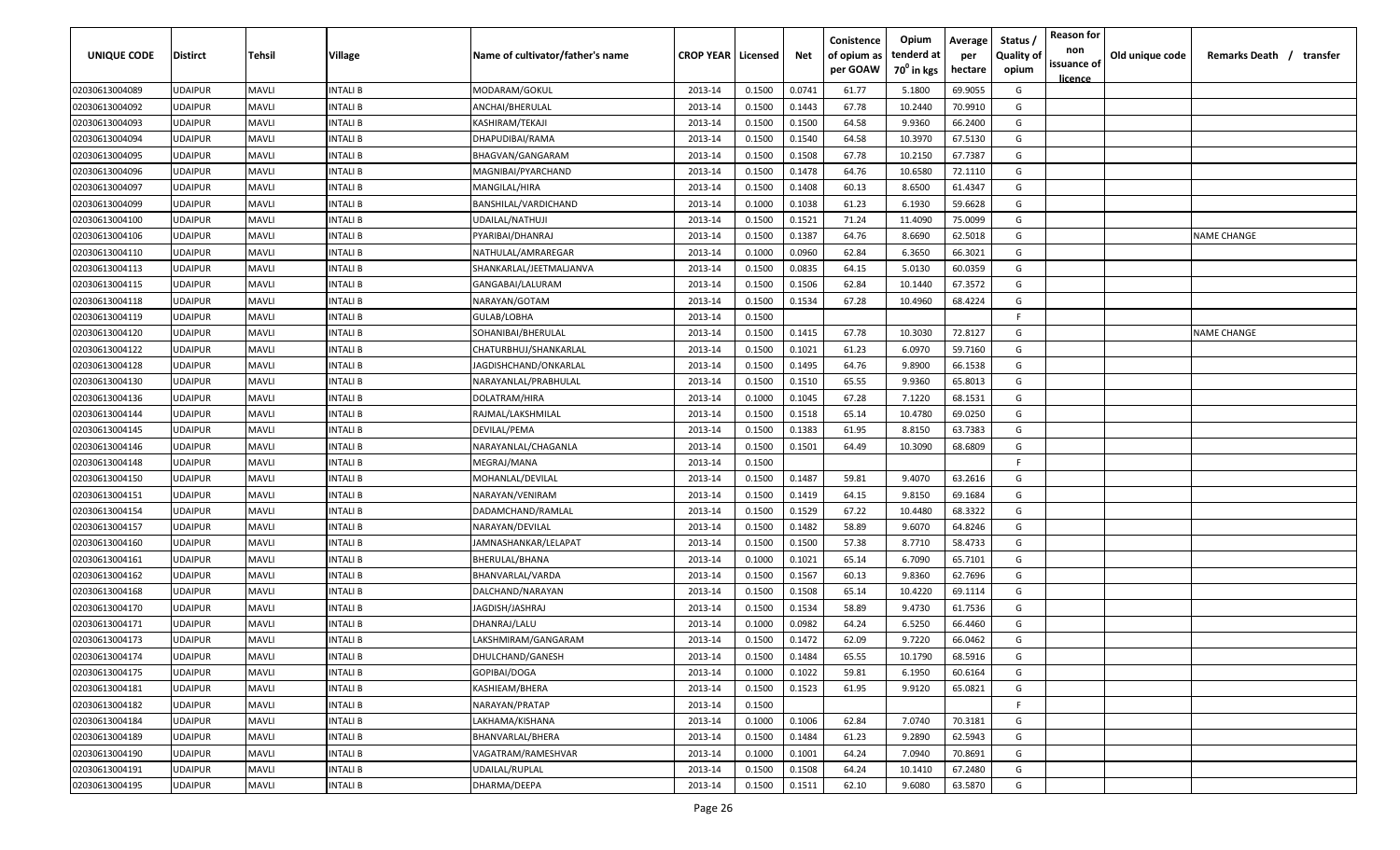| UNIQUE CODE    | Distirct       | Tehsil       | Village    | Name of cultivator/father's name | <b>CROP YEAR   Licensed</b> |        | Net    | Conistence<br>of opium as | Opium<br>tenderd at    | Average<br>per | Status<br><b>Quality of</b> | <b>Reason for</b><br>non      | Old unique code | Remarks Death / transfer |
|----------------|----------------|--------------|------------|----------------------------------|-----------------------------|--------|--------|---------------------------|------------------------|----------------|-----------------------------|-------------------------------|-----------------|--------------------------|
|                |                |              |            |                                  |                             |        |        | per GOAW                  | 70 <sup>0</sup> in kgs | hectare        | opium                       | issuance of<br><u>licence</u> |                 |                          |
| 02030613004196 | UDAIPUR        | <b>MAVLI</b> | INTALI B   | NANURAM/HIRA                     | 2013-14                     | 0.1500 | 0.1450 | 58.89                     | 9.1360                 | 63.0069        | G                           |                               |                 |                          |
| 02030613004197 | UDAIPUR        | <b>MAVLI</b> | INTALI B   | MOTILAL/GOKAL                    | 2013-14                     | 0.1500 | 0.1545 | 62.10                     | 9.6610                 | 62.5307        | G                           |                               |                 |                          |
| 02030613004198 | UDAIPUR        | <b>MAVLI</b> | INTALI B   | ONKARLAL/BHERULAL                | 2013-14                     | 0.1500 | 0.1501 | 71.24                     | 11.3070                | 75.3298        | G                           |                               |                 |                          |
| 02030613004199 | UDAIPUR        | <b>MAVLI</b> | INTALI B   | JAGJIVAN/GOKAL                   | 2013-14                     | 0.1500 | 0.1482 | 64.49                     | 9.8670                 | 66.5789        | G                           |                               |                 |                          |
| 02030613004200 | UDAIPUR        | <b>MAVLI</b> | INTALI B   | MOHANIBAI/DALICHAND              | 2013-14                     | 0.1500 | 0.1522 | 61.95                     | 9.5850                 | 62.9763        | G                           |                               |                 |                          |
| 02030613004201 | UDAIPUR        | <b>MAVLI</b> | INTALI B   | VENIRAM/BARDA                    | 2013-14                     | 0.1500 | 0.1500 | 59.81                     | 9.0740                 | 60.4933        | G                           |                               |                 |                          |
| 02030613004202 | UDAIPUR        | <b>MAVLI</b> | INTALI B   | UDAILAL/PEMA                     | 2013-14                     | 0.1500 | 0.1517 | 62.09                     | 9.8190                 | 64.7264        | G                           |                               |                 |                          |
| 02030613004203 | UDAIPUR        | <b>MAVLI</b> | INTALI B   | NARAYAN/PEMA                     | 2013-14                     | 0.1500 | 0.1466 | 67.28                     | 10.2840                | 70.1501        | G                           |                               |                 |                          |
| 02030613004204 | UDAIPUR        | <b>MAVLI</b> | INTALI B   | LAKSHMIRAM/BHERA                 | 2013-14                     | 0.1500 | 0.1357 | 67.22                     | 8.9020                 | 65.6006        | G                           |                               |                 |                          |
| 02030613004205 | <b>JDAIPUR</b> | <b>MAVLI</b> | INTALI B   | BHERULAL/KISHANA                 | 2013-14                     | 0.1500 | 0.1450 | 65.55                     | 10.0200                | 69.1034        | G                           |                               |                 |                          |
| 02030613004208 | UDAIPUR        | <b>MAVLI</b> | NTALI B    | JAGDISH/SHANKAR                  | 2013-14                     | 0.1500 | 0.1480 | 62.10                     | 9.8120                 | 66.2973        | G                           |                               |                 |                          |
| 02030613004212 | UDAIPUR        | <b>MAVLI</b> | INTALI B   | UDAYLAL/KHEMA                    | 2013-14                     | 0.1500 | 0.1501 | 67.22                     | 10.1690                | 67.7482        | G                           |                               |                 |                          |
| 02030613007006 | UDAIPUR        | <b>MAVLI</b> | SANWAD     | NARAYAN/RAMA                     | 2013-14                     | 0.1500 | 0.1438 | 65.93                     | 10.4830                | 72.8999        | G                           |                               |                 |                          |
| 02030613007007 | UDAIPUR        | <b>MAVLI</b> | SANWAD     | BHURA/NATHU                      | 2013-14                     | 0.1000 | 0.1000 | 56.86                     | 6.2790                 | 62.7900        | G                           |                               |                 |                          |
| 02030613007011 | UDAIPUR        | <b>MAVLI</b> | SANWAD     | KAJOD/DALLA                      | 2013-14                     | 0.1500 | 0.0215 | 67.61                     | 1.8640                 | 86.6977        | G                           |                               |                 |                          |
| 02030613007017 | UDAIPUR        | <b>MAVLI</b> | SANWAD     | HAJARI/DALICHAND                 | 2013-14                     | 0.1000 | 0.0995 | 56.86                     | 6.1810                 | 62.1206        | G                           |                               |                 |                          |
| 02030613007019 | UDAIPUR        | <b>MAVLI</b> | SANWAD     | MADHU/BHAGVAN                    | 2013-14                     | 0.1500 | 0.1285 | 58.94                     | 8.5880                 | 66.8327        | G                           |                               |                 |                          |
| 02030613007022 | UDAIPUR        | <b>MAVLI</b> | SANWAD     | <b>JAGDISH/KISHOR</b>            | 2013-14                     | 0.1500 | 0.1416 | 58.94                     | 8.9840                 | 63.4463        | G                           |                               |                 |                          |
| 02030613007028 | UDAIPUR        | <b>MAVLI</b> | SANWAD     | UDA/DAYARAM                      | 2013-14                     | 0.1500 | 0.1147 | 65.76                     | 8.4080                 | 73.3043        | G                           |                               |                 | TRANSFER/NANDOLI         |
| 02030613007031 | UDAIPUR        | <b>MAVLI</b> | SANWAD     | LAXMIBAI/SHAMBHUPURI             | 2013-14                     | 0.1000 | 0.0492 | 57.14                     | 3.2490                 | 66.0366        | G                           |                               |                 |                          |
| 02030613007032 | UDAIPUR        | <b>MAVLI</b> | SANWAD     | LAKSHMANPURI/NARAYANPURI         | 2013-14                     | 0.1500 | 0.1515 | 57.14                     | 9.3220                 | 61.5314        | G                           |                               |                 |                          |
| 02030613007034 | UDAIPUR        | <b>MAVLI</b> | SANWAD     | UAGAMDEVI/MADAN                  | 2013-14                     | 0.1500 | 0.0401 | 67.61                     | 3.1780                 | 79.2519        | G                           |                               |                 |                          |
| 02030613007042 | UDAIPUR        | <b>MAVLI</b> | SANWAD     | MADHULAL/DLLA                    | 2013-14                     | 0.1500 | 0.0450 | 65.76                     | 3.1280                 | 69.5111        | G                           |                               |                 |                          |
| 02030613007044 | UDAIPUR        | <b>MAVLI</b> | SANWAD     | RAMLAL/DEVILAL                   | 2013-14                     | 0.1000 | 0.1000 | 62.94                     | 6.5640                 | 65.6400        | G                           |                               |                 |                          |
| 02030613007052 | UDAIPUR        | <b>MAVLI</b> | SANWAD     | KISHANLAL/PREMCHAND              | 2013-14                     | 0.1000 | 0.0980 | 59.55                     | 6.4910                 | 66.2347        | G                           |                               |                 |                          |
| 02030613007055 | UDAIPUR        | <b>MAVLI</b> | SANWAD     | MANGILAL/UDAYRAM                 | 2013-14                     | 0.1500 | 0.0732 | 59.06                     | 4.7670                 | 65.1230        | G                           |                               |                 |                          |
| 02030613007059 | UDAIPUR        | <b>MAVLI</b> | SANWAD     | VARDIBAI/BHERAJAT                | 2013-14                     | 0.1500 | 0.1480 | 59.55                     | 10.4040                | 70.2973        | G                           |                               |                 |                          |
| 02030613007061 | UDAIPUR        | <b>MAVLI</b> | SANWAD     | SURESHCHANDRA/MANGILAL           | 2013-14                     | 0.1000 | 0.0213 | 71.27                     | 1.3340                 | 62.6291        | G                           |                               |                 |                          |
| 02030613007069 | UDAIPUR        | <b>MAVLI</b> | SANWAD     | JAMNALAL/VARDA                   | 2013-14                     | 0.1500 |        |                           |                        |                | F.                          |                               |                 |                          |
| 02030613007070 | UDAIPUR        | <b>MAVLI</b> | SANWAD     | BABU/KAJOD                       | 2013-14                     | 0.1500 | 0.1354 | 59.55                     | 9.1960                 | 67.9173        | G                           |                               |                 |                          |
| 02030612001001 | UDAIPUR        | VALLABHNAGAR | AMARPURA A | BHERU LAL/ MAGANA                | 2013-14                     | 0.1500 | 0.1533 | 59.42                     | 10.6020                | 69.1585        | G                           |                               |                 |                          |
| 02030612001002 | UDAIPUR        | VALLABHNAGAR | AMARPURA A | DEVBAI/DEVA                      | 2013-14                     | 0.1500 | 0.1500 | 55.97                     | 9.0510                 | 60.3400        | G                           |                               |                 |                          |
| 02030612001003 | UDAIPUR        | VALLABHNAGAR | AMARPURA A | VIKRAM/OUNKAR                    | 2013-14                     | 0.1500 | 0.1500 | 61.40                     | 10.1310                | 67.5400        | G                           |                               |                 |                          |
| 02030612001007 | UDAIPUR        | VALLABHNAGAR | AMARPURA A | <b>BAABU LAL/SHREE RAM</b>       | 2013-14                     | 0.1500 | 0.1451 | 64.97                     | 10.1910                | 70.2343        | G                           |                               |                 |                          |
| 02030612001009 | UDAIPUR        | VALLABHNAGAR | AMARPURA A | ONKAR LAL/ UDA                   | 2013-14                     | 0.1500 | 0.1483 | 59.42                     | 10.0080                | 67.4848        | G                           |                               |                 |                          |
| 02030612001010 | <b>UDAIPUR</b> | VALLABHNAGAR | AMARPURA A | SHIV RAJ/ DEVA                   | 2013-14                     | 0.1500 | 0.1475 | 58.97                     | 9.2580                 | 62.7661        | G                           |                               |                 |                          |
| 02030612001011 | <b>UDAIPUR</b> | VALLABHNAGAR | AMARPURA A | NATHU LAL/ KAALU                 | 2013-14                     | 0.1000 | 0.1045 | 61.12                     | 6.3560                 | 60.8230        | G                           |                               |                 |                          |
| 02030612001012 | UDAIPUR        | VALLABHNAGAR | AMARPURA A | <b>ONKAR LAL/ DEVA</b>           | 2013-14                     | 0.1500 | 0.1496 | 61.40                     | 10.3770                | 69.3650        | G                           |                               |                 |                          |
| 02030612001014 | UDAIPUR        | VALLABHNAGAR | AMARPURA A | DADAM CHANDRA/ SHREE RAM         | 2013-14                     | 0.1500 | 0.1430 | 69.21                     | 11.6870                | 81.7273        | G                           |                               |                 |                          |
| 02030612001017 | UDAIPUR        | VALLABHNAGAR | AMARPURA A | RUKMAN BAI/KISHAN LAL            | 2013-14                     | 0.1000 | 0.0969 | 59.42                     | 6.3070                 | 65.0877        | G                           |                               |                 |                          |
| 02030612001021 | UDAIPUR        | VALLABHNAGAR | AMARPURA A | BHERU LAL/ HAMERA                | 2013-14                     | 0.1500 | 0.1435 | 64.18                     | 11.1860                | 77.9512        | G                           |                               |                 |                          |
| 02030612001024 | UDAIPUR        | VALLABHNAGAR | AMARPURA A | <b>ONKAR LAL/ KAALU</b>          | 2013-14                     | 0.1500 | 0.1483 | 59.66                     | 9.6390                 | 64.9966        | G                           |                               |                 |                          |
| 02030612001027 | UDAIPUR        | VALLABHNAGAR | AMARPURA A | NARAYAN LAL/ UDAY LAL            | 2013-14                     | 0.1500 | 0.1448 | 61.33                     | 9.6030                 | 66.3191        | G                           |                               |                 |                          |
| 02030612001031 | UDAIPUR        | VALLABHNAGAR | AMARPURA A | <b>BHERU LAL/ HIRA</b>           | 2013-14                     | 0.1000 | 0.1021 | 64.42                     | 6.8010                 | 66.6112        | G                           |                               |                 |                          |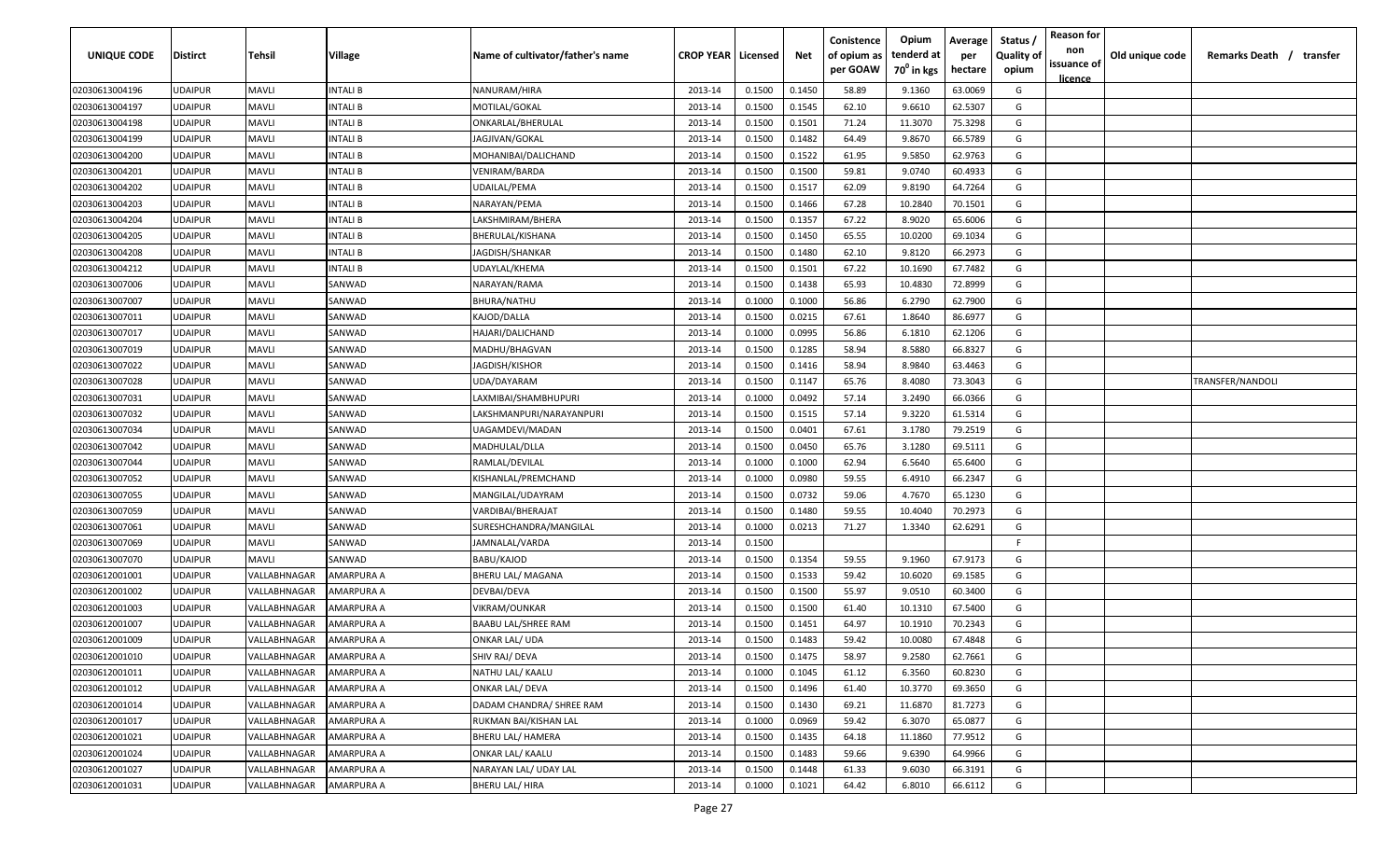| UNIQUE CODE    | <b>Distirct</b> | Tehsil       | Village           | Name of cultivator/father's name | <b>CROP YEAR Licensed</b> |        | Net    | Conistence<br>of opium as<br>per GOAW | Opium<br>tenderd at<br>70 <sup>0</sup> in kgs | Average<br>per<br>hectare | Status /<br><b>Quality of</b><br>opium | <b>Reason for</b><br>non<br>issuance of<br><u>licence</u> | Old unique code | Remarks Death /<br>transfer |
|----------------|-----------------|--------------|-------------------|----------------------------------|---------------------------|--------|--------|---------------------------------------|-----------------------------------------------|---------------------------|----------------------------------------|-----------------------------------------------------------|-----------------|-----------------------------|
| 02030612001037 | <b>JDAIPUR</b>  | VALLABHNAGAR | AMARPURA A        | <b>BAGDIBAI/DEVILAL</b>          | 2013-14                   | 0.1500 | 0.1388 | 56.90                                 | 8.5590                                        | 61.6643                   | G                                      |                                                           |                 |                             |
| 02030612001041 | <b>JDAIPUR</b>  | VALLABHNAGAR | AMARPURA A        | NARAYAN/ ONKAR                   | 2013-14                   | 0.1500 | 0.1530 | 60.44                                 | 10.4650                                       | 68.3987                   | G                                      |                                                           |                 |                             |
| 02030612001044 | <b>JDAIPUR</b>  | VALLABHNAGAR | AMARPURA A        | SAVLIBAI/HARIRAM                 | 2013-14                   | 0.1500 | 0.1462 | 61.33                                 | 9.5410                                        | 65.2599                   | G                                      |                                                           |                 |                             |
| 02030612001045 | <b>JDAIPUR</b>  | VALLABHNAGAR | AMARPURA A        | <b>BAGDI RAM/ GOGA</b>           | 2013-14                   | 0.1000 | 0.1035 | 48.47                                 | 4.7990                                        | 46.3671                   | G                                      | 04                                                        |                 |                             |
| 02030612001046 | <b>JDAIPUR</b>  | VALLABHNAGAR | AMARPURA A        | SHYAM LAL/ GHASEE                | 2013-14                   | 0.1500 | 0.1457 | 57.94                                 | 9.5270                                        | 65.3878                   | G                                      |                                                           |                 |                             |
| 02030612001048 | <b>JDAIPUR</b>  | VALLABHNAGAR | AMARPURA A        | SHANKAR/ UDAY LAL                | 2013-14                   | 0.1500 | 0.1490 | 64.18                                 | 10.1950                                       | 68.4228                   | G                                      |                                                           |                 |                             |
| 02030612001049 | <b>JDAIPUR</b>  | VALLABHNAGAR | AMARPURA A        | ASHOK/KISHNA                     | 2013-14                   | 0.1000 | 0.1000 | 59.63                                 | 6.3550                                        | 63.5500                   | G                                      |                                                           |                 |                             |
| 02030612001055 | <b>JDAIPUR</b>  | VALLABHNAGAR | AMARPURA A        | KISHANLAL/JASRAJ                 | 2013-14                   | 0.1500 | 0.1510 | 58.80                                 | 9.3410                                        | 61.8609                   | G                                      |                                                           |                 |                             |
| 02030612001056 | <b>JDAIPUR</b>  | VALLABHNAGAR | AMARPURA A        | RAM CHANDRA/ DALI CHAND          | 2013-14                   | 0.1500 | 0.1500 | 48.47                                 | 7.9080                                        | 52.7200                   | G                                      |                                                           |                 |                             |
| 02030612001063 | <b>JDAIPUR</b>  | VALLABHNAGAR | AMARPURA A        | MANGIBAI/ONKAR                   | 2013-14                   | 0.1500 | 0.1546 | 60.12                                 | 9.8250                                        | 63.5511                   | G                                      |                                                           |                 |                             |
| 02030612001064 | UDAIPUR         | VALLABHNAGAR | AMARPURA A        | CHOGA LAL/ BHAGWAN               | 2013-14                   | 0.1500 | 0.1400 | 58.80                                 | 8.7530                                        | 62.5214                   | G                                      |                                                           |                 |                             |
| 02030612001065 | JDAIPUR         | VALLABHNAGAR | AMARPURA A        | VARDA/ KHEMA                     | 2013-14                   | 0.1500 | 0.1505 | 61.36                                 | 9.8700                                        | 65.5814                   | G                                      |                                                           |                 |                             |
| 02030612001066 | <b>JDAIPUR</b>  | VALLABHNAGAR | AMARPURA A        | AMBA LAL/GHASEE                  | 2013-14                   | 0.1500 | 0.1449 | 59.63                                 | 8.9100                                        | 61.4907                   | G                                      |                                                           |                 |                             |
| 02030612001067 | <b>JDAIPUR</b>  | VALLABHNAGAR | AMARPURA A        | DHAPU/ BHURA                     | 2013-14                   | 0.1500 | 0.1415 | 61.33                                 | 9.4620                                        | 66.8693                   | G                                      |                                                           |                 |                             |
| 02030612001068 | <b>JDAIPUR</b>  | VALLABHNAGAR | AMARPURA A        | RAMESHWEAR/ JAYCHAND             | 2013-14                   | 0.1500 | 0.1501 | 60.08                                 | 9.5360                                        | 63.5310                   | G                                      |                                                           |                 |                             |
| 02030612001071 | UDAIPUR         | VALLABHNAGAR | AMARPURA A        | DEVI LAL/ GANGA RAM              | 2013-14                   | 0.1000 | 0.1027 | 61.36                                 | 6.4340                                        | 62.6485                   | G                                      |                                                           |                 |                             |
| 02030612001072 | <b>JDAIPUR</b>  | VALLABHNAGAR | AMARPURA A        | PRAKASH CHANDRA/ SAWAI LAL       | 2013-14                   | 0.1500 | 0.1561 | 58.51                                 | 9.7540                                        | 62.4856                   | G                                      |                                                           |                 |                             |
| 02030612001077 | <b>JDAIPUR</b>  | VALLABHNAGAR | AMARPURA A        | ONKAR/ MAGANA                    | 2013-14                   | 0.1500 | 0.1488 | 64.22                                 | 10.4500                                       | 70.2285                   | G                                      |                                                           |                 |                             |
| 02030612001081 | <b>JDAIPUR</b>  | VALLABHNAGAR | AMARPURA A        | ROSHNI/JAY CHAND                 | 2013-14                   | 0.1500 | 0.1521 | 58.80                                 | 9.6770                                        | 63.6226                   | G                                      |                                                           |                 |                             |
| 02030612001082 | UDAIPUR         | VALLABHNAGAR | AMARPURA A        | <b>KANA RAM/ PAKU</b>            | 2013-14                   | 0.1000 | 0.0999 | 58.97                                 | 6.4530                                        | 64.5946                   | G                                      |                                                           |                 |                             |
| 02030612001084 | <b>JDAIPUR</b>  | VALLABHNAGAR | AMARPURA A        | CHOGA LAL/ SHIV RAM              | 2013-14                   | 0.1500 | 0.1515 | 59.66                                 | 9.7420                                        | 64.3036                   | G                                      |                                                           |                 |                             |
| 02030612001085 | <b>JDAIPUR</b>  | VALLABHNAGAR | AMARPURA A        | RATAN LAL/ PAKU                  | 2013-14                   | 0.1500 | 0.1509 | 64.22                                 | 10.3580                                       | 68.6415                   | G                                      |                                                           |                 |                             |
| 02030612001086 | <b>JDAIPUR</b>  | VALLABHNAGAR | AMARPURA A        | GOPAL/BHERU                      | 2013-14                   | 0.1500 | 0.1531 | 57.59                                 | 9.7900                                        | 63.9451                   | G                                      |                                                           |                 |                             |
| 02030612001087 | <b>JDAIPUR</b>  | VALLABHNAGAR | AMARPURA A        | DEVENDRA/ JEET MAL               | 2013-14                   | 0.1000 | 0.0968 | 59.60                                 | 6.3860                                        | 65.9711                   | G                                      |                                                           |                 |                             |
| 02030612001091 | <b>JDAIPUR</b>  | VALLABHNAGAR | AMARPURA A        | NARAYAN/ MANGU                   | 2013-14                   | 0.1500 | 0.1486 | 64.42                                 | 10.2150                                       | 68.7416                   | G                                      |                                                           |                 |                             |
| 02030612001105 | <b>JDAIPUR</b>  | VALLABHNAGAR | AMARPURA A        | SHUKHALA BAI/ RAJMAL             | 2013-14                   | 0.1000 | 0.1000 | 61.36                                 | 6.2150                                        | 62.1500                   | G                                      |                                                           |                 |                             |
| 02030612001108 | <b>JDAIPUR</b>  | VALLABHNAGAR | AMARPURA A        | VARDI BAI/ VENA                  | 2013-14                   | 0.1500 | 0.1465 | 67.44                                 | 11.2340                                       | 76.6826                   | G                                      |                                                           |                 |                             |
| 02030612001122 | UDAIPUR         | VALLABHNAGAR | AMARPURA A        | RAMESHWAR/ DEVA                  | 2013-14                   | 0.1500 | 0.1387 | 64.97                                 | 10.5530                                       | 76.0851                   | G                                      |                                                           |                 |                             |
| 02030612001124 | JDAIPUR         | VALLABHNAGAR | AMARPURA A        | LOGAR (AMARA)/ KELASH            | 2013-14                   | 0.1500 | 0.1435 | 64.18                                 | 10.1400                                       | 70.6620                   | G                                      |                                                           |                 |                             |
| 02030612001129 | <b>JDAIPUR</b>  | VALLABHNAGAR | AMARPURA A        | GOPAL/ SHIV RAM                  | 2013-14                   | 0.1500 | 0.1475 | 58.80                                 | 9.1640                                        | 62.1288                   | G                                      |                                                           |                 |                             |
| 02030612001130 | <b>JDAIPUR</b>  | VALLABHNAGAR | AMARPURA A        | SHOKIN/ NATHU                    | 2013-14                   | 0.1500 | 0.1523 | 59.57                                 | 9.6930                                        | 63.6441                   | G                                      |                                                           |                 |                             |
| 02030612001134 | <b>JDAIPUR</b>  | VALLABHNAGAR | AMARPURA A        | SHAMBHU/ KAJOD                   | 2013-14                   | 0.1000 | 0.1005 | 56.99                                 | 6.3340                                        | 63.0249                   | G                                      |                                                           |                 |                             |
| 02030612001135 | <b>JDAIPUR</b>  | VALLABHNAGAR | AMARPURA A        | SURESH CHANDRA/ BHAGWAN          | 2013-14                   | 0.1500 | 0.1521 | 59.42                                 | 9.6600                                        | 63.5108                   | G                                      |                                                           |                 |                             |
| 02030612001138 | <b>JDAIPUR</b>  | VALLABHNAGAR | AMARPURA A        | <b>BHURA/ VENI RAM</b>           | 2013-14                   | 0.1500 | 0.1516 | 58.97                                 | 9.3090                                        | 61.4050                   | G                                      |                                                           |                 |                             |
| 02030612001141 | <b>JDAIPUR</b>  | VALLABHNAGAR | AMARPURA A        | PREMBAI/SAWAILAL                 | 2013-14                   | 0.1500 | 0.1524 | 57.63                                 | 9.5170                                        | 62.4475                   | G                                      |                                                           |                 |                             |
| 02030612001154 | UDAIPUR         | VALLABHNAGAR | <b>AMARPURA B</b> | CHAMPALAL/UDA                    | 2013-14                   | 0.1500 | 0.1466 | 55.86                                 | 8.9220                                        | 60.8590                   | G                                      |                                                           |                 |                             |
| 02030612001156 | UDAIPUR         | VALLABHNAGAR | AMARPURA B        | KHEMA/BHAJJA                     | 2013-14                   | 0.1500 | 0.1432 | 59.33                                 | 9.7470                                        | 68.0660                   | G                                      |                                                           |                 |                             |
| 02030612001158 | <b>JDAIPUR</b>  | VALLABHNAGAR | AMARPURA B        | GOKAL/MAGNA                      | 2013-14                   | 0.1500 | 0.1433 | 65.18                                 | 9.9450                                        | 69.4000                   | G                                      |                                                           |                 |                             |
| 02030612001161 | <b>UDAIPUR</b>  | VALLABHNAGAR | AMARPURA B        | MANGILAL/NATHULAL                | 2013-14                   | 0.1500 | 0.1415 | 67.20                                 | 10.3580                                       | 73.2010                   | G                                      |                                                           |                 |                             |
| 02030612001166 | <b>UDAIPUR</b>  | VALLABHNAGAR | AMARPURA B        | ONKAR/VJERAM                     | 2013-14                   | 0.1000 | 0.0991 | 62.34                                 | 6.5640                                        | 66.2360                   | G                                      |                                                           |                 |                             |
| 02030612001167 | <b>JDAIPUR</b>  | VALLABHNAGAR | AMARPURA B        | BHURIBAI/LAKSHMIRAM              | 2013-14                   | 0.1500 | 0.1500 | 62.13                                 | 10.5890                                       | 70.5930                   | G                                      |                                                           |                 |                             |
| 02030612001172 | <b>JDAIPUR</b>  | VALLABHNAGAR | AMARPURA B        | BHANWARLAL/VENA-I                | 2013-14                   | 0.1500 | 0.1506 | 62.13                                 | 10.0560                                       | 66.7730                   | G                                      |                                                           |                 |                             |
| 02030612001183 | <b>JDAIPUR</b>  | VALLABHNAGAR | AMARPURA B        | NANDLAL/JASHRAJ                  | 2013-14                   | 0.1500 | 0.1500 | 55.18                                 | 9.2780                                        | 61.8530                   | G                                      |                                                           |                 |                             |
| 02030612001190 | UDAIPUR         | VALLABHNAGAR | AMARPURA A        | KANKU/JASRAJ                     | 2013-14                   | 0.1500 | 0.1492 | 59.23                                 | 9.6040                                        | 64.3700                   | G                                      |                                                           |                 |                             |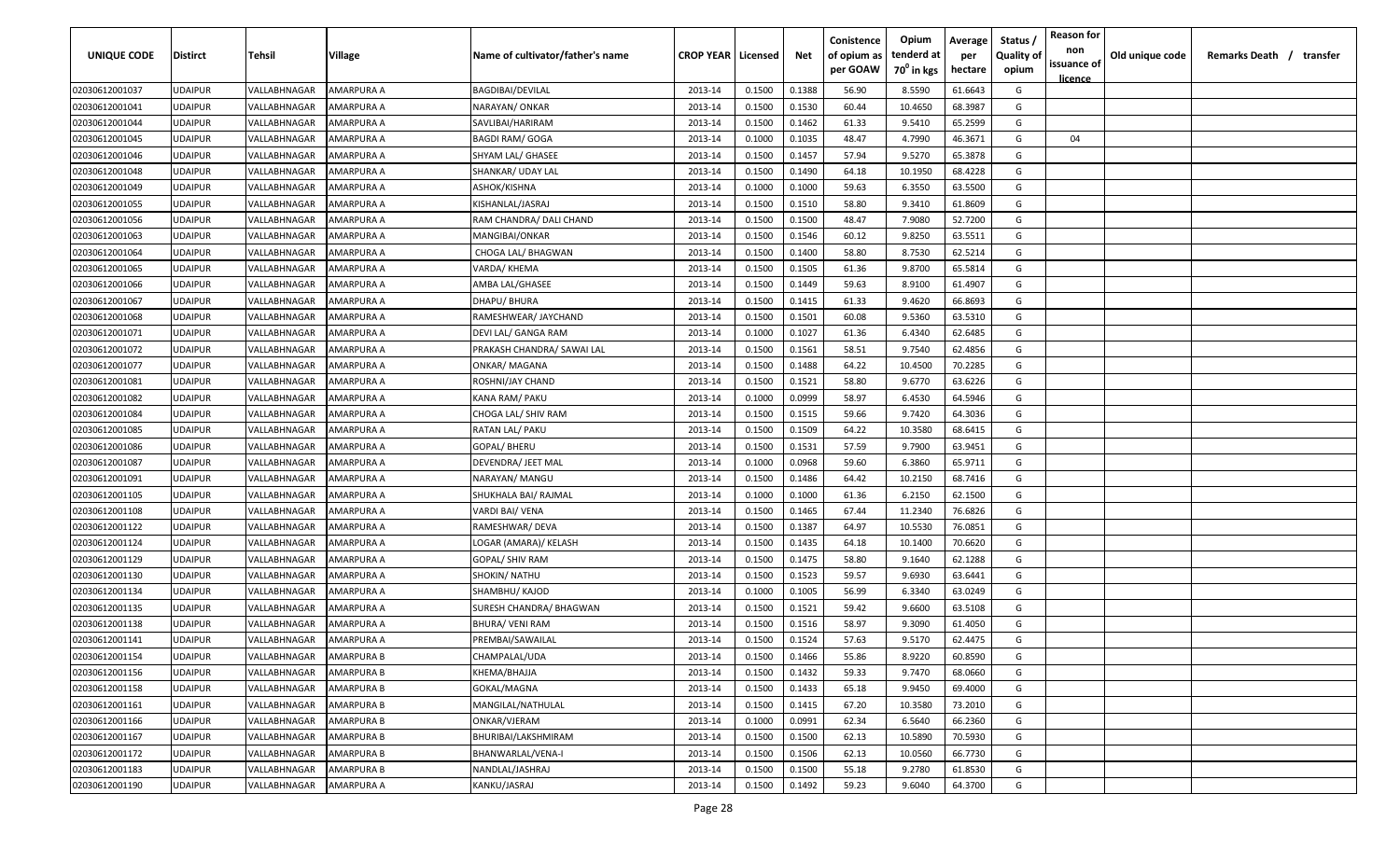| UNIQUE CODE    | <b>Distirct</b> | Tehsil       | Village           | Name of cultivator/father's name | <b>CROP YEAR   Licensed</b> |        | Net    | Conistence<br>of opium as<br>per GOAW | Opium<br>tenderd at<br>70 <sup>0</sup> in kgs | Average<br>per<br>hectare | Status<br><b>Quality of</b><br>opium | <b>Reason for</b><br>non<br>issuance of<br><u>licence</u> | Old unique code | Remarks Death / transfer |
|----------------|-----------------|--------------|-------------------|----------------------------------|-----------------------------|--------|--------|---------------------------------------|-----------------------------------------------|---------------------------|--------------------------------------|-----------------------------------------------------------|-----------------|--------------------------|
| 02030612001196 | <b>UDAIPUR</b>  | VALLABHNAGAR | AMARPURA A        | HIRALAL/BHERULAL                 | 2013-14                     | 0.1500 | 0.1428 | 61.23                                 | 10.2080                                       | 71.4846                   | G                                    |                                                           |                 |                          |
| 02030612001197 | <b>UDAIPUR</b>  | VALLABHNAGAR | AMARPURA A        | UDAILAL/LACHIRAM                 | 2013-14                     | 0.1500 | 0.1461 | 64.97                                 | 10.7200                                       | 73.3744                   | G                                    |                                                           |                 |                          |
| 02030612001198 | <b>UDAIPUR</b>  | VALLABHNAGAR | AMARPURA A        | VIPINGIRI/SHAMBHUGIRI            | 2013-14                     | 0.1500 | 0.1528 | 61.40                                 | 9.7540                                        | 63.8351                   | G                                    |                                                           |                 |                          |
| 02030612001201 | <b>UDAIPUR</b>  | VALLABHNAGAR | AMARPURA A        | CHUNNILAL/JAYRAJ                 | 2013-14                     | 0.1500 | 0.1533 | 64.42                                 | 10.3350                                       | 67.4168                   | G                                    |                                                           |                 |                          |
| 02030612001202 | <b>UDAIPUR</b>  | VALLABHNAGAR | AMARPURA A        | JAYCHAND/KHEMA                   | 2013-14                     | 0.1000 |        |                                       |                                               |                           | -F                                   |                                                           |                 |                          |
| 02030612001203 | <b>UDAIPUR</b>  | VALLABHNAGAR | AMARPURA B        | GANPATPURI/SHAMBHUPURI           | 2013-14                     | 0.1500 | 0.1515 | 59.20                                 | 9.3110                                        | 61.4590                   | G                                    |                                                           |                 |                          |
| 02030612001204 | <b>UDAIPUR</b>  | VALLABHNAGAR | AMARPURA B        | ONKARPURI/SHAMBHUPURI            | 2013-14                     | 0.1500 | 0.1518 | 55.15                                 | 9.0570                                        | 59.6640                   | G                                    |                                                           |                 |                          |
| 02030612001205 | <b>UDAIPUR</b>  | VALLABHNAGAR | AMARPURA B        | BHERULAL/UDA                     | 2013-14                     | 0.1500 | 0.1558 | 62.51                                 | 10.2160                                       | 65.5710                   | G                                    |                                                           |                 |                          |
| 02030612001212 | <b>UDAIPUR</b>  | VALLABHNAGAR | AMARPURA B        | SHANIBAI/KHEMRAJ                 | 2013-14                     | 0.1500 | 0.1487 | 59.28                                 | 9.2140                                        | 61.9640                   | G                                    |                                                           |                 |                          |
| 02030612001215 | <b>UDAIPUR</b>  | VALLABHNAGAR | AMARPURA B        | LOGAR/UDA                        | 2013-14                     | 0.1500 | 0.1500 | 59.28                                 | 10.0100                                       | 66.7330                   | G                                    |                                                           |                 |                          |
| 02030612001218 | <b>UDAIPUR</b>  | VALLABHNAGAR | AMARPURA B        | BHANWARLAL@AMARCHAND/VENA        | 2013-14                     | 0.1500 | 0.1552 | 56.47                                 | 9.7530                                        | 62.8410                   | G                                    |                                                           |                 |                          |
| 02030612001221 | <b>UDAIPUR</b>  | VALLABHNAGAR | AMARPURA B        | NOJI BAI/TEJAA                   | 2013-14                     | 0.1500 | 0.1467 | 62.51                                 | 9.9480                                        | 67.8120                   | G                                    |                                                           |                 |                          |
| 02030612001222 | <b>UDAIPUR</b>  | VALLABHNAGAR | AMARPURA B        | ONKARLAL/PARTHA                  | 2013-14                     | 0.1500 | 0.1465 | 62.34                                 | 9.7960                                        | 66.8670                   | G                                    |                                                           |                 |                          |
| 02030612001225 | <b>UDAIPUR</b>  | VALLABHNAGAR | AMARPURA B        | BHAGCHAND/GOTU                   | 2013-14                     | 0.1500 | 0.1540 | 61.18                                 | 10.2050                                       | 66.2660                   | G                                    |                                                           |                 |                          |
| 02030612001226 | <b>UDAIPUR</b>  | VALLABHNAGAR | AMARPURA B        | DEVA/NAVLA GADRI                 | 2013-14                     | 0.1500 | 0.1480 | 67.20                                 | 10.8770                                       | 73.4930                   | G                                    |                                                           |                 |                          |
| 02030612001231 | <b>UDAIPUR</b>  | VALLABHNAGAR | AMARPURA B        | BABULAL/RAMLAL                   | 2013-14                     | 0.1000 | 0.1043 | 52.17                                 | 5.7010                                        | 54.6600                   | G                                    |                                                           |                 |                          |
| 02030612001232 | <b>UDAIPUR</b>  | VALLABHNAGAR | AMARPURA B        | DEVA/BABRU                       | 2013-14                     | 0.1500 | 0.0513 | 65.18                                 | 3.7060                                        | 72.2420                   | G                                    |                                                           |                 |                          |
| 02030612001236 | <b>UDAIPUR</b>  | VALLABHNAGAR | AMARPURA B        | SIVRAM/NANA RAWAT                | 2013-14                     | 0.1500 | 0.1506 | 59.28                                 | 10.1450                                       | 67.3640                   | G                                    |                                                           |                 |                          |
| 02030612001239 | <b>UDAIPUR</b>  | VALLABHNAGAR | AMARPURA B        | RODI/MANGU                       | 2013-14                     | 0.1500 | 0.1516 | 62.26                                 | 10.2370                                       | 67.5260                   | G                                    |                                                           |                 |                          |
| 02030612001243 | <b>UDAIPUR</b>  | VALLABHNAGAR | AMARPURA B        | ONKAR/UDAILAL                    | 2013-14                     | 0.1000 | 0.0995 | 65.18                                 | 7.3090                                        | 73.4570                   | G                                    |                                                           |                 |                          |
| 02030612001245 | <b>UDAIPUR</b>  | VALLABHNAGAR | AMARPURA B        | PRAKASHCHANDRA/LACHIRAM          | 2013-14                     | 0.1500 | 0.1561 | 62.51                                 | 10.9660                                       | 70.2500                   | G                                    |                                                           |                 |                          |
| 02030612001246 | <b>UDAIPUR</b>  | VALLABHNAGAR | AMARPURA B        | BHOLI/DEVA                       | 2013-14                     | 0.1500 |        |                                       |                                               |                           | -F.                                  |                                                           |                 |                          |
| 02030612001250 | <b>UDAIPUR</b>  | VALLABHNAGAR | AMARPURA B        | MOHAN/NANA                       | 2013-14                     | 0.1000 | 0.1022 | 59.31                                 | 6.9220                                        | 67.7300                   | G                                    |                                                           |                 |                          |
| 02030612001254 | <b>UDAIPUR</b>  | VALLABHNAGAR | AMARPURA B        | CHENA/MAGNA                      | 2013-14                     | 0.1500 | 0.1500 | 62.26                                 | 10.0330                                       | 66.8870                   | G                                    |                                                           |                 |                          |
| 02030612001257 | <b>UDAIPUR</b>  | VALLABHNAGAR | AMARPURA B        | PRATHA/ONKAR                     | 2013-14                     | 0.1500 | 0.1459 | 65.27                                 | 10.4620                                       | 71.7070                   | G                                    |                                                           |                 |                          |
| 02030612001258 | <b>UDAIPUR</b>  | VALLABHNAGAR | AMARPURA B        | SUSHILA/KELASHCHANDRA            | 2013-14                     | 0.1500 | 0.1401 | 65.18                                 | 10.3820                                       | 74.1040                   | G                                    |                                                           |                 |                          |
| 02030612001259 | <b>UDAIPUR</b>  | VALLABHNAGAR | AMARPURA B        | RAMNARAYAN/NATHU                 | 2013-14                     | 0.1500 | 0.1510 | 59.46                                 | 9.7850                                        | 64.8010                   | G                                    |                                                           |                 |                          |
| 02030612001261 | <b>UDAIPUR</b>  | VALLABHNAGAR | AMARPURA B        | KISHANLAL/GEHARILAL              | 2013-14                     | 0.1500 | 0.1473 | 56.23                                 | 9.5510                                        | 64.8400                   | G                                    |                                                           |                 |                          |
| 02030612001263 | <b>UDAIPUR</b>  | VALLABHNAGAR | AMARPURA B        | LALCHAND/TARACHNAD               | 2013-14                     | 0.1000 | 0.0927 | 59.33                                 | 6.0430                                        | 65.1890                   | G                                    |                                                           |                 |                          |
| 02030612001264 | <b>UDAIPUR</b>  | VALLABHNAGAR | AMARPURA B        | RAMLAL/HIRALAL                   | 2013-14                     | 0.1500 | 0.1435 | 55.86                                 | 9.0330                                        | 62.9480                   | G                                    |                                                           |                 |                          |
| 02030612001270 | <b>UDAIPUR</b>  | VALLABHNAGAR | AMARPURA B        | RAMLAL/CHAMPA                    | 2013-14                     | 0.1500 | 0.1428 | 59.20                                 | 9.2270                                        | 64.6150                   | G                                    |                                                           |                 |                          |
| 02030612001271 | <b>UDAIPUR</b>  | VALLABHNAGAR | AMARPURA B        | MOHANLAL/UDA MEGVAL              | 2013-14                     | 0.1500 | 0.1420 | 57.56                                 | 9.2260                                        | 64.9720                   | G                                    |                                                           |                 |                          |
| 02030612001272 | <b>UDAIPUR</b>  | VALLABHNAGAR | AMARPURA B        | BHERULAL/JASHRAJ                 | 2013-14                     | 0.1500 |        |                                       |                                               |                           | F.                                   |                                                           |                 |                          |
| 02030612001275 | <b>UDAIPUR</b>  | VALLABHNAGAR | AMARPURA B        | SHANKARLAL/MODA                  | 2013-14                     | 0.1500 | 0.1469 | 50.77                                 | 8.0430                                        | 54.7520                   | G                                    |                                                           |                 |                          |
| 02030612001276 | <b>UDAIPUR</b>  | VALLABHNAGAR | AMARPURA B        | SHIVGIRI/HIRAGIRI                | 2013-14                     | 0.1500 | 0.1493 | 57.10                                 | 8.9790                                        | 60.1410                   | G                                    |                                                           |                 |                          |
| 02030612001277 | <b>UDAIPUR</b>  | VALLABHNAGAR | <b>AMARPURA B</b> | SURESHKUMHAR/RAMLAL              | 2013-14                     | 0.1500 |        |                                       |                                               |                           | F.                                   |                                                           |                 |                          |
| 02030612001281 | <b>UDAIPUR</b>  | VALLABHNAGAR | <b>AMARPURA B</b> | RADHU/DEEPA                      | 2013-14                     | 0.1500 |        |                                       |                                               |                           | F                                    |                                                           |                 |                          |
| 02030612001282 | <b>UDAIPUR</b>  | VALLABHNAGAR | <b>AMARPURA B</b> | RAJMAL/MANGILAL                  | 2013-14                     | 0.1500 | 0.1500 | 65.00                                 | 10.1030                                       | 67.3530                   | G                                    |                                                           |                 |                          |
| 02030612001283 | <b>UDAIPUR</b>  | VALLABHNAGAR | <b>AMARPURA B</b> | GOTAM/NARAYAN                    | 2013-14                     | 0.1500 | 0.1469 | 62.34                                 | 10.0810                                       | 68.6250                   | G                                    |                                                           |                 |                          |
| 02030612001286 | <b>UDAIPUR</b>  | VALLABHNAGAR | AMARPURA B        | DAKHI/BHAGWAN                    | 2013-14                     | 0.1500 | 0.1501 | 61.94                                 | 10.1580                                       | 67.6750                   | G                                    |                                                           |                 |                          |
| 02030612001293 | <b>UDAIPUR</b>  | VALLABHNAGAR | AMARPURA B        | MANSHUKH/SAWAILAL                | 2013-14                     | 0.1500 |        |                                       |                                               |                           | F.                                   |                                                           |                 |                          |
| 02030612001294 | <b>UDAIPUR</b>  | VALLABHNAGAR | AMARPURA B        | PRATHVIRAJ/SAKHA                 | 2013-14                     | 0.1500 | 0.1440 | 61.94                                 | 10.0430                                       | 69.7430                   | G                                    |                                                           |                 |                          |
| 02030612001301 | <b>UDAIPUR</b>  | VALLABHNAGAR | AMARPURA B        | MANGILAL/LACHIRAM JANVA          | 2013-14                     | 0.1500 | 0.1489 | 62.26                                 | 10.5310                                       | 70.7250                   | G                                    |                                                           |                 |                          |
| 02030612001308 | <b>UDAIPUR</b>  | VALLABHNAGAR | <b>AMARPURA B</b> | BHANWARLAL/GIRDHARI              | 2013-14                     | 0.1500 | 0.1028 | 59.33                                 | 6.8480                                        | 66.6150                   | G                                    |                                                           |                 |                          |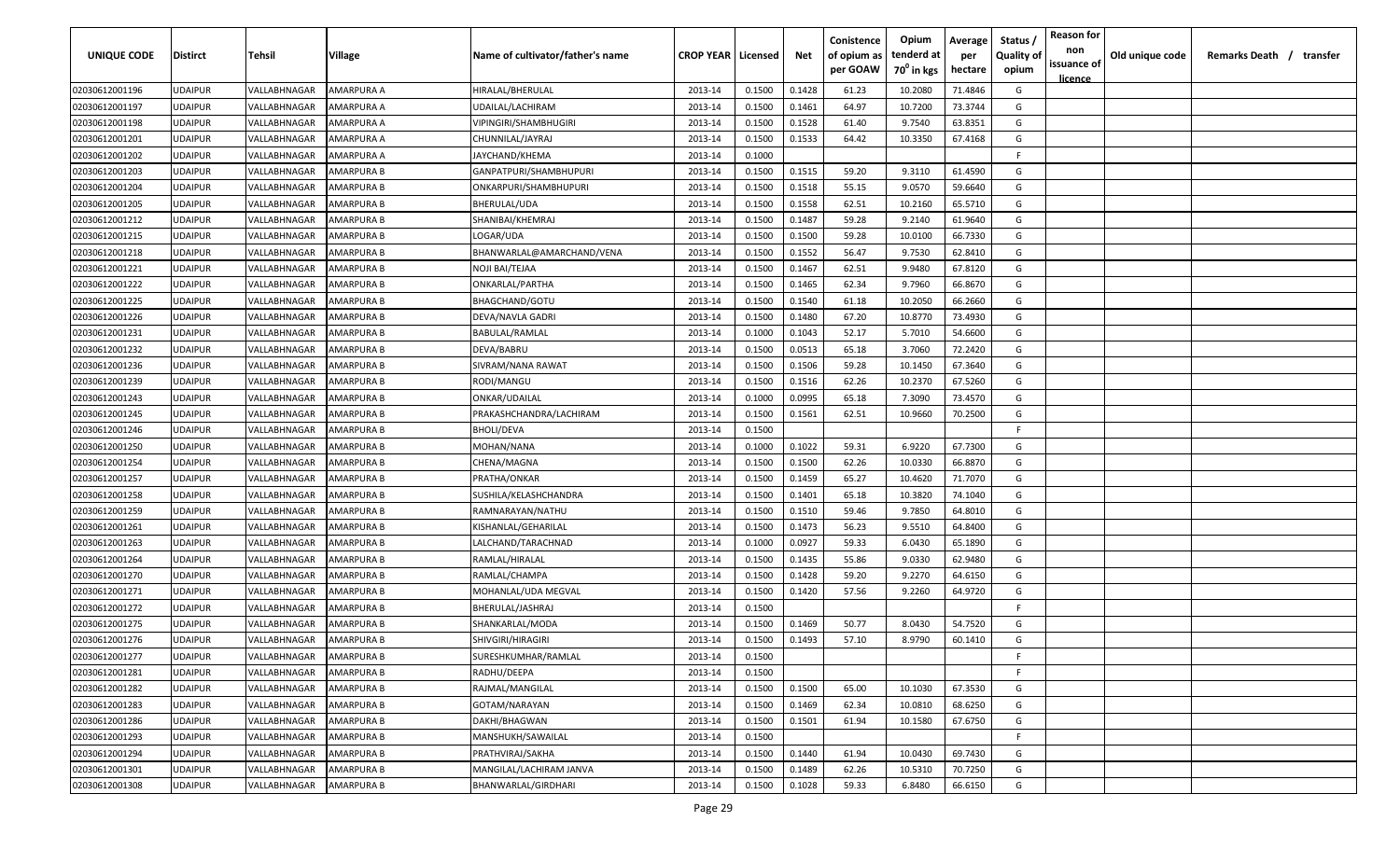| UNIQUE CODE                      | <b>Distirct</b>           | Tehsil                       | Village                          | Name of cultivator/father's name | <b>CROP YEAR   Licensed</b> |                  | Net              | Conistence<br>of opium as<br>per GOAW | Opium<br>tenderd at<br>70 <sup>0</sup> in kgs | Average<br>per<br>hectare | Status /<br><b>Quality of</b><br>opium | <b>Reason for</b><br>non<br>issuance of<br><u>licence</u> | Old unique code | Remarks Death /<br>transfer |
|----------------------------------|---------------------------|------------------------------|----------------------------------|----------------------------------|-----------------------------|------------------|------------------|---------------------------------------|-----------------------------------------------|---------------------------|----------------------------------------|-----------------------------------------------------------|-----------------|-----------------------------|
| 02030612001310                   | <b>JDAIPUR</b>            | VALLABHNAGAR                 | AMARPURA B                       | RAJENDRA/KISHANLAL               | 2013-14                     | 0.1500           | 0.1427           | 62.13                                 | 9.7010                                        | 67.9820                   | G                                      |                                                           |                 |                             |
| 02030612001311                   | <b>JDAIPUR</b>            | VALLABHNAGAR                 | AMARPURA B                       | RAMLAL/GOTU                      | 2013-14                     | 0.1000           | 0.0957           | 61.94                                 | 6.5740                                        | 68.6940                   | G                                      |                                                           |                 |                             |
| 02030612001312                   | <b>JDAIPUR</b>            | VALLABHNAGAR                 | AMARPURA B                       | NATHI/GOTI                       | 2013-14                     | 0.1000           | 0.0957           | 54.31                                 | 5.8650                                        | 61.2850                   | G                                      |                                                           |                 |                             |
| 02030612001313                   | <b>JDAIPUR</b>            | VALLABHNAGAR                 | AMARPURA B                       | KHEMRAJ/KEVAL                    | 2013-14                     | 0.1500           | 0.1516           | 59.20                                 | 9.7430                                        | 64.2678                   | G                                      |                                                           |                 |                             |
| 02030612002001                   | <b>JDAIPUR</b>            | VALLABHNAGAR                 | AMARPURALOONDA                   | UDAYLAL/BHERA                    | 2013-14                     | 0.1500           | 0.1440           | 55.92                                 | 8.9550                                        | 62.1875                   | G                                      |                                                           |                 |                             |
| 02030612002002                   | <b>JDAIPUR</b>            | VALLABHNAGAR                 | AMARPURALOONDA                   | BHANIBAI/NARU                    | 2013-14                     | 0.1000           | 0.0990           | 56.62                                 | 6.2850                                        | 63.4848                   | G                                      |                                                           |                 |                             |
| 02030612002008                   | <b>JDAIPUR</b>            | VALLABHNAGAR                 | AMARPURALOONDA                   | MAGANI RAM/KANI RAM              | 2013-14                     | 0.1500           | 0.1422           | 70.15                                 | 11.3540                                       | 79.8453                   | G                                      |                                                           |                 |                             |
| 02030612002010                   | <b>JDAIPUR</b>            | VALLABHNAGAR                 | AMARPURALOONDA                   | KISHANBAI/CHAGANLAL              | 2013-14                     | 0.1500           | 0.1416           | 58.49                                 | 9.6760                                        | 68.3333                   | G                                      |                                                           |                 |                             |
| 02030612002011                   | <b>JDAIPUR</b>            | VALLABHNAGAR                 | AMARPURALOONDA                   | PEMA/MODA                        | 2013-14                     | 0.1500           | 0.1415           | 61.42                                 | 9.8360                                        | 69.5124                   | G                                      |                                                           |                 |                             |
| 02030612002014                   | <b>JDAIPUR</b>            | VALLABHNAGAR                 | AMARPURALOONDA                   | GORDHAN/BALAM JATTI              | 2013-14                     | 0.1000           | 0.0950           | 55.05                                 | 5.8120                                        | 61.1789                   | G                                      |                                                           |                 |                             |
| 02030612002016                   | UDAIPUR                   | VALLABHNAGAR                 | AMARPURALOONDA                   | GULABKUVAR/LALSINGH              | 2013-14                     | 0.1500           | 0.1457           | 60.11                                 | 9.7210                                        | 66.7193                   | G                                      |                                                           |                 |                             |
| 02030612002017                   | JDAIPUR                   | VALLABHNAGAR                 | AMARPURALOONDA                   | BHABHUTSINGH/RAMSINGH            | 2013-14                     | 0.1000           | 0.0962           | 58.49                                 | 6.3590                                        | 66.1019                   | G                                      |                                                           |                 |                             |
| 02030612002018                   | <b>JDAIPUR</b>            | VALLABHNAGAR                 | AMARPURALOONDA                   | BHAGWAN/UDA                      | 2013-14                     | 0.1500           | 0.1470           | 63.27                                 | 10.4120                                       | 70.8299                   | G                                      |                                                           |                 |                             |
| 02030612002019                   | <b>JDAIPUR</b>            | VALLABHNAGAR                 | AMARPURALOONDA                   | CHOGA LAL/MAGANI RAM             | 2013-14                     | 0.1500           | 0.1406           | 62.96                                 | 9.9930                                        | 71.0740                   | G                                      |                                                           |                 |                             |
| 02030612002021                   | <b>JDAIPUR</b>            | VALLABHNAGAR                 | AMARPURALOONDA                   | <b>HAGAMIBAI/KISOR</b>           | 2013-14                     | 0.1500           | 0.1438           | 62.96                                 | 10.2800                                       | 71.4882                   | G                                      |                                                           |                 |                             |
| 02030612002029                   | UDAIPUR                   | VALLABHNAGAR                 | AMARPURALOONDA                   | RAMESHWAR/UADAY LAL JAT          | 2013-14                     | 0.1500           | 0.1457           | 55.92                                 | 8.9870                                        | 61.6815                   | G                                      |                                                           |                 |                             |
| 02030612002030                   | <b>JDAIPUR</b>            | VALLABHNAGAR                 | AMARPURALOONDA                   | <b>GANGA RAM/DALLA JI</b>        | 2013-14                     | 0.1500           | 0.1441           | 62.96                                 | 10.1640                                       | 70.5344                   | G                                      |                                                           |                 |                             |
| 02030612002031                   | <b>JDAIPUR</b>            | VALLABHNAGAR                 | AMARPURALOONDA                   | CHAMPA LAL/NAWALA JI             | 2013-14                     | 0.1500           | 0.1424           | 65.10                                 | 10.3420                                       | 72.6264                   | G                                      |                                                           |                 |                             |
| 02030612002032                   | <b>JDAIPUR</b>            | VALLABHNAGAR                 | AMARPURALOONDA                   | KISHAN LAL/MAGANI RAM            | 2013-14                     | 0.1500           | 0.1441           | 64.20                                 | 10.6660                                       | 74.0180                   | G                                      |                                                           |                 |                             |
| 02030612002033                   | UDAIPUR                   | VALLABHNAGAR                 | AMARPURALOONDA                   | PRABHU/KELA JAT                  | 2013-14                     | 0.1500           | 0.1452           | 61.42                                 | 9.8450                                        | 67.8030                   | G                                      |                                                           |                 |                             |
| 02030612002035                   | <b>JDAIPUR</b>            | VALLABHNAGAR                 | AMARPURALOONDA                   | <b>BHAGWAN/BHERA JI</b>          | 2013-14                     | 0.1500           | 0.1424           | 61.58                                 | 9.7910                                        | 68.7570                   | G                                      |                                                           |                 |                             |
| 02030612002036                   | <b>JDAIPUR</b>            | VALLABHNAGAR                 | AMARPURALOONDA                   | RAMSINGH/NATHU                   | 2013-14                     | 0.1500           | 0.1450           | 61.42                                 | 10.2400                                       | 70.6207                   | G                                      |                                                           |                 |                             |
| 02030612002042                   | <b>JDAIPUR</b>            | VALLABHNAGAR                 | AMARPURALOONDA                   | NARAYANIBAI/UDAILAL              | 2013-14                     | 0.1500           | 0.1480           | 62.80                                 | 10.4910                                       | 70.8851                   | G                                      |                                                           |                 |                             |
| 02030612002043                   | <b>JDAIPUR</b>            | VALLABHNAGAR                 | AMARPURALOONDA                   | ABHAY SINGH/ FATEH SINGH         | 2013-14                     | 0.1500           | 0.1455           | 70.15                                 | 11.4850                                       | 78.9347                   | G                                      |                                                           |                 |                             |
| 02030612002051                   | <b>JDAIPUR</b>            | VALLABHNAGAR                 | AMARPURALOONDA                   | GISIBAI/NARAYAN                  | 2013-14                     | 0.1500           | 0.1426           | 62.53                                 | 10.1300                                       | 71.0379                   | G                                      |                                                           |                 |                             |
| 02030612002057                   | <b>JDAIPUR</b>            | VALLABHNAGAR                 | AMARPURALOONDA                   | MAGANI RAM/BAJE RAM              | 2013-14                     | 0.1000           | 0.0999           | 62.82                                 | 6.9550                                        | 69.6196                   | G                                      |                                                           |                 |                             |
| 02030612002061                   | <b>JDAIPUR</b>            | VALLABHNAGAR                 | AMARPURALOONDA                   | LEHRIBAI/MANGILAL                | 2013-14                     | 0.1500           | 0.1400           | 62.82                                 | 10.0330                                       | 71.6643                   | G                                      |                                                           |                 |                             |
| 02030612002062                   | UDAIPUR                   | VALLABHNAGAR                 | AMARPURALOONDA                   | UDAY KUNWAR/GORDHANSINGH         | 2013-14                     | 0.1000           | 0.0959           | 62.86                                 | 6.6180                                        | 69.0094                   | G                                      |                                                           |                 |                             |
| 02030612002063                   | JDAIPUR                   | VALLABHNAGAR                 | AMARPURALOONDA                   | BHANEARSINGH/MANSINGH            | 2013-14                     | 0.1500           | 0.1470           | 62.86                                 | 9.9860                                        | 67.9320                   | G                                      |                                                           |                 |                             |
| 02030612002064                   | <b>JDAIPUR</b>            | VALLABHNAGAR                 | AMARPURALOONDA                   | DEVA/KESA                        | 2013-14                     | 0.1000           | 0.1000           | 55.05                                 | 6.9990                                        | 69.9900                   | G                                      |                                                           |                 |                             |
| 02030612002065                   | <b>JDAIPUR</b>            | VALLABHNAGAR                 | AMARPURALOONDA                   | DEVA/HEERA                       | 2013-14                     | 0.1000           | 0.1000           | 55.12                                 | 6.4020                                        | 64.0200                   | G                                      |                                                           |                 |                             |
| 02030612002066                   | <b>JDAIPUR</b>            | VALLABHNAGAR                 | AMARPURALOONDA                   | RAMSINGH/AMERSINGH               | 2013-14                     | 0.1500           | 0.1468           | 58.49                                 | 10.0850                                       | 68.6989                   | G                                      |                                                           |                 |                             |
| 02030612006001                   | <b>JDAIPUR</b>            | VALLABHNAGAR                 | BANSADA                          | CHOGALAL/GANESH                  | 2013-14                     | 0.1500           | 0.1402           | 56.93                                 | 9.8000                                        | 69.9001                   | G                                      |                                                           |                 |                             |
| 02030612006003                   | <b>JDAIPUR</b>            | VALLABHNAGAR                 | BANSADA                          | DHAPUBAI/GANGARAM                | 2013-14                     | 0.1000           | 0.0943           | 56.86                                 | 5.6860                                        | 60.2969                   | G                                      |                                                           |                 |                             |
| 02030612006008                   | <b>JDAIPUR</b>            | VALLABHNAGAR                 | BANSADA                          | VIRMAN/UDA                       | 2013-14                     | 0.1500           | 0.1494           | 56.62                                 | 9.8760                                        | 66.1044                   | G                                      |                                                           |                 |                             |
| 02030612006013                   | UDAIPUR                   | VALLABHNAGAR                 | BANSADA                          | OMKAR/MOTILAL                    | 2013-14                     | 0.1500           | 0.1496           | 60.11                                 | 10.2870                                       | 68.7634                   | G                                      |                                                           |                 |                             |
| 02030612006021                   | UDAIPUR                   | VALLABHNAGAR                 | BANSADA                          | <b>BHURALAL/RUPA</b>             | 2013-14                     | 0.1000           | 0.0918           | 56.93                                 | 6.0830                                        | 66.2636                   | G                                      |                                                           |                 |                             |
| 02030612006025                   | <b>JDAIPUR</b>            | VALLABHNAGAR                 | BANSADA                          | UDAILAL/CHENA                    | 2013-14                     | 0.1000           | 0.0917           | 56.86                                 | 6.1170                                        | 66.7067                   | G                                      |                                                           |                 |                             |
| 02030612009004                   | UDAIPUR                   | VALLABHNAGAR                 | ВНОРА КА КНЕДА                   | DEVILAL/ PEMA                    | 2013-14                     | 0.1000           | 0.0935           | 65.18                                 | 6.3600                                        | 68.0214                   | G                                      |                                                           |                 |                             |
| 02030612009007                   | <b>UDAIPUR</b>            | VALLABHNAGAR                 | ВНОРА КА КНЕДА                   | CHUNNI LAL/UDA                   | 2013-14                     | 0.1000           | 0.0931           | 68.67                                 | 7.0340                                        | 75.5532                   | G                                      |                                                           |                 |                             |
| 02030612009008                   | <b>JDAIPUR</b>            | VALLABHNAGAR                 | ВНОРА КА КНЕДА                   | RUP LAL/RAMA                     | 2013-14                     | 0.1000           | 0.0898           | 58.48                                 | 5.1550                                        | 57.4053                   | G                                      |                                                           |                 |                             |
| 02030612009010                   | <b>JDAIPUR</b>            | VALLABHNAGAR                 | ВНОРА КА КНЕДА                   | NOJIBAI/BHOPA                    | 2013-14                     | 0.1500           | 0.1467           | 68.10                                 | 10.7990                                       | 73.6128                   | G                                      |                                                           |                 |                             |
|                                  |                           |                              |                                  |                                  |                             |                  |                  |                                       |                                               |                           |                                        |                                                           |                 |                             |
| 02030612009018<br>02030612009019 | <b>JDAIPUR</b><br>UDAIPUR | VALLABHNAGAR<br>VALLABHNAGAR | ВНОРА КА КНЕДА<br>ВНОРА КА КНЕДА | UDAYLAL/GOKAL<br>PARTHVIRAJ/VENA | 2013-14<br>2013-14          | 0.1000<br>0.1500 | 0.0960<br>0.1505 | 58.48<br>68.67                        | 6.0490<br>10.6830                             | 63.0104<br>70.9834        | G<br>G                                 |                                                           |                 |                             |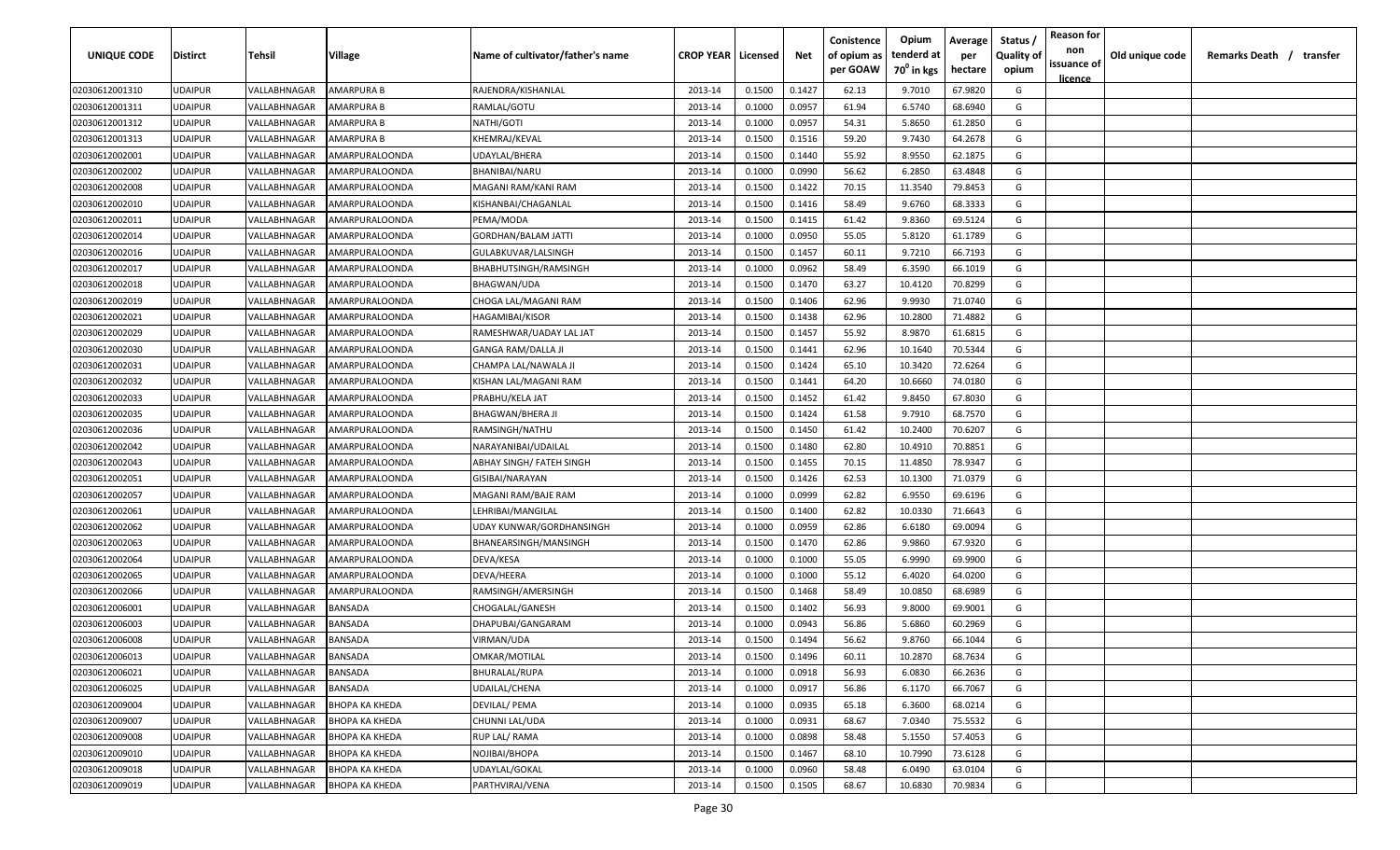| UNIQUE CODE    | <b>Distirct</b> | <b>Tehsil</b> | Village                                     | Name of cultivator/father's name | <b>CROP YEAR   Licensed</b> |        | Net    | Conistence<br>of opium as<br>per GOAW | Opium<br>tenderd at<br>70 <sup>0</sup> in kgs | Average<br>per<br>hectare | Status /<br><b>Quality of</b><br>opium | <b>Reason for</b><br>non<br>issuance of<br>licence | Old unique code | Remarks Death /<br>transfer |
|----------------|-----------------|---------------|---------------------------------------------|----------------------------------|-----------------------------|--------|--------|---------------------------------------|-----------------------------------------------|---------------------------|----------------------------------------|----------------------------------------------------|-----------------|-----------------------------|
| 02030612017001 | <b>UDAIPUR</b>  | VALLABHNAGAR  | <b>GOPA KI BHAGAL</b>                       | NATHU/BHERA                      | 2013-14                     | 0.1000 | 0.0969 | 71.64                                 | 5.7820                                        | 59.6698                   | G                                      |                                                    |                 |                             |
| 02030612017002 | <b>UDAIPUR</b>  | VALLABHNAGAR  | <b>GOPA KI BHAGAL</b>                       | DAMA/GALLA                       | 2013-14                     | 0.1500 | 0.1484 | 62.44                                 | 9.6160                                        | 64.7978                   | G                                      |                                                    |                 |                             |
| 02030612017005 | <b>UDAIPUR</b>  | VALLABHNAGAR  | <b>GOPA KI BHAGAL</b>                       | CHENA/UDA                        | 2013-14                     | 0.1500 | 0.1411 | 65.50                                 | 9.4130                                        | 66.7116                   | G                                      |                                                    |                 |                             |
| 02030612017008 | <b>UDAIPUR</b>  | VALLABHNAGAR  | GOPA KI BHAGAL                              | DEVA/ GALLA                      | 2013-14                     | 0.1500 | 0.1500 | 59.25                                 | 9.2430                                        | 61.6200                   | G                                      |                                                    |                 |                             |
| 02030612017010 | <b>UDAIPUR</b>  | VALLABHNAGAR  | <b>GOPA KI BHAGAL</b>                       | BHAMRU/BHAGWAN                   | 2013-14                     | 0.1500 | 0.1386 | 68.24                                 | 9.4950                                        | 68.5065                   | G                                      |                                                    |                 |                             |
| 02030612017011 | <b>UDAIPUR</b>  | VALLABHNAGAR  | <b>GOPA KI BHAGAL</b>                       | NANA/ PURA MEENA                 | 2013-14                     | 0.1500 | 0.1478 | 56.44                                 | 9.0550                                        | 61.2652                   | G                                      |                                                    |                 |                             |
| 02030612017014 | <b>UDAIPUR</b>  | VALLABHNAGAR  | GOPA KI BHAGAL                              | UDA/RAMA                         | 2013-14                     | 0.1000 | 0.1000 | 62.44                                 | 7.0470                                        | 70.4700                   | G                                      |                                                    |                 |                             |
| 02030612017026 | <b>UDAIPUR</b>  | VALLABHNAGAR  | GOPA KI BHAGAL                              | MANSINGH/NATHUSINGH              | 2013-14                     | 0.1500 | 0.1225 | 68.29                                 | 8.9200                                        | 72.8163                   | G                                      |                                                    |                 | TRANSFER/RAMPURA            |
| 02030612017029 | <b>UDAIPUR</b>  | VALLABHNAGAR  | GOPA KI BHAGAL                              | KHARTA /DHANNA                   | 2013-14                     | 0.1000 | 0.0953 | 59.25                                 | 6.3060                                        | 66.1700                   | G                                      |                                                    |                 |                             |
| 02030612018001 | <b>UDAIPUR</b>  | VALLABHNAGAR  | HAMERPURA                                   | SHANKAR LAL/ GOKAL               | 2013-14                     | 0.1000 | 0.0951 | 68.10                                 | 6.5770                                        | 69.1588                   | G                                      |                                                    |                 |                             |
| 02030612018004 | <b>UDAIPUR</b>  | VALLABHNAGAR  | HAMERPURA                                   | BHABHUT SHANKAR/ VEER BHAN       | 2013-14                     | 0.1500 | 0.1463 | 71.68                                 | 10.4650                                       | 71.5311                   | G                                      |                                                    |                 |                             |
| 02030612018007 | <b>UDAIPUR</b>  | VALLABHNAGAR  | HAMERPURA                                   | BHERU SINGH/ NAHAR SINGH         | 2013-14                     | 0.1500 | 0.1470 | 62.52                                 | 9.3420                                        | 63.5510                   | G                                      |                                                    |                 |                             |
| 02030612018013 | <b>UDAIPUR</b>  | VALLABHNAGAR  | HAMERPURA                                   | NOJIBAI/SHANKERNATH              | 2013-14                     | 0.1000 | 0.0945 | 62.52                                 | 5.8410                                        | 61.8095                   | G                                      |                                                    |                 |                             |
| 02030612018014 | UDAIPUR         | VALLABHNAGAR  | HAMERPURA                                   | GOPI LAL/ SUKH LAL               | 2013-14                     | 0.1500 | 0.1504 | 62.52                                 | 9.3330                                        | 62.0545                   | G                                      |                                                    |                 |                             |
| 02030612018018 | <b>UDAIPUR</b>  | VALLABHNAGAR  | HAMERPURA                                   | MADHULAL/BARDICHAND              | 2013-14                     | 0.1000 | 0.0926 | 65.18                                 | 6.6300                                        | 71.5983                   | G                                      |                                                    |                 | <b>NAME CHANGE</b>          |
| 02030612018022 | <b>UDAIPUR</b>  | VALLABHNAGAR  | HAMERPURA                                   | DHANNA/ GOKAL                    | 2013-14                     | 0.1500 | 0.1441 | 68.10                                 | 10.5650                                       | 73.3171                   | G                                      |                                                    |                 |                             |
| 02030612021004 | <b>UDAIPUR</b>  | VALLABHNAGAR  | IASHVANTPURA                                | LAKSHMIRAM/GASHI                 | 2013-14                     | 0.1000 | 0.1017 | 53.44                                 | 6.4360                                        | 63.2842                   | G                                      |                                                    |                 |                             |
| 02030612021005 | <b>UDAIPUR</b>  | VALLABHNAGAR  | JASHVANTPURA                                | RODA/ONKAR                       | 2013-14                     | 0.1500 | 0.1514 | 62.23                                 | 10.5790                                       | 69.8745                   | G                                      |                                                    |                 |                             |
| 02030612021013 | <b>UDAIPUR</b>  | VALLABHNAGAR  | IASHVANTPURA                                | CHOGALAL/DALICHAND               | 2013-14                     | 0.1500 | 0.1488 | 51.79                                 | 8.6490                                        | 58.1250                   | G                                      |                                                    |                 |                             |
| 02030612021014 | <b>UDAIPUR</b>  | VALLABHNAGAR  | IASHVANTPURA                                | PARTHVIRAJ/HEERA                 | 2013-14                     | 0.1500 | 0.1509 | 55.20                                 | 9.3370                                        | 61.8754                   | G                                      |                                                    |                 |                             |
| 02030612021015 | <b>UDAIPUR</b>  | VALLABHNAGAR  | IASHVANTPURA                                | DIPSINGH/OUNKARSINGH             | 2013-14                     | 0.1500 | 0.1487 | 59.56                                 | 9.9120                                        | 66.6577                   | G                                      |                                                    |                 | TRANSHFER/NIMADI            |
| 02030612021016 | <b>UDAIPUR</b>  | VALLABHNAGAR  | <b>JASHVANTPURA</b>                         | NARAYANI/BHIMA                   | 2013-14                     | 0.1500 | 0.1399 | 59.56                                 | 9.3420                                        | 66.7763                   | G                                      |                                                    |                 |                             |
| 02030612021018 | <b>UDAIPUR</b>  | VALLABHNAGAR  | IASHVANTPURA                                | HAGAMIBAI/HEERA                  | 2013-14                     | 0.1000 | 0.0994 | 56.73                                 | 5.9970                                        | 60.3320                   | G                                      |                                                    |                 |                             |
| 02030612021019 | <b>UDAIPUR</b>  | VALLABHNAGAR  | IASHVANTPURA                                | UDAYSINGH/KHUMANSINGH            | 2013-14                     | 0.1500 | 0.1436 | 62.23                                 | 9.6810                                        | 67.4164                   | G                                      |                                                    |                 |                             |
| 02030612021020 | <b>UDAIPUR</b>  | VALLABHNAGAR  | <b>JASHVANTPURA</b>                         | DARIYAKUVAR/KESARSINGH           | 2013-14                     | 0.1500 | 0.1537 | 65.51                                 | 11.2580                                       | 73.2466                   | G                                      |                                                    |                 |                             |
| 02030612021021 | <b>UDAIPUR</b>  | VALLABHNAGAR  | <b>JASHVANTPURA</b>                         | DEVISINGH/FATEHSINGH             | 2013-14                     | 0.1500 | 0.1431 | 65.51                                 | 10.6690                                       | 74.5563                   | G                                      |                                                    | 02030612053130  | <b><i>FRANSFER</i></b>      |
| 02030612029001 | <b>UDAIPUR</b>  | VALLABHNAGAR  | <b><i>CESARPURABADA</i></b>                 | BHAGWANLAL/JAGANNATH             | 2013-14                     | 0.1500 | 0.1450 | 71.26                                 | 11.3200                                       | 78.0690                   | G                                      |                                                    |                 |                             |
| 02030612029002 | <b>UDAIPUR</b>  | VALLABHNAGAR  | <b><esarpurabada< b=""></esarpurabada<></b> | RADHESHYAM/PRATAP                | 2013-14                     | 0.1500 | 0.1485 | 71.26                                 | 11.5440                                       | 77.7374                   | G                                      |                                                    |                 |                             |
| 02030612029003 | UDAIPUR         | VALLABHNAGAR  | <b><esarpurabada< b=""></esarpurabada<></b> | KASHIRAM/NANJI                   | 2013-14                     | 0.1500 | 0.1463 | 67.44                                 | 10.7900                                       | 73.7526                   | G                                      |                                                    |                 |                             |
| 02030612029004 | <b>UDAIPUR</b>  | VALLABHNAGAR  | <b>KESARPURABADA</b>                        | GITABAI/SAVLAL                   | 2013-14                     | 0.1000 | 0.0999 | 64.22                                 | 6.9450                                        | 69.5195                   | G                                      |                                                    |                 |                             |
| 02030612029005 | <b>UDAIPUR</b>  | VALLABHNAGAR  | KESARPURABADA                               | CHATURBHUJ/TEJA                  | 2013-14                     | 0.1500 | 0.1421 | 66.81                                 | 10.5080                                       | 73.9479                   | G                                      |                                                    |                 |                             |
| 02030612029006 | <b>UDAIPUR</b>  | VALLABHNAGAR  | KESARPURABADA                               | SVAGIBAI/PYARA                   | 2013-14                     | 0.1500 | 0.1484 | 59.67                                 | 10.0590                                       | 67.7830                   | G                                      |                                                    |                 |                             |
| 02030612029007 | <b>UDAIPUR</b>  | VALLABHNAGAR  | <b><i>CESARPURABADA</i></b>                 | DADAMCHAND/BHERULAL              | 2013-14                     | 0.1500 | 0.1478 | 67.44                                 | 11.5230                                       | 77.9635                   | G                                      |                                                    |                 |                             |
| 02030612029008 | <b>UDAIPUR</b>  | VALLABHNAGAR  | <b>ESARPURABADA</b>                         | SHIVNARAYAN/DEVA                 | 2013-14                     | 0.1500 | 0.1511 | 71.26                                 | 11.8600                                       | 78.4911                   | G                                      |                                                    |                 |                             |
| 02030612029009 | <b>UDAIPUR</b>  | VALLABHNAGAR  | <b><i>CESARPURABADA</i></b>                 | RATANLAL/JAGANNATH               | 2013-14                     | 0.1500 | 0.1512 | 67.44                                 | 11.2720                                       | 74.5503                   | G                                      |                                                    |                 |                             |
| 02030612029011 | <b>UDAIPUR</b>  | VALLABHNAGAR  | <b>KESARPURABADA</b>                        | RAMLAL/KISHNA                    | 2013-14                     | 0.1500 | 0.1511 | 68.28                                 | 11.2560                                       | 74.4937                   | G                                      |                                                    |                 |                             |
| 02030612029012 | <b>UDAIPUR</b>  | VALLABHNAGAR  | KESARPURABADA                               | MANGILAL/SHANKAR                 | 2013-14                     | 0.1500 | 0.1514 | 71.26                                 | 11.6560                                       | 76.9881                   | G                                      |                                                    |                 |                             |
| 02030612029013 | <b>UDAIPUR</b>  | VALLABHNAGAR  | KESARPURABADA                               | BHURALAL/MANGILAL                | 2013-14                     | 0.1500 | 0.1461 | 64.88                                 | 10.5480                                       | 72.1971                   | G                                      |                                                    |                 |                             |
| 02030612029014 | <b>UDAIPUR</b>  | VALLABHNAGAR  | KESARPURABADA                               | JAGDISH/DOLA                     | 2013-14                     | 0.1500 | 0.1490 | 68.28                                 | 11.5590                                       | 77.5772                   | G                                      |                                                    |                 |                             |
| 02030612029015 | <b>UDAIPUR</b>  | VALLABHNAGAR  | KESARPURABADA                               | MOHANLAL/GHEESA                  | 2013-14                     | 0.1500 | 0.1412 | 68.28                                 | 10.6520                                       | 75.4391                   | G                                      |                                                    |                 |                             |
| 02030612029016 | <b>UDAIPUR</b>  | VALLABHNAGAR  | KESARPURABADA                               | BADRILAL/JAGANNATH               | 2013-14                     | 0.1500 | 0.1455 | 60.99                                 | 9.7500                                        | 67.0103                   | G                                      |                                                    |                 |                             |
| 02030612029017 | <b>UDAIPUR</b>  | VALLABHNAGAR  | KESARPURABADA                               | NARAYAN/GOKUL                    | 2013-14                     | 0.1000 | 0.0974 | 59.80                                 | 6.5610                                        | 67.3614                   | G                                      |                                                    |                 |                             |
| 02030612029018 | <b>UDAIPUR</b>  | VALLABHNAGAR  | KESARPURABADA                               | MANGILAL/MOTI                    | 2013-14                     | 0.1500 | 0.1506 | 70.51                                 | 11.7650                                       | 78.1208                   | G                                      |                                                    |                 |                             |
| 02030612029020 | <b>UDAIPUR</b>  | VALLABHNAGAR  | KESARPURABADA                               | RAMIBAI/CHHAGANLAL               | 2013-14                     | 0.1500 | 0.1453 | 60.12                                 | 10.1430                                       | 69.8073                   | G                                      |                                                    |                 |                             |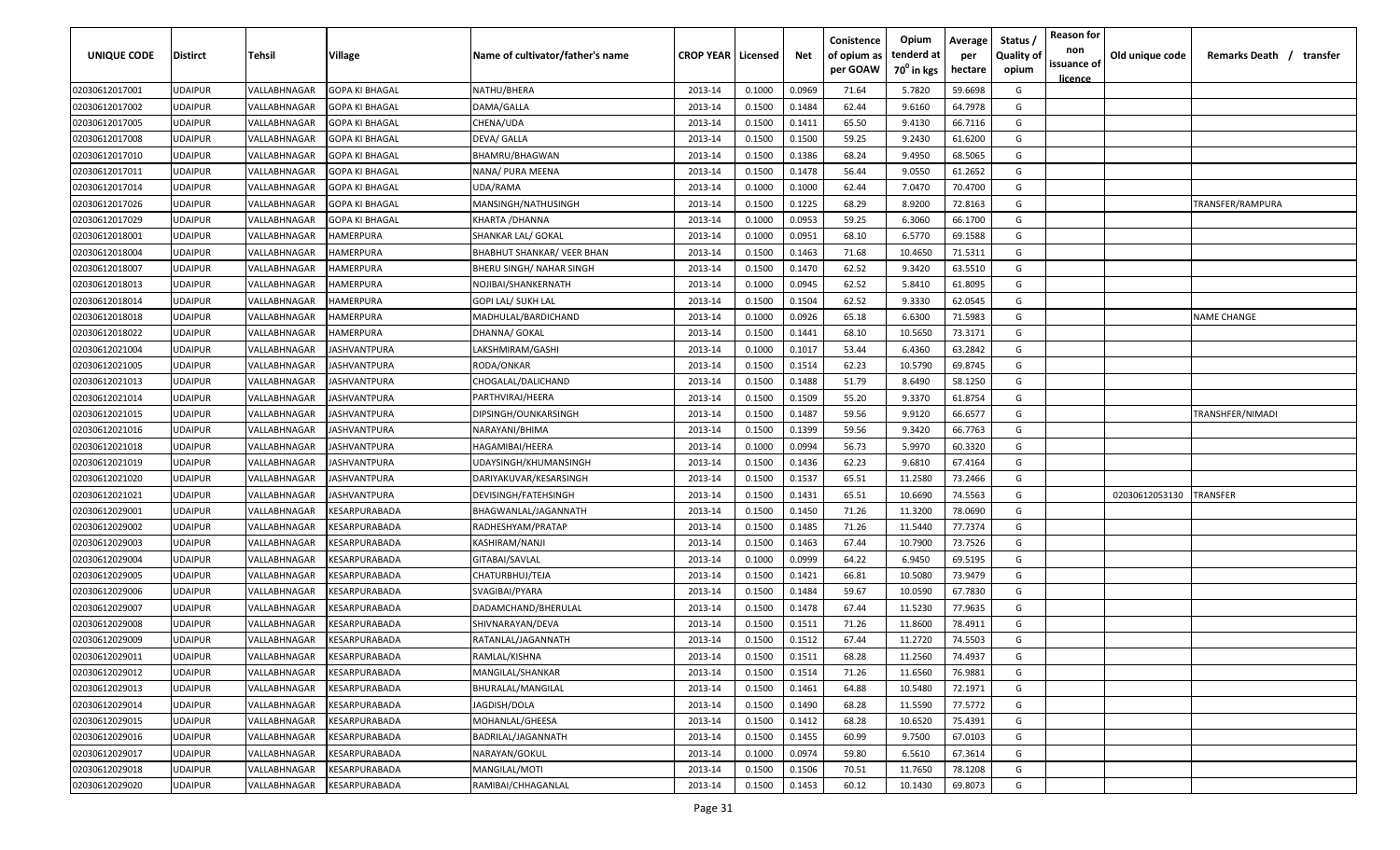| UNIQUE CODE                      | Distirct           | Tehsil                       | Village                        | Name of cultivator/father's name    | <b>CROP YEAR   Licensed</b> |                  | Net              | Conistence<br>of opium as<br>per GOAW | Opium<br>tenderd at<br>70 <sup>0</sup> in kgs | Average<br>per<br>hectare | Status<br><b>Quality of</b><br>opium | <b>Reason for</b><br>non<br>issuance of | Old unique code | Remarks Death / transfer |  |
|----------------------------------|--------------------|------------------------------|--------------------------------|-------------------------------------|-----------------------------|------------------|------------------|---------------------------------------|-----------------------------------------------|---------------------------|--------------------------------------|-----------------------------------------|-----------------|--------------------------|--|
|                                  |                    |                              |                                |                                     |                             |                  |                  |                                       |                                               |                           |                                      | <u>licence</u>                          |                 |                          |  |
| 02030612029021                   | UDAIPUR            | VALLABHNAGAR                 | KESARPURABADA                  | RATANLAL/MOTI                       | 2013-14                     | 0.1500           | 0.1420           | 62.43                                 | 9.9000                                        | 69.7183                   | G                                    |                                         |                 |                          |  |
| 02030612029023<br>02030612029024 | UDAIPUR            | VALLABHNAGAR                 | KESARPURABADA                  | RAMESHWAR/NARAYAN                   | 2013-14                     | 0.1500           | 0.1510           | 63.14                                 | 10.4990                                       | 69.5298                   | G                                    |                                         |                 |                          |  |
|                                  | UDAIPUR            | VALLABHNAGAR                 | KESARPURABADA                  | DEVILAL/SHANKAR                     | 2013-14                     | 0.1500           | 0.1518           | 64.22                                 | 10.4770                                       | 69.0184                   | G                                    |                                         |                 |                          |  |
| 02030612029025<br>02030612029026 | UDAIPUR<br>UDAIPUR | VALLABHNAGAR<br>VALLABHNAGAR | KESARPURABADA<br>KESARPURABADA | MADANLAL/SHIVLAL<br>UDAILAL/SHANKAR | 2013-14<br>2013-14          | 0.1500<br>0.1500 | 0.1510<br>0.1512 | 68.28<br>67.68                        | 11.8900<br>11.0320                            | 78.7417<br>72.9630        | G<br>G                               |                                         |                 |                          |  |
| 02030612029027                   | UDAIPUR            | VALLABHNAGAR                 | KESARPURABADA                  | RUKMANIBAI/GOPILAL                  | 2013-14                     | 0.1000           | 0.0942           | 67.68                                 | 7.0100                                        | 74.4161                   | G                                    |                                         |                 |                          |  |
| 02030612029030                   | UDAIPUR            | VALLABHNAGAR                 | KESARPURABADA                  | BHANVARIBAI/BADRILAL                | 2013-14                     | 0.1500           | 0.1486           | 59.67                                 | 10.1100                                       | 68.0350                   | G                                    |                                         |                 |                          |  |
| 02030612029031                   | UDAIPUR            | VALLABHNAGAR                 | KESARPURABADA                  | DALCHAND/NATHU                      | 2013-14                     | 0.1500           | 0.1531           | 60.12                                 | 10.4610                                       | 68.3279                   | G                                    |                                         |                 |                          |  |
| 02030612029032                   | UDAIPUR            | VALLABHNAGAR                 | KESARPURABADA                  | KHUSBABAI/SHOUKEENLAL               | 2013-14                     | 0.1500           | 0.1517           | 64.22                                 | 10.6050                                       | 69.9077                   | G                                    |                                         |                 |                          |  |
| 02030612029033                   | UDAIPUR            | VALLABHNAGAR                 | KESARPURABADA                  | ROSHANLAL/CHUNNILAL                 | 2013-14                     | 0.1500           | 0.1521           | 62.37                                 | 10.4070                                       | 68.4221                   | G                                    |                                         |                 |                          |  |
| 02030612029034                   | UDAIPUR            | VALLABHNAGAR                 | KESARPURABADA                  | SANTOSHLAL/CHUNNILAL                | 2013-14                     | 0.1500           | 0.1521           | 59.67                                 | 9.9900                                        | 65.6805                   | G                                    |                                         |                 |                          |  |
| 02030612029035                   | UDAIPUR            | VALLABHNAGAR                 | KESARPURABADA                  | SAVLAL/NANJI                        | 2013-14                     | 0.1500           | 0.1500           | 64.22                                 | 11.1380                                       | 74.2533                   | G                                    |                                         |                 |                          |  |
| 02030612029036                   | UDAIPUR            | VALLABHNAGAR                 | KESARPURABADA                  | MANGILAL/GHISA                      | 2013-14                     | 0.1500           | 0.1480           | 61.23                                 | 9.7880                                        | 66.1351                   | G                                    |                                         |                 |                          |  |
| 02030612029037                   | UDAIPUR            | VALLABHNAGAR                 | KESARPURABADA                  | NANALAL/PRATAP                      | 2013-14                     | 0.1500           | 0.1505           | 64.88                                 | 10.6130                                       | 70.5183                   | G                                    |                                         |                 |                          |  |
| 02030612029038                   | UDAIPUR            | VALLABHNAGAR                 | KESARPURABADA                  | BABULAL/NARAYAN                     | 2013-14                     | 0.1500           | 0.1431           | 64.88                                 | 10.4640                                       | 73.1237                   | G                                    |                                         |                 |                          |  |
| 02030612029039                   | UDAIPUR            | VALLABHNAGAR                 | KESARPURABADA                  | KAILASHCHANDRA/BHAGWANLAL           | 2013-14                     | 0.1500           | 0.1524           | 70.51                                 | 11.9060                                       | 78.1234                   | G                                    |                                         |                 |                          |  |
| 02030612029040                   | UDAIPUR            | VALLABHNAGAR                 | KESARPURABADA                  | SITARAM/GHISA                       | 2013-14                     | 0.1500           | 0.1428           | 62.37                                 | 10.3800                                       | 72.6891                   | G                                    |                                         |                 |                          |  |
| 02030612029041                   | UDAIPUR            | VALLABHNAGAR                 | KESARPURABADA                  | MADANLAL/BADRILAL                   | 2013-14                     | 0.1500           | 0.1479           | 62.37                                 | 10.6900                                       | 72.2786                   | G                                    |                                         |                 |                          |  |
| 02030612029042                   | UDAIPUR            | VALLABHNAGAR                 | KESARPURABADA                  | RATANLAL/MANGILAL                   | 2013-14                     | 0.1500           | 0.1509           | 64.88                                 | 10.4360                                       | 69.1584                   | G                                    |                                         |                 |                          |  |
| 02030612029043                   | UDAIPUR            | VALLABHNAGAR                 | KESARPURABADA                  | SURESHCHANDRA/MANGILAL              | 2013-14                     | 0.1500           | 0.1511           | 62.42                                 | 10.3260                                       | 68.3388                   | G                                    |                                         |                 |                          |  |
| 02030612029044                   | UDAIPUR            | VALLABHNAGAR                 | KESARPURABADA                  | SAVLAL/HEMA                         | 2013-14                     | 0.1500           | 0.1496           | 67.68                                 | 10.7320                                       | 71.7380                   | G                                    |                                         |                 |                          |  |
| 02030612029046                   | UDAIPUR            | VALLABHNAGAR                 | KESARPURABADA                  | KAILASHCHANDRA/SHANKAR              | 2013-14                     | 0.1500           | 0.1499           | 62.42                                 | 10.0320                                       | 66.9246                   | G                                    |                                         |                 |                          |  |
| 02030612029047                   | UDAIPUR            | VALLABHNAGAR                 | KESARPURABADA                  | NARAYANLAL/SHANKAR                  | 2013-14                     | 0.1500           | 0.1518           | 67.40                                 | 10.8130                                       | 71.2319                   | G                                    |                                         |                 |                          |  |
| 02030612029048                   | UDAIPUR            | VALLABHNAGAR                 | KESARPURABADA                  | CHAMPALAL/SHANKAR                   | 2013-14                     | 0.1500           | 0.1495           | 70.51                                 | 11.4830                                       | 76.8094                   | G                                    |                                         |                 |                          |  |
| 02030612029049                   | UDAIPUR            | VALLABHNAGAR                 | KESARPURABADA                  | RATANLAL/PARTHA                     | 2013-14                     | 0.1500           | 0.1456           | 64.96                                 | 10.6810                                       | 73.3585                   | G                                    |                                         |                 |                          |  |
| 02030612029050                   | UDAIPUR            | VALLABHNAGAR                 | KESARPURABADA                  | KISHANLAL/NARAYAN                   | 2013-14                     | 0.1500           | 0.1452           | 61.28                                 | 10.0590                                       | 69.2769                   | G                                    |                                         |                 |                          |  |
| 02030612029051                   | UDAIPUR            | VALLABHNAGAR                 | KESARPURABADA                  | SHOBHLAL/JAYRAJ                     | 2013-14                     | 0.1500           | 0.1480           | 64.88                                 | 11.0020                                       | 74.3378                   | G                                    |                                         |                 |                          |  |
| 02030612029052                   | UDAIPUR            | VALLABHNAGAR                 | KESARPURABADA                  | SHAMBHU/CHAMPA                      | 2013-14                     | 0.1500           | 0.1455           | 60.06                                 | 9.8410                                        | 67.6357                   | G                                    |                                         |                 |                          |  |
| 02030612029054                   | <b>JDAIPUR</b>     | VALLABHNAGAR                 | KESARPURABADA                  | BHANWARLAL/MANGILAL                 | 2013-14                     | 0.1500           | 0.1500           | 67.40                                 | 11.1690                                       | 74.4600                   | G                                    |                                         |                 |                          |  |
| 02030612029055                   | UDAIPUR            | VALLABHNAGAR                 | KESARPURABADA                  | PRAKASHCHANDRA/RATANLAL             | 2013-14                     | 0.1500           | 0.1369           | 64.96                                 | 10.1240                                       | 73.9518                   | G                                    |                                         |                 |                          |  |
| 02030612029056                   | <b>UDAIPUR</b>     | VALLABHNAGAR                 | KESARPURABADA                  | RATANLAL/PARTHA                     | 2013-14                     | 0.1500           | 0.1537           | 64.96                                 | 11.7760                                       | 76.6168                   | G                                    |                                         |                 |                          |  |
| 02030612029057                   | UDAIPUR            | VALLABHNAGAR                 | KESARPURABADA                  | SHANKAR/KISHANA                     | 2013-14                     | 0.1500           | 0.1434           | 64.88                                 | 9.7880                                        | 68.2566                   | G                                    |                                         |                 |                          |  |
| 02030612029058                   | UDAIPUR            | VALLABHNAGAR                 | <b>CESARPURABADA</b>           | BAGDIRAM/BADRILAL                   | 2013-14                     | 0.1500           | 0.1483           | 62.42                                 | 10.6830                                       | 72.0364                   | G                                    |                                         |                 |                          |  |
| 02030612029059                   | UDAIPUR            | VALLABHNAGAR                 | <b>CESARPURABADA</b>           | FHULCHAND/BADRILAL                  | 2013-14                     | 0.1500           | 0.1463           | 67.40                                 | 11.0920                                       | 75.8168                   | G                                    |                                         |                 |                          |  |
| 02030612032001                   | UDAIPUR            | VALLABHNAGAR                 | KHERODA                        | UDAILAL/GULABCHAND                  | 2013-14                     | 0.1000           | 0.0966           | 64.57                                 | 7.0750                                        | 73.2402                   | G                                    |                                         |                 |                          |  |
| 02030612032004                   | UDAIPUR            | VALLABHNAGAR                 | KHERODA                        | HAMERLAL/RUPLAL                     | 2013-14                     | 0.1500           | 0.1513           | 62.08                                 | 9.9950                                        | 66.0608                   | G                                    |                                         |                 |                          |  |
| 02030612032006                   | <b>UDAIPUR</b>     | VALLABHNAGAR                 | KHERODA                        | BHANWARLAL/DALU                     | 2013-14                     | 0.1500           | 0.1554           | 61.37                                 | 9.5210                                        | 61.2677                   | G                                    |                                         |                 |                          |  |
| 02030612032008                   | UDAIPUR            | VALLABHNAGAR                 | KHERODA                        | JEETMAL/HMERA                       | 2013-14                     | 0.1000           | 0.1036           | 61.34                                 | 6.4850                                        | 62.5965                   | G                                    |                                         |                 |                          |  |
| 02030612032009                   | UDAIPUR            | VALLABHNAGAR                 | KHERODA                        | DEVILAL/RAMA                        | 2013-14                     | 0.1500           | 0.1418           | 58.59                                 | 9.2990                                        | 65.5783                   | G                                    |                                         |                 |                          |  |
| 02030612032010                   | UDAIPUR            | VALLABHNAGAR                 | KHERODA                        | BADAMIBAI/MANGILAL                  | 2013-14                     | 0.1500           | 0.1474           | 65.24                                 | 9.7300                                        | 66.0109                   | G                                    |                                         |                 |                          |  |
| 02030612032011                   | UDAIPUR            | VALLABHNAGAR                 | KHERODA                        | KISHANLAL/NANDA                     | 2013-14                     | 0.1500           | 0.1556           | 58.59                                 | 9.4160                                        | 60.5141                   | G                                    |                                         |                 |                          |  |
| 02030612032014                   | UDAIPUR            | VALLABHNAGAR                 | KHERODA                        | RAMCHANDRA/BHAGCHANDRA              | 2013-14                     | 0.1500           | 0.1525           | 64.57                                 | 10.6910                                       | 70.1049                   | G                                    |                                         |                 |                          |  |
| 02030612032017                   | UDAIPUR            | VALLABHNAGAR                 | KHERODA                        | GEETABAI/MANGILAL                   | 2013-14                     | 0.1500           | 0.1564           | 62.19                                 | 10.1100                                       | 64.6419                   | G                                    |                                         |                 |                          |  |
| 02030612032018                   | UDAIPUR            | VALLABHNAGAR                 | KHERODA                        | DALCHAND/LAKSHMIRAM                 | 2013-14                     | 0.1500           | 0.1443           | 59.59                                 | 9.2190                                        | 63.8877                   | G                                    |                                         |                 |                          |  |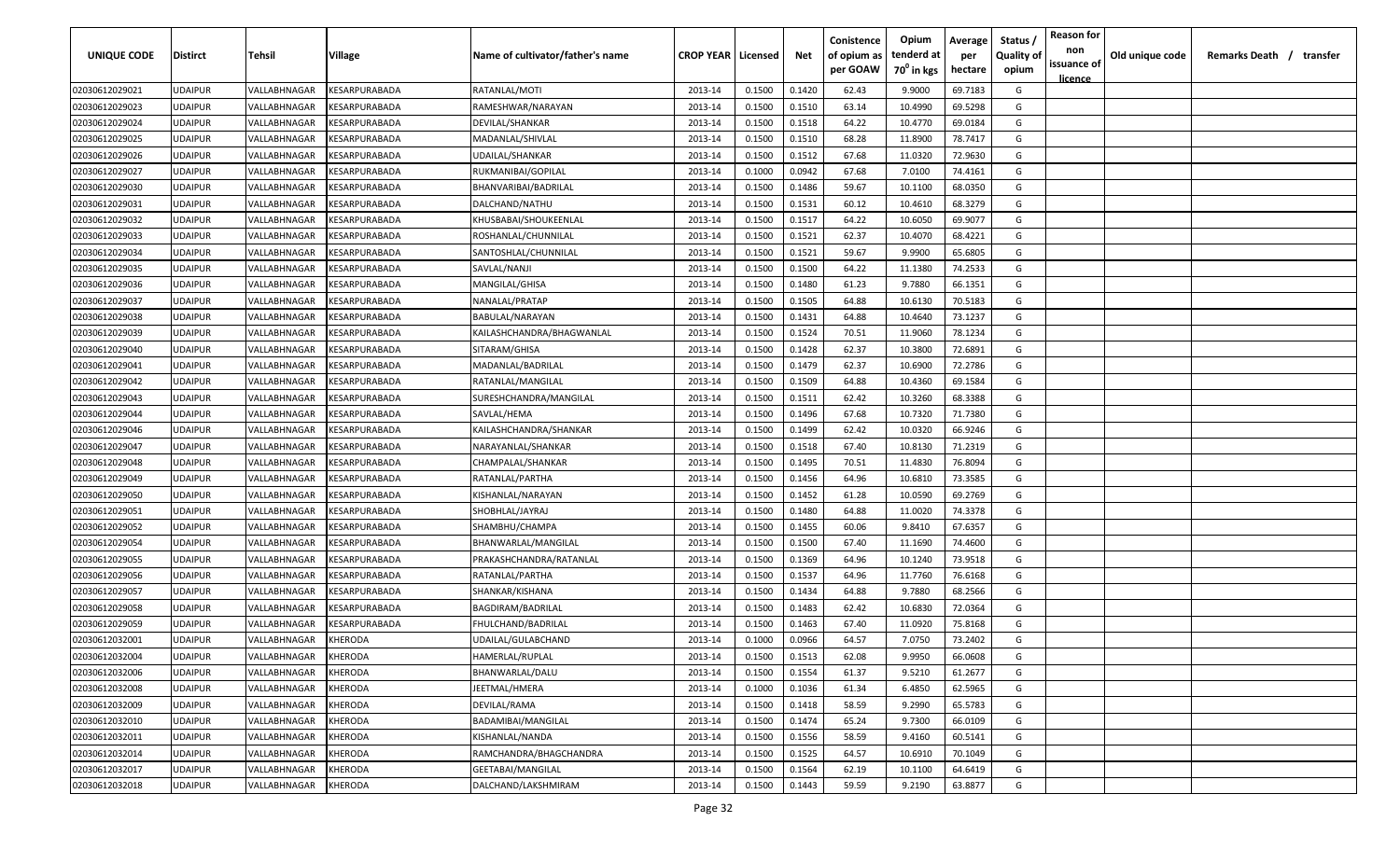| UNIQUE CODE    | <b>Distirct</b> | <b>Tehsil</b>              | <b>Village</b> | Name of cultivator/father's name | <b>CROP YEAR   Licensed</b> |        | Net    | Conistence<br>of opium as | Opium<br>tenderd at    | Average<br>per | Status /<br><b>Quality of</b> | <b>Reason for</b><br>non      | Old unique code | Remarks Death /<br>transfer |
|----------------|-----------------|----------------------------|----------------|----------------------------------|-----------------------------|--------|--------|---------------------------|------------------------|----------------|-------------------------------|-------------------------------|-----------------|-----------------------------|
|                |                 |                            |                |                                  |                             |        |        | per GOAW                  | 70 <sup>0</sup> in kgs | hectare        | opium                         | issuance of<br><u>licence</u> |                 |                             |
| 02030612032019 | <b>UDAIPUR</b>  | VALLABHNAGAR               | <b>KHERODA</b> | UDAILAL/RATANLAL                 | 2013-14                     | 0.1500 | 0.1562 | 62.19                     | 9.8880                 | 63.3035        | G                             |                               |                 |                             |
| 02030612032020 | <b>UDAIPUR</b>  | VALLABHNAGAR               | KHERODA        | TULSHIRAM/DALU                   | 2013-14                     | 0.1500 | 0.1450 | 56.11                     | 8.7610                 | 60.4207        | G                             |                               |                 |                             |
| 02030612032021 | <b>UDAIPUR</b>  | VALLABHNAGAR               | KHERODA        | SHANKAR/KANA                     | 2013-14                     | 0.1500 | 0.1502 | 65.24                     | 10.1770                | 67.7563        | G                             |                               |                 |                             |
| 02030612032022 | <b>UDAIPUR</b>  | VALLABHNAGAR               | KHERODA        | GOKAL/KESHORAM                   | 2013-14                     | 0.1500 | 0.1470 | 62.19                     | 10.2260                | 69.5640        | G                             |                               |                 |                             |
| 02030612032025 | <b>UDAIPUR</b>  | VALLABHNAGAR               | KHERODA        | SHUKHLAL/LALU                    | 2013-14                     | 0.1500 | 0.1509 | 62.08                     | 9.9510                 | 65.9443        | G                             |                               |                 |                             |
| 02030612032026 | <b>UDAIPUR</b>  | VALLABHNAGAR               | KHERODA        | SHANKAR/RUPA                     | 2013-14                     | 0.1500 | 0.1485 | 58.58                     | 9.4150                 | 63.4007        | G                             |                               |                 |                             |
| 02030612032030 | <b>UDAIPUR</b>  | VALLABHNAGAR               | KHERODA        | GOKAL/GEHRILAL                   | 2013-14                     | 0.1500 |        |                           |                        |                | F.                            |                               |                 |                             |
| 02030612032031 | <b>UDAIPUR</b>  | <b><i>VALLABHNAGAR</i></b> | KHERODA        | MADANLAL/KISHANLAL               | 2013-14                     | 0.1500 | 0.1564 | 65.24                     | 11.2490                | 71.9246        | G                             |                               |                 |                             |
| 02030612032033 | <b>UDAIPUR</b>  | VALLABHNAGAR               | KHERODA        | NIRBHAYSINGH/DUNGARSINGH         | 2013-14                     | 0.1000 | 0.0506 | 55.49                     | 3.1870                 | 62.9842        | G                             |                               |                 |                             |
| 02030612032037 | UDAIPUR         | VALLABHNAGAR               | KHERODA        | DEVBAI/NANDA                     | 2013-14                     | 0.1500 | 0.1451 | 65.11                     | 8.7530                 | 60.3239        | G                             |                               |                 |                             |
| 02030612032041 | UDAIPUR         | VALLABHNAGAR               | KHERODA        | SHANKARLAL/MOTILALMETA           | 2013-14                     | 0.1500 | 0.0900 | 61.34                     | 6.3620                 | 70.6889        | G                             |                               |                 |                             |
| 02030612032043 | UDAIPUR         | VALLABHNAGAR               | KHERODA        | MANGILAL/SHREELAL                | 2013-14                     | 0.1000 | 0.0961 | 58.59                     | 6.0350                 | 62.7992        | G                             |                               |                 | TRANSFER/NAVANIYA           |
| 02030612032044 | UDAIPUR         | VALLABHNAGAR               | KHERODA        | FEFABAI/KISANLAL                 | 2013-14                     | 0.1500 | 0.1450 | 58.58                     | 9.3810                 | 64.6966        | G                             |                               |                 | TRANSFER/NAVANIYA           |
| 02030612032045 | <b>UDAIPUR</b>  | /ALLABHNAGAR               | KHERODA        | GANGABAI/NANALAL                 | 2013-14                     | 0.1500 | 0.1467 | 61.34                     | 9.8670                 | 67.2597        | G                             |                               |                 | TRANSFER/NAVANIYA           |
| 02030612032046 | <b>UDAIPUR</b>  | <b><i>VALLABHNAGAR</i></b> | <b>CHERODA</b> | LAXMANSINGH/OUNKARSINGH          | 2013-14                     | 0.1500 | 0.1535 | 61.37                     | 10.0910                | 65.7394        | G                             |                               |                 |                             |
| 02030612032052 | <b>UDAIPUR</b>  | <b><i>VALLABHNAGAR</i></b> | KHERODA        | HUDIBAI/BHERULAL                 | 2013-14                     | 0.1000 | 0.0963 | 55.49                     | 5.7550                 | 59.7612        | G                             |                               |                 | TRANSFER/NAVANIYA           |
| 02030612032053 | <b>UDAIPUR</b>  | VALLABHNAGAR               | KHERODA        | KHEMA/CHENA                      | 2013-14                     | 0.1500 |        |                           |                        |                | F.                            |                               |                 |                             |
| 02030612032054 | <b>UDAIPUR</b>  | VALLABHNAGAR               | KHERODA        | ARJUNLAL/BHAGWAN                 | 2013-14                     | 0.1000 | 0.1010 | 58.58                     | 6.3680                 | 63.0495        | G                             |                               |                 |                             |
| 02030612032055 | <b>UDAIPUR</b>  | VALLABHNAGAR               | KHERODA        | KASTURI/BABRU                    | 2013-14                     | 0.1500 | 0.1454 | 61.37                     | 9.7140                 | 66.8088        | G                             |                               |                 |                             |
| 02030612032056 | <b>UDAIPUR</b>  | VALLABHNAGAR               | KHERODA        | PARTHIBAI/BHANA                  | 2013-14                     | 0.1500 | 0.1550 | 68.24                     | 11.0260                | 71.1355        | G                             |                               |                 |                             |
| 02030612032057 | <b>UDAIPUR</b>  | VALLABHNAGAR               | KHERODA        | LAKHMA/BHIMA                     | 2013-14                     | 0.1500 | 0.1516 | 70.42                     | 11.5190                | 75.9828        | G                             |                               |                 |                             |
| 02030612032058 | <b>UDAIPUR</b>  | VALLABHNAGAR               | KHERODA        | HARISHANKER/CHOGALAL             | 2013-14                     | 0.1500 | 0.1550 | 64.57                     | 10.3500                | 66.7742        | G                             |                               |                 |                             |
| 02030612032059 | <b>UDAIPUR</b>  | VALLABHNAGAR               | <b>CHERODA</b> | BANSIALAL/KHEMA                  | 2013-14                     | 0.1500 |        |                           |                        |                | -F.                           |                               |                 |                             |
| 02030612032060 | <b>UDAIPUR</b>  | VALLABHNAGAR               | <b>CHERODA</b> | GOPAL/KAMALCHAND                 | 2013-14                     | 0.1500 | 0.1550 | 65.50                     | 10.0500                | 64.8387        | G                             |                               |                 |                             |
| 02030612032061 | <b>UDAIPUR</b>  | <b><i>VALLABHNAGAR</i></b> | KHERODA        | LALU/VENA                        | 2013-14                     | 0.1500 | 0.1500 | 65.50                     | 10.7330                | 71.5533        | G                             |                               |                 |                             |
| 02030612032062 | <b>UDAIPUR</b>  | VALLABHNAGAR               | KHERODA        | BHARATKISOR/SOHANLAL             | 2013-14                     | 0.1500 |        |                           |                        |                | F.                            |                               |                 |                             |
| 02030612033007 | UDAIPUR         | VALLABHNAGAR               | KHETAKHEDA     | JAMKUBAI/ONKARLAL                | 2013-14                     | 0.1500 | 0.1469 | 64.29                     | 9.9470                 | 67.7127        | G                             |                               |                 |                             |
| 02030612033010 | UDAIPUR         | VALLABHNAGAR               | KHETAKHEDA     | TULSIBAI/SHANKAR                 | 2013-14                     | 0.1500 | 0.1488 | 54.77                     | 8.5600                 | 57.5269        | G                             |                               |                 |                             |
| 02030612033013 | <b>UDAIPUR</b>  | VALLABHNAGAR               | KHETAKHEDA     | NANDRAM/PEMA                     | 2013-14                     | 0.1500 | 0.1500 | 57.59                     | 8.8190                 | 58.7933        | G                             |                               |                 |                             |
| 02030612033017 | <b>UDAIPUR</b>  | VALLABHNAGAR               | KHETAKHEDA     | SHANKAR/BAGDU                    | 2013-14                     | 0.1500 | 0.1455 | 54.75                     | 8.1420                 | 55.9588        | G                             |                               |                 |                             |
| 02030612033019 | <b>UDAIPUR</b>  | VALLABHNAGAR               | KHETAKHEDA     | PANNALAL/UDA                     | 2013-14                     | 0.1000 | 0.0959 | 57.68                     | 5.7190                 | 59.6350        | G                             |                               |                 |                             |
| 02030612033023 | <b>UDAIPUR</b>  | VALLABHNAGAR               | KHETAKHEDA     | HIRALAL/NARAYAN                  | 2013-14                     | 0.1500 | 0.1467 | 59.07                     | 8.7680                 | 59.7682        | G                             |                               |                 |                             |
| 02030612033029 | <b>UDAIPUR</b>  | VALLABHNAGAR               | KHETAKHEDA     | RANJITSINGH/ONKAR SINGH          | 2013-14                     | 0.1500 |        |                           |                        |                | F.                            |                               |                 |                             |
| 02030612033039 | <b>UDAIPUR</b>  | VALLABHNAGAR               | KHETAKHEDA     | RAMESHWARLAL/DHANRAJ             | 2013-14                     | 0.1500 | 0.1500 | 59.62                     | 9.0710                 | 60.4733        | G                             |                               |                 |                             |
| 02030612035002 | <b>UDAIPUR</b>  | VALLABHNAGAR               | LALPURA        | MANGILAL/UDA                     | 2013-14                     | 0.1000 | 0.0959 | 61.87                     | 6.1430                 | 64.0563        | G                             |                               |                 |                             |
| 02030612035004 | <b>UDAIPUR</b>  | VALLABHNAGAR               | LALPURA        | RUPI/SHANKER                     | 2013-14                     | 0.1500 | 0.1473 | 61.87                     | 8.8300                 | 59.9457        | G                             |                               |                 |                             |
| 02030612035005 | <b>UDAIPUR</b>  | VALLABHNAGAR               | LALPURA        | BHAGGA/KISHANA                   | 2013-14                     | 0.1500 | 0.1426 | 61.46                     | 8.0340                 | 56.3394        | G                             |                               |                 |                             |
| 02030612035007 | <b>UDAIPUR</b>  | VALLABHNAGAR               | LALPURA        | CHAMPALAL/KALU                   | 2013-14                     | 0.1500 | 0.1501 | 65.47                     | 8.2400                 | 54.8967        | G                             |                               |                 |                             |
| 02030612035009 | <b>UDAIPUR</b>  | VALLABHNAGAR               | LALPURA        | RAMLAL/OUNKAR                    | 2013-14                     | 0.1000 | 0.1018 | 55.62                     | 5.1410                 | 50.5010        | G                             | 04                            |                 |                             |
| 02030612035013 | <b>UDAIPUR</b>  | VALLABHNAGAR               | LALPURA        | UDAILAL/KALU                     | 2013-14                     | 0.1000 | 0.1049 | 58.48                     | 5.2720                 | 50.2574        | G                             | 04                            |                 |                             |
| 02030612035014 | <b>UDAIPUR</b>  | VALLABHNAGAR               | LALPURA        | BHERA/NARAYAN                    | 2013-14                     | 0.1500 | 0.1426 | 67.16                     | 8.3570                 | 58.6045        | G                             |                               |                 |                             |
| 02030612035020 | <b>UDAIPUR</b>  | VALLABHNAGAR               | LALPURA        | PARTHA/GASHI                     | 2013-14                     | 0.1000 | 0.1013 | 61.87                     | 4.3310                 | 42.7542        | G                             | 04                            |                 |                             |
| 02030612035022 | <b>UDAIPUR</b>  | VALLABHNAGAR               | LALPURA        | RAMI/JAYRAM                      | 2013-14                     | 0.1500 | 0.1510 | 65.47                     | 9.0630                 | 60.0199        | G                             |                               |                 |                             |
| 02030612036005 | <b>UDAIPUR</b>  | VALLABHNAGAR               | LOONDA         | BHANWAR LAL/SHANKAR LAL          | 2013-14                     | 0.1000 | 0.1014 | 59.62                     | 6.6690                 | 65.7692        | G                             |                               |                 |                             |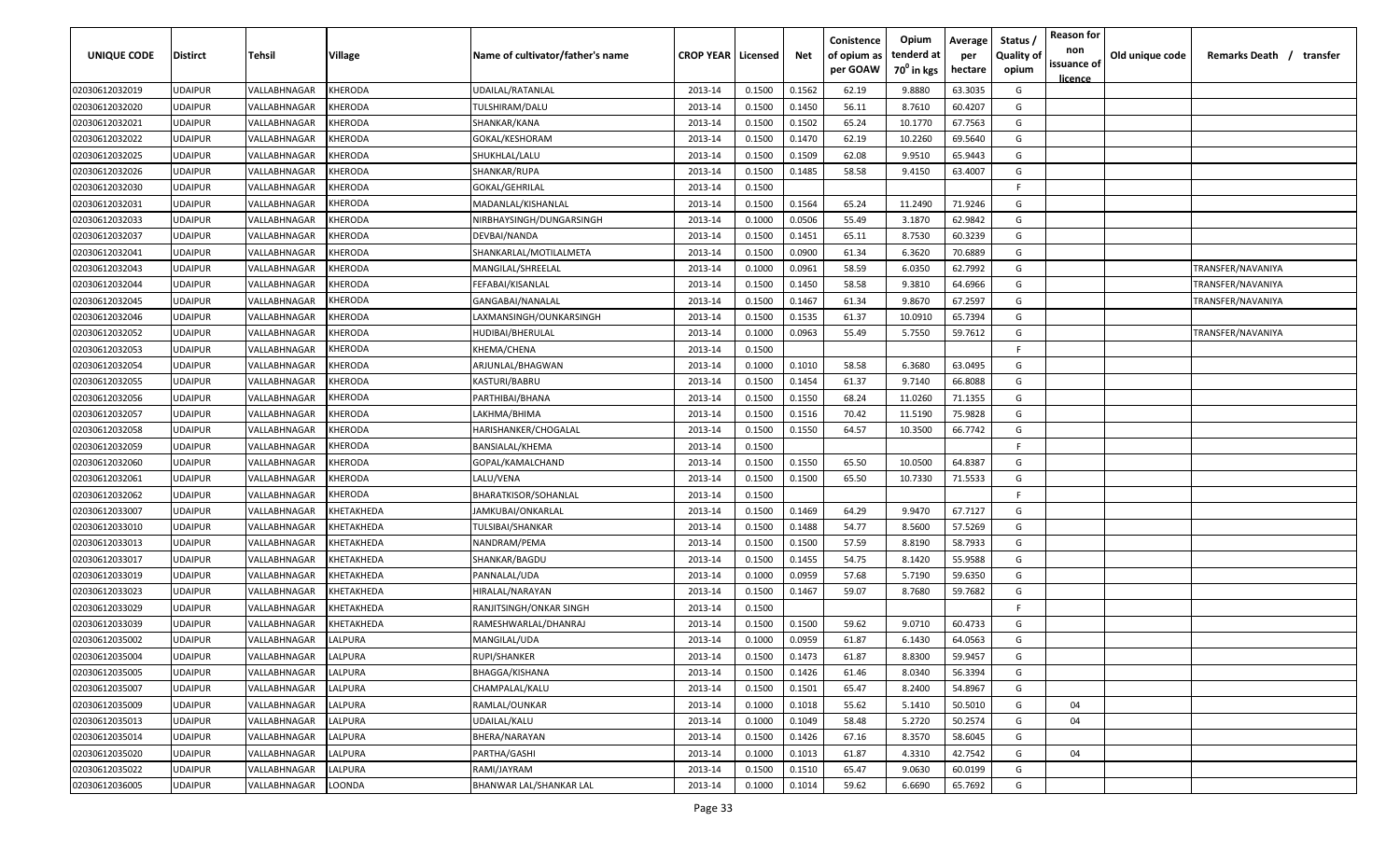| UNIQUE CODE    | <b>Distirct</b> | Tehsil       | Village      | Name of cultivator/father's name    | <b>CROP YEAR   Licensed</b> |        | Net    | Conistence<br>of opium as<br>per GOAW | Opium<br>tenderd at<br>70 <sup>°</sup> in kgs | Average<br>per<br>hectare | Status<br><b>Quality of</b><br>opium | <b>Reason for</b><br>non<br>issuance of<br><u>licence</u> | Old unique code | Remarks Death / transfer |
|----------------|-----------------|--------------|--------------|-------------------------------------|-----------------------------|--------|--------|---------------------------------------|-----------------------------------------------|---------------------------|--------------------------------------|-----------------------------------------------------------|-----------------|--------------------------|
| 02030612036019 | <b>UDAIPUR</b>  | VALLABHNAGAR | LOONDA       | SHAYAMSINGH/BHAVANISINGH            | 2013-14                     | 0.1500 | 0.1525 | 56.67                                 | 9.6990                                        | 63.6000                   | G                                    |                                                           |                 |                          |
| 02030612036024 | <b>UDAIPUR</b>  | VALLABHNAGAR | LOONDA       | BHANWARLAL/GOKAL                    | 2013-14                     | 0.1500 | 0.1479 | 56.84                                 | 10.1820                                       | 68.8438                   | G                                    |                                                           |                 |                          |
| 02030612036026 | <b>UDAIPUR</b>  | VALLABHNAGAR | LOONDA       | BABRU/KALU                          | 2013-14                     | 0.1500 | 0.1406 | 46.55                                 | 8.0070                                        | 56.9488                   | G                                    |                                                           |                 |                          |
| 02030612036027 | <b>UDAIPUR</b>  | VALLABHNAGAR | LOONDA       | BHERUSINGH/CHAMANSINGH              | 2013-14                     | 0.1500 | 0.1497 | 56.67                                 | 9.4150                                        | 62.8925                   | G                                    |                                                           |                 |                          |
| 02030612036029 | <b>UDAIPUR</b>  | VALLABHNAGAR | LOONDA       | LAXMICHAND/MAGNIRAM                 | 2013-14                     | 0.1500 | 0.1493 | 60.06                                 | 9.6010                                        | 64.3068                   | G                                    |                                                           |                 |                          |
| 02030612036030 | <b>UDAIPUR</b>  | VALLABHNAGAR | LOONDA       | NANA/GANGARAM                       | 2013-14                     | 0.1500 | 0.1509 | 60.06                                 | 10.2100                                       | 67.6607                   | G                                    |                                                           |                 | TRANSFER/HARIYAKHEDA     |
| 02030612036031 | <b>UDAIPUR</b>  | VALLABHNAGAR | LOONDA       | KHESINGH/BHAJJESINGH                | 2013-14                     | 0.1500 | 0.1496 | 56.73                                 | 9.9760                                        | 66.6845                   | G                                    |                                                           |                 | TRANSFER/HARIYAKHEDA     |
| 02030612036032 | <b>UDAIPUR</b>  | VALLABHNAGAR | LOONDA       | HAMERIBAI/NOJI                      | 2013-14                     | 0.1500 | 0.1541 | 61.28                                 | 10.5230                                       | 68.2868                   | G                                    |                                                           |                 | TRANSFER/HARIYAKHEDA     |
| 02030612036033 | <b>UDAIPUR</b>  | VALLABHNAGAR | LOONDA       | MOTISINGH/NANUSINGH                 | 2013-14                     | 0.1500 | 0.1512 | 61.28                                 | 10.4700                                       | 69.2460                   | G                                    |                                                           |                 | TRANSFER/HARIYAKHEDA     |
| 02030612036034 | <b>UDAIPUR</b>  | VALLABHNAGAR | LOONDA       | KHEMSINGH/KERING                    | 2013-14                     | 0.1000 | 0.0968 |                                       |                                               |                           | $\mathbf{I}$                         | 02                                                        |                 |                          |
| 02030612037001 | <b>UDAIPUR</b>  | VALLABHNAGAR | MENAR        | GISIBAI/PRITVI RAJ                  | 2013-14                     | 0.1500 | 0.0422 | 71.68                                 | 3.3180                                        | 78.6256                   | G                                    |                                                           |                 | <b>NAME CHANGE</b>       |
| 02030612037002 | <b>UDAIPUR</b>  | VALLABHNAGAR | MENAR        | NARBADABAI/PARBHULAL                | 2013-14                     | 0.1500 | 0.1436 | 59.71                                 | 9.0840                                        | 63.2591                   | G                                    |                                                           |                 | <b>NAME CHANGE</b>       |
| 02030612037004 | <b>UDAIPUR</b>  | VALLABHNAGAR | MENAR        | GOPI LAL/ SHANKAR LAL               | 2013-14                     | 0.1500 | 0.1467 | 57.00                                 | 9.4954                                        | 64.7267                   | G                                    |                                                           |                 |                          |
| 02030612037005 | <b>UDAIPUR</b>  | VALLABHNAGAR | MENAR        | HEERA LAL/ BHERU LAL                | 2013-14                     | 0.1000 | 0.0494 | 71.68                                 | 3.5020                                        | 70.8907                   | G                                    |                                                           |                 |                          |
| 02030612037006 | <b>UDAIPUR</b>  | VALLABHNAGAR | MENAR        | RUPABAI/MANGILAL                    | 2013-14                     | 0.1000 | 0.1033 | 68.29                                 | 7.2390                                        | 70.0774                   | G                                    |                                                           |                 | <b>NAME CHANGE</b>       |
| 02030612037009 | <b>UDAIPUR</b>  | VALLABHNAGAR | MENAR        | KESHU RAM/KHEM CHAND                | 2013-14                     | 0.1500 | 0.1007 | 65.26                                 | 6.7960                                        | 67.4876                   | G                                    |                                                           |                 |                          |
| 02030612037010 | <b>UDAIPUR</b>  | VALLABHNAGAR | MENAR        | ONKAR LAL/AMBA LAL                  | 2013-14                     | 0.1500 | 0.0530 | 61.50                                 | 3.8040                                        | 71.7736                   | G                                    |                                                           |                 |                          |
| 02030612037012 | <b>UDAIPUR</b>  | VALLABHNAGAR | MENAR        | MUKESHKUMAR/OUNKARLAL MATA SARSIBAI | 2013-14                     | 0.1000 | 0.0993 | 61.21                                 | 6.6370                                        | 66.8379                   | G                                    |                                                           |                 |                          |
| 02030612037015 | <b>UDAIPUR</b>  | VALLABHNAGAR | MENAR        | BHAGWATILAL/GASILAL                 | 2013-14                     | 0.1000 | 0.0949 | 68.29                                 | 7.0140                                        | 73.9094                   | G                                    |                                                           |                 | <b>NAME CHANGE</b>       |
| 02030612037016 | <b>UDAIPUR</b>  | VALLABHNAGAR | MENAR        | BHEEMLAL/TULSIRAM                   | 2013-14                     | 0.1500 | 0.1401 | 59.92                                 | 8.5690                                        | 61.1635                   | G                                    |                                                           |                 |                          |
| 02030612037018 | <b>UDAIPUR</b>  | VALLABHNAGAR | MENAR        | <b>BHERULAL/DEEP LAL</b>            | 2013-14                     | 0.1500 | 0.1419 | 58.53                                 | 8.3110                                        | 58.5694                   | G                                    |                                                           |                 |                          |
| 02030612037021 | <b>UDAIPUR</b>  | VALLABHNAGAR | MENAR        | MOTI/BARDA                          | 2013-14                     | 0.1000 | 0.0528 | 61.21                                 | 3.5330                                        | 66.9129                   | G                                    |                                                           |                 |                          |
| 02030612037025 | <b>UDAIPUR</b>  | VALLABHNAGAR | MENAR        | CHOGA LAL/ GANPAT LAL               | 2013-14                     | 0.1500 | 0.1520 | 62.56                                 | 9.8130                                        | 64.5592                   | G                                    |                                                           |                 |                          |
| 02030612037026 | <b>UDAIPUR</b>  | VALLABHNAGAR | MENAR        | SHREE LAL/ KUNDAN LAL               | 2013-14                     | 0.1500 | 0.1480 | 58.53                                 | 8.7630                                        | 59.2095                   | G                                    |                                                           |                 |                          |
| 02030612037027 | <b>UDAIPUR</b>  | VALLABHNAGAR | MENAR        | AMBA SHANKAR/ ONKAR LAL             | 2013-14                     | 0.1500 | 0.1478 | 59.27                                 | 9.0940                                        | 61.5291                   | G                                    |                                                           |                 |                          |
| 02030612037028 | <b>UDAIPUR</b>  | VALLABHNAGAR | MENAR        | LAKSHMI LAL/ BHANA                  | 2013-14                     | 0.1500 | 0.1496 | 59.02                                 | 9.2160                                        | 61.6043                   | G                                    |                                                           |                 |                          |
| 02030612037029 | <b>UDAIPUR</b>  | VALLABHNAGAR | MENAR        | <b>BUDHDEV/ BHERU LAL</b>           | 2013-14                     | 0.1500 | 0.1000 | 56.98                                 | 6.0320                                        | 60.3200                   | G                                    |                                                           |                 |                          |
| 02030612037032 | <b>UDAIPUR</b>  | VALLABHNAGAR | MENAR        | SHREE LAL/ UDAY LAL                 | 2013-14                     | 0.1000 | 0.0585 | 65.26                                 | 4.1580                                        | 71.0769                   | G                                    |                                                           |                 |                          |
| 02030612037034 | <b>UDAIPUR</b>  | VALLABHNAGAR | MENAR        | SESMAL/DEEPLAL                      | 2013-14                     | 0.1500 | 0.1487 | 61.87                                 | 8.8030                                        | 59.1997                   | G                                    |                                                           |                 |                          |
| 02030612037035 | <b>UDAIPUR</b>  | /ALLABHNAGAR | MENAR        | AGDISH/LAKSHMI LAL                  | 2013-14                     | 0.1500 | 0.1489 | 68.29                                 | 10.7310                                       | 72.0685                   | G                                    |                                                           |                 |                          |
| 02030612037036 | <b>UDAIPUR</b>  | VALLABHNAGAR | MENAR        | AMBA LAL/ LAKSHMI LAL KANAWA        | 2013-14                     | 0.1500 | 0.1481 | 59.02                                 | 8.8700                                        | 59.8920                   | G                                    |                                                           |                 |                          |
| 02030612037037 | <b>UDAIPUR</b>  | VALLABHNAGAR | MENAR        | KAALU LAL/ KHEM RAJ                 | 2013-14                     | 0.1500 | 0.1508 | 62.15                                 | 10.1660                                       | 67.4138                   | G                                    |                                                           |                 |                          |
| 02030612037038 | <b>UDAIPUR</b>  | VALLABHNAGAR | MENAR        | HIMMAT LAL/ ONKAR LAL               | 2013-14                     | 0.1500 | 0.1520 | 65.15                                 | 10.3170                                       | 67.8750                   | G                                    |                                                           |                 |                          |
| 02030612037040 | <b>UDAIPUR</b>  | VALLABHNAGAR | <b>MENAR</b> | RAMESH LAL/ KANHAIYYA LAL           | 2013-14                     | 0.1500 | 0.0472 | 62.56                                 | 3.3870                                        | 71.7585                   | G                                    |                                                           |                 |                          |
| 02030612037041 | <b>UDAIPUR</b>  | VALLABHNAGAR | <b>MENAR</b> | VIJAY LAL/ BHEEM LAL                | 2013-14                     | 0.1500 | 0.1428 | 63.54                                 | 8.9950                                        | 62.9902                   | G                                    |                                                           |                 |                          |
| 02030612037042 | <b>UDAIPUR</b>  | VALLABHNAGAR | <b>MENAR</b> | SHANKAR LAL/ BHEEM LAL              | 2013-14                     | 0.1000 | 0.1000 | 57.50                                 | 6.1360                                        | 61.3600                   | G                                    |                                                           |                 |                          |
| 02030612037043 | <b>UDAIPUR</b>  | VALLABHNAGAR | <b>MENAR</b> | NARMADA SHANKAR/ONKAR               | 2013-14                     | 0.1500 | 0.0462 | 59.31                                 | 2.8300                                        | 61.2554                   | G                                    |                                                           |                 |                          |
| 02030612037044 | <b>UDAIPUR</b>  | VALLABHNAGAR | MENAR        | RAMESH CHANDRA/ NAND LAL MENARIYA   | 2013-14                     | 0.1500 | 0.0458 | 70.37                                 | 3.4680                                        | 75.7205                   | G                                    |                                                           |                 |                          |
| 02030612037050 | <b>UDAIPUR</b>  | VALLABHNAGAR | MENAR        | SURESH/ HEERA LAL                   | 2013-14                     | 0.1500 |        |                                       |                                               |                           | F.                                   |                                                           |                 |                          |
| 02030612037053 | <b>UDAIPUR</b>  | VALLABHNAGAR | MENAR        | DAYA SHANKAR/ HEERA LAL             | 2013-14                     | 0.1000 | 0.0960 | 58.96                                 | 6.1910                                        | 64.4896                   | G                                    |                                                           |                 |                          |
| 02030612037054 | <b>UDAIPUR</b>  | VALLABHNAGAR | MENAR        | TULSI/ RAM LAL                      | 2013-14                     | 0.1500 | 0.1406 | 58.53                                 | 8.8300                                        | 62.8023                   | G                                    |                                                           |                 |                          |
| 02030612037056 | <b>UDAIPUR</b>  | VALLABHNAGAR | MENAR        | <b>GANPAT LAL/ HEERA LAL</b>        | 2013-14                     | 0.1500 | 0.1404 | 62.56                                 | 9.1870                                        | 65.4345                   | G                                    |                                                           |                 |                          |
| 02030612037057 | <b>UDAIPUR</b>  | VALLABHNAGAR | <b>MENAR</b> | KANHAIYYA LAL/ BHEEM LAL            | 2013-14                     | 0.1000 |        |                                       |                                               |                           | F.                                   |                                                           |                 |                          |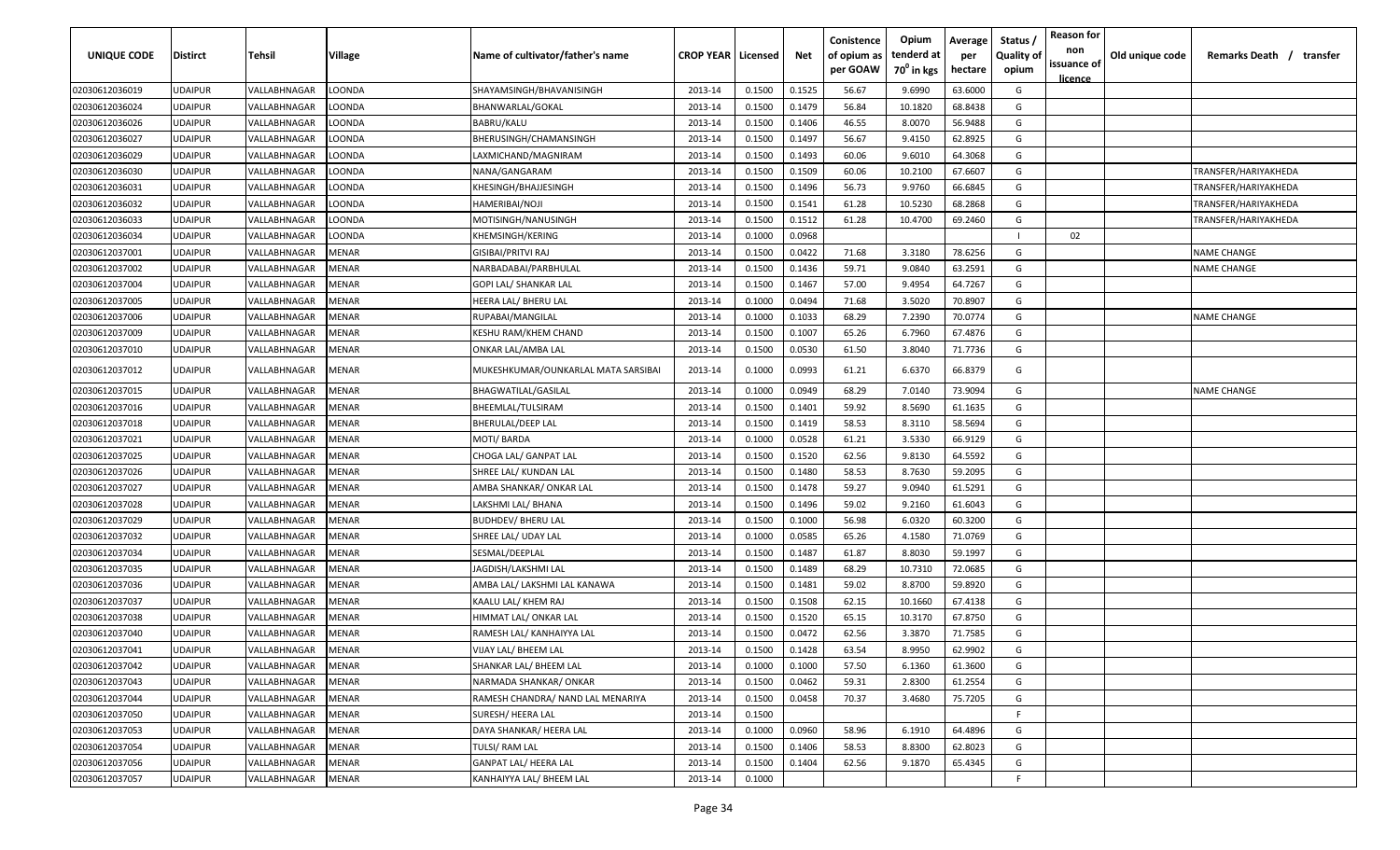| UNIQUE CODE    | Distirct       | Tehsil       | Village               | Name of cultivator/father's name | <b>CROP YEAR   Licensed</b> |        | Net    | Conistence<br>of opium as | Opium<br>tenderd at    | Average<br>per | Status<br><b>Quality of</b> | <b>Reason for</b><br>non<br>issuance of | Old unique code | Remarks Death / transfer   |
|----------------|----------------|--------------|-----------------------|----------------------------------|-----------------------------|--------|--------|---------------------------|------------------------|----------------|-----------------------------|-----------------------------------------|-----------------|----------------------------|
|                |                |              |                       |                                  |                             |        |        | per GOAW                  | 70 <sup>°</sup> in kgs | hectare        | opium                       | <u>licence</u>                          |                 |                            |
| 02030612037059 | UDAIPUR        | VALLABHNAGAR | MENAR                 | SHANKAR LAL/BHEEM LAL-II         | 2013-14                     | 0.1000 |        |                           |                        |                | F.                          |                                         |                 |                            |
| 02030612037060 | UDAIPUR        | VALLABHNAGAR | MENAR                 | PURAN MAL/ CHUNNI LAL            | 2013-14                     | 0.1000 | 0.1027 | 59.02                     | 6.1720                 | 60.0974        | G                           |                                         |                 |                            |
| 02030612037063 | UDAIPUR        | VALLABHNAGAR | <b>AENAR</b>          | <b>VIJAY LAL/CHTURBHUJ</b>       | 2013-14                     | 0.1500 | 0.1528 | 61.50                     | 9.6470                 | 63.1348        | G                           |                                         |                 |                            |
| 02030612037064 | UDAIPUR        | VALLABHNAGAR | MENAR                 | LAKSHMI LAL/ RANG LAL            | 2013-14                     | 0.1500 | 0.1463 | 61.50                     | 8.9790                 | 61.3739        | G                           |                                         |                 |                            |
| 02030612037066 | UDAIPUR        | VALLABHNAGAR | MENAR                 | SHUSHILA/RADHESHYAM              | 2013-14                     | 0.1000 |        |                           |                        |                | E                           |                                         |                 |                            |
| 02030612037067 | UDAIPUR        | VALLABHNAGAR | MENAR                 | GANESH LAL/ BAAL KISHAN          | 2013-14                     | 0.1000 | 0.0994 | 59.97                     | 6.4600                 | 64.9899        | G                           |                                         |                 |                            |
| 02030612037070 | UDAIPUR        | VALLABHNAGAR | MENAR                 | DURGA SHANKAR/ HEERALAL          | 2013-14                     | 0.1000 | 0.0950 | 68.67                     | 6.7490                 | 71.0421        | G                           |                                         |                 |                            |
| 02030612037071 | UDAIPUR        | VALLABHNAGAR | MENAR                 | MANGILAL/ SHANKAR LAL            | 2013-14                     | 0.1500 | 0.1464 | 65.18                     | 10.1030                | 69.0096        | G                           |                                         |                 |                            |
| 02030612037074 | UDAIPUR        | VALLABHNAGAR | MENAR                 | KAALU LAL/ PRITVHI RAJ           | 2013-14                     | 0.1000 | 0.1050 | 62.75                     | 6.7320                 | 64.1143        | G                           |                                         |                 |                            |
| 02030612037076 | UDAIPUR        | VALLABHNAGAR | MENAR                 | PRABHU LAL/ BADRI LAL            | 2013-14                     | 0.1500 | 0.1009 | 62.75                     | 6.5530                 | 64.9455        | G                           |                                         |                 |                            |
| 02030612037080 | UDAIPUR        | VALLABHNAGAR | MENAR                 | KAMALA SHANKAR/ BAAL KISHAN      | 2013-14                     | 0.1000 | 0.1000 | 65.26                     | 6.8060                 | 68.0600        | G                           |                                         |                 |                            |
| 02030612037085 | UDAIPUR        | VALLABHNAGAR | MENAR                 | PURSHOTAM LAL/ MANGI LAL         | 2013-14                     | 0.1500 | 0.0810 | 62.75                     | 6.1670                 | 76.1358        | G                           |                                         |                 |                            |
| 02030612037086 | UDAIPUR        | VALLABHNAGAR | MENAR                 | CHANDAN MAL/ CHUNNI LAL          | 2013-14                     | 0.1000 | 0.1014 | 56.57                     | 6.5940                 | 65.0296        | G                           |                                         |                 |                            |
| 02030612037092 | UDAIPUR        | VALLABHNAGAR | MENAR                 | BHERU LAL/ SHREE LAL             | 2013-14                     | 0.1500 | 0.1431 | 57.53                     | 8.4900                 | 59.3291        | G                           |                                         |                 |                            |
| 02030612037093 | UDAIPUR        | VALLABHNAGAR | MENAR                 | NARBADA SHANKAR/ LELAPAT         | 2013-14                     | 0.1000 | 0.0964 | 62.75                     | 6.2660                 | 65.0000        | G                           |                                         |                 |                            |
| 02030612037094 | UDAIPUR        | VALLABHNAGAR | MENAR                 | RADHA KISHAN/ ONKAR              | 2013-14                     | 0.1500 | 0.1534 | 58.96                     | 9.4760                 | 61.7731        | G                           |                                         |                 |                            |
| 02030612037098 | UDAIPUR        | VALLABHNAGAR | MENAR                 | UMA SHANKAR/ AMBA LAL            | 2013-14                     | 0.1500 | 0.1480 | 58.08                     | 9.2600                 | 62.5676        | G                           |                                         |                 |                            |
| 02030612037100 | UDAIPUR        | VALLABHNAGAR | MENAR                 | BHERULAL/BABRU                   | 2013-14                     | 0.1000 | 0.0450 | 58.96                     | 3.0070                 | 66.8222        | G                           |                                         |                 |                            |
| 02030612037103 | UDAIPUR        | VALLABHNAGAR | ∕IENAR                | PRAKSH CHANDRA/ ONKAR LAL        | 2013-14                     | 0.1000 | 0.1019 | 59.29                     | 6.5560                 | 64.3376        | G                           |                                         |                 |                            |
| 02030612037110 | UDAIPUR        | VALLABHNAGAR | <b>AENAR</b>          | NARAYAN LAL/ HEERA LAL           | 2013-14                     | 0.1500 | 0.1484 | 62.56                     | 9.8220                 | 66.1860        | G                           |                                         |                 |                            |
| 02030612037111 | UDAIPUR        | VALLABHNAGAR | MENAR                 | RAMESH CHANDRA/ SHANKAR          | 2013-14                     | 0.1000 | 0.0200 | 62.56                     | 1.3500                 | 67.5000        | G                           |                                         |                 |                            |
| 02030612037112 | UDAIPUR        | VALLABHNAGAR | MENAR                 | ARJUN LAL/ CHAGAN LAL            | 2013-14                     | 0.1500 |        |                           |                        |                | E                           |                                         |                 |                            |
| 02030612037115 | UDAIPUR        | VALLABHNAGAR | MENAR                 | MANGI LAL/ MOTI LAL              | 2013-14                     | 0.1500 | 0.1504 | 62.56                     | 9.6610                 | 64.2354        | G                           |                                         |                 |                            |
| 02030612037117 | UDAIPUR        | VALLABHNAGAR | MENAR                 | BHAGWATI LAL/ BHERU LAL          | 2013-14                     | 0.1000 | 0.0200 | 65.26                     | 1.3890                 | 69.4500        | G                           |                                         |                 |                            |
| 02030612037120 | UDAIPUR        | VALLABHNAGAR | MENAR                 | GISIBAI/DALCHAND                 | 2013-14                     | 0.1000 | 0.0987 | 70.37                     | 7.0370                 | 71.2969        | G                           |                                         |                 |                            |
| 02030612037122 | UDAIPUR        | VALLABHNAGAR | MENAR                 | NARAYAN LAL/ CHATURBHUJ          | 2013-14                     | 0.1000 | 0.0970 | 59.27                     | 5.7070                 | 58.8351        | G                           |                                         |                 |                            |
| 02030612037128 | UDAIPUR        | VALLABHNAGAR | MENAR                 | KALU/MANGU                       | 2013-14                     | 0.1000 | 0.0489 | 64.70                     | 3.3180                 | 67.8528        | G                           |                                         | 02030612049004  | TRANSFER                   |
| 02030612037129 | UDAIPUR        | VALLABHNAGAR | MENAR                 | RAMA/UDADANGI                    | 2013-14                     | 0.1500 |        |                           |                        |                | F.                          |                                         | 02030612049001  | FRANSFER/TRANSFER/RUPAWALI |
| 02030612037130 | UDAIPUR        | VALLABHNAGAR | MENAR                 | KUKA/BAJJA                       | 2013-14                     | 0.1000 | 0.1019 | 59.27                     | 6.4270                 | 63.0716        | G                           |                                         | 02030612049017  | TRANSFER/TRANSFER/RUPAWALI |
| 02030612037132 | UDAIPUR        | VALLABHNAGAR | MENAR                 | OUNKARGIRI/HEERAGIRI             | 2013-14                     | 0.1500 | 0.1498 | 62.15                     | 10.1660                | 67.8638        | G                           |                                         |                 |                            |
| 02030612037133 | UDAIPUR        | VALLABHNAGAR | MENAR                 | GOPAGIRI/NATHUGIRI               | 2013-14                     | 0.1500 | 0.1467 | 64.70                     | 9.8440                 | 67.1029        | G                           |                                         |                 |                            |
| 02030612037134 | UDAIPUR        | VALLABHNAGAR | MENAR                 | PURANGIRI/NATHUGIRI              | 2013-14                     | 0.1500 | 0.1460 | 64.70                     | 10.2870                | 70.4589        | G                           |                                         |                 |                            |
| 02030612042001 | UDAIPUR        | VALLABHNAGAR | ONARSINGHKASARANGPURA | LASHAMIRAM/BHURA                 | 2013-14                     | 0.1500 | 0.1425 | 59.25                     | 10.0300                | 70.3860        | G                           |                                         |                 |                            |
| 02030612042002 | UDAIPUR        | VALLABHNAGAR | ONARSINGHKASARANGPURA | LALSINGH/CHENSINGH               | 2013-14                     | 0.1500 | 0.1508 | 52.72                     | 7.8550                 | 52.0889        | G                           |                                         |                 |                            |
| 02030612042003 | UDAIPUR        | VALLABHNAGAR | ONARSINGHKASARANGPURA | NATHU/HARIRAM                    | 2013-14                     | 0.1500 | 0.1466 | 55.33                     | 8.9400                 | 60.9823        | G                           |                                         |                 |                            |
| 02030612042004 | UDAIPUR        | VALLABHNAGAR | ONARSINGHKASARANGPURA | SHANKARLAL/HUKMICHAND            | 2013-14                     | 0.1500 | 0.1471 | 62.35                     | 9.8070                 | 66.6689        | G                           |                                         |                 |                            |
| 02030612042006 | UDAIPUR        | VALLABHNAGAR | ONARSINGHKASARANGPURA | DOLA/MEGA                        | 2013-14                     | 0.1500 | 0.1425 | 55.33                     | 8.8050                 | 61.7895        | G                           |                                         |                 |                            |
| 02030612042008 | <b>UDAIPUR</b> | VALLABHNAGAR | ONARSINGHKASARANGPURA | DEVILAL/MODA                     | 2013-14                     | 0.1500 | 0.1416 | 56.39                     | 8.4260                 | 59.5056        | G                           |                                         |                 |                            |
| 02030612042020 | UDAIPUR        | VALLABHNAGAR | ONARSINGHKASARANGPURA | PYARIBAI/LALU                    | 2013-14                     | 0.1500 | 0.0500 | 58.75                     | 3.0130                 | 60.2600        | G                           |                                         |                 |                            |
| 02030612042022 | UDAIPUR        | VALLABHNAGAR | ONARSINGHKASARANGPURA | MODA/MAGNA                       | 2013-14                     | 0.1000 | 0.1013 | 47.78                     | 4.8390                 | 47.7690        | G                           | 04                                      |                 |                            |
| 02030612042024 | UDAIPUR        | VALLABHNAGAR | ONARSINGHKASARANGPURA | AMARSINGH/MODSINGH               | 2013-14                     | 0.1500 | 0.1520 | 50.14                     | 8.2730                 | 54.4276        | G                           |                                         |                 |                            |
| 02030612042030 | UDAIPUR        | VALLABHNAGAR | ONARSINGHKASARANGPURA | NARAYANSINGH/RAMSINGH            | 2013-14                     | 0.1000 |        |                           |                        |                | F.                          |                                         |                 |                            |
| 02030612044005 | UDAIPUR        | VALLABHNAGAR | PITHALPURA            | NARAYAN/ONKAR                    | 2013-14                     | 0.1500 | 0.1450 | 65.10                     | 10.5650                | 72.8621        | G                           |                                         |                 |                            |
| 02030612044014 | UDAIPUR        | VALLABHNAGAR | PITHALPURA            | SAV LAL/HEMA                     | 2013-14                     | 0.1500 | 0.1458 | 57.07                     | 9.3190                 | 63.9163        | G                           |                                         |                 |                            |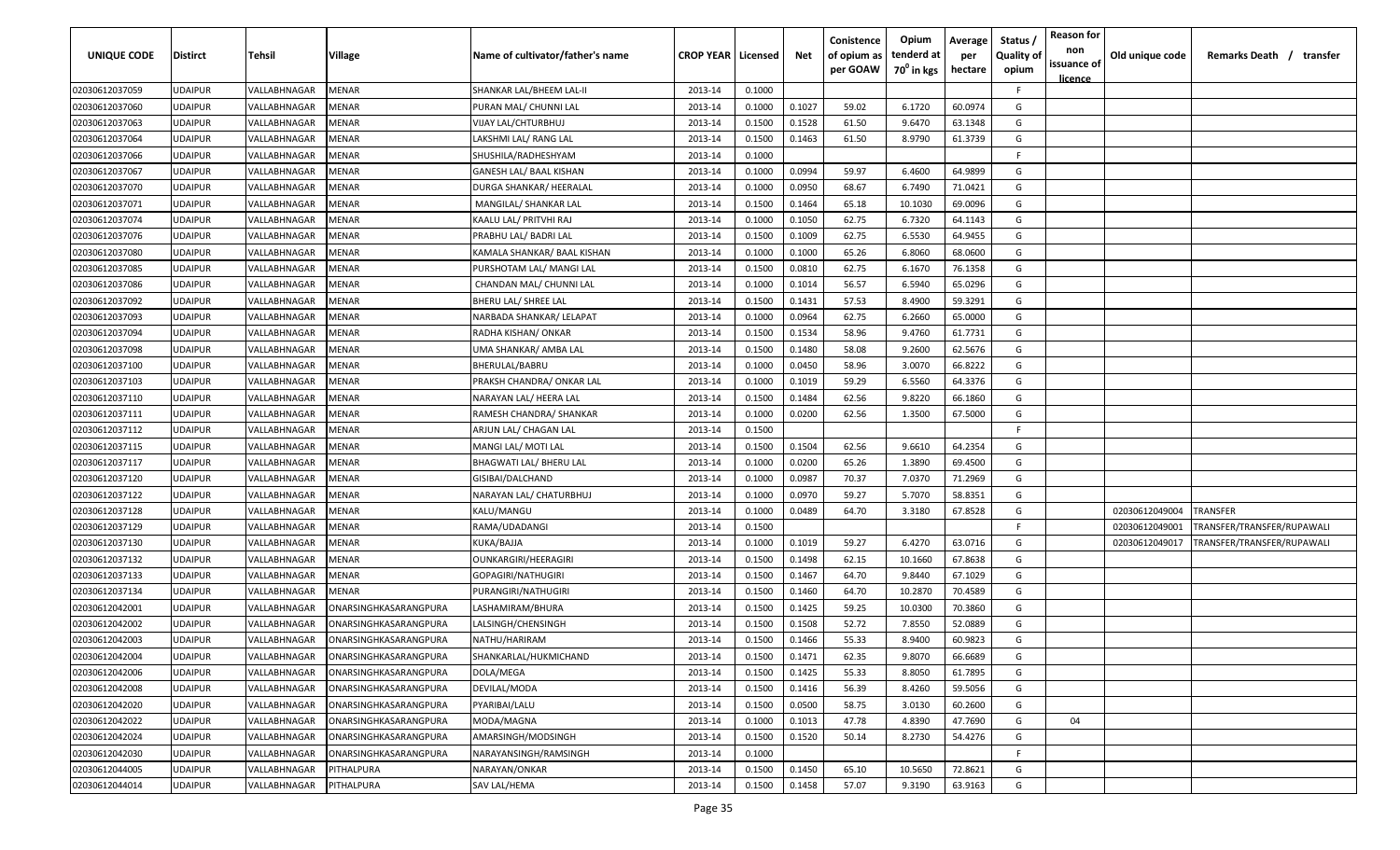| UNIQUE CODE    | <b>Distirct</b> | Tehsil       | Village           | Name of cultivator/father's name | <b>CROP YEAR   Licensed</b> |        | Net    | Conistence<br>of opium as<br>per GOAW | Opium<br>tenderd at<br>$70^0$ in kgs | Average<br>per<br>hectare | Status /<br><b>Quality of</b><br>opium | <b>Reason for</b><br>non<br>issuance of<br><u>licence</u> | Old unique code | Remarks Death /<br>transfer |
|----------------|-----------------|--------------|-------------------|----------------------------------|-----------------------------|--------|--------|---------------------------------------|--------------------------------------|---------------------------|----------------------------------------|-----------------------------------------------------------|-----------------|-----------------------------|
| 02030612044017 | <b>JDAIPUR</b>  | VALLABHNAGAR | PITHALPURA        | KISHAN LAL/RAMA JI               | 2013-14                     | 0.1500 | 0.1453 | 56.56                                 | 8.7830                               | 60.4474                   | G                                      |                                                           |                 |                             |
| 02030612044019 | UDAIPUR         | VALLABHNAGAR | PITHALPURA        | KANHAIYA LAL/RATAN LAL           | 2013-14                     | 0.1500 | 0.1388 | 62.15                                 | 9.9620                               | 71.7723                   | G                                      |                                                           |                 |                             |
| 02030612044022 | <b>JDAIPUR</b>  | VALLABHNAGAR | <b>ITHALPURA</b>  | <b>UDAY LAL/RATAN LAL</b>        | 2013-14                     | 0.1500 | 0.1415 | 65.10                                 | 10.5830                              | 74.7915                   | G                                      |                                                           |                 |                             |
| 02030612044029 | <b>JDAIPUR</b>  | VALLABHNAGAR | <b>ITHALPURA</b>  | RAYCHANDRA/DYARAM                | 2013-14                     | 0.1500 | 0.1452 | 59.07                                 | 9.4770                               | 65.2686                   | G                                      |                                                           |                 |                             |
| 02030612044031 | <b>JDAIPUR</b>  | VALLABHNAGAR | <b>ITHALPURA</b>  | ROSHAN LAL/LAKSHMI CHAND         | 2013-14                     | 0.1000 | 0.0944 | 57.07                                 | 5.8950                               | 62.4470                   | G                                      |                                                           |                 |                             |
| 02030612044033 | <b>JDAIPUR</b>  | VALLABHNAGAR | <b>ITHALPURA</b>  | <b>BHAGWAN LAL/KISHOR JAT</b>    | 2013-14                     | 0.1500 | 0.1503 | 65.10                                 | 10.8160                              | 71.9627                   | G                                      |                                                           |                 |                             |
| 02030612044037 | <b>JDAIPUR</b>  | VALLABHNAGAR | <b>ITHALPURA</b>  | NATHU LAL/HEERA LAL JAT          | 2013-14                     | 0.1500 | 0.1500 | 59.35                                 | 10.1740                              | 67.8267                   | G                                      |                                                           |                 |                             |
| 02030612044041 | <b>JDAIPUR</b>  | VALLABHNAGAR | <b>PITHALPURA</b> | NATHU/MEDHA                      | 2013-14                     | 0.1500 | 0.1493 | 61.64                                 | 10.1180                              | 67.7696                   | G                                      |                                                           |                 |                             |
| 02030612044043 | <b>JDAIPUR</b>  | VALLABHNAGAR | <b>PITHALPURA</b> | SOSAR/TARACHAND                  | 2013-14                     | 0.1000 | 0.0970 | 61.64                                 | 6.6660                               | 68.7216                   | G                                      |                                                           |                 | <b>NAME CHANGE</b>          |
| 02030612044046 | JDAIPUR         | VALLABHNAGAR | PITHALPURA        | KAALU LAL/NATHU JI               | 2013-14                     | 0.1500 | 0.1427 | 61.64                                 | 10.4260                              | 73.0624                   | G                                      |                                                           |                 |                             |
| 02030612044047 | JDAIPUR         | VALLABHNAGAR | <b>ITHALPURA</b>  | BHERU LAL/ HARLAL                | 2013-14                     | 0.1500 | 0.1530 | 59.07                                 | 9.5780                               | 62.6013                   | G                                      |                                                           |                 |                             |
| 02030612044049 | <b>JDAIPUR</b>  | VALLABHNAGAR | <b>ITHALPURA</b>  | UDIBAI/TARACHAND                 | 2013-14                     | 0.1500 | 0.1452 | 64.29                                 | 10.3510                              | 71.2879                   | G                                      |                                                           |                 |                             |
| 02030612044050 | <b>JDAIPUR</b>  | VALLABHNAGAR | <b>PITHALPURA</b> | TARACHAND/BARDAJAT               | 2013-14                     | 0.1500 | 0.1465 | 62.15                                 | 10.1390                              | 69.2082                   | G                                      |                                                           |                 |                             |
| 02030612044053 | <b>JDAIPUR</b>  | VALLABHNAGAR | <b>ITHALPURA</b>  | CHENA/KALU                       | 2013-14                     | 0.1000 | 0.1000 | 59.35                                 | 6.3840                               | 63.8400                   | G                                      |                                                           |                 |                             |
| 02030612044055 | <b>JDAIPUR</b>  | VALLABHNAGAR | <b>PITHALPURA</b> | KANKUDI/RUPA                     | 2013-14                     | 0.1500 | 0.1527 | 56.56                                 | 9.2190                               | 60.3733                   | G                                      |                                                           |                 | NAME CHANGE                 |
| 02030612044056 | <b>JDAIPUR</b>  | VALLABHNAGAR | <b>ITHALPURA</b>  | KANA/KALU                        | 2013-14                     | 0.1500 | 0.1450 | 64.29                                 | 10.8470                              | 74.8069                   | G                                      |                                                           | 02030612054011  | <b><i>FRANSFER</i></b>      |
| 02030612046005 | <b>JDAIPUR</b>  | VALLABHNAGAR | RAJPURABADA       | NAND RAM/MAGANI RAM              | 2013-14                     | 0.1500 | 0.1152 | 61.21                                 | 7.3540                               | 63.8368                   | G                                      |                                                           |                 |                             |
| 02030612046017 | <b>JDAIPUR</b>  | VALLABHNAGAR | RAJPURABADA       | MANGI LAL/MOTI LAL               | 2013-14                     | 0.1500 | 0.1508 | 46.52                                 | 7.2570                               | 48.1233                   | G                                      | 04                                                        |                 |                             |
| 02030612046025 | UDAIPUR         | VALLABHNAGAR | RAJPURABADA       | JEET MAL/GANESH LAL              | 2013-14                     | 0.1500 | 0.1500 | 46.52                                 | 7.9750                               | 53.1667                   | G                                      |                                                           |                 |                             |
| 02030612046040 | <b>JDAIPUR</b>  | VALLABHNAGAR | RAJPURABADA       | BAABU LAL/AMBA LAL               | 2013-14                     | 0.1000 | 0.0961 | 59.52                                 | 5.7900                               | 60.2497                   | G                                      |                                                           |                 |                             |
| 02030612046043 | <b>JDAIPUR</b>  | VALLABHNAGAR | RAJPURABADA       | MANNABAI/PANNALAL                | 2013-14                     | 0.1000 | 0.1015 | 53.83                                 | 5.7910                               | 57.0542                   | G                                      |                                                           |                 |                             |
| 02030612046044 | <b>JDAIPUR</b>  | VALLABHNAGAR | RAJPURABADA       | RATAN LAL/GOKUL JI               | 2013-14                     | 0.1000 | 0.1013 | 58.42                                 | 6.2660                               | 61.8559                   | G                                      |                                                           |                 |                             |
| 02030612046048 | <b>JDAIPUR</b>  | VALLABHNAGAR | RAJPURABADA       | SURAJ MAL/NAWALA JI              | 2013-14                     | 0.1000 | 0.1018 | 60.23                                 | 6.4700                               | 63.5560                   | G                                      |                                                           |                 |                             |
| 02030612047001 | <b>JDAIPUR</b>  | VALLABHNAGAR | RAMPURA           | BHERU LAL/CHAMPA JI              | 2013-14                     | 0.1000 | 0.0991 | 59.32                                 | 6.9400                               | 70.0303                   | G                                      |                                                           |                 |                             |
| 02030612047002 | <b>JDAIPUR</b>  | VALLABHNAGAR | RAMPURA           | HEERA LAL/ ONKAR JI              | 2013-14                     | 0.1000 | 0.1001 | 64.47                                 | 7.8930                               | 78.8511                   | G                                      |                                                           |                 |                             |
| 02030612047003 | <b>JDAIPUR</b>  | VALLABHNAGAR | RAMPURA           | JAYRAM/HANSRAJ                   | 2013-14                     | 0.1500 | 0.1441 | 68.75                                 | 12.0210                              | 83.4212                   | G                                      |                                                           |                 |                             |
| 02030612047004 | UDAIPUR         | VALLABHNAGAR | RAMPURA           | <b>BHANWAR LAL/ONKAR</b>         | 2013-14                     | 0.1500 | 0.1472 | 65.91                                 | 10.9220                              | 74.1984                   | G                                      |                                                           |                 |                             |
| 02030612047005 | JDAIPUR         | VALLABHNAGAR | <b>≀AMPURA</b>    | RATAN LAL/LAKSHMAN               | 2013-14                     | 0.1500 | 0.1451 | 65.96                                 | 11.1380                              | 76.7609                   | G                                      |                                                           |                 |                             |
| 02030612047006 | <b>JDAIPUR</b>  | VALLABHNAGAR | RAMPURA           | DHULCHAND/CHATURBHUJ             | 2013-14                     | 0.1500 | 0.1463 | 65.70                                 | 10.7650                              | 73.5817                   | G                                      |                                                           |                 |                             |
| 02030612047007 | <b>JDAIPUR</b>  | VALLABHNAGAR | RAMPURA           | BHANWARLAL/DOLA                  | 2013-14                     | 0.1500 | 0.1450 | 68.02                                 | 11.4180                              | 78.7448                   | G                                      |                                                           |                 |                             |
| 02030612047008 | <b>JDAIPUR</b>  | VALLABHNAGAR | RAMPURA           | PYAR CHAND/DAULA                 | 2013-14                     | 0.1000 | 0.1040 | 68.68                                 | 8.1630                               | 78.4904                   | G                                      |                                                           |                 |                             |
| 02030612047009 | <b>JDAIPUR</b>  | VALLABHNAGAR | RAMPURA           | JAGNNATHIBAI/HEERALAL            | 2013-14                     | 0.1500 | 0.1516 | 64.47                                 | 11.1070                              | 73.2652                   | G                                      |                                                           |                 |                             |
| 02030612047010 | <b>JDAIPUR</b>  | VALLABHNAGAR | <b>AMPURA</b>     | MANGILAL/CHAMPALAL               | 2013-14                     | 0.1500 | 0.1440 | 71.45                                 | 12.0750                              | 83.8542                   | G                                      |                                                           |                 |                             |
| 02030612047011 | <b>JDAIPUR</b>  | VALLABHNAGAR | RAMPURA           | CHAGAN LAL/CHAPA LAL             | 2013-14                     | 0.1500 | 0.1531 | 62.88                                 | 10.2050                              | 66.6558                   | G                                      |                                                           |                 |                             |
| 02030612047012 | UDAIPUR         | VALLABHNAGAR | ?AMPURA           | <b>DEVI LAL/NARAYAN</b>          | 2013-14                     | 0.1500 | 0.1522 | 62.88                                 | 10.7170                              | 70.4139                   | G                                      |                                                           |                 |                             |
| 02030612047013 | UDAIPUR         | VALLABHNAGAR | RAMPURA           | <b>BADRI LAL/GHASEE</b>          | 2013-14                     | 0.1000 | 0.0994 | 65.70                                 | 7.5090                               | 75.5433                   | G                                      |                                                           |                 |                             |
| 02030612047014 | <b>JDAIPUR</b>  | VALLABHNAGAR | RAMPURA           | <b>GOPI LAL/PARTHA</b>           | 2013-14                     | 0.1500 | 0.1468 | 62.88                                 | 10.7880                              | 73.4877                   | G                                      |                                                           |                 |                             |
| 02030612047015 | <b>UDAIPUR</b>  | VALLABHNAGAR | RAMPURA           | PRABHU LAL/CHATURBHUJ            | 2013-14                     | 0.1000 | 0.0999 | 68.68                                 | 7.6330                               | 76.4064                   | G                                      |                                                           |                 |                             |
| 02030612047016 | UDAIPUR         | VALLABHNAGAR | RAMPURA           | RAMI BAI/CHAMPA LAL              | 2013-14                     | 0.1000 | 0.0988 | 56.14                                 | 6.5520                               | 66.3158                   | G                                      |                                                           |                 |                             |
| 02030612047017 | <b>JDAIPUR</b>  | VALLABHNAGAR | RAMPURA           | CHAMPA LAL/MANGI LAL             | 2013-14                     | 0.1000 | 0.0982 | 68.68                                 | 7.8200                               | 79.6334                   | G                                      |                                                           |                 |                             |
| 02030612047018 | <b>JDAIPUR</b>  | VALLABHNAGAR | RAMPURA           | MOTYA BAI/SHIV LAL               | 2013-14                     | 0.1500 | 0.1487 | 68.68                                 | 11.5580                              | 77.7270                   | G                                      |                                                           |                 |                             |
| 02030612047019 | <b>JDAIPUR</b>  | VALLABHNAGAR | RAMPURA           | ANSHI BAI/NARAYAN                | 2013-14                     | 0.1500 | 0.1475 | 68.84                                 | 11.4370                              | 77.5390                   | G                                      |                                                           |                 |                             |
| 02030612047020 | <b>JDAIPUR</b>  | VALLABHNAGAR | RAMPURA           | SURESH/BHANWAR                   | 2013-14                     | 0.1500 | 0.1455 | 65.35                                 | 10.8570                              | 74.6186                   | G                                      |                                                           |                 |                             |
| 02030612047022 | UDAIPUR         | VALLABHNAGAR | RAMPURA           | <b>BHOLI RAM/DAULA</b>           | 2013-14                     | 0.1500 | 0.1394 | 68.94                                 | 10.6560                              | 76.4419                   | G                                      |                                                           |                 |                             |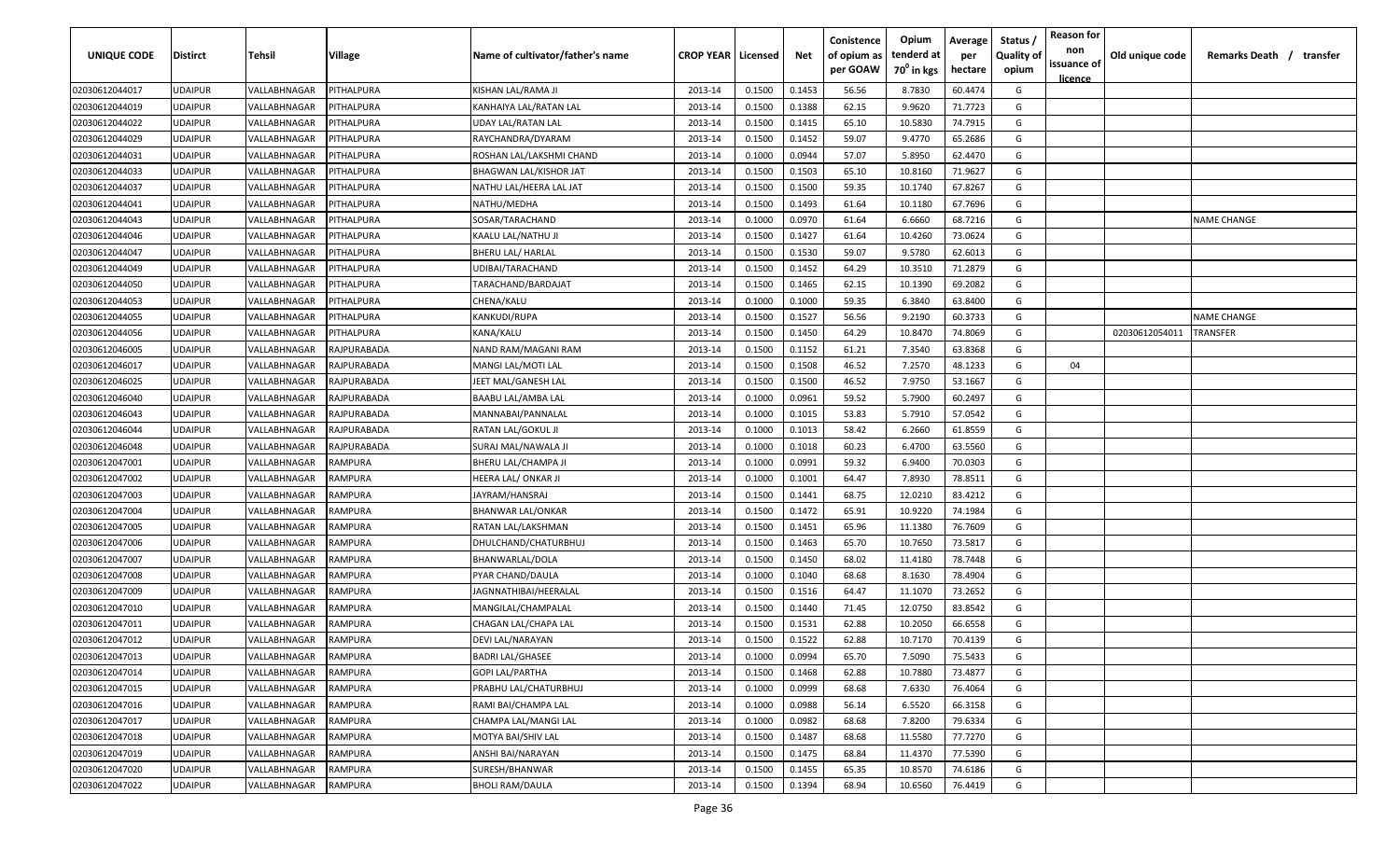| UNIQUE CODE    | <b>Distirct</b> | Tehsil       | Village        | Name of cultivator/father's name | <b>CROP YEAR   Licensed</b> |        | Net    | Conistence<br>of opium as | Opium<br>tenderd at    | Average<br>per | Status<br><b>Quality of</b> | <b>Reason for</b><br>non<br>issuance of | Old unique code | Remarks Death / transfer |
|----------------|-----------------|--------------|----------------|----------------------------------|-----------------------------|--------|--------|---------------------------|------------------------|----------------|-----------------------------|-----------------------------------------|-----------------|--------------------------|
|                |                 |              |                |                                  |                             |        |        | per GOAW                  | 70 <sup>0</sup> in kgs | hectare        | opium                       | <u>licence</u>                          |                 |                          |
| 02030612047023 | <b>UDAIPUR</b>  | VALLABHNAGAR | RAMPURA        | BABRIBAI/BADRILAL                | 2013-14                     | 0.1500 | 0.1489 | 62.88                     | 10.5010                | 70.5238        | G                           |                                         |                 |                          |
| 02030612047024 | <b>UDAIPUR</b>  | VALLABHNAGAR | RAMPURA        | RUKMAN BAI/KANI RAM              | 2013-14                     | 0.1500 | 0.1482 | 59.66                     | 10.2620                | 69.2443        | G                           |                                         |                 |                          |
| 02030612047025 | <b>UDAIPUR</b>  | VALLABHNAGAR | RAMPURA        | MATHRI BAI/MOTI                  | 2013-14                     | 0.1500 | 0.1513 | 65.35                     | 11.2870                | 74.6001        | G                           |                                         |                 |                          |
| 02030612047026 | <b>UDAIPUR</b>  | VALLABHNAGAR | RAMPURA        | DASRATH/DEVILAL                  | 2013-14                     | 0.1500 | 0.1505 | 59.32                     | 9.7540                 | 64.8106        | G                           |                                         |                 |                          |
| 02030612047027 | <b>UDAIPUR</b>  | VALLABHNAGAR | RAMPURA        | PRABHU/LAKSHMAN                  | 2013-14                     | 0.1500 | 0.1433 | 62.88                     | 10.5820                | 73.8451        | G                           |                                         |                 |                          |
| 02030612047028 | <b>UDAIPUR</b>  | VALLABHNAGAR | RAMPURA        | RAMLAL/PYARA                     | 2013-14                     | 0.1500 | 0.1400 | 62.88                     | 9.9080                 | 70.7714        | G                           |                                         |                 |                          |
| 02030612047029 | <b>UDAIPUR</b>  | VALLABHNAGAR | RAMPURA        | GISIBAI/RATANLAL                 | 2013-14                     | 0.1500 | 0.1502 | 62.87                     | 10.8050                | 71.9374        | G                           |                                         |                 |                          |
| 02030612047030 | <b>UDAIPUR</b>  | VALLABHNAGAR | RAMPURA        | DHAPUBAI/HANSRAJ                 | 2013-14                     | 0.1500 | 0.1521 | 68.75                     | 11.8840                | 78.1328        | G                           |                                         |                 |                          |
| 02030612047031 | <b>UDAIPUR</b>  | VALLABHNAGAR | RAMPURA        | GOTI LAL/ KASHI RAM              | 2013-14                     | 0.1500 | 0.1484 | 59.67                     | 9.5810                 | 64.5620        | G                           |                                         |                 |                          |
| 02030612047032 | <b>UDAIPUR</b>  | VALLABHNAGAR | RAMPURA        | MANGI LAL/BHAGWAN                | 2013-14                     | 0.1500 | 0.1448 | 68.53                     | 11.9540                | 82.5552        | G                           |                                         |                 |                          |
| 02030612047033 | <b>UDAIPUR</b>  | VALLABHNAGAR | RAMPURA        | KASHI RAM/KAALU                  | 2013-14                     | 0.1500 | 0.1468 | 68.84                     | 11.3490                | 77.3093        | G                           |                                         |                 |                          |
| 02030612047034 | <b>UDAIPUR</b>  | VALLABHNAGAR | RAMPURA        | RAM NARAYAN/KANIRAM              | 2013-14                     | 0.1500 | 0.1435 | 68.53                     | 11.4150                | 79.5470        | G                           |                                         |                 |                          |
| 02030612047035 | <b>UDAIPUR</b>  | VALLABHNAGAR | <b>RAMPURA</b> | HEERA LAL/DEVI LAL               | 2013-14                     | 0.1500 | 0.1435 | 65.35                     | 10.8850                | 75.8537        | G                           |                                         |                 |                          |
| 02030612047037 | <b>UDAIPUR</b>  | VALLABHNAGAR | RAMPURA        | PRAKESH/BHANWARLAL               | 2013-14                     | 0.1000 | 0.0972 | 68.94                     | 7.7510                 | 79.7428        | $\mathbf{I}$                | 02                                      |                 |                          |
| 02030612047038 | <b>UDAIPUR</b>  | VALLABHNAGAR | <b>RAMPURA</b> | MOHAN LAL/CHAMPA LAL             | 2013-14                     | 0.1500 | 0.1440 | 65.76                     | 10.5030                | 72.9375        | $\blacksquare$              | 02                                      |                 |                          |
| 02030612047039 | <b>UDAIPUR</b>  | VALLABHNAGAR | RAMPURA        | GOPAL/PARTHA                     | 2013-14                     | 0.1500 | 0.1521 | 64.47                     | 11.4110                | 75.0230        | G                           |                                         |                 |                          |
| 02030612047040 | <b>UDAIPUR</b>  | VALLABHNAGAR | <b>RAMPURA</b> | DHAN RAJ/DAULA JI                | 2013-14                     | 0.1500 | 0.1481 | 68.84                     | 11.8110                | 79.7502        | G                           |                                         |                 |                          |
| 02030612047041 | <b>UDAIPUR</b>  | VALLABHNAGAR | RAMPURA        | CHUNNI LAL/NARAYAN               | 2013-14                     | 0.1500 | 0.1450 | 71.40                     | 12.1890                | 84.0621        | $\mathbf{I}$                | 02                                      |                 |                          |
| 02030612047042 | <b>UDAIPUR</b>  | VALLABHNAGAR | RAMPURA        | BHANWAR/GHASEE                   | 2013-14                     | 0.1500 | 0.1415 | 62.66                     | 10.2760                | 72.6210        | G                           |                                         |                 |                          |
| 02030612047043 | <b>UDAIPUR</b>  | VALLABHNAGAR | RAMPURA        | SAWAGIBAI/ONKAR                  | 2013-14                     | 0.1000 | 0.1002 | 59.32                     | 6.5930                 | 65.7980        | G                           |                                         |                 |                          |
| 02030612047044 | <b>UDAIPUR</b>  | VALLABHNAGAR | RAMPURA        | CHOKHA/ KALU                     | 2013-14                     | 0.1500 | 0.1500 | 62.87                     | 10.7870                | 71.9133        | G                           |                                         |                 |                          |
| 02030612047046 | <b>UDAIPUR</b>  | VALLABHNAGAR | RAMPURA        | SHANKAR LAL/MOTI LAL             | 2013-14                     | 0.1500 | 0.0996 | 65.76                     | 7.8160                 | 78.4739        | G                           |                                         |                 |                          |
| 02030612047047 | <b>UDAIPUR</b>  | VALLABHNAGAR | RAMPURA        | PRABHU LAL/MOTI LAL              | 2013-14                     | 0.1500 | 0.1462 | 65.70                     | 11.1880                | 76.5253        | G                           |                                         |                 |                          |
| 02030612047048 | <b>UDAIPUR</b>  | VALLABHNAGAR | RAMPURA        | BHERU LAL/GHASEE LAL             | 2013-14                     | 0.1500 | 0.1421 | 65.76                     | 10.7470                | 75.6298        | G                           |                                         |                 |                          |
| 02030612047049 | <b>UDAIPUR</b>  | VALLABHNAGAR | RAMPURA        | BHANWAR LAL/SUKH LAL             | 2013-14                     | 0.1500 | 0.1423 | 68.94                     | 11.0700                | 77.7934        | $\mathbf{I}$                | 02                                      |                 |                          |
| 02030612047050 | <b>UDAIPUR</b>  | VALLABHNAGAR | RAMPURA        | MANGI LAL/SAV LAL                | 2013-14                     | 0.1500 | 0.1472 | 71.40                     | 12.0460                | 81.8342        | $\mathbf{I}$                | 02                                      |                 |                          |
| 02030612047051 | <b>UDAIPUR</b>  | VALLABHNAGAR | RAMPURA        | SHAMBHU LAL/ONKAR LAL            | 2013-14                     | 0.1500 | 0.1520 | 59.91                     | 10.5960                | 69.7105        | G                           |                                         |                 |                          |
| 02030612047052 | <b>UDAIPUR</b>  | VALLABHNAGAR | RAMPURA        | PHUL CHAND/ CHAMPA LAL           | 2013-14                     | 0.1500 | 0.1464 | 68.94                     | 11.4930                | 78.5041        | $\mathbf{I}$                | 02                                      |                 |                          |
| 02030612047053 | <b>UDAIPUR</b>  | VALLABHNAGAR | RAMPURA        | JANIBAI/PYARCHAND                | 2013-14                     | 0.1000 | 0.0989 | 65.91                     | 7.7870                 | 78.7361        | G                           |                                         |                 |                          |
| 02030612047054 | <b>UDAIPUR</b>  | VALLABHNAGAR | RAMPURA        | BHAGWANIBAI/JAYRAM               | 2013-14                     | 0.1500 | 0.1483 | 65.83                     | 11.4450                | 77.1746        | G                           |                                         |                 |                          |
| 02030612047055 | <b>UDAIPUR</b>  | VALLABHNAGAR | RAMPURA        | LAKSHMAN/BHAJJA                  | 2013-14                     | 0.1500 | 0.1466 | 59.66                     | 10.1340                | 69.1269        | G                           |                                         |                 |                          |
| 02030612047057 | <b>UDAIPUR</b>  | VALLABHNAGAR | RAMPURA        | SHANTI LAL/MANGI LAL             | 2013-14                     | 0.1500 | 0.1485 | 59.91                     | 10.2530                | 69.0438        | G                           |                                         |                 |                          |
| 02030612047059 | <b>UDAIPUR</b>  | VALLABHNAGAR | RAMPURA        | BHAJE RAM/PRABHU LAL             | 2013-14                     | 0.1500 | 0.1524 | 59.91                     | 10.4070                | 68.2874        | G                           |                                         |                 |                          |
| 02030612047060 | <b>UDAIPUR</b>  | VALLABHNAGAR | RAMPURA        | SHAKAR LAL/GOPI LAL              | 2013-14                     | 0.1500 | 0.1431 | 62.87                     | 10.3200                | 72.1174        | G                           |                                         |                 |                          |
| 02030612047061 | <b>UDAIPUR</b>  | VALLABHNAGAR | RAMPURA        | RAMESHWAR/RAM CHANDRA            | 2013-14                     | 0.1500 | 0.1488 | 59.66                     | 9.9380                 | 66.7876        | G                           |                                         |                 |                          |
| 02030612047064 | <b>UDAIPUR</b>  | VALLABHNAGAR | RAMPURA        | SHOBHA LAL/RATAN LAL             | 2013-14                     | 0.1000 | 0.1008 | 71.40                     | 7.8230                 | 77.6091        | $\mathbf{L}$                | 02                                      |                 |                          |
| 02030612047065 | <b>UDAIPUR</b>  | VALLABHNAGAR | RAMPURA        | SHANTI LAL/HEERA LAL             | 2013-14                     | 0.1500 | 0.1487 | 68.02                     | 11.3300                | 76.1937        | G                           |                                         |                 |                          |
| 02030612047066 | <b>UDAIPUR</b>  | VALLABHNAGAR | RAMPURA        | SHAMBHU LAL/ KANI RAM            | 2013-14                     | 0.1500 | 0.1513 | 62.87                     | 10.9390                | 72.3001        | G                           |                                         |                 |                          |
| 02030612047067 | <b>UDAIPUR</b>  | VALLABHNAGAR | RAMPURA        | <b>UDAY LAL/DEVI LAL</b>         | 2013-14                     | 0.1500 | 0.1510 | 62.66                     | 10.6520                | 70.5430        | G                           |                                         |                 |                          |
| 02030612047068 | <b>UDAIPUR</b>  | VALLABHNAGAR | RAMPURA        | DEVI LAL/BADRI LAL               | 2013-14                     | 0.1000 | 0.0976 | 68.02                     | 7.5410                 | 77.2643        | G                           |                                         |                 |                          |
| 02030612047069 | <b>UDAIPUR</b>  | VALLABHNAGAR | RAMPURA        | <b>BHOLI RAM/HEERA LAL</b>       | 2013-14                     | 0.1500 | 0.1505 | 62.66                     | 10.8580                | 72.1462        | G                           |                                         |                 |                          |
| 02030612047070 | <b>UDAIPUR</b>  | VALLABHNAGAR | RAMPURA        | RATAN LAL/ONKAR                  | 2013-14                     | 0.1500 | 0.1513 | 62.88                     | 10.2670                | 67.8586        | G                           |                                         |                 |                          |
| 02030612047071 | <b>UDAIPUR</b>  | VALLABHNAGAR | RAMPURA        | SANTOSH LAL/RATAN LAL            | 2013-14                     | 0.1500 | 0.1451 | 65.96                     | 11.1570                | 76.8918        | G                           |                                         |                 |                          |
| 02030612047072 | <b>UDAIPUR</b>  | VALLABHNAGAR | RAMPURA        | RAMESHWAR LAL/LAKSHMAN           | 2013-14                     | 0.1500 | 0.1465 | 65.76                     | 10.8970                | 74.3823        | $\mathbf{I}$                | 02                                      |                 |                          |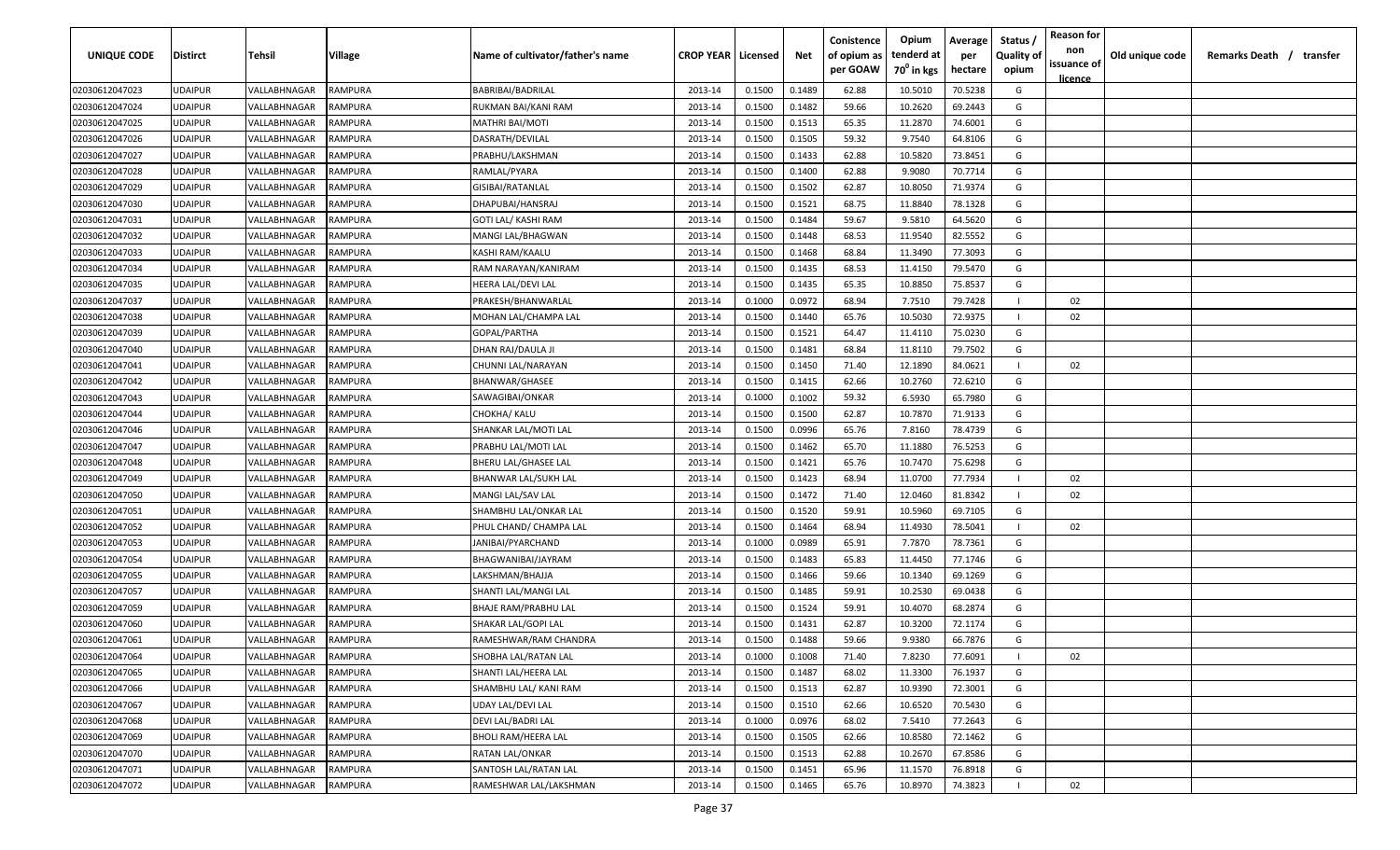| UNIQUE CODE    | <b>Distirct</b> | <b>Tehsil</b>              | <b>Village</b> | Name of cultivator/father's name | <b>CROP YEAR   Licensed</b> |        | Net    | Conistence<br>of opium as | Opium<br>tenderd at | Average<br>per | Status /<br><b>Quality of</b> | <b>Reason for</b><br>non<br>issuance of | Old unique code | Remarks Death /<br>transfer |
|----------------|-----------------|----------------------------|----------------|----------------------------------|-----------------------------|--------|--------|---------------------------|---------------------|----------------|-------------------------------|-----------------------------------------|-----------------|-----------------------------|
|                |                 |                            |                |                                  |                             |        |        | per GOAW                  | $70^0$ in kgs       | hectare        | opium                         | <u>licence</u>                          |                 |                             |
| 02030612047073 | <b>UDAIPUR</b>  | VALLABHNAGAR               | <b>RAMPURA</b> | KANWAR LAL/BHOLI RAM             | 2013-14                     | 0.1500 | 0.1405 | 68.75                     | 10.8330             | 77.1032        | G                             |                                         |                 |                             |
| 02030612047074 | <b>UDAIPUR</b>  | VALLABHNAGAR               | RAMPURA        | UDAILAL/HIRA                     | 2013-14                     | 0.1500 | 0.1510 | 65.96                     | 11.2890             | 74.7616        | G                             |                                         |                 |                             |
| 02030612047075 | <b>UDAIPUR</b>  | VALLABHNAGAR               | <b>RAMPURA</b> | DEVILAL/CHUNNILAL                | 2013-14                     | 0.1500 | 0.1510 | 56.44                     | 9.1030              | 60.2848        | G                             |                                         |                 |                             |
| 02030612047076 | <b>UDAIPUR</b>  | VALLABHNAGAR               | <b>RAMPURA</b> | MADANLAL/BADRILAL                | 2013-14                     | 0.1500 | 0.1486 | 59.66                     | 10.2360             | 68.8829        | G                             |                                         |                 |                             |
| 02030612047078 | <b>UDAIPUR</b>  | VALLABHNAGAR               | <b>RAMPURA</b> | BHANWARLAL/DHULCHAND             | 2013-14                     | 0.1000 | 0.0949 | 65.83                     | 7.1190              | 75.0158        | G                             |                                         |                 |                             |
| 02030612047079 | <b>UDAIPUR</b>  | VALLABHNAGAR               | <b>RAMPURA</b> | SHOBHALAL/BHANAWARLAL            | 2013-14                     | 0.1500 | 0.1451 | 65.91                     | 11.0070             | 75.8580        | G                             |                                         |                 |                             |
| 02030612047082 | <b>UDAIPUR</b>  | VALLABHNAGAR               | <b>RAMPURA</b> | HIRALAL/GOPILAL                  | 2013-14                     | 0.1500 | 0.1487 | 65.83                     | 11.2660             | 75.7633        | G                             |                                         |                 |                             |
| 02030612050001 | <b>UDAIPUR</b>  | VALLABHNAGAR               | SALEDA         | SHANKAR LAL/HAMERA               | 2013-14                     | 0.1500 | 0.1500 | 58.60                     | 9.1250              | 60.8333        | G                             |                                         |                 |                             |
| 02030612050002 | <b>UDAIPUR</b>  | VALLABHNAGAR               | SALEDA         | KANKUBAI/KASHIRAM                | 2013-14                     | 0.1500 |        |                           |                     |                | F.                            |                                         |                 |                             |
| 02030612050003 | UDAIPUR         | VALLABHNAGAR               | SALEDA         | LAALI BAI/ SHANKAR               | 2013-14                     | 0.1000 | 0.0990 | 65.14                     | 6.2630              | 63.2626        | G                             |                                         |                 |                             |
| 02030612050004 | UDAIPUR         | VALLABHNAGAR               | SALEDA         | ONKAR/HEERA                      | 2013-14                     | 0.1500 | 0.1416 | 58.24                     | 8.1040              | 57.2316        | G                             |                                         |                 |                             |
| 02030612050007 | UDAIPUR         | VALLABHNAGAR               | SALEDA         | RAAM LAL/ONKAR LAL               | 2013-14                     | 0.1500 | 0.1480 | 58.13                     | 9.9070              | 66.9392        | G                             |                                         |                 |                             |
| 02030612050008 | UDAIPUR         | VALLABHNAGAR               | SALEDA         | KESURAM/SUKHLAL                  | 2013-14                     | 0.1000 | 0.1018 | 58.20                     | 5.8030              | 57.0039        | G                             |                                         |                 | <b>NAME CHANGE</b>          |
| 02030612050009 | <b>UDAIPUR</b>  | <b>/ALLABHNAGAR</b>        | SALEDA         | RAAM KUMAR/GAUTAM                | 2013-14                     | 0.1500 | 0.1493 | 54.62                     | 8.9650              | 60.0469        | G                             |                                         |                 |                             |
| 02030612050010 | <b>UDAIPUR</b>  | <b><i>VALLABHNAGAR</i></b> | SALEDA         | BHANA/UDA                        | 2013-14                     | 0.1000 | 0.1000 | 60.18                     | 5.9840              | 59.8400        | G                             |                                         |                 |                             |
| 02030612050011 | <b>UDAIPUR</b>  | <b><i>VALLABHNAGAR</i></b> | SALEDA         | ROSANDAS/PYARDAS                 | 2013-14                     | 0.1000 | 0.1014 | 56.66                     | 5.7310              | 56.5187        | G                             |                                         |                 |                             |
| 02030612050013 | <b>UDAIPUR</b>  | VALLABHNAGAR               | SALEDA         | SATYANARAYAN/JAY SINGH SUTHAR    | 2013-14                     | 0.1500 | 0.1413 | 60.18                     | 8.7860              | 62.1798        | G                             |                                         |                 |                             |
| 02030612050015 | <b>UDAIPUR</b>  | VALLABHNAGAR               | SALEDA         | KASHI RAM/JAY SINGH              | 2013-14                     | 0.1000 | 0.0969 | 58.20                     | 5.6950              | 58.7719        | G                             |                                         |                 |                             |
| 02030612050017 | <b>UDAIPUR</b>  | VALLABHNAGAR               | SALEDA         | DULI CHAND/LAALU                 | 2013-14                     | 0.1500 | 0.1522 | 58.20                     | 9.0960              | 59.7635        | G                             |                                         |                 |                             |
| 02030612050022 | <b>UDAIPUR</b>  | VALLABHNAGAR               | SALEDA         | BHANA/BARDA                      | 2013-14                     | 0.1500 | 0.1505 | 64.68                     | 10.1920             | 67.7209        | G                             |                                         |                 |                             |
| 02030612050025 | <b>UDAIPUR</b>  | VALLABHNAGAR               | SALEDA         | PREM CHAND/DAULAT RAM            | 2013-14                     | 0.1500 | 0.1477 | 58.13                     | 8.5530              | 57.9079        | G                             |                                         |                 |                             |
| 02030612050026 | <b>UDAIPUR</b>  | VALLABHNAGAR               | SALEDA         | DHANRAJ/UDAYLAL JANWA            | 2013-14                     | 0.1500 | 0.1500 | 56.81                     | 8.7920              | 58.6133        | G                             |                                         |                 |                             |
| 02030612050031 | <b>UDAIPUR</b>  | VALLABHNAGAR               | SALEDA         | GOTAMLAL/KISHANA                 | 2013-14                     | 0.1500 | 0.1450 | 58.60                     | 8.6980              | 59.9862        | G                             |                                         |                 |                             |
| 02030612050033 | <b>UDAIPUR</b>  | VALLABHNAGAR               | SALEDA         | NANALAL/RAMLAL                   | 2013-14                     | 0.1500 | 0.1457 | 61.64                     | 10.0470             | 68.9568        | G                             |                                         |                 |                             |
| 02030612050034 | <b>UDAIPUR</b>  | <b><i>VALLABHNAGAR</i></b> | SALEDA         | MANGILAL/KANIRAAM                | 2013-14                     | 0.1000 |        |                           |                     |                | F.                            |                                         |                 |                             |
| 02030612050037 | <b>UDAIPUR</b>  | VALLABHNAGAR               | SALEDA         | GANGARAM/NAVLA                   | 2013-14                     | 0.1500 | 0.1503 | 55.11                     | 8.5500              | 56.8862        | G                             |                                         |                 |                             |
| 02030612050039 | UDAIPUR         | VALLABHNAGAR               | SALEDA         | NANALAL/RAMKANWAR                | 2013-14                     | 0.1500 | 0.1475 | 55.24                     | 9.0830              | 61.5797        | G                             |                                         |                 |                             |
| 02030612050040 | UDAIPUR         | VALLABHNAGAR               | SALEDA         | MANA/ONKAR                       | 2013-14                     | 0.1500 | 0.1450 | 62.34                     | 9.0300              | 62.2759        | G                             |                                         |                 |                             |
| 02030612050041 | UDAIPUR         | VALLABHNAGAR               | SALEDA         | CHAMPALAL/SHANKAR                | 2013-14                     | 0.1500 | 0.1511 | 64.68                     | 9.8680              | 65.3077        | G                             |                                         |                 |                             |
| 02030612050042 | <b>UDAIPUR</b>  | VALLABHNAGAR               | SALEDA         | RAJIVAN/SHUKHAVAN                | 2013-14                     | 0.1500 | 0.1500 | 60.18                     | 9.0100              | 60.0667        | G                             |                                         |                 |                             |
| 02030612050043 | <b>UDAIPUR</b>  | <b><i>VALLABHNAGAR</i></b> | SALEDA         | BHANWARLAL/SHUKHAVAN             | 2013-14                     | 0.1500 | 0.1506 | 59.57                     | 8.9270              | 59.2762        | G                             |                                         |                 |                             |
| 02030612050044 | <b>UDAIPUR</b>  | <b><i>VALLABHNAGAR</i></b> | SALEDA         | MANGILAL/SHUKHAVAN               | 2013-14                     | 0.1500 | 0.1510 | 60.34                     | 8.9910              | 59.5430        | G                             |                                         |                 |                             |
| 02030612050047 | <b>UDAIPUR</b>  | <b><i>VALLABHNAGAR</i></b> | SALEDA         | BHAWARLAL/HIRA                   | 2013-14                     | 0.1000 | 0.0966 | 57.53                     | 5.7370              | 59.3892        | G                             |                                         |                 |                             |
| 02030612050048 | <b>UDAIPUR</b>  | VALLABHNAGAR               | SALEDA         | NATHIBAI/NARAYAN                 | 2013-14                     | 0.1500 |        |                           |                     |                | F.                            |                                         |                 |                             |
| 02030612050049 | <b>UDAIPUR</b>  | VALLABHNAGAR               | SALEDA         | KISHANLAL/GOKAL                  | 2013-14                     | 0.1500 | 0.1446 | 55.24                     | 8.3960              | 58.0636        | G                             |                                         |                 |                             |
| 02030612050050 | <b>UDAIPUR</b>  | VALLABHNAGAR               | <b>SALEDA</b>  | GASHIRAM/BHERA                   | 2013-14                     | 0.1500 | 0.1450 | 59.57                     | 8.6800              | 59.8621        | G                             |                                         |                 |                             |
| 02030612050051 | <b>UDAIPUR</b>  | VALLABHNAGAR               | SALEDA         | RAMESHAWAR/PEMA                  | 2013-14                     | 0.1500 | 0.0970 | 59.58                     | 6.1790              | 63.7010        | G                             |                                         |                 |                             |
| 02030612050052 | <b>UDAIPUR</b>  | VALLABHNAGAR               | SALEDA         | AMBALAL/ONKAR                    | 2013-14                     | 0.1500 | 0.1450 | 59.81                     | 8.7410              | 60.2828        | G                             |                                         |                 |                             |
| 02030612050053 | <b>UDAIPUR</b>  | VALLABHNAGAR               | SALEDA         | VARDICHAND/NATHU                 | 2013-14                     | 0.1500 | 0.1466 | 51.29                     | 5.4440              | 37.1351        | G                             | 04                                      |                 |                             |
| 02030612050055 | <b>UDAIPUR</b>  | VALLABHNAGAR               | SALEDA         | RAMLAL/RUPA                      | 2013-14                     | 0.1500 | 0.1539 | 62.64                     | 9.1450              | 59.4217        | G                             |                                         |                 |                             |
| 02030612050057 | <b>UDAIPUR</b>  | VALLABHNAGAR               | SALEDA         | GITABAI/GOPILAL                  | 2013-14                     | 0.1500 | 0.1508 | 58.13                     | 8.9770              | 59.5292        | G                             |                                         |                 |                             |
| 02030612050064 | <b>UDAIPUR</b>  | VALLABHNAGAR               | SALEDA         | MANGILAL/DALICHAND               | 2013-14                     | 0.1500 | 0.1475 | 56.66                     | 8.3210              | 56.4136        | G                             |                                         |                 |                             |
| 02030612050065 | <b>UDAIPUR</b>  | VALLABHNAGAR               | SALEDA         | JAGDISH/MOHAN                    | 2013-14                     | 0.1500 | 0.1500 | 59.81                     | 8.9030              | 59.3533        | G                             |                                         |                 |                             |
| 02030612050066 | <b>UDAIPUR</b>  | VALLABHNAGAR               | SALEDA         | HARIBAI/JAGDISH                  | 2013-14                     | 0.1500 |        |                           |                     |                | F.                            |                                         |                 |                             |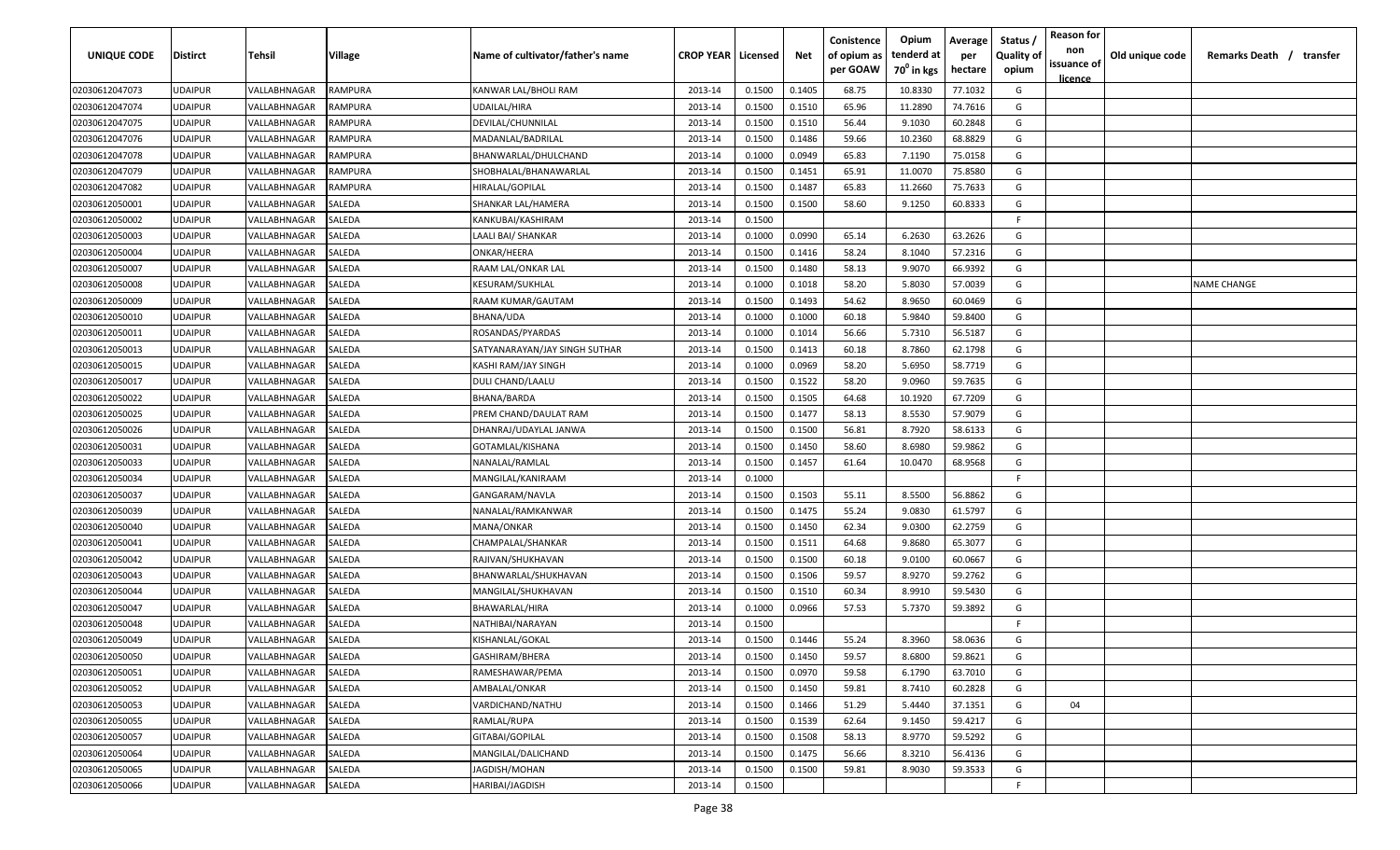| UNIQUE CODE    | <b>Distirct</b> | Tehsil       | Village                  | Name of cultivator/father's name | <b>CROP YEAR   Licensed</b> |        | Net    | Conistence<br>of opium as | Opium<br>tenderd at    | Average<br>per | Status<br><b>Quality of</b> | <b>Reason for</b><br>non      | Old unique code | Remarks Death / transfer |
|----------------|-----------------|--------------|--------------------------|----------------------------------|-----------------------------|--------|--------|---------------------------|------------------------|----------------|-----------------------------|-------------------------------|-----------------|--------------------------|
|                |                 |              |                          |                                  |                             |        |        | per GOAW                  | 70 <sup>°</sup> in kgs | hectare        | opium                       | issuance of<br><u>licence</u> |                 |                          |
| 02030612050068 | <b>UDAIPUR</b>  | VALLABHNAGAR | SALEDA                   | KANIRAM/NARAYAN                  | 2013-14                     | 0.1500 | 0.1450 | 59.54                     | 8.9480                 | 61.7103        | G                           |                               |                 |                          |
| 02030612050069 | <b>UDAIPUR</b>  | VALLABHNAGAR | SALEDA                   | DAYAL/YANA                       | 2013-14                     | 0.1500 | 0.1498 | 58.60                     | 9.1750                 | 61.2483        | G                           |                               |                 |                          |
| 02030612050070 | <b>UDAIPUR</b>  | VALLABHNAGAR | SALEDA                   | DEVILAL/ONKAR                    | 2013-14                     | 0.1500 | 0.1454 | 55.11                     | 8.8180                 | 60.6465        | G                           |                               |                 |                          |
| 02030612050071 | <b>UDAIPUR</b>  | VALLABHNAGAR | SALEDA                   | ONKARIBAI/BHURA                  | 2013-14                     | 0.1500 | 0.1449 | 55.46                     | 8.5330                 | 58.8889        | G                           |                               |                 |                          |
| 02030612050073 | <b>UDAIPUR</b>  | VALLABHNAGAR | SALEDA                   | KISHANLAL/LAKSHMAN               | 2013-14                     | 0.1500 | 0.1451 | 55.46                     | 9.0400                 | 62.3019        | G                           |                               |                 |                          |
| 02030612050075 | <b>UDAIPUR</b>  | VALLABHNAGAR | SALEDA                   | PYARIBAI/DALU                    | 2013-14                     | 0.1500 | 0.1500 | 58.24                     | 9.1190                 | 60.7933        | G                           |                               |                 |                          |
| 02030612050077 | <b>UDAIPUR</b>  | VALLABHNAGAR | SALEDA                   | SURAJMAL/TOLIRAM                 | 2013-14                     | 0.1500 | 0.1452 | 61.64                     | 9.5450                 | 65.7369        | G                           |                               |                 |                          |
| 02030612050085 | <b>UDAIPUR</b>  | VALLABHNAGAR | SALEDA                   | GITABAI/BADRI                    | 2013-14                     | 0.1000 | 0.0970 | 58.24                     | 6.1240                 | 63.1340        | G                           |                               |                 |                          |
| 02030612050086 | <b>UDAIPUR</b>  | VALLABHNAGAR | SALEDA                   | VARDICHAND/BHURA                 | 2013-14                     | 0.1000 | 0.1000 | 57.58                     | 5.9310                 | 59.3100        | G                           |                               |                 |                          |
| 02030612050089 | <b>UDAIPUR</b>  | VALLABHNAGAR | SALEDA                   | FATAHLAL/GOTAM                   | 2013-14                     | 0.1500 | 0.1504 | 58.71                     | 9.1000                 | 60.5053        | G                           |                               |                 |                          |
| 02030612050091 | <b>UDAIPUR</b>  | VALLABHNAGAR | SALEDA                   | SHANKARLAL/TOLIRAM               | 2013-14                     | 0.1000 | 0.1000 | 54.30                     | 5.8020                 | 58.0200        | G                           |                               |                 |                          |
| 02030612050093 | <b>UDAIPUR</b>  | VALLABHNAGAR | SALEDA                   | GORDHAN/MATHRA                   | 2013-14                     | 0.1000 | 0.0933 | 53.39                     | 5.7200                 | 61.3076        | G                           |                               |                 |                          |
| 02030612050094 | <b>UDAIPUR</b>  | VALLABHNAGAR | SALEDA                   | GEETABAI/RADHESHYAM              | 2013-14                     | 0.1500 | 0.1410 | 61.64                     | 9.2810                 | 65.8227        | G                           |                               |                 |                          |
| 02030612050096 | <b>UDAIPUR</b>  | VALLABHNAGAR | SALEDA                   | CHATURBHUJ/UDA-II                | 2013-14                     | 0.1500 |        |                           |                        |                | F.                          |                               |                 |                          |
| 02030612050099 | <b>UDAIPUR</b>  | VALLABHNAGAR | SALEDA                   | PRATHVIRAJ/PREMAJIAHIR           | 2013-14                     | 0.1000 | 0.1022 | 65.14                     | 6.7090                 | 65.6458        | G                           |                               |                 |                          |
| 02030612050100 | <b>UDAIPUR</b>  | VALLABHNAGAR | SALEDA                   | PREMCHAND/BHAGWAN                | 2013-14                     | 0.1500 | 0.1505 | 58.71                     | 9.1080                 | 60.5183        | G                           |                               |                 |                          |
| 02030612050101 | <b>UDAIPUR</b>  | VALLABHNAGAR | SALEDA                   | BARDICHAND/BHAGWAN               | 2013-14                     | 0.1500 | 0.1452 | 58.71                     | 9.0920                 | 62.6171        | G                           |                               |                 |                          |
| 02030612050102 | <b>UDAIPUR</b>  | VALLABHNAGAR | SALEDA                   | NAKSHATRAMAL/BABRUJI             | 2013-14                     | 0.1500 | 0.1459 | 65.14                     | 9.4360                 | 64.6744        | G                           |                               |                 |                          |
| 02030612050103 | <b>UDAIPUR</b>  | VALLABHNAGAR | SALEDA                   | CHENKUNWAR/DEVISINGH             | 2013-14                     | 0.1500 | 0.1398 | 65.15                     | 9.3800                 | 67.0959        | G                           |                               |                 |                          |
| 02030612050107 | <b>UDAIPUR</b>  | VALLABHNAGAR | SALEDA                   | DEVILAL/NARAYAN                  | 2013-14                     | 0.1500 | 0.1539 | 64.68                     | 9.9050                 | 64.3600        | G                           |                               |                 |                          |
| 02030612050108 | <b>UDAIPUR</b>  | VALLABHNAGAR | SALEDA                   | DHANRAJ/GOTAM                    | 2013-14                     | 0.1000 | 0.0999 | 61.64                     | 5.8030                 | 58.0881        | G                           |                               |                 |                          |
| 02030612050109 | <b>UDAIPUR</b>  | VALLABHNAGAR | SALEDA                   | RAMDAS/NARAYANDAS                | 2013-14                     | 0.1500 |        |                           |                        |                | -F.                         |                               |                 |                          |
| 02030612051001 | <b>UDAIPUR</b>  | VALLABHNAGAR | SANGRAMPURAKHERODA       | DULICHAND/HIRA                   | 2013-14                     | 0.1500 |        |                           |                        |                | -F.                         |                               |                 |                          |
| 02030612051002 | <b>UDAIPUR</b>  | VALLABHNAGAR | SANGRAMPURAKHERODA       | NOJIBAI/KISHANA                  | 2013-14                     | 0.1500 | 0.1403 | 56.47                     | 8.3010                 | 59.1661        | G                           |                               |                 |                          |
| 02030612051005 | <b>UDAIPUR</b>  | VALLABHNAGAR | SANGRAMPURAKHERODA       | RAMLAL/SHAMBHU                   | 2013-14                     | 0.1000 |        |                           |                        |                | F.                          |                               |                 |                          |
| 02030612051006 | <b>UDAIPUR</b>  | VALLABHNAGAR | SANGRAMPURAKHERODA       | TULSIBAI/SAVRAM                  | 2013-14                     | 0.1500 | 0.0508 | 67.14                     | 3.8370                 | 75.5315        | G                           |                               |                 |                          |
| 02030612051010 | <b>UDAIPUR</b>  | VALLABHNAGAR | SANGRAMPURAKHERODA       | RAMLAL/BARDA                     | 2013-14                     | 0.1500 | 0.1470 | 59.48                     | 9.4320                 | 64.1633        | G                           |                               |                 |                          |
| 02030612051015 | <b>UDAIPUR</b>  | VALLABHNAGAR | SANGRAMPURAKHERODA       | MIYACHAND/VARDA                  | 2013-14                     | 0.1500 | 0.1427 | 58.33                     | 9.1490                 | 64.1135        | G                           |                               |                 |                          |
| 02030612051017 | <b>UDAIPUR</b>  | VALLABHNAGAR | SANGRAMPURAKHERODA       | DHULIBAI/DOLA                    | 2013-14                     | 0.1000 | 0.0495 | 55.79                     | 3.0530                 | 61.6768        | G                           |                               |                 |                          |
| 02030612051023 | <b>UDAIPUR</b>  | VALLABHNAGAR | SANGRAMPURAKHERODA       | LAHRIBAI/BARDA                   | 2013-14                     | 0.1000 | 0.0969 | 61.42                     | 6.0450                 | 62.3839        | G                           |                               |                 |                          |
| 02030612051025 | <b>UDAIPUR</b>  | VALLABHNAGAR | SANGRAMPURAKHERODA       | DEVILAL/GOKAL                    | 2013-14                     | 0.1500 | 0.1425 | 58.33                     | 9.4830                 | 66.5474        | G                           |                               |                 |                          |
| 02030612051037 | <b>UDAIPUR</b>  | VALLABHNAGAR | SANGRAMPURAKHERODA       | HUDIBAI/AMERA                    | 2013-14                     | 0.1000 | 0.0480 | 62.08                     | 3.3700                 | 70.2083        | G                           |                               |                 |                          |
| 02030612051038 | <b>UDAIPUR</b>  | VALLABHNAGAR | SANGRAMPURAKHERODA       | UDAYRAM/BHURA                    | 2013-14                     | 0.1500 | 0.0519 | 65.30                     | 3.8990                 | 75.1252        | G                           |                               | 02030612032050  | TRANSFER                 |
| 02030612052006 | <b>UDAIPUR</b>  | VALLABHNAGAR | SANGRAMPURALOONDA        | PARTHA/KISHANA                   | 2013-14                     | 0.1000 | 0.0995 | 59.57                     | 6.5700                 | 66.0302        | G                           |                               |                 |                          |
| 02030612052008 | <b>UDAIPUR</b>  | VALLABHNAGAR | SANGRAMPURALOONDA        | NARAYAN/JAICHANDGAYRI            | 2013-14                     | 0.1500 | 0.1450 | 61.77                     | 10.3420                | 71.3241        | G                           |                               |                 |                          |
| 02030612052009 | <b>UDAIPUR</b>  | VALLABHNAGAR | SANGRAMPURALOONDA        | VARDIBAI/SATYNARAYAN             | 2013-14                     | 0.1500 | 0.1532 | 59.73                     | 10.3500                | 67.5587        | G                           |                               |                 |                          |
| 02030612052012 | <b>UDAIPUR</b>  | VALLABHNAGAR | SANGRAMPURALOONDA        | NANURAM/CHATRA                   | 2013-14                     | 0.1500 | 0.1400 | 62.23                     | 9.9830                 | 71.3071        | G                           |                               |                 |                          |
| 02030612052013 | <b>UDAIPUR</b>  | VALLABHNAGAR | SANGRAMPURALOONDA        | RAMLAL/CHENA                     | 2013-14                     | 0.1500 | 0.1495 | 59.57                     | 10.5100                | 70.3010        | G                           |                               |                 |                          |
| 02030612052014 | <b>UDAIPUR</b>  | VALLABHNAGAR | SANGRAMPURALOONDA        | <b>BAGDIRAM/ONKAR</b>            | 2013-14                     | 0.1500 | 0.1508 | 62.62                     | 11.1550                | 73.9721        | G                           |                               |                 |                          |
| 02030612052015 | <b>UDAIPUR</b>  | VALLABHNAGAR | SANGRAMPURALOONDA        | BALU/MOTI                        | 2013-14                     | 0.1500 | 0.1468 | 65.51                     | 10.9030                | 74.2711        | G                           |                               |                 |                          |
| 02030612052016 | <b>UDAIPUR</b>  | VALLABHNAGAR | SANGRAMPURALOONDA        | SOHANIBAI/NARAYAN                | 2013-14                     | 0.1500 | 0.1493 | 56.65                     | 9.3720                 | 62.7729        | G                           |                               |                 |                          |
| 02030612052019 | <b>UDAIPUR</b>  | VALLABHNAGAR | <b>SANGRAMPURALOONDA</b> | CHAMPALAL/PANNA                  | 2013-14                     | 0.1500 | 0.1500 | 55.22                     | 8.8750                 | 59.1667        | G                           |                               |                 |                          |
| 02030612052021 | <b>UDAIPUR</b>  | VALLABHNAGAR | SANGRAMPURALOONDA        | PARTAPIBAI/UDA                   | 2013-14                     | 0.1500 | 0.1500 | 64.22                     | 10.3670                | 69.1133        | G                           |                               |                 |                          |
| 02030612052022 | <b>UDAIPUR</b>  | VALLABHNAGAR | <b>SANGRAMPURALOONDA</b> | VARDIBAI/GOPALDAS                | 2013-14                     | 0.1500 | 0.1492 | 59.73                     | 10.2140                | 68.4584        | G                           |                               |                 |                          |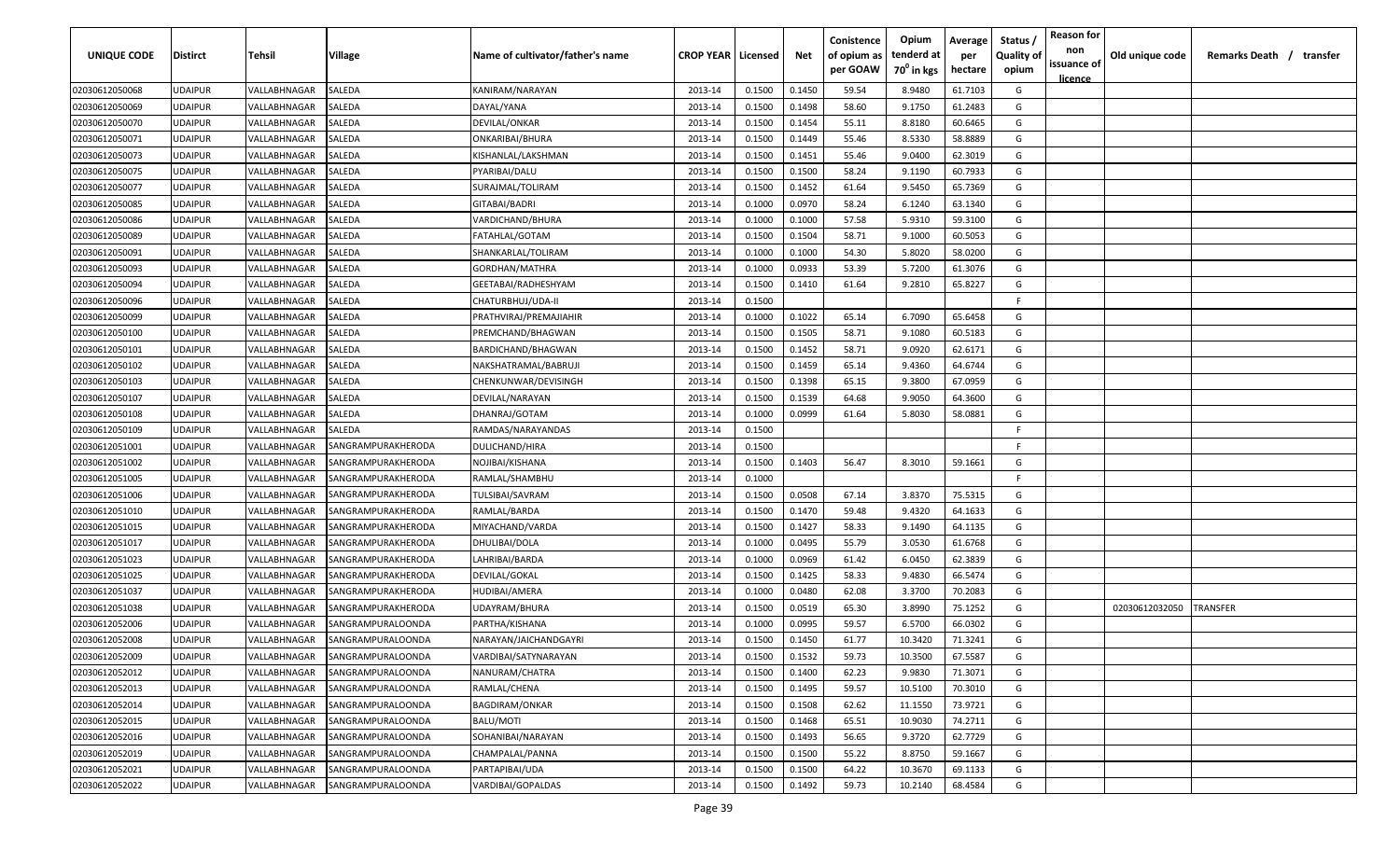| UNIQUE CODE    | Distirct       | Tehsil       | Village           | Name of cultivator/father's name | <b>CROP YEAR   Licensed</b> |        | Net    | Conistence<br>of opium as<br>per GOAW | Opium<br>tenderd at<br>70 <sup>°</sup> in kgs | Average<br>per<br>hectare | Status<br><b>Quality of</b><br>opium | <b>Reason for</b><br>non<br>issuance of<br><u>licence</u> | Old unique code | Remarks Death /    | transfer |
|----------------|----------------|--------------|-------------------|----------------------------------|-----------------------------|--------|--------|---------------------------------------|-----------------------------------------------|---------------------------|--------------------------------------|-----------------------------------------------------------|-----------------|--------------------|----------|
| 02030612052023 | UDAIPUR        | VALLABHNAGAR | SANGRAMPURALOONDA | MANGILAL/CHENA                   | 2013-14                     | 0.1500 | 0.1400 | 64.22                                 | 10.5050                                       | 75.0357                   | G                                    |                                                           |                 |                    |          |
| 02030612052029 | UDAIPUR        | VALLABHNAGAR | SANGRAMPURALOONDA | BHANWARSINGH/AMARSINGH           | 2013-14                     | 0.1000 | 0.1001 | 65.51                                 | 6.4480                                        | 64.4156                   | G                                    |                                                           |                 |                    |          |
| 02030612052032 | UDAIPUR        | VALLABHNAGAR | SANGRAMPURALOONDA | SHAMBHU/PRABHUMOGYA              | 2013-14                     | 0.1500 | 0.1500 | 59.56                                 | 10.1170                                       | 67.4467                   | G                                    |                                                           |                 |                    |          |
| 02030612052039 | UDAIPUR        | VALLABHNAGAR | SANGRAMPURALOONDA | DEVILAL/NARAYAN                  | 2013-14                     | 0.1500 | 0.1460 | 59.57                                 | 10.6800                                       | 73.1507                   | G                                    |                                                           |                 |                    |          |
| 02030612052041 | UDAIPUR        | VALLABHNAGAR | SANGRAMPURALOONDA | CHUNNILAL/MOTI                   | 2013-14                     | 0.1500 | 0.1500 | 55.20                                 | 9.1160                                        | 60.7733                   | G                                    |                                                           |                 |                    |          |
| 02030612052043 | UDAIPUR        | VALLABHNAGAR | SANGRAMPURALOONDA | SITABAI/MAGNA                    | 2013-14                     | 0.1500 | 0.1504 | 62.62                                 | 10.3050                                       | 68.5173                   | G                                    |                                                           |                 |                    |          |
| 02030612052048 | UDAIPUR        | VALLABHNAGAR | SANGRAMPURALOONDA | KALU/MODA                        | 2013-14                     | 0.1500 | 0.1485 | 56.65                                 | 10.1000                                       | 68.0135                   | G                                    |                                                           |                 |                    |          |
| 02030612052049 | UDAIPUR        | VALLABHNAGAR | SANGRAMPURALOONDA | GOVINDSINGH/FHATEHSINGH          | 2013-14                     | 0.1500 | 0.1497 | 59.73                                 | 9.5140                                        | 63.5538                   | G                                    |                                                           |                 |                    |          |
| 02030612052057 | UDAIPUR        | VALLABHNAGAR | SANGRAMPURALOONDA | KUSHALKANWAR/NARAYAN SINGH       | 2013-14                     | 0.1500 | 0.1400 | 64.22                                 | 9.9270                                        | 70.9071                   | G                                    |                                                           |                 |                    |          |
| 02030612052058 | UDAIPUR        | VALLABHNAGAR | SANGRAMPURALOONDA | KAVNRIBAI/CHUNNILAL              | 2013-14                     | 0.1500 | 0.1421 | 62.62                                 | 9.9480                                        | 70.0070                   | G                                    |                                                           |                 |                    |          |
| 02030612053001 | UDAIPUR        | VALLABHNAGAR | SARANGPURAJATOKA  | HAZARILAL/VEERMAN                | 2013-14                     | 0.1500 | 0.1398 | 56.83                                 | 8.6870                                        | 62.1388                   | G                                    |                                                           |                 |                    |          |
| 02030612053002 | UDAIPUR        | VALLABHNAGAR | SARANGPURAJATOKA  | ONKARLAL/KALU                    | 2013-14                     | 0.1500 | 0.1400 | 62.43                                 | 8.4100                                        | 60.0714                   | G                                    |                                                           |                 |                    |          |
| 02030612053003 | UDAIPUR        | VALLABHNAGAR | SARANGPURAJATOKA  | NARAYANLAL/ONKAR                 | 2013-14                     | 0.1500 | 0.1495 | 64.32                                 | 10.1810                                       | 68.1003                   | G                                    |                                                           |                 |                    |          |
| 02030612053004 | <b>JDAIPUR</b> | VALLABHNAGAR | SARANGPURAJATOKA  | RATANLAL/NARAYAN                 | 2013-14                     | 0.1500 | 0.1446 | 63.16                                 | 9.7810                                        | 67.6418                   | G                                    |                                                           |                 |                    |          |
| 02030612053006 | UDAIPUR        | VALLABHNAGAR | SARANGPURAJATOKA  | UDAILAL/SAVLAL                   | 2013-14                     | 0.1000 | 0.0907 | 64.32                                 | 6.2570                                        | 68.9857                   | G                                    |                                                           |                 |                    |          |
| 02030612053008 | UDAIPUR        | VALLABHNAGAR | SARANGPURAJATOKA  | RATANLAL/HEERALAL                | 2013-14                     | 0.1500 | 0.1476 | 62.88                                 | 10.3300                                       | 69.9864                   | G                                    |                                                           |                 | <b>NAME CHANGE</b> |          |
| 02030612053009 | UDAIPUR        | VALLABHNAGAR | SARANGPURAJATOKA  | BHAGWANLAL/BHANA                 | 2013-14                     | 0.1500 | 0.1413 | 63.11                                 | 9.5480                                        | 67.5725                   | G                                    |                                                           |                 |                    |          |
| 02030612053010 | UDAIPUR        | VALLABHNAGAR | SARANGPURAJATOKA  | LACHIRAM/PARTHAGAYARI            | 2013-14                     | 0.1500 | 0.1500 | 59.78                                 | 9.5390                                        | 63.5933                   | G                                    |                                                           |                 |                    |          |
| 02030612053013 | UDAIPUR        | VALLABHNAGAR | SARANGPURAJATOKA  | HANGAMIBAI/KISHANA               | 2013-14                     | 0.1500 | 0.1440 | 62.43                                 | 9.7210                                        | 67.5069                   | G                                    |                                                           |                 |                    |          |
| 02030612053014 | UDAIPUR        | VALLABHNAGAR | SARANGPURAJATOKA  | <b>BHOLIRAM/TARACHAND</b>        | 2013-14                     | 0.1500 | 0.1470 | 56.83                                 | 8.9710                                        | 61.0272                   | G                                    |                                                           |                 |                    |          |
| 02030612053015 | UDAIPUR        | VALLABHNAGAR | SARANGPURAJATOKA  | SAVRAM/PRATAP                    | 2013-14                     | 0.1500 | 0.1521 | 59.69                                 | 9.9330                                        | 65.3057                   | G                                    |                                                           |                 |                    |          |
| 02030612053016 | UDAIPUR        | VALLABHNAGAR | SARANGPURAJATOKA  | CHOGALAL/LAKSHMIRAM              | 2013-14                     | 0.1500 | 0.1474 | 56.53                                 | 9.4650                                        | 64.2130                   | G                                    |                                                           |                 |                    |          |
| 02030612053021 | UDAIPUR        | VALLABHNAGAR | SARANGPURAJATOKA  | NATHULAL/TARACHAND               | 2013-14                     | 0.1500 | 0.1482 | 60.03                                 | 10.2220                                       | 68.9744                   | G                                    |                                                           |                 |                    |          |
| 02030612053023 | UDAIPUR        | VALLABHNAGAR | SARANGPURAJATOKA  | UDAILAL/BHERAJAT                 | 2013-14                     | 0.1000 | 0.0990 | 56.26                                 | 5.7710                                        | 58.2929                   | G                                    |                                                           |                 |                    |          |
| 02030612053024 | UDAIPUR        | VALLABHNAGAR | SARANGPURAJATOKA  | CHAGANLAL/VEERBHAN               | 2013-14                     | 0.1500 | 0.1457 | 62.21                                 | 9.8290                                        | 67.4605                   | G                                    |                                                           |                 |                    |          |
| 02030612053026 | UDAIPUR        | VALLABHNAGAR | SARANGPURAJATOKA  | DALPATSINGH/LAXMANSINGH          | 2013-14                     | 0.1500 | 0.1420 | 60.03                                 | 9.6130                                        | 67.6972                   | G                                    |                                                           |                 |                    |          |
| 02030612053029 | UDAIPUR        | VALLABHNAGAR | SARANGPURAJATOKA  | CHMPALAL/KISHANJI                | 2013-14                     | 0.1500 | 0.1420 | 60.03                                 | 8.7300                                        | 61.4789                   | G                                    |                                                           |                 |                    |          |
| 02030612053031 | UDAIPUR        | VALLABHNAGAR | SARANGPURAJATOKA  | ONKAR/BHERAJAT                   | 2013-14                     | 0.1500 | 0.1474 | 63.16                                 | 10.1420                                       | 68.8060                   | G                                    |                                                           |                 |                    |          |
| 02030612053033 | UDAIPUR        | VALLABHNAGAR | SARANGPURAJATOKA  | PRABHULAL/HIRAJAT                | 2013-14                     | 0.1500 | 0.1493 | 67.02                                 | 11.0580                                       | 74.0656                   | G                                    |                                                           |                 |                    |          |
| 02030612053035 | UDAIPUR        | VALLABHNAGAR | SARANGPURAJATOKA  | SAVRAM/DEVJIKUMHAR               | 2013-14                     | 0.1000 | 0.0970 | 60.03                                 | 6.0720                                        | 62.5979                   | G                                    |                                                           |                 |                    |          |
| 02030612053038 | <b>JDAIPUR</b> | VALLABHNAGAR | SARANGPURAJATOKA  | PYARJI/PARTHA                    | 2013-14                     | 0.1500 | 0.1509 | 52.08                                 | 8.6010                                        | 56.9980                   | G                                    |                                                           |                 |                    |          |
| 02030612053040 | UDAIPUR        | VALLABHNAGAR | SARANGPURAJATOKA  | PEMA/NARAYAN                     | 2013-14                     | 0.1500 | 0.1570 | 64.20                                 | 10.7950                                       | 68.7580                   | G                                    |                                                           |                 |                    |          |
| 02030612053041 | UDAIPUR        | VALLABHNAGAR | SARANGPURAJATOKA  | KELA/NARAYAN                     | 2013-14                     | 0.1500 | 0.1446 | 62.43                                 | 10.4170                                       | 72.0401                   | G                                    |                                                           |                 |                    |          |
| 02030612053043 | UDAIPUR        | VALLABHNAGAR | SARANGPURAJATOKA  | SAVRAM/GOKAL                     | 2013-14                     | 0.1500 | 0.1440 | 59.78                                 | 9.3850                                        | 65.1736                   | G                                    |                                                           |                 |                    |          |
| 02030612053044 | UDAIPUR        | VALLABHNAGAR | SARANGPURAJATOKA  | HARLAL/PEMA                      | 2013-14                     | 0.1500 | 0.1500 | 67.02                                 | 11.0870                                       | 73.9133                   | G                                    |                                                           |                 |                    |          |
| 02030612053055 | <b>UDAIPUR</b> | VALLABHNAGAR | SARANGPURAJATOKA  | <b>HARILAL/VEERBHAN</b>          | 2013-14                     | 0.1000 | 0.1021 | 56.10                                 | 6.0750                                        | 59.5005                   | G                                    |                                                           |                 |                    |          |
| 02030612053057 | <b>UDAIPUR</b> | VALLABHNAGAR | SARANGPURAJATOKA  | MATHRA/DEVAJAT                   | 2013-14                     | 0.1500 | 0.1440 | 62.21                                 | 9.6070                                        | 66.7153                   | G                                    |                                                           |                 |                    |          |
| 02030612053060 | <b>UDAIPUR</b> | VALLABHNAGAR | SARANGPURAJATOKA  | BADAMIBAI/NARAYANLAL             | 2013-14                     | 0.1500 | 0.1478 | 56.88                                 | 9.0520                                        | 61.2449                   | G                                    |                                                           |                 |                    |          |
| 02030612053064 | UDAIPUR        | VALLABHNAGAR | SARANGPURAJATOKA  | LAKHMICHAND/SHANKAR              | 2013-14                     | 0.1500 | 0.1461 | 55.11                                 | 8.7070                                        | 59.5962                   | G                                    |                                                           |                 |                    |          |
| 02030612053067 | UDAIPUR        | VALLABHNAGAR | SARANGPURAJATOKA  | BAGDIRAM/LALU                    | 2013-14                     | 0.1500 | 0.1550 | 63.11                                 | 10.7470                                       | 69.3355                   | G                                    |                                                           |                 |                    |          |
| 02030612053068 | UDAIPUR        | VALLABHNAGAR | SARANGPURAJATOKA  | BHERULAL/MOTI                    | 2013-14                     | 0.1000 | 0.1000 | 62.21                                 | 6.8080                                        | 68.0800                   | G                                    |                                                           |                 |                    |          |
| 02030612053072 | UDAIPUR        | VALLABHNAGAR | SARANGPURAJATOKA  | BHAGAWAN/NARAYAN                 | 2013-14                     | 0.1000 | 0.0996 | 56.26                                 | 5.9320                                        | 59.5582                   | G                                    |                                                           |                 |                    |          |
| 02030612053073 | UDAIPUR        | VALLABHNAGAR | SARANGPURAJATOKA  | ONKAR/KANA                       | 2013-14                     | 0.1500 | 0.1447 | 62.86                                 | 9.8420                                        | 68.0166                   | G                                    |                                                           |                 |                    |          |
| 02030612053078 | <b>UDAIPUR</b> | VALLABHNAGAR | SARANGPURAJATOKA  | RAMLAL/MOTI                      | 2013-14                     | 0.1500 | 0.1421 | 61.34                                 | 9.4110                                        | 66.2280                   | G                                    |                                                           |                 |                    |          |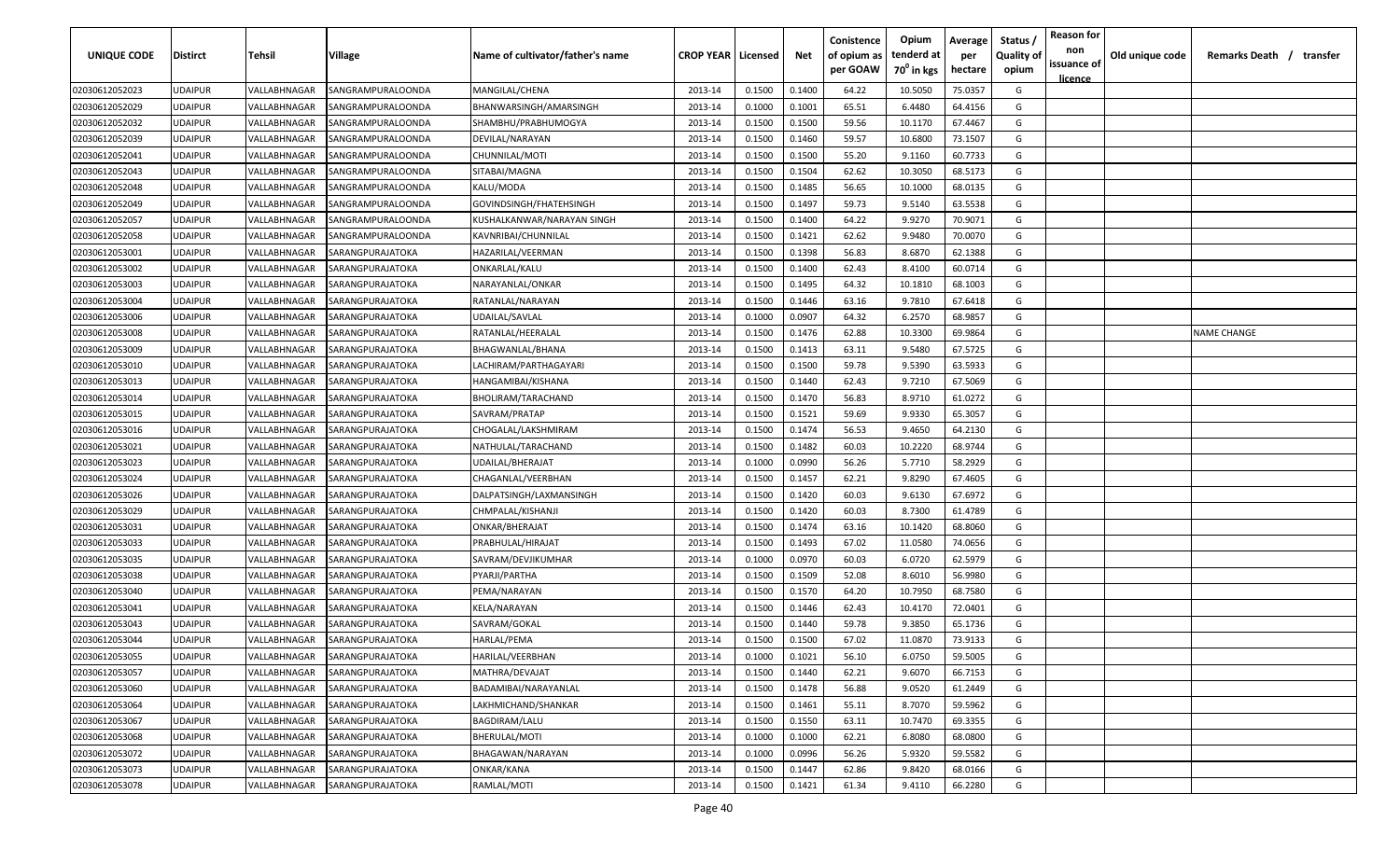| UNIQUE CODE    | <b>Distirct</b> | <b>Tehsil</b> | Village          | Name of cultivator/father's name | <b>CROP YEAR   Licensed</b> |        | Net    | Conistence<br>of opium as | Opium<br>tenderd at    | Average<br>per | Status /<br><b>Quality of</b> | <b>Reason for</b><br>non<br>issuance of | Old unique code | Remarks Death / | transfer |
|----------------|-----------------|---------------|------------------|----------------------------------|-----------------------------|--------|--------|---------------------------|------------------------|----------------|-------------------------------|-----------------------------------------|-----------------|-----------------|----------|
|                |                 |               |                  |                                  |                             |        |        | per GOAW                  | 70 <sup>0</sup> in kgs | hectare        | opium                         | licence                                 |                 |                 |          |
| 02030612053086 | <b>UDAIPUR</b>  | VALLABHNAGAR  | SARANGPURAJATOKA | ONKAR/NANJI                      | 2013-14                     | 0.1000 | 0.0945 | 55.11                     | 5.9130                 | 62.5714        | G                             |                                         |                 |                 |          |
| 02030612053090 | <b>UDAIPUR</b>  | VALLABHNAGAR  | SARANGPURAJATOKA | RAMCHANDRA/BHERA                 | 2013-14                     | 0.1500 | 0.1471 | 59.63                     | 9.2850                 | 63.1203        | G                             |                                         |                 |                 |          |
| 02030612053092 | <b>UDAIPUR</b>  | VALLABHNAGAR  | SARANGPURAJATOKA | BABARLAL/KALU MEGHAWAL           | 2013-14                     | 0.1500 | 0.1514 | 64.32                     | 11.0810                | 73.1902        | G                             |                                         |                 |                 |          |
| 02030612053094 | <b>UDAIPUR</b>  | VALLABHNAGAR  | SARANGPURAJATOKA | VIJAYSINGH/PRATAPSINGH           | 2013-14                     | 0.1500 | 0.1441 | 59.78                     | 9.0950                 | 63.1159        | G                             |                                         |                 |                 |          |
| 02030612053096 | <b>UDAIPUR</b>  | VALLABHNAGAR  | SARANGPURAJATOKA | BHONIRAM/SHAWALAL                | 2013-14                     | 0.1500 | 0.1509 | 61.34                     | 10.0600                | 66.6667        | G                             |                                         |                 |                 |          |
| 02030612053097 | <b>UDAIPUR</b>  | VALLABHNAGAR  | SARANGPURAJATOKA | GHASI/RAMA                       | 2013-14                     | 0.1500 | 0.1495 | 61.34                     | 10.0160                | 66.9967        | G                             |                                         |                 |                 |          |
| 02030612053098 | <b>UDAIPUR</b>  | VALLABHNAGAR  | SARANGPURAJATOKA | MOHANIBAI/DAYARAM                | 2013-14                     | 0.1500 | 0.1511 | 64.20                     | 10.4370                | 69.0735        | G                             |                                         |                 |                 |          |
| 02030612053103 | <b>UDAIPUR</b>  | VALLABHNAGAR  | SARANGPURAJATOKA | IAMKUBAI/CHAMPALAL               | 2013-14                     | 0.1500 | 0.1527 | 63.73                     | 10.3240                | 67.6097        | G                             |                                         |                 |                 |          |
| 02030612053106 | <b>UDAIPUR</b>  | VALLABHNAGAR  | SARANGPURAJATOKA | GANGARAM/RAMA                    | 2013-14                     | 0.1500 | 0.1486 | 55.48                     | 9.0910                 | 61.1777        | G                             |                                         |                 |                 |          |
| 02030612053110 | <b>UDAIPUR</b>  | VALLABHNAGAR  | SARANGPURAJATOKA | PRATAP/BHANA                     | 2013-14                     | 0.1000 | 0.0936 | 63.11                     | 6.1940                 | 66.1752        | G                             |                                         |                 |                 |          |
| 02030612053112 | <b>UDAIPUR</b>  | VALLABHNAGAR  | SARANGPURAJATOKA | UDAYLAL/NARAYAN                  | 2013-14                     | 0.1500 | 0.1488 | 67.02                     | 10.4840                | 70.4570        | G                             |                                         |                 |                 |          |
| 02030612053114 | <b>UDAIPUR</b>  | VALLABHNAGAR  | SARANGPURAJATOKA | SAJJANSINGH/PRATAPSINGH          | 2013-14                     | 0.1500 | 0.1447 | 61.48                     | 9.7930                 | 67.6780        | G                             |                                         |                 |                 |          |
| 02030612053115 | <b>UDAIPUR</b>  | VALLABHNAGAR  | SARANGPURAJATOKA | BHERULAL/UDA                     | 2013-14                     | 0.1500 | 0.1386 | 56.10                     | 8.7760                 | 63.3189        | G                             |                                         |                 |                 |          |
| 02030612053116 | UDAIPUR         | VALLABHNAGAR  | SARANGPURAJATOKA | DAYARAM/KALU                     | 2013-14                     | 0.1500 | 0.1391 | 63.16                     | 9.9430                 | 71.4809        | G                             |                                         |                 |                 |          |
| 02030612053117 | <b>UDAIPUR</b>  | VALLABHNAGAR  | SARANGPURAJATOKA | SAWARAM/PARTHA                   | 2013-14                     | 0.1500 | 0.1397 | 58.86                     | 8.5770                 | 61.3958        | G                             |                                         |                 |                 |          |
| 02030612053118 | <b>UDAIPUR</b>  | VALLABHNAGAR  | SARANGPURAJATOKA | BHERULAL/SAWLAL                  | 2013-14                     | 0.1500 | 0.1550 | 59.63                     | 9.9240                 | 64.0258        | G                             |                                         |                 |                 |          |
| 02030612054006 | <b>UDAIPUR</b>  | VALLABHNAGAR  | SARVANIA         | UDA/TRILOK                       | 2013-14                     | 0.1500 | 0.1449 | 57.47                     | 9.1870                 | 63.4023        | G                             |                                         |                 |                 |          |
| 02030612054007 | <b>UDAIPUR</b>  | VALLABHNAGAR  | SARVANIA         | RAYSING/JODSING                  | 2013-14                     | 0.1500 | 0.1404 | 58.95                     | 9.3230                 | 66.4031        | G                             |                                         |                 |                 |          |
| 02030612054012 | <b>UDAIPUR</b>  | VALLABHNAGAR  | SARVANIA         | NANDRAM/CHOKHA                   | 2013-14                     | 0.1500 | 0.1447 | 65.30                     | 10.5230                | 72.7229        | G                             |                                         |                 |                 |          |
| 02030612054014 | <b>UDAIPUR</b>  | VALLABHNAGAR  | SARVANIA         | BHAGWANLAL/BEHRAJIKULMI          | 2013-14                     | 0.1000 | 0.1010 | 57.47                     | 6.2400                 | 61.7822        | G                             |                                         |                 |                 |          |
| 02030612054018 | <b>UDAIPUR</b>  | VALLABHNAGAR  | SARVANIA         | NANDRAM/MANGILAL                 | 2013-14                     | 0.1500 | 0.1507 | 47.08                     | 7.7550                 | 51.4599        | G                             |                                         |                 |                 |          |
| 02030612054019 | <b>UDAIPUR</b>  | VALLABHNAGAR  | SARVANIA         | KANHIRAM/MANGILAL                | 2013-14                     | 0.1500 | 0.1486 | 55.49                     | 9.5840                 | 64.4953        | G                             |                                         |                 |                 |          |
| 02030612054020 | <b>UDAIPUR</b>  | VALLABHNAGAR  | SARVANIA         | MANSINGH/ROOPSINGH               | 2013-14                     | 0.1000 | 0.1024 | 47.08                     | 5.0850                 | 49.6582        | G                             | 04                                      |                 |                 |          |
| 02030612054025 | <b>UDAIPUR</b>  | VALLABHNAGAR  | SARVANIA         | ONKAR/KHEMA KULMI                | 2013-14                     | 0.1500 | 0.1454 | 56.47                     | 9.1880                 | 63.1912        | G                             |                                         |                 |                 |          |
| 02030612054031 | <b>UDAIPUR</b>  | VALLABHNAGAR  | SARVANIA         | MADHOGIR/CHATARGIR               | 2013-14                     | 0.1500 | 0.1494 | 65.30                     | 10.3920                | 69.5582        | G                             |                                         |                 |                 |          |
| 02030612054033 | <b>UDAIPUR</b>  | VALLABHNAGAR  | SARVANIA         | SHANKAR/PYARA                    | 2013-14                     | 0.1500 | 0.1483 | 58.95                     | 9.4910                 | 63.9987        | G                             |                                         |                 |                 |          |
| 02030612055001 | <b>UDAIPUR</b>  | VALLABHNAGAR  | SHIVPURA         | KALULAL/MODA                     | 2013-14                     | 0.1500 | 0.1488 | 65.43                     | 10.7120                | 71.9892        | G                             | 01                                      |                 |                 |          |
| 02030612055002 | <b>UDAIPUR</b>  | VALLABHNAGAR  | SHIVPURA         | RATANLAL/BARDA                   | 2013-14                     | 0.1500 | 0.1421 | 65.43                     | 10.2540                | 72.1605        | G                             |                                         |                 |                 |          |
| 02030612055003 | <b>UDAIPUR</b>  | VALLABHNAGAR  | SHIVPURA         | RAMLAL/SHIVRAM                   | 2013-14                     | 0.1500 | 0.1525 | 59.42                     | 9.6090                 | 63.0098        | G                             |                                         |                 |                 |          |
| 02030612055004 | <b>UDAIPUR</b>  | VALLABHNAGAR  | SHIVPURA         | BHAMBRU/MODA                     | 2013-14                     | 0.1500 | 0.1450 | 61.86                     | 9.3500                 | 64.4828        | G                             |                                         |                 |                 |          |
| 02030612055008 | <b>UDAIPUR</b>  | VALLABHNAGAR  | SHIVPURA         | MAGNI/CHATARBHUJ                 | 2013-14                     | 0.1000 | 0.0954 | 61.42                     | 6.5020                 | 68.1551        | G                             |                                         |                 |                 |          |
| 02030612055009 | <b>UDAIPUR</b>  | VALLABHNAGAR  | SHIVPURA         | GOKAL/DEVA                       | 2013-14                     | 0.1500 | 0.1428 | 61.86                     | 9.9330                 | 69.5588        | G                             |                                         |                 |                 |          |
| 02030612055010 | <b>UDAIPUR</b>  | VALLABHNAGAR  | SHIVPURA         | KARANSINGH/RATANSINGH            | 2013-14                     | 0.1500 | 0.1524 | 58.22                     | 9.5560                 | 62.7034        | G                             |                                         |                 |                 |          |
| 02030612055011 | <b>UDAIPUR</b>  | VALLABHNAGAR  | SHIVPURA         | DHANRAJ/SHIVRAM                  | 2013-14                     | 0.1500 | 0.1440 | 58.22                     | 9.3980                 | 65.2639        | G                             |                                         |                 |                 |          |
| 02030612055012 | <b>UDAIPUR</b>  | VALLABHNAGAR  | SHIVPURA         | NANALAL/RAMAJI                   | 2013-14                     | 0.1000 | 0.0959 | 59.42                     | 6.1200                 | 63.8165        | G                             |                                         |                 |                 |          |
| 02030612055014 | <b>UDAIPUR</b>  | VALLABHNAGAR  | <b>SHIVPURA</b>  | NARAYANLAL/BHIMLAL               | 2013-14                     | 0.1500 | 0.1490 | 58.95                     | 9.2210                 | 61.8859        | G                             |                                         |                 |                 |          |
| 02030612055015 | <b>UDAIPUR</b>  | VALLABHNAGAR  | <b>SHIVPURA</b>  | KISHANLAL/TARACHAND              | 2013-14                     | 0.1500 | 0.1346 | 65.43                     | 9.3850                 | 69.7251        | G                             |                                         |                 |                 |          |
| 02030612055016 | <b>UDAIPUR</b>  | VALLABHNAGAR  | <b>SHIVPURA</b>  | JALAMCHAND/DEVA                  | 2013-14                     | 0.1500 | 0.1488 | 56.16                     | 8.8730                 | 59.6304        | G                             |                                         |                 |                 |          |
| 02030612055017 | <b>UDAIPUR</b>  | VALLABHNAGAR  | <b>SHIVPURA</b>  | ONKARLAL/KALU                    | 2013-14                     | 0.1500 | 0.1444 | 65.30                     | 9.8980                 | 68.5457        | G                             |                                         |                 |                 |          |
| 02030612055018 | <b>UDAIPUR</b>  | VALLABHNAGAR  | <b>SHIVPURA</b>  | CHATRA/LALUJI                    | 2013-14                     | 0.1500 | 0.1431 | 67.14                     | 10.7230                | 74.9336        | G                             |                                         |                 |                 |          |
| 02030612055019 | <b>UDAIPUR</b>  | VALLABHNAGAR  | SHIVPURA         | CHUNNILAL/SHIVRAM                | 2013-14                     | 0.1500 | 0.1528 | 65.43                     | 10.7960                | 70.6545        | G                             |                                         |                 |                 |          |
| 02030612055020 | <b>UDAIPUR</b>  | VALLABHNAGAR  | <b>SHIVPURA</b>  | KALULAL/CHATURBHUJ               | 2013-14                     | 0.1500 | 0.1450 | 61.86                     | 9.4020                 | 64.8414        | G                             |                                         |                 |                 |          |
| 02030612055021 | <b>UDAIPUR</b>  | VALLABHNAGAR  | <b>SHIVPURA</b>  | BHERULAL/TARACHAND               | 2013-14                     | 0.1500 | 0.1485 | 61.86                     | 9.9750                 | 67.1717        | G                             |                                         |                 |                 |          |
| 02030612055023 | <b>UDAIPUR</b>  | VALLABHNAGAR  | <b>SHIVPURA</b>  | GOKAL/RAMA                       | 2013-14                     | 0.1500 | 0.1518 | 61.86                     | 10.0710                | 66.3439        | G                             |                                         |                 |                 |          |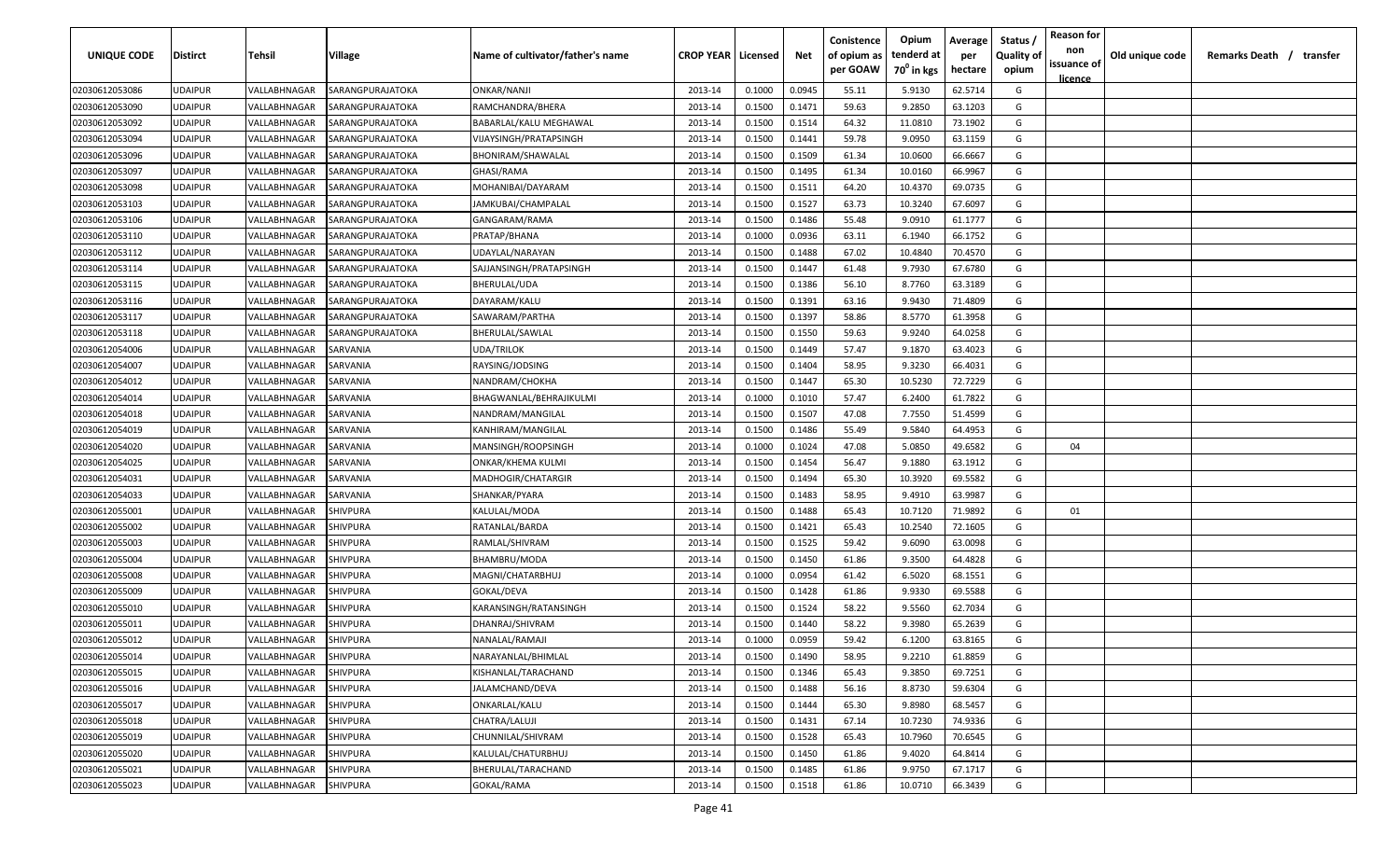| UNIQUE CODE    | Distirct       | Tehsil              | Village                  | Name of cultivator/father's name | <b>CROP YEAR   Licensed</b> |        | Net    | Conistence<br>of opium as | Opium<br>tenderd at    | Average<br>per | Status<br><b>Quality of</b> | <b>Reason for</b><br>non      | Old unique code | Remarks Death / transfer |
|----------------|----------------|---------------------|--------------------------|----------------------------------|-----------------------------|--------|--------|---------------------------|------------------------|----------------|-----------------------------|-------------------------------|-----------------|--------------------------|
|                |                |                     |                          |                                  |                             |        |        | per GOAW                  | 70 <sup>°</sup> in kgs | hectare        | opium                       | issuance of<br><u>licence</u> |                 |                          |
| 02030612055028 | UDAIPUR        | VALLABHNAGAR        | SHIVPURA                 | CHHOGALAL/BHIMAJI                | 2013-14                     | 0.1500 | 0.1500 | 61.42                     | 9.6250                 | 64.1667        | G                           |                               |                 |                          |
| 02030612055030 | UDAIPUR        | VALLABHNAGAR        | SHIVPURA                 | BHAGAWANLAL/CHUNNILAL            | 2013-14                     | 0.1500 | 0.1525 | 61.86                     | 10.1800                | 66.7541        | G                           |                               |                 |                          |
| 02030612055032 | UDAIPUR        | VALLABHNAGAR        | SHIVPURA                 | KALU/BHERA                       | 2013-14                     | 0.1500 | 0.1500 | 55.49                     | 9.3540                 | 62.3600        | G                           |                               |                 |                          |
| 02030612055033 | UDAIPUR        | VALLABHNAGAR        | SHIVPURA                 | KAMLA/NAVLAGAYRI                 | 2013-14                     | 0.1500 | 0.1455 | 58.22                     | 9.7560                 | 67.0515        | G                           |                               |                 |                          |
| 02030612056005 | UDAIPUR        | VALLABHNAGAR        | TELANKHEDI               | KISHANLAL/TULASHIRAM             | 2013-14                     | 0.1500 | 0.1473 | 65.27                     | 11.2920                | 76.6599        | G                           |                               |                 |                          |
| 02030612056007 | UDAIPUR        | VALLABHNAGAR        | <b><i>FELANKHEDI</i></b> | KAJOD/KAJRA                      | 2013-14                     | 0.1500 | 0.1512 | 59.31                     | 9.2950                 | 61.4749        | G                           |                               |                 |                          |
| 02030612056017 | UDAIPUR        | VALLABHNAGAR        | <b>FELANKHEDI</b>        | NANDLAL/TULCHA                   | 2013-14                     | 0.1500 | 0.1194 | 59.31                     | 7.8800                 | 65.9966        | G                           |                               |                 |                          |
| 02030612056018 | UDAIPUR        | VALLABHNAGAR        | TELANKHEDI               | NANDLAL/MODA                     | 2013-14                     | 0.1500 | 0.1532 | 62.19                     | 9.3290                 | 60.8943        | G                           |                               |                 |                          |
| 02030612056026 | UDAIPUR        | VALLABHNAGAR        | TELANKHEDI               | BHAGGA/KISHANA                   | 2013-14                     | 0.1500 | 0.1506 | 62.15                     | 9.3490                 | 62.0784        | G                           |                               |                 |                          |
| 02030612056027 | UDAIPUR        | VALLABHNAGAR        | TELANKHEDI               | SATYADEVSINGH/KALUSINGH          | 2013-14                     | 0.1500 | 0.1366 | 65.27                     | 9.2310                 | 67.5769        | G                           |                               |                 |                          |
| 02030612056029 | UDAIPUR        | VALLABHNAGAR        | TELANKHEDI               | HARISINGH/ARJUNSINGH             | 2013-14                     | 0.1500 | 0.1504 | 59.35                     | 9.0040                 | 59.8670        | G                           |                               |                 |                          |
| 02030612056031 | UDAIPUR        | VALLABHNAGAR        | TELANKHEDI               | SHAMBHUSINGH/KALUSINGH           | 2013-14                     | 0.1500 |        |                           |                        |                | F.                          |                               |                 |                          |
| 02030612056033 | UDAIPUR        | VALLABHNAGAR        | TELANKHEDI               | NANDLAL/NARAYAN                  | 2013-14                     | 0.1500 | 0.1477 | 62.19                     | 9.8440                 | 66.6486        | G                           |                               |                 |                          |
| 02030612056039 | UDAIPUR        | VALLABHNAGAR        | TELANKHEDI               | GULABSINGH/MUKANSINGH            | 2013-14                     | 0.1500 |        |                           |                        |                | F                           |                               |                 |                          |
| 02030612060001 | UDAIPUR        | VALLABHNAGAR        | VANA                     | MANGILAL/NARAYAN                 | 2013-14                     | 0.1000 | 0.0934 | 59.57                     | 6.3570                 | 68.0621        | G                           |                               |                 |                          |
| 02030612060003 | UDAIPUR        | VALLABHNAGAR        | VANA                     | NARBADABAI/LAKSHMILAL            | 2013-14                     | 0.1500 | 0.1451 | 67.61                     | 10.6700                | 73.5355        | - 1                         | 02                            |                 |                          |
| 02030612060004 | UDAIPUR        | VALLABHNAGAR        | VANA                     | HIRALAL/CHATURBHUJ               | 2013-14                     | 0.1000 | 0.0950 | 62.84                     | 6.1580                 | 64.8211        | G                           |                               |                 |                          |
| 02030612060005 | UDAIPUR        | VALLABHNAGAR        | VANA                     | RADHAKISHAN/LAKSHMILAL           | 2013-14                     | 0.1000 | 0.0942 | 65.24                     | 6.5710                 | 69.7558        | G                           |                               |                 |                          |
| 02030612060006 | UDAIPUR        | VALLABHNAGAR        | VANA                     | JAMNALAL/SHANKAR                 | 2013-14                     | 0.1500 | 0.1480 | 65.24                     | 10.3170                | 69.7095        | G                           |                               |                 |                          |
| 02030612060008 | UDAIPUR        | VALLABHNAGAR        | VANA                     | DEEPLAL/PARASRAM                 | 2013-14                     | 0.1500 | 0.1464 | 65.24                     | 10.2050                | 69.7063        | G                           |                               |                 |                          |
| 02030612060009 | UDAIPUR        | VALLABHNAGAR        | VANA                     | PARASRAM/GIRDHARI                | 2013-14                     | 0.1000 | 0.1048 | 62.85                     | 6.7070                 | 63.9981        | G                           |                               |                 |                          |
| 02030612060011 | <b>UDAIPUR</b> | VALLABHNAGAR        | VANA                     | DHANIBAI/GOPILAL                 | 2013-14                     | 0.1500 | 0.1493 | 62.67                     | 9.5970                 | 64.2800        | G                           |                               |                 |                          |
| 02030612060012 | UDAIPUR        | VALLABHNAGAR        | VANA                     | BHIMLAL/VAKTARAM                 | 2013-14                     | 0.1500 | 0.1509 | 62.67                     | 9.9560                 | 65.9775        | G                           |                               |                 |                          |
| 02030612060013 | <b>UDAIPUR</b> | VALLABHNAGAR        | VANA                     | BHANWARLAL/BHIMLAL               | 2013-14                     | 0.1000 | 0.1020 | 60.02                     | 6.4390                 | 63.1275        | G                           |                               |                 |                          |
| 02030612060015 | UDAIPUR        | VALLABHNAGAR        | VANA                     | KESHARBAI/KUNDANLAL              | 2013-14                     | 0.1500 | 0.1573 | 65.11                     | 10.6040                | 67.4126        | G                           |                               |                 |                          |
| 02030612060016 | UDAIPUR        | VALLABHNAGAR        | VANA                     | ONKARLAL/SHANKARLAL              | 2013-14                     | 0.1500 | 0.1530 | 62.84                     | 9.9290                 | 64.8954        | G                           |                               |                 |                          |
| 02030612060020 | UDAIPUR        | VALLABHNAGAR        | VANA                     | DEEPLAL/NARAYAN                  | 2013-14                     | 0.1000 | 0.0988 | 65.11                     | 7.0600                 | 71.4575        | G                           |                               |                 |                          |
| 02030612060024 | UDAIPUR        | <b>/ALLABHNAGAR</b> | /ANA                     | PREMSHANKAR/KAMLA                | 2013-14                     | 0.1500 | 0.1486 | 67.61                     | 10.8370                | 72.9273        | - 1                         | 02                            |                 |                          |
| 02030612060027 | UDAIPUR        | VALLABHNAGAR        | VANA                     | RAMCHANDRA/PURSHOTTAM            | 2013-14                     | 0.1000 | 0.0918 | 58.53                     | 5.7690                 | 62.8431        | G                           |                               |                 |                          |
| 02030612060029 | UDAIPUR        | VALLABHNAGAR        | VANA                     | DHANNALAL/PRABHULAL              | 2013-14                     | 0.1500 | 0.1522 | 71.45                     | 11.6260                | 76.3863        | - 1                         | 02                            |                 |                          |
| 02030612060030 | UDAIPUR        | VALLABHNAGAR        | VANA                     | SUNDARLAL/AMBALAL                | 2013-14                     | 0.1500 | 0.1429 | 71.45                     | 10.5340                | 73.7159        | - 1                         | 02                            |                 |                          |
| 02030612060031 | UDAIPUR        | VALLABHNAGAR        | VANA                     | RAMESHWARLAL/NATHULAL            | 2013-14                     | 0.1500 | 0.1495 | 68.53                     | 10.8470                | 72.5552        | G                           |                               |                 |                          |
| 02030612060032 | UDAIPUR        | VALLABHNAGAR        | VANA                     | VINODKUMAR/LAKSHMILAL            | 2013-14                     | 0.1500 | 0.1453 | 65.11                     | 9.7670                 | 67.2195        | G                           |                               |                 |                          |
| 02030612060033 | UDAIPUR        | VALLABHNAGAR        | VANA                     | LAKSHMILAL/GOKUL                 | 2013-14                     | 0.1500 | 0.1516 | 62.85                     | 10.0380                | 66.2137        | G                           |                               |                 |                          |
| 02030612060034 | UDAIPUR        | VALLABHNAGAR        | VANA                     | PARVATI/SHANTILAL                | 2013-14                     | 0.1000 | 0.0913 | 58.53                     | 5.5690                 | 60.9967        | G                           |                               |                 |                          |
| 02030612060035 | UDAIPUR        | VALLABHNAGAR        | VANA                     | SITABAI/RAMDAS                   | 2013-14                     | 0.1000 | 0.0920 | 56.30                     | 5.5250                 | 60.0543        | G                           |                               |                 |                          |
| 02030612060036 | UDAIPUR        | VALLABHNAGAR        | VANA                     | NARAYANSINGH/SAJJANSINGH         | 2013-14                     | 0.1500 | 0.1424 | 62.67                     | 9.2120                 | 64.6910        | G                           |                               |                 |                          |
| 02030612060037 | UDAIPUR        | VALLABHNAGAR        | VANA                     | DEEPLAL/BHAJJA                   | 2013-14                     | 0.1000 | 0.0950 | 65.18                     | 6.9840                 | 73.5158        | G                           |                               |                 |                          |
| 02030612060039 | UDAIPUR        | VALLABHNAGAR        | VANA                     | MANGILAL/PRABHULAL-I             | 2013-14                     | 0.1500 | 0.1160 | 62.90                     | 7.5570                 | 65.1466        | G                           |                               |                 |                          |
| 02030612060040 | UDAIPUR        | VALLABHNAGAR        | VANA                     | KANTABAI/SHANKARLAL              | 2013-14                     | 0.1000 | 0.0996 | 67.61                     | 7.0020                 | 70.3012        | - 1                         | 02                            |                 |                          |
| 02030612060042 | UDAIPUR        | VALLABHNAGAR        | VANA                     | SHIVNARAYAN/RANGLAL              | 2013-14                     | 0.1500 | 0.0948 | 59.42                     | 5.9250                 | 62.5000        | G                           |                               |                 |                          |
| 02030612060046 | UDAIPUR        | VALLABHNAGAR        | VANA                     | RAMESHWAR/AMBALAL                | 2013-14                     | 0.1000 | 0.1002 | 62.85                     | 6.8330                 | 68.1936        | G                           |                               |                 |                          |
| 02030612060047 | UDAIPUR        | VALLABHNAGAR        | VANA                     | RADHAKISHAN/NARAYAN              | 2013-14                     | 0.1000 | 0.1044 | 62.90                     | 6.9640                 | 66.7050        | G                           |                               |                 |                          |
| 02030612060050 | UDAIPUR        | VALLABHNAGAR        | VANA                     | CHATURBHUJ/CHAGANLAL             | 2013-14                     | 0.1500 | 0.1508 | 58.53                     | 9.0640                 | 60.1061        | G                           |                               |                 |                          |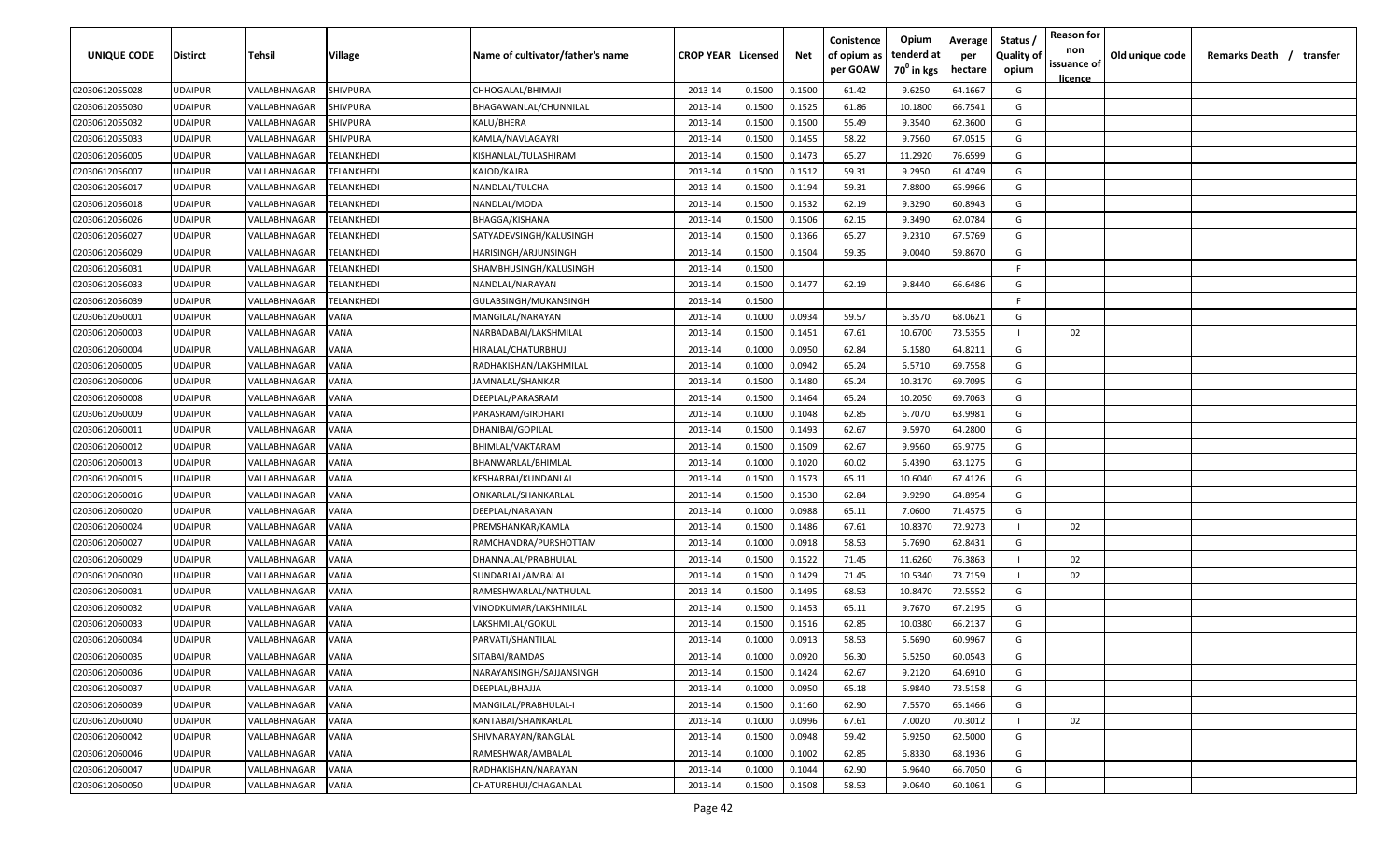| UNIQUE CODE    | <b>Distirct</b>    | Tehsil          | Village           | Name of cultivator/father's name | <b>CROP YEAR   Licensed</b> |        | Net    | Conistence<br>of opium as | Opium<br>tenderd at    | Average<br>per | Status<br><b>Quality of</b> | <b>Reason for</b><br>non      | Old unique code | Remarks Death / transfer |
|----------------|--------------------|-----------------|-------------------|----------------------------------|-----------------------------|--------|--------|---------------------------|------------------------|----------------|-----------------------------|-------------------------------|-----------------|--------------------------|
|                |                    |                 |                   |                                  |                             |        |        | per GOAW                  | 70 <sup>°</sup> in kgs | hectare        | opium                       | issuance of<br><u>licence</u> |                 |                          |
| 02030612060052 | <b>UDAIPUR</b>     | VALLABHNAGAR    | VANA              | BADRI/JAIKISHAN                  | 2013-14                     | 0.1500 | 0.1490 | 56.50                     | 9.0000                 | 60.4027        | G                           |                               |                 |                          |
| 02030612060054 | <b>UDAIPUR</b>     | VALLABHNAGAR    | VANA              | RAMLAL/DIPLAL                    | 2013-14                     | 0.1500 | 0.1524 | 58.53                     | 9.4650                 | 62.1063        | G                           |                               |                 |                          |
| 02030612060055 | <b>UDAIPUR</b>     | VALLABHNAGAR    | VANA              | TULSIRAM/NATHULAL                | 2013-14                     | 0.1500 | 0.1461 | 62.90                     | 9.3630                 | 64.0862        | G                           |                               |                 |                          |
| 02030612060058 | <b>UDAIPUR</b>     | VALLABHNAGAR    | VANA              | MOHANLAL/PRABHULAL               | 2013-14                     | 0.1500 | 0.1568 | 60.02                     | 9.4920                 | 60.5357        | G                           |                               |                 |                          |
| 02030612060059 | <b>UDAIPUR</b>     | VALLABHNAGAR    | VANA              | MANGILAL/PRABHULAL-II            | 2013-14                     | 0.1500 | 0.1480 | 65.18                     | 9.8050                 | 66.2500        | G                           |                               |                 |                          |
| 02030612060060 | <b>UDAIPUR</b>     | VALLABHNAGAR    | VANA              | MANGILAL/KHEMRAJ                 | 2013-14                     | 0.1500 | 0.1509 | 59.35                     | 9.3690                 | 62.0875        | G                           |                               |                 |                          |
| 02030612060066 | <b>UDAIPUR</b>     | VALLABHNAGAR    | VANA              | KANHAIYALAL/BHIMLAL              | 2013-14                     | 0.1000 | 0.0984 | 65.18                     | 6.5460                 | 66.5244        | G                           |                               |                 |                          |
| 02030612060067 | <b>UDAIPUR</b>     | VALLABHNAGAR    | VANA              | SHANKARLAL/KANHAIYALAL           | 2013-14                     | 0.1500 | 0.1500 | 60.02                     | 9.5520                 | 63.6800        | G                           |                               |                 |                          |
| 02030612060069 | <b>UDAIPUR</b>     | VALLABHNAGAR    | VANA              | SITADEVI/MANGILAL                | 2013-14                     | 0.1500 | 0.1565 | 62.84                     | 10.4130                | 66.5367        | G                           |                               |                 |                          |
| 02030612061003 | <b>UDAIPUR</b>     | VALLABHNAGAR    | VARNI             | MOHANLAL/GOPAL                   | 2013-14                     | 0.1500 | 0.1515 | 49.42                     | 8.8890                 | 58.6733        | G                           |                               |                 |                          |
| 02030612061011 | <b>UDAIPUR</b>     | VALLABHNAGAR    | /ARNI             | HIRALAL/MANA                     | 2013-14                     | 0.1500 | 0.1416 | 55.79                     | 8.2250                 | 58.0862        | G                           |                               |                 |                          |
| 02030612061030 | <b>UDAIPUR</b>     | VALLABHNAGAR    | VARNI             | PRABHU/SHANKAR                   | 2013-14                     | 0.1500 | 0.1406 | 59.33                     | 8.2300                 | 58.5349        | G                           |                               |                 |                          |
| 02030612061032 | <b>UDAIPUR</b>     | VALLABHNAGAR    | VARNI             | GOKUL/ONKAR                      | 2013-14                     | 0.1000 |        |                           |                        |                | -F.                         |                               |                 |                          |
| 02030612061033 | <b>UDAIPUR</b>     | VALLABHNAGAR    | <b>/ARNI</b>      | HARLAL/KANIRAM                   | 2013-14                     | 0.1500 | 0.1503 | 58.20                     | 9.5860                 | 63.7791        | G                           |                               |                 |                          |
| 02030612061041 | <b>UDAIPUR</b>     | VALLABHNAGAR    | VARNI             | BHAGWAN/RAMLAL                   | 2013-14                     | 0.1000 | 0.0965 | 47.08                     | 4.9430                 | 51.2228        | G                           |                               |                 |                          |
| 02030612061043 | <b>UDAIPUR</b>     | VALLABHNAGAR    | VARNI             | PYARCHAND/RAMLAL                 | 2013-14                     | 0.1500 | 0.1470 | 56.34                     | 8.9420                 | 60.8299        | G                           |                               |                 |                          |
| 02030612061049 | <b>UDAIPUR</b>     | VALLABHNAGAR    | VARNI             | BANSILAL/DALCHAND                | 2013-14                     | 0.1500 | 0.1527 | 56.53                     | 8.5760                 | 56.1624        | G                           |                               |                 |                          |
| 02030612061051 | <b>UDAIPUR</b>     | VALLABHNAGAR    | VARNI             | NARAYAN/PRITHVIRAJ               | 2013-14                     | 0.1500 | 0.1424 | 49.42                     | 7.9500                 | 55.8287        | G                           |                               |                 |                          |
| 02030612061052 | <b>UDAIPUR</b>     | VALLABHNAGAR    | /ARNI             | RAMLAL/SAWLAL                    | 2013-14                     | 0.1500 | 0.1450 | 58.20                     | 8.9540                 | 61.7517        | G                           |                               |                 |                          |
| 02030612061056 | <b>UDAIPUR</b>     | VALLABHNAGAR    | VARNI             | UDAYDAS/BHURADAS                 | 2013-14                     | 0.1500 | 0.1528 | 58.20                     | 9.1710                 | 60.0196        | G                           |                               |                 |                          |
| 02030612061063 | <b>UDAIPUR</b>     | VALLABHNAGAR    | VARNI             | LAHARIBAI/GOKAL                  | 2013-14                     | 0.1500 |        |                           |                        |                | -F.                         |                               |                 |                          |
| 02030612061067 | <b>UDAIPUR</b>     | VALLABHNAGAR    | VARNI             | LALU/DALU                        | 2013-14                     | 0.1500 | 0.1514 | 52.99                     | 8.4560                 | 55.8520        | G                           |                               |                 |                          |
| 02030612061069 | <b>UDAIPUR</b>     | VALLABHNAGAR    | <b>/ARNI</b>      | NARAYAN/SAWA                     | 2013-14                     | 0.1000 | 0.1014 | 58.33                     | 6.5660                 | 64.7535        | G                           |                               |                 |                          |
| 02030612062008 | <b>UDAIPUR</b>     | VALLABHNAGAR    | CHARAGDIYA        | RAMCHANDRA/MOTI                  | 2013-14                     | 0.1500 | 0.1500 | 61.48                     | 10.1790                | 67.8600        | G                           |                               |                 |                          |
| 02030612062014 | <b>UDAIPUR</b>     | VALLABHNAGAR    | CHARAGDIYA        | HIRALAL/CHAMPALAL                | 2013-14                     | 0.1500 | 0.1500 | 62.35                     | 10.3590                | 69.0600        | G                           |                               |                 |                          |
| 02030612062016 | <b>UDAIPUR</b>     | VALLABHNAGAR    | CHARAGDIYA        | PRATAP/GHASI                     | 2013-14                     | 0.1500 | 0.1455 | 62.35                     | 10.4120                | 71.5601        | G                           |                               |                 |                          |
| 02030612062017 | <b>UDAIPUR</b>     | VALLABHNAGAR    | CHARAGDIYA        | HEMRAJ/GULAB                     | 2013-14                     | 0.1500 | 0.1345 | 64.79                     | 10.2460                | 76.1784        | G                           |                               |                 |                          |
| 02030612062018 | <b>UDAIPUR</b>     | VALLABHNAGAR    | CHARAGDIYA        | LACHIRAM/AMARCHAND               | 2013-14                     | 0.1500 | 0.1488 | 61.48                     | 9.4850                 | 63.7433        | G                           |                               |                 |                          |
| 02030612062020 | <b>UDAIPUR</b>     | VALLABHNAGAR    | CHARAGDIYA        | KHEMA/GULAB                      | 2013-14                     | 0.1500 | 0.1480 | 59.25                     | 9.8520                 | 66.5676        | G                           |                               |                 |                          |
| 02030612062021 | <b>UDAIPUR</b>     | VALLABHNAGAR    | CHARAGDIYA        | RAMESHCHANDRA/SORAM              | 2013-14                     | 0.1500 | 0.1449 | 62.44                     | 9.6510                 | 66.6046        | G                           |                               |                 |                          |
| 02030612062022 | <b>UDAIPUR</b>     | VALLABHNAGAR    | <b>CHARAGDIYA</b> | BHERULAL/ONKAR                   | 2013-14                     | 0.1500 | 0.0875 | 56.44                     | 5.4180                 | 61.9200        | G                           |                               |                 |                          |
| 02030612062023 | <b>UDAIPUR</b>     | VALLABHNAGAR    | CHARAGDIYA        | GOKAL/HIRA                       | 2013-14                     | 0.1000 | 0.1000 | 61.48                     | 6.3590                 | 63.5900        | G                           |                               |                 |                          |
| 02030515011001 | <b>CHITTORGARH</b> | <b>BHADESAR</b> | <b>BAGUND</b>     | PREMSHANKAR / GOPILAL            | 2013-14                     | 0.1500 | 0.1440 | 58.53                     | 9.5910                 | 66.6042        | G                           |                               |                 |                          |
| 02030515011002 | <b>CHITTORGARH</b> | <b>BHADESAR</b> | <b>BAGUND</b>     | RAMESHWAR/GEAHRILAL              | 2013-14                     | 0.1000 |        |                           |                        |                | -F.                         |                               |                 | <b>NAME CHANGE</b>       |
| 02030515011003 | <b>CHITTORGARH</b> | <b>BHADESAR</b> | <b>BAGUND</b>     | GANGABAI / RAMA                  | 2013-14                     | 0.1500 | 0.1480 | 62.70                     | 9.7900                 | 66.1486        | G                           |                               |                 |                          |
| 02030515011005 | <b>CHITTORGARH</b> | <b>BHADESAR</b> | <b>BAGUND</b>     | KISHANLAL / GOKAL                | 2013-14                     | 0.1500 |        |                           |                        |                | F.                          |                               |                 |                          |
| 02030515011007 | CHITTORGARH        | <b>BHADESAR</b> | <b>BAGUND</b>     | ONKAR / GAMER                    | 2013-14                     | 0.1500 | 0.1440 | 55.78                     | 9.0200                 | 62.6389        | G                           |                               |                 |                          |
| 02030515011008 | <b>CHITTORGARH</b> | <b>BHADESAR</b> | <b>BAGUND</b>     | AMARCHAND / TODU                 | 2013-14                     | 0.1000 | 0.1023 | 62.70                     | 6.9060                 | 67.5073        | G                           |                               |                 |                          |
| 02030515011013 | <b>CHITTORGARH</b> | <b>BHADESAR</b> | <b>BAGUND</b>     | SHANKAR / RAMLAL                 | 2013-14                     | 0.1000 | 0.0960 | 59.58                     | 6.5880                 | 68.6250        | G                           |                               |                 |                          |
| 02030515011015 | CHITTORGARH        | <b>BHADESAR</b> | <b>BAGUND</b>     | BHIMRAJ / BHAWSINGH              | 2013-14                     | 0.1500 | 0.1490 | 58.53                     | 9.0470                 | 60.7181        | G                           |                               |                 |                          |
| 02030515011019 | CHITTORGARH        | <b>BHADESAR</b> | <b>BAGUND</b>     | PRATAP / BHAGAWAN                | 2013-14                     | 0.1500 | 0.1421 | 57.03                     | 9.4260                 | 66.3336        | G                           |                               |                 |                          |
| 02030515011024 | CHITTORGARH        | <b>BHADESAR</b> | <b>BAGUND</b>     | BHERU / KISHANA MALI I           | 2013-14                     | 0.1500 | 0.1480 | 55.51                     | 9.1990                 | 62.1554        | G                           |                               |                 |                          |
| 02030515011026 | CHITTORGARH        | <b>BHADESAR</b> | <b>BAGUND</b>     | GHASI / KHETA                    | 2013-14                     | 0.1500 | 0.1444 | 58.53                     | 8.6790                 | 60.1039        | G                           |                               |                 |                          |
| 02030515011027 | CHITTORGARH        | <b>BHADESAR</b> | <b>BAGUND</b>     | JAMANALAL / KISHOR               | 2013-14                     | 0.1000 | 0.0996 | 59.70                     | 6.4490                 | 64.7490        | G                           |                               |                 |                          |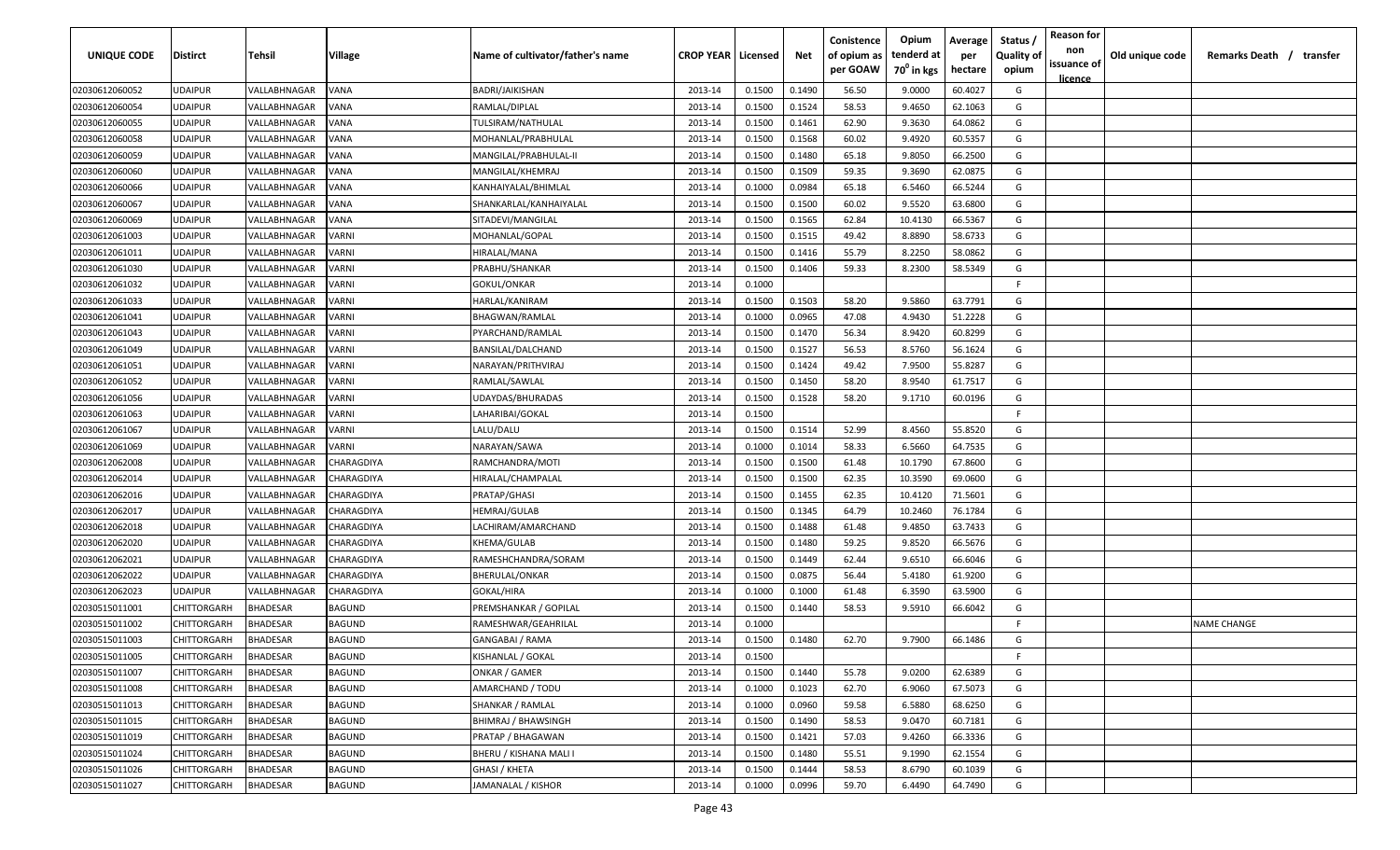| UNIQUE CODE    | <b>Distirct</b> | Tehsil          | Village           | Name of cultivator/father's name | <b>CROP YEAR   Licensed</b> |        | Net    | Conistence<br>of opium as<br>per GOAW | Opium<br>tenderd at<br>70 <sup>0</sup> in kgs | Average<br>per<br>hectare | Status /<br><b>Quality of</b><br>opium | <b>Reason for</b><br>non<br>issuance of | Old unique code | Remarks Death / transfer |
|----------------|-----------------|-----------------|-------------------|----------------------------------|-----------------------------|--------|--------|---------------------------------------|-----------------------------------------------|---------------------------|----------------------------------------|-----------------------------------------|-----------------|--------------------------|
| 02030515011028 | CHITTORGARH     | <b>BHADESAR</b> | BAGUND            | LALIBAI/RUPA                     | 2013-14                     | 0.1500 | 0.1512 | 55.78                                 | 8.7890                                        | 58.1283                   | G                                      | licence                                 |                 | <b>NAME CHANGE</b>       |
| 02030515011029 | CHITTORGARH     | 3HADESAR        | BAGUND            | DEUBAI / BHERU                   | 2013-14                     | 0.1500 | 0.1540 | 59.21                                 | 9.1520                                        | 59.4286                   | G                                      |                                         |                 |                          |
| 02030515011034 | CHITTORGARH     | <b>HADESAR</b>  | BAGUND            | HARLAL / SHOLAL                  | 2013-14                     | 0.1500 | 0.1408 | 64.93                                 | 9.9810                                        | 70.8878                   | G                                      |                                         |                 |                          |
| 02030515011038 | CHITTORGARH     | <b>BHADESAR</b> | BAGUND            | SHANKER/KHURAJ                   | 2013-14                     | 0.1500 | 0.0750 | 46.32                                 | 3.9500                                        | 52.6667                   | G                                      |                                         |                 |                          |
| 02030515011044 | CHITTORGARH     | <b>BHADESAR</b> | BAGUND            | RAMLAL / BHAGAWAN                | 2013-14                     | 0.1500 | 0.1485 | 64.93                                 | 10.9550                                       | 73.7710                   | G                                      |                                         |                 |                          |
| 02030515011052 | CHITTORGARH     | <b>BHADESAR</b> | BAGUND            | UDAYLAL / KISHAN                 | 2013-14                     | 0.1000 | 0.0946 | 57.39                                 | 5.7550                                        | 60.8351                   | G                                      |                                         |                 | <b>NAME CHANGE</b>       |
| 02030515011065 | CHITTORGARH     | <b>HADESAR</b>  | BAGUND            | GOPIDAS / MANGIDAS               | 2013-14                     | 0.1000 | 0.0949 | 57.03                                 | 5.8500                                        | 61.6438                   | G                                      |                                         |                 |                          |
| 02030515011066 | CHITTORGARH     | <b>BHADESAR</b> | BAGUND            | BHERU / KISHANA                  | 2013-14                     | 0.1500 |        |                                       |                                               |                           | E                                      |                                         |                 |                          |
| 02030515011068 | CHITTORGARH     | 3HADESAR        | BAGUND            | HAGAMIBAI/KALU                   | 2013-14                     | 0.1500 | 0.1485 | 59.21                                 | 8.9150                                        | 60.0337                   | G                                      |                                         |                 |                          |
| 02030515011070 | CHITTORGARH     | 3HADESAR        | BAGUND            | LEHARIBAI / NOLA                 | 2013-14                     | 0.1000 |        |                                       |                                               |                           | F                                      |                                         |                 |                          |
| 02030515013001 | CHITTORGARH     | <b>HADESAR</b>  | BALNATHPURA       | SHAMBHU / JEETU                  | 2013-14                     | 0.1500 | 0.1474 | 64.98                                 | 10.4340                                       | 70.7870                   | G                                      |                                         |                 |                          |
| 02030515013005 | CHITTORGARH     | <b>BHADESAR</b> | BALNATHPURA       | RAMSUKH / NAGJI                  | 2013-14                     | 0.1000 | 0.0986 |                                       |                                               |                           |                                        | 02                                      |                 |                          |
| 02030515013007 | CHITTORGARH     | 3HADESAR        | BALNATHPURA       | NANDRAM / GOPI                   | 2013-14                     | 0.1500 | 0.1488 | 59.12                                 | 9.4850                                        | 63.7433                   | G                                      |                                         |                 |                          |
| 02030515013013 | CHITTORGARH     | <b>BHADESAR</b> | BALNATHPURA       | AMRIBAI/BHURA                    | 2013-14                     | 0.1500 | 0.1456 | 53.77                                 | 8.6340                                        | 59.2995                   | G                                      |                                         |                 |                          |
| 02030515013019 | CHITTORGARH     | <b>BHADESAR</b> | BALNATHPURA       | SHAMBHU / CHAMPA / VENA          | 2013-14                     | 0.1000 | 0.0500 | 64.98                                 | 3.5740                                        | 71.4800                   | G                                      |                                         |                 |                          |
| 02030515013022 | CHITTORGARH     | <b>BHADESAR</b> | BALNATHPURA       | MADHU / PARTHU                   | 2013-14                     | 0.1500 | 0.1505 | 59.03                                 | 9.3600                                        | 62.1927                   | G                                      |                                         |                 |                          |
| 02030515013025 | CHITTORGARH     | <b>BHADESAR</b> | BALNATHPURA       | BANSHILAL / PYARAJI              | 2013-14                     | 0.1000 | 0.1015 | 56.62                                 | 6.1470                                        | 60.5616                   | G                                      |                                         |                 |                          |
| 02030515013029 | CHITTORGARH     | <b>BHADESAR</b> | BALNATHPURA       | SHANKAR / NANDRAM JAT            | 2013-14                     | 0.1500 | 0.1486 | 61.77                                 | 10.0690                                       | 67.7591                   | G                                      |                                         |                 |                          |
| 02030515013030 | CHITTORGARH     | <b>BHADESAR</b> | BALNATHPURA       | UDA / NARAYAN                    | 2013-14                     | 0.1000 | 0.0975 | 47.62                                 | 0.6730                                        | 6.9026                    | G                                      | 04                                      |                 |                          |
| 02030515013031 | CHITTORGARH     | <b>BHADESAR</b> | BALNATHPURA       | HAZARI / KALU                    | 2013-14                     | 0.1500 | 0.1485 | 56.64                                 | 8.9570                                        | 60.3165                   | G                                      |                                         |                 |                          |
| 02030515013032 | CHITTORGARH     | <b>BHADESAR</b> | BALNATHPURA       | BHERULAL / GEHARU                | 2013-14                     | 0.1500 | 0.1490 | 61.77                                 | 9.9270                                        | 66.6242                   | G                                      |                                         |                 |                          |
| 02030515013033 | CHITTORGARH     | <b>BHADESAR</b> | BALNATHPURA       | JAMNALAL / NARAYAN               | 2013-14                     | 0.1500 | 0.1494 | 56.62                                 | 9.0920                                        | 60.8568                   | G                                      |                                         |                 |                          |
| 02030515013043 | CHITTORGARH     | <b>HADESAR</b>  | BALNATHPURA       | RAMLAL / CHOGA                   | 2013-14                     | 0.1000 | 0.1020 | 61.54                                 | 6.6290                                        | 64.9902                   | G                                      |                                         |                 |                          |
| 02030515013045 | CHITTORGARH     | <b>BHADESAR</b> | BALNATHPURA       | HAZARI / BALU                    | 2013-14                     | 0.1500 | 0.1531 | 61.77                                 | 10.2800                                       | 67.1457                   | G                                      |                                         |                 |                          |
| 02030515013051 | CHITTORGARH     | <b>BHADESAR</b> | BALNATHPURA       | BHERIBAI / JEETU                 | 2013-14                     | 0.1500 | 0.1503 | 65.27                                 | 10.4990                                       | 69.8536                   | G                                      |                                         |                 |                          |
| 02030515013052 | CHITTORGARH     | <b>BHADESAR</b> | BALNATHPURA       | MOHAN / KESHU                    | 2013-14                     | 0.1500 | 0.1485 | 59.69                                 | 9.8740                                        | 66.4916                   | G                                      |                                         |                 |                          |
| 02030515013056 | CHITTORGARH     | 3HADESAR        | BALNATHPURA       | RATAN / JEETU                    | 2013-14                     | 0.1500 | 0.1512 | 59.03                                 | 9.5290                                        | 63.0225                   | G                                      |                                         |                 |                          |
| 02030515013057 | CHITTORGARH     | <b>HADESAR</b>  | BALNATHPURA       | BHAGWAN / LELA GADRI             | 2013-14                     | 0.1500 | 0.1500 | 59.03                                 | 9.1240                                        | 60.8267                   | G                                      |                                         |                 |                          |
| 02030515013058 | CHITTORGARH     | <b>BHADESAR</b> | BALNATHPURA       | RAMESHVARLAL / PRABHU            | 2013-14                     | 0.1500 | 0.1518 | 59.69                                 | 9.7040                                        | 63.9262                   | G                                      |                                         |                 |                          |
| 02030515013060 | CHITTORGARH     | <b>BHADESAR</b> | BALNATHPURA       | NATHU / CHOGA                    | 2013-14                     | 0.1500 | 0.1502 | 65.27                                 | 10.6020                                       | 70.5859                   | G                                      |                                         |                 |                          |
| 02030515013072 | CHITTORGARH     | <b>BHADESAR</b> | BALNATHPURA       | KHEMRAJ / NARAYAN                | 2013-14                     | 0.1500 | 0.1488 | 52.93                                 | 8.9220                                        | 59.9597                   | G                                      |                                         |                 |                          |
| 02030515013074 | CHITTORGARH     | <b>HADESAR</b>  | BALNATHPURA       | RATAN / ONKAR                    | 2013-14                     | 0.1500 | 0.1480 | 59.69                                 | 9.4310                                        | 63.7230                   | G                                      |                                         |                 |                          |
| 02030515013076 | CHITTORGARH     | <b>BHADESAR</b> | BALNATHPURA       | SHYAMLAL / CHUNNILAL             | 2013-14                     | 0.1500 | 0.1485 | 55.80                                 | 9.3350                                        | 62.8620                   | G                                      |                                         |                 |                          |
| 02030515013078 | CHITTORGARH     | <b>BHADESAR</b> | BALNATHPURA       | LACHIRAM / PRABHHU               | 2013-14                     | 0.1500 | 0.1425 | 61.54                                 | 10.2860                                       | 72.1825                   | G                                      |                                         |                 |                          |
| 02030515013082 | CHITTORGARH     | 3HADESAR        | BALNATHPURA       | CHANDIBAI/OUNKAR                 | 2013-14                     | 0.1500 | 0.1517 | 59.61                                 | 9.5290                                        | 62.8148                   | G                                      |                                         |                 |                          |
| 02030515013087 | CHITTORGARH     | BHADESAR        | BALNATHPURA       | MOHAN / JITU                     | 2013-14                     | 0.1500 | 0.1518 | 61.54                                 | 10.6460                                       | 70.1318                   | G                                      |                                         |                 | TRANSFER/PAL             |
| 02030515015001 | CHITTORGARH     | BHADESAR        | <b>BANSEN</b> (A) | BARDIBAI / HAJARILAL             | 2013-14                     | 0.1000 | 0.0917 | 59.69                                 | 5.9180                                        | 64.5365                   | G                                      |                                         |                 |                          |
| 02030515015002 | CHITTORGARH     | BHADESAR        | <b>BANSEN (A)</b> | HARILAL / DALU                   | 2013-14                     | 0.1500 | 0.1470 | 56.87                                 | 8.7820                                        | 59.7415                   | G                                      |                                         |                 |                          |
| 02030515015003 | CHITTORGARH     | BHADESAR        | <b>BANSEN</b> (A) | BHERIBAI/MATHURALAL              | 2013-14                     | 0.1000 | 0.0949 | 61.39                                 | 5.9900                                        | 63.1191                   | G                                      |                                         |                 |                          |
| 02030515015007 | CHITTORGARH     | <b>BHADESAR</b> | <b>BANSEN (A)</b> | KANNIBAI/MATHURA                 | 2013-14                     | 0.1000 | 0.1020 | 55.96                                 | 5.9400                                        | 58.2353                   | G                                      |                                         |                 |                          |
| 02030515015009 | CHITTORGARH     | <b>BHADESAR</b> | <b>BANSEN</b> (A) | JITMAL / DUNGAJI                 | 2013-14                     | 0.1500 | 0.1485 | 55.96                                 | 8.6580                                        | 58.3030                   | G                                      |                                         |                 |                          |
| 02030515015010 | CHITTORGARH     | <b>BHADESAR</b> | <b>BANSEN (A)</b> | <b>BHANWARLAL / HIRALAL</b>      | 2013-14                     | 0.1500 | 0.1456 | 59.69                                 | 9.7290                                        | 66.8201                   | G                                      |                                         |                 |                          |
| 02030515015015 | CHITTORGARH     | 3HADESAR        | BANSEN (A)        | UDAILAL / KISHORJI JAT           | 2013-14                     | 0.1500 | 0.1436 | 59.69                                 | 9.3540                                        | 65.1393                   | G                                      |                                         |                 |                          |
| 02030515015016 | CHITTORGARH     | BHADESAR        | BANSEN (A)        | NARAYANLAL / KISHORJI JAT        | 2013-14                     | 0.1000 | 0.0921 | 56.69                                 | 5.7580                                        | 62.5190                   | G                                      |                                         |                 |                          |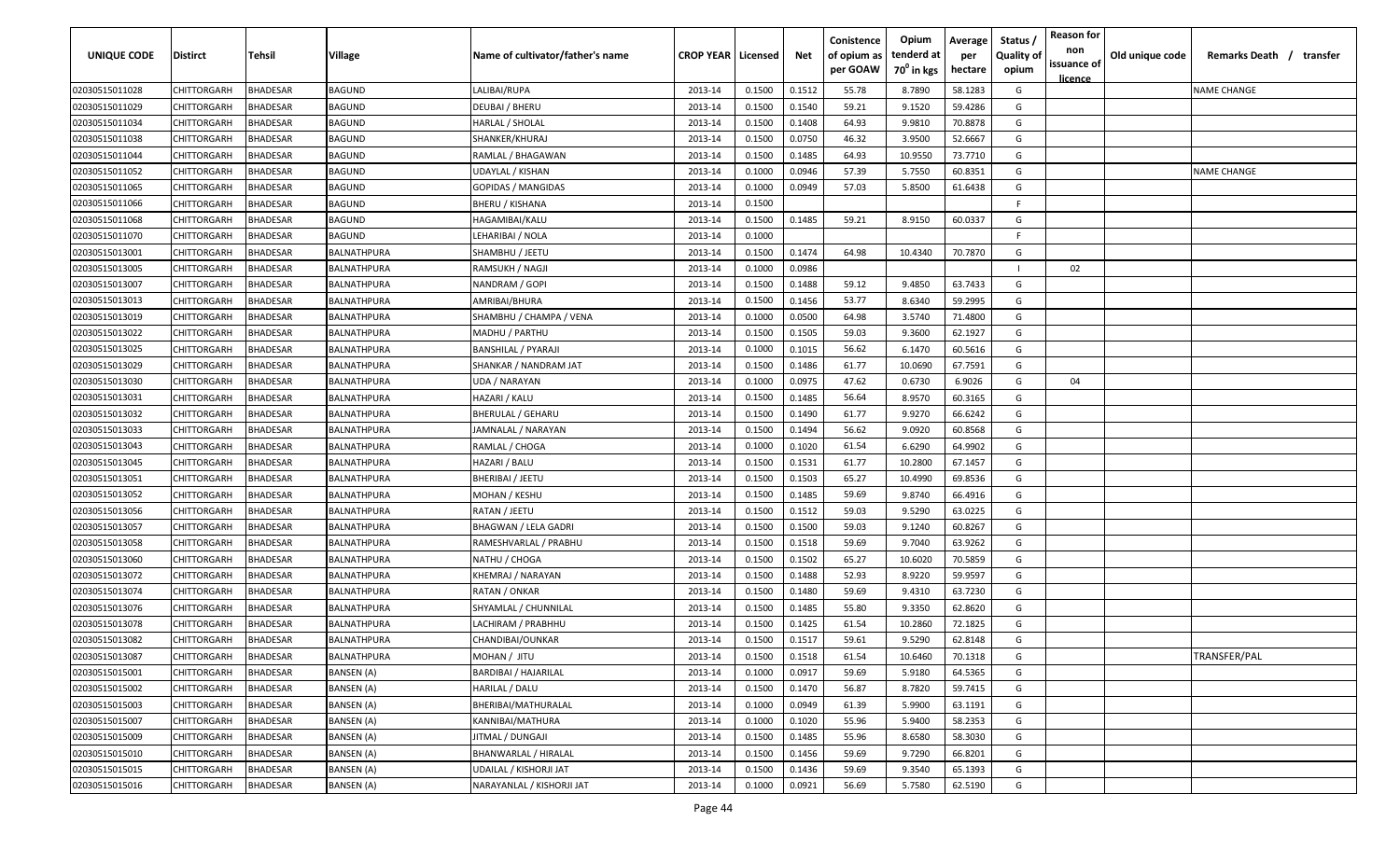| <b>UNIQUE CODE</b> | Distirct           | Tehsil          | Village           | Name of cultivator/father's name | <b>CROP YEAR   Licensed</b> |        | Net    | Conistence<br>of opium as | Opium<br>tenderd at    | Average<br>per | Status /<br><b>Quality of</b> | <b>Reason for</b><br>non      | Old unique code | Remarks Death / transfer |
|--------------------|--------------------|-----------------|-------------------|----------------------------------|-----------------------------|--------|--------|---------------------------|------------------------|----------------|-------------------------------|-------------------------------|-----------------|--------------------------|
|                    |                    |                 |                   |                                  |                             |        |        | per GOAW                  | 70 <sup>0</sup> in kgs | hectare        | opium                         | issuance of<br><u>licence</u> |                 |                          |
| 02030515015017     | CHITTORGARH        | <b>BHADESAR</b> | <b>BANSEN (A)</b> | <b>GOLU / GANGARAM</b>           | 2013-14                     | 0.1000 | 0.0910 | 55.96                     | 5.4920                 | 60.3516        | G                             |                               |                 |                          |
| 02030515015018     | CHITTORGARH        | BHADESAR        | BANSEN (A)        | KANKUBAI/RATTU                   | 2013-14                     | 0.1500 | 0.1456 | 59.00                     | 9.3470                 | 64.1964        | G                             |                               |                 |                          |
| 02030515015019     | CHITTORGARH        | BHADESAR        | BANSEN (A)        | BHAGAWAN / HOLAJI                | 2013-14                     | 0.1000 | 0.1000 | 61.94                     | 6.6720                 | 66.7200        | G                             |                               |                 |                          |
| 02030515015020     | CHITTORGARH        | BHADESAR        | BANSEN (A)        | SHANKARLAL / SHORAM              | 2013-14                     | 0.1000 | 0.1040 | 61.39                     | 7.1210                 | 68.4712        | G                             |                               |                 |                          |
| 02030515015021     | CHITTORGARH        | BHADESAR        | BANSEN (A)        | SHANKARLAL / BHAGAWAN            | 2013-14                     | 0.1000 | 0.0918 | 56.59                     | 5.7480                 | 62.6144        | G                             |                               |                 |                          |
| 02030515015022     | CHITTORGARH        | <b>BHADESAR</b> | BANSEN (A)        | MAGNA / HIRA JAT                 | 2013-14                     | 0.1500 | 0.1452 | 56.87                     | 8.9450                 | 61.6047        | G                             |                               |                 |                          |
| 02030515015033     | CHITTORGARH        | <b>BHADESAR</b> | BANSEN (A)        | <b>BHERULAL / HEMA</b>           | 2013-14                     | 0.1500 | 0.1508 | 57.53                     | 8.9340                 | 59.2440        | G                             |                               |                 |                          |
| 02030515015038     | CHITTORGARH        | BHADESAR        | BANSEN (A)        | DHANRAJ / KISHOR JAT             | 2013-14                     | 0.1000 | 0.0923 | 61.94                     | 6.3180                 | 68.4507        | G                             |                               |                 |                          |
| 02030515015047     | CHITTORGARH        | BHADESAR        | BANSEN (A)        | <b>BANSHILAL / ONKARJI</b>       | 2013-14                     | 0.1500 | 0.1482 | 62.51                     | 10.8500                | 73.2119        | G                             |                               |                 |                          |
| 02030515015051     | CHITTORGARH        | BHADESAR        | BANSEN (A)        | <b>BHAGIRATH / DALUJI JAT</b>    | 2013-14                     | 0.1500 | 0.1448 | 56.29                     | 8.9580                 | 61.8646        | G                             |                               |                 |                          |
| 02030515015055     | CHITTORGARH        | BHADESAR        | BANSEN (A)        | BALU / KAJODILAL                 | 2013-14                     | 0.1000 | 0.0935 | 58.61                     | 6.0790                 | 65.0160        | G                             |                               |                 |                          |
| 02030515015057     | CHITTORGARH        | BHADESAR        | BANSEN (A)        | BHERULAL / KISHANA               | 2013-14                     | 0.1500 | 0.1469 | 59.00                     | 9.0690                 | 61.7359        | G                             |                               |                 |                          |
| 02030515015059     | CHITTORGARH        | BHADESAR        | BANSEN (A)        | SHANKARLAL / ONKARLAL            | 2013-14                     | 0.1500 | 0.1359 | 61.94                     | 9.3970                 | 69.1464        | G                             |                               |                 |                          |
| 02030515015065     | CHITTORGARH        | <b>BHADESAR</b> | BANSEN (A)        | SHANKARLAL / RAMDAS              | 2013-14                     | 0.1000 | 0.0960 | 59.00                     | 5.9340                 | 61.8125        | G                             |                               |                 |                          |
| 02030515015066     | CHITTORGARH        | BHADESAR        | BANSEN (A)        | RATANLAL / PYARA                 | 2013-14                     | 0.1000 | 0.0924 | 56.59                     | 6.0960                 | 65.9740        | G                             |                               |                 | NAME CHANGE              |
| 02030515015067     | CHITTORGARH        | <b>BHADESAR</b> | BANSEN (A)        | CHHAGANLAL / FULCHAND            | 2013-14                     | 0.1000 | 0.0987 | 56.29                     | 5.8700                 | 59.4732        | G                             |                               |                 |                          |
| 02030515015080     | CHITTORGARH        | BHADESAR        | BANSEN (A)        | SHANKERLAL/MOHANLAL              | 2013-14                     | 0.1000 | 0.0960 | 57.53                     | 5.7690                 | 60.0938        | G                             |                               |                 |                          |
| 02030515015083     | CHITTORGARH        | BHADESAR        | BANSEN(B)         | OUNKAR/KESHURAM                  | 2013-14                     | 0.1500 | 0.1416 | 56.15                     | 8.8400                 | 62.4294        | G                             |                               |                 |                          |
| 02030515015084     | CHITTORGARH        | BHADESAR        | BANSEN(B)         | UDAYLAL/BARDA                    | 2013-14                     | 0.1500 | 0.1357 | 57.54                     | 8.1300                 | 59.9116        | G                             |                               |                 |                          |
| 02030515015085     | CHITTORGARH        | <b>BHADESAR</b> | BANSEN(B)         | GOPI / RATA                      | 2013-14                     | 0.1500 | 0.1394 | 61.94                     | 9.3260                 | 66.9010        | G                             |                               |                 |                          |
| 02030515015087     | CHITTORGARH        | <b>BHADESAR</b> | BANSEN(B)         | <b>KESAR / SHAMBHU</b>           | 2013-14                     | 0.1500 | 0.1413 | 61.94                     | 9.2820                 | 65.6900        | G                             |                               |                 | <b>NAME CHANGE</b>       |
| 02030515015088     | CHITTORGARH        | <b>BHADESAR</b> | BANSEN(B)         | SHAMBHU / HEMA                   | 2013-14                     | 0.1500 | 0.1326 | 56.15                     | 8.0130                 | 60.4299        | G                             |                               |                 |                          |
| 02030515015090     | CHITTORGARH        | <b>BHADESAR</b> | BANSEN(B)         | PYARIBAI / GAMER                 | 2013-14                     | 0.1500 | 0.1488 | 57.54                     | 9.1320                 | 61.3710        | G                             |                               |                 |                          |
| 02030515015092     | CHITTORGARH        | BHADESAR        | BANSEN(B)         | HJARI / CHENA                    | 2013-14                     | 0.1500 | 0.1430 | 65.34                     | 9.7360                 | 68.0839        | G                             |                               |                 |                          |
| 02030515015118     | CHITTORGARH        | BHADESAR        | BANSEN(B)         | MANGU / BARDA                    | 2013-14                     | 0.1500 | 0.1427 | 59.47                     | 9.3790                 | 65.7253        | G                             |                               |                 |                          |
| 02030515015137     | CHITTORGARH        | BHADESAR        | BANSEN(B)         | SAMBHU / AMARCHAND               | 2013-14                     | 0.1000 | 0.0929 | 59.47                     | 5.9890                 | 64.4672        | G                             |                               |                 |                          |
| 02030515015142     | CHITTORGARH        | BHADESAR        | BANSEN(B)         | CHAMPABAI / BARDU                | 2013-14                     | 0.1500 | 0.1316 | 56.56                     | 7.9180                 | 60.1672        | G                             |                               |                 |                          |
| 02030515015145     | CHITTORGARH        | BHADESAR        | BANSEN(B)         | IAMNABAI/MANGU                   | 2013-14                     | 0.1500 | 0.1465 | 59.65                     | 9.3990                 | 64.1570        | G                             |                               |                 |                          |
| 02030515015156     | CHITTORGARH        | BHADESAR        | BANSEN(B)         | BHWERULAL / SHANKARLAL           | 2013-14                     | 0.1500 | 0.1437 | 56.56                     | 8.8560                 | 61.6284        | G                             |                               |                 |                          |
| 02030515015158     | CHITTORGARH        | BHADESAR        | BANSEN(B)         | LEHRIBAI/JITU                    | 2013-14                     | 0.1500 | 0.1480 | 59.47                     | 9.4640                 | 63.9459        | G                             |                               |                 |                          |
| 02030515015161     | CHITTORGARH        | BHADESAR        | BANSEN (A)        | SHANTILAL / UDAICHAND            | 2013-14                     | 0.1000 | 0.0960 | 56.69                     | 5.7420                 | 59.8125        | G                             |                               |                 |                          |
| 02030515015165     | CHITTORGARH        | BHADESAR        | BANSEN (A)        | BHERULAL/UDAYLAL                 | 2013-14                     | 0.1500 | 0.1500 | 61.39                     | 10.2610                | 68.4067        | G                             |                               |                 | TRANSFER/ AKYA           |
| 02030515015166     | CHITTORGARH        | BHADESAR        | <b>BANSEN</b> (A) | DHANRAJ/SHANKER                  | 2013-14                     | 0.1500 | 0.1508 | 56.88                     | 9.6700                 | 64.1247        | G                             |                               |                 |                          |
| 02030515015167     | CHITTORGARH        | BHADESAR        | BANSEN(B)         | RAJIBAI/RAMA                     | 2013-14                     | 0.1000 | 0.0990 | 59.65                     | 5.8970                 | 59.5657        | G                             |                               |                 |                          |
| 02030515018002     | CHITTORGARH        | BHADESAR        | <b>BHADSODA</b>   | <b>UDAYGHIR / ONKARGHIR</b>      | 2013-14                     | 0.1000 | 0.1008 | 65.01                     | 6.6960                 | 66.4286        | G                             |                               |                 |                          |
| 02030515018004     | CHITTORGARH        | <b>BHADESAR</b> | <b>BHADSODA</b>   | <b>HEERALAL / GOTU</b>           | 2013-14                     | 0.1500 | 0.1407 | 63.01                     | 10.3370                | 73.4684        | G                             |                               |                 |                          |
| 02030515018007     | CHITTORGARH        | <b>BHADESAR</b> | <b>BHADSODA</b>   | MOHAN / KEHLASH GOSHYI           | 2013-14                     | 0.1500 | 0.1500 | 59.74                     | 9.4820                 | 63.2133        | G                             |                               |                 |                          |
| 02030515018011     | <b>CHITTORGARH</b> | <b>BHADESAR</b> | <b>BHADSODA</b>   | <b>UDIBAI / UDAYLAL</b>          | 2013-14                     | 0.1000 | 0.0990 | 62.60                     | 7.2790                 | 73.5253        | G                             |                               |                 | <b>NAME CHANGE</b>       |
| 02030515018013     | <b>CHITTORGARH</b> | <b>BHADESAR</b> | <b>BHADSODA</b>   | RAMIBAI / LOBHCHAND              | 2013-14                     | 0.1500 | 0.1434 | 62.36                     | 9.6030                 | 66.9665        | G                             |                               |                 |                          |
| 02030515018018     | CHITTORGARH        | <b>BHADESAR</b> | <b>BHADSODA</b>   | MAGNIRAM / VENIRAMJAT            | 2013-14                     | 0.1500 | 0.1460 | 65.34                     | 10.7810                | 73.8425        | G                             |                               |                 |                          |
| 02030515018031     | CHITTORGARH        | BHADESAR        | <b>BHADSODA</b>   | <b>CHAGNIBAI JITU</b>            | 2013-14                     | 0.1500 | 0.1416 | 71.71                     | 10.6030                | 74.8799        | G                             |                               |                 |                          |
| 02030515018037     | CHITTORGARH        | BHADESAR        | <b>BHADSODA</b>   | TANKUBAI / PRITHWIRAJ            | 2013-14                     | 0.1000 | 0.0918 | 65.34                     | 6.4410                 | 70.1634        | G                             |                               |                 | <b>NAME CHANGE</b>       |
| 02030515018056     | CHITTORGARH        | BHADESAR        | <b>BHADSODA</b>   | GOTULAL / GHMERLAL               | 2013-14                     | 0.1500 | 0.1500 | 56.40                     | 9.4350                 | 62.9000        |                               | 02                            |                 |                          |
| 02030515018057     | <b>CHITTORGARH</b> | <b>BHADESAR</b> | <b>BHADSODA</b>   | BHERULAL / KALURAM KHATIK        | 2013-14                     | 0.1000 | 0.0962 | 59.74                     | 5.6670                 | 58.9085        | G                             |                               |                 |                          |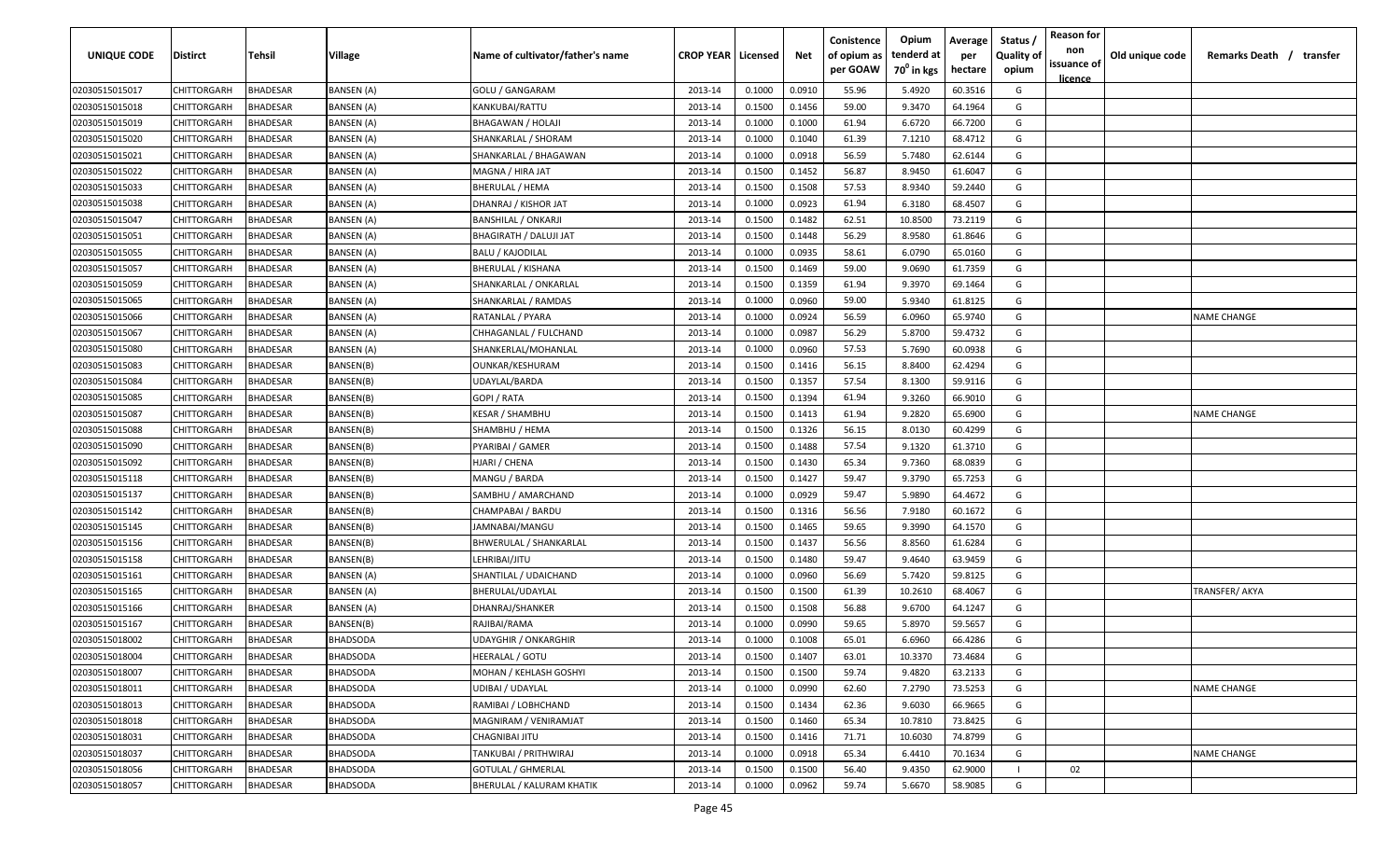| UNIQUE CODE    | Distirct           | Tehsil          | Village            | Name of cultivator/father's name | <b>CROP YEAR   Licensed</b> |        | Net    | Conistence<br>of opium as<br>per GOAW | Opium<br>tenderd at<br>70 <sup>°</sup> in kgs | Average<br>per<br>hectare | Status,<br><b>Quality of</b><br>opium | <b>Reason for</b><br>non<br>issuance of<br>licence | Old unique code | Remarks Death / transfer           |
|----------------|--------------------|-----------------|--------------------|----------------------------------|-----------------------------|--------|--------|---------------------------------------|-----------------------------------------------|---------------------------|---------------------------------------|----------------------------------------------------|-----------------|------------------------------------|
| 02030515018059 | CHITTORGARH        | <b>BHADESAR</b> | <b>BHADSODA</b>    | <b>BHAGWAN / WARDA</b>           | 2013-14                     | 0.1000 | 0.1015 | 68.51                                 | 7.0170                                        | 69.1330                   | G                                     |                                                    |                 |                                    |
| 02030515018076 | CHITTORGARH        | <b>BHADESAR</b> | BHADSODA           | BHAGWANIBAI/DALICHAND            | 2013-14                     | 0.1000 | 0.1036 | 62.36                                 | 6.5660                                        | 63.3784                   | G                                     |                                                    |                 |                                    |
| 02030515018077 | CHITTORGARH        | <b>BHADESAR</b> | BHADSODA           | GAHRILAL / DALICHAND             | 2013-14                     | 0.1500 | 0.1424 | 62.60                                 | 9.2380                                        | 64.8736                   | G                                     |                                                    |                 |                                    |
| 02030515018080 | CHITTORGARH        | <b>BHADESAR</b> | <b>BHADSODA</b>    | SUNDERBAI / NARAYANDAS           | 2013-14                     | 0.1500 | 0.1485 | 62.36                                 | 10.2000                                       | 68.6869                   | G                                     |                                                    |                 | TRANSFER/ SURAJPURA/NAME<br>CHANGE |
| 02030515018083 | CHITTORGARH        | <b>BHADESAR</b> | <b>BHADSODA</b>    | RAMIBAI / PARTHVIRAJ             | 2013-14                     | 0.1000 | 0.0992 | 50.89                                 | 5.5110                                        | 55.5544                   | G                                     |                                                    |                 | <b>NAME CHANGE</b>                 |
| 02030515019001 | CHITTORGARH        | <b>BHADESAR</b> | BHADSODA KA KHEDA  | MOHANLAL/KASIRAM                 | 2013-14                     | 0.1500 | 0.1505 | 59.31                                 | 10.4560                                       | 69.4751                   | G                                     |                                                    |                 |                                    |
| 02030515019007 | CHITTORGARH        | <b>BHADESAR</b> | BHADSODA KA KHEDA  | JAMNALAL / KISHANA               | 2013-14                     | 0.1500 | 0.1418 | 61.68                                 | 9.8600                                        | 69.5346                   | G                                     |                                                    |                 |                                    |
| 02030515019011 | CHITTORGARH        | <b>BHADESAR</b> | BHADSODA KA KHEDA  | GUTBAI/NARAYANLAL                | 2013-14                     | 0.1500 | 0.1484 | 61.68                                 | 10.6440                                       | 71.7251                   | G                                     |                                                    |                 |                                    |
| 02030515019013 | CHITTORGARH        | <b>BHADESAR</b> | BHADSODA KA KHEDA  | HAZARUI / ROOPLAL                | 2013-14                     | 0.1500 | 0.1500 | 59.31                                 | 10.1420                                       | 67.6133                   | G                                     |                                                    |                 |                                    |
| 02030515019015 | CHITTORGARH        | <b>BHADESAR</b> | BHADSODA KA KHEDA  | RAMCHANDRA/HEMRAJ                | 2013-14                     | 0.1500 | 0.1500 | 55.71                                 | 9.7410                                        | 64.9400                   | G                                     |                                                    |                 |                                    |
| 02030515019016 | CHITTORGARH        | <b>BHADESAR</b> | BHADSODA KA KHEDA  | LAHRILAL / UDAILAL               | 2013-14                     | 0.1500 | 0.1430 | 55.71                                 | 8.5550                                        | 59.8252                   | G                                     |                                                    |                 |                                    |
| 02030515019018 | CHITTORGARH        | <b>BHADESAR</b> | BHADSODA KA KHEDA  | RAMCHANDRA / KASHIRAM            | 2013-14                     | 0.1500 | 0.1460 | 58.56                                 | 9.7380                                        | 66.6986                   | G                                     |                                                    |                 |                                    |
| 02030515019019 | CHITTORGARH        | BHADESAR        | BHADSODA KA KHEDA  | RANGLAL / JAMNA                  | 2013-14                     | 0.1500 | 0.1484 | 58.56                                 | 9.8970                                        | 66.6914                   | G                                     |                                                    |                 |                                    |
| 02030515019020 | CHITTORGARH        | BHADESAR        | BHADSODA KA KHEDA  | BALU / KISHANA                   | 2013-14                     | 0.1500 | 0.1525 | 64.35                                 | 10.6030                                       | 69.5279                   | G                                     |                                                    |                 |                                    |
| 02030515019023 | CHITTORGARH        | <b>BHADESAR</b> | BHADSODA KA KHEDA  | HARLAL / NATHU                   | 2013-14                     | 0.1500 | 0.1452 | 61.42                                 | 9.8890                                        | 68.1061                   | G                                     |                                                    |                 |                                    |
| 02030515019026 | CHITTORGARH        | <b>BHADESAR</b> | BHADSODA KA KHEDA  | RAMPRASAD / NARAYAN              | 2013-14                     | 0.1500 | 0.1472 | 58.56                                 | 10.7080                                       | 72.7446                   | G                                     |                                                    |                 |                                    |
| 02030515019030 | CHITTORGARH        | <b>BHADESAR</b> | BHADSODA KA KHEDA  | MANIRAM / DEEPACHANDR            | 2013-14                     | 0.1500 | 0.1500 | 55.57                                 | 9.6450                                        | 64.3000                   | G                                     |                                                    |                 |                                    |
| 02030515019031 | CHITTORGARH        | <b>BHADESAR</b> | BHADSODA KA KHEDA  | PERMBAI/RATAN                    | 2013-14                     | 0.1500 | 0.1530 | 56.84                                 | 9.2410                                        | 60.3987                   | G                                     |                                                    |                 |                                    |
| 02030515019035 | CHITTORGARH        | <b>BHADESAR</b> | BHADSODA KA KHEDA  | KANCHANBAI / CHOGA               | 2013-14                     | 0.1000 | 0.0992 | 56.60                                 | 6.1290                                        | 61.7843                   | G                                     |                                                    |                 |                                    |
| 02030515019040 | CHITTORGARH        | <b>BHADESAR</b> | BHADSODA KA KHEDA  | RUPA / MOTI                      | 2013-14                     | 0.1500 | 0.1421 | 56.95                                 | 9.0140                                        | 63.4342                   | G                                     |                                                    |                 | TRANSFER/ AMARPURA SAWARA JI       |
| 02030515019043 | CHITTORGARH        | <b>BHADESAR</b> | BHADSODA KA KHEDA  | RAMLAL/CHUNNILAL                 | 2013-14                     | 0.1500 | 0.1451 | 56.84                                 | 8.9480                                        | 61.6678                   | G                                     |                                                    |                 | TRANSFER/ MANDPIYA                 |
| 02030515019044 | CHITTORGARH        | <b>BHADESAR</b> | BHADSODA KA KHEDA  | HEERALAL/DALCHAND                | 2013-14                     | 0.1500 | 0.1440 | 55.57                                 | 8.8040                                        | 61.1389                   | G                                     |                                                    |                 |                                    |
| 02030515027001 | CHITTORGARH        | <b>BHADESAR</b> | BHUTIAKHURD        | LEHRIBAI / BHAGWAN               | 2013-14                     | 0.1000 | 0.1000 | 58.99                                 | 6.5900                                        | 65.9000                   | G                                     |                                                    |                 |                                    |
| 02030515027003 | CHITTORGARH        | <b>BHADESAR</b> | BHUTIAKHURD        | RAMLAL/GAMER/KALU                | 2013-14                     | 0.1500 | 0.1421 | 59.04                                 | 8.9070                                        | 62.6812                   | G                                     |                                                    |                 |                                    |
| 02030515027008 | CHITTORGARH        | <b>BHADESAR</b> | BHUTIAKHURD        | UDAILAL/KALU/SHOLAL              | 2013-14                     | 0.1000 | 0.0988 | 57.86                                 | 5.8690                                        | 59.4028                   | G                                     |                                                    |                 |                                    |
| 02030515027010 | CHITTORGARH        | <b>BHADESAR</b> | BHUTIAKHURD        | <b>BHAGWAN / KALU</b>            | 2013-14                     | 0.1000 | 0.1000 | 57.49                                 | 6.0280                                        | 60.2800                   | G                                     |                                                    |                 |                                    |
| 02030515027016 | CHITTORGARH        | <b>BHADESAR</b> | BHUTIAKHURD        | PYARCHAND / LAKSHAMAN            | 2013-14                     | 0.1500 | 0.1500 | 55.88                                 | 9.1160                                        | 60.7733                   | G                                     |                                                    |                 |                                    |
| 02030515027022 | CHITTORGARH        | <b>BHADESAR</b> | BHUTIAKHURD        | GITABAI/GEAHRILAL                | 2013-14                     | 0.1000 | 0.0910 | 59.04                                 | 5.6930                                        | 62.5604                   | G                                     |                                                    |                 | <b>NAME CHANGE</b>                 |
| 02030515027027 | CHITTORGARH        | <b>BHADESAR</b> | BHUTIAKHURD        | ONKARLAL / SHOLAL                | 2013-14                     | 0.1000 | 0.1000 | 58.99                                 | 6.4800                                        | 64.8000                   | G                                     |                                                    |                 |                                    |
| 02030515027029 | CHITTORGARH        | <b>BHADESAR</b> | BHUTIAKHURD        | KESARBAI/RAMLAL                  | 2013-14                     | 0.1500 | 0.1496 | 61.42                                 | 9.5030                                        | 63.5227                   | G                                     |                                                    |                 |                                    |
| 02030515027034 | CHITTORGARH        | <b>BHADESAR</b> | BHUTIAKHURD        | SHANKARLAL / SHOLAJI             | 2013-14                     | 0.1500 | 0.1393 | 61.42                                 | 9.2920                                        | 66.7050                   | G                                     |                                                    |                 |                                    |
| 02030515027047 | CHITTORGARH        | <b>BHADESAR</b> | BHUTIAKHURD        | KANKUBAI / BHERULAL              | 2013-14                     | 0.1500 | 0.1360 | 58.99                                 | 8.5870                                        | 63.1397                   | G                                     |                                                    |                 |                                    |
| 02030515027050 | CHITTORGARH        | <b>BHADESAR</b> | BHUTIAKHURD        | MIYANCHAND / RAMLAL              | 2013-14                     | 0.1000 | 0.0990 | 59.85                                 | 6.4300                                        | 64.9495                   | G                                     |                                                    |                 |                                    |
| 02030515027058 | CHITTORGARH        | <b>BHADESAR</b> | <b>BHUTIAKHURD</b> | ONKAR/RAMLAL/JITU                | 2013-14                     | 0.1500 | 0.1487 | 62.29                                 | 9.5930                                        | 64.5124                   | G                                     |                                                    |                 |                                    |
| 02030515027064 | CHITTORGARH        | <b>BHADESAR</b> | BHUTIAKHURD        | RAMESWARLAL / MAGNIRAM           | 2013-14                     | 0.1500 | 0.1419 | 61.42                                 | 9.3880                                        | 66.1593                   | G                                     |                                                    |                 |                                    |
| 02030515027067 | CHITTORGARH        | <b>BHADESAR</b> | BHUTIAKHURD        | KAILASHCHAND / GEHRI             | 2013-14                     | 0.1000 | 0.0902 | 59.13                                 | 5.6850                                        | 63.0266                   | G                                     |                                                    |                 |                                    |
| 02030515027079 | CHITTORGARH        | <b>BHADESAR</b> | BHUTIAKHURD        | KANA / KALU                      | 2013-14                     | 0.1000 | 0.1000 | 55.88                                 | 6.0670                                        | 60.6700                   | G                                     |                                                    |                 |                                    |
| 02030515027091 | CHITTORGARH        | <b>BHADESAR</b> | BHUTIAKHURD        | GULABCHAND / SHOLA               | 2013-14                     | 0.1500 | 0.1500 | 59.04                                 | 8.9570                                        | 59.7133                   | G                                     |                                                    |                 |                                    |
| 02030515027098 | <b>CHITTORGARH</b> | <b>BHADESAR</b> | BHUTIAKHURD        | SHANKERIBAI / MADHOLAL           | 2013-14                     | 0.1000 | 0.0990 | 59.85                                 | 6.0790                                        | 61.4040                   | G                                     |                                                    |                 |                                    |
| 02030515027099 | <b>CHITTORGARH</b> | <b>BHADESAR</b> | BHUTIAKHURD        | BALU/NETRAM                      | 2013-14                     | 0.1000 | 0.1015 | 55.42                                 | 6.3500                                        | 62.5616                   | G                                     |                                                    |                 | TRANSFER/HAJYAKHEDI                |
| 02030515028005 | <b>CHITTORGARH</b> | <b>BHADESAR</b> | BILADI             | KISHORE / UDA                    | 2013-14                     | 0.1000 |        |                                       |                                               |                           | F                                     |                                                    |                 |                                    |
| 02030515028016 | CHITTORGARH        | <b>BHADESAR</b> | BILADI             | GOPILAL/DEVA                     | 2013-14                     | 0.1000 | 0.0990 | 57.28                                 | 5.9490                                        | 60.0909                   | G                                     |                                                    |                 |                                    |
|                |                    |                 |                    |                                  |                             |        |        |                                       |                                               |                           |                                       |                                                    |                 |                                    |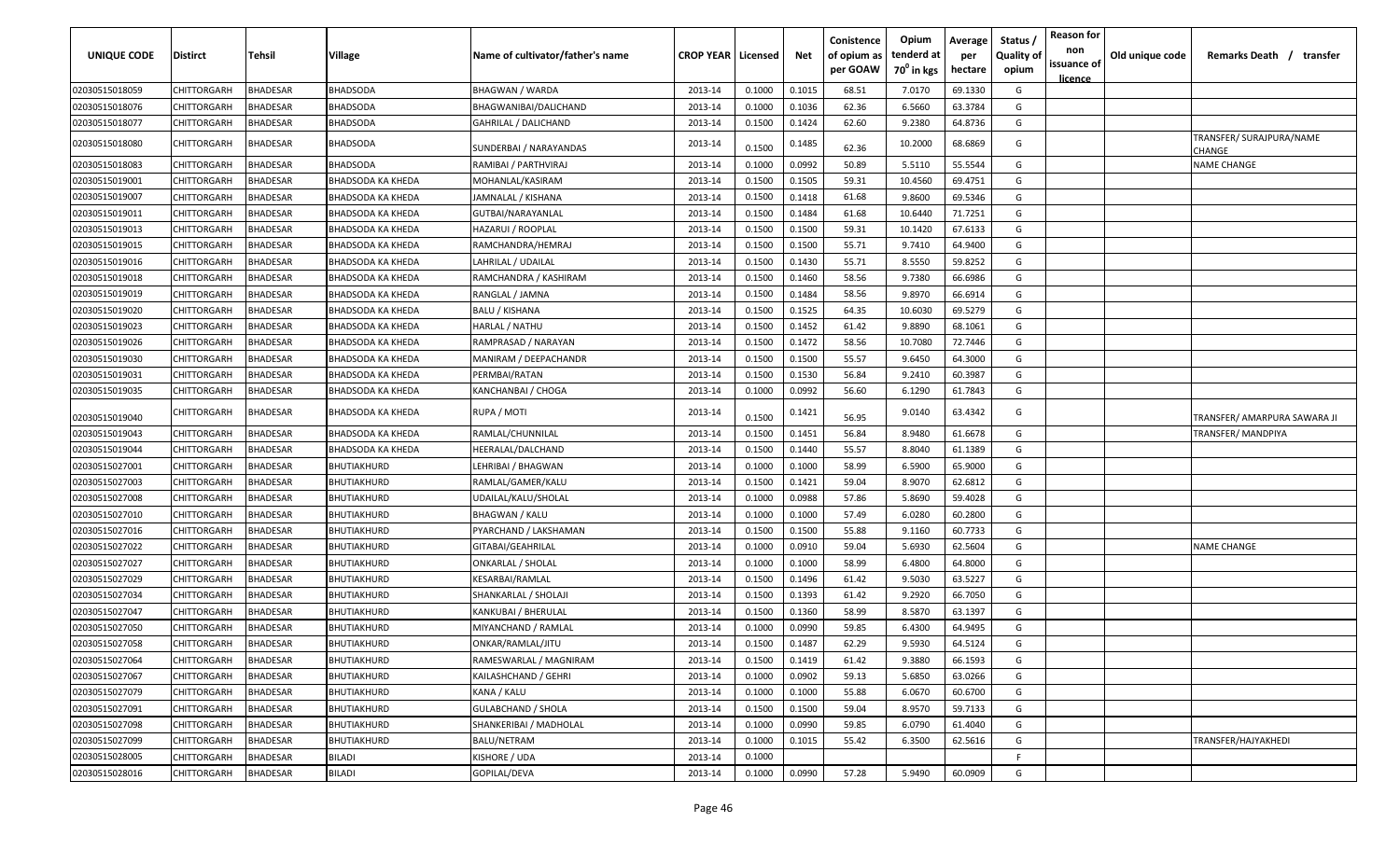| UNIQUE CODE    | <b>Distirct</b>    | Tehsil          | <b>Village</b>    | Name of cultivator/father's name | <b>CROP YEAR   Licensed</b> |        | Net    | Conistence<br>of opium as<br>per GOAW | Opium<br>tenderd at<br>70 <sup>0</sup> in kgs | Average<br>per<br>hectare | Status<br><b>Quality of</b><br>opium | <b>Reason for</b><br>non<br>issuance of<br><u>licence</u> | Old unique code | Remarks Death / transfer     |
|----------------|--------------------|-----------------|-------------------|----------------------------------|-----------------------------|--------|--------|---------------------------------------|-----------------------------------------------|---------------------------|--------------------------------------|-----------------------------------------------------------|-----------------|------------------------------|
| 02030515028024 | CHITTORGARH        | <b>BHADESAR</b> | <b>BILADI</b>     | MITTHULAL/SHANKAR JAT            | 2013-14                     | 0.1500 | 0.1438 | 57.53                                 | 8.7120                                        | 60.5841                   | G                                    |                                                           |                 |                              |
| 02030515028028 | CHITTORGARH        | <b>BHADESAR</b> | <b>BILADI</b>     | DEVILAL/SHANKAR JAT              | 2013-14                     | 0.1000 | 0.0970 | 57.53                                 | 5.9340                                        | 61.1753                   | G                                    |                                                           |                 |                              |
| 02030515028029 | CHITTORGARH        | BHADESAR        | <b>BILADI</b>     | HAJARI/SHANKAR JAT               | 2013-14                     | 0.1500 | 0.1500 | 57.13                                 | 9.0920                                        | 60.6133                   | G                                    |                                                           |                 |                              |
| 02030515028031 | CHITTORGARH        | BHADESAR        | <b>BILADI</b>     | HANSRAJ/VARDA                    | 2013-14                     | 0.1000 | 0.1008 | 57.53                                 | 5.9670                                        | 59.1964                   | G                                    |                                                           |                 |                              |
| 02030515028046 | CHITTORGARH        | BHADESAR        | <b>BILADI</b>     | KHUMANA/BHAGCHAND                | 2013-14                     | 0.1500 | 0.1500 | 57.53                                 | 9.2050                                        | 61.3667                   | G                                    |                                                           |                 | TRANSFER/SOMAWAS             |
| 02030515028047 | CHITTORGARH        | <b>BHADESAR</b> | <b>BILADI</b>     | DEVILAL/RAMA                     | 2013-14                     | 0.1000 | 0.1020 | 57.28                                 | 6.0800                                        | 59.6078                   | G                                    |                                                           |                 | TRANSFER/SOMAWAS             |
| 02030515028048 | CHITTORGARH        | <b>BHADESAR</b> | <b>BILADI</b>     | LAXMAN / DOLA                    | 2013-14                     | 0.1500 | 0.1456 | 58.59                                 | 9.1650                                        | 62.9464                   | G                                    |                                                           | 02030515047022  | TRANSFER                     |
| 02030515028049 | CHITTORGARH        | <b>BHADESAR</b> | <b>BILADI</b>     | KALU / CHUNNILAL                 | 2013-14                     | 0.1000 |        |                                       |                                               |                           | -F                                   |                                                           | 02030515047013  | <b>RANSFER</b>               |
| 02030515028050 | CHITTORGARH        | BHADESAR        | <b>BILADI</b>     | MAGNIRAM / SHANKER               | 2013-14                     | 0.1500 | 0.1543 | 61.18                                 | 10.0070                                       | 64.8542                   | G                                    |                                                           | 02030515047005  | <b>RANSFER</b>               |
| 02030515031001 | CHITTORGARH        | BHADESAR        | <b>BYAVAR</b>     | BHAGAWAN / RAMA                  | 2013-14                     | 0.1000 | 0.0990 | 62.11                                 | 7.4710                                        | 75.4646                   | $\blacksquare$                       | 02                                                        |                 |                              |
| 02030515031013 | CHITTORGARH        | 3HADESAR        | <b>BYAVAR</b>     | IADAVBAI / HIRA                  | 2013-14                     | 0.1500 |        |                                       |                                               |                           | -F.                                  |                                                           |                 |                              |
| 02030515031041 | <b>CHITTORGARH</b> | <b>HADESAR</b>  | <b>BYAVAR</b>     | BHAGWAN/GHASI                    | 2013-14                     | 0.1500 |        |                                       |                                               |                           | -F                                   |                                                           |                 |                              |
| 02030515031047 | <b>CHITTORGARH</b> | <b>BHADESAR</b> | <b>BYAVAR</b>     | BHERU/NARAYAN GAYRI              | 2013-14                     | 0.1500 | 0.1465 | 61.51                                 | 9.8500                                        | 67.2355                   | G                                    |                                                           |                 |                              |
| 02030515031060 | CHITTORGARH        | <b>BHADESAR</b> | <b>BYAVAR</b>     | GHASI/MAGNA JAT                  | 2013-14                     | 0.1500 | 0.1428 | 62.11                                 | 9.9640                                        | 69.7759                   | G                                    |                                                           |                 |                              |
| 02030515031075 | CHITTORGARH        | <b>BHADESAR</b> | <b>BYAVAR</b>     | BHERI/NARAYAN                    | 2013-14                     | 0.1000 | 0.0990 | 61.51                                 | 6.6610                                        | 67.2828                   | G                                    |                                                           |                 |                              |
| 02030515031077 | CHITTORGARH        | <b>BHADESAR</b> | <b>BYAVAR</b>     | KALULAL/MODA                     | 2013-14                     | 0.1500 | 0.1530 | 61.51                                 | 9.3920                                        | 61.3856                   | G                                    |                                                           |                 | <b>TRANSFER/ CHANPAKHEDI</b> |
| 02030515031078 | CHITTORGARH        | <b>BHADESAR</b> | <b>BYAVAR</b>     | SHANKARLAL/SITARAM               | 2013-14                     | 0.1500 | 0.1479 | 56.44                                 | 9.5870                                        | 64.8208                   | G                                    |                                                           |                 | TRANSFER/ CHANPAKHEDI        |
| 02030515031083 | CHITTORGARH        | BHADESAR        | <b>BYAVAR</b>     | ABDUL / RAHIMBAX                 | 2013-14                     | 0.1500 | 0.1500 | 56.44                                 | 10.0620                                       | 67.0800                   | $\blacksquare$                       | 02                                                        | 02030515017016  | <b>RANSFER</b>               |
| 02030515031084 | CHITTORGARH        | BHADESAR        | <b>BYAVAR</b>     | JAGNATH / SHANKER                | 2013-14                     | 0.1500 | 0.1443 | 52.72                                 | 4.2850                                        | 29.6951                   | G                                    | 04                                                        | 02030515031086  | <b>RANSFER</b>               |
| 02030515034008 | CHITTORGARH        | <b>BHADESAR</b> | <b>DELWAS</b>     | KANKUBAI / RAMLAL                | 2013-14                     | 0.1000 | 0.0960 | 58.69                                 | 6.0870                                        | 63.4063                   | G                                    |                                                           |                 |                              |
| 02030515034022 | CHITTORGARH        | <b>BHADESAR</b> | <b>DELWAS</b>     | RAYSINGH / RAMSINGH              | 2013-14                     | 0.1500 | 0.1502 | 59.69                                 | 9.2090                                        | 61.3116                   | G                                    |                                                           |                 |                              |
| 02030515034028 | CHITTORGARH        | BHADESAR        | <b>DELWAS</b>     | PREMA / GOMA                     | 2013-14                     | 0.1500 | 0.1500 | 61.10                                 | 9.2350                                        | 61.5667                   | G                                    |                                                           |                 |                              |
| 02030515034031 | CHITTORGARH        | BHADESAR        | <b>DELWAS</b>     | PREMSINGH / DEVIDSINGH           | 2013-14                     | 0.1000 | 0.0962 | 59.69                                 | 5.8160                                        | 60.4574                   | G                                    |                                                           |                 |                              |
| 02030515034040 | CHITTORGARH        | BHADESAR        | <b>DELWAS</b>     | BHERU / NATHU                    | 2013-14                     | 0.1000 | 0.0990 | 56.89                                 | 5.6320                                        | 56.8889                   | G                                    |                                                           |                 |                              |
| 02030515034045 | CHITTORGARH        | <b>BHADESAR</b> | <b>DELWAS</b>     | KESHARSINGH / KHUMANSINGH        | 2013-14                     | 0.1500 | 0.1480 | 56.89                                 | 9.1840                                        | 62.0541                   | G                                    |                                                           |                 |                              |
| 02030515034047 | CHITTORGARH        | BHADESAR        | <b>DELWAS</b>     | BAGDIRAM/HAMERA                  | 2013-14                     | 0.1500 | 0.1404 | 56.89                                 | 8.4280                                        | 60.0285                   | G                                    |                                                           |                 |                              |
| 02030515034048 | CHITTORGARH        | <b>BHADESAR</b> | DELWAS            | HEERALAL / RATTA                 | 2013-14                     | 0.1000 | 0.1005 | 59.69                                 | 6.4640                                        | 64.3184                   | G                                    |                                                           | 02030515056008  | <b>FRANSFER/ HAJYAKHEDI</b>  |
| 02030515034049 | CHITTORGARH        | <b>BHADESAR</b> | DELWAS            | GANGADEVI/BHOLU                  | 2013-14                     | 0.1500 | 0.1500 | 65.14                                 | 10.5810                                       | 70.5400                   | G                                    |                                                           | 02030515056023  | 'RANSFER/ HAJYAKHEDI         |
| 02030515037001 | <b>CHITTORGARH</b> | <b>HADESAR</b>  | DEVDAPIPLI        | SHANKAR / BHANA                  | 2013-14                     | 0.1500 | 0.1409 | 59.22                                 | 8.9250                                        | 63.3428                   | G                                    |                                                           |                 |                              |
| 02030515037003 | <b>CHITTORGARH</b> | <b>BHADESAR</b> | <b>DEVDAPIPLI</b> | LEHARIBAI / NARAYAN              | 2013-14                     | 0.1500 | 0.1427 | 59.70                                 | 9.1770                                        | 64.3097                   | G                                    |                                                           |                 |                              |
| 02030515037007 | CHITTORGARH        | <b>BHADESAR</b> | <b>DEVDAPIPLI</b> | LAXMANDAS/GOPALDAS               | 2013-14                     | 0.1500 | 0.1502 | 62.16                                 | 9.9720                                        | 66.3915                   | G                                    |                                                           |                 |                              |
| 02030515037008 | CHITTORGARH        | <b>BHADESAR</b> | <b>DEVDAPIPLI</b> | SHANKARIBAI / PARTHU             | 2013-14                     | 0.1500 | 0.1361 | 61.56                                 | 9.1200                                        | 67.0096                   | G                                    |                                                           |                 |                              |
| 02030515037015 | CHITTORGARH        | <b>BHADESAR</b> | <b>DEVDAPIPLI</b> | ABHAYSINGH/KISHANSINGH           | 2013-14                     | 0.1000 | 0.1008 | 57.02                                 | 5.9950                                        | 59.4742                   | G                                    |                                                           |                 |                              |
| 02030515037016 | CHITTORGARH        | <b>BHADESAR</b> | <b>DEVDAPIPLI</b> | ANCHHIBAI/HOLA                   | 2013-14                     | 0.1000 | 0.1014 | 61.32                                 | 6.6400                                        | 65.4832                   | G                                    |                                                           |                 |                              |
| 02030515037019 | CHITTORGARH        | <b>BHADESAR</b> | DEVDAPIPLI        | HEERA / HEMA                     | 2013-14                     | 0.1000 | 0.0910 | 57.02                                 | 5.7510                                        | 63.1978                   | G                                    |                                                           |                 |                              |
| 02030515037020 | CHITTORGARH        | <b>BHADESAR</b> | <b>DEVDAPIPLI</b> | <b>ONKARLAL / CHAGUJAT</b>       | 2013-14                     | 0.1000 | 0.1000 | 59.22                                 |                                               |                           |                                      | 02                                                        |                 |                              |
| 02030515037021 | CHITTORGARH        | BHADESAR        | DEVDAPIPLI        | RATNLAL / GANGARAM               | 2013-14                     | 0.1500 | 0.1401 | 59.14                                 | 8.9300                                        | 63.7402                   | G                                    |                                                           |                 |                              |
| 02030515037022 | CHITTORGARH        | BHADESAR        | DEVDAPIPLI        | GIRDHARILAL / BHAGWAN            | 2013-14                     | 0.1000 | 0.1014 | 59.70                                 | 6.5240                                        | 64.3393                   | G                                    |                                                           |                 |                              |
| 02030515037023 | CHITTORGARH        | BHADESAR        | DEVDAPIPLI        | KISHOR / HAJARI                  | 2013-14                     | 0.1000 | 0.0931 | 61.32                                 | 6.0620                                        | 65.1128                   | G                                    |                                                           |                 |                              |
| 02030515037024 | CHITTORGARH        | BHADESAR        | DEVDAPIPLI        | NARAYANDAS/NATHUDAS              | 2013-14                     | 0.1500 | 0.1478 | 59.14                                 | 8.8370                                        | 59.7903                   | G                                    |                                                           |                 |                              |
| 02030515037025 | CHITTORGARH        | BHADESAR        | DEVDAPIPLI        | DALU / HEERAJAT                  | 2013-14                     | 0.1500 | 0.1358 | 59.70                                 | 9.1680                                        | 67.5110                   | G                                    |                                                           |                 |                              |
| 02030515037026 | CHITTORGARH        | BHADESAR        | DEVDAPIPLI        | PRABHULAL / ONKAR                | 2013-14                     | 0.1000 | 0.0973 | 64.66                                 | 6.8350                                        | 70.2467                   | G                                    |                                                           |                 |                              |
| 02030515037029 | CHITTORGARH        | BHADESAR        | DEVDAPIPLI        | VARDICHAND/BHAGWAN               | 2013-14                     | 0.1000 | 0.0990 | 59.70                                 | 6.1410                                        | 62.0303                   | G                                    |                                                           |                 |                              |
| 02030515037045 | CHITTORGARH        | BHADESAR        | DEVDAPIPLI        | SHANKAR / HAZARI                 | 2013-14                     | 0.1500 | 0.1420 | 62.16                                 | 9.2090                                        | 64.8521                   | G                                    |                                                           |                 |                              |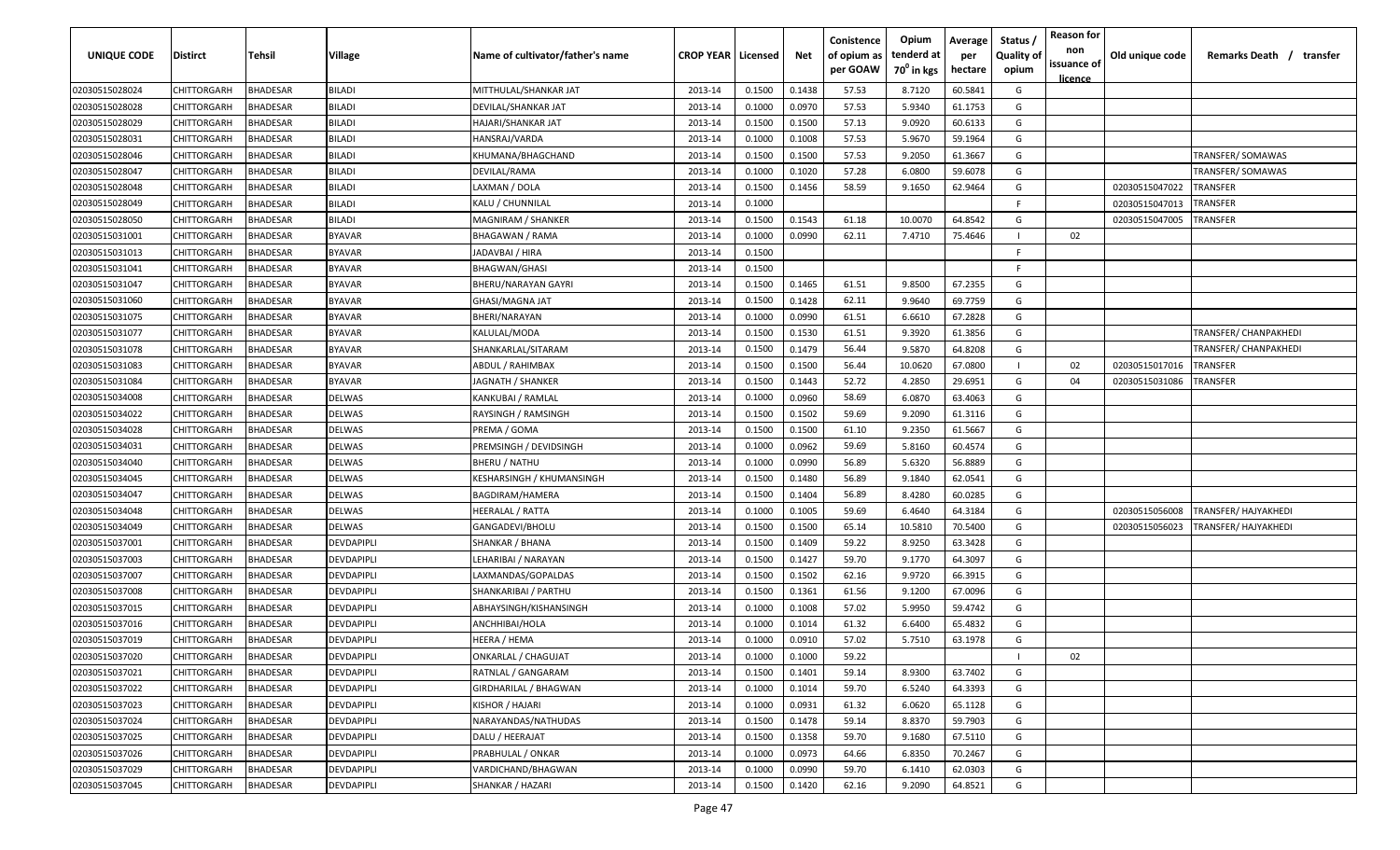| <b>UNIQUE CODE</b> | Distirct           | Tehsil          | Village                | Name of cultivator/father's name | <b>CROP YEAR Licensed</b> |        | Net    | Conistence<br>of opium as<br>per GOAW | Opium<br>tenderd at<br>70 <sup>°</sup> in kgs | Average<br>per<br>hectare | Status /<br><b>Quality of</b><br>opium | <b>Reason for</b><br>non<br>issuance of<br><u>licence</u> | Old unique code | Remarks Death / transfer        |
|--------------------|--------------------|-----------------|------------------------|----------------------------------|---------------------------|--------|--------|---------------------------------------|-----------------------------------------------|---------------------------|----------------------------------------|-----------------------------------------------------------|-----------------|---------------------------------|
| 02030515037047     | CHITTORGARH        | <b>BHADESAR</b> | DEVDAPIPLI             | ONKAR / HIRA JI                  | 2013-14                   | 0.1500 | 0.1414 | 59.14                                 | 8.9390                                        | 63.2178                   | G                                      |                                                           |                 |                                 |
| 02030515037050     | CHITTORGARH        | BHADESAR        | DEVDAPIPLI             | JEETU / DOLA                     | 2013-14                   | 0.1500 | 0.1500 | 61.56                                 | 9.6030                                        | 64.0200                   | G                                      |                                                           |                 |                                 |
| 02030515037051     | <b>CHITTORGARH</b> | BHADESAR        | DEVDAPIPLI             | RAMLAL / DOLA                    | 2013-14                   | 0.1000 | 0.0998 | 62.16                                 | 6.6780                                        | 66.9138                   | G                                      |                                                           |                 |                                 |
| 02030515037060     | CHITTORGARH        | <b>BHADESAR</b> | DEVDAPIPLI             | ONKAR / NANA                     | 2013-14                   | 0.1500 | 0.1520 | 61.32                                 | 10.3280                                       | 67.9474                   | G                                      |                                                           |                 |                                 |
| 02030515037061     | CHITTORGARH        | BHADESAR        | DEVDAPIPLI             | NARAYAN / SHANKAR                | 2013-14                   | 0.1000 | 0.1000 | 64.53                                 | 6.6560                                        | 66.5600                   | G                                      |                                                           |                 |                                 |
| 02030515037062     | CHITTORGARH        | <b>BHADESAR</b> | DEVDAPIPLI             | GOTU / DOLA                      | 2013-14                   | 0.1500 | 0.1411 | 61.56                                 | 9.6560                                        | 68.4337                   | G                                      |                                                           |                 |                                 |
| 02030515037068     | CHITTORGARH        | <b>BHADESAR</b> | DEVDAPIPLI             | HARLAL / SHANKAR                 | 2013-14                   | 0.1500 | 0.1418 | 58.80                                 | 8.9880                                        | 63.3850                   | G                                      |                                                           |                 |                                 |
| 02030515037070     | CHITTORGARH        | BHADESAR        | DEVDAPIPLI             | PARTHVIRAJ / HEERALAL            | 2013-14                   | 0.1000 | 0.1004 | 64.53                                 | 6.7110                                        | 66.8426                   | G                                      |                                                           |                 |                                 |
| 02030515037073     | CHITTORGARH        | BHADESAR        | DEVDAPIPLI             | CHOGA / ONKAR                    | 2013-14                   | 0.1000 | 0.0976 | 64.53                                 | 6.9230                                        | 70.9324                   | G                                      |                                                           |                 |                                 |
| 02030515039004     | CHITTORGARH        | BHADESAR        | DHANET TOKARIYA        | SUNDERBAI/UDAYLAL                | 2013-14                   | 0.1000 | 0.0950 | 55.86                                 | 6.2240                                        | 65.5158                   | G                                      |                                                           |                 |                                 |
| 02030515039007     | CHITTORGARH        | BHADESAR        | DHANET TOKARIYA        | NANDLAL / GHOKALSHARMA           | 2013-14                   | 0.1000 | 0.0922 | 59.41                                 | 6.1280                                        | 66.4642                   | G                                      |                                                           |                 |                                 |
| 02030515039010     | CHITTORGARH        | BHADESAR        | DHANET TOKARIYA        | UDAYLAL/GOTU                     | 2013-14                   | 0.1500 | 0.1430 | 62.67                                 | 9.9650                                        | 69.6853                   | G                                      |                                                           |                 |                                 |
| 02030515039017     | CHITTORGARH        | BHADESAR        | <b>DHANET TOKARIYA</b> | SORAMBAI/NANALAL                 | 2013-14                   | 0.1500 | 0.1504 | 55.86                                 | 9.1850                                        | 61.0705                   | G                                      |                                                           |                 |                                 |
| 02030515039032     | CHITTORGARH        | <b>BHADESAR</b> | DHANET TOKARIYA        | MATHURALAL / HEERALAL            | 2013-14                   | 0.1500 | 0.1458 | 57.25                                 | 8.8490                                        | 60.6927                   | G                                      |                                                           |                 |                                 |
| 02030515039034     | CHITTORGARH        | BHADESAR        | DHANET TOKARIYA        | <b>ONKARGHIR / LALGHIR</b>       | 2013-14                   | 0.1500 | 0.1496 | 54.33                                 | 9.3600                                        | 62.5668                   | G                                      |                                                           |                 |                                 |
| 02030515039040     | CHITTORGARH        | BHADESAR        | DHANET TOKARIYA        | KALU/DHANNA                      | 2013-14                   | 0.1500 | 0.1458 | 57.06                                 | 8.8280                                        | 60.5487                   | G                                      |                                                           |                 | TRANSFER/ KERING KA KHEDA SWARA |
| 02030515039041     | CHITTORGARH        | BHADESAR        | DHANET TOKARIYA        | BHURIBAI/LAKHMA                  | 2013-14                   | 0.1500 | 0.1485 | 62.67                                 | 9.9290                                        | 66.8620                   | G                                      |                                                           |                 | TRANSFER/ TANDI KHEDA           |
| 02030515039042     | CHITTORGARH        | BHADESAR        | DHANET TOKARIYA        | NANDUBAI/PARTHU                  | 2013-14                   | 0.1500 | 0.1512 | 52.76                                 | 8.6380                                        | 57.1296                   |                                        | 02                                                        |                 |                                 |
| 02030515043001     | CHITTORGARH        | BHADESAR        | DAULATPURA             | AMARCHNAD / SORAM                | 2013-14                   | 0.1500 | 0.1438 | 65.34                                 | 10.1460                                       | 70.5563                   | G                                      |                                                           |                 |                                 |
| 02030515043004     | CHITTORGARH        | <b>BHADESAR</b> | DAULATPURA             | CAMPALAL / RAMLAL                | 2013-14                   | 0.1000 | 0.0510 | 62.42                                 | 3.4870                                        | 68.3725                   | G                                      |                                                           |                 |                                 |
| 02030515043007     | CHITTORGARH        | BHADESAR        | DAULATPURA             | PRATHVIRAJ/UDA                   | 2013-14                   | 0.1500 | 0.1468 | 62.66                                 | 9.7050                                        | 66.1104                   | G                                      |                                                           |                 |                                 |
| 02030515043008     | CHITTORGARH        | BHADESAR        | DAULATPURA             | KHYALIBAI/NANDRAM                | 2013-14                   | 0.1500 | 0.1500 | 59.90                                 | 9.0620                                        | 60.4133                   | G                                      |                                                           |                 |                                 |
| 02030515043012     | CHITTORGARH        | BHADESAR        | DAULATPURA             | KANKUBAI / GHISA                 | 2013-14                   | 0.1500 | 0.1525 | 56.44                                 | 9.2080                                        | 60.3803                   | G                                      |                                                           |                 |                                 |
| 02030515043014     | CHITTORGARH        | BHADESAR        | DAULATPURA             | KISHAN / TRILOK                  | 2013-14                   | 0.1500 | 0.1503 | 59.99                                 | 9.0580                                        | 60.2661                   | G                                      |                                                           |                 |                                 |
| 02030515043015     | CHITTORGARH        | BHADESAR        | DAULATPURA             | <b>GATTUBAI / SHAMBHU</b>        | 2013-14                   | 0.1500 | 0.0952 | 68.75                                 | 7.0220                                        | 73.7605                   | G                                      |                                                           |                 |                                 |
| 02030515043016     | CHITTORGARH        | BHADESAR        | DAULATPURA             | RANATLAL / CHAMPALAL             | 2013-14                   | 0.1500 | 0.1520 | 59.44                                 | 9.2470                                        | 60.8355                   | G                                      |                                                           |                 |                                 |
| 02030515043017     | CHITTORGARH        | BHADESAR        | DAULATPURA             | GOVARDHAN / AMARCHAND            | 2013-14                   | 0.1500 | 0.1434 | 59.44                                 | 8.8910                                        | 62.0014                   | G                                      |                                                           |                 |                                 |
| 02030515043019     | CHITTORGARH        | BHADESAR        | DAULATPURA             | MATHURALAL / KASHIRAM            | 2013-14                   | 0.1500 | 0.1512 | 59.44                                 | 9.6460                                        | 63.7963                   | G                                      |                                                           |                 |                                 |
| 02030515043020     | CHITTORGARH        | BHADESAR        | DAULATPURA             | LEHARU / BHEREAGADRI             | 2013-14                   | 0.1000 | 0.0976 | 59.90                                 | 6.5380                                        | 66.9877                   | G                                      |                                                           |                 |                                 |
| 02030515043021     | CHITTORGARH        | BHADESAR        | DAULATPURA             | <b>BALURAM / RUPA</b>            | 2013-14                   | 0.1500 | 0.1463 | 62.17                                 | 9.4760                                        | 64.7710                   | G                                      |                                                           |                 |                                 |
| 02030515043027     | CHITTORGARH        | BHADESAR        | DAULATPURA             | JEETU / CHAMPA                   | 2013-14                   | 0.1500 | 0.1470 | 57.55                                 | 8.7720                                        | 59.6735                   | G                                      |                                                           |                 |                                 |
| 02030515043031     | CHITTORGARH        | BHADESAR        | DAULATPURA             | RAMESHVAR / BHURA                | 2013-14                   | 0.1500 | 0.1505 | 64.55                                 | 10.3460                                       | 68.7442                   | G                                      |                                                           |                 |                                 |
| 02030515043033     | CHITTORGARH        | BHADESAR        | DAULATPURA             | JAGDISHCHAND / RATANLAL          | 2013-14                   | 0.1500 | 0.1458 | 62.73                                 | 9.4540                                        | 64.8422                   | G                                      |                                                           |                 |                                 |
| 02030515043034     | CHITTORGARH        | <b>BHADESAR</b> | DAULATPURA             | SOSARBAI / DAYARAM               | 2013-14                   | 0.1500 | 0.1409 | 65.34                                 | 9.7920                                        | 69.4961                   | G                                      |                                                           |                 |                                 |
| 02030515043036     | <b>CHITTORGARH</b> | <b>BHADESAR</b> | <b>DAULATPURA</b>      | CHUNNILAL / CHATURBHUJ           | 2013-14                   | 0.1500 | 0.0990 | 62.73                                 | 6.8020                                        | 68.7071                   | G                                      |                                                           |                 |                                 |
| 02030515043038     | CHITTORGARH        | <b>BHADESAR</b> | DAULATPURA             | GANGABAI/PARTAP                  | 2013-14                   | 0.1500 | 0.1474 | 52.87                                 | 8.7240                                        | 59.1859                   | G                                      |                                                           |                 |                                 |
| 02030515043039     | <b>CHITTORGARH</b> | <b>BHADESAR</b> | DAULATPURA             | PRATHVIRAJ/BAJJA                 | 2013-14                   | 0.1500 | 0.1503 | 55.45                                 | 9.0460                                        | 60.1863                   | G                                      |                                                           |                 |                                 |
| 02030515043041     | CHITTORGARH        | <b>BHADESAR</b> | DAULATPURA             | CHAMPA / HIRA                    | 2013-14                   | 0.1500 | 0.1513 | 62.67                                 | 10.0990                                       | 66.7482                   | G                                      |                                                           |                 |                                 |
| 02030515043049     | <b>CHITTORGARH</b> | <b>BHADESAR</b> | DAULATPURA             | CHUNNA/GOKAL                     | 2013-14                   | 0.1000 | 0.1012 | 54.33                                 | 6.0620                                        | 59.9012                   | G                                      |                                                           |                 |                                 |
| 02030515043051     | CHITTORGARH        | <b>BHADESAR</b> | <b>DAULATPURA</b>      | DHANRAJ / AMBALAL                | 2013-14                   | 0.1000 | 0.0980 | 62.73                                 | 6.6670                                        | 68.0306                   | G                                      |                                                           |                 |                                 |
| 02030515043055     | <b>CHITTORGARH</b> | <b>BHADESAR</b> | <b>DAULATPURA</b>      | DEVBAI/PRATAP                    | 2013-14                   | 0.1500 | 0.1480 | 57.57                                 | 8.7340                                        | 59.0135                   | G                                      |                                                           |                 |                                 |
| 02030515043056     | CHITTORGARH        | <b>BHADESAR</b> | DAULATPURA             | DHULA / KAJOD                    | 2013-14                   | 0.1500 | 0.1426 | 55.45                                 | 8.4840                                        | 59.4951                   | G                                      |                                                           |                 |                                 |
| 02030515043058     | CHITTORGARH        | <b>BHADESAR</b> | DAULATPURA             | HIRA / KISHANA                   | 2013-14                   | 0.1500 | 0.1372 | 62.42                                 | 8.9260                                        | 65.0583                   | G                                      |                                                           |                 |                                 |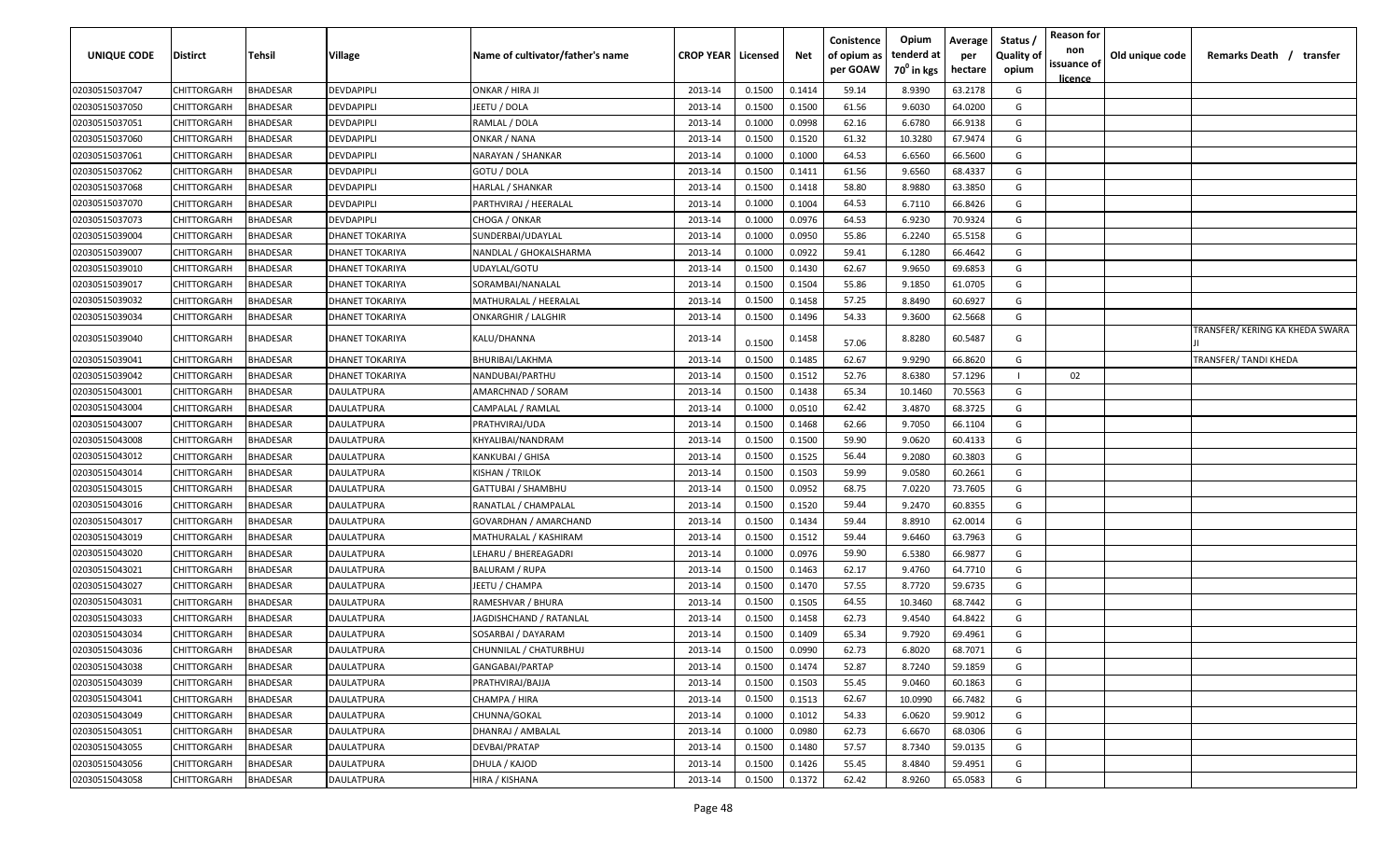| <b>UNIQUE CODE</b> | <b>Distirct</b>    | <b>Tehsil</b>   | Village           | Name of cultivator/father's name    | <b>CROP YEAR   Licensed</b> |        | Net    | Conistence<br>of opium as<br>per GOAW | Opium<br>tenderd at<br>70 <sup>0</sup> in kgs | Average<br>per<br>hectare | Status /<br><b>Quality of</b><br>opium | <b>Reason for</b><br>non<br>issuance of<br><u>licence</u> | Old unique code | Remarks Death / transfer |
|--------------------|--------------------|-----------------|-------------------|-------------------------------------|-----------------------------|--------|--------|---------------------------------------|-----------------------------------------------|---------------------------|----------------------------------------|-----------------------------------------------------------|-----------------|--------------------------|
| 02030515043074     | CHITTORGARH        | <b>BHADESAR</b> | DAULATPURA        | SHANTILAL / KISHANA                 | 2013-14                     | 0.1500 | 0.1450 | 68.75                                 | 10.6170                                       | 73.2207                   | G                                      |                                                           |                 |                          |
| 02030515043075     | CHITTORGARH        | BHADESAR        | DAULATPURA        | CHAMPA / HAZARI                     | 2013-14                     | 0.1000 | 0.0987 | 59.90                                 | 6.3240                                        | 64.0729                   | G                                      |                                                           |                 |                          |
| 02030515043079     | CHITTORGARH        | BHADESAR        | DAULATPURA        | NARAYAN / SHORAM                    | 2013-14                     | 0.1500 | 0.1500 | 65.34                                 | 10.7060                                       | 71.3733                   | G                                      |                                                           |                 |                          |
| 02030515043081     | CHITTORGARH        | BHADESAR        | DAULATPURA        | GANGA / LEHRU                       | 2013-14                     | 0.1000 | 0.0990 | 64.55                                 | 6.7040                                        | 67.7172                   |                                        | 02                                                        |                 | <b>NAME CHANGE</b>       |
| 02030515043086     | CHITTORGARH        | BHADESAR        | DAULATPURA        | AMBALAL / VARDA                     | 2013-14                     | 0.1000 | 0.0936 | 62.42                                 | 6.4200                                        | 68.5897                   | G                                      |                                                           |                 |                          |
| 02030515043087     | CHITTORGARH        | BHADESAR        | DAULATPURA        | RATTA / NATHU                       | 2013-14                     | 0.1500 | 0.1460 | 68.75                                 | 10.3130                                       | 70.6370                   | G                                      |                                                           |                 |                          |
| 02030515043091     | CHITTORGARH        | BHADESAR        | <b>DAULATPURA</b> | JITMAL / HARLAL                     | 2013-14                     | 0.1000 | 0.1020 | 64.55                                 | 6.9070                                        | 67.7157                   | G                                      |                                                           |                 |                          |
| 02030515043093     | CHITTORGARH        | BHADESAR        | DAULATPURA        | LAXMAN / DEVA                       | 2013-14                     | 0.1500 |        |                                       |                                               |                           | -F.                                    |                                                           | 02030515091083  | TRANSFER                 |
| 02030515044001     | CHITTORGARH        | BHADESAR        | DAUTADI KA KHEDA  | RAMA / MOTI                         | 2013-14                     | 0.1500 | 0.1463 | 57.63                                 | 8.8750                                        | 60.6630                   | G                                      |                                                           |                 |                          |
| 02030515044002     | CHITTORGARH        | BHADESAR        | DAUTADI KA KHEDA  | NATHULAL/BHERA                      | 2013-14                     | 0.1500 | 0.1482 | 65.35                                 | 10.4840                                       | 70.7422                   | G                                      |                                                           |                 |                          |
| 02030515044004     | CHITTORGARH        | BHADESAR        | DAUTADI KA KHEDA  | MODA / RATNA                        | 2013-14                     | 0.1500 | 0.1357 | 65.19                                 | 9.5180                                        | 70.1400                   | G                                      |                                                           |                 |                          |
| 02030515044007     | CHITTORGARH        | BHADESAR        | DAUTADI KA KHEDA  | DEVISINGH / GHAMERSINGH             | 2013-14                     | 0.1000 |        |                                       |                                               |                           | -F.                                    |                                                           |                 |                          |
| 02030515044011     | CHITTORGARH        | BHADESAR        | DAUTADI KA KHEDA  | MAGNA / BARDA GADRI                 | 2013-14                     | 0.1000 | 0.1004 | 60.16                                 | 6.1020                                        | 60.7769                   | G                                      |                                                           |                 |                          |
| 02030515044013     | CHITTORGARH        | BHADESAR        | DAUTADI KA KHEDA  | BAKSHIRAM / JAICHAND                | 2013-14                     | 0.1500 | 0.1457 | 62.48                                 | 9.3990                                        | 64.5093                   | G                                      |                                                           |                 |                          |
| 02030515044016     | CHITTORGARH        | BHADESAR        | DAUTADI KA KHEDA  | CHUNNA / HAZAARIGADRI               | 2013-14                     | 0.1500 | 0.1500 | 65.19                                 | 10.4960                                       | 69.9733                   | G                                      |                                                           |                 |                          |
| 02030515044020     | CHITTORGARH        | BHADESAR        | DAUTADI KA KHEDA  | HEERALAL/GISA/CHAGNIBAI             | 2013-14                     | 0.1500 | 0.1485 | 62.02                                 | 9.0030                                        | 60.6263                   | G                                      |                                                           |                 |                          |
| 02030515044021     | CHITTORGARH        | <b>BHADESAR</b> | DAUTADI KA KHEDA  | KHEMRAJ / HAZARI                    | 2013-14                     | 0.1500 | 0.1450 | 59.31                                 | 9.1850                                        | 63.3448                   | G                                      |                                                           |                 |                          |
| 02030515044022     | CHITTORGARH        | BHADESAR        | DAUTADI KA KHEDA  | RATAN/GOKAL                         | 2013-14                     | 0.1500 | 0.1380 | 61.95                                 | 9.2930                                        | 67.3406                   | G                                      |                                                           |                 |                          |
| 02030515044023     | CHITTORGARH        | BHADESAR        | DAUTADI KA KHEDA  | MAGNIRAM / NANDA                    | 2013-14                     | 0.1500 | 0.1404 | 66.38                                 | 9.7360                                        | 69.3447                   | G                                      |                                                           |                 |                          |
| 02030515044026     | CHITTORGARH        | BHADESAR        | DAUTADI KA KHEDA  | SOSERBAI / HAJARI                   | 2013-14                     | 0.1500 | 0.1440 | 59.31                                 | 9.1510                                        | 63.5486                   | G                                      |                                                           |                 | NAME CHANGE              |
| 02030515044028     | CHITTORGARH        | BHADESAR        | DAUTADI KA KHEDA  | <b>GIRDHARI / RATTAGADRI</b>        | 2013-14                     | 0.1500 | 0.1456 | 65.35                                 | 9.8310                                        | 67.5206                   | G                                      |                                                           |                 |                          |
| 02030515044031     | CHITTORGARH        | BHADESAR        | DAUTADI KA KHEDA  | <b>BHERUDAS / HERADAS</b>           | 2013-14                     | 0.1000 | 0.0912 | 59.31                                 | 5.7110                                        | 62.6206                   | G                                      |                                                           |                 |                          |
| 02030515044032     | CHITTORGARH        | BHADESAR        | DAUTADI KA KHEDA  | UGAM / AMAR                         | 2013-14                     | 0.1000 | 0.0921 | 64.07                                 | 6.1780                                        | 67.0793                   | G                                      |                                                           |                 |                          |
| 02030515044034     | CHITTORGARH        | BHADESAR        | DAUTADI KA KHEDA  | GOKAL / KELA                        | 2013-14                     | 0.1500 | 0.1500 | 64.07                                 | 10.2510                                       | 68.3400                   | G                                      |                                                           |                 |                          |
| 02030515044041     | CHITTORGARH        | BHADESAR        | DAUTADI KA KHEDA  | HIRASINGH / GOPALSINGH              | 2013-14                     | 0.1000 | 0.0990 | 62.45                                 | 5.8610                                        | 59.2020                   | G                                      |                                                           |                 |                          |
| 02030515044049     | CHITTORGARH        | BHADESAR        | DAUTADI KA KHEDA  | DALCHAND / CHOGA                    | 2013-14                     | 0.1000 | 0.0910 | 59.82                                 | 5.5120                                        | 60.5714                   | G                                      |                                                           |                 |                          |
| 02030515044052     | CHITTORGARH        | BHADESAR        | DAUTADI KA KHEDA  | NATHULAL / RAMA                     | 2013-14                     | 0.1500 | 0.1473 | 59.95                                 | 9.7970                                        | 66.5105                   | G                                      |                                                           |                 |                          |
| 02030515044053     | CHITTORGARH        | BHADESAR        | DAUTADI KA KHEDA  | BHAGWANDAS / JAGANNATH              | 2013-14                     | 0.1500 | 0.1401 |                                       |                                               |                           |                                        | 02                                                        |                 |                          |
| 02030515044055     | CHITTORGARH        | BHADESAR        | DAUTADI KA KHEDA  | RATAN / KISHNA                      | 2013-14                     | 0.1500 | 0.1352 | 61.95                                 | 8.6460                                        | 63.9497                   | G                                      |                                                           |                 |                          |
| 02030515044059     | CHITTORGARH        | BHADESAR        | DAUTADI KA KHEDA  | RATAN / BHAGWANDAS                  | 2013-14                     | 0.1500 | 0.1344 | 67.48                                 | 9.9480                                        | 74.0179                   | G                                      |                                                           |                 |                          |
| 02030515044061     | CHITTORGARH        | BHADESAR        | DAUTADI KA KHEDA  | JAMNADAS / BHAGWANDAS               | 2013-14                     | 0.1500 | 0.1318 | 61.88                                 | 8.8400                                        | 67.0713                   | G                                      |                                                           |                 |                          |
| 02030515044063     | CHITTORGARH        | <b>BHADESAR</b> | DAUTADI KA KHEDA  | LEHRU / NARAYAN                     | 2013-14                     | 0.1500 | 0.1489 | 64.07                                 | 10.0320                                       | 67.3741                   | G                                      |                                                           |                 |                          |
| 02030515044066     | CHITTORGARH        | BHADESAR        | DAUTADI KA KHEDA  | KISHANLAL / VARDA                   | 2013-14                     | 0.1500 | 0.1425 | 62.45                                 | 9.2250                                        | 64.7368                   | G                                      |                                                           |                 |                          |
| 02030515044069     | CHITTORGARH        | BHADESAR        | DAUTADI KA KHEDA  | UDAIRAM/MOTI                        | 2013-14                     | 0.1500 | 0.1402 | 62.45                                 | 9.1710                                        | 65.4137                   | G                                      |                                                           |                 |                          |
| 02030515044070     | <b>CHITTORGARH</b> | BHADESAR        | DAUTADI KA KHEDA  | JAGNATH/NARYAN                      | 2013-14                     | 0.1500 | 0.1458 | 73.95                                 | 11.7260                                       | 80.4252                   | G                                      |                                                           |                 |                          |
| 02030515044071     | CHITTORGARH        | <b>BHADESAR</b> | DAUTADI KA KHEDA  | RATAN/CHUNA                         | 2013-14                     | 0.1500 | 0.1440 | 56.92                                 | 8.5220                                        | 59.1806                   | G                                      |                                                           |                 | <b>NAME CHANGE</b>       |
| 02030515044072     | <b>CHITTORGARH</b> | <b>BHADESAR</b> | DAUTADI KA KHEDA  | RATANLAL/BHAJJA                     | 2013-14                     | 0.1500 | 0.1453 | 65.19                                 | 10.1320                                       | 69.7316                   | G                                      |                                                           |                 |                          |
| 02030515044073     | CHITTORGARH        | <b>BHADESAR</b> | DAUTADI KA KHEDA  | SOHANLAL/AMARCHAND                  | 2013-14                     | 0.1000 | 0.0891 | 60.56                                 | 5.5200                                        | 61.9529                   | G                                      |                                                           |                 |                          |
| 02030515048002     | CHITTORGARH        | <b>BHADESAR</b> | <b>GANTHEDI</b>   | RAMSINGH / TARASINGH                | 2013-14                     | 0.1000 | 0.1000 | 56.08                                 | 5.9280                                        | 59.2800                   | G                                      |                                                           |                 |                          |
| 02030515048003     | CHITTORGARH        | <b>BHADESAR</b> | GANTHEDI          | NARAYANIBAI / MOTI                  | 2013-14                     | 0.1500 | 0.1023 | 52.78                                 | 5.7680                                        | 56.3832                   | G                                      |                                                           |                 |                          |
|                    |                    |                 |                   |                                     |                             |        |        |                                       |                                               |                           |                                        |                                                           |                 |                          |
| 02030515048007     | CHITTORGARH        | BHADESAR        | GANTHEDI          | SOHANSING / PADAMSINGH / SANGARIBAI | 2013-14                     | 0.1500 | 0.1433 | 56.19                                 | 8.5970                                        | 59.9930                   | G                                      |                                                           |                 |                          |
| 02030515048008     | CHITTORGARH        | <b>BHADESAR</b> | <b>GANTHEDI</b>   | <b>DEVISINGH / GIRWARSINGH</b>      | 2013-14                     | 0.1500 | 0.1487 | 57.13                                 | 9.2550                                        | 62.2394                   | G                                      |                                                           |                 |                          |
| 02030515048012     | CHITTORGARH        | <b>BHADESAR</b> | GANTHEDI          | CHATARBHUJ / RAMCHANDRA             | 2013-14                     | 0.1500 | 0.1421 | 62.27                                 | 9.6700                                        | 68.0507                   | G                                      |                                                           |                 |                          |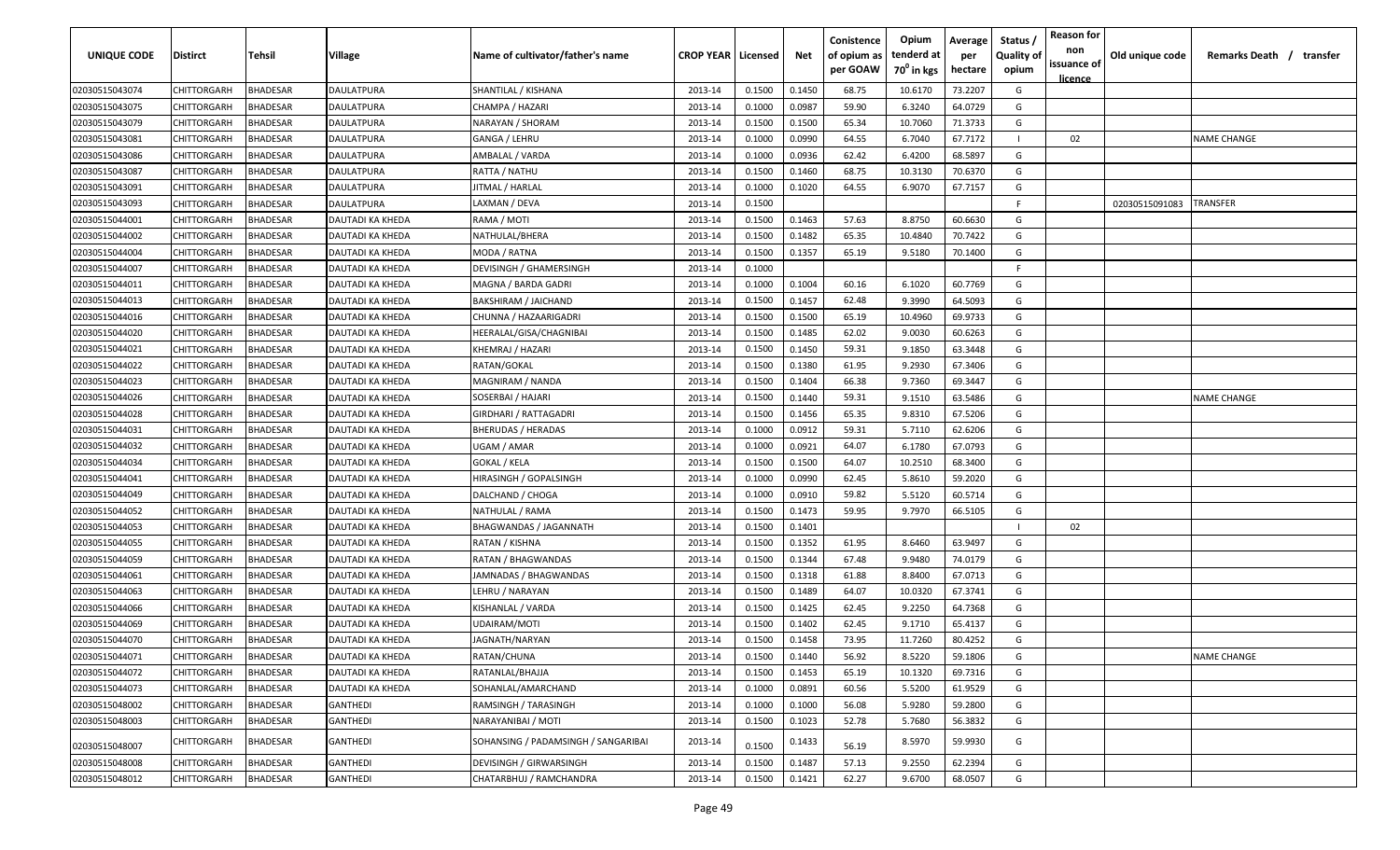| <b>UNIQUE CODE</b> | Distirct           | Tehsil          | Village         | Name of cultivator/father's name | <b>CROP YEAR   Licensed</b> |        | Net    | Conistence<br>of opium as | Opium<br>tenderd at    | Average<br>per | Status /<br><b>Quality of</b> | <b>Reason for</b><br>non | Old unique code | Remarks Death / transfer  |
|--------------------|--------------------|-----------------|-----------------|----------------------------------|-----------------------------|--------|--------|---------------------------|------------------------|----------------|-------------------------------|--------------------------|-----------------|---------------------------|
|                    |                    |                 |                 |                                  |                             |        |        | per GOAW                  | 70 <sup>0</sup> in kgs | hectare        | opium                         | issuance of<br>licence   |                 |                           |
| 02030515048029     | CHITTORGARH        | <b>BHADESAR</b> | <b>GANTHEDI</b> | HARISINGH / LALSINGH             | 2013-14                     | 0.1000 | 0.1035 | 56.08                     | 2.3870                 | 23.0628        | G                             | 04                       |                 |                           |
| 02030515048031     | CHITTORGARH        | BHADESAR        | <b>GANTHEDI</b> | RATANSINGH / GIRWARSINGH         | 2013-14                     | 0.1500 | 0.1411 | 63.18                     | 9.9540                 | 70.5457        | G                             |                          |                 |                           |
| 02030515048032     | CHITTORGARH        | BHADESAR        | <b>GANTHEDI</b> | BABULAL/ HEMRAJ                  | 2013-14                     | 0.1000 | 0.1023 | 57.50                     | 6.1030                 | 59.6579        | G                             |                          |                 |                           |
| 02030515048050     | CHITTORGARH        | BHADESAR        | GANTHEDI        | AMARSINGH/AMANSINGH              | 2013-14                     | 0.1000 | 0.1029 | 57.48                     | 6.2740                 | 60.9718        | G                             |                          |                 |                           |
| 02030515048060     | CHITTORGARH        | BHADESAR        | <b>GANTHEDI</b> | SAJJANSINGH / RAMSINGH           | 2013-14                     | 0.1000 | 0.1000 | 68.35                     | 1.6110                 | 16.1100        | G                             | 04                       |                 |                           |
| 02030515048063     | CHITTORGARH        | <b>BHADESAR</b> | GANTHEDI        | HARU / ONKAR                     | 2013-14                     | 0.1000 | 0.0957 | 62.11                     | 6.5390                 | 68.3281        | G                             |                          |                 |                           |
| 02030515048065     | CHITTORGARH        | <b>BHADESAR</b> | GANTHEDI        | RODASINGH / DALPATSINGH          | 2013-14                     | 0.1000 | 0.1040 | 57.48                     | 6.2320                 | 59.9231        | G                             |                          |                 |                           |
| 02030515048066     | CHITTORGARH        | BHADESAR        | GANTHEDI        | KISHANSINGH / BHURASINGH         | 2013-14                     | 0.1500 | 0.0915 | 59.15                     | 5.7120                 | 62.4262        | G                             |                          |                 |                           |
| 02030515048082     | CHITTORGARH        | BHADESAR        | <b>GANTHEDI</b> | SAJJANSINGH / GIRWARSINGH        | 2013-14                     | 0.1500 | 0.1463 | 65.18                     | 10.2610                | 70.1367        | G                             |                          |                 |                           |
| 02030515048085     | CHITTORGARH        | BHADESAR        | <b>GANTHEDI</b> | MANOHARSINGH / RAMSINGH          | 2013-14                     | 0.1000 | 0.0999 | 57.19                     | 5.7550                 | 57.6076        | G                             |                          |                 |                           |
| 02030515048094     | CHITTORGARH        | BHADESAR        | GANTHEDI        | VIJAYSINGH / MOHANSINGH          | 2013-14                     | 0.1500 |        |                           |                        |                | F.                            |                          |                 |                           |
| 02030515048100     | CHITTORGARH        | BHADESAR        | GANTHEDI        | DHANKUVAR / NARAYANSINGH         | 2013-14                     | 0.1000 | 0.1010 | 59.15                     | 6.2610                 | 61.9901        | G                             |                          |                 | TRANSFER/DHIR JI KA KHEDA |
| 02030515048102     | CHITTORGARH        | BHADESAR        | GANTHEDI        | PARTAPIBAI/CHATARBHUJ            | 2013-14                     | 0.1000 | 0.1008 | 52.21                     | 5.8250                 | 57.7877        | G                             |                          |                 | TRANSFER/ JITAWAS         |
| 02030515048103     | CHITTORGARH        | <b>BHADESAR</b> | GANTHEDI        | DALCHAND/DOLA                    | 2013-14                     | 0.1000 | 0.0920 | 59.15                     | 5.8980                 | 64.1087        | G                             |                          |                 |                           |
| 02030515048105     | CHITTORGARH        | <b>BHADESAR</b> | <b>GANTHEDI</b> | SHAMBHUSINGH / OUNKARSINGH       | 2013-14                     | 0.1000 | 0.0910 | 62.27                     | 6.0490                 | 66.4725        | G                             |                          | 02030515017044  | TRANSFER                  |
| 02030515050002     | CHITTORGARH        | <b>BHADESAR</b> | <b>GHATI</b>    | SHANKAR / HIRA                   | 2013-14                     | 0.1500 | 0.1451 | 68.51                     | 10.4920                | 72.3088        | G                             |                          |                 |                           |
| 02030515050003     | CHITTORGARH        | BHADESAR        | <b>GHATI</b>    | HARIKISHAN/SHORAM                | 2013-14                     | 0.1500 | 0.1451 | 62.60                     | 10.1410                | 69.8897        | G                             |                          |                 |                           |
| 02030515050004     | CHITTORGARH        | BHADESAR        | <b>GHATI</b>    | RUPA / BHURA                     | 2013-14                     | 0.1500 | 0.1500 | 59.74                     | 8.9520                 | 59.6800        | G                             |                          |                 |                           |
| 02030515050006     | CHITTORGARH        | <b>BHADESAR</b> | <b>GHATI</b>    | NARAYN / KALU                    | 2013-14                     | 0.1000 | 0.1000 | 56.40                     | 5.6800                 | 56.8000        |                               | 02                       |                 |                           |
| 02030515050009     | CHITTORGARH        | <b>BHADESAR</b> | <b>GHATI</b>    | ONKARLAL / SHORAM                | 2013-14                     | 0.1500 | 0.1453 | 62.63                     | 10.0390                | 69.0915        | G                             |                          |                 |                           |
| 02030515050010     | CHITTORGARH        | <b>BHADESAR</b> | <b>GHATI</b>    | MANGILAL / SHORAM                | 2013-14                     | 0.1500 | 0.1463 | 62.63                     | 10.0480                | 68.6808        | G                             |                          |                 |                           |
| 02030515050015     | CHITTORGARH        | <b>BHADESAR</b> | <b>GHATI</b>    | RAMBHABAI / JITU                 | 2013-14                     | 0.1500 | 0.1500 | 56.40                     | 8.7020                 | 58.0133        |                               | 02                       |                 |                           |
| 02030515052002     | CHITTORGARH        | <b>BHADESAR</b> | GOPI KHERA      | BARDICHAND / SHANKARLAL          | 2013-14                     | 0.1500 | 0.1459 | 56.07                     | 9.4840                 | 65.0034        | G                             |                          |                 |                           |
| 02030515052013     | CHITTORGARH        | <b>BHADESAR</b> | GOPI KHERA      | KALU/GODA                        | 2013-14                     | 0.1500 | 0.1500 | 56.07                     | 9.5240                 | 63.4933        | G                             |                          |                 |                           |
| 02030515052022     | CHITTORGARH        | BHADESAR        | GOPI KHERA      | CHUNNIBAI / KALU                 | 2013-14                     | 0.1500 | 0.1460 | 57.26                     | 9.1860                 | 62.9178        | G                             |                          |                 |                           |
| 02030515052027     | CHITTORGARH        | BHADESAR        | GOPI KHERA      | GEETA/UDAILAL                    | 2013-14                     | 0.1000 | 0.0990 | 57.26                     | 6.4290                 | 64.9394        | G                             |                          |                 |                           |
| 02030515052035     | CHITTORGARH        | BHADESAR        | GOPI KHERA      | KALU/JODHA                       | 2013-14                     | 0.1000 | 0.1034 | 57.31                     | 6.6070                 | 63.8975        | G                             |                          |                 |                           |
| 02030515052038     | CHITTORGARH        | <b>BHADESAR</b> | GOPI KHERA      | NANDLAL / SRIRAM                 | 2013-14                     | 0.1500 | 0.1505 | 56.77                     | 9.8370                 | 65.3621        | G                             |                          |                 | TRANSFER/ JADOLI          |
| 02030515052039     | CHITTORGARH        | BHADESAR        | GOPI KHERA      | KHRMRAJ / SRIRAM                 | 2013-14                     | 0.1000 | 0.0966 | 58.50                     | 6.1010                 | 63.1573        | G                             |                          |                 | TRANSFER/ JADOLI          |
| 02030515057001     | CHITTORGARH        | BHADESAR        | HASMATGANJ      | BHERULAL / NARAYAN               | 2013-14                     | 0.1500 | 0.1470 | 62.50                     | 10.4640                | 71.1837        | G                             |                          |                 |                           |
| 02030515057003     | CHITTORGARH        | BHADESAR        | HASMATGANJ      | MATHURALAL / KHURAJ              | 2013-14                     | 0.1500 | 0.1488 | 62.50                     | 10.1960                | 68.5215        | G                             |                          |                 |                           |
| 02030515057006     | CHITTORGARH        | BHADESAR        | IASMATGANJ      | RATAN / HARLAL                   | 2013-14                     | 0.1000 | 0.0986 | 64.87                     | 6.8390                 | 69.3611        | G                             |                          |                 |                           |
| 02030515057007     | CHITTORGARH        | BHADESAR        | HASMATGANJ      | SOHANLAL/LALU                    | 2013-14                     | 0.1500 | 0.1499 | 56.50                     | 9.4360                 | 62.9486        | G                             |                          |                 |                           |
| 02030515057008     | CHITTORGARH        | BHADESAR        | HASMATGANJ      | KISHNIBAI/BHAWARLAL              | 2013-14                     | 0.1000 | 0.0992 | 62.37                     | 7.1010                 | 71.5827        | G                             |                          |                 |                           |
| 02030515057011     | <b>CHITTORGARH</b> | BHADESAR        | HASMATGANJ      | RUKMANIBAI/NATHULAL              | 2013-14                     | 0.1500 | 0.1470 | 62.50                     | 10.5360                | 71.6735        | G                             |                          |                 | <b>NAME CHANGE</b>        |
| 02030515057013     | <b>CHITTORGARH</b> | <b>BHADESAR</b> | HASMATGANJ      | BALURAM/PYARA                    | 2013-14                     | 0.1000 | 0.1008 | 62.37                     | 6.9770                 | 69.2163        | G                             |                          |                 |                           |
| 02030515057016     | <b>CHITTORGARH</b> | <b>BHADESAR</b> | HASMATGANJ      | BHANWARLAL/NATHU                 | 2013-14                     | 0.1500 | 0.1470 | 58.68                     | 9.9500                 | 67.6871        | G                             |                          |                 |                           |
| 02030515057017     | CHITTORGARH        | <b>BHADESAR</b> | HASMATGANJ      | <b>BHURALAL / MOTI</b>           | 2013-14                     | 0.1000 | 0.1020 | 62.37                     | 6.8700                 | 67.3529        | G                             |                          |                 |                           |
| 02030515057021     | <b>CHITTORGARH</b> | <b>BHADESAR</b> | HASMATGANJ      | DHANRAJ / NATHU                  | 2013-14                     | 0.1000 | 0.1008 | 62.50                     | 6.8750                 | 68.2044        | G                             |                          |                 |                           |
| 02030515057024     | CHITTORGARH        | BHADESAR        | HASMATGANJ      | NANDLAL / RATANLAL               | 2013-14                     | 0.1500 | 0.1505 | 58.68                     | 9.5560                 | 63.4950        | G                             |                          |                 |                           |
| 02030515061001     | CHITTORGARH        | BHADESAR        | JAWANPURA       | RATAN / GEHRU / OUNKAR           | 2013-14                     | 0.1000 | 0.1000 | 57.01                     | 6.1410                 | 61.4100        | G                             |                          |                 | <b>NAME CHANGE</b>        |
| 02030515061007     | CHITTORGARH        | <b>BHADESAR</b> | JAWANPURA       | HANGAMIBAI/HOLA                  | 2013-14                     | 0.1000 |        |                           |                        |                | F.                            |                          |                 |                           |
| 02030515061010     | CHITTORGARH        | BHADESAR        | JAWANPURA       | SUNDARBAI/BHERULAL               | 2013-14                     | 0.1000 | 0.1005 | 59.25                     | 6.2040                 | 61.7313        | G                             |                          |                 |                           |
| 02030515061012     | <b>CHITTORGARH</b> | <b>BHADESAR</b> | JAWANPURA       | NANDA / RAMA                     | 2013-14                     | 0.1000 | 0.1000 | 61.51                     | 6.5550                 | 65.5500        | G                             |                          |                 |                           |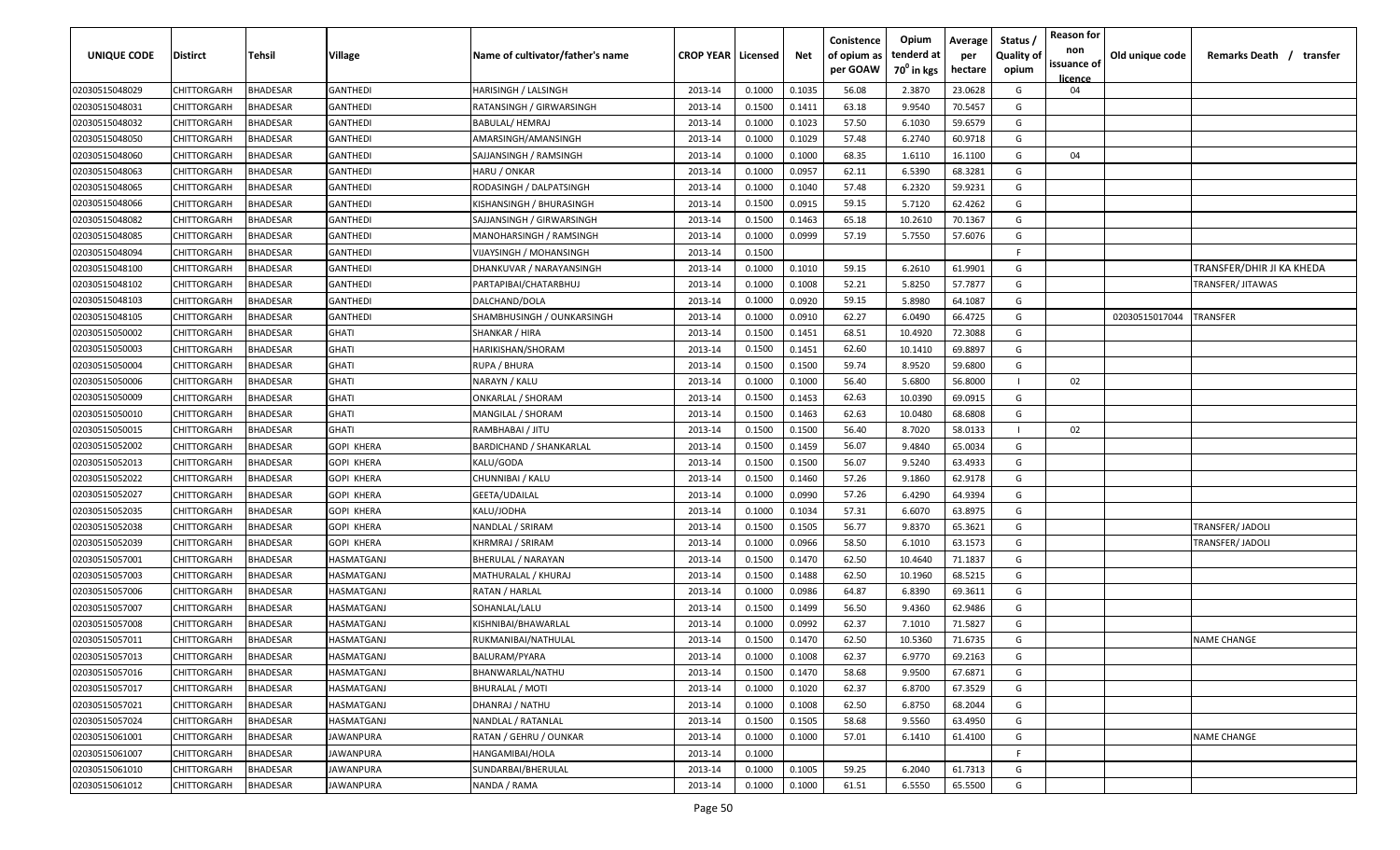| UNIQUE CODE    | Distirct           | Tehsil          | Village          | Name of cultivator/father's name | <b>CROP YEAR   Licensed</b> |        | Net    | Conistence<br>of opium as<br>per GOAW | Opium<br>tenderd at<br>70 <sup>0</sup> in kgs | Average<br>per<br>hectare | Status,<br><b>Quality of</b><br>opium | <b>Reason for</b><br>non<br>issuance of<br><u>licence</u> | Old unique code | Remarks Death / transfer |
|----------------|--------------------|-----------------|------------------|----------------------------------|-----------------------------|--------|--------|---------------------------------------|-----------------------------------------------|---------------------------|---------------------------------------|-----------------------------------------------------------|-----------------|--------------------------|
| 02030515061013 | CHITTORGARH        | <b>BHADESAR</b> | JAWANPURA        | <b>BHAGAWAN / GOKAL</b>          | 2013-14                     | 0.1000 | 0.1008 | 59.96                                 | 6.1350                                        | 60.8631                   | G                                     |                                                           |                 |                          |
| 02030515061019 | CHITTORGARH        | <b>BHADESAR</b> | JAWANPURA        | KISHOR / DALUJI                  | 2013-14                     | 0.1500 |        |                                       |                                               |                           | E                                     |                                                           |                 |                          |
| 02030515061026 | CHITTORGARH        | <b>BHADESAR</b> | IAWANPURA        | TAMUDHIBAI / HAJARI              | 2013-14                     | 0.1000 | 0.0996 | 57.07                                 | 5.8130                                        | 58.3635                   | G                                     |                                                           |                 | <b>NAME CHANGE</b>       |
| 02030515061027 | CHITTORGARH        | <b>BHADESAR</b> | <b>IAWANPURA</b> | RAMLAL / MOTI                    | 2013-14                     | 0.1000 | 0.0986 | 62.14                                 | 6.3560                                        | 64.4625                   | G                                     |                                                           |                 |                          |
| 02030515061035 | CHITTORGARH        | <b>BHADESAR</b> | JAWANPURA        | TULSIRAM/BHAGIRATH/PYARA         | 2013-14                     | 0.1500 | 0.1464 | 59.15                                 | 9.5150                                        | 64.9932                   | G                                     |                                                           |                 | <b>NAME CHANGE</b>       |
| 02030515061038 | CHITTORGARH        | <b>BHADESAR</b> | <b>IAWANPURA</b> | UDIBAI / BHERA                   | 2013-14                     | 0.1000 | 0.0989 | 59.15                                 | 6.1180                                        | 61.8605                   | G                                     |                                                           |                 | <b>NAME CHANGE</b>       |
| 02030515061053 | CHITTORGARH        | BHADESAR        | <b>IAWANPURA</b> | NANIBAI / BHERA                  | 2013-14                     | 0.1000 | 0.1000 | 62.14                                 | 1.8380                                        | 18.3800                   | G                                     | 04                                                        |                 |                          |
| 02030515065019 | CHITTORGARH        | <b>BHADESAR</b> | KANNOJ           | KAMLADEVI/SURESH                 | 2013-14                     | 0.1000 | 0.0966 | 59.65                                 | 6.6550                                        | 68.8923                   | G                                     |                                                           |                 | <b>NAME CHANGE</b>       |
| 02030515065026 | CHITTORGARH        | <b>BHADESAR</b> | KANNOJ           | ISHAK MO. / FAKIR MO.            | 2013-14                     | 0.1500 | 0.1482 | 58.66                                 | 9.6960                                        | 65.4251                   | G                                     |                                                           |                 |                          |
| 02030515065049 | CHITTORGARH        | BHADESAR        | KANNOJ           | KHERUN/ISMAIL                    | 2013-14                     | 0.1000 | 0.1002 | 57.56                                 | 5.9940                                        | 59.8204                   | G                                     |                                                           |                 |                          |
| 02030515065074 | CHITTORGARH        | <b>BHADESAR</b> | KANNOJ           | RAMA / KISHNA                    | 2013-14                     | 0.1500 | 0.1500 | 63.77                                 | 9.8300                                        | 65.5333                   | G                                     |                                                           |                 |                          |
| 02030515065077 | CHITTORGARH        | <b>BHADESAR</b> | KANNOJ           | MADANLAL / GANGARAM              | 2013-14                     | 0.1500 | 0.1500 | 61.77                                 | 9.9710                                        | 66.4733                   | G                                     |                                                           |                 |                          |
| 02030515065087 | CHITTORGARH        | <b>BHADESAR</b> | KANNOJ           | LALIBAI/BHERA                    | 2013-14                     | 0.1000 | 0.0990 | 62.23                                 | 6.6940                                        | 67.6162                   | G                                     |                                                           |                 |                          |
| 02030515065088 | CHITTORGARH        | <b>BHADESAR</b> | KANNOJ           | HEMRAJ / LALU                    | 2013-14                     | 0.1500 | 0.1519 | 61.94                                 | 10.2820                                       | 67.6893                   | G                                     |                                                           |                 |                          |
| 02030515065092 | CHITTORGARH        | <b>BHADESAR</b> | KANNOJ           | KISHNA / BARDA                   | 2013-14                     | 0.1500 | 0.1500 | 57.16                                 | 9.5290                                        | 63.5267                   | G                                     |                                                           |                 |                          |
| 02030515065096 | CHITTORGARH        | <b>BHADESAR</b> | KANNOJ           | MANGILAL / RATANLAI              | 2013-14                     | 0.1500 | 0.1472 | 57.56                                 | 9.6210                                        | 65.3601                   | G                                     |                                                           |                 |                          |
| 02030515065108 | CHITTORGARH        | <b>BHADESAR</b> | KANNOJ           | SANDALBAI / NAJIRKHA             | 2013-14                     | 0.1500 | 0.1500 | 58.66                                 | 10.1900                                       | 67.9333                   | G                                     |                                                           |                 |                          |
| 02030515065115 | CHITTORGARH        | <b>BHADESAR</b> | KANNOJ           | <b>BHANWARLAL / CHUNNILAL</b>    | 2013-14                     | 0.1500 | 0.1500 | 57.12                                 | 9.0900                                        | 60.6000                   | G                                     |                                                           |                 |                          |
| 02030515065116 | CHITTORGARH        | <b>BHADESAR</b> | KANNOJ           | CHUNNILAL / KISHANA              | 2013-14                     | 0.1000 | 0.0989 | 61.77                                 | 6.7420                                        | 68.1699                   | G                                     |                                                           |                 |                          |
| 02030515068005 | CHITTORGARH        | <b>BHADESAR</b> | KANTHARIYA (A)   | HARLAL / MOTI                    | 2013-14                     | 0.1500 | 0.1420 | 62.31                                 | 9.5960                                        | 67.5775                   | G                                     |                                                           |                 |                          |
| 02030515068006 | CHITTORGARH        | <b>BHADESAR</b> | KANTHARIYA (A)   | MEGHA / DHANNA                   | 2013-14                     | 0.1500 | 0.1421 | 62.31                                 | 9.5780                                        | 67.4032                   | G                                     |                                                           |                 |                          |
| 02030515068007 | CHITTORGARH        | <b>BHADESAR</b> | KANTHARIYA (A)   | <b>BHAGAWAN / KISHANA</b>        | 2013-14                     | 0.1000 | 0.0510 | 65.20                                 | 3.4560                                        | 67.7647                   | G                                     |                                                           |                 |                          |
| 02030515068015 | CHITTORGARH        | BHADESAR        | KANTHARIYA (A)   | SHOBHALAL / DALCHAND             | 2013-14                     | 0.1500 | 0.1485 | 74.75                                 | 11.8000                                       | 79.4613                   | G                                     |                                                           |                 |                          |
| 02030515068027 | CHITTORGARH        | BHADESAR        | KANTHARIYA (A)   | PARAS / BHERULAL                 | 2013-14                     | 0.1500 | 0.1474 | 55.63                                 | 8.7500                                        | 59.3623                   | G                                     |                                                           |                 |                          |
| 02030515068040 | CHITTORGARH        | <b>BHADESAR</b> | KANTHARIYA (A)   | HIRALAL / MADHO                  | 2013-14                     | 0.1000 | 0.0980 | 61.70                                 | 6.4610                                        | 65.9286                   | G                                     |                                                           |                 |                          |
| 02030515068044 | CHITTORGARH        | <b>BHADESAR</b> | KANTHARIYA (A)   | HARIRAM / KISHANA GADARIYA       | 2013-14                     | 0.1000 | 0.0990 | 52.48                                 | 5.6830                                        | 57.4040                   | G                                     |                                                           |                 |                          |
| 02030515068050 | CHITTORGARH        | BHADESAR        | KANTHARIYA (A)   | <b>BALURAM / CHHOGA</b>          | 2013-14                     | 0.1000 | 0.0969 | 61.59                                 | 6.9160                                        | 71.3725                   | G                                     |                                                           |                 |                          |
| 02030515068055 | CHITTORGARH        | BHADESAR        | KANTHARIYA (A)   | LAXMAN / VARDA                   | 2013-14                     | 0.1500 | 0.1485 | 61.59                                 | 9.6430                                        | 64.9360                   | G                                     |                                                           |                 |                          |
| 02030515068056 | CHITTORGARH        | <b>BHADESAR</b> | KANTHARIYA (A)   | GAHRU / BHAGAWAN                 | 2013-14                     | 0.1000 | 0.0975 | 58.05                                 | 6.2200                                        | 63.7949                   | G                                     |                                                           |                 |                          |
| 02030515068057 | CHITTORGARH        | <b>BHADESAR</b> | KANTHARIYA (A)   | DHANNIBAI/CHOGA                  | 2013-14                     | 0.1000 | 0.0969 | 61.59                                 | 6.9600                                        | 71.8266                   | G                                     |                                                           |                 |                          |
| 02030515068058 | CHITTORGARH        | <b>BHADESAR</b> | KANTHARIYA (A)   | FULSINGH/LAL SINGH               | 2013-14                     | 0.1500 | 0.1288 | 62.64                                 | 8.9840                                        | 69.7516                   | G                                     |                                                           |                 | <b>NAME CHANGE</b>       |
| 02030515068060 | CHITTORGARH        | <b>BHADESAR</b> | KANTHARIYA (A)   | PYARIBAI / CHHOGALAL             | 2013-14                     | 0.1500 | 0.1488 | 58.05                                 | 9.3460                                        | 62.8091                   | G                                     |                                                           |                 |                          |
| 02030515068061 | CHITTORGARH        | <b>BHADESAR</b> | KANTHARIYA (A)   | DHANRAJ / SHORAM                 | 2013-14                     | 0.1500 | 0.1461 | 61.68                                 | 9.3840                                        | 64.2300                   | G                                     |                                                           |                 |                          |
| 02030515068062 | CHITTORGARH        | <b>BHADESAR</b> | KANTHARIYA (A)   | KISHANLAL / MOTI                 | 2013-14                     | 0.1500 | 0.1421 | 62.31                                 | 9.5510                                        | 67.2132                   | G                                     |                                                           |                 |                          |
| 02030515068065 | <b>CHITTORGARH</b> | <b>BHADESAR</b> | KANTHARIYA (A)   | GOVERDHANSINGH / LALSINGH        | 2013-14                     | 0.1500 | 0.1370 | 64.99                                 | 9.7490                                        | 71.1606                   | G                                     |                                                           |                 |                          |
| 02030515068067 | CHITTORGARH        | <b>BHADESAR</b> | KANTHARIYA (A)   | CHAMPALAL / DHANNA               | 2013-14                     | 0.1500 | 0.1513 | 58.05                                 | 9.4040                                        | 62.1547                   | G                                     |                                                           |                 |                          |
| 02030515068068 | <b>CHITTORGARH</b> | <b>BHADESAR</b> | KANTHARIYA (A)   | GISIBAI/GEHRU                    | 2013-14                     | 0.1500 | 0.1421 | 62.64                                 | 9.3240                                        | 65.6158                   | G                                     |                                                           |                 |                          |
| 02030515068072 | CHITTORGARH        | <b>BHADESAR</b> | KANTHARIYA (B)   | GOVINDSINGH / MADANSINGH         | 2013-14                     | 0.1500 | 0.1518 | 50.71                                 | 1.1590                                        | 7.6350                    | G                                     | 04                                                        |                 |                          |
| 02030515068079 | <b>CHITTORGARH</b> | <b>BHADESAR</b> | KANTHARIYA (B)   | <b>BADRI/CHHOGA</b>              | 2013-14                     | 0.1000 | 0.1020 | 62.63                                 | 6.7550                                        | 66.2255                   | G                                     |                                                           |                 |                          |
| 02030515068080 | CHITTORGARH        | <b>BHADESAR</b> | KANTHARIYA (B)   | IITU / KALLU                     | 2013-14                     | 0.1000 | 0.0955 | 65.62                                 | 6.6370                                        | 69.4974                   | G                                     |                                                           |                 |                          |
| 02030515068082 | CHITTORGARH        | <b>BHADESAR</b> | KANTHARIYA (B)   | JITU/BHAGWAN                     | 2013-14                     | 0.1500 | 0.1472 | 62.63                                 | 10.2360                                       | 69.5380                   | G                                     |                                                           |                 |                          |
| 02030515068083 | CHITTORGARH        | <b>BHADESAR</b> | KANTHARIYA (B)   | LEHRULAL / CHAMPALAL             | 2013-14                     | 0.1500 | 0.0805 | 65.62                                 | 5.2310                                        | 64.9814                   | G                                     |                                                           |                 |                          |
| 02030515068084 | CHITTORGARH        | <b>BHADESAR</b> | KANTHARIYA (B)   | HANSRAJ / CHAMPALAL              | 2013-14                     | 0.1500 | 0.1518 | 59.39                                 | 9.2560                                        | 60.9750                   | G                                     |                                                           |                 |                          |
| 02030515068085 | <b>CHITTORGARH</b> | <b>BHADESAR</b> | KANTHARIYA (B)   | TULSIBAI / CHOGA                 | 2013-14                     | 0.1000 | 0.0920 | 62.63                                 | 6.1650                                        | 67.0109                   | G                                     |                                                           |                 |                          |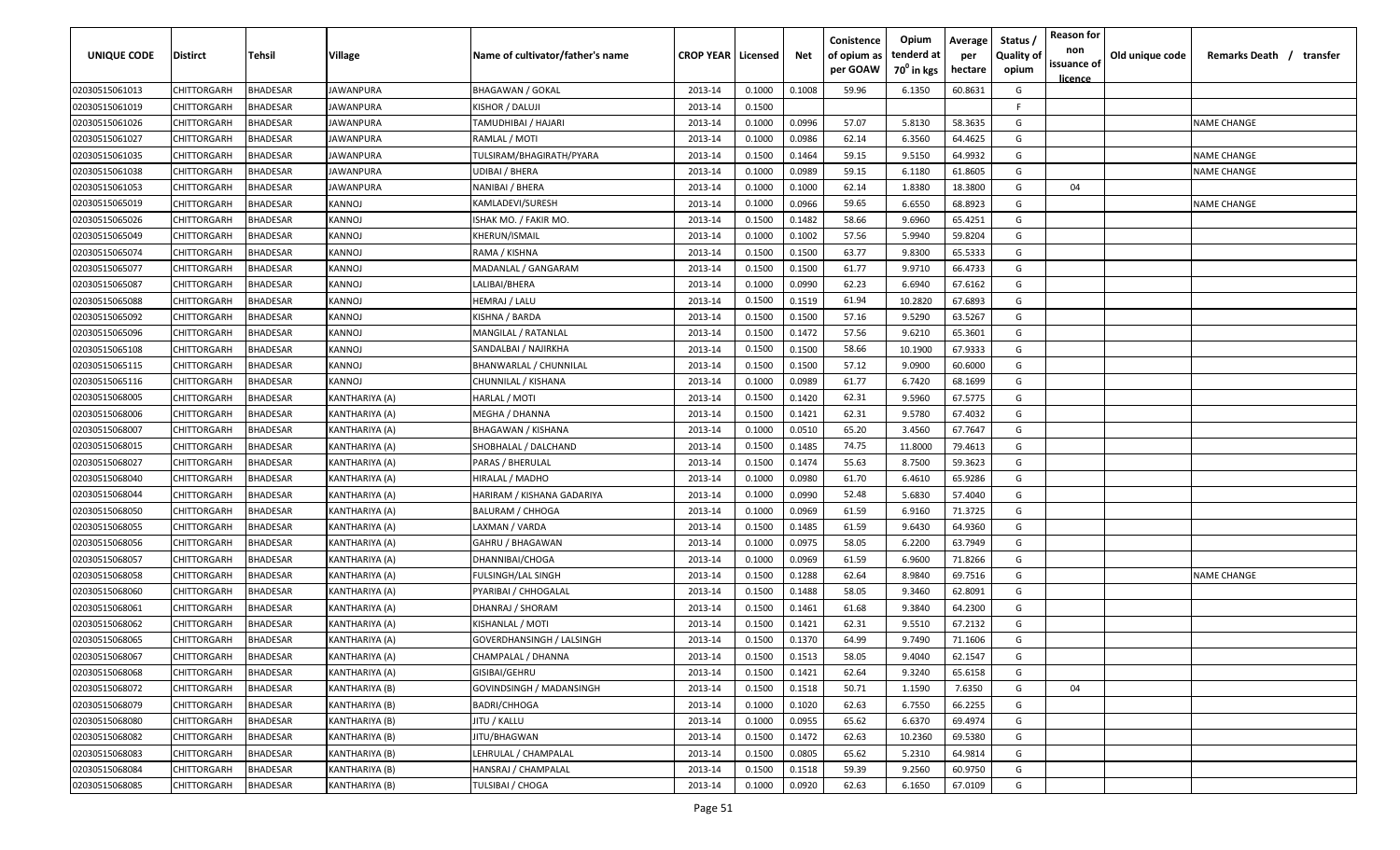| <b>UNIQUE CODE</b> | <b>Distirct</b>    | <b>Tehsil</b>   | Village        | Name of cultivator/father's name | <b>CROP YEAR   Licensed</b> |        | Net    | Conistence<br>of opium as<br>per GOAW | Opium<br>tenderd at<br>70 <sup>0</sup> in kgs | Average<br>per<br>hectare | Status /<br><b>Quality of</b><br>opium | <b>Reason for</b><br>non<br>issuance of<br><u>licence</u> | Old unique code | Remarks Death /<br>transfer |
|--------------------|--------------------|-----------------|----------------|----------------------------------|-----------------------------|--------|--------|---------------------------------------|-----------------------------------------------|---------------------------|----------------------------------------|-----------------------------------------------------------|-----------------|-----------------------------|
| 02030515068086     | CHITTORGARH        | <b>BHADESAR</b> | KANTHARIYA (B) | <b>BHERU / PARTHU</b>            | 2013-14                     | 0.1500 | 0.1520 | 64.49                                 | 10.9390                                       | 71.9671                   | G                                      |                                                           |                 |                             |
| 02030515068089     | CHITTORGARH        | BHADESAR        | KANTHARIYA (B) | RAMCHANDRA / JITU                | 2013-14                     | 0.1500 | 0.1495 | 62.63                                 | 10.0210                                       | 67.0301                   | G                                      |                                                           |                 |                             |
| 02030515068090     | CHITTORGARH        | BHADESAR        | KANTHARIYA (B) | KANHAIYALAL / DHANNAJI           | 2013-14                     | 0.1000 | 0.1023 | 71.30                                 | 7.7720                                        | 75.9726                   | G                                      |                                                           |                 |                             |
| 02030515068091     | CHITTORGARH        | BHADESAR        | KANTHARIYA (B) | MANOHARSINGH / JORAVARSINGH      | 2013-14                     | 0.1500 | 0.1451 | 56.42                                 | 8.6400                                        | 59.5451                   | G                                      |                                                           |                 |                             |
| 02030515068092     | CHITTORGARH        | BHADESAR        | KANTHARIYA (B) | MADANLAL / BHERULAL              | 2013-14                     | 0.1500 |        |                                       |                                               |                           | -F.                                    |                                                           |                 |                             |
| 02030515068093     | CHITTORGARH        | BHADESAR        | KANTHARIYA (B) | PARTHU / ONKAAR                  | 2013-14                     | 0.1500 | 0.1530 | 65.62                                 | 1.7810                                        | 11.6405                   | G                                      | 04                                                        |                 |                             |
| 02030515068100     | CHITTORGARH        | BHADESAR        | KANTHARIYA (B) | <b>BHAGWANLAL / GOKAL</b>        | 2013-14                     | 0.1500 | 0.1488 | 62.14                                 | 9.7910                                        | 65.7997                   | G                                      |                                                           |                 |                             |
| 02030515068104     | CHITTORGARH        | BHADESAR        | KANTHARIYA (B) | FATEHKUNWAR/BHERSINGH            | 2013-14                     | 0.1500 | 0.1456 | 58.71                                 | 9.3770                                        | 64.4025                   | G                                      |                                                           |                 | <b>NAME CHANGE</b>          |
| 02030515068107     | CHITTORGARH        | BHADESAR        | KANTHARIYA (B) | NARWARSINGH / ONKARSINGH         | 2013-14                     | 0.1500 | 0.1495 | 62.14                                 | 9.8630                                        | 65.9732                   | G                                      |                                                           |                 |                             |
| 02030515068110     | CHITTORGARH        | BHADESAR        | KANTHARIYA (B) | MUBARIK / AZIZ MD                | 2013-14                     | 0.1000 | 0.0952 | 62.14                                 | 6.2940                                        | 66.1134                   | G                                      |                                                           |                 |                             |
| 02030515068115     | CHITTORGARH        | BHADESAR        | KANTHARIYA (B) | LEHRU / GOPI                     | 2013-14                     | 0.1500 | 0.1538 | 56.12                                 | 9.8290                                        | 63.9077                   | G                                      |                                                           |                 |                             |
| 02030515068120     | CHITTORGARH        | BHADESAR        | KANTHARIYA (B) | ANCHIBAI / PRABHULAL             | 2013-14                     | 0.1500 | 0.1520 | 68.49                                 | 10.5080                                       | 69.1316                   | G                                      |                                                           |                 |                             |
| 02030515068127     | CHITTORGARH        | BHADESAR        | KANTHARIYA (B) | <b>BALU / CHAMPA</b>             | 2013-14                     | 0.1000 | 0.0957 | 65.62                                 | 7.2180                                        | 75.4232                   | G                                      |                                                           |                 |                             |
| 02030515068129     | CHITTORGARH        | BHADESAR        | KANTHARIYA (B) | HANSRAJ / HAZAARI                | 2013-14                     | 0.1500 | 0.1405 | 59.39                                 | 8.5520                                        | 60.8683                   | G                                      |                                                           |                 |                             |
| 02030515068132     | CHITTORGARH        | BHADESAR        | KANTHARIYA (B) | <b>BADUSINGH / FATEHSINGH</b>    | 2013-14                     | 0.1500 | 0.1414 | 55.82                                 | 9.0430                                        | 63.9533                   | G                                      |                                                           |                 |                             |
| 02030515068133     | CHITTORGARH        | BHADESAR        | KANTHARIYA (B) | SHANKARSINGH / MADANSINGH        | 2013-14                     | 0.1500 | 0.1438 | 56.12                                 | 8.8750                                        | 61.7177                   | G                                      |                                                           |                 |                             |
| 02030515068136     | CHITTORGARH        | <b>BHADESAR</b> | KANTHARIYA (B) | <b>BHERU / GOKAL</b>             | 2013-14                     | 0.1500 | 0.1547 | 62.14                                 | 9.9600                                        | 64.3827                   | G                                      |                                                           |                 |                             |
| 02030515068140     | CHITTORGARH        | BHADESAR        | KANTHARIYA (B) | MEGHRAJ/LEAHRU                   | 2013-14                     | 0.1000 | 0.0972 | 59.39                                 | 6.3460                                        | 65.2881                   | G                                      |                                                           |                 |                             |
| 02030515068141     | CHITTORGARH        | BHADESAR        | KANTHARIYA (A) | KALURAM/RAMCHANDRA               | 2013-14                     | 0.1000 | 0.0969 | 65.20                                 | 7.4510                                        | 76.8937                   | G                                      |                                                           |                 |                             |
| 02030515068144     | CHITTORGARH        | BHADESAR        | KANTHARIYA (A) | NARAYANLAL / MOHAN               | 2013-14                     | 0.1500 | 0.1512 | 62.64                                 | 10.3800                                       | 68.6508                   | G                                      |                                                           |                 | TRANSFAR/JETPURA KALA       |
| 02030515068146     | CHITTORGARH        | BHADESAR        | KANTHARIYA (A) | DEV/PARBHU                       | 2013-14                     | 0.1500 | 0.1541 | 64.99                                 | 10.4260                                       | 67.6574                   | G                                      |                                                           |                 |                             |
| 02030515068147     | CHITTORGARH        | BHADESAR        | KANTHARIYA (A) | GOPILAL/BALU                     | 2013-14                     | 0.1500 | 0.1415 | 71.30                                 | 10.6540                                       | 75.2933                   | G                                      |                                                           |                 |                             |
| 02030515068148     | CHITTORGARH        | BHADESAR        | KANTHARIYA (A) | UDAYRAM/RAMCHANDER               | 2013-14                     | 0.1500 | 0.1482 | 61.70                                 | 10.5330                                       | 71.0729                   | G                                      |                                                           |                 | TRANSFER/JETPURA KALA       |
| 02030515068149     | CHITTORGARH        | BHADESAR        | KANTHARIYA (A) | MADAN / LEHRU                    | 2013-14                     | 0.1000 | 0.0962 | 58.05                                 | 5.7720                                        | 60.0000                   | G                                      |                                                           |                 |                             |
| 02030515068151     | CHITTORGARH        | BHADESAR        | KANTHARIYA (A) | MIYACHAND/BHIMA                  | 2013-14                     | 0.1000 | 0.1025 | 65.20                                 | 7.3020                                        | 71.2390                   | G                                      |                                                           |                 |                             |
| 02030515068155     | CHITTORGARH        | BHADESAR        | KANTHARIYA (B) | RATANLAL/LAXMAN                  | 2013-14                     | 0.1500 | 0.1428 | 62.29                                 | 9.4410                                        | 66.1134                   | G                                      |                                                           |                 |                             |
| 02030515068156     | CHITTORGARH        | BHADESAR        | KANTHARIYA (B) | SITARAM/AMERCHAND                | 2013-14                     | 0.1000 | 0.0969 | 62.29                                 | 6.6120                                        | 68.2353                   | G                                      |                                                           |                 |                             |
| 02030515068158     | CHITTORGARH        | BHADESAR        | KANTHARIYA (A) | NANDLAL/CHAMPALAL                | 2013-14                     | 0.1500 | 0.1425 | 61.70                                 | 9.2990                                        | 65.2561                   | G                                      |                                                           |                 |                             |
| 02030515071001     | CHITTORGARH        | BHADESAR        | KASHYAKHURD    | KALU / CHAMPA                    | 2013-14                     | 0.1500 | 0.1501 | 59.56                                 | 9.5210                                        | 63.4310                   | G                                      |                                                           |                 |                             |
| 02030515071003     | CHITTORGARH        | BHADESAR        | KASHYAKHURD    | KISHANLAL / KALU                 | 2013-14                     | 0.1500 | 0.1490 | 58.70                                 | 9.6180                                        | 64.5503                   | G                                      |                                                           |                 | <b>NAME CHANGE</b>          |
| 02030515071004     | CHITTORGARH        | BHADESAR        | KASHYAKHURD    | GULABIBAI / CHAMPA               | 2013-14                     | 0.1500 | 0.1462 | 55.80                                 | 8.7130                                        | 59.5964                   | G                                      |                                                           |                 |                             |
| 02030515071005     | CHITTORGARH        | <b>BHADESAR</b> | KASHYAKHURD    | HANSHIBAI / DAYARAM              | 2013-14                     | 0.1500 | 0.0525 | 58.70                                 | 3.3460                                        | 63.7333                   | G                                      |                                                           |                 |                             |
| 02030515071006     | CHITTORGARH        | BHADESAR        | KASHYAKHURD    | HIRA / CHOGA                     | 2013-14                     | 0.1000 |        |                                       |                                               |                           | -F.                                    |                                                           |                 |                             |
| 02030515071007     | CHITTORGARH        | BHADESAR        | KASHYAKHURD    | GOPIBAI / MADHU                  | 2013-14                     | 0.1500 | 0.1482 | 55.68                                 | 9.4500                                        | 63.7652                   | G                                      |                                                           |                 | <b>NAME CHANGE</b>          |
| 02030515071009     | CHITTORGARH        | BHADESAR        | KASHYAKHURD    | MANGILAL/PARTAP                  | 2013-14                     | 0.1000 | 0.0945 | 62.83                                 | 6.4540                                        | 68.2963                   | G                                      |                                                           |                 |                             |
| 02030515071010     | CHITTORGARH        | <b>BHADESAR</b> | KASHYAKHURD    | RAMESHVAR / PARTHA               | 2013-14                     | 0.1000 | 0.1027 | 58.70                                 | 6.2730                                        | 61.0808                   | G                                      |                                                           |                 |                             |
| 02030515071011     | <b>CHITTORGARH</b> | <b>BHADESAR</b> | KASHYAKHURD    | GOPU / LALU                      | 2013-14                     | 0.1500 | 0.1452 | 55.68                                 | 9.0680                                        | 62.4518                   | G                                      |                                                           |                 |                             |
| 02030515071012     | <b>CHITTORGARH</b> | <b>BHADESAR</b> | KASHYAKHURD    | JAICHAND / CHATURBHUJ            | 2013-14                     | 0.1500 | 0.1502 | 58.85                                 | 8.8950                                        | 59.2210                   | G                                      |                                                           |                 |                             |
| 02030515071014     | <b>CHITTORGARH</b> | <b>BHADESAR</b> | KASHYAKHURD    | <b>BHRUDAS / SHANKARDAS</b>      | 2013-14                     | 0.1500 | 0.1501 | 58.85                                 | 8.8950                                        | 59.2605                   | G                                      |                                                           |                 |                             |
| 02030515071017     | CHITTORGARH        | <b>BHADESAR</b> | KASHYAKHURD    | DALLA / SHAMBHU                  | 2013-14                     | 0.1000 | 0.1001 | 52.77                                 | 5.9400                                        | 59.3407                   |                                        | 02                                                        |                 |                             |
| 02030515071020     | CHITTORGARH        | <b>BHADESAR</b> | KASHYAKHURD    | RAMLAL / CHATURBHUJ              | 2013-14                     | 0.1500 | 0.1519 | 64.93                                 | 9.9530                                        | 65.5234                   | G                                      |                                                           |                 |                             |
| 02030515071022     | CHITTORGARH        | <b>BHADESAR</b> | KASHYAKHURD    | KISHANA / GAMER JAT              | 2013-14                     | 0.1000 | 0.0998 | 58.85                                 | 6.7090                                        | 67.2244                   | G                                      |                                                           |                 |                             |
| 02030515071023     | CHITTORGARH        | <b>BHADESAR</b> | KASHYAKHURD    | AMIRCHAND / HEMRAJ               | 2013-14                     | 0.1000 | 0.0940 | 65.61                                 | 7.4510                                        | 79.2660                   | G                                      |                                                           |                 |                             |
| 02030515071025     | CHITTORGARH        | <b>BHADESAR</b> | KASHYAKHURD    | PYARIBAI / UDA                   | 2013-14                     | 0.1000 | 0.0992 | 55.41                                 | 6.2380                                        | 62.8831                   | G                                      |                                                           |                 |                             |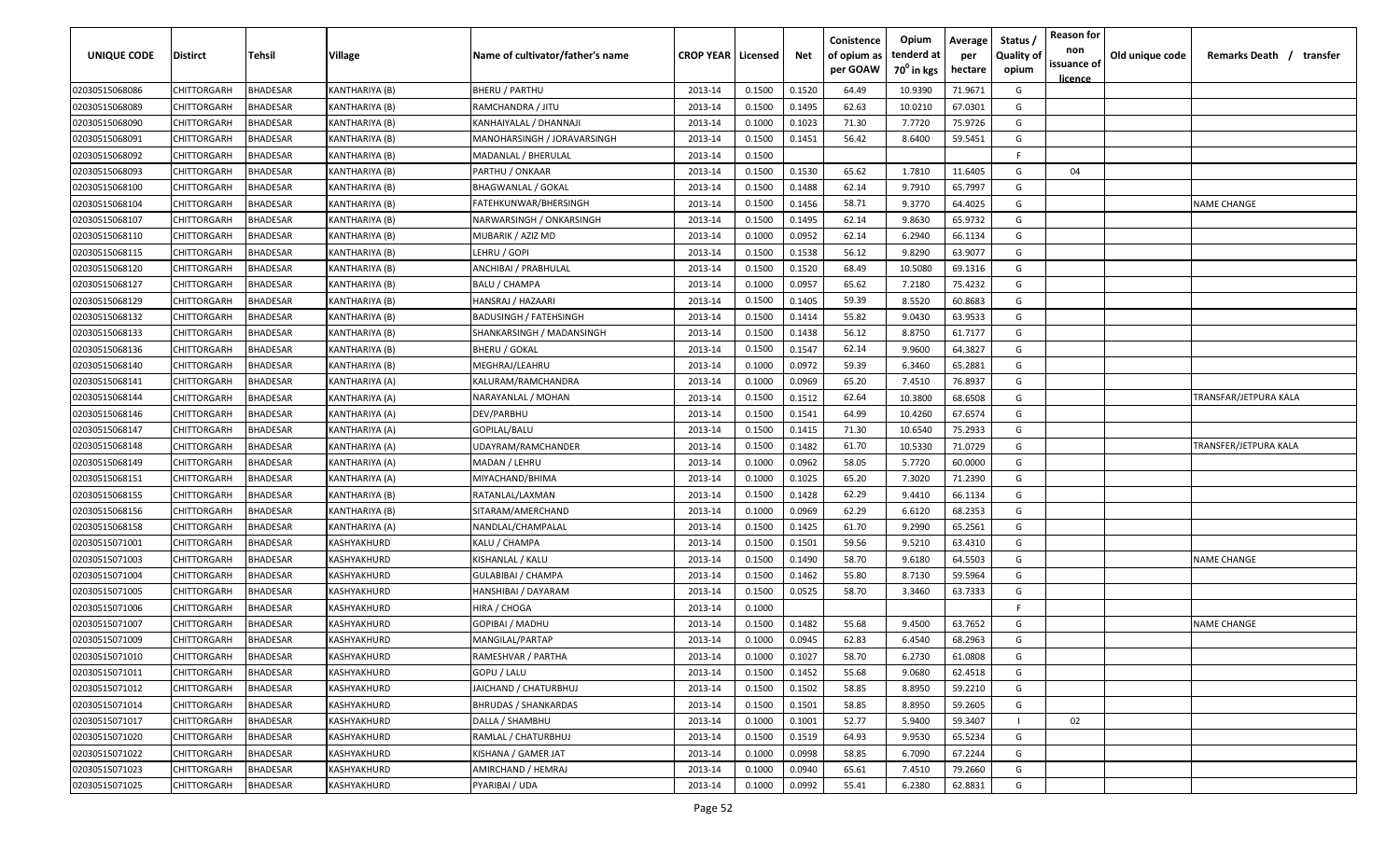| UNIQUE CODE    | <b>Distirct</b>    | <b>Tehsil</b>   | Village          | Name of cultivator/father's name | <b>CROP YEAR   Licensed</b> |        | Net    | Conistence<br>of opium as<br>per GOAW | Opium<br>tenderd at<br>70 <sup>0</sup> in kgs | Average<br>per<br>hectare | Status /<br><b>Quality of</b><br>opium | <b>Reason for</b><br>non<br>issuance of<br><u>licence</u> | Old unique code | Remarks Death / transfer |
|----------------|--------------------|-----------------|------------------|----------------------------------|-----------------------------|--------|--------|---------------------------------------|-----------------------------------------------|---------------------------|----------------------------------------|-----------------------------------------------------------|-----------------|--------------------------|
| 02030515071027 | CHITTORGARH        | BHADESAR        | KASHYAKHURD      | ANCHIBAI / HAZARI                | 2013-14                     | 0.1500 | 0.1515 | 65.61                                 | 10.3760                                       | 68.4884                   | G                                      |                                                           |                 |                          |
| 02030515071031 | CHITTORGARH        | <b>BHADESAR</b> | KASHYAKHURD      | <b>BHERU / NARAYAN</b>           | 2013-14                     | 0.1500 | 0.1427 | 52.77                                 | 8.8200                                        | 61.8080                   | G                                      |                                                           |                 |                          |
| 02030515071037 | CHITTORGARH        | <b>BHADESAR</b> | KASHYAKHURD      | VAKTIBAI / DEBJI                 | 2013-14                     | 0.1500 | 0.1470 | 59.56                                 | 10.2020                                       | 69.4014                   | G                                      |                                                           |                 |                          |
| 02030515075002 | CHITTORGARH        | <b>BHADESAR</b> | KOSHITHAL        | GHIRDHARI / JITU                 | 2013-14                     | 0.1500 | 0.1520 | 57.47                                 | 9.4330                                        | 62.0592                   | G                                      |                                                           |                 |                          |
| 02030515075003 | CHITTORGARH        | <b>BHADESAR</b> | KOSHITHAL        | KESARBAI / OUNKARLAL             | 2013-14                     | 0.1000 | 0.0903 | 61.18                                 | 5.8120                                        | 64.3632                   | G                                      |                                                           |                 |                          |
| 02030515075005 | CHITTORGARH        | <b>BHADESAR</b> | <b>KOSHITHAL</b> | JAGDISH / GANESHLAL              | 2013-14                     | 0.1000 | 0.0990 | 65.14                                 | 7.0910                                        | 71.6263                   | G                                      |                                                           |                 | <b>NAME CHANGE</b>       |
| 02030515075006 | CHITTORGARH        | <b>BHADESAR</b> | KOSHITHAL        | MANGILAL / BHAGWAN               | 2013-14                     | 0.1000 | 0.0911 | 58.69                                 | 5.8520                                        | 64.2371                   | G                                      |                                                           |                 |                          |
| 02030515075007 | CHITTORGARH        | <b>HADESAR</b>  | KOSHITHAL        | MANGIBAI/SANKAR                  | 2013-14                     | 0.1500 | 0.1421 | 57.13                                 | 8.7570                                        | 61.6256                   | G                                      |                                                           |                 |                          |
| 02030515075011 | CHITTORGARH        | <b>HADESAR</b>  | KOSHITHAL        | UDAYLAL / GEHRU                  | 2013-14                     | 0.1500 |        |                                       |                                               |                           | F.                                     |                                                           |                 |                          |
| 02030515075012 | CHITTORGARH        | <b>BHADESAR</b> | KOSHITHAL        | MATHURALAL / BHAGWAN             | 2013-14                     | 0.1500 | 0.1489 | 58.18                                 | 9.3420                                        | 62.7401                   | G                                      |                                                           |                 |                          |
| 02030515075013 | CHITTORGARH        | 3HADESAR        | KOSHITHAL        | RAMA / TRILOK                    | 2013-14                     | 0.1500 | 0.1470 | 61.70                                 | 9.9430                                        | 67.6395                   | G                                      |                                                           |                 |                          |
| 02030515075014 | CHITTORGARH        | 3HADESAR        | KOSHITHAL        | RMABAI/BHURALAL                  | 2013-14                     | 0.1500 | 0.1520 | 61.70                                 | 10.0570                                       | 66.1645                   | G                                      |                                                           |                 | NAME CHANGE              |
| 02030515075015 | CHITTORGARH        | <b>BHADESAR</b> | KOSHITHAL        | JITU / GANESH                    | 2013-14                     | 0.1000 | 0.0960 | 55.39                                 | 5.9900                                        | 62.3958                   |                                        | 02                                                        |                 |                          |
| 02030515075019 | CHITTORGARH        | <b>BHADESAR</b> | KOSHITHAL        | GULABIBAI / DALLA                | 2013-14                     | 0.1000 | 0.1008 | 61.70                                 | 6.6200                                        | 65.6746                   | G                                      |                                                           |                 | NAME CHANGE              |
| 02030515075021 | CHITTORGARH        | <b>BHADESAR</b> | KOSHITHAL        | SHANAKRGHIR / KISHANGHIR         | 2013-14                     | 0.1500 | 0.0780 | 57.47                                 | 4.6800                                        | 60.0000                   | G                                      |                                                           |                 |                          |
| 02030515075023 | CHITTORGARH        | <b>HADESAR</b>  | KOSHITHAL        | CHAMPALAL / LALU                 | 2013-14                     | 0.1500 | 0.1475 | 57.46                                 | 8.9150                                        | 60.4407                   | G                                      |                                                           |                 |                          |
| 02030515075027 | CHITTORGARH        | <b>BHADESAR</b> | KOSHITHAL        | HEERALAL / GASI                  | 2013-14                     | 0.1500 | 0.1512 | 55.39                                 | 8.8860                                        | 58.7698                   | G                                      |                                                           |                 |                          |
| 02030515075030 | CHITTORGARH        | <b>BHADESAR</b> | <b>KOSHITHAL</b> | GANGARAM/HERU                    | 2013-14                     | 0.1000 | 0.1040 | 61.10                                 | 6.5120                                        | 62.6154                   | G                                      |                                                           |                 |                          |
| 02030515075034 | CHITTORGARH        | <b>BHADESAR</b> | <b>KOSHITHAL</b> | TALIL UTIL \ ROHZIN              | 2013-14                     | 0.1500 | 0.1482 | 58.18                                 | 9.3000                                        | 62.7530                   |                                        | 02                                                        |                 |                          |
| 02030515075036 | CHITTORGARH        | 3HADESAR        | KOSHITHAL        | VARDICHAND / VENA JI             | 2013-14                     | 0.1500 | 0.1472 | 61.18                                 | 9.2910                                        | 63.1182                   | G                                      |                                                           |                 |                          |
| 02030515075042 | CHITTORGARH        | <b>BHADESAR</b> | KOSHITHAL        | CHHOGALAL / SHANKARLAL           | 2013-14                     | 0.1500 | 0.1433 | 57.46                                 | 8.6190                                        | 60.1465                   | G                                      |                                                           |                 |                          |
| 02030515075044 | CHITTORGARH        | <b>BHADESAR</b> | <b>KOSHITHAL</b> | KISOR/BHAGAWAN                   | 2013-14                     | 0.1000 | 0.0984 | 65.14                                 | 6.9050                                        | 70.1730                   | G                                      |                                                           |                 |                          |
| 02030515075047 | CHITTORGARH        | <b>BHADESAR</b> | KOSHITHAL        | DALLA / GANESH                   | 2013-14                     | 0.1500 | 0.1505 | 58.18                                 | 9.3750                                        | 62.2924                   |                                        | 02                                                        |                 |                          |
| 02030515075051 | CHITTORGARH        | <b>BHADESAR</b> | KOSHITHAL        | MANGU / CHUNA REGAR              | 2013-14                     | 0.1500 | 0.1548 | 56.91                                 | 9.5040                                        | 61.3953                   | G                                      |                                                           |                 |                          |
| 02030515075052 | CHITTORGARH        | <b>HADESAR</b>  | <b>KOSHITHAL</b> | PREMSHANKAR / DULICHAND          | 2013-14                     | 0.1000 | 0.0903 | 61.18                                 | 5.9340                                        | 65.7143                   | G                                      |                                                           |                 |                          |
| 02030515075060 | CHITTORGARH        | <b>BHADESAR</b> | <b>KOSHITHAL</b> | GEHAL/ONKARLAL                   | 2013-14                     | 0.1500 | 0.1413 | 58.59                                 | 8.7870                                        | 62.1868                   | G                                      |                                                           |                 |                          |
| 02030515075061 | CHITTORGARH        | <b>HADESAR</b>  | KOSHITHAL        | KASHIRAM / GANGARAM              | 2013-14                     | 0.1500 | 0.1500 | 61.18                                 | 9.6840                                        | 64.5600                   | G                                      |                                                           |                 |                          |
| 02030515075080 | CHITTORGARH        | 3HADESAR        | KOSHITHAL        | MAGNIRAM / HEERALAL              | 2013-14                     | 0.1000 | 0.0912 | 61.10                                 | 5.7870                                        | 63.4539                   | G                                      |                                                           | 02030515047021  | TRANSFER                 |
| 02030515075081 | CHITTORGARH        | <b>HADESAR</b>  | KOSHITHAL        | BHERA / DEVA                     | 2013-14                     | 0.1500 | 0.1480 | 56.91                                 | 9.1790                                        | 62.0203                   | G                                      |                                                           | 02030515047003  | TRANSFER                 |
| 02030515078001 | CHITTORGARH        | <b>BHADESAR</b> | <b>KUTHNA</b>    | ONKAR LAL / DULICHAND            | 2013-14                     | 0.1500 | 0.1383 | 65.41                                 | 9.5970                                        | 69.3926                   | G                                      |                                                           |                 |                          |
| 02030515078003 | CHITTORGARH        | <b>BHADESAR</b> | <b>KUTHNA</b>    | KISHOR / DULICHAND               | 2013-14                     | 0.1500 | 0.1409 | 67.68                                 | 9.9970                                        | 70.9510                   | G                                      |                                                           |                 |                          |
| 02030515078005 | CHITTORGARH        | <b>BHADESAR</b> | <b>KUTHNA</b>    | KALU / SHAMBHULAL                | 2013-14                     | 0.1500 | 0.1415 | 64.70                                 | 9.5940                                        | 67.8021                   | G                                      |                                                           |                 |                          |
| 02030515078006 | CHITTORGARH        | <b>BHADESAR</b> | <b>KUTHNA</b>    | LAHERIBAI / KISHOR               | 2013-14                     | 0.1500 | 0.1504 | 67.84                                 | 10.0600                                       | 66.8883                   | G                                      |                                                           |                 |                          |
| 02030515078007 | <b>CHITTORGARH</b> | <b>BHADESAR</b> | <b>KUTHNA</b>    | CHAMPABAI / JEETU                | 2013-14                     | 0.1000 | 0.0911 | 70.45                                 | 6.6420                                        | 72.9089                   | G                                      |                                                           |                 |                          |
| 02030515078009 | CHITTORGARH        | <b>BHADESAR</b> | <b>KUTHNA</b>    | PRATAP / LARU KHAROL             | 2013-14                     | 0.1500 | 0.1430 | 64.70                                 | 9.4370                                        | 65.9930                   | G                                      |                                                           |                 |                          |
| 02030515078010 | CHITTORGARH        | BHADESAR        | <b>KUTHNA</b>    | KISHANIBAI/CHUNNILAL             | 2013-14                     | 0.1500 | 0.1415 | 67.84                                 | 9.8760                                        | 69.7951                   | G                                      |                                                           |                 |                          |
| 02030515078011 | CHITTORGARH        | BHADESAR        | <b>KUTHNA</b>    | BHERULAL / RODU                  | 2013-14                     | 0.1500 | 0.1557 | 59.66                                 | 9.5630                                        | 61.4194                   | G                                      |                                                           |                 |                          |
| 02030515078012 | CHITTORGARH        | BHADESAR        | <b>KUTHNA</b>    | RATAN LAL / DALCHAND JAT         | 2013-14                     | 0.1500 | 0.1389 | 67.68                                 | 10.1130                                       | 72.8078                   | G                                      |                                                           |                 |                          |
| 02030515078015 | CHITTORGARH        | BHADESAR        | <b>KUTHNA</b>    | RAMCHANDRA / TODU BRAHMIN        | 2013-14                     | 0.1500 | 0.1409 | 67.84                                 | 9.6910                                        | 68.7793                   | G                                      |                                                           |                 |                          |
| 02030515078019 | CHITTORGARH        | BHADESAR        | <b>KUTHNA</b>    | RAMLAL / HEMA JAT                | 2013-14                     | 0.1500 | 0.1451 | 68.19                                 | 10.1600                                       | 70.0207                   | G                                      |                                                           |                 |                          |
| 02030515078021 | CHITTORGARH        | <b>BHADESAR</b> | <b>KUTHNA</b>    | SURAJMAL / GOKUL JAT             | 2013-14                     | 0.1500 | 0.1478 | 68.19                                 | 10.2770                                       | 69.5332                   | G                                      |                                                           |                 |                          |
| 02030515078024 | CHITTORGARH        | <b>BHADESAR</b> | <b>KUTHNA</b>    | BHERULAL / UDAJI                 | 2013-14                     | 0.1500 | 0.1409 | 61.75                                 | 9.0160                                        | 63.9886                   | G                                      |                                                           |                 |                          |
| 02030515078025 | CHITTORGARH        | <b>BHADESAR</b> | <b>KUTHNA</b>    | UDAILAL / PEMA SHARMA            | 2013-14                     | 0.1500 | 0.0490 | 64.70                                 | 3.4200                                        | 69.7959                   | G                                      |                                                           |                 |                          |
| 02030515078026 | CHITTORGARH        | BHADESAR        | <b>KUTHNA</b>    | HEERALAL / ONKAR                 | 2013-14                     | 0.1000 | 0.0990 | 65.69                                 | 6.6820                                        | 67.4949                   | G                                      |                                                           |                 |                          |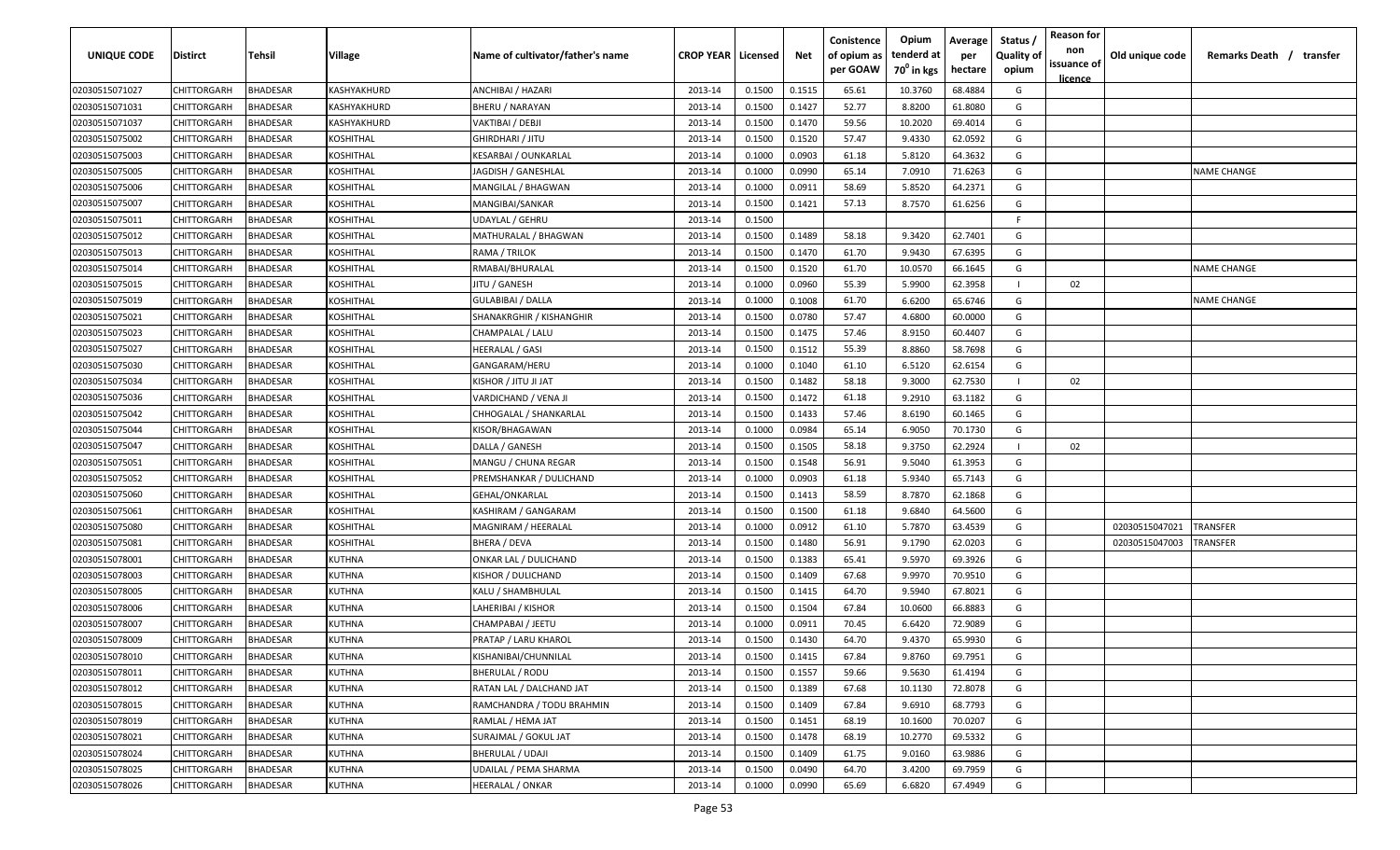| <b>UNIQUE CODE</b> | Distirct           | Tehsil          | Village       | Name of cultivator/father's name | <b>CROP YEAR Licensed</b> |        | Net    | Conistence<br>of opium as | Opium<br>tenderd at    | Average<br>per | Status /<br><b>Quality of</b> | <b>Reason for</b><br>non | Old unique code | Remarks Death / transfer |
|--------------------|--------------------|-----------------|---------------|----------------------------------|---------------------------|--------|--------|---------------------------|------------------------|----------------|-------------------------------|--------------------------|-----------------|--------------------------|
|                    |                    |                 |               |                                  |                           |        |        | per GOAW                  | 70 <sup>0</sup> in kgs | hectare        | opium                         | issuance of              |                 |                          |
| 02030515078031     | CHITTORGARH        | <b>BHADESAR</b> | KUTHNA        | <b>BHAGWANLAL / UDAILAL</b>      | 2013-14                   | 0.1500 | 0.1472 | 62.57                     | 9.3940                 | 63.8179        | G                             | <u>licence</u>           |                 |                          |
| 02030515078032     | CHITTORGARH        | BHADESAR        | KUTHNA        | <b>GANGARAM / NANA JI</b>        | 2013-14                   | 0.1500 | 0.1513 | 68.19                     | 10.9790                | 72.5644        | G                             |                          |                 |                          |
| 02030515078033     | CHITTORGARH        | BHADESAR        | KUTHNA        | CHANDIBAI / DHANNA               | 2013-14                   | 0.1500 | 0.1456 | 65.69                     | 10.0970                | 69.3475        | G                             |                          |                 |                          |
| 02030515078034     | CHITTORGARH        | <b>BHADESAR</b> | KUTHNA        | MEGHA / AMARCHAND                | 2013-14                   | 0.1500 | 0.1496 | 64.36                     | 9.5620                 | 63.9171        | G                             |                          |                 |                          |
| 02030515078036     | CHITTORGARH        | BHADESAR        | KUTHNA        | UDA / DUNGA JAT                  | 2013-14                   | 0.1500 | 0.0521 | 65.69                     | 3.5000                 | 67.1785        | G                             |                          |                 |                          |
| 02030515078037     | CHITTORGARH        | <b>BHADESAR</b> | KUTHNA        | JEENU / DHANNA JAT               | 2013-14                   | 0.1500 | 0.1416 | 65.69                     | 9.7410                 | 68.7924        | G                             |                          |                 |                          |
| 02030515078039     | CHITTORGARH        | <b>BHADESAR</b> | KUTHNA        | RAMLAL / CHAMPALAL               | 2013-14                   | 0.1500 | 0.1394 | 65.43                     | 9.7210                 | 69.7346        | G                             |                          |                 |                          |
| 02030515078041     | CHITTORGARH        | BHADESAR        | KUTHNA        | DALLAWAN / MADHUWAN              | 2013-14                   | 0.1500 | 0.1400 | 65.02                     | 9.2050                 | 65.7500        | G                             |                          |                 |                          |
| 02030515078044     | CHITTORGARH        | BHADESAR        | KUTHNA        | <b>GULAB / MADHU</b>             | 2013-14                   | 0.1500 | 0.1450 | 62.57                     | 9.4120                 | 64.9103        | G                             |                          |                 |                          |
| 02030515078046     | CHITTORGARH        | BHADESAR        | KUTHNA        | KALU / KISHNA JI                 | 2013-14                   | 0.1500 | 0.1516 | 62.57                     | 9.5110                 | 62.7375        | G                             |                          |                 |                          |
| 02030515078047     | CHITTORGARH        | BHADESAR        | KUTHNA        | GOPIBAI / KISHANLAL              | 2013-14                   | 0.1500 | 0.1453 | 59.66                     | 8.8980                 | 61.2388        | G                             |                          |                 |                          |
| 02030515078048     | CHITTORGARH        | BHADESAR        | KUTHNA        | КНЕМА / НЕМА                     | 2013-14                   | 0.1500 | 0.1500 | 65.02                     | 10.0970                | 67.3133        | G                             |                          |                 |                          |
| 02030515078049     | CHITTORGARH        | BHADESAR        | KUTHNA        | PRATHVIRAJ / HEMRAJ              | 2013-14                   | 0.1500 | 0.1504 | 62.72                     | 9.5420                 | 63.4441        | G                             |                          |                 |                          |
| 02030515078052     | CHITTORGARH        | <b>BHADESAR</b> | KUTHNA        | NARAYAN/MODA                     | 2013-14                   | 0.1500 | 0.1472 | 61.75                     | 9.4740                 | 64.3614        | G                             |                          |                 |                          |
| 02030515078053     | CHITTORGARH        | BHADESAR        | KUTHNA        | CHATURBHUJ / DAYARAM             | 2013-14                   | 0.1500 | 0.1508 | 68.71                     | 10.4140                | 69.0584        | G                             |                          |                 |                          |
| 02030515078060     | CHITTORGARH        | <b>BHADESAR</b> | KUTHNA        | SHANKAR / DOLA                   | 2013-14                   | 0.1500 | 0.1510 | 70.57                     | 10.8680                | 71.9735        | G                             |                          |                 |                          |
| 02030515078064     | CHITTORGARH        | <b>BHADESAR</b> | KUTHNA        | HARLAL/KISHANA                   | 2013-14                   | 0.1500 |        |                           |                        |                | F.                            |                          |                 |                          |
| 02030515078065     | CHITTORGARH        | <b>BHADESAR</b> | <b>KUTHNA</b> | PRABHULAL / KISHNA               | 2013-14                   | 0.1500 | 0.1428 | 65.76                     | 9.7610                 | 68.3543        | G                             |                          |                 |                          |
| 02030515078067     | CHITTORGARH        | BHADESAR        | KUTHNA        | RATAN/KISHOR/CHAMPA              | 2013-14                   | 0.1500 | 0.1460 | 62.46                     | 9.4400                 | 64.6575        | G                             |                          |                 |                          |
| 02030515078071     | CHITTORGARH        | <b>BHADESAR</b> | KUTHNA        | NAGJIRAM / RAMA                  | 2013-14                   | 0.1500 | 0.1497 | 68.71                     | 10.3560                | 69.1784        | G                             |                          |                 |                          |
| 02030515078072     | CHITTORGARH        | <b>BHADESAR</b> | KUTHNA        | BHAGWAN/UDA/SORAJMAL             | 2013-14                   | 0.1000 | 0.0912 | 67.17                     | 6.1990                 | 67.9715        | G                             |                          |                 |                          |
| 02030515078074     | CHITTORGARH        | <b>BHADESAR</b> | KUTHNA        | HAJARI/DULLICHAND                | 2013-14                   | 0.1500 | 0.1344 | 68.13                     | 9.6260                 | 71.6220        | G                             |                          |                 |                          |
| 02030515078076     | CHITTORGARH        | <b>BHADESAR</b> | KUTHNA        | MIYACHAND / LACHIRAM             | 2013-14                   | 0.1500 | 0.1552 | 64.88                     | 10.5570                | 68.0219        | G                             |                          |                 |                          |
| 02030515078081     | CHITTORGARH        | <b>BHADESAR</b> | KUTHNA        | MOHAN / UDERAM                   | 2013-14                   | 0.1500 | 0.1425 | 67.92                     | 9.9360                 | 69.7263        | G                             |                          |                 |                          |
| 02030515078082     | CHITTORGARH        | BHADESAR        | KUTHNA        | MADHU / DHANNA                   | 2013-14                   | 0.1500 | 0.1440 | 65.76                     | 9.9490                 | 69.0903        | G                             |                          |                 |                          |
| 02030515078084     | CHITTORGARH        | BHADESAR        | KUTHNA        | <b>BHERA / RAGHU</b>             | 2013-14                   | 0.1500 | 0.1479 | 68.71                     | 10.5520                | 71.3455        | G                             |                          |                 |                          |
| 02030515078085     | CHITTORGARH        | BHADESAR        | KUTHNA        | RAMESHWAR / CHUNNILAL            | 2013-14                   | 0.1500 | 0.1406 | 67.80                     | 9.7730                 | 69.5092        | G                             |                          |                 |                          |
| 02030515078087     | CHITTORGARH        | BHADESAR        | KUTHNA        | GOPILAL / KISHAN                 | 2013-14                   | 0.1500 | 0.1483 | 62.60                     | 9.4080                 | 63.4390        | G                             |                          |                 |                          |
| 02030515078088     | CHITTORGARH        | BHADESAR        | KUTHNA        | KOSHALYABAI/UDAILAL              | 2013-14                   | 0.1500 | 0.1465 | 64.88                     | 9.7040                 | 66.2389        | G                             |                          |                 |                          |
| 02030515078090     | CHITTORGARH        | BHADESAR        | KUTHNA        | BHERU / CHAMPA                   | 2013-14                   | 0.1500 | 0.1500 | 62.72                     | 9.7930                 | 65.2867        | G                             |                          |                 |                          |
| 02030515078091     | CHITTORGARH        | BHADESAR        | KUTHNA        | UDAIRAM / SHANKAR                | 2013-14                   | 0.1500 | 0.1486 | 65.43                     | 9.8610                 | 66.3594        | G                             |                          |                 |                          |
| 02030515078092     | CHITTORGARH        | BHADESAR        | KUTHNA        | RATAN / DAYARAM                  | 2013-14                   | 0.1500 | 0.1516 | 59.66                     | 9.0090                 | 59.4261        | G                             |                          |                 |                          |
| 02030515078094     | CHITTORGARH        | BHADESAR        | KUTHNA        | SHANKAR / MEGHA                  | 2013-14                   | 0.1500 | 0.1470 | 64.92                     | 9.4410                 | 64.2245        | G                             |                          |                 |                          |
| 02030515078095     | CHITTORGARH        | BHADESAR        | KUTHNA        | DEVJI/DUDHA                      | 2013-14                   | 0.1500 | 0.1450 | 63.96                     | 10.1240                | 69.8207        | G                             |                          |                 |                          |
| 02030515078100     | CHITTORGARH        | BHADESAR        | KUTHNA        | PURANMAL / UDAILAL               | 2013-14                   | 0.1500 | 0.1413 | 64.88                     | 9.3610                 | 66.2491        | G                             |                          |                 |                          |
| 02030515078101     | <b>CHITTORGARH</b> | <b>BHADESAR</b> | KUTHNA        | SURESH / CHHAGANLAL              | 2013-14                   | 0.1500 | 0.0723 | 61.75                     | 4.4110                 | 61.0097        | G                             |                          |                 |                          |
| 02030515078105     | <b>CHITTORGARH</b> | <b>BHADESAR</b> | KUTHNA        | RATAN / DALLA                    | 2013-14                   | 0.1500 | 0.1408 | 62.72                     | 9.1480                 | 64.9716        | G                             |                          |                 |                          |
| 02030515078108     | CHITTORGARH        | <b>BHADESAR</b> | KUTHNA        | KISHANLAL / HARLAL               | 2013-14                   | 0.1500 | 0.1404 | 64.92                     | 9.4040                 | 66.9801        | G                             |                          |                 |                          |
| 02030515078109     | <b>CHITTORGARH</b> | <b>BHADESAR</b> | KUTHNA        | PURANMAL / HAJARI                | 2013-14                   | 0.1500 | 0.1472 | 55.59                     | 8.5770                 | 58.2677        | G                             |                          |                 |                          |
| 02030515078114     | <b>CHITTORGARH</b> | BHADESAR        | KUTHNA        | SHYAMABAI/LAXMAN                 | 2013-14                   | 0.1500 | 0.1450 | 57.57                     | 8.7100                 | 60.0690        | G                             |                          |                 |                          |
| 02030515078117     | <b>CHITTORGARH</b> | BHADESAR        | KUTHNA        | DALCHAND / CHOGA                 | 2013-14                   | 0.1500 | 0.1408 | 65.76                     | 9.5160                 | 67.5852        | G                             |                          |                 |                          |
| 02030515078120     | CHITTORGARH        | <b>BHADESAR</b> | KUTHNA        | <b>BHAGWAN / NARUJI</b>          | 2013-14                   | 0.1500 | 0.1474 | 62.46                     | 9.3070                 | 63.1411        | G                             |                          |                 |                          |
| 02030515078121     | CHITTORGARH        | BHADESAR        | KUTHNA        | RATAN/KISHOR/GANESH              | 2013-14                   | 0.1500 | 0.1536 | 64.92                     | 10.0720                | 65.5729        | G                             |                          |                 |                          |
| 02030515078122     | CHITTORGARH        | <b>BHADESAR</b> | KUTHNA        | DUNGA / PEMA                     | 2013-14                   | 0.1500 | 0.1402 | 65.43                     | 9.6090                 | 68.5378        | G                             |                          |                 |                          |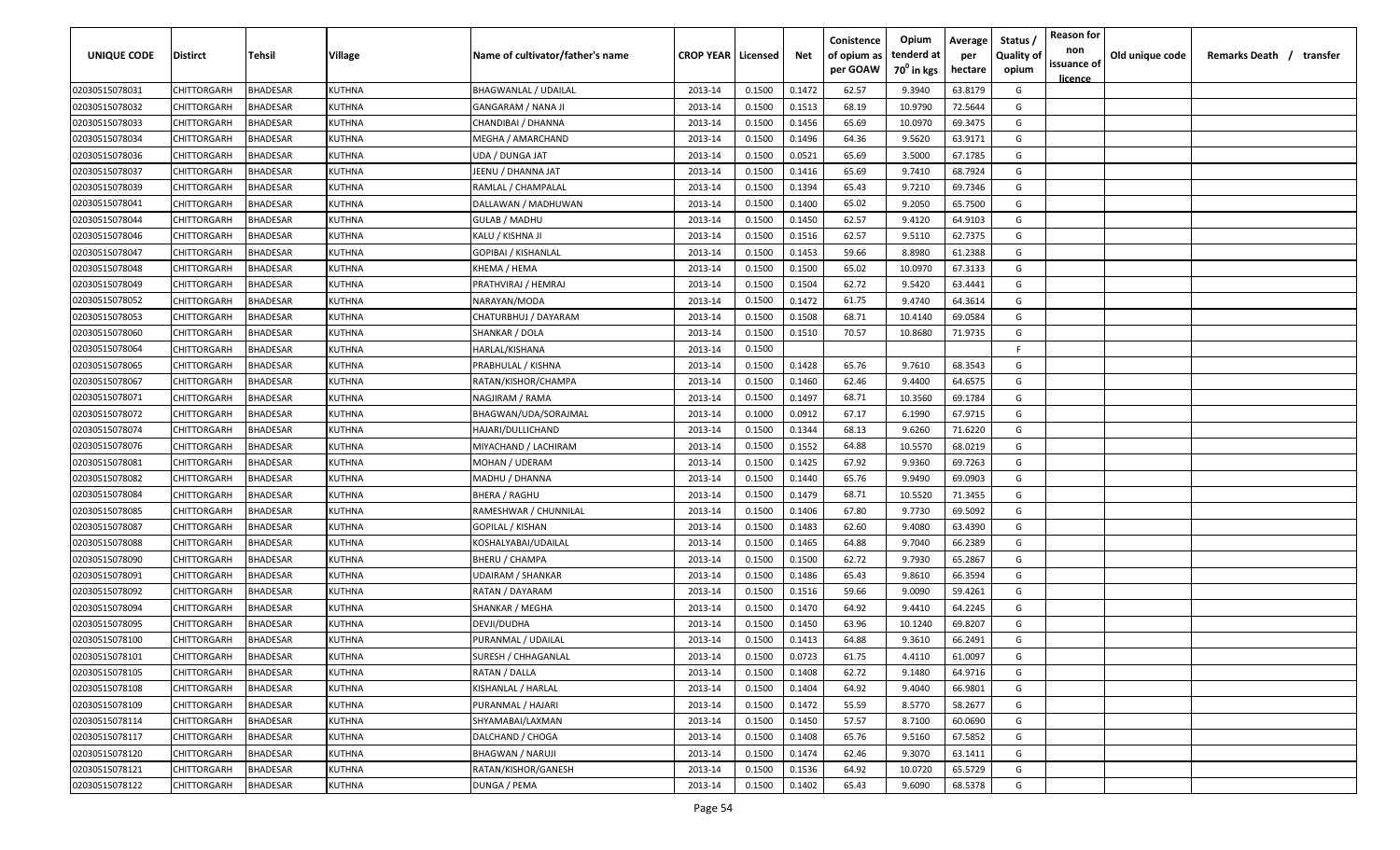| <b>UNIQUE CODE</b> | <b>Distirct</b>    | <b>Tehsil</b>   | Village         | Name of cultivator/father's name | <b>CROP YEAR   Licensed</b> |        | Net    | Conistence<br>of opium as<br>per GOAW | Opium<br>tenderd at<br>70 <sup>0</sup> in kgs | Average<br>per<br>hectare | Status /<br><b>Quality of</b><br>opium | <b>Reason for</b><br>non<br>issuance of<br><u>licence</u> | Old unique code | Remarks Death /<br>transfer |
|--------------------|--------------------|-----------------|-----------------|----------------------------------|-----------------------------|--------|--------|---------------------------------------|-----------------------------------------------|---------------------------|----------------------------------------|-----------------------------------------------------------|-----------------|-----------------------------|
| 02030515078123     | CHITTORGARH        | <b>BHADESAR</b> | <b>KUTHNA</b>   | <b>BHAGWAN / DALLA</b>           | 2013-14                     | 0.1500 | 0.1496 | 67.68                                 | 10.2870                                       | 68.7634                   | G                                      |                                                           |                 |                             |
| 02030515078125     | CHITTORGARH        | BHADESAR        | KUTHNA          | <b>UDAILAL / RAMCHANDRA</b>      | 2013-14                     | 0.1500 | 0.1461 | 65.34                                 | 9.7260                                        | 66.5708                   | G                                      |                                                           |                 |                             |
| 02030515078126     | CHITTORGARH        | BHADESAR        | KUTHNA          | TAKUBAI/MIYALAL                  | 2013-14                     | 0.1500 | 0.1438 | 67.80                                 | 10.2570                                       | 71.3282                   | G                                      |                                                           |                 |                             |
| 02030515078127     | CHITTORGARH        | BHADESAR        | KUTHNA          | MOTI / MANGILAL                  | 2013-14                     | 0.1500 | 0.1404 | 65.43                                 | 9.8520                                        | 70.1709                   | G                                      |                                                           |                 |                             |
| 02030515078131     | CHITTORGARH        | BHADESAR        | KUTHNA          | <b>ONKAR / MANGU</b>             | 2013-14                     | 0.1500 |        |                                       |                                               |                           | -F.                                    |                                                           |                 |                             |
| 02030515078134     | CHITTORGARH        | BHADESAR        | KUTHNA          | <b>MEGHRAJ / GULAB</b>           | 2013-14                     | 0.1500 | 0.1509 | 65.02                                 | 10.2450                                       | 67.8926                   | G                                      |                                                           |                 |                             |
| 02030515078145     | CHITTORGARH        | BHADESAR        | KUTHNA          | GODHU / RAMA                     | 2013-14                     | 0.1500 | 0.1520 | 62.60                                 | 9.3720                                        | 61.6579                   | G                                      |                                                           |                 | TRANSFER/ SURKHAND          |
| 02030515078149     | CHITTORGARH        | BHADESAR        | KUTHNA          | NARAYAN/DEVJI                    | 2013-14                     | 0.1000 | 0.0974 | 65.41                                 | 6.4290                                        | 66.0062                   | G                                      |                                                           |                 | TRANSFER/ LUWANA            |
| 02030515078151     | CHITTORGARH        | BHADESAR        | KUTHNA          | MOTILAL/AMERCHAND                | 2013-14                     | 0.1500 | 0.1482 | 67.92                                 | 10.4400                                       | 70.4453                   | G                                      |                                                           |                 | TRANSFER/LUWANA             |
| 02030515078152     | CHITTORGARH        | BHADESAR        | KUTHNA          | DALLAVAN/HEMA                    | 2013-14                     | 0.1500 | 0.1480 | 59.00                                 | 9.2550                                        | 62.5338                   | G                                      |                                                           |                 |                             |
| 02030515078153     | CHITTORGARH        | BHADESAR        | KUTHNA          | GANGARAM/PARTHA                  | 2013-14                     | 0.1500 | 0.1503 | 62.60                                 | 9.3100                                        | 61.9428                   | G                                      |                                                           |                 | TRANSFER/ LUWANA            |
| 02030515078154     | CHITTORGARH        | BHADESAR        | KUTHNA          | DIPCHAND / JAVAHARMAL            | 2013-14                     | 0.1500 | 0.1450 | 65.41                                 | 9.8120                                        | 67.6690                   | G                                      |                                                           | 02030515089030  | TRANSFER                    |
| 02030515080001     | CHITTORGARH        | BHADESAR        | <b>AXMIPURA</b> | PARTHU / DEVJI                   | 2013-14                     | 0.1500 | 0.1404 | 70.57                                 | 10.5750                                       | 75.3205                   | G                                      |                                                           |                 |                             |
| 02030515080007     | CHITTORGARH        | BHADESAR        | LAXMIPURA       | DEVJI / KARMA                    | 2013-14                     | 0.1500 | 0.1416 | 59.23                                 | 9.0960                                        | 64.2373                   | G                                      |                                                           |                 |                             |
| 02030515080008     | CHITTORGARH        | BHADESAR        | LAXMIPURA       | SANI / DALU                      | 2013-14                     | 0.1000 | 0.0928 | 59.68                                 | 6.1470                                        | 66.2392                   | G                                      |                                                           |                 | NAME CHANGE                 |
| 02030515080009     | CHITTORGARH        | BHADESAR        | LAXMIPURA       | HIRA / KARMA                     | 2013-14                     | 0.1000 | 0.0916 | 59.23                                 | 5.9570                                        | 65.0328                   | G                                      |                                                           |                 |                             |
| 02030515080011     | CHITTORGARH        | <b>BHADESAR</b> | LAXMIPURA       | RAMIBAI/MAGNA                    | 2013-14                     | 0.1000 | 0.0916 | 59.56                                 | 5.9390                                        | 64.8362                   | G                                      |                                                           |                 | NAME CHANGE                 |
| 02030515080016     | CHITTORGARH        | BHADESAR        | LAXMIPURA       | RATANLAL/KHURAJ                  | 2013-14                     | 0.1500 | 0.1344 | 55.87                                 | 8.2530                                        | 61.4063                   | G                                      |                                                           |                 |                             |
| 02030515080021     | CHITTORGARH        | BHADESAR        | LAXMIPURA       | GITABAI / SHANKARRAM             | 2013-14                     | 0.1500 | 0.1505 | 55.91                                 | 9.0650                                        | 60.2326                   | G                                      |                                                           |                 |                             |
| 02030515080026     | CHITTORGARH        | BHADESAR        | LAXMIPURA       | VIJAYSINGH/BHANWARSINGH          | 2013-14                     | 0.1500 | 0.1490 | 57.39                                 | 9.2070                                        | 61.7919                   | G                                      |                                                           |                 |                             |
| 02030515080027     | CHITTORGARH        | BHADESAR        | LAXMIPURA       | MOHANLAL / PYARCHAND             | 2013-14                     | 0.1500 | 0.1485 | 55.91                                 | 8.9620                                        | 60.3502                   | G                                      |                                                           |                 |                             |
| 02030515080028     | CHITTORGARH        | BHADESAR        | LAXMIPURA       | PRABHUDAS / RAGHUNATH            | 2013-14                     | 0.1500 | 0.1500 | 55.87                                 | 9.2110                                        | 61.4067                   | G                                      |                                                           |                 |                             |
| 02030515080032     | CHITTORGARH        | BHADESAR        | LAXMIPURA       | CHANDIBAI/GOPIDAS                | 2013-14                     | 0.1500 | 0.1505 | 57.03                                 | 9.2230                                        | 61.2824                   | G                                      |                                                           |                 |                             |
| 02030515080034     | CHITTORGARH        | BHADESAR        | LAXMIPURA       | SHANKAR / LALJI                  | 2013-14                     | 0.1500 | 0.0980 | 61.71                                 | 5.5100                                        | 56.2245                   | G                                      |                                                           |                 |                             |
| 02030515080038     | CHITTORGARH        | BHADESAR        | LAXMIPURA       | PARASBAI/KAILASH                 | 2013-14                     | 0.1500 | 0.1403 | 59.56                                 | 8.9080                                        | 63.4925                   | G                                      |                                                           |                 |                             |
| 02030515080039     | CHITTORGARH        | BHADESAR        | <b>AXMIPURA</b> | BHERA / DEVJI                    | 2013-14                     | 0.1000 | 0.1015 | 59.56                                 | 5.9990                                        | 59.1034                   | G                                      |                                                           |                 |                             |
| 02030515080044     | CHITTORGARH        | BHADESAR        | LAXMIPURA       | REWALSINGH / FATEHSINGH          | 2013-14                     | 0.1500 | 0.1415 | 59.23                                 | 8.9940                                        | 63.5618                   | G                                      |                                                           |                 |                             |
| 02030515080047     | CHITTORGARH        | BHADESAR        | LAXMIPURA       | RATANSINGH / BHIMSINGH           | 2013-14                     | 0.1500 | 0.1475 | 59.23                                 | 9.6710                                        | 65.5661                   | G                                      |                                                           |                 |                             |
| 02030515080048     | CHITTORGARH        | BHADESAR        | AXMIPURA        | SHRILAL / LALA                   | 2013-14                     | 0.1500 | 0.1499 | 59.56                                 | 8.6450                                        | 57.6718                   | G                                      |                                                           |                 |                             |
| 02030515080049     | CHITTORGARH        | BHADESAR        | <b>AXMIPURA</b> | DALPATSINGH / SARDAARSINGH       | 2013-14                     | 0.1500 | 0.1493 | 64.00                                 | 11.0350                                       | 73.9116                   | G                                      |                                                           |                 |                             |
| 02030515080050     | CHITTORGARH        | BHADESAR        | LAXMIPURA       | JITUDAS / GOPIDAS                | 2013-14                     | 0.1500 | 0.1500 | 57.56                                 | 9.1850                                        | 61.2333                   | G                                      |                                                           |                 |                             |
| 02030515080052     | CHITTORGARH        | <b>BHADESAR</b> | LAXMIPURA       | KESHUDAS / GOKALDAS              | 2013-14                     | 0.1500 | 0.1500 | 61.71                                 | 10.2530                                       | 68.3533                   | G                                      |                                                           |                 |                             |
| 02030515080053     | CHITTORGARH        | BHADESAR        | LAXMIPURA       | GOVERDHAN / GOPI                 | 2013-14                     | 0.1500 | 0.1500 | 57.03                                 | 9.3280                                        | 62.1867                   | G                                      |                                                           |                 |                             |
| 02030515081002     | CHITTORGARH        | BHADESAR        | LESWA           | JAMNALA/CHUNNILAL                | 2013-14                     | 0.1500 | 0.1550 | 62.37                                 | 9.6140                                        | 62.0258                   | G                                      |                                                           |                 |                             |
| 02030515081003     | CHITTORGARH        | BHADESAR        | LESWA           | JITU / LAKHMA                    | 2013-14                     | 0.1500 | 0.1500 | 59.80                                 | 9.7640                                        | 65.0933                   | G                                      |                                                           |                 |                             |
| 02030515081009     | CHITTORGARH        | <b>BHADESAR</b> | LESWA           | KELAESH / HAJARI                 | 2013-14                     | 0.1500 | 0.1500 | 68.55                                 | 10.2630                                       | 68.4200                   | G                                      |                                                           |                 |                             |
| 02030515081011     | <b>CHITTORGARH</b> | <b>BHADESAR</b> | LESWA           | HAMERIBAI / HIRA                 | 2013-14                     | 0.1000 |        |                                       |                                               |                           | F.                                     |                                                           |                 |                             |
| 02030515081013     | CHITTORGARH        | <b>BHADESAR</b> | LESWA           | PYARIBAI / GANESHLAL             | 2013-14                     | 0.1500 | 0.1485 | 58.80                                 | 9.2740                                        | 62.4512                   | G                                      |                                                           |                 | <b>NAME CHANGE</b>          |
| 02030515081015     | <b>CHITTORGARH</b> | <b>BHADESAR</b> | LESWA           | CHAMPALAL / MIANCHAND            | 2013-14                     | 0.1500 |        |                                       |                                               |                           | F.                                     |                                                           |                 |                             |
| 02030515081016     | CHITTORGARH        | <b>BHADESAR</b> | LESWA           | GOPUGIR / CHAGANGOSAI            | 2013-14                     | 0.1000 | 0.1000 | 58.80                                 | 6.1660                                        | 61.6600                   | G                                      |                                                           |                 |                             |
| 02030515081017     | CHITTORGARH        | <b>BHADESAR</b> | LESWA           | MOTILAL / RAKMATELI              | 2013-14                     | 0.1000 | 0.1000 | 59.80                                 | 6.1680                                        | 61.6800                   | G                                      |                                                           |                 |                             |
| 02030515081018     | CHITTORGARH        | <b>BHADESAR</b> | LESWA           | ABHASINGH / BHAWANISINGH         | 2013-14                     | 0.1500 | 0.1482 | 68.55                                 | 10.8600                                       | 73.2794                   |                                        | 02                                                        |                 |                             |
| 02030515081019     | CHITTORGARH        | <b>BHADESAR</b> | LESWA           | NARAYANLAL / GANGARAM            | 2013-14                     | 0.1000 | 0.0990 | 50.70                                 | 5.2290                                        | 52.8182                   | G                                      |                                                           |                 |                             |
| 02030515081022     | CHITTORGARH        | <b>BHADESAR</b> | LESWA           | <b>RAMGIR / SHANKARGIR</b>       | 2013-14                     | 0.1000 | 0.0600 | 74.54                                 | 3.8020                                        | 63.3667                   | G                                      |                                                           |                 |                             |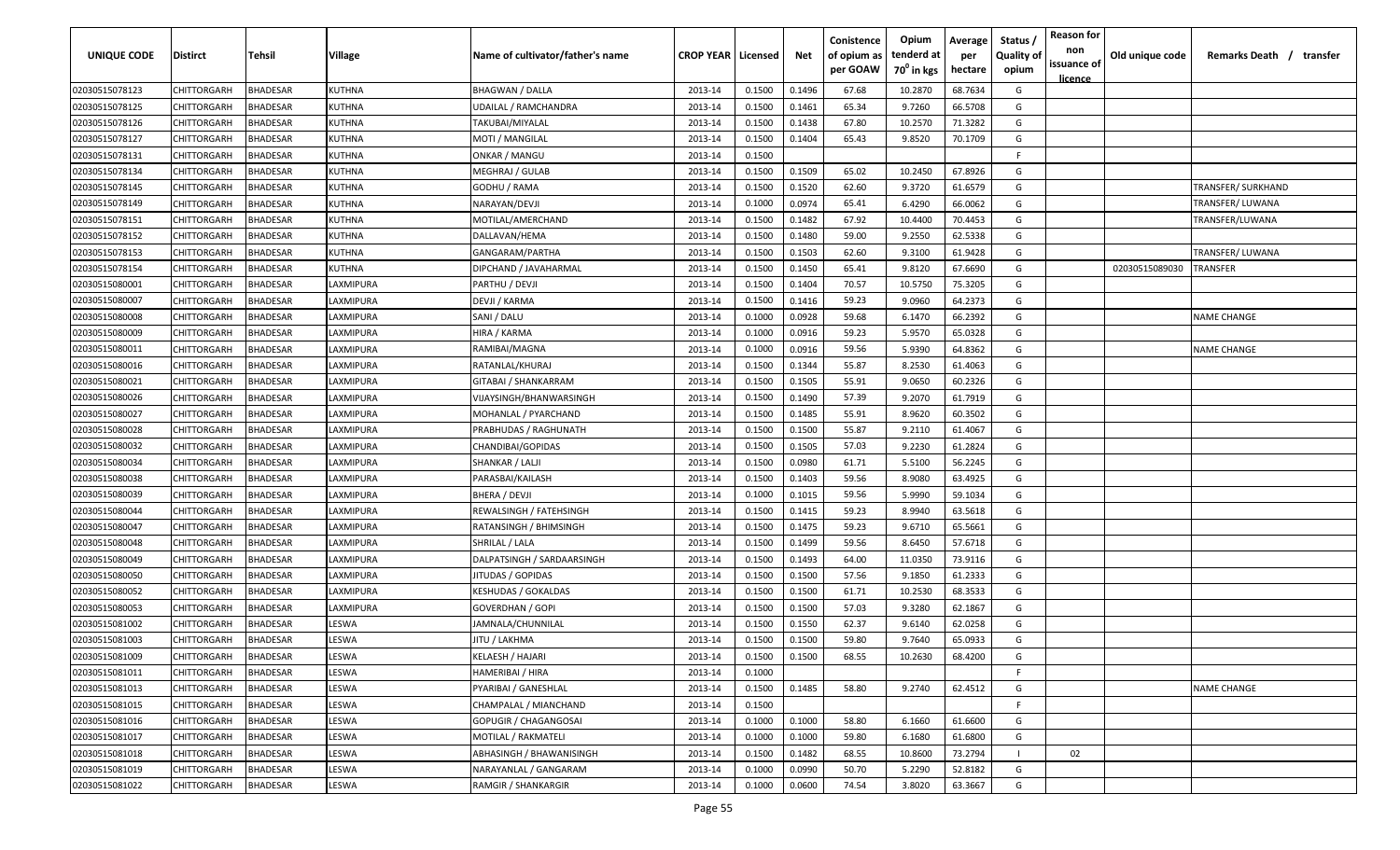| <b>UNIQUE CODE</b> | Distirct           | Tehsil          | Village    | Name of cultivator/father's name | <b>CROP YEAR   Licensed</b> |        | Net    | Conistence<br>of opium as<br>per GOAW | Opium<br>tenderd at<br>70 <sup>0</sup> in kgs | Average<br>per<br>hectare | Status /<br><b>Quality of</b><br>opium | <b>Reason for</b><br>non<br>issuance of | Old unique code | Remarks Death / transfer |
|--------------------|--------------------|-----------------|------------|----------------------------------|-----------------------------|--------|--------|---------------------------------------|-----------------------------------------------|---------------------------|----------------------------------------|-----------------------------------------|-----------------|--------------------------|
| 02030515081024     | CHITTORGARH        | <b>BHADESAR</b> | LESWA      | <b>BAGDIBAI / NARAYAN</b>        | 2013-14                     | 0.1500 | 0.1500 | 68.55                                 | 10.9390                                       | 72.9267                   | G                                      | <u>licence</u>                          |                 |                          |
| 02030515081027     | CHITTORGARH        | BHADESAR        | LESWA      | CHUNNILAL / NARAYAN              | 2013-14                     | 0.1500 | 0.1496 | 56.50                                 | 1.4210                                        | 9.4987                    | G                                      | 04                                      |                 |                          |
| 02030515081028     | CHITTORGARH        | BHADESAR        | LESWA      | RATANLAL / CHAMPA                | 2013-14                     | 0.1500 | 0.1500 | 59.80                                 | 9.2690                                        | 61.7933                   | G                                      |                                         |                 | <b>NAME CHANGE</b>       |
| 02030515083002     | CHITTORGARH        | <b>BHADESAR</b> | MADANPURA  | LAHARIBAI / DOLA                 | 2013-14                     | 0.1000 | 0.1040 | 59.61                                 | 2.0520                                        | 19.7308                   | G                                      | 04                                      |                 |                          |
| 02030515083008     | CHITTORGARH        | BHADESAR        | MADANPURA  | GASI / ONKAR                     | 2013-14                     | 0.1500 | 0.1377 | 65.27                                 | 9.0350                                        | 65.6137                   | G                                      |                                         |                 |                          |
| 02030515083021     | CHITTORGARH        | <b>BHADESAR</b> | MADANPURA  | LAHRU / HAZARI                   | 2013-14                     | 0.1000 | 0.0882 | 64.98                                 | 6.2010                                        | 70.3061                   | G                                      |                                         |                 |                          |
| 02030515083025     | CHITTORGARH        | <b>BHADESAR</b> | MADANPURA  | SHORAM / GAMER                   | 2013-14                     | 0.1500 | 0.1512 | 58.18                                 | 8.8100                                        | 58.2672                   | G                                      |                                         |                 |                          |
| 02030515083032     | CHITTORGARH        | BHADESAR        | MADANPURA  | MANGILAL/KISHANA                 | 2013-14                     | 0.1000 |        |                                       |                                               |                           | -F.                                    |                                         |                 |                          |
| 02030515083033     | CHITTORGARH        | BHADESAR        | MADANPURA  | CHAMPALA/KISHNA                  | 2013-14                     | 0.1500 | 0.1416 | 62.83                                 | 9.6310                                        | 68.0155                   | G                                      |                                         |                 |                          |
| 02030515083040     | CHITTORGARH        | BHADESAR        | MADANPURA  | LACHIRAM/DALU LOHAR              | 2013-14                     | 0.1500 | 0.1408 | 57.79                                 | 8.3710                                        | 59.4531                   | G                                      |                                         |                 | TRANSFER/MOKHAMPURA      |
| 02030515083047     | CHITTORGARH        | BHADESAR        | MADANPURA  | BHERA / HEERA                    | 2013-14                     | 0.1000 | 0.1015 | 65.61                                 | 6.6450                                        | 65.4680                   | G                                      |                                         |                 | TRANSFER/ DEVA KHEDA     |
| 02030515083048     | CHITTORGARH        | BHADESAR        | MADANPURA  | MOHANIBAI/LAXMANGIR              | 2013-14                     | 0.1500 | 0.1476 | 59.61                                 | 10.5000                                       | 71.1382                   | G                                      |                                         |                 | TRANSFER/ DEVA KHEDA     |
| 02030515083049     | CHITTORGARH        | BHADESAR        | MADANPURA  | SHANKERSINGH/MANSINGH            | 2013-14                     | 0.1000 | 0.0960 | 62.83                                 | 6.8040                                        | 70.8750                   | G                                      |                                         |                 | TRANSFER/ DEVA KHEDA     |
| 02030515087001     | CHITTORGARH        | <b>BHADESAR</b> | MANPURA    | PYARIBAI / GOKAL                 | 2013-14                     | 0.1000 | 0.0984 | 64.96                                 | 6.8670                                        | 69.7866                   | G                                      |                                         |                 |                          |
| 02030515087003     | CHITTORGARH        | BHADESAR        | MANPURA    | RATAN/HAJARI                     | 2013-14                     | 0.1000 | 0.0990 | 65.40                                 | 6.7830                                        | 68.5152                   | G                                      |                                         |                 |                          |
| 02030515087004     | CHITTORGARH        | <b>BHADESAR</b> | MANPURA    | SOSERBAI / DHANRAJ               | 2013-14                     | 0.1500 | 0.1500 | 71.71                                 | 11.3200                                       | 75.4667                   | G                                      |                                         |                 | <b>NAME CHANGE</b>       |
| 02030515087008     | CHITTORGARH        | BHADESAR        | MANPURA    | <b>UDAIRAM / CHHOGA</b>          | 2013-14                     | 0.1500 | 0.1512 | 64.70                                 | 10.1210                                       | 66.9378                   | G                                      |                                         |                 |                          |
| 02030515087015     | CHITTORGARH        | BHADESAR        | MANPURA    | MOHANLAL / MATHURALAL            | 2013-14                     | 0.1000 | 0.0990 | 61.77                                 | 6.3800                                        | 64.4444                   | G                                      |                                         |                 |                          |
| 02030515087017     | CHITTORGARH        | BHADESAR        | MANPURA    | BANSHILAL / MATHURALAL           | 2013-14                     | 0.1500 | 0.1485 | 58.85                                 | 9.2650                                        | 62.3906                   | G                                      |                                         |                 |                          |
| 02030515087018     | CHITTORGARH        | <b>BHADESAR</b> | MANPURA    | NATHU / VARDA JAT                | 2013-14                     | 0.1000 | 0.0988 | 62.23                                 | 6.6500                                        | 67.3077                   | G                                      |                                         |                 |                          |
| 02030515087026     | CHITTORGARH        | <b>BHADESAR</b> | MANPURA    | NATHU / MODA                     | 2013-14                     | 0.1000 | 0.1008 | 64.96                                 | 7.1550                                        | 70.9821                   | G                                      |                                         |                 |                          |
| 02030515087027     | CHITTORGARH        | <b>BHADESAR</b> | MANPURA    | BHURA / DULICHAND                | 2013-14                     | 0.1500 | 0.1505 | 62.66                                 | 10.3120                                       | 68.5183                   | G                                      |                                         |                 |                          |
| 02030515087030     | CHITTORGARH        | BHADESAR        | MANPURA    | SHIVLAL / DHANARAJ               | 2013-14                     | 0.1000 | 0.0992 | 62.23                                 | 6.7390                                        | 67.9335                   | G                                      |                                         |                 |                          |
| 02030515087032     | CHITTORGARH        | <b>BHADESAR</b> | MANPURA    | <b>ONKAR / HAJARI</b>            | 2013-14                     | 0.1000 | 0.1035 | 71.70                                 | 8.1120                                        | 78.3768                   | G                                      |                                         |                 |                          |
| 02030515087033     | CHITTORGARH        | BHADESAR        | MANPURA    | DHANNA / GOKAL                   | 2013-14                     | 0.1000 | 0.0996 | 58.66                                 | 6.3600                                        | 63.8554                   | G                                      |                                         |                 |                          |
| 02030515087035     | CHITTORGARH        | BHADESAR        | MANPURA    | BHERU / LAHRU                    | 2013-14                     | 0.1000 | 0.1010 | 64.96                                 | 6.7370                                        | 66.7030                   | G                                      |                                         |                 |                          |
| 02030515087036     | CHITTORGARH        | BHADESAR        | MANPURA    | <b>BALU / GOKAL</b>              | 2013-14                     | 0.1000 | 0.1009 | 65.40                                 | 7.3060                                        | 72.4083                   | G                                      |                                         |                 |                          |
| 02030515087038     | CHITTORGARH        | BHADESAR        | MANPURA    | ONKAR / DHANRAJ                  | 2013-14                     | 0.1500 | 0.1500 | 64.70                                 | 10.1760                                       | 67.8400                   | G                                      |                                         |                 |                          |
| 02030515087040     | CHITTORGARH        | BHADESAR        | MANPURA    | RAMESHWAR / ONKAR                | 2013-14                     | 0.1500 | 0.1530 | 62.66                                 | 10.5180                                       | 68.7451                   | G                                      |                                         |                 |                          |
| 02030515087045     | CHITTORGARH        | BHADESAR        | MANPURA    | PRABHU / HAJARI JAT              | 2013-14                     | 0.1000 | 0.1000 | 71.71                                 | 7.4370                                        | 74.3700                   | G                                      |                                         |                 |                          |
| 02030515087046     | CHITTORGARH        | BHADESAR        | MANPURA    | JAMANA / BALU                    | 2013-14                     | 0.1500 |        |                                       |                                               |                           | F.                                     |                                         |                 |                          |
| 02030515087047     | CHITTORGARH        | <b>BHADESAR</b> | MANPURA    | PRABHU / CHHOGA                  | 2013-14                     | 0.1500 | 0.1512 | 65.55                                 | 10.2540                                       | 67.8175                   | G                                      |                                         |                 |                          |
| 02030515087048     | CHITTORGARH        | BHADESAR        | MANPURA    | <b>BALURAM / HAJARI</b>          | 2013-14                     | 0.1000 | 0.1000 | 68.51                                 | 7.7910                                        | 77.9100                   | G                                      |                                         |                 |                          |
| 02030515087051     | CHITTORGARH        | BHADESAR        | MANPURA    | LAHRU / NATHU                    | 2013-14                     | 0.1000 | 0.0993 | 58.85                                 | 5.8680                                        | 59.0937                   | G                                      |                                         |                 |                          |
| 02030515087055     | CHITTORGARH        | BHADESAR        | MANPURA    | BALURAM / DULICHAND              | 2013-14                     | 0.1500 | 0.1508 | 68.30                                 | 10.4990                                       | 69.6220                   | G                                      |                                         |                 |                          |
| 02030515087056     | <b>CHITTORGARH</b> | <b>BHADESAR</b> | MANPURA    | RAMA / VARDA                     | 2013-14                     | 0.1500 | 0.1500 | 51.24                                 | 7.8100                                        | 52.0667                   | G                                      |                                         |                 |                          |
| 02030515087057     | CHITTORGARH        | <b>BHADESAR</b> | MANPURA    | MANGIBAI / JITU                  | 2013-14                     | 0.1500 | 0.1424 | 61.77                                 | 9.5130                                        | 66.8048                   | G                                      |                                         |                 |                          |
| 02030515087058     | <b>CHITTORGARH</b> | <b>BHADESAR</b> | MANPURA    | MANGILAL / CHAMPA                | 2013-14                     | 0.1500 | 0.1500 | 61.77                                 | 10.2010                                       | 68.0067                   | G                                      |                                         |                 |                          |
| 02030515087059     | <b>CHITTORGARH</b> | <b>BHADESAR</b> | MANPURA    | DALCHAND/UDAIRAM                 | 2013-14                     | 0.1000 | 0.1014 | 65.40                                 | 7.1660                                        | 70.6706                   | G                                      |                                         |                 |                          |
| 02030515087060     | <b>CHITTORGARH</b> | BHADESAR        | MANPURA    | BHAGIRATH/CHUNNILAL              | 2013-14                     | 0.1000 | 0.0999 | 58.85                                 | 6.1880                                        | 61.9419                   | G                                      |                                         |                 |                          |
| 02030515087065     | <b>CHITTORGARH</b> | BHADESAR        | MANPURA    | RADESHYAM/BALURAM                | 2013-14                     | 0.1500 | 0.1516 | 62.66                                 | 9.7660                                        | 64.4195                   | G                                      |                                         |                 |                          |
| 02030515087075     | CHITTORGARH        | <b>BHADESAR</b> | MANPURA    | NANIBAI/NATHULAL                 | 2013-14                     | 0.1000 | 0.0990 | 68.30                                 | 7.1910                                        | 72.6364                   | G                                      |                                         |                 |                          |
| 02030515087076     | CHITTORGARH        | BHADESAR        | MANPURA    | HAJARI/BHAGWAN                   | 2013-14                     | 0.1000 | 0.0990 | 64.70                                 | 6.8400                                        | 69.0909                   | G                                      |                                         |                 |                          |
| 02030515089002     | <b>CHITTORGARH</b> | <b>BHADESAR</b> | MOKHAMPURA | <b>BHERULAL / PARTHU</b>         | 2013-14                     | 0.1500 | 0.1458 | 55.82                                 | 9.0270                                        | 61.9136                   | G                                      |                                         |                 |                          |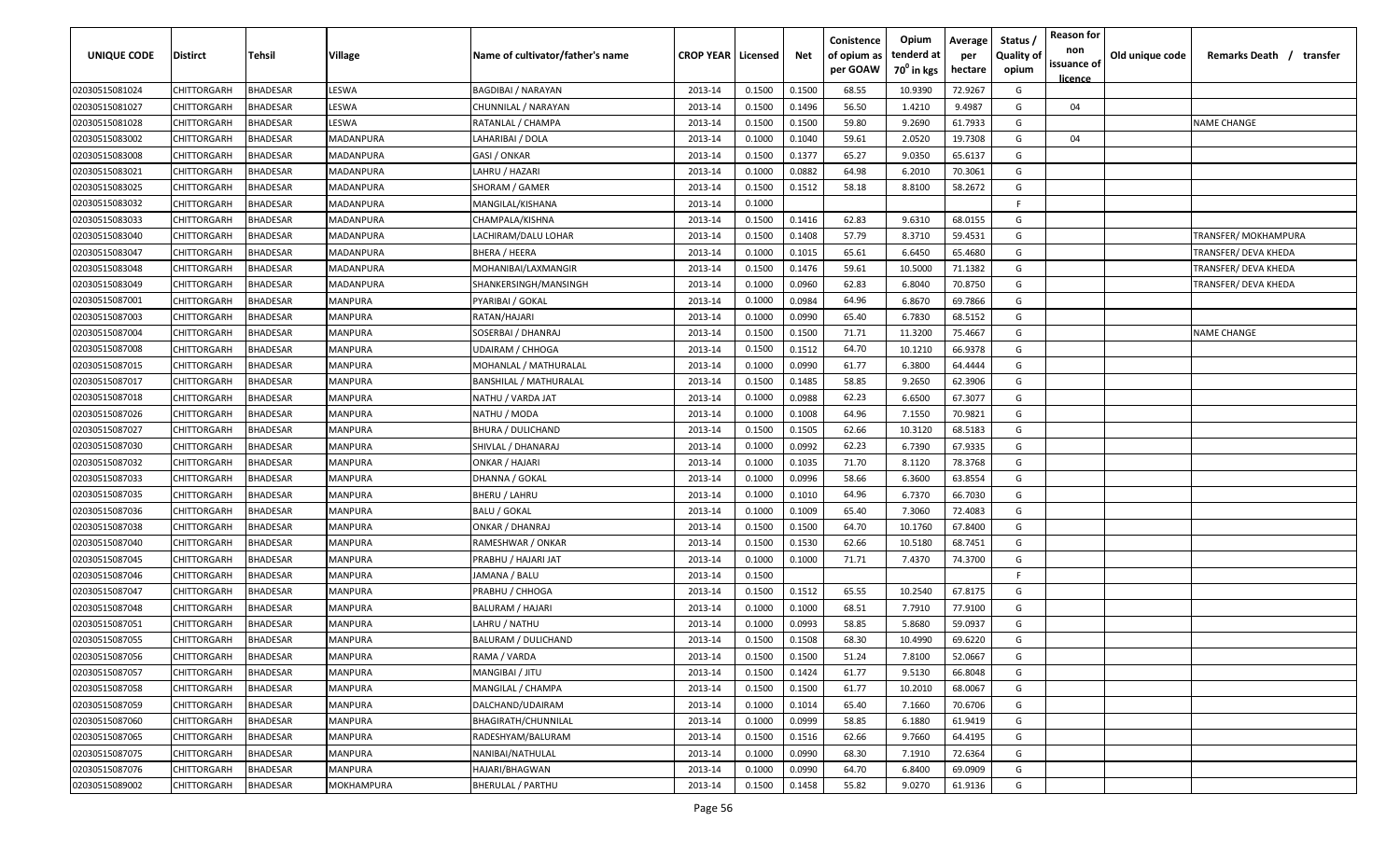| <b>UNIQUE CODE</b> | Distirct           | Tehsil          | Village           | Name of cultivator/father's name | <b>CROP YEAR   Licensed</b> |        | Net    | Conistence<br>of opium as | Opium<br>tenderd at    | Average<br>per | Status /<br><b>Quality of</b> | <b>Reason for</b><br>non<br>issuance of | Old unique code | Remarks Death / transfer |
|--------------------|--------------------|-----------------|-------------------|----------------------------------|-----------------------------|--------|--------|---------------------------|------------------------|----------------|-------------------------------|-----------------------------------------|-----------------|--------------------------|
|                    |                    |                 |                   |                                  |                             |        |        | per GOAW                  | 70 <sup>0</sup> in kgs | hectare        | opium                         | <u>licence</u>                          |                 |                          |
| 02030515089003     | CHITTORGARH        | <b>BHADESAR</b> | MOKHAMPURA        | MADHOLAL / GOPI                  | 2013-14                     | 0.1500 | 0.1456 | 65.65                     | 11.2260                | 77.1016        | G                             |                                         |                 |                          |
| 02030515089006     | CHITTORGARH        | BHADESAR        | MOKHAMPURA        | BADAMBAI/BHERULAL                | 2013-14                     | 0.1500 | 0.1446 | 68.49                     | 11.1350                | 77.0055        | G                             |                                         |                 |                          |
| 02030515089007     | CHITTORGARH        | BHADESAR        | MOKHAMPURA        | RATAN/JITU                       | 2013-14                     | 0.1000 | 0.0948 | 58.71                     | 6.0050                 | 63.3439        | G                             |                                         |                 |                          |
| 02030515089010     | CHITTORGARH        | BHADESAR        | MOKHAMPURA        | SHANKAR / GOTU                   | 2013-14                     | 0.1500 | 0.1482 | 59.60                     | 9.5620                 | 64.5209        | G                             |                                         |                 |                          |
| 02030515089011     | CHITTORGARH        | BHADESAR        | MOKHAMPURA        | DEVBAI/HAJARI                    | 2013-14                     | 0.1500 | 0.1500 | 62.77                     | 10.4200                | 69.4667        | G                             |                                         |                 |                          |
| 02030515089012     | CHITTORGARH        | <b>BHADESAR</b> | MOKHAMPURA        | GANGARAM / JAWAAN                | 2013-14                     | 0.1500 | 0.1500 | 68.49                     | 11.3690                | 75.7933        | G                             |                                         |                 |                          |
| 02030515089013     | CHITTORGARH        | <b>BHADESAR</b> | MOKHAMPURA        | MAGNIBAI / BHANA                 | 2013-14                     | 0.1500 | 0.1512 | 62.77                     | 10.5630                | 69.8611        | G                             |                                         |                 |                          |
| 02030515089016     | CHITTORGARH        | BHADESAR        | MOKHAMPURA        | JAMANIBAI/LEHARU                 | 2013-14                     | 0.1500 | 0.1482 | 59.60                     | 10.5410                | 71.1269        | G                             |                                         |                 |                          |
| 02030515089018     | CHITTORGARH        | BHADESAR        | MOKHAMPURA        | LALU / GOKUL                     | 2013-14                     | 0.1500 |        |                           |                        |                | -F.                           |                                         |                 |                          |
| 02030515089019     | CHITTORGARH        | BHADESAR        | MOKHAMPURA        | DIPA / NARAYAN                   | 2013-14                     | 0.1500 | 0.0775 | 68.75                     | 5.9220                 | 76.4129        | G                             |                                         |                 |                          |
| 02030515089020     | CHITTORGARH        | BHADESAR        | MOKHAMPURA        | RAMCHANDER / RUPA                | 2013-14                     | 0.1500 | 0.1496 | 62.29                     | 10.3580                | 69.2380        | G                             |                                         |                 |                          |
| 02030515089021     | CHITTORGARH        | BHADESAR        | MOKHAMPURA        | LAXMAN/RADHAKISHAN               | 2013-14                     | 0.1500 | 0.1408 | 62.77                     | 10.0340                | 71.2642        | G                             |                                         |                 |                          |
| 02030515089022     | CHITTORGARH        | BHADESAR        | MOKHAMPURA        | NANA / RATNA                     | 2013-14                     | 0.1500 | 0.1500 | 65.65                     | 10.7950                | 71.9667        | G                             |                                         |                 |                          |
| 02030515089026     | CHITTORGARH        | <b>BHADESAR</b> | MOKHAMPURA        | RAMLAL / LAKHMA                  | 2013-14                     | 0.1500 | 0.1461 | 58.71                     | 9.5190                 | 65.1540        | G                             |                                         |                 |                          |
| 02030515089028     | CHITTORGARH        | BHADESAR        | MOKHAMPURA        | KESARBAI / CHAMPA                | 2013-14                     | 0.1500 | 0.1500 | 65.65                     | 10.6350                | 70.9000        | G                             |                                         |                 |                          |
| 02030515089029     | CHITTORGARH        | <b>BHADESAR</b> | MOKHAMPURA        | NARAYAN/GOTU                     | 2013-14                     | 0.1500 |        |                           |                        |                | F.                            |                                         |                 |                          |
| 02030515089031     | CHITTORGARH        | <b>BHADESAR</b> | MOKHAMPURA        | KISHOR / JAWAAN                  | 2013-14                     | 0.1500 | 0.1411 | 65.65                     | 9.9230                 | 70.3260        | G                             |                                         |                 |                          |
| 02030515089034     | CHITTORGARH        | BHADESAR        | MOKHAMPURA        | SHANKARLAL / LAKHMA              | 2013-14                     | 0.1500 | 0.1408 | 68.75                     | 11.3930                | 80.9162        |                               | 02                                      |                 |                          |
| 02030515089035     | CHITTORGARH        | BHADESAR        | MOKHAMPURA        | <b>BARDIBAI / CHOGA</b>          | 2013-14                     | 0.1500 |        |                           |                        |                | -F.                           |                                         |                 |                          |
| 02030515089038     | CHITTORGARH        | BHADESAR        | <b>MOKHAMPURA</b> | BHAWRU/GOPAJI                    | 2013-14                     | 0.1000 | 0.0495 | 55.62                     | 3.1470                 | 63.5758        | G                             |                                         |                 |                          |
| 02030515089040     | CHITTORGARH        | <b>BHADESAR</b> | MOKHAMPURA        | <b>KESHIBAI/CHAINRAM</b>         | 2013-14                     | 0.1000 | 0.0920 | 61.42                     | 6.4490                 | 70.0978        | G                             |                                         |                 |                          |
| 02030515089041     | CHITTORGARH        | <b>BHADESAR</b> | MOKHAMPURA        | RAMDAS / BHERUDAS BAIRAGI        | 2013-14                     | 0.1500 | 0.1417 | 59.60                     | 9.6300                 | 67.9605        | G                             |                                         |                 |                          |
| 02030515089045     | CHITTORGARH        | <b>BHADESAR</b> | MOKHAMPURA        | SANKAR/HANSA                     | 2013-14                     | 0.1500 | 0.1500 | 55.62                     | 9.5190                 | 63.4600        | G                             |                                         |                 |                          |
| 02030515090009     | CHITTORGARH        | BHADESAR        | MURLIYA           | BALIBAI/HAJARI                   | 2013-14                     | 0.1000 | 0.1000 | 68.75                     | 7.5130                 | 75.1300        | G                             |                                         |                 |                          |
| 02030515090010     | CHITTORGARH        | BHADESAR        | MURLIYA           | BHERULAL/UDYRAM                  | 2013-14                     | 0.1500 | 0.1500 | 59.76                     | 9.9630                 | 66.4200        | G                             |                                         |                 | <b>NAME CHANGE</b>       |
| 02030515090012     | CHITTORGARH        | BHADESAR        | MURLIYA           | JAYSHANKAR / BHAGIRATH           | 2013-14                     | 0.1500 | 0.1476 | 62.66                     | 9.6680                 | 65.5014        | G                             |                                         |                 |                          |
| 02030515090014     | CHITTORGARH        | BHADESAR        | MURLIYA           | GOPILAL / BHURA                  | 2013-14                     | 0.1500 | 0.1440 | 56.68                     | 9.8410                 | 68.3403        | G                             |                                         |                 |                          |
| 02030515090020     | CHITTORGARH        | <b>BHADESAR</b> | MURLIYA           | DALCHAND / JETMAL LUHAR          | 2013-14                     | 0.1000 | 0.0978 | 62.66                     | 7.0090                 | 71.6667        | G                             |                                         |                 |                          |
| 02030515090022     | CHITTORGARH        | BHADESAR        | MURLIYA           | MANGU PURI / DEEPA PURI          | 2013-14                     | 0.1000 | 0.0998 | 56.58                     | 6.2970                 | 63.0962        | G                             |                                         |                 |                          |
| 02030515090032     | CHITTORGARH        | BHADESAR        | MURLIYA           | BHAGAWANLAL / PARTHA             | 2013-14                     | 0.1000 | 0.0990 | 57.16                     | 6.1320                 | 61.9394        | G                             |                                         |                 |                          |
| 02030515090046     | CHITTORGARH        | BHADESAR        | MURLIYA           | JAMKUBAI / GOPI                  | 2013-14                     | 0.1500 | 0.1493 | 62.66                     | 10.2140                | 68.4126        | G                             |                                         |                 |                          |
| 02030515090051     | CHITTORGARH        | BHADESAR        | MURLIYA           | RAMKUNWAR/BHAGWATILAL            | 2013-14                     | 0.1000 | 0.0927 | 59.76                     | 6.4460                 | 69.5361        | G                             |                                         |                 | <b>NAME CHANGE</b>       |
| 02030515090068     | CHITTORGARH        | BHADESAR        | MURLIYA           | UDAYRAM/HEMRAJ                   | 2013-14                     | 0.1500 | 0.1500 | 59.76                     | 10.1250                | 67.5000        | G                             |                                         |                 |                          |
| 02030515091002     | CHITTORGARH        | BHADESAR        | NAHARGARH         | HAZARILAL / GOKAL                | 2013-14                     | 0.1500 | 0.1480 | 61.93                     | 9.4130                 | 63.6014        | G                             |                                         |                 |                          |
| 02030515091003     | CHITTORGARH        | BHADESAR        | NAHARGARH         | NARAYAN / VENA                   | 2013-14                     | 0.1000 | 0.0933 | 64.08                     | 6.4450                 | 69.0782        | G                             |                                         |                 |                          |
| 02030515091005     | <b>CHITTORGARH</b> | <b>BHADESAR</b> | NAHARGARH         | MOHANGIR/MOTIGIR                 | 2013-14                     | 0.1000 | 0.0988 | 61.93                     | 6.6270                 | 67.0749        | G                             |                                         |                 |                          |
| 02030515091007     | CHITTORGARH        | <b>BHADESAR</b> | NAHARGARH         | <b>OUNKARLAL / PARBHULAL</b>     | 2013-14                     | 0.1500 | 0.1496 | 61.15                     | 9.5830                 | 64.0575        | G                             |                                         |                 |                          |
| 02030515091008     | CHITTORGARH        | <b>BHADESAR</b> | NAHARGARH         | NARENDRASINGH / SULTANSINGH      | 2013-14                     | 0.1000 | 0.0980 | 61.68                     | 6.0890                 | 62.1327        | G                             |                                         |                 |                          |
| 02030515091013     | <b>CHITTORGARH</b> | <b>BHADESAR</b> | NAHARGARH         | SHANKERLAL/KISHANALAL            | 2013-14                     | 0.1500 | 0.1416 | 65.23                     | 10.8280                | 76.4689        | G                             |                                         |                 |                          |
| 02030515091014     | CHITTORGARH        | BHADESAR        | NAHARGARH         | DHARMENDRASINGH/BHERUSINGH       | 2013-14                     | 0.1000 | 0.0980 | 61.68                     | 6.1150                 | 62.3980        | G                             |                                         |                 |                          |
| 02030515091017     | <b>CHITTORGARH</b> | BHADESAR        | NAHARGARH         | DUDIBAI/NARAYAN                  | 2013-14                     | 0.1000 | 0.1000 | 51.58                     | 6.0640                 | 60.6400        | G                             |                                         |                 |                          |
| 02030515091018     | CHITTORGARH        | BHADESAR        | NAHARGARH         | BHERU / GANGARAM MALI            | 2013-14                     | 0.1500 | 0.1500 | 58.50                     | 10.1120                | 67.4133        | G                             |                                         |                 |                          |
| 02030515091021     | CHITTORGARH        | BHADESAR        | NAHARGARH         | <b>GISHULAL / GOKAL</b>          | 2013-14                     | 0.1500 | 0.1533 | 58.50                     | 9.2260                 | 60.1826        | G                             |                                         |                 |                          |
| 02030515091022     | CHITTORGARH        | BHADESAR        | NAHARGARH         | RATAN/CHOGA                      | 2013-14                     | 0.1500 | 0.1483 | 61.15                     | 9.1110                 | 61.4363        | G                             |                                         |                 | TRANSFER/ANTARI          |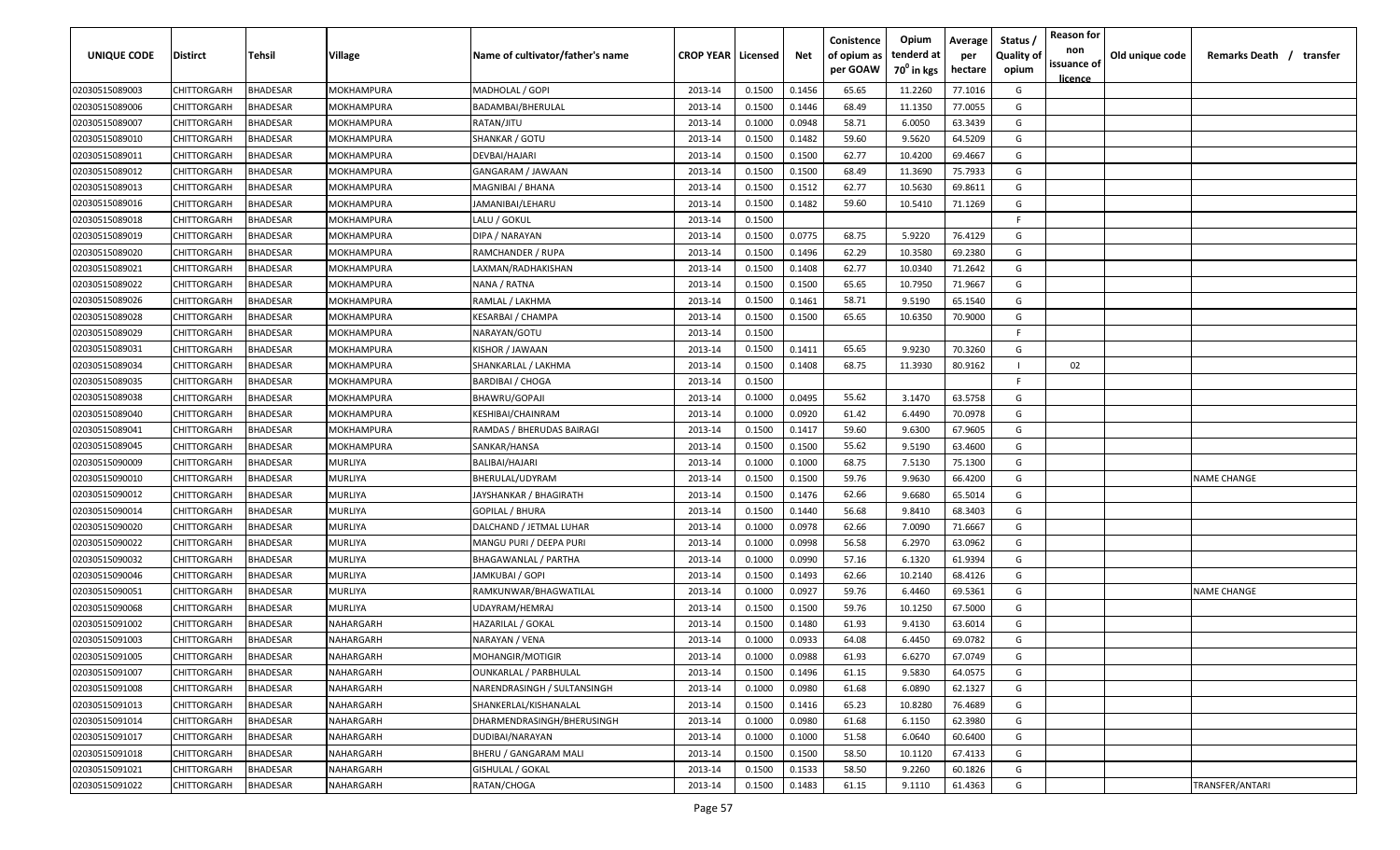| UNIQUE CODE    | <b>Distirct</b>    | <b>Tehsil</b>   | Village          | Name of cultivator/father's name | <b>CROP YEAR   Licensed</b> |        | Net    | Conistence<br>of opium as<br>per GOAW | Opium<br>tenderd at<br>70 <sup>0</sup> in kgs | Average<br>per<br>hectare | Status /<br><b>Quality of</b><br>opium | <b>Reason for</b><br>non<br>issuance of<br><u>licence</u> | Old unique code | Remarks Death /<br>transfer   |
|----------------|--------------------|-----------------|------------------|----------------------------------|-----------------------------|--------|--------|---------------------------------------|-----------------------------------------------|---------------------------|----------------------------------------|-----------------------------------------------------------|-----------------|-------------------------------|
| 02030515091026 | CHITTORGARH        | BHADESAR        | NAHARGARH        | MITTUBAI / SHAMBHUGIR            | 2013-14                     | 0.1000 | 0.1000 | 67.83                                 | 7.0540                                        | 70.5400                   | G                                      |                                                           |                 |                               |
| 02030515091027 | CHITTORGARH        | <b>BHADESAR</b> | NAHARGARH        | BHERULAL / RUPA                  | 2013-14                     | 0.1500 | 0.1467 | 61.68                                 | 9.2960                                        | 63.3674                   | G                                      |                                                           |                 |                               |
| 02030515091029 | CHITTORGARH        | <b>BHADESAR</b> | NAHARGARH        | RAMIBAI/MANGILAL                 | 2013-14                     | 0.1000 | 0.1000 | 57.46                                 | 5.9680                                        | 59.6800                   | G                                      |                                                           |                 |                               |
| 02030515091031 | CHITTORGARH        | <b>HADESAR</b>  | NAHARGARH        | CHANDIBAI/GANGABAI               | 2013-14                     | 0.1000 | 0.1008 | 61.93                                 | 6.2730                                        | 62.2321                   | G                                      |                                                           |                 |                               |
| 02030515091032 | CHITTORGARH        | <b>BHADESAR</b> | NAHARGARH        | MOTYABAI / DALU                  | 2013-14                     | 0.1000 | 0.0972 | 57.00                                 | 5.9610                                        | 61.3272                   | G                                      |                                                           |                 | <b>NAME CHANGE</b>            |
| 02030515091038 | CHITTORGARH        | <b>BHADESAR</b> | NAHARGARH        | MANGILAL / NARAYAN               | 2013-14                     | 0.1000 | 0.0984 | 53.23                                 | 5.6270                                        | 57.1850                   | G                                      |                                                           |                 |                               |
| 02030515091042 | CHITTORGARH        | <b>BHADESAR</b> | NAHARGARH        | NARAYANLAL / CHAMPALAL           | 2013-14                     | 0.1000 | 0.0943 | 53.62                                 | 5.2240                                        | 55.3977                   | G                                      |                                                           |                 |                               |
| 02030515091043 | CHITTORGARH        | <b>HADESAR</b>  | NAHARGARH        | BHERUGIR / AMARGIR               | 2013-14                     | 0.1500 | 0.1200 | 61.93                                 | 7.5200                                        | 62.6667                   | G                                      |                                                           |                 |                               |
| 02030515091046 | CHITTORGARH        | <b>HADESAR</b>  | NAHARGARH        | RUKMANIBAI / HAJARILAL           | 2013-14                     | 0.1500 | 0.1518 | 61.15                                 | 9.9060                                        | 65.2569                   | G                                      |                                                           |                 |                               |
| 02030515091051 | CHITTORGARH        | <b>HADESAR</b>  | NAHARGARH        | ONKARLAL / BHAGWAN               | 2013-14                     | 0.1000 | 0.0929 | 59.96                                 | 5.8250                                        | 62.7018                   | G                                      |                                                           |                 |                               |
| 02030515091058 | CHITTORGARH        | 3HADESAR        | NAHARGARH        | MANGILAL / MAGNA JI              | 2013-14                     | 0.1000 | 0.1002 | 66.83                                 | 7.0540                                        | 70.3992                   | G                                      |                                                           |                 |                               |
| 02030515091060 | CHITTORGARH        | 3HADESAR        | NAHARGARH        | BHERUSINGH / JHODHSINGH          | 2013-14                     | 0.1000 | 0.0980 | 61.68                                 | 6.0890                                        | 62.1327                   | G                                      |                                                           |                 |                               |
| 02030515091068 | CHITTORGARH        | <b>HADESAR</b>  | NAHARGARH        | CHOGA / GOKAL                    | 2013-14                     | 0.1000 | 0.0918 | 58.50                                 | 5.6660                                        | 61.7211                   | G                                      |                                                           |                 |                               |
| 02030515091072 | CHITTORGARH        | <b>BHADESAR</b> | NAHARGARH        | JAVAHARSINGH/JORAVARSINGH        | 2013-14                     | 0.1000 | 0.0988 | 65.23                                 | 7.3150                                        | 74.0385                   | G                                      |                                                           |                 |                               |
| 02030515091073 | CHITTORGARH        | <b>BHADESAR</b> | NAHARGARH        | TAMUBAI / VENIRAM                | 2013-14                     | 0.1000 | 0.1024 | 58.76                                 | 6.9670                                        | 68.0371                   | G                                      |                                                           | 02030515113045  | TRANSFER/DHAROL               |
| 02030515091074 | CHITTORGARH        | <b>HADESAR</b>  | NAHARGARH        | LAKHMA/NATHU                     | 2013-14                     | 0.1000 | 0.0960 | 57.06                                 | 5.8690                                        | 61.1354                   | G                                      |                                                           |                 | TRANSFER/ANTARI               |
| 02030515091082 | CHITTORGARH        | <b>HADESAR</b>  | NAHARGARH        | BHERULAL / SHANKER               | 2013-14                     | 0.1000 | 0.1010 | 58.76                                 | 5.7000                                        | 56.4356                   | G                                      |                                                           |                 | TRANSFER/ ANTARI              |
| 02030515091084 | CHITTORGARH        | <b>BHADESAR</b> | <b>NAHARGARH</b> | HANSRAJ / KISHANA                | 2013-14                     | 0.1000 | 0.1024 | 58.76                                 | 6.5140                                        | 63.6133                   | G                                      |                                                           |                 | <b>TRANSFER/ SATPUDA</b>      |
| 02030515092010 | CHITTORGARH        | <b>BHADESAR</b> | NANNANA          | ONKAR / LAKSHMICHAND             | 2013-14                     | 0.1500 | 0.1474 | 59.15                                 | 8.9400                                        | 60.6513                   | G                                      |                                                           |                 |                               |
| 02030515092013 | CHITTORGARH        | 3HADESAR        | NANNANA          | VARDICHAND / BHERA               | 2013-14                     | 0.1000 | 0.0917 | 57.24                                 | 5.6670                                        | 61.7993                   | G                                      |                                                           |                 |                               |
| 02030515092019 | CHITTORGARH        | <b>HADESAR</b>  | NANNANA          | RADHIBAI / VIJAYRAM              | 2013-14                     | 0.1500 | 0.1500 | 55.22                                 | 8.9060                                        | 59.3733                   | G                                      |                                                           |                 |                               |
| 02030515092026 | CHITTORGARH        | <b>BHADESAR</b> | NANNANA          | HEMRAJ/PARTHA                    | 2013-14                     | 0.1500 | 0.1508 | 59.61                                 | 9.0690                                        | 60.1393                   | G                                      |                                                           |                 |                               |
| 02030515092031 | CHITTORGARH        | <b>BHADESAR</b> | NANNANA          | HIRA / MANGU                     | 2013-14                     | 0.1000 |        |                                       |                                               |                           | F.                                     |                                                           |                 |                               |
| 02030515092034 | CHITTORGARH        | <b>BHADESAR</b> | NANNANA          | NANDLAL / KISHANLAL              | 2013-14                     | 0.1000 | 0.0992 | 60.23                                 | 5.9800                                        | 60.2823                   | G                                      |                                                           |                 |                               |
| 02030515092040 | CHITTORGARH        | <b>HADESAR</b>  | NANNANA          | CHUNNILAL / BHERA                | 2013-14                     | 0.1000 | 0.0937 | 50.83                                 | 4.5240                                        | 48.2818                   | G                                      | 04                                                        |                 |                               |
| 02030515092041 | CHITTORGARH        | <b>BHADESAR</b> | NANNANA          | RAJIBAI / LAKHMICHAND            | 2013-14                     | 0.1000 | 0.1000 | 62.27                                 | 6.4670                                        | 64.6700                   | G                                      |                                                           |                 |                               |
| 02030515092043 | CHITTORGARH        | <b>HADESAR</b>  | NANNANA          | JAGANATH / HEMRAJ                | 2013-14                     | 0.1500 | 0.1476 | 57.31                                 | 8.6370                                        | 58.5163                   | G                                      |                                                           |                 |                               |
| 02030515092047 | CHITTORGARH        | 3HADESAR        | NANNANA          | KASHIBAI / BOTLAL                | 2013-14                     | 0.1500 | 0.1400 | 60.23                                 | 9.2320                                        | 65.9429                   | G                                      |                                                           |                 |                               |
| 02030515092048 | CHITTORGARH        | <b>HADESAR</b>  | NANNANA          | LACHIRAM / BHERA                 | 2013-14                     | 0.1000 |        |                                       |                                               |                           | F.                                     |                                                           |                 |                               |
| 02030515092052 | CHITTORGARH        | <b>BHADESAR</b> | NANNANA          | KEALASHIBAI / LADULAL            | 2013-14                     | 0.1000 | 0.0972 | 60.23                                 | 5.7730                                        | 59.3930                   | G                                      |                                                           |                 |                               |
| 02030515092056 | CHITTORGARH        | <b>BHADESAR</b> | NANNANA          | HEERALAL / LAKSHMICHAND          | 2013-14                     | 0.1500 | 0.0750 | 57.05                                 | 4.4250                                        | 59.0000                   | G                                      |                                                           |                 |                               |
| 02030515092059 | CHITTORGARH        | <b>BHADESAR</b> | NANNANA          | RADHSHYAM / BHAWANISHANKAR       | 2013-14                     | 0.1000 | 0.1004 | 55.79                                 | 5.8500                                        | 58.2669                   | G                                      |                                                           |                 |                               |
| 02030515092067 | CHITTORGARH        | <b>BHADESAR</b> | <b>NANNANA</b>   | GANAPATLAL / NAGJIRAM            | 2013-14                     | 0.1500 | 0.1488 | 57.05                                 | 8.8840                                        | 59.7043                   | G                                      |                                                           |                 |                               |
| 02030515092073 | <b>CHITTORGARH</b> | <b>BHADESAR</b> | NANNANA          | GISIBAI/SHANKARLAL               | 2013-14                     | 0.1000 | 0.1029 | 70.09                                 | 7.7690                                        | 75.5005                   |                                        | 02                                                        |                 |                               |
| 02030515092080 | CHITTORGARH        | <b>BHADESAR</b> | NANNANA          | LEHRU / NATHU                    | 2013-14                     | 0.1500 | 0.1540 | 68.35                                 | 11.4630                                       | 74.4351                   | G                                      |                                                           | 02030515074005  | TRANSFER/KERING KA KHEDA      |
| 02030515092082 | CHITTORGARH        | BHADESAR        | NANNANA          | SHANKERLAL/SOBHALAL              | 2013-14                     | 0.1000 | 0.1000 | 59.20                                 | 6.3770                                        | 63.7700                   | G                                      |                                                           |                 | TRANSFER/ASAWRA               |
| 02030515092083 | CHITTORGARH        | <b>BHADESAR</b> | NANNANA          | BHERULAL/CHHAGANA                | 2013-14                     | 0.1000 | 0.0997 | 55.79                                 | 5.8580                                        | 58.7563                   | G                                      |                                                           |                 | TRANSFER/BHALOT               |
| 02030515092084 | CHITTORGARH        | <b>BHADESAR</b> | NANNANA          | MOHAM/BHAGWAN                    | 2013-14                     | 0.1000 | 0.0977 | 59.20                                 | 5.8780                                        | 60.1638                   | G                                      |                                                           |                 | TRANSFER/BHALOT               |
| 02030515092085 | CHITTORGARH        | <b>HADESAR</b>  | NANNANA          | BARDIBAI/SHAMBHU                 | 2013-14                     | 0.1500 | 0.1512 | 59.20                                 | 8.4230                                        | 55.7077                   | G                                      |                                                           |                 | TRANSFER/BHALOT/AS PR KHASARA |
| 02030515092086 | CHITTORGARH        | <b>BHADESAR</b> | <b>NANNANA</b>   | SERKHA/JAMALKHA                  | 2013-14                     | 0.1000 | 0.0990 | 55.81                                 | 5.7640                                        | 58.2222                   | G                                      |                                                           | 02030515021015  | TRANSFER/BHALOT               |
| 02030515092087 | CHITTORGARH        | <b>BHADESAR</b> | <b>NANNANA</b>   | NATHU / CHAMPA                   | 2013-14                     | 0.1500 | 0.1518 | 68.35                                 | 11.6000                                       | 76.4163                   | G                                      |                                                           | 02030515074003  | TRANSFER/KERING KA KHEDA      |
| 02030515092088 | CHITTORGARH        | <b>BHADESAR</b> | NANNANA          | RAMLAL / SHANKERLAL              | 2013-14                     | 0.1500 | 0.1540 | 65.18                                 | 11.2850                                       | 73.2792                   | G                                      |                                                           | 02030515074004  | TRANSFER/KERING KA KHEDA      |
| 02030515092089 | CHITTORGARH        | BHADESAR        | NANNANA          | SAJJANKUVAR / BHERUSINGH         | 2013-14                     | 0.1000 | 0.1008 | 55.22                                 | 6.4610                                        | 64.0972                   | G                                      |                                                           | 02030515074024  | TRANSFER/MAN JI KA GUDA       |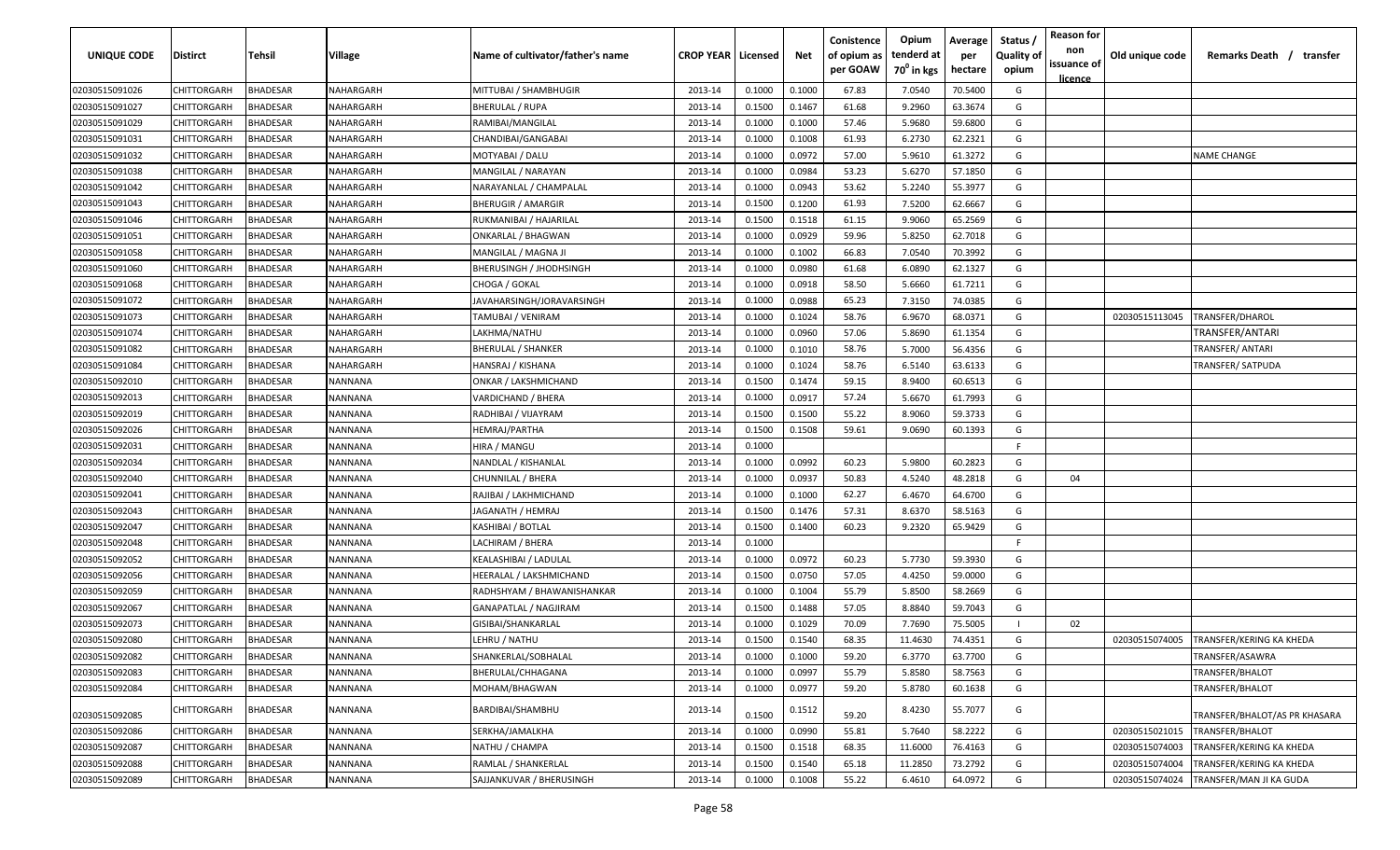| UNIQUE CODE    | <b>Distirct</b>    | Tehsil          | Village         | Name of cultivator/father's name | <b>CROP YEAR   Licensed</b> |        | Net    | Conistence<br>of opium as<br>per GOAW | Opium<br>tenderd at<br>70 <sup>0</sup> in kgs | Average<br>per<br>hectare | Status /<br><b>Quality of</b><br>opium | <b>Reason for</b><br>non<br>issuance of<br>licence | Old unique code | Remarks Death / transfer |
|----------------|--------------------|-----------------|-----------------|----------------------------------|-----------------------------|--------|--------|---------------------------------------|-----------------------------------------------|---------------------------|----------------------------------------|----------------------------------------------------|-----------------|--------------------------|
| 02030515092090 | <b>CHITTORGARH</b> | <b>BHADESAR</b> | NANNANA         | KELAESHSINGH / KHUMANSINGH       | 2013-14                     | 0.1500 | 0.1421 | 55.81                                 | 8.8740                                        | 62.4490                   | G                                      |                                                    | 02030515074018  | <b>TRANSFER</b>          |
| 02030515094008 | CHITTORGARH        | <b>BHADESAR</b> | NAPANIYA        | <b>BHERULAL / TEJA</b>           | 2013-14                     | 0.1500 | 0.1469 | 56.60                                 | 8.9100                                        | 60.6535                   | G                                      |                                                    |                 |                          |
| 02030515094018 | CHITTORGARH        | <b>BHADESAR</b> | NAPANIYA        | NATHULAL / TULSHIRAM             | 2013-14                     | 0.1000 | 0.0912 | 65.27                                 | 6.3030                                        | 69.1118                   | G                                      |                                                    |                 |                          |
| 02030515094032 | CHITTORGARH        | <b>BHADESAR</b> | NAPANIYA        | ONKAR / TULSA GADRI              | 2013-14                     | 0.1000 | 0.0972 | 59.12                                 | 6.2240                                        | 64.0329                   | G                                      |                                                    |                 |                          |
| 02030515094045 | CHITTORGARH        | <b>BHADESAR</b> | NAPANIYA        | PARTHA/MIYACHAND                 | 2013-14                     | 0.1500 | 0.1463 | 56.12                                 | 9.1320                                        | 62.4197                   | G                                      |                                                    |                 | TRANSFER/ RAKAMPURA      |
| 02030515094046 | CHITTORGARH        | <b>BHADESAR</b> | NAPANIYA        | OUNKAR/GOKAL                     | 2013-14                     | 0.1500 | 0.1428 | 62.31                                 | 10.1210                                       | 70.8754                   | G                                      |                                                    |                 | TRANSFER/ RAKAMPURA      |
| 02030515094047 | CHITTORGARH        | <b>BHADESAR</b> | NAPANIYA        | RAMSINGH/GAMERSIMGH              | 2013-14                     | 0.1000 | 0.0907 | 60.20                                 | 5.3230                                        | 58.6880                   | G                                      |                                                    |                 | TRANSFER/ RAKAMPURA      |
| 02030515094048 | CHITTORGARH        | <b>BHADESAR</b> | NAPANIYA        | MITTUKUVAR/MOHANSINGH            | 2013-14                     | 0.1000 | 0.0308 | 59.32                                 | 1.8290                                        | 59.3831                   | G                                      |                                                    |                 | TRANSFER/ RAKAMPURA      |
| 02030515096009 | CHITTORGARH        | <b>BHADESAR</b> | NARBADIA        | MEGHRAJ / RAMA                   | 2013-14                     | 0.1500 | 0.1500 | 56.06                                 |                                               |                           |                                        | 02                                                 |                 |                          |
| 02030515096011 | CHITTORGARH        | <b>BHADESAR</b> | NARBADIA        | AMARCHAND / BHERA                | 2013-14                     | 0.1500 | 0.1475 | 57.00                                 | 9.2340                                        | 62.6034                   | G                                      |                                                    |                 |                          |
| 02030515096013 | CHITTORGARH        | BHADESAR        | VARBADIA        | ONKAR / BHERA                    | 2013-14                     | 0.1500 | 0.1500 | 56.64                                 | 8.9410                                        | 59.6067                   | G                                      |                                                    |                 |                          |
| 02030515096016 | CHITTORGARH        | <b>BHADESAR</b> | <b>NARBADIA</b> | IAMKUBAI/BHAGWAN                 | 2013-14                     | 0.1500 | 0.1496 | 62.31                                 | 10.2990                                       | 68.8436                   | G                                      |                                                    |                 |                          |
| 02030515096026 | CHITTORGARH        | <b>BHADESAR</b> | <b>VARBADIA</b> | KASTURI / GERU                   | 2013-14                     | 0.1500 | 0.1459 | 56.60                                 | 9.1050                                        | 62.4058                   | G                                      |                                                    |                 |                          |
| 02030515096031 | CHITTORGARH        | <b>BHADESAR</b> | NARBADIA        | HAJARI/GOPI                      | 2013-14                     | 0.1500 | 0.1512 | 59.12                                 | 10.2620                                       | 67.8704                   | G                                      |                                                    |                 |                          |
| 02030515096037 | CHITTORGARH        | <b>BHADESAR</b> | NARBADIA        | KAJODIBAI / JAGANNATH            | 2013-14                     | 0.1000 | 0.1000 | 56.06                                 | 6.1830                                        | 61.8300                   | G                                      |                                                    |                 |                          |
| 02030515096043 | CHITTORGARH        | <b>BHADESAR</b> | NARBADIA        | CHATURBHUJ / CHAMPALAL           | 2013-14                     | 0.1500 | 0.1530 | 62.31                                 | 10.3170                                       | 67.4314                   | G                                      |                                                    |                 |                          |
| 02030515097004 | CHITTORGARH        | <b>BHADESAR</b> | NARDHARI        | GEHRU/CHATURBHUJ                 | 2013-14                     | 0.1500 | 0.1452 | 65.52                                 | 10.5020                                       | 72.3278                   | G                                      |                                                    |                 |                          |
| 02030515097005 | CHITTORGARH        | <b>BHADESAR</b> | NARDHARI        | NANDLAL / KISHANA                | 2013-14                     | 0.1500 | 0.1421 | 62.63                                 | 9.4660                                        | 66.6151                   | G                                      |                                                    |                 |                          |
| 02030515097012 | CHITTORGARH        | <b>BHADESAR</b> | NARDHARI        | PRATHVIPALSINGH / LAKSJHMANSINGH | 2013-14                     | 0.1000 | 0.0923 | 65.01                                 | 6.8820                                        | 74.5612                   | G                                      |                                                    |                 |                          |
| 02030515097016 | CHITTORGARH        | <b>BHADESAR</b> | NARDHARI        | MANGUSINGH / TEJSINGH            | 2013-14                     | 0.1000 | 0.0918 | 71.11                                 | 7.0700                                        | 77.0153                   | G                                      |                                                    |                 |                          |
| 02030515097018 | CHITTORGARH        | <b>BHADESAR</b> | NARDHARI        | <b>GOTU / GANESH</b>             | 2013-14                     | 0.1000 | 0.0966 | 65.52                                 | 7.0390                                        | 72.8675                   | G                                      |                                                    |                 |                          |
| 02030515097025 | CHITTORGARH        | <b>BHADESAR</b> | NARDHARI        | BARDIBAI/BHAGWAN                 | 2013-14                     | 0.1500 | 0.1422 | 71.11                                 | 10.8700                                       | 76.4416                   | G                                      |                                                    |                 |                          |
| 02030515097027 | CHITTORGARH        | <b>BHADESAR</b> | NARDHARI        | NANALAL/HAJARI                   | 2013-14                     | 0.1000 | 0.1020 | 62.63                                 | 6.6660                                        | 65.3529                   | G                                      |                                                    |                 |                          |
| 02030515097029 | CHITTORGARH        | <b>BHADESAR</b> | NARDHARI        | GOTUSINGH / SHAMBHUSINGH         | 2013-14                     | 0.1000 | 0.0988 | 68.75                                 | 7.4350                                        | 75.2530                   | G                                      |                                                    |                 |                          |
| 02030515097031 | CHITTORGARH        | <b>BHADESAR</b> | NARDHARI        | NARENDRASINGH / MANSINGH         | 2013-14                     | 0.1500 | 0.1430 | 65.52                                 | 10.0620                                       | 70.3636                   | G                                      |                                                    |                 |                          |
| 02030515102021 | CHITTORGARH        | <b>BHADESAR</b> | PARLIYA         | MOTILAL / LAXMAN SUKHWAL         | 2013-14                     | 0.1000 | 0.0990 | 61.24                                 | 6.2550                                        | 63.1818                   | G                                      |                                                    |                 |                          |
| 02030515102028 | CHITTORGARH        | <b>BHADESAR</b> | PARLIYA         | SOHANGIR / MADHAVGIR             | 2013-14                     | 0.1500 | 0.1480 | 65.06                                 | 2.6770                                        | 18.0878                   | G                                      | 04                                                 |                 |                          |
| 02030515102039 | CHITTORGARH        | <b>BHADESAR</b> | PARLIYA         | SHAYAMLAL / MATHURALAL           | 2013-14                     | 0.1000 | 0.1020 | 61.24                                 | 5.8970                                        | 57.8137                   | G                                      |                                                    |                 |                          |
| 02030515102040 | CHITTORGARH        | <b>BHADESAR</b> | PARLIYA         | GHASILAL / RAMCHANDRA            | 2013-14                     | 0.1000 | 0.1000 | 59.25                                 | 1.7180                                        | 17.1800                   | G                                      | 04                                                 |                 |                          |
| 02030515102042 | CHITTORGARH        | <b>BHADESAR</b> | PARLIYA         | SHRILAL/SHANKER/GOKAL            | 2013-14                     | 0.1000 | 0.0500 | 62.14                                 | 3.4370                                        | 68.7400                   |                                        | 02                                                 |                 |                          |
| 02030515102045 | CHITTORGARH        | <b>BHADESAR</b> | PARLIYA         | PRATHVIRAJ / NATHULAL            | 2013-14                     | 0.1500 | 0.1500 | 59.25                                 | 2.1750                                        | 14.5000                   | G                                      | 04                                                 |                 |                          |
| 02030515102060 | CHITTORGARH        | <b>BHADESAR</b> | PARLIYA         | SHANKARLAL / BADRILAL            | 2013-14                     | 0.1000 | 0.0999 | 57.11                                 | 6.4130                                        | 64.1942                   | G                                      |                                                    |                 |                          |
| 02030515102067 | CHITTORGARH        | <b>BHADESAR</b> | PARLIYA         | RATANLAL / CHHATAR BHIL          | 2013-14                     | 0.1000 |        |                                       |                                               |                           | F                                      |                                                    |                 |                          |
| 02030515104005 | CHITTORGARH        | <b>BHADESAR</b> | PIPALWAS        | CHHOGA / GANGARAM                | 2013-14                     | 0.1000 | 0.0985 | 61.35                                 | 6.5380                                        | 66.3756                   | G                                      |                                                    |                 |                          |
| 02030515104010 | CHITTORGARH        | <b>BHADESAR</b> | PIPALWAS        | PRABHULAL / HAJARI               | 2013-14                     | 0.1000 | 0.0998 | 60.07                                 | 6.0840                                        | 60.9619                   | G                                      |                                                    |                 |                          |
| 02030515104012 | <b>CHITTORGARH</b> | <b>BHADESAR</b> | PIPALWAS        | CHAMPALAL / BHAGCHAND            | 2013-14                     | 0.1500 | 0.0544 | 55.40                                 | 3.2840                                        | 60.3676                   | G                                      |                                                    |                 |                          |
| 02030515104015 | <b>CHITTORGARH</b> | <b>BHADESAR</b> | PIPALWAS        | BHERULAL / BHAGAWAN              | 2013-14                     | 0.1000 | 0.1000 | 58.59                                 | 6.3190                                        | 63.1900                   | G                                      |                                                    |                 |                          |
| 02030515104023 | CHITTORGARH        | <b>BHADESAR</b> | PIPALWAS        | MADHULAL / BHAGAWAN              | 2013-14                     | 0.1500 | 0.1500 | 64.08                                 | 10.5920                                       | 70.6133                   | G                                      |                                                    |                 |                          |
| 02030515104030 | CHITTORGARH        | <b>BHADESAR</b> | PIPALWAS        | CHAMPALAL / DAYARAMJI GADARI     | 2013-14                     | 0.1500 | 0.1475 | 64.08                                 | 10.5180                                       | 71.3085                   | G                                      |                                                    |                 |                          |
| 02030515104036 | CHITTORGARH        | <b>BHADESAR</b> | PIPALWAS        | DALLA / HIRA JAT                 | 2013-14                     | 0.1000 |        |                                       |                                               |                           | F.                                     |                                                    |                 |                          |
| 02030515104043 | CHITTORGARH        | <b>BHADESAR</b> | PIPALWAS        | MADHOLAL / RAMAJI                | 2013-14                     | 0.1000 | 0.1030 | 55.40                                 | 6.1810                                        | 60.0097                   |                                        | 02                                                 |                 |                          |
| 02030515104051 | CHITTORGARH        | <b>BHADESAR</b> | PIPALWAS        | MADHULAL / UDA JAT               | 2013-14                     | 0.1000 | 0.1005 | 56.72                                 | 6.2800                                        | 62.4876                   | G                                      |                                                    |                 |                          |
| 02030515104059 | CHITTORGARH        | <b>BHADESAR</b> | PIPALWAS        | KALU / GOKUL JAT                 | 2013-14                     | 0.1500 | 0.1397 | 61.35                                 | 2.1650                                        | 15.4975                   | G                                      | 04                                                 |                 |                          |
| 02030515104062 | <b>CHITTORGARH</b> | <b>BHADESAR</b> | PIPALWAS        | JAMANA / LEHRU                   | 2013-14                     | 0.1000 | 0.1044 | 67.12                                 | 7.4120                                        | 70.9962                   | G                                      |                                                    |                 |                          |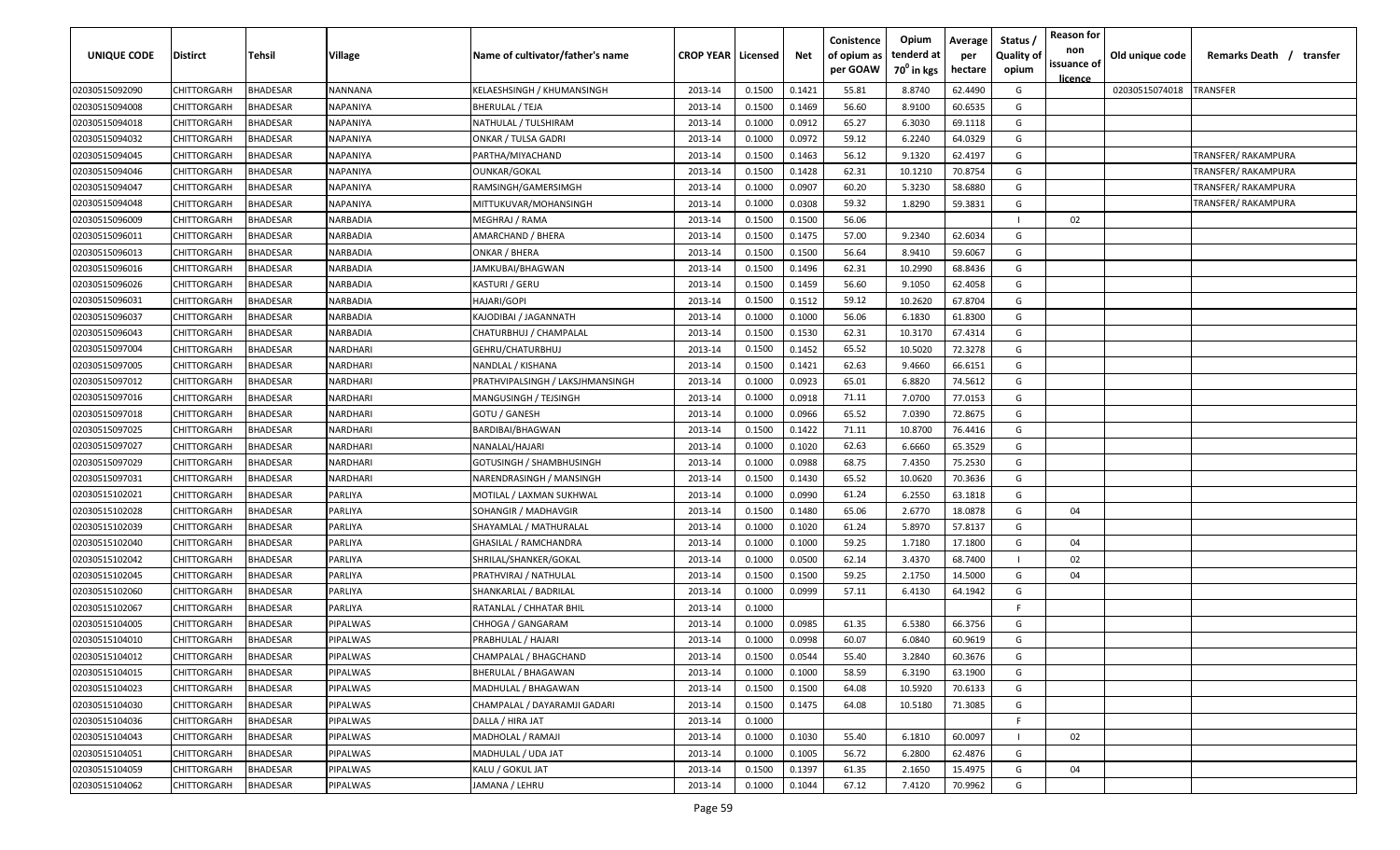| <b>UNIQUE CODE</b> | <b>Distirct</b>    | <b>Tehsil</b>   | Village          | Name of cultivator/father's name | <b>CROP YEAR   Licensed</b> |        | Net    | Conistence<br>of opium as<br>per GOAW | Opium<br>tenderd at<br>70 <sup>0</sup> in kgs | Average<br>per<br>hectare | Status /<br><b>Quality of</b><br>opium | <b>Reason for</b><br>non<br>issuance of<br><u>licence</u> | Old unique code | Remarks Death /<br>transfer |
|--------------------|--------------------|-----------------|------------------|----------------------------------|-----------------------------|--------|--------|---------------------------------------|-----------------------------------------------|---------------------------|----------------------------------------|-----------------------------------------------------------|-----------------|-----------------------------|
| 02030515104083     | CHITTORGARH        | <b>BHADESAR</b> | PIPALWAS         | <b>BHERIBAI / SHANKERLAL</b>     | 2013-14                     | 0.1000 | 0.0968 | 58.76                                 | 6.7070                                        | 69.2872                   | G                                      |                                                           |                 |                             |
| 02030515104086     | CHITTORGARH        | BHADESAR        | PIPALWAS         | <b>BHAGIRATH / MOTI</b>          | 2013-14                     | 0.1000 | 0.0480 | 55.70                                 | 3.0240                                        | 63.0000                   | G                                      |                                                           |                 |                             |
| 02030515104095     | CHITTORGARH        | BHADESAR        | PIPALWAS         | UCHHAVIBAI/DALCHAND              | 2013-14                     | 0.1000 | 0.0990 | 55.70                                 | 5.7050                                        | 57.6263                   | G                                      |                                                           |                 |                             |
| 02030515104103     | CHITTORGARH        | BHADESAR        | PIPALWAS         | MANGU / FAKIRA                   | 2013-14                     | 0.1000 | 0.0945 | 61.18                                 | 6.2750                                        | 66.4021                   | G                                      |                                                           |                 |                             |
| 02030515104110     | CHITTORGARH        | BHADESAR        | PIPALWAS         | KAMARU / PIRU                    | 2013-14                     | 0.1000 | 0.0459 | 67.83                                 | 3.3430                                        | 72.8322                   | G                                      |                                                           |                 |                             |
| 02030515104113     | CHITTORGARH        | BHADESAR        | PIPALWAS         | PRATHVIRAJ / SHOLA               | 2013-14                     | 0.1000 | 0.0992 | 61.35                                 | 6.6780                                        | 67.3185                   | G                                      |                                                           |                 |                             |
| 02030515104118     | CHITTORGARH        | BHADESAR        | PIPALWAS         | SUNDARBAI/ONKARJI                | 2013-14                     | 0.1000 | 0.1025 | 67.12                                 | 7.0190                                        | 68.4780                   | G                                      |                                                           |                 |                             |
| 02030515104120     | CHITTORGARH        | BHADESAR        | PIPALWAS         | CHATARBHUJ/KISHANA               | 2013-14                     | 0.1000 | 0.1043 | 58.59                                 | 6.5450                                        | 62.7517                   | G                                      |                                                           | 02030515056010  | TRANSFER/ HAJAYAKHEDI       |
| 02030515109003     | CHITTORGARH        | BHADESAR        | REWALIYAKALA     | GOVARDHANSINGH / BHARATHSINGH    | 2013-14                     | 0.1000 | 0.1000 | 59.12                                 | 6.3340                                        | 63.3400                   | G                                      |                                                           |                 |                             |
| 02030515109011     | CHITTORGARH        | BHADESAR        | REWALIYAKALA     | JAMKUBAI/MODIRAM                 | 2013-14                     | 0.1000 | 0.1012 | 52.33                                 | 1.1960                                        | 11.8182                   | G                                      | 04                                                        |                 |                             |
| 02030515109019     | CHITTORGARH        | BHADESAR        | REWALIYAKALA     | BARDIBAI/RAMA                    | 2013-14                     | 0.1000 | 0.0931 | 61.76                                 | 6.2200                                        | 66.8099                   | G                                      |                                                           |                 |                             |
| 02030515109020     | CHITTORGARH        | BHADESAR        | REWALIYAKALA     | LALSINGH / PRITHVISINGH          | 2013-14                     | 0.1000 | 0.1015 | 54.63                                 | 6.1260                                        | 60.3547                   | G                                      |                                                           |                 |                             |
| 02030515109021     | CHITTORGARH        | BHADESAR        | REWALIYAKALA     | SHANKARLAL / HIRALAL             | 2013-14                     | 0.1500 | 0.1394 | 65.55                                 | 9.1770                                        | 65.8321                   | G                                      |                                                           |                 |                             |
| 02030515109022     | CHITTORGARH        | BHADESAR        | REWALIYAKALA     | LEHRU / NAGJI                    | 2013-14                     | 0.1500 | 0.1440 | 65.57                                 | 10.1540                                       | 70.5139                   | G                                      |                                                           |                 |                             |
| 02030515109023     | CHITTORGARH        | BHADESAR        | REWALIYAKALA     | JASSUBAI / BHERULAL              | 2013-14                     | 0.1500 | 0.1512 | 59.60                                 | 9.8000                                        | 64.8148                   | G                                      |                                                           |                 |                             |
| 02030515109024     | CHITTORGARH        | BHADESAR        | REWALIYAKALA     | MANGILAL / PRATAP                | 2013-14                     | 0.1000 | 0.0972 | 62.35                                 | 6.5020                                        | 66.8930                   | G                                      |                                                           |                 |                             |
| 02030515109026     | CHITTORGARH        | <b>BHADESAR</b> | REWALIYAKALA     | SHIVLAL / HIRALAL                | 2013-14                     | 0.1500 | 0.1469 | 65.55                                 | 10.2350                                       | 69.6732                   | G                                      |                                                           |                 |                             |
| 02030515109027     | CHITTORGARH        | BHADESAR        | REWALIYAKALA     | JAMNIBAI/BAKSHIRAM               | 2013-14                     | 0.1000 | 0.1000 | 59.60                                 | 6.0710                                        | 60.7100                   | G                                      |                                                           |                 |                             |
| 02030515109032     | CHITTORGARH        | BHADESAR        | REWALIYAKALA     | BHERULAL / KALUGADRI [CHOTA]     | 2013-14                     | 0.1000 | 0.0966 | 62.35                                 | 6.4490                                        | 66.7598                   | G                                      |                                                           |                 |                             |
| 02030515109033     | CHITTORGARH        | BHADESAR        | REWALIYAKALA     | NANDLAL / HIRALAL                | 2013-14                     | 0.1000 | 0.0938 | 71.70                                 | 6.8630                                        | 73.1663                   | G                                      |                                                           |                 |                             |
| 02030515109036     | CHITTORGARH        | BHADESAR        | REWALIYAKALA     | MADANLAL / BHERULAL              | 2013-14                     | 0.1000 | 0.0928 | 68.30                                 | 6.6450                                        | 71.6056                   | G                                      |                                                           |                 |                             |
| 02030515109039     | CHITTORGARH        | BHADESAR        | REWALIYAKALA     | RAMSINGH / DEVISINGH             | 2013-14                     | 0.1000 | 0.0736 | 65.57                                 | 5.2360                                        | 71.1413                   | G                                      |                                                           |                 |                             |
| 02030515109040     | CHITTORGARH        | BHADESAR        | REWALIYAKALA     | CHOGALAL / BHERULAL              | 2013-14                     | 0.1500 | 0.1460 | 62.35                                 | 9.7000                                        | 66.4384                   | G                                      |                                                           |                 |                             |
| 02030515109043     | CHITTORGARH        | BHADESAR        | REWALIYAKALA     | NANALAL / BHERULAL               | 2013-14                     | 0.1500 | 0.1491 | 61.76                                 | 9.7930                                        | 65.6808                   | G                                      |                                                           |                 |                             |
| 02030515109059     | CHITTORGARH        | BHADESAR        | REWALIYAKALA     | BAGHSINGH / LAKSHAMANSINGH       | 2013-14                     | 0.1500 | 0.1519 | 50.14                                 | 2.1350                                        | 14.0553                   | G                                      | 04                                                        |                 |                             |
| 02030515109060     | CHITTORGARH        | BHADESAR        | REWALIYAKALA     | BHAGWANLAL / MATHURALAL          | 2013-14                     | 0.1500 | 0.1485 | 61.76                                 | 9.2380                                        | 62.2088                   | G                                      |                                                           |                 |                             |
| 02030515109064     | CHITTORGARH        | BHADESAR        | REWALIYAKALA     | JAGDISHCHAND / BHERULAL          | 2013-14                     | 0.1000 | 0.0989 | 71.70                                 | 7.3540                                        | 74.3579                   | G                                      |                                                           |                 |                             |
| 02030515109067     | CHITTORGARH        | BHADESAR        | REWALIYAKALA     | JAMNALAL / BHERULAL              | 2013-14                     | 0.1500 | 0.1421 | 59.60                                 | 8.9310                                        | 62.8501                   | G                                      |                                                           |                 |                             |
| 02030515109073     | CHITTORGARH        | BHADESAR        | REWALIYAKALA     | RATANLAL / BHAGGUJI              | 2013-14                     | 0.1000 | 0.0664 | 56.60                                 | 4.1480                                        | 62.4699                   | G                                      |                                                           |                 |                             |
| 02030515109074     | CHITTORGARH        | BHADESAR        | REWALIYAKALA     | CHAMPALAL / BHAGWAN              | 2013-14                     | 0.1500 | 0.1508 | 65.57                                 | 10.4630                                       | 69.3833                   | G                                      |                                                           |                 |                             |
| 02030515110001     | CHITTORGARH        | BHADESAR        | REWLIYA KHRUD(A) | HAZARI / NANDARAM                | 2013-14                     | 0.1500 | 0.1380 | 67.84                                 | 9.7880                                        | 70.9275                   | G                                      |                                                           |                 |                             |
| 02030515110002     | CHITTORGARH        | <b>BHADESAR</b> | REWLIYA KHRUD(A) | <b>BHAGIRATH / RAMLAL</b>        | 2013-14                     | 0.1500 | 0.1452 | 62.40                                 | 9.7970                                        | 67.4725                   | G                                      |                                                           |                 |                             |
| 02030515110003     | CHITTORGARH        | BHADESAR        | REWLIYA KHRUD(A) | RADESHYAM/MADHAVLAL              | 2013-14                     | 0.1500 | 0.1518 | 61.80                                 | 9.5350                                        | 62.8129                   | G                                      |                                                           |                 |                             |
| 02030515110004     | CHITTORGARH        | BHADESAR        | REWLIYA KHRUD(A) | RATANLAL / HARLAL                | 2013-14                     | 0.1500 | 0.1516 | 57.56                                 | 9.0200                                        | 59.4987                   | G                                      |                                                           |                 |                             |
| 02030515110005     | <b>CHITTORGARH</b> | BHADESAR        | REWLIYA KHRUD(A) | SHUKHIBAI / UDAIRAM              | 2013-14                     | 0.1500 | 0.1450 | 58.71                                 | 9.2430                                        | 63.7448                   | G                                      |                                                           |                 |                             |
| 02030515110006     | CHITTORGARH        | <b>BHADESAR</b> | REWLIYA KHRUD(A) | <b>KESARBAI / BANSILAL</b>       | 2013-14                     | 0.1000 | 0.0912 | 64.27                                 | 6.1700                                        | 67.6535                   | G                                      |                                                           |                 |                             |
| 02030515110008     | <b>CHITTORGARH</b> | <b>BHADESAR</b> | REWLIYA KHRUD(A) | HAZARI / LOBHA                   | 2013-14                     | 0.1500 | 0.1404 | 58.71                                 | 8.7650                                        | 62.4288                   | G                                      |                                                           |                 |                             |
| 02030515110009     | CHITTORGARH        | <b>BHADESAR</b> | REWLIYA KHRUD(A) | MADHO / CHUNNILAL                | 2013-14                     | 0.1500 | 0.1406 | 65.68                                 | 9.7490                                        | 69.3385                   | G                                      |                                                           |                 |                             |
| 02030515110010     | CHITTORGARH        | <b>BHADESAR</b> | REWLIYA KHRUD(A) | <b>BHERULAL / RAMLAL</b>         | 2013-14                     | 0.1500 | 0.1540 | 61.80                                 | 10.2500                                       | 66.5584                   | G                                      |                                                           |                 | <b>NAME CHANGE</b>          |
| 02030515110011     | CHITTORGARH        | <b>BHADESAR</b> | REWLIYA KHRUD(A) | BHERIBAI/MADHAVDAS               | 2013-14                     | 0.1500 | 0.1514 | 57.52                                 | 9.2110                                        | 60.8388                   | G                                      |                                                           |                 |                             |
| 02030515110012     | CHITTORGARH        | <b>BHADESAR</b> | REWLIYA KHRUD(A) | RATANLAL / CHAMPALAL             | 2013-14                     | 0.1500 | 0.1500 | 59.35                                 | 9.2330                                        | 61.5533                   | G                                      |                                                           |                 |                             |
| 02030515110013     | CHITTORGARH        | <b>BHADESAR</b> | REWLIYA KHRUD(A) | JANIBAI / HEERALAL               | 2013-14                     | 0.1500 | 0.1447 | 61.69                                 | 9.3330                                        | 64.4990                   | G                                      |                                                           |                 |                             |
| 02030515110014     | <b>CHITTORGARH</b> | <b>BHADESAR</b> | REWLIYA KHRUD(A) | GOPI / UDA                       | 2013-14                     | 0.1000 | 0.0960 | 57.57                                 | 5.8230                                        | 60.6563                   | G                                      |                                                           |                 |                             |
| 02030515110015     | CHITTORGARH        | BHADESAR        | REWLIYA KHRUD(A) | MANGIBAI / RAMLAL                | 2013-14                     | 0.1500 | 0.1520 | 61.88                                 | 10.2810                                       | 67.6382                   | G                                      |                                                           |                 |                             |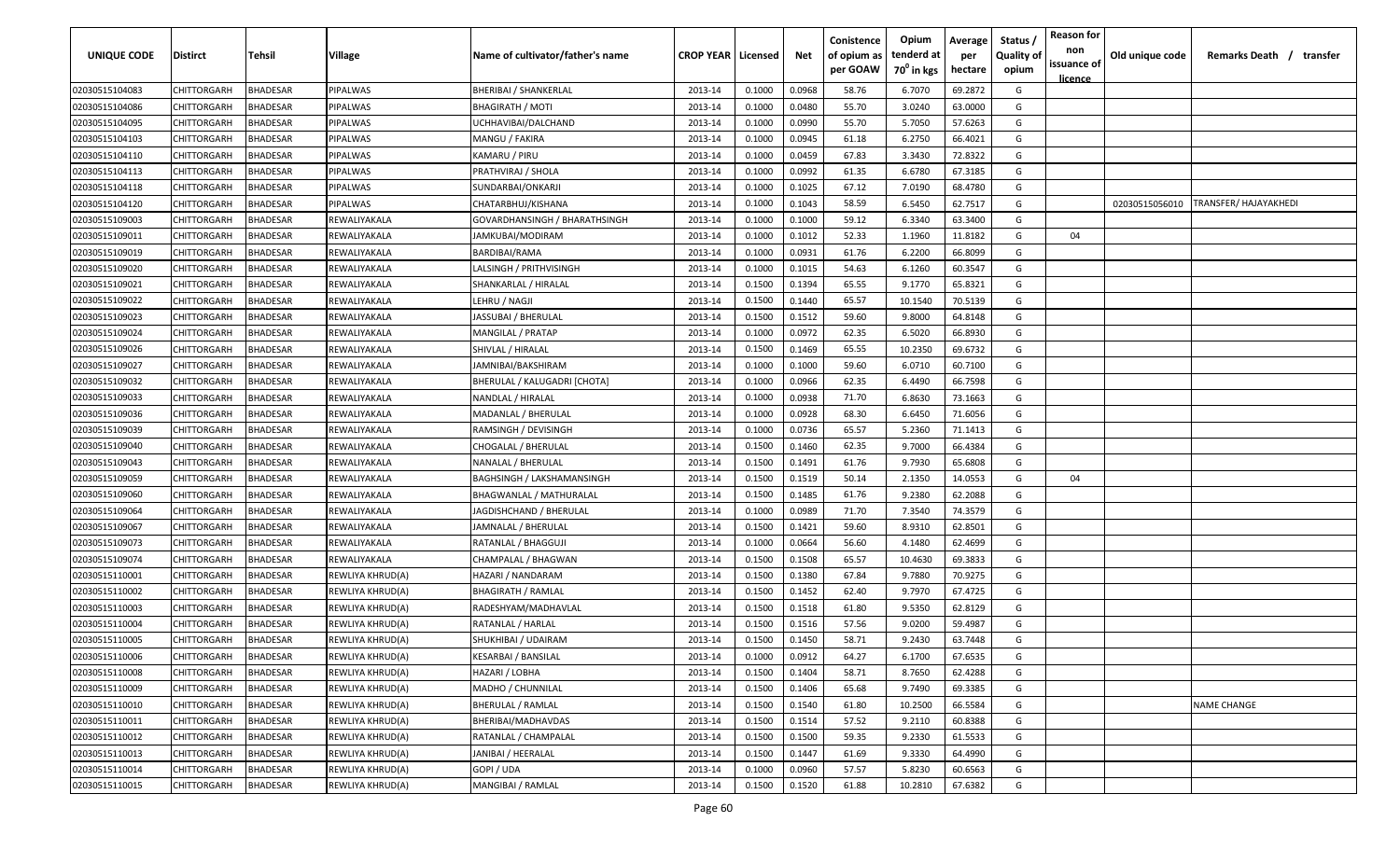| <b>UNIQUE CODE</b> | <b>Distirct</b>    | <b>Tehsil</b>   | Village          | Name of cultivator/father's name | <b>CROP YEAR   Licensed</b> |        | Net    | Conistence<br>of opium as<br>per GOAW | Opium<br>tenderd at<br>70 <sup>0</sup> in kgs | Average<br>per<br>hectare | Status /<br><b>Quality of</b><br>opium | <b>Reason for</b><br>non<br>issuance of | Old unique code | Remarks Death /<br>transfer |
|--------------------|--------------------|-----------------|------------------|----------------------------------|-----------------------------|--------|--------|---------------------------------------|-----------------------------------------------|---------------------------|----------------------------------------|-----------------------------------------|-----------------|-----------------------------|
| 02030515110016     | CHITTORGARH        | <b>BHADESAR</b> | REWLIYA KHRUD(A) | MEGHRAJ / GOKALJI                | 2013-14                     | 0.1500 | 0.1536 | 65.26                                 | 10.6090                                       | 69.0690                   | G                                      | <u>licence</u>                          |                 |                             |
| 02030515110017     | CHITTORGARH        | BHADESAR        | REWLIYA KHRUD(A) | HIRALAL / BHERAJI                | 2013-14                     | 0.1000 | 0.0992 | 59.78                                 | 6.1400                                        | 61.8952                   | G                                      |                                         |                 |                             |
| 02030515110018     | CHITTORGARH        | BHADESAR        | REWLIYA KHRUD(A) | KANKUBAI / NANDA                 | 2013-14                     | 0.1500 | 0.1505 | 59.66                                 | 9.6820                                        | 64.3322                   | G                                      |                                         |                 |                             |
| 02030515110019     | CHITTORGARH        | BHADESAR        | REWLIYA KHRUD(A) | <b>BHAGGUBAI/SHANKER</b>         | 2013-14                     | 0.1500 | 0.1500 | 61.69                                 | 9.9500                                        | 66.3333                   | G                                      |                                         |                 |                             |
| 02030515110020     | CHITTORGARH        | BHADESAR        | REWLIYA KHRUD(A) | RUPLAL/GEHRU                     | 2013-14                     | 0.1000 | 0.1009 | 62.40                                 | 6.3470                                        | 62.9039                   | G                                      |                                         |                 |                             |
| 02030515110021     | CHITTORGARH        | BHADESAR        | REWLIYA KHRUD(A) | JAGDISH / GOPAL / HANGAMIBAI     | 2013-14                     | 0.1500 | 0.0525 | 67.80                                 | 3.8260                                        | 72.8762                   | G                                      |                                         |                 | <b>NAME CHANGE</b>          |
| 02030515110022     | CHITTORGARH        | BHADESAR        | REWLIYA KHRUD(A) | NATHULAL / KASHILAL              | 2013-14                     | 0.1500 | 0.1414 | 57.55                                 | 8.7060                                        | 61.5700                   | G                                      |                                         |                 |                             |
| 02030515110023     | CHITTORGARH        | BHADESAR        | REWLIYA KHRUD(A) | AMBALAL / PYARCHAND              | 2013-14                     | 0.1500 | 0.1500 | 57.55                                 | 8.9280                                        | 59.5200                   | G                                      |                                         |                 |                             |
| 02030515110025     | CHITTORGARH        | BHADESAR        | REWLIYA KHRUD(A) | KASTURIBAI/MANGILAL              | 2013-14                     | 0.1500 | 0.1430 | 59.78                                 | 8.7110                                        | 60.9161                   | G                                      |                                         |                 |                             |
| 02030515110026     | CHITTORGARH        | BHADESAR        | REWLIYA KHRUD(A) | PRABHU / HARIKISHAN              | 2013-14                     | 0.1000 | 0.0986 | 59.78                                 | 6.1660                                        | 62.5355                   | G                                      |                                         |                 |                             |
| 02030515110028     | CHITTORGARH        | BHADESAR        | REWLIYA KHRUD(A) | NARAYAN / AMARCHAND              | 2013-14                     | 0.1500 | 0.1363 | 65.26                                 | 9.6680                                        | 70.9318                   | G                                      |                                         |                 |                             |
| 02030515110030     | CHITTORGARH        | BHADESAR        | REWLIYA KHRUD(A) | IEETU / BHAGWANJAT               | 2013-14                     | 0.1500 | 0.1506 | 56.17                                 | 8.6900                                        | 57.7025                   | G                                      |                                         |                 |                             |
| 02030515110031     | CHITTORGARH        | BHADESAR        | REWLIYA KHRUD(A) | PYARCHAND / VARDA JAT            | 2013-14                     | 0.1000 | 0.1008 | 62.40                                 | 6.7120                                        | 66.5873                   | G                                      |                                         |                 |                             |
| 02030515110032     | CHITTORGARH        | BHADESAR        | REWLIYA KHRUD(A) | RAMPYARIBIA/MOHANLAL             | 2013-14                     | 0.1000 | 0.1000 | 60.39                                 | 6.5130                                        | 65.1300                   | G                                      |                                         |                 |                             |
| 02030515110033     | CHITTORGARH        | BHADESAR        | REWLIYA KHRUD(A) | SHANKARLAL / CHUNNILAL           | 2013-14                     | 0.1500 | 0.1330 | 70.57                                 | 9.7590                                        | 73.3759                   | G                                      |                                         |                 |                             |
| 02030515110034     | CHITTORGARH        | BHADESAR        | REWLIYA KHRUD(A) | JEETUMAL / NANDRAM               | 2013-14                     | 0.1500 | 0.1411 | 61.80                                 | 9.0760                                        | 64.3232                   | G                                      |                                         |                 |                             |
| 02030515110035     | CHITTORGARH        | <b>BHADESAR</b> | REWLIYA KHRUD(A) | MADHULAL / SHOLAL GADRI          | 2013-14                     | 0.1500 | 0.1525 | 56.93                                 | 9.4100                                        | 61.7049                   | G                                      |                                         |                 |                             |
| 02030515110036     | CHITTORGARH        | BHADESAR        | REWLIYA KHRUD(A) | MANGUDAS / NARAYANDAS            | 2013-14                     | 0.1000 | 0.0924 | 67.84                                 | 6.7840                                        | 73.4199                   | G                                      |                                         |                 |                             |
| 02030515110037     | CHITTORGARH        | BHADESAR        | REWLIYA KHRUD(A) | RAJIBAI / SHANKARLAL             | 2013-14                     | 0.1500 | 0.1440 | 64.27                                 | 9.9620                                        | 69.1806                   | G                                      |                                         |                 |                             |
| 02030515110040     | CHITTORGARH        | BHADESAR        | REWLIYA KHRUD(A) | <b>SHUKLAL / ONKAR SUNAR</b>     | 2013-14                     | 0.1000 | 0.1040 | 61.42                                 | 7.2480                                        | 69.6923                   | G                                      |                                         |                 |                             |
| 02030515110041     | CHITTORGARH        | BHADESAR        | REWLIYA KHRUD(A) | SOSHARBAI / HANSHRAJ             | 2013-14                     | 0.1500 | 0.1416 | 70.57                                 | 10.7370                                       | 75.8263                   | G                                      |                                         |                 |                             |
| 02030515110042     | CHITTORGARH        | BHADESAR        | REWLIYA KHRUD(A) | KHUBCHAND / RAMCHAND SHARMA      | 2013-14                     | 0.1000 | 0.0901 | 59.78                                 | 5.7820                                        | 64.1731                   | G                                      |                                         |                 |                             |
| 02030515110043     | CHITTORGARH        | BHADESAR        | REWLIYA KHRUD(A) | BHERIBAI/PARTAP                  | 2013-14                     | 0.1000 | 0.1000 | 56.17                                 | 6.0980                                        | 60.9800                   | G                                      |                                         |                 |                             |
| 02030515110044     | CHITTORGARH        | BHADESAR        | REWLIYA KHRUD(A) | LEHRIBAI / RAMLAL                | 2013-14                     | 0.1500 | 0.1411 | 64.36                                 | 9.9570                                        | 70.5670                   | G                                      |                                         |                 |                             |
| 02030515110046     | CHITTORGARH        | BHADESAR        | REWLIYA KHRUD(A) | UDAIRAM / VENIRAM JAT            | 2013-14                     | 0.1500 | 0.1373 | 65.26                                 | 9.6960                                        | 70.6191                   | G                                      |                                         |                 |                             |
| 02030515110047     | CHITTORGARH        | BHADESAR        | REWLIYA KHRUD(A) | HARLAL / GOKUL JAT               | 2013-14                     | 0.1500 | 0.1368 | 65.68                                 | 9.6740                                        | 70.7164                   | G                                      |                                         |                 |                             |
| 02030515110048     | CHITTORGARH        | BHADESAR        | REWLIYA KHRUD(A) | RATANLAL / CHUNNILAL JAT         | 2013-14                     | 0.1500 | 0.1428 | 65.68                                 | 9.5890                                        | 67.1499                   | G                                      |                                         |                 |                             |
| 02030515110049     | CHITTORGARH        | BHADESAR        | REWLIYA KHRUD(A) | NANDLAL / HARIKISHANGDRI         | 2013-14                     | 0.1000 | 0.1000 | 64.27                                 | 6.7210                                        | 67.2100                   | G                                      |                                         |                 |                             |
| 02030515110050     | CHITTORGARH        | BHADESAR        | REWLIYA KHRUD(A) | HIRA / HARIKISHAN JAT            | 2013-14                     | 0.1500 | 0.1386 | 61.42                                 | 9.2220                                        | 66.5368                   | G                                      |                                         |                 |                             |
| 02030515110051     | CHITTORGARH        | BHADESAR        | REWLIYA KHRUD(A) | GANESH / PARTHU                  | 2013-14                     | 0.1500 | 0.1512 | 61.42                                 | 9.9410                                        | 65.7474                   | G                                      |                                         |                 |                             |
| 02030515110054     | CHITTORGARH        | BHADESAR        | REWLIYA KHRUD(A) | SUDIBAI/JITU                     | 2013-14                     | 0.1000 | 0.0989 | 63.44                                 | 5.9540                                        | 60.2022                   | G                                      |                                         |                 |                             |
| 02030515110055     | CHITTORGARH        | <b>BHADESAR</b> | REWLIYA KHRUD(A) | MADAN//MOHAN SUTHAR              | 2013-14                     | 0.1500 | 0.1540 | 59.35                                 | 9.6230                                        | 62.4870                   | G                                      |                                         |                 |                             |
| 02030515110057     | CHITTORGARH        | BHADESAR        | REWLIYA KHRUD(A) | <b>GANESH / KALU GADRI</b>       | 2013-14                     | 0.1000 | 0.1025 | 59.92                                 | 6.2920                                        | 61.3854                   | G                                      |                                         |                 |                             |
| 02030515110058     | CHITTORGARH        | BHADESAR        | REWLIYA KHRUD(A) | RADHABAI / NATHU                 | 2013-14                     | 0.1500 | 0.1421 | 61.69                                 | 9.7560                                        | 68.6559                   | G                                      |                                         |                 |                             |
| 02030515110059     | CHITTORGARH        | BHADESAR        | REWLIYA KHRUD(A) | <b>BHAGAWATILAL / CHHOGA</b>     | 2013-14                     | 0.1500 | 0.1564 | 59.35                                 | 9.9200                                        | 63.4271                   | G                                      |                                         |                 |                             |
| 02030515110062     | <b>CHITTORGARH</b> | <b>BHADESAR</b> | REWLIYA KHRUD(A) | KHUBA / PARTHVIRAJ               | 2013-14                     | 0.1500 | 0.1485 | 67.84                                 | 10.7090                                       | 72.1145                   | G                                      |                                         |                 |                             |
| 02030515110063     | <b>CHITTORGARH</b> | <b>BHADESAR</b> | REWLIYA KHRUD(A) | LAKSHMINARAYAN / VARDICHAND      | 2013-14                     | 0.1500 | 0.1264 | 61.88                                 | 8.2300                                        | 65.1108                   | G                                      |                                         |                 |                             |
| 02030515110064     | <b>CHITTORGARH</b> | <b>BHADESAR</b> | REWLIYA KHRUD(A) | MADHU / HAZARIJAT                | 2013-14                     | 0.1500 | 0.1512 | 64.36                                 | 10.3070                                       | 68.1680                   | G                                      |                                         |                 |                             |
| 02030515110066     | CHITTORGARH        | <b>BHADESAR</b> | REWLIYA KHRUD(A) | SHANKARLAL / MOHANLAL            | 2013-14                     | 0.1500 | 0.1530 | 62.46                                 | 10.1540                                       | 66.3660                   | G                                      |                                         |                 |                             |
| 02030515110067     | CHITTORGARH        | <b>BHADESAR</b> | REWLIYA KHRUD(A) | DEVBAI/KISHANA                   | 2013-14                     | 0.1500 | 0.1500 | 61.88                                 | 9.8120                                        | 65.4133                   | G                                      |                                         |                 |                             |
| 02030515110068     | CHITTORGARH        | <b>BHADESAR</b> | REWLIYA KHRUD(A) | JEETU / HARIRAM                  | 2013-14                     | 0.1000 | 0.0975 | 58.71                                 | 6.2990                                        | 64.6051                   | G                                      |                                         |                 |                             |
| 02030515110070     | CHITTORGARH        | <b>BHADESAR</b> | REWLIYA KHRUD(B) | SHANTIBAI/JAGANNATH              | 2013-14                     | 0.1500 | 0.1470 | 62.67                                 | 9.4090                                        | 64.0068                   | G                                      |                                         |                 |                             |
| 02030515110071     | CHITTORGARH        | <b>BHADESAR</b> | REWLIYA KHRUD(B) | BHAGAWAN/KISHANA                 | 2013-14                     | 0.1500 |        |                                       |                                               |                           | F.                                     |                                         |                 |                             |
| 02030515110072     | <b>CHITTORGARH</b> | BHADESAR        | REWLIYA KHRUD(B) | LEHRU/MOHAN                      | 2013-14                     | 0.1000 | 0.1041 | 62.67                                 | 7.0190                                        | 67.4256                   | G                                      |                                         |                 |                             |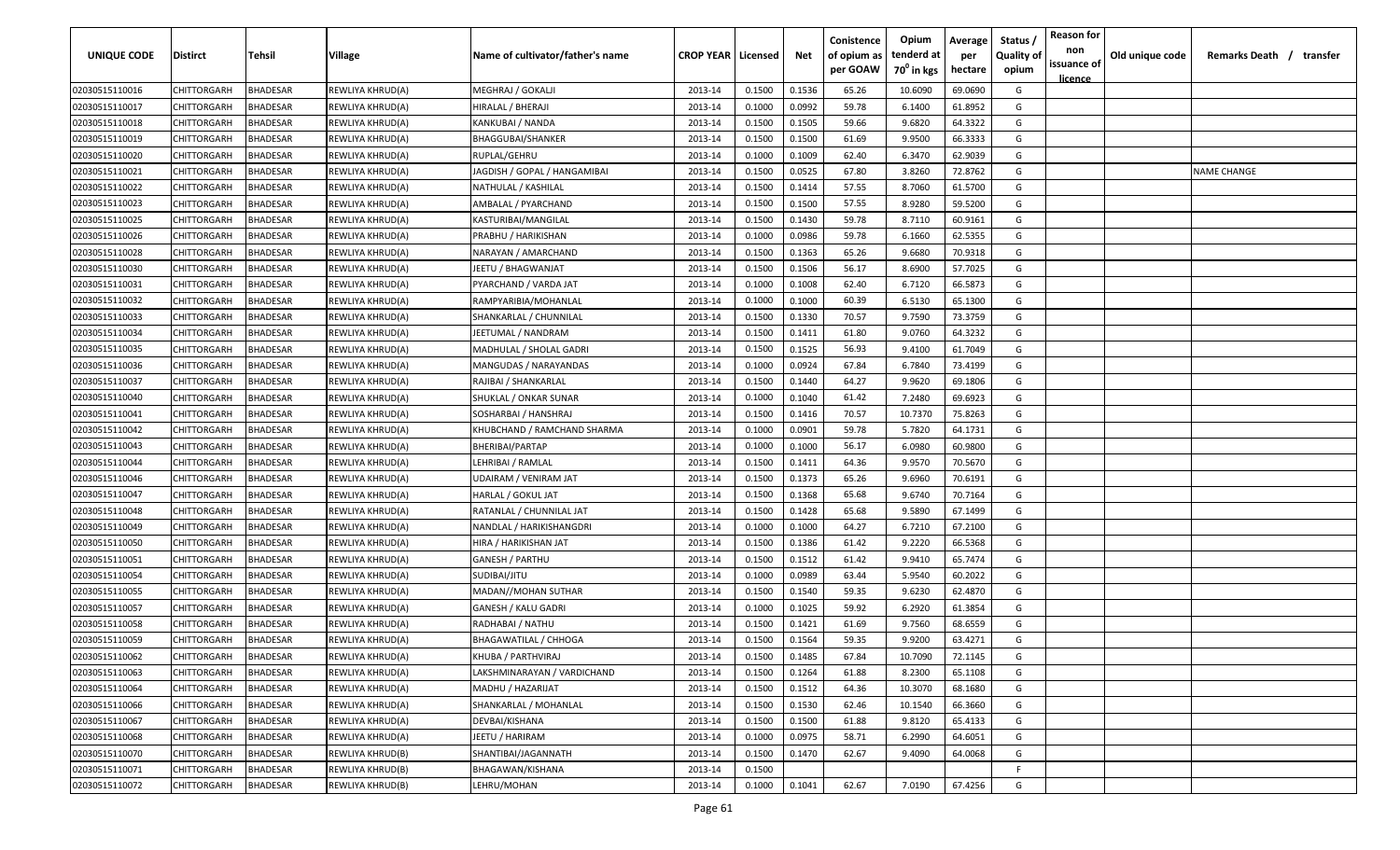| <b>UNIQUE CODE</b> | <b>Distirct</b>    | <b>Tehsil</b>   | Village                 | Name of cultivator/father's name | <b>CROP YEAR   Licensed</b> |        | Net    | Conistence<br>of opium as | Opium<br>tenderd at    | Average<br>per | Status /<br><b>Quality of</b> | <b>Reason for</b><br>non      | Old unique code | Remarks Death /<br>transfer |
|--------------------|--------------------|-----------------|-------------------------|----------------------------------|-----------------------------|--------|--------|---------------------------|------------------------|----------------|-------------------------------|-------------------------------|-----------------|-----------------------------|
|                    |                    |                 |                         |                                  |                             |        |        | per GOAW                  | 70 <sup>0</sup> in kgs | hectare        | opium                         | issuance of<br><u>licence</u> |                 |                             |
| 02030515110073     | CHITTORGARH        | <b>BHADESAR</b> | REWLIYA KHRUD(B)        | BHERULAL/NARAYAN                 | 2013-14                     | 0.1000 | 0.0924 | 60.33                     | 5.6020                 | 60.6277        | G                             |                               |                 |                             |
| 02030515110074     | CHITTORGARH        | BHADESAR        | REWLIYA KHRUD(B)        | SHOBHA/UDAILAL                   | 2013-14                     | 0.1000 | 0.0990 | 57.55                     | 5.8540                 | 59.1313        | G                             |                               |                 |                             |
| 02030515110075     | CHITTORGARH        | BHADESAR        | REWLIYA KHRUD(B)        | BHERA/KALU                       | 2013-14                     | 0.1500 | 0.1232 | 63.54                     | 7.3250                 | 59.4562        | G                             |                               |                 |                             |
| 02030515110076     | CHITTORGARH        | BHADESAR        | REWLIYA KHRUD(B)        | BALU/MOTI                        | 2013-14                     | 0.1500 | 0.1462 | 56.57                     | 8.9380                 | 61.1354        | G                             |                               |                 |                             |
| 02030515110078     | CHITTORGARH        | BHADESAR        | REWLIYA KHRUD(B)        | BHERU/BAJJA                      | 2013-14                     | 0.1500 | 0.1495 | 59.54                     | 9.1690                 | 61.3311        | G                             |                               |                 |                             |
| 02030515110079     | CHITTORGARH        | BHADESAR        | REWLIYA KHRUD(B)        | MOHAN/BAJJA                      | 2013-14                     | 0.1500 | 0.1490 | 59.37                     | 9.0580                 | 60.7919        | G                             |                               |                 |                             |
| 02030515110081     | CHITTORGARH        | BHADESAR        | REWLIYA KHRUD(B)        | SANTILAL/CHUNNILAL               | 2013-14                     | 0.1500 | 0.1492 | 61.56                     | 9.7880                 | 65.6032        | G                             |                               |                 |                             |
| 02030515110083     | CHITTORGARH        | BHADESAR        | REWLIYA KHRUD(B)        | GHIRDHARI/CHUNNI                 | 2013-14                     | 0.1500 | 0.1421 | 65.34                     | 9.6800                 | 68.1210        | G                             |                               |                 |                             |
| 02030515110087     | CHITTORGARH        | BHADESAR        | REWLIYA KHRUD(B)        | GOPAL/BADRI                      | 2013-14                     | 0.1500 | 0.1446 | 62.73                     | 9.4540                 | 65.3804        | G                             |                               |                 |                             |
| 02030515110089     | CHITTORGARH        | BHADESAR        | REWLIYA KHRUD(B)        | SHANKAR/KISHAN                   | 2013-14                     | 0.1000 | 0.1017 | 57.57                     | 6.0700                 | 59.6853        | G                             |                               |                 |                             |
| 02030515110095     | CHITTORGARH        | BHADESAR        | REWLIYA KHRUD(B)        | GHIRDHARI/JITMAL                 | 2013-14                     | 0.1500 | 0.1475 | 56.63                     | 9.1170                 | 61.8102        | G                             |                               |                 |                             |
| 02030515110096     | CHITTORGARH        | BHADESAR        | REWLIYA KHRUD(B)        | GANGABAI/GANESH                  | 2013-14                     | 0.1500 |        |                           |                        |                | -F.                           |                               |                 |                             |
| 02030515110098     | CHITTORGARH        | BHADESAR        | REWLIYA KHRUD(B)        | JAMNALAL/HAJARI                  | 2013-14                     | 0.1500 | 0.0667 | 57.22                     | 4.8300                 | 72.4138        | G                             |                               |                 |                             |
| 02030515110100     | CHITTORGARH        | BHADESAR        | REWLIYA KHRUD(B)        | MANGU/SHORAM                     | 2013-14                     | 0.1000 |        |                           |                        |                | -F.                           |                               |                 |                             |
| 02030515110103     | CHITTORGARH        | BHADESAR        | REWLIYA KHRUD(B)        | BHERULAL/RAMLAL                  | 2013-14                     | 0.1500 | 0.1377 | 68.78                     | 9.8750                 | 71.7139        | G                             |                               |                 |                             |
| 02030515110105     | CHITTORGARH        | BHADESAR        | REWLIYA KHRUD(B)        | RAMESWAR/CHAMPA                  | 2013-14                     | 0.1000 | 0.1016 | 66.29                     | 6.9600                 | 68.5039        | G                             |                               |                 |                             |
| 02030515110107     | CHITTORGARH        | BHADESAR        | REWLIYA KHRUD(B)        | SHARIFAN/ALLHANUR                | 2013-14                     | 0.1500 | 0.1500 | 56.53                     | 9.4570                 | 63.0467        | G                             |                               |                 |                             |
| 02030515110108     | CHITTORGARH        | BHADESAR        | REWLIYA KHRUD(B)        | CHANDNIDEVI/HAJARI               | 2013-14                     | 0.1500 | 0.1458 | 58.93                     | 9.1000                 | 62.4143        | G                             |                               |                 |                             |
| 02030515110109     | CHITTORGARH        | BHADESAR        | REWLIYA KHRUD(B)        | MADHULAL/WARDA                   | 2013-14                     | 0.1500 | 0.1526 | 61.89                     | 10.6270                | 69.6396        | G                             |                               |                 |                             |
| 02030515110110     | CHITTORGARH        | BHADESAR        | REWLIYA KHRUD(B)        | JITMAL/AMARCHAND                 | 2013-14                     | 0.1500 | 0.1488 | 60.12                     | 9.0870                 | 61.0685        | G                             |                               |                 |                             |
| 02030515110111     | CHITTORGARH        | BHADESAR        | REWLIYA KHRUD(B)        | ABDULGANI/ISMAAIL                | 2013-14                     | 0.1000 | 0.0980 | 61.71                     | 6.2680                 | 63.9592        | G                             |                               |                 |                             |
| 02030515110120     | CHITTORGARH        | BHADESAR        | REWLIYA KHRUD(B)        | RUKAMANIBAI/CHAMPALAL            | 2013-14                     | 0.1500 |        |                           |                        |                | -F.                           |                               |                 |                             |
| 02030515110121     | CHITTORGARH        | BHADESAR        | REWLIYA KHRUD(B)        | SHAMPURI/MADHAVPURI              | 2013-14                     | 0.1000 | 0.0990 | 61.71                     | 6.5320                 | 65.9798        | G                             |                               |                 |                             |
| 02030515110122     | CHITTORGARH        | BHADESAR        | REWLIYA KHRUD(B)        | KESHARBAI/BHURALAL               | 2013-14                     | 0.1500 |        |                           |                        |                | -F.                           |                               |                 |                             |
| 02030515110123     | CHITTORGARH        | BHADESAR        | REWLIYA KHRUD(B)        | RATANLAL/HAJARI                  | 2013-14                     | 0.1500 | 0.1411 | 59.73                     | 8.6180                 | 61.0773        | G                             |                               |                 |                             |
| 02030515110128     | CHITTORGARH        | BHADESAR        | REWLIYA KHRUD(B)        | PANNALAL/HIRA                    | 2013-14                     | 0.1500 | 0.1462 | 49.89                     | 7.3480                 | 50.2599        | G                             | 04                            |                 |                             |
| 02030515110129     | CHITTORGARH        | BHADESAR        | REWLIYA KHRUD(B)        | KALU/HIRA                        | 2013-14                     | 0.1500 | 0.1485 | 59.68                     | 9.4980                 | 63.9596        | G                             |                               |                 |                             |
| 02030515110130     | CHITTORGARH        | BHADESAR        | REWLIYA KHRUD(B)        | SAGARBAI/KESHARSINGH             | 2013-14                     | 0.1000 | 0.0961 | 70.43                     | 7.2260                 | 75.1925        | G                             |                               |                 |                             |
| 02030515110131     | CHITTORGARH        | BHADESAR        | REWLIYA KHRUD(B)        | MANGIBAI/JITMAL                  | 2013-14                     | 0.1500 | 0.1350 | 67.92                     | 9.5960                 | 71.0815        | G                             |                               |                 |                             |
| 02030515110133     | CHITTORGARH        | BHADESAR        | REWLIYA KHRUD(B)        | MADANLAL/CHHOGALAL               | 2013-14                     | 0.1000 | 0.0990 | 61.56                     | 6.7800                 | 68.4848        | G                             |                               |                 |                             |
| 02030515110136     | CHITTORGARH        | BHADESAR        | REWLIYA KHRUD(B)        | RAMIBAI / RAMA                   | 2013-14                     | 0.1500 | 0.1508 | 59.68                     | 9.6340                 | 63.8859        | G                             |                               |                 |                             |
| 02030515110138     | CHITTORGARH        | <b>BHADESAR</b> | REWLIYA KHRUD(B)        | NARAYAN/HARIKISHAN               | 2013-14                     | 0.1000 | 0.0931 | 68.55                     | 7.2660                 | 78.0451        | G                             |                               |                 |                             |
| 02030515110139     | CHITTORGARH        | BHADESAR        | REWLIYA KHRUD(B)        | GEHRU/NATHU                      | 2013-14                     | 0.1000 | 0.0970 | 62.69                     | 6.3590                 | 65.5567        | G                             |                               |                 |                             |
| 02030515110140     | CHITTORGARH        | BHADESAR        | REWLIYA KHRUD(B)        | MADANLAL/UDAIRAM                 | 2013-14                     | 0.1000 | 0.1006 | 57.55                     | 6.0180                 | 59.8211        | G                             |                               |                 |                             |
| 02030515110141     | <b>CHITTORGARH</b> | BHADESAR        | <b>REWLIYA KHRUD(B)</b> | VINOD / VARDICHAND               | 2013-14                     | 0.1500 | 0.1459 | 64.64                     | 9.7790                 | 67.0254        | G                             |                               |                 | <b>NAME CHANGE</b>          |
| 02030515110142     | <b>CHITTORGARH</b> | <b>BHADESAR</b> | REWLIYA KHRUD(B)        | PARASBAI/MOHANLAL                | 2013-14                     | 0.1500 | 0.1514 | 61.89                     | 9.7610                 | 64.4716        | G                             |                               |                 |                             |
| 02030515110143     | <b>CHITTORGARH</b> | <b>BHADESAR</b> | REWLIYA KHRUD(B)        | CHHOGALAL/HARIKISHANA            | 2013-14                     | 0.1500 | 0.1450 | 65.34                     | 10.7160                | 73.9034        | G                             |                               |                 |                             |
| 02030515110145     | CHITTORGARH        | <b>BHADESAR</b> | REWLIYA KHRUD(B)        | MANGILAL/SHANKARLAL              | 2013-14                     | 0.1000 | 0.0921 | 64.64                     | 6.6210                 | 71.8893        | G                             |                               |                 |                             |
| 02030515110146     | CHITTORGARH        | <b>BHADESAR</b> | REWLIYA KHRUD(B)        | PANNALAL/DALCHAND                | 2013-14                     | 0.1500 | 0.0960 | 64.64                     | 6.7590                 | 70.4063        | G                             |                               |                 |                             |
| 02030515110147     | CHITTORGARH        | <b>BHADESAR</b> | REWLIYA KHRUD(B)        | NARAYAN/RAMA                     | 2013-14                     | 0.1500 | 0.1480 | 65.34                     | 10.2680                | 69.3784        | G                             |                               |                 |                             |
| 02030515110150     | CHITTORGARH        | <b>BHADESAR</b> | REWLIYA KHRUD(B)        | BHAGAWAN/PRATAPJI                | 2013-14                     | 0.1500 | 0.1505 | 56.63                     | 9.4650                 | 62.8904        | G                             |                               |                 |                             |
| 02030515110151     | CHITTORGARH        | <b>BHADESAR</b> | REWLIYA KHRUD(B)        | NATHULAL/BALU                    | 2013-14                     | 0.1500 | 0.0551 | 56.60                     | 3.4360                 | 62.3593        | G                             |                               |                 |                             |
| 02030515110152     | <b>CHITTORGARH</b> | <b>BHADESAR</b> | REWLIYA KHRUD(B)        | SHANKAR/CHHOGA                   | 2013-14                     | 0.1500 | 0.1399 | 61.89                     | 9.2840                 | 66.3617        |                               | 02                            |                 |                             |
| 02030515110153     | CHITTORGARH        | <b>BHADESAR</b> | REWLIYA KHRUD(B)        | GORDHAN/MANGILAL                 | 2013-14                     | 0.1500 | 0.1430 | 59.73                     | 8.5930                 | 60.0909        | G                             |                               |                 |                             |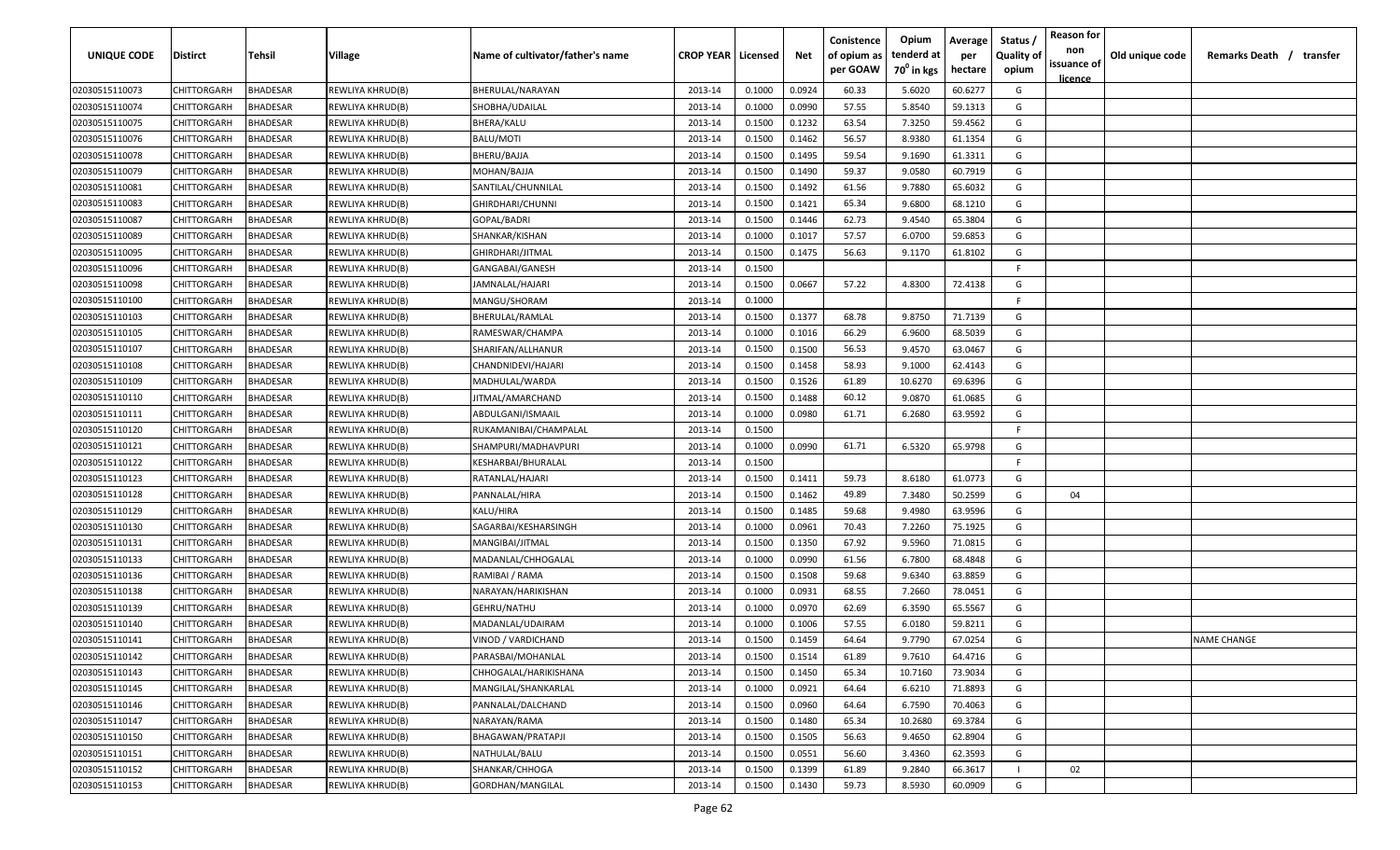| <b>UNIQUE CODE</b> | <b>Distirct</b>    | <b>Tehsil</b>   | Village          | Name of cultivator/father's name | <b>CROP YEAR   Licensed</b> |        | Net    | Conistence<br>of opium as<br>per GOAW | Opium<br>tenderd at<br>70 <sup>0</sup> in kgs | Average<br>per<br>hectare | Status /<br><b>Quality of</b><br>opium | <b>Reason for</b><br>non<br>issuance of<br><u>licence</u> | Old unique code | Remarks Death /<br>transfer |
|--------------------|--------------------|-----------------|------------------|----------------------------------|-----------------------------|--------|--------|---------------------------------------|-----------------------------------------------|---------------------------|----------------------------------------|-----------------------------------------------------------|-----------------|-----------------------------|
| 02030515110154     | CHITTORGARH        | <b>BHADESAR</b> | REWLIYA KHRUD(B) | DALU / GEHRU                     | 2013-14                     | 0.1500 | 0.1443 | 61.56                                 | 8.9530                                        | 62.0444                   | G                                      |                                                           |                 | <b>NAME CHANGE</b>          |
| 02030515110157     | CHITTORGARH        | BHADESAR        | REWLIYA KHRUD(B) | ONKARLAL/HARIRAM                 | 2013-14                     | 0.1000 | 0.0990 | 56.46                                 | 6.0820                                        | 61.4343                   | G                                      |                                                           |                 |                             |
| 02030515110159     | CHITTORGARH        | BHADESAR        | REWLIYA KHRUD(B) | MANGILAL/HEMA                    | 2013-14                     | 0.1000 | 0.1037 | 62.69                                 | 6.7080                                        | 64.6866                   | G                                      |                                                           |                 |                             |
| 02030515110160     | CHITTORGARH        | BHADESAR        | REWLIYA KHRUD(B) | BANSHILAL/RAMNATH                | 2013-14                     | 0.1500 | 0.1409 | 59.73                                 | 9.2240                                        | 65.4649                   | G                                      |                                                           |                 |                             |
| 02030515110162     | CHITTORGARH        | BHADESAR        | REWLIYA KHRUD(B) | SHANKAR/NARAYAN                  | 2013-14                     | 0.1000 | 0.0970 | 58.93                                 | 6.2970                                        | 64.9175                   |                                        | 02                                                        |                 |                             |
| 02030515110163     | CHITTORGARH        | BHADESAR        | REWLIYA KHRUD(B) | NATHULAL/NARAYAN                 | 2013-14                     | 0.1500 | 0.0990 | 56.46                                 | 6.0410                                        | 61.0202                   | G                                      |                                                           |                 |                             |
| 02030515110164     | CHITTORGARH        | BHADESAR        | REWLIYA KHRUD(B) | JITMAL/RUPLAL                    | 2013-14                     | 0.1000 | 0.1014 | 40.95                                 | 0.9480                                        | 9.3491                    | G                                      | 04                                                        |                 |                             |
| 02030515110166     | CHITTORGARH        | BHADESAR        | REWLIYA KHRUD(B) | LAKHAMICHAND/RUPLAL              | 2013-14                     | 0.1500 |        |                                       |                                               |                           | -F.                                    |                                                           |                 |                             |
| 02030515110168     | CHITTORGARH        | BHADESAR        | REWLIYA KHRUD(B) | UDAIRAM/NATHULAL                 | 2013-14                     | 0.1500 | 0.1475 | 57.56                                 | 8.7240                                        | 59.1458                   | G                                      |                                                           |                 |                             |
| 02030515110170     | CHITTORGARH        | BHADESAR        | REWLIYA KHRUD(B) | BHANWARLAL/CHUNA                 | 2013-14                     | 0.1500 | 0.1400 | 64.64                                 | 9.2440                                        | 66.0286                   | G                                      |                                                           |                 |                             |
| 02030515110171     | CHITTORGARH        | BHADESAR        | REWLIYA KHRUD(B) | RATANLAL/BHERA                   | 2013-14                     | 0.1500 | 0.1449 | 58.57                                 | 9.0620                                        | 62.5397                   | G                                      |                                                           |                 |                             |
| 02030515110172     | CHITTORGARH        | BHADESAR        | REWLIYA KHRUD(B) | SURESH/NARAYAN                   | 2013-14                     | 0.1500 | 0.1541 | 62.69                                 | 10.3890                                       | 67.4173                   | G                                      |                                                           |                 |                             |
| 02030515110173     | CHITTORGARH        | BHADESAR        | REWLIYA KHRUD(B) | BANSILAL/KESURAM                 | 2013-14                     | 0.1500 | 0.1471 | 56.53                                 | 8.6490                                        | 58.7967                   | G                                      |                                                           |                 |                             |
| 02030515110174     | CHITTORGARH        | BHADESAR        | REWLIYA KHRUD(B) | PYARI/SUKHDEV                    | 2013-14                     | 0.1500 | 0.1520 | 62.73                                 | 9.9650                                        | 65.5592                   | G                                      |                                                           |                 |                             |
| 02030515110175     | CHITTORGARH        | BHADESAR        | REWLIYA KHRUD(B) | LEHRUDAS/CHUNNIDAS               | 2013-14                     | 0.1000 | 0.1037 | 62.73                                 | 6.8730                                        | 66.2777                   | G                                      |                                                           |                 |                             |
| 02030515110177     | CHITTORGARH        | BHADESAR        | REWLIYA KHRUD(B) | RAMIBAI/BHERU                    | 2013-14                     | 0.1000 | 0.0504 | 58.57                                 | 3.1630                                        | 62.7579                   | G                                      |                                                           |                 |                             |
| 02030515110178     | CHITTORGARH        | <b>BHADESAR</b> | REWLIYA KHRUD(B) | MADANLAL / HAJARI                | 2013-14                     | 0.1000 |        |                                       |                                               |                           | F.                                     |                                                           |                 |                             |
| 02030515110179     | CHITTORGARH        | BHADESAR        | REWLIYA KHRUD(B) | BHAGIRATH/HAJARI                 | 2013-14                     | 0.1500 | 0.1485 | 56.57                                 | 9.2860                                        | 62.5320                   | G                                      |                                                           |                 |                             |
| 02030515110180     | CHITTORGARH        | BHADESAR        | REWLIYA KHRUD(B) | RATANDAS/NARAYANDAS              | 2013-14                     | 0.1500 | 0.1225 | 57.06                                 | 7.6300                                        | 62.2857                   | G                                      |                                                           |                 |                             |
| 02030515110181     | CHITTORGARH        | BHADESAR        | REWLIYA KHRUD(B) | SHANKAR/GOKAL                    | 2013-14                     | 0.1500 | 0.1496 | 58.93                                 | 9.6390                                        | 64.4318                   | G                                      |                                                           |                 |                             |
| 02030515110185     | CHITTORGARH        | BHADESAR        | REWLIYA KHURD(B) | DHAPUBAI/NANDRAM                 | 2013-14                     | 0.1500 | 0.1493 | 43.89                                 | 7.7430                                        | 51.8620                   | G                                      |                                                           |                 |                             |
| 02030515110187     | CHITTORGARH        | BHADESAR        | REWLIYA KHRUD(B) | HIRALAL/BADRILAL                 | 2013-14                     | 0.1500 | 0.1387 | 58.57                                 | 8.4260                                        | 60.7498                   | G                                      |                                                           |                 |                             |
| 02030515110188     | CHITTORGARH        | BHADESAR        | REWLIYA KHRUD(B) | NAGJIRAM/BADRILAL                | 2013-14                     | 0.1500 | 0.1456 | 62.67                                 | 9.5170                                        | 65.3640                   | G                                      |                                                           |                 |                             |
| 02030515110192     | CHITTORGARH        | BHADESAR        | REWLIYA KHRUD(A) | NARAYANIBAI / MOHANLAL           | 2013-14                     | 0.1500 | 0.0959 | 64.60                                 | 6.7000                                        | 69.8644                   | G                                      |                                                           |                 | NAME CHANGE                 |
| 02030515110193     | CHITTORGARH        | BHADESAR        | REWLIYA KHRUD(A) | CHAMPA/HEERALAL                  | 2013-14                     | 0.1000 | 0.1000 | 61.88                                 | 6.6480                                        | 66.4800                   | G                                      |                                                           |                 |                             |
| 02030515110194     | CHITTORGARH        | BHADESAR        | REWLIYA KHRUD(A) | SANTOSIBAI / HAJARI              | 2013-14                     | 0.1500 | 0.1496 | 64.60                                 | 10.3640                                       | 69.2781                   | G                                      |                                                           |                 |                             |
| 02030515110195     | CHITTORGARH        | BHADESAR        | REWLIYA KHRUD(A) | BOTLAL/DANRAJ                    | 2013-14                     | 0.1500 | 0.1500 | 64.60                                 | 10.2990                                       | 68.6600                   | G                                      |                                                           |                 | TRANSFER/SATPUDA            |
| 02030515111003     | CHITTORGARH        | BHADESAR        | RUPAKHEDI        | JAMKUBAI / HARLAL                | 2013-14                     | 0.1500 | 0.1519 | 62.31                                 | 10.5840                                       | 69.6774                   |                                        | 02                                                        |                 |                             |
| 02030515111007     | CHITTORGARH        | BHADESAR        | RUPAKHEDI        | RAMLAL/SHANKER                   | 2013-14                     | 0.1500 | 0.1012 | 59.58                                 | 6.3920                                        | 63.1621                   | G                                      |                                                           |                 |                             |
| 02030515111008     | CHITTORGARH        | BHADESAR        | RUPAKHEDI        | DOLIBAI/MADHU                    | 2013-14                     | 0.1500 | 0.1491 | 59.11                                 | 9.4830                                        | 63.6016                   | G                                      |                                                           |                 |                             |
| 02030515111011     | CHITTORGARH        | BHADESAR        | RUPAKHEDI        | DEVILAL / DALICHAND              | 2013-14                     | 0.1500 | 0.1378 | 62.31                                 | 9.5420                                        | 69.2453                   | G                                      |                                                           |                 |                             |
| 02030515111016     | CHITTORGARH        | <b>BHADESAR</b> | RUPAKHEDI        | ONKAR / PARTHA                   | 2013-14                     | 0.1000 | 0.1000 | 62.31                                 | 6.6050                                        | 66.0500                   | G                                      |                                                           |                 |                             |
| 02030515111021     | CHITTORGARH        | BHADESAR        | RUPAKHEDI        | ONKARLAL / DULICHAND             | 2013-14                     | 0.1500 | 0.1449 | 58.40                                 | 9.2860                                        | 64.0856                   | G                                      |                                                           |                 |                             |
| 02030515111022     | CHITTORGARH        | BHADESAR        | RUPAKHEDI        | JEETU / GOPAL JAT                | 2013-14                     | 0.1500 | 0.1517 | 62.25                                 | 10.6800                                       | 70.4021                   | G                                      |                                                           |                 |                             |
| 02030515111033     | <b>CHITTORGARH</b> | BHADESAR        | RUPAKHEDI        | MATHURALAL / KISHANLAL           | 2013-14                     | 0.1500 | 0.1532 | 62.25                                 | 11.3120                                       | 73.8381                   | G                                      |                                                           |                 |                             |
| 02030515111038     | CHITTORGARH        | <b>BHADESAR</b> | <b>RUPAKHEDI</b> | CHOGA / GANGA                    | 2013-14                     | 0.1500 | 0.1500 | 58.40                                 | 10.0610                                       | 67.0733                   | G                                      |                                                           |                 |                             |
| 02030515111039     | <b>CHITTORGARH</b> | <b>BHADESAR</b> | RUPAKHEDI        | ONKAR / NATHU                    | 2013-14                     | 0.1000 | 0.1014 | 62.25                                 | 6.5990                                        | 65.0789                   | G                                      |                                                           |                 |                             |
| 02030515111043     | CHITTORGARH        | <b>BHADESAR</b> | RUPAKHEDI        | JAMKUBAI / NATHU                 | 2013-14                     | 0.1500 | 0.1480 | 59.11                                 | 9.5340                                        | 64.4189                   | G                                      |                                                           |                 |                             |
| 02030515111047     | CHITTORGARH        | <b>BHADESAR</b> | RUPAKHEDI        | DHANRAJ / SHOLA                  | 2013-14                     | 0.1500 | 0.1456 | 58.40                                 | 8.9350                                        | 61.3668                   | G                                      |                                                           |                 |                             |
| 02030515111050     | CHITTORGARH        | <b>BHADESAR</b> | RUPAKHEDI        | <b>BALURAM / CHAMPA</b>          | 2013-14                     | 0.1500 | 0.1482 | 59.11                                 | 10.0400                                       | 67.7463                   | G                                      |                                                           |                 |                             |
| 02030515111053     | CHITTORGARH        | BHADESAR        | RUPAKHEDI        | <b>BHERU / ONKAR</b>             | 2013-14                     | 0.1500 | 0.1452 | 59.58                                 | 9.8050                                        | 67.5275                   | G                                      |                                                           |                 |                             |
| 02030515111058     | CHITTORGARH        | <b>BHADESAR</b> | RUPAKHEDI        | SHOBHALAL / NANURAM,             | 2013-14                     | 0.1500 | 0.1485 | 59.56                                 | 9.8020                                        | 66.0067                   | G                                      |                                                           |                 |                             |
| 02030515111059     | CHITTORGARH        | BHADESAR        | RUPAKHEDI        | RAMESHVAR / KALU                 | 2013-14                     | 0.1000 | 0.0990 | 55.51                                 | 6.1620                                        | 62.2424                   | G                                      |                                                           |                 |                             |
| 02030515111071     | CHITTORGARH        | <b>BHADESAR</b> | RUPAKHEDI        | MOHAN/PYARA                      | 2013-14                     | 0.1500 | 0.1482 | 55.41                                 | 9.3560                                        | 63.1309                   | G                                      |                                                           |                 |                             |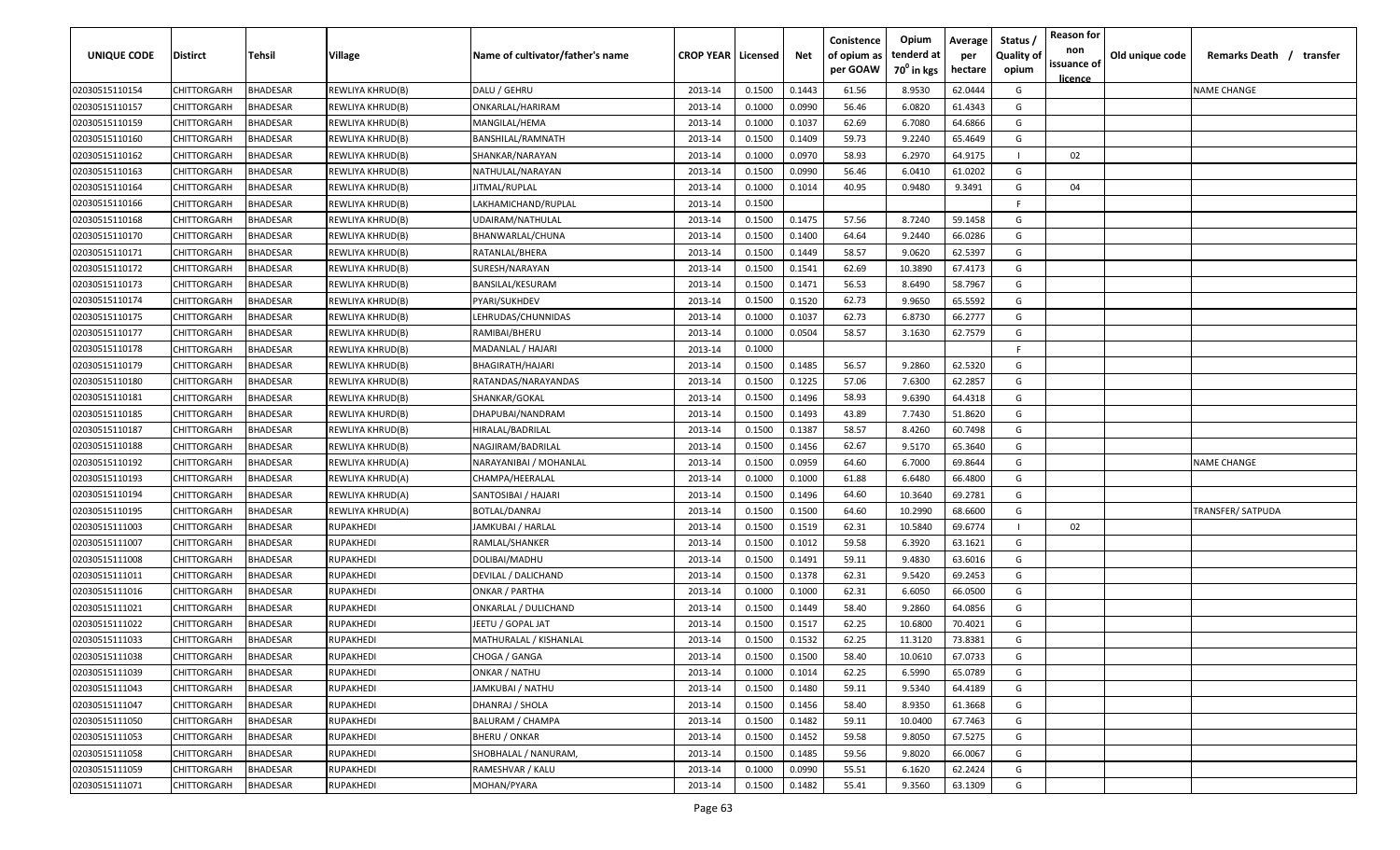| UNIQUE CODE    | <b>Distirct</b>    | <b>Tehsil</b>   | Village      | Name of cultivator/father's name | <b>CROP YEAR   Licensed</b> |        | Net    | Conistence<br>of opium as<br>per GOAW | Opium<br>tenderd at<br>70 <sup>0</sup> in kgs | Average<br>per<br>hectare | Status /<br><b>Quality of</b><br>opium | <b>Reason for</b><br>non<br>issuance of<br><u>licence</u> | Old unique code | Remarks Death / transfer        |
|----------------|--------------------|-----------------|--------------|----------------------------------|-----------------------------|--------|--------|---------------------------------------|-----------------------------------------------|---------------------------|----------------------------------------|-----------------------------------------------------------|-----------------|---------------------------------|
| 02030515112001 | CHITTORGARH        | BHADESAR        | SAGWADIYA    | IMAMBAKSH / RAHIMBAKSH           | 2013-14                     | 0.1000 | 0.1020 | 65.57                                 | 6.8470                                        | 67.1275                   | G                                      |                                                           |                 |                                 |
| 02030515112009 | CHITTORGARH        | <b>BHADESAR</b> | SAGWADIYA    | GAFUR MO. / JIVAN KHAN           | 2013-14                     | 0.1500 | 0.1355 | 64.87                                 | 8.2010                                        | 60.5240                   | G                                      |                                                           |                 |                                 |
| 02030515112011 | CHITTORGARH        | <b>BHADESAR</b> | SAGWADIYA    | IMAMBAKSH / JAMALUDDIN           | 2013-14                     | 0.1000 | 0.1020 | 64.87                                 | 6.5610                                        | 64.3235                   | G                                      |                                                           |                 |                                 |
| 02030515112015 | CHITTORGARH        | <b>BHADESAR</b> | SAGWADIYA    | RAJJAKMO. / HASANKHAN            | 2013-14                     | 0.1500 |        |                                       |                                               |                           | F.                                     |                                                           |                 | <b>NAME CHANGE</b>              |
| 02030515112016 | CHITTORGARH        | <b>BHADESAR</b> | SAGWADIYA    | AZAD HUSSAIN / IMAMBUX BAKSH     | 2013-14                     | 0.1000 | 0.1008 | 62.37                                 | 6.4170                                        | 63.6607                   | G                                      |                                                           |                 |                                 |
| 02030515112023 | CHITTORGARH        | <b>BHADESAR</b> | SAGWADIYA    | GITABAI / AMARCHAND              | 2013-14                     | 0.1000 | 0.0990 | 61.87                                 | 6.3900                                        | 64.5455                   | G                                      |                                                           |                 | TRANSFER/ KANTHARIYA A          |
| 02030515112025 | CHITTORGARH        | <b>BHADESAR</b> | SAGWADIYA    | RUPNATH / NANURAM                | 2013-14                     | 0.1000 | 0.0920 | 61.87                                 | 5.5680                                        | 60.5217                   | G                                      |                                                           |                 |                                 |
| 02030515112033 | CHITTORGARH        | <b>HADESAR</b>  | SAGWADIYA    | MAKBUL AHMED / HASAN KHAN        | 2013-14                     | 0.1000 | 0.0216 | 74.54                                 | 1.6720                                        | 77.4074                   | G                                      |                                                           |                 |                                 |
| 02030515112037 | CHITTORGARH        | <b>HADESAR</b>  | SAGWADIYA    | <b>QBAL / JIVANKHAN</b>          | 2013-14                     | 0.1500 | 0.1350 | 65.57                                 | 8.7860                                        | 65.0815                   | G                                      |                                                           |                 |                                 |
| 02030515112039 | CHITTORGARH        | <b>BHADESAR</b> | SAGWADIYA    | JAKIR HUSSAIN / CHAND MO.        | 2013-14                     | 0.1500 | 0.1467 | 61.87                                 | 9.4040                                        | 64.1036                   | G                                      |                                                           |                 | TRANSFER/ KANTHARIYA A          |
| 02030515112040 | CHITTORGARH        | 3HADESAR        | SAGWADIYA    | PRATHVIRAJ / KISHNA              | 2013-14                     | 0.1000 | 0.0996 | 62.47                                 | 6.6310                                        | 66.5763                   | G                                      |                                                           |                 |                                 |
| 02030515118004 | CHITTORGARH        | 3HADESAR        | SOHANKHEDA   | HIRA / PARSA                     | 2013-14                     | 0.1500 | 0.1560 | 59.85                                 | 10.3030                                       | 66.0449                   | G                                      |                                                           |                 |                                 |
| 02030515118010 | CHITTORGARH        | <b>BHADESAR</b> | SOHANKHEDA   | NARAYAN / BHERA                  | 2013-14                     | 0.1000 | 0.0990 | 59.85                                 | 6.8910                                        | 69.6061                   | G                                      |                                                           |                 |                                 |
| 02030515118012 | CHITTORGARH        | <b>BHADESAR</b> | SOHANKHEDA   | HEERALAL/RAMA                    | 2013-14                     | 0.1500 |        |                                       |                                               |                           | F.                                     |                                                           |                 | NAME CHANGE                     |
| 02030515118016 | CHITTORGARH        | <b>BHADESAR</b> | SOHANKHEDA   | GANGARAM / GOPU                  | 2013-14                     | 0.1000 | 0.0904 | 62.29                                 | 6.0960                                        | 67.4336                   | G                                      |                                                           |                 |                                 |
| 02030515118017 | CHITTORGARH        | <b>HADESAR</b>  | SOHANKHEDA   | KANI/GANGARAM                    | 2013-14                     | 0.1000 | 0.0915 | 64.37                                 | 6.9980                                        | 76.4809                   | G                                      |                                                           |                 |                                 |
| 02030515118033 | CHITTORGARH        | <b>HADESAR</b>  | SOHANKHEDA   | KAJOD/DEVA                       | 2013-14                     | 0.1500 | 0.1468 | 62.29                                 | 9.3080                                        | 63.4060                   | G                                      |                                                           |                 |                                 |
| 02030515118047 | CHITTORGARH        | <b>BHADESAR</b> | SOHANKHEDA   | UDA/BHAGU CHAMAR                 | 2013-14                     | 0.1000 | 0.0991 | 59.69                                 | 6.3360                                        | 63.9354                   | G                                      |                                                           |                 |                                 |
| 02030515118057 | CHITTORGARH        | <b>BHADESAR</b> | SOHANKHEDA   | GOKAL/SHANKAR                    | 2013-14                     | 0.1500 | 0.1416 | 64.37                                 | 9.8390                                        | 69.4845                   | G                                      |                                                           |                 |                                 |
| 02030515118077 | CHITTORGARH        | 3HADESAR        | SOHANKHEDA   | KISHANA / DIPCHAND               | 2013-14                     | 0.1000 | 0.0960 | 56.07                                 | 6.1680                                        | 64.2500                   | G                                      |                                                           |                 |                                 |
| 02030515118078 | CHITTORGARH        | 3HADESAR        | SOHANKHEDA   | DULICHAND/CHATURBHUJ             | 2013-14                     | 0.1000 | 0.0990 | 62.29                                 | 7.2080                                        | 72.8081                   | G                                      |                                                           | 02030515072010  | TRANSFER/KERING KA KHEDA SWRA J |
| 02030515120004 | CHITTORGARH        | <b>BHADESAR</b> | SONIYANA (A) | NANAIBAI / MOTI                  | 2013-14                     | 0.1500 | 0.1507 | 59.60                                 | 9.5960                                        | 63.6762                   | G                                      |                                                           |                 |                                 |
| 02030515120011 | CHITTORGARH        | <b>BHADESAR</b> | SONIYANA (A) | LAKHMA / LALU                    | 2013-14                     | 0.1000 | 0.1002 | 68.75                                 | 6.9730                                        | 69.5908                   | G                                      |                                                           |                 |                                 |
| 02030515120014 | CHITTORGARH        | <b>BHADESAR</b> | SONIYANA (A) | RATANLAL / EAKLING               | 2013-14                     | 0.1000 | 0.1027 | 62.51                                 | 7.0370                                        | 68.5200                   | G                                      |                                                           |                 |                                 |
| 02030515120019 | CHITTORGARH        | <b>BHADESAR</b> | SONIYANA (A) | HANSA / KLAU                     | 2013-14                     | 0.1500 | 0.1296 | 62.51                                 | 8.6440                                        | 66.6975                   | G                                      |                                                           |                 |                                 |
| 02030515120035 | CHITTORGARH        | <b>BHADESAR</b> | SONIYANA (A) | KESAR / GEHRU                    | 2013-14                     | 0.1500 | 0.1534 | 62.47                                 | 10.5310                                       | 68.6506                   | G                                      |                                                           |                 |                                 |
| 02030515120037 | CHITTORGARH        | <b>BHADESAR</b> | SONIYANA (A) | BHAGIRATH / RAMCHANDRA           | 2013-14                     | 0.1500 | 0.1496 | 59.60                                 | 9.6130                                        | 64.2580                   | G                                      |                                                           |                 |                                 |
| 02030515120038 | CHITTORGARH        | <b>BHADESAR</b> | SONIYANA (A) | HRIRAM / BHERAJAT                | 2013-14                     | 0.1500 | 0.1480 | 55.96                                 | 9.1450                                        | 61.7905                   | G                                      |                                                           |                 |                                 |
| 02030515120052 | CHITTORGARH        | <b>HADESAR</b>  | SONIYANA (A) | MANIBAI / BHERA                  | 2013-14                     | 0.1500 | 0.1512 | 56.73                                 | 9.3520                                        | 61.8519                   | G                                      |                                                           |                 |                                 |
| 02030515120063 | CHITTORGARH        | <b>BHADESAR</b> | SONIYANA (A) | MOHANLAL / KISHAN                | 2013-14                     | 0.1000 | 0.0960 | 52.66                                 | 5.5740                                        | 58.0625                   | G                                      |                                                           |                 |                                 |
| 02030515120064 | CHITTORGARH        | <b>BHADESAR</b> | SONIYANA (A) | BHURA / BHAGIRATH                | 2013-14                     | 0.1500 | 0.1500 | 58.61                                 | 9.3020                                        | 62.0133                   | G                                      |                                                           |                 |                                 |
| 02030515120066 | CHITTORGARH        | 3HADESAR        | SONIYANA (A) | IAGHDISH / RAMLAL                | 2013-14                     | 0.1500 | 0.1419 | 62.32                                 | 9.8640                                        | 69.5137                   | G                                      |                                                           |                 |                                 |
| 02030515120073 | CHITTORGARH        | 3HADESAR        | SONIYANA (A) | RADHIBAI / BALURAM               | 2013-14                     | 0.1500 |        |                                       |                                               |                           | F.                                     |                                                           |                 |                                 |
| 02030515120086 | CHITTORGARH        | <b>BHADESAR</b> | SONIYANA (A) | BALU / HIRA                      | 2013-14                     | 0.1500 | 0.1404 | 56.58                                 | 8.9640                                        | 63.8462                   | G                                      |                                                           |                 |                                 |
| 02030515120095 | CHITTORGARH        | <b>BHADESAR</b> | SONIYANA (B) | CHOGA / HAJARI                   | 2013-14                     | 0.1000 | 0.1023 | 64.66                                 | 6.9000                                        | 67.4487                   | G                                      |                                                           |                 | NAME CHANGE                     |
| 02030515120096 | CHITTORGARH        | <b>BHADESAR</b> | SONIYANA (A) | HANSA / BHERAJAT                 | 2013-14                     | 0.1500 | 0.1518 | 62.32                                 | 10.4070                                       | 68.5573                   | G                                      |                                                           |                 |                                 |
| 02030515120097 | CHITTORGARH        | <b>BHADESAR</b> | SONIYANA (A) | BHERA / JITU                     | 2013-14                     | 0.1000 | 0.0911 | 62.32                                 | 6.0360                                        | 66.2569                   | G                                      |                                                           |                 |                                 |
| 02030515120099 | CHITTORGARH        | BHADESAR        | SONIYANA (B) | JAMNALAL / TEKCHAND              | 2013-14                     | 0.1500 | 0.0406 | 60.10                                 | 2.7130                                        | 66.8227                   | G                                      |                                                           |                 |                                 |
| 02030515120100 | CHITTORGARH        | BHADESAR        | SONIYANA (A) | <b>BALURAM / MEGHRAJ</b>         | 2013-14                     | 0.1500 | 0.1434 | 59.60                                 | 9.6470                                        | 67.2734                   | G                                      |                                                           |                 |                                 |
| 02030515120102 | CHITTORGARH        | BHADESAR        | SONIYANA (B) | BALURAM / WARDA                  | 2013-14                     | 0.1500 | 0.1463 | 64.37                                 | 9.6650                                        | 66.0629                   | G                                      |                                                           |                 |                                 |
| 02030515120103 | CHITTORGARH        | <b>BHADESAR</b> | SONIYANA (B) | AMARSINGH / SHANKARSINGH         | 2013-14                     | 0.1000 | 0.0960 | 59.51                                 | 6.0190                                        | 62.6979                   | G                                      |                                                           |                 |                                 |
| 02030515120104 | <b>CHITTORGARH</b> | <b>BHADESAR</b> | SONIYANA (B) | KASTURIBAI/BHAGIRATH             | 2013-14                     | 0.1500 | 0.1365 | 59.13                                 | 8.4980                                        | 62.2564                   | G                                      |                                                           |                 |                                 |
| 02030515120105 | CHITTORGARH        | BHADESAR        | SONIYANA (B) | SHANKAR / DEVA                   | 2013-14                     | 0.1500 | 0.0936 | 62.30                                 | 6.0970                                        | 65.1389                   | G                                      |                                                           |                 |                                 |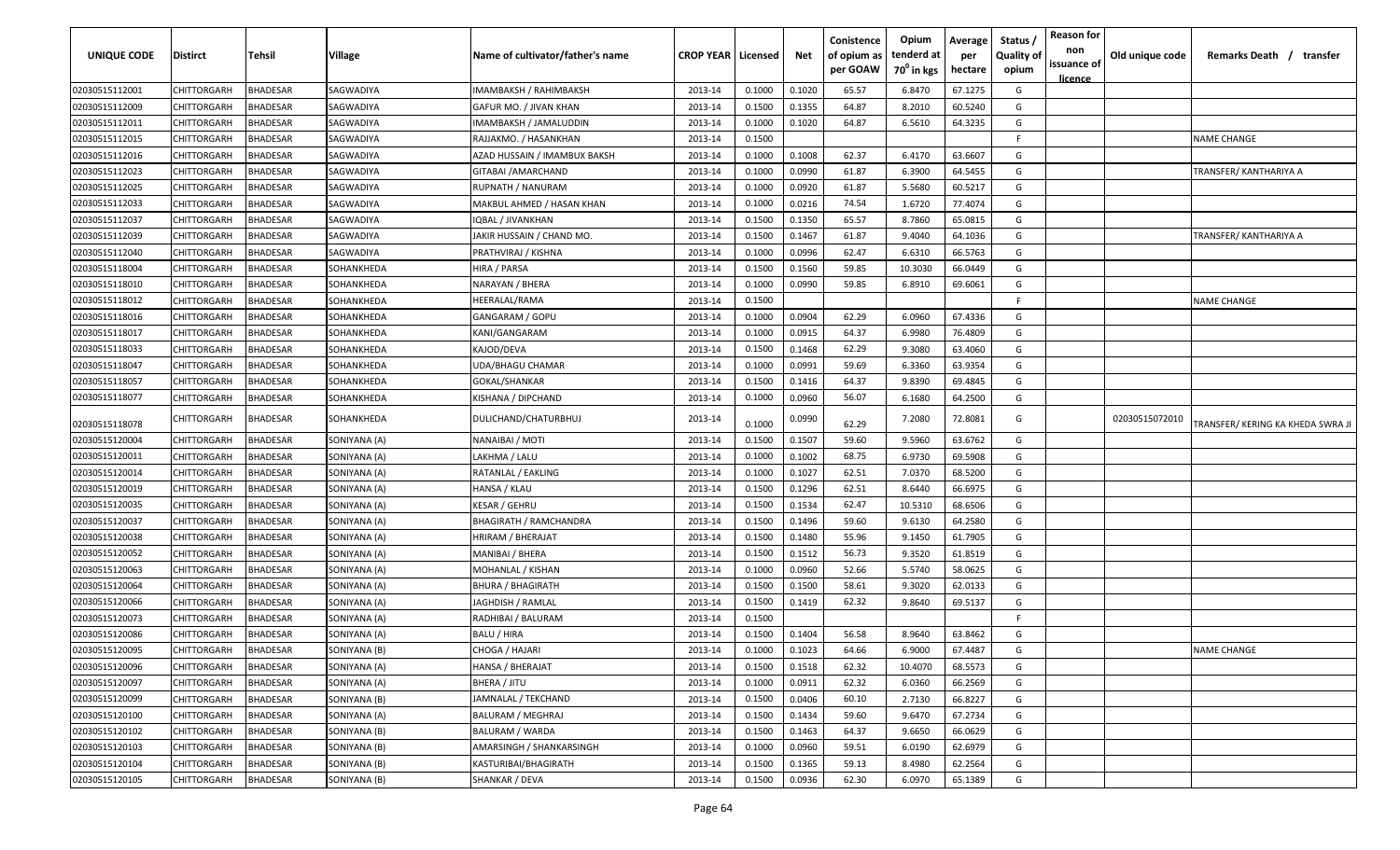| <b>UNIQUE CODE</b> | Distirct           | Tehsil          | Village      | Name of cultivator/father's name | <b>CROP YEAR Licensed</b> |        | Net    | Conistence<br>of opium as | Opium<br>tenderd at    | Average<br>per | Status /<br><b>Quality of</b> | <b>Reason for</b><br>non      | Old unique code | Remarks Death / transfer |
|--------------------|--------------------|-----------------|--------------|----------------------------------|---------------------------|--------|--------|---------------------------|------------------------|----------------|-------------------------------|-------------------------------|-----------------|--------------------------|
|                    |                    |                 |              |                                  |                           |        |        | per GOAW                  | 70 <sup>0</sup> in kgs | hectare        | opium                         | issuance of<br><u>licence</u> |                 |                          |
| 02030515120107     | CHITTORGARH        | <b>BHADESAR</b> | SONIYANA (B) | NARAYAN/KISHANA                  | 2013-14                   | 0.1000 | 0.0960 | 59.13                     | 6.2000                 | 64.5833        | G                             |                               |                 |                          |
| 02030515120108     | CHITTORGARH        | BHADESAR        | SONIYANA (B) | DHANNIBAI / MADHO                | 2013-14                   | 0.1500 | 0.1276 | 59.89                     | 8.8120                 | 69.0596        | G                             |                               |                 |                          |
| 02030515120109     | CHITTORGARH        | BHADESAR        | SONIYANA (B) | RAMLAL / KALU                    | 2013-14                   | 0.1500 | 0.1523 | 64.66                     | 10.3920                | 68.2337        | G                             |                               |                 |                          |
| 02030515120112     | CHITTORGARH        | <b>BHADESAR</b> | SONIYANA (B) | LAKXMAN / BHERULAL               | 2013-14                   | 0.1500 | 0.1482 | 55.58                     | 8.8610                 | 59.7908        | G                             |                               |                 |                          |
| 02030515120115     | CHITTORGARH        | BHADESAR        | SONIYANA (B) | <b>GHOKAL / CHAMPALAL</b>        | 2013-14                   | 0.1500 | 0.1550 | 57.86                     | 9.8030                 | 63.2452        | G                             |                               |                 |                          |
| 02030515120119     | CHITTORGARH        | <b>BHADESAR</b> | SONIYANA (B) | CHUNNILAL / CHAMPA               | 2013-14                   | 0.1000 | 0.0948 | 59.13                     | 6.1240                 | 64.5992        | G                             |                               |                 |                          |
| 02030515120120     | CHITTORGARH        | <b>BHADESAR</b> | SONIYANA (B) | UDAYLAL / PARTHU                 | 2013-14                   | 0.1000 | 0.0960 | 59.13                     | 6.0570                 | 63.0938        | G                             |                               |                 |                          |
| 02030515120124     | CHITTORGARH        | BHADESAR        | SONIYANA (B) | JAMNA / NANDRAM                  | 2013-14                   | 0.1000 | 0.1007 | 62.31                     | 6.6400                 | 65.9384        | G                             |                               |                 |                          |
| 02030515120125     | CHITTORGARH        | BHADESAR        | SONIYANA (B) | RATANLAL / MITTUJI               | 2013-14                   | 0.1500 | 0.0475 | 60.10                     | 3.4090                 | 71.7684        | G                             |                               |                 |                          |
| 02030515120126     | CHITTORGARH        | BHADESAR        | SONIYANA (B) | <b>BALURAM / RAMCHANDRA</b>      | 2013-14                   | 0.1500 | 0.1524 | 62.30                     | 10.8220                | 71.0105        | G                             |                               |                 |                          |
| 02030515120136     | CHITTORGARH        | BHADESAR        | SONIYANA (B) | DHANRAJ / CHAMPA                 | 2013-14                   | 0.1500 | 0.1560 | 55.89                     | 9.2140                 | 59.0641        | G                             |                               |                 |                          |
| 02030515120137     | CHITTORGARH        | BHADESAR        | SONIYANA (B) | <b>BHAGWAN / JITU</b>            | 2013-14                   | 0.1500 | 0.1430 | 58.70                     | 8.8720                 | 62.0420        | G                             |                               |                 |                          |
| 02030515120139     | CHITTORGARH        | BHADESAR        | SONIYANA (B) | SHANKER/CHAMPA                   | 2013-14                   | 0.1500 | 0.1439 | 64.37                     | 9.7470                 | 67.7345        | G                             |                               |                 |                          |
| 02030515120140     | CHITTORGARH        | <b>BHADESAR</b> | SONIYANA (B) | BHWANIRAJ / LOBHRAJ              | 2013-14                   | 0.1500 | 0.1508 | 55.58                     | 9.0440                 | 59.9735        | G                             |                               |                 |                          |
| 02030515120143     | CHITTORGARH        | BHADESAR        | SONIYANA (B) | RATAN / HAJARI                   | 2013-14                   | 0.1000 | 0.1008 | 55.88                     | 5.9310                 | 58.8393        | G                             |                               |                 |                          |
| 02030515120144     | CHITTORGARH        | <b>BHADESAR</b> | SONIYANA (B) | <b>GORILAL / CHATURBHUJ</b>      | 2013-14                   | 0.1500 | 0.1534 | 58.70                     | 9.7530                 | 63.5789        | G                             |                               |                 |                          |
| 02030515120149     | CHITTORGARH        | <b>BHADESAR</b> | SONIYANA (B) | KANHEYALAL / BALUDAS             | 2013-14                   | 0.1500 | 0.1500 | 58.70                     | 9.4670                 | 63.1133        | G                             |                               |                 |                          |
| 02030515120150     | CHITTORGARH        | <b>BHADESAR</b> | SONIYANA (B) | SHANKARSINGH / KISHANSINGH       | 2013-14                   | 0.1500 | 0.0462 | 64.52                     | 3.3370                 | 72.2294        | G                             |                               |                 |                          |
| 02030515120151     | CHITTORGARH        | BHADESAR        | SONIYANA (B) | RATN / CHAMPA                    | 2013-14                   | 0.1000 | 0.1000 | 55.89                     | 5.8760                 | 58.7600        | G                             |                               |                 |                          |
| 02030515120157     | CHITTORGARH        | <b>BHADESAR</b> | SONIYANA (B) | RAMNARAYAN / HAJARI              | 2013-14                   | 0.1000 | 0.1025 | 55.44                     | 6.5180                 | 63.5902        | G                             |                               |                 |                          |
| 02030515120159     | CHITTORGARH        | <b>BHADESAR</b> | SONIYANA (B) | JAMNA / NARAYAN                  | 2013-14                   | 0.1000 | 0.1003 | 55.44                     | 6.4470                 | 64.2772        | G                             |                               |                 |                          |
| 02030515120166     | CHITTORGARH        | <b>BHADESAR</b> | SONIYANA (B) | SOHANI / RAMLAL                  | 2013-14                   | 0.1000 | 0.0945 | 64.52                     | 6.7650                 | 71.5873        | G                             |                               |                 | <b>NAME CHANGE</b>       |
| 02030515120168     | CHITTORGARH        | <b>BHADESAR</b> | SONIYANA (B) | BHERU / MAGNA BHIL               | 2013-14                   | 0.1000 | 0.0993 | 60.40                     | 5.9110                 | 59.5267        | G                             |                               |                 |                          |
| 02030515120169     | CHITTORGARH        | <b>BHADESAR</b> | SONIYANA (B) | CHOGA / LALU KUMHAR              | 2013-14                   | 0.1000 |        |                           |                        |                | -F.                           |                               |                 |                          |
| 02030515120173     | CHITTORGARH        | BHADESAR        | SONIYANA (B) | HIRA / BHERA                     | 2013-14                   | 0.1500 | 0.0320 | 61.63                     | 2.4210                 | 75.6563        | G                             |                               |                 |                          |
| 02030515120174     | CHITTORGARH        | BHADESAR        | SONIYANA (B) | RATAN / HRIRAM                   | 2013-14                   | 0.1000 | 0.0928 | 62.30                     | 6.2660                 | 67.5216        | G                             |                               |                 |                          |
| 02030515120175     | CHITTORGARH        | BHADESAR        | SONIYANA (B) | NARAYAN / SHANKAR                | 2013-14                   | 0.1000 | 0.0468 | 61.77                     | 2.9740                 | 63.5470        | G                             |                               |                 |                          |
| 02030515120176     | CHITTORGARH        | BHADESAR        | SONIYANA (B) | MNOHARSINGH / KISHANSINGH        | 2013-14                   | 0.1500 |        |                           |                        |                | -F.                           |                               |                 |                          |
| 02030515120177     | CHITTORGARH        | BHADESAR        | SONIYANA (B) | NATHU / BHAGHIRATH               | 2013-14                   | 0.1500 | 0.1404 | 61.77                     | 9.1420                 | 65.1140        | G                             |                               |                 |                          |
| 02030515120178     | CHITTORGARH        | BHADESAR        | SONIYANA (B) | GHPOALSINGH / KISHANSINGH        | 2013-14                   | 0.1500 | 0.0459 | 66.31                     | 3.5100                 | 76.4706        | G                             |                               |                 |                          |
| 02030515120179     | CHITTORGARH        | BHADESAR        | SONIYANA (B) | HRIRAM / BHERAJAT                | 2013-14                   | 0.1500 | 0.1485 | 61.77                     | 10.3600                | 69.7643        | G                             |                               |                 |                          |
| 02030515120183     | CHITTORGARH        | BHADESAR        | SONIYANA (B) | TULSIRAM / BHERA                 | 2013-14                   | 0.1500 | 0.1450 | 53.63                     | 8.7260                 | 60.1793        | G                             |                               |                 |                          |
| 02030515120184     | CHITTORGARH        | BHADESAR        | SONIYANA (B) | LEAHRU / GEAHRU                  | 2013-14                   | 0.1000 | 0.0896 | 61.63                     | 6.4800                 | 72.3214        | G                             |                               |                 |                          |
| 02030515120185     | CHITTORGARH        | BHADESAR        | SONIYANA (B) | OMPRAKASH / SOHAN DADICH         | 2013-14                   | 0.1000 | 0.0997 | 53.63                     | 5.9220                 | 59.3982        | G                             |                               |                 |                          |
| 02030515120186     | CHITTORGARH        | BHADESAR        | SONIYANA (B) | AMBALAL/NARU                     | 2013-14                   | 0.1500 | 0.1428 | 67.31                     | 10.4620                | 73.2633        | G                             |                               |                 |                          |
| 02030515120188     | <b>CHITTORGARH</b> | <b>BHADESAR</b> | SONIYANA (B) | <b>BHERU / MADHU</b>             | 2013-14                   | 0.1500 | 0.1342 | 58.88                     | 8.9670                 | 66.8182        | G                             |                               |                 |                          |
| 02030515120189     | CHITTORGARH        | <b>BHADESAR</b> | SONIYANA (B) | RAMPRASAD / GANESH DADICH        | 2013-14                   | 0.1000 | 0.0948 | 62.31                     | 6.3650                 | 67.1414        | G                             |                               |                 |                          |
| 02030515120190     | CHITTORGARH        | <b>BHADESAR</b> | SONIYANA (B) | RAMESWAR / HRIRAM                | 2013-14                   | 0.1500 | 0.1415 | 60.10                     | 9.1440                 | 64.6219        | G                             |                               |                 |                          |
| 02030515120193     | <b>CHITTORGARH</b> | <b>BHADESAR</b> | SONIYANA (B) | KAMLI/LALU                       | 2013-14                   | 0.1000 | 0.1005 | 55.42                     | 5.8510                 | 58.2189        | G                             |                               |                 |                          |
| 02030515120196     | CHITTORGARH        | <b>BHADESAR</b> | SONIYANA (B) | MADAN / HIRAJAT                  | 2013-14                   | 0.1000 |        |                           |                        |                | F.                            |                               |                 |                          |
| 02030515120197     | CHITTORGARH        | BHADESAR        | SONIYANA (B) | HAJARI / MITTU LUHAR             | 2013-14                   | 0.1000 | 0.0945 | 61.63                     | 7.0700                 | 74.8148        | G                             |                               |                 |                          |
| 02030515120198     | CHITTORGARH        | <b>BHADESAR</b> | SONIYANA (B) | <b>BHERU / DHANRAJ</b>           | 2013-14                   | 0.1000 | 0.1000 | 51.91                     | 5.7620                 | 57.6200        | G                             |                               |                 |                          |
| 02030515120200     | CHITTORGARH        | BHADESAR        | SONIYANA (B) | <b>BHERUSINGH / KISHANSINGH</b>  | 2013-14                   | 0.1000 |        |                           |                        |                | F.                            |                               |                 |                          |
| 02030515120203     | <b>CHITTORGARH</b> | <b>BHADESAR</b> | SONIYANA (B) | SHAMBHUSINGH / KISHANSINGH       | 2013-14                   | 0.1000 | 0.0910 | 55.28                     | 5.4100                 | 59.4505        | G                             |                               |                 |                          |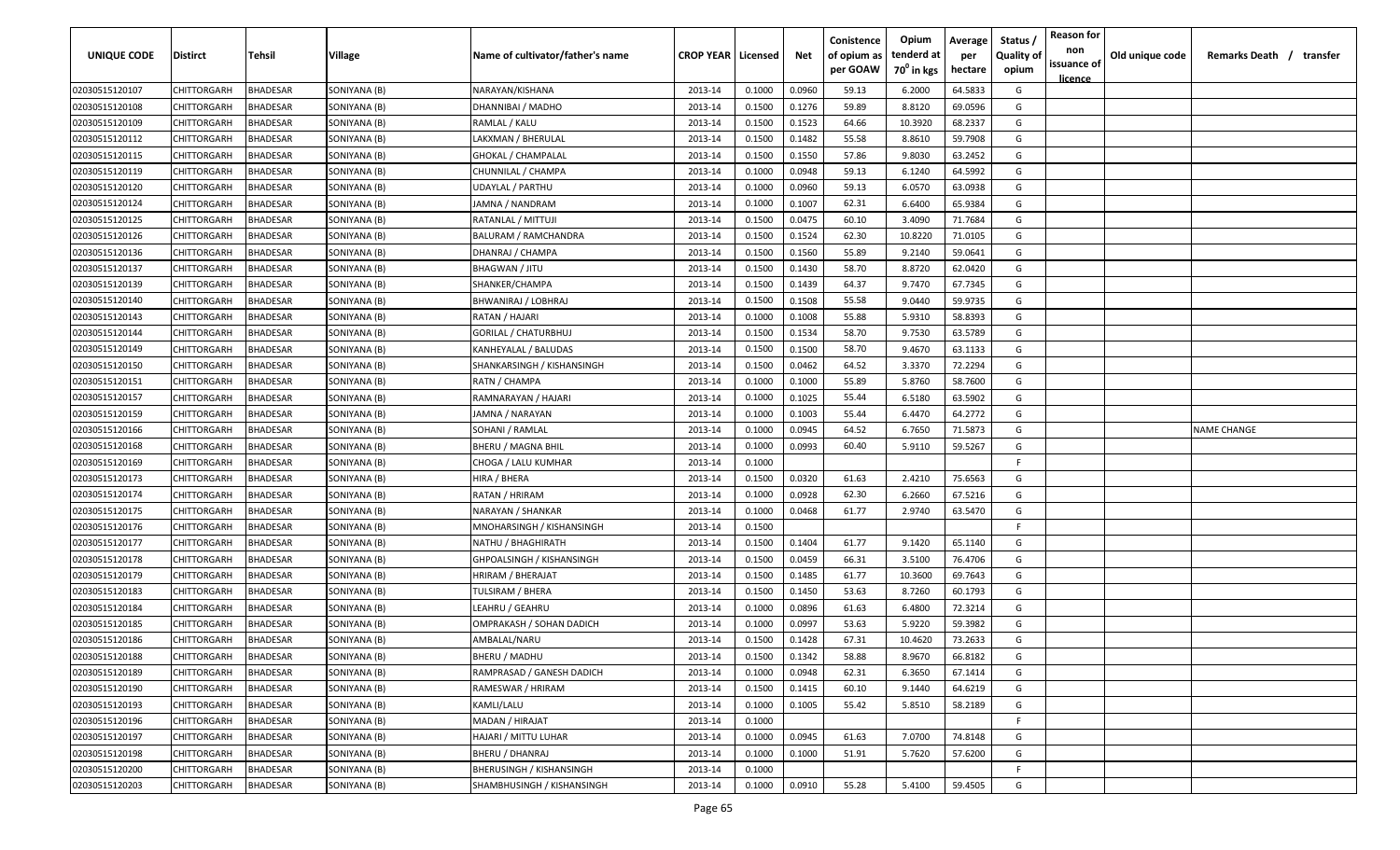| UNIQUE CODE    | <b>Distirct</b> | Tehsil          | <b>Village</b> | Name of cultivator/father's name | <b>CROP YEAR   Licensed</b> |        | Net    | Conistence<br>of opium as<br>per GOAW | Opium<br>tenderd at<br>$70^0$ in kgs | Average<br>per<br>hectare | Status /<br><b>Quality of</b><br>opium | <b>Reason for</b><br>non<br>issuance of | Old unique code | Remarks Death /  | transfer |
|----------------|-----------------|-----------------|----------------|----------------------------------|-----------------------------|--------|--------|---------------------------------------|--------------------------------------|---------------------------|----------------------------------------|-----------------------------------------|-----------------|------------------|----------|
| 02030515120204 | CHITTORGARH     | BHADESAR        | SONIYANA (B)   | KALU / UDAYRAM                   | 2013-14                     | 0.1500 | 0.1419 | 62.31                                 | 9.4980                               | 66.9345                   | G                                      | licence                                 |                 |                  |          |
| 02030515120208 | CHITTORGARH     | BHADESAR        | SONIYANA (A)   | SHANKARLAL / NARAYAN             | 2013-14                     | 0.1500 |        |                                       |                                      |                           | F.                                     |                                         |                 |                  |          |
| 02030515120209 | CHITTORGARH     | <b>BHADESAR</b> | SONIYANA (B)   | <b>BHAGIRATH / ONKAR</b>         | 2013-14                     | 0.1500 | 0.1462 | 59.13                                 | 9.0550                               | 61.9357                   | G                                      |                                         |                 |                  |          |
| 02030515120213 | CHITTORGARH     | BHADESAR        | SONIYANA (B)   | GHOVARDHANSINGH / KISHANSINGH    | 2013-14                     | 0.1500 | 0.1376 | 55.88                                 | 8.3180                               | 60.4506                   | G                                      |                                         |                 |                  |          |
| 02030515120214 | CHITTORGARH     | BHADESAR        | SONIYANA (B)   | MOHNALAL / GANESH                | 2013-14                     | 0.1500 | 0.1480 | 64.52                                 | 10.3140                              | 69.6892                   | G                                      |                                         |                 |                  |          |
| 02030515120217 | CHITTORGARH     | <b>BHADESAR</b> | SONIYANA (B)   | BJJA / NARAYAN                   | 2013-14                     | 0.1000 | 0.0911 | 59.22                                 | 6.1670                               | 67.6948                   |                                        | 02                                      |                 |                  |          |
| 02030515120220 | CHITTORGARH     | <b>BHADESAR</b> | SONIYANA (B)   | ONKARSINGH / NARAYANSINGH        | 2013-14                     | 0.1500 | 0.1405 | 57.20                                 | 8.6370                               | 61.4733                   | G                                      |                                         |                 |                  |          |
| 02030515120224 | CHITTORGARH     | <b>BHADESAR</b> | SONIYANA (A)   | NOSERBAI/RATAN                   | 2013-14                     | 0.1500 | 0.1459 | 58.61                                 | 9.4610                               | 64.8458                   | G                                      |                                         |                 |                  |          |
| 02030515120225 | CHITTORGARH     | BHADESAR        | SONIYANA (B)   | KISOR / RODA                     | 2013-14                     | 0.1500 | 0.1317 | 62.40                                 | 8.8520                               | 67.2134                   | G                                      |                                         | 02030515119013  | TRANSFER/SOMAWAS |          |
| 02030515122001 | CHITTORGARH     | BHADESAR        | SONRADA        | KALURAM/BHERA                    | 2013-14                     | 0.1500 | 0.1438 | 59.00                                 | 8.9340                               | 62.1280                   | G                                      |                                         |                 |                  |          |
| 02030515122002 | CHITTORGARH     | <b>BHADESAR</b> | SONRADA        | NANDLAL / LALUJAT                | 2013-14                     | 0.1500 | 0.1443 | 62.17                                 | 9.2190                               | 63.8877                   | G                                      |                                         |                 |                  |          |
| 02030515122004 | CHITTORGARH     | BHADESAR        | SONRADA        | RADHIBAI / KISHANA               | 2013-14                     | 0.1500 | 0.1500 | 59.00                                 | 9.0350                               | 60.2333                   | G                                      |                                         |                 |                  |          |
| 02030515122006 | CHITTORGARH     | BHADESAR        | SONRADA        | LAKSHMILAL / CHUNNILAL           | 2013-14                     | 0.1500 | 0.1419 | 68.75                                 | 10.4500                              | 73.6434                   | G                                      |                                         |                 |                  |          |
| 02030515122007 | CHITTORGARH     | BHADESAR        | SONRADA        | SANKARLAL / CHUNNILAL            | 2013-14                     | 0.1500 | 0.1348 | 65.66                                 | 9.4550                               | 70.1409                   | G                                      |                                         |                 |                  |          |
| 02030515122009 | CHITTORGARH     | BHADESAR        | SONRADA        | CHAMPA / KALU KUNMHAR            | 2013-14                     | 0.1500 | 0.1373 | 69.00                                 | 8.7320                               | 63.5980                   | G                                      |                                         |                 |                  |          |
| 02030515122011 | CHITTORGARH     | <b>BHADESAR</b> | SONRADA        | CHUNNILAL / MEGHRAJ              | 2013-14                     | 0.1500 | 0.1373 | 67.51                                 | 9.7310                               | 70.8740                   | G                                      |                                         |                 |                  |          |
| 02030515122014 | CHITTORGARH     | BHADESAR        | SONRADA        | <b>BHERA / BHAUWANA</b>          | 2013-14                     | 0.1000 | 0.1000 | 55.33                                 | 5.8040                               | 58.0400                   | G                                      |                                         |                 |                  |          |
| 02030515122016 | CHITTORGARH     | BHADESAR        | SONRADA        | NANDA / TARA BHEEL               | 2013-14                     | 0.1000 | 0.0952 | 57.36                                 | 5.6210                               | 59.0441                   | G                                      |                                         |                 |                  |          |
| 02030515122022 | CHITTORGARH     | BHADESAR        | SONRADA        | GISIBAI / RADHAKISHAN            | 2013-14                     | 0.1500 | 0.1416 | 62.17                                 | 9.2630                               | 65.4167                   | G                                      |                                         |                 |                  |          |
| 02030515122024 | CHITTORGARH     | BHADESAR        | SONRADA        | MADANLAL / SHANKAR               | 2013-14                     | 0.1500 | 0.1364 | 65.66                                 | 9.5490                               | 70.0073                   | G                                      |                                         |                 |                  |          |
| 02030515122025 | CHITTORGARH     | BHADESAR        | SONRADA        | LAKSHMAN / MEGA                  | 2013-14                     | 0.1500 | 0.1366 | 58.64                                 | 8.5200                               | 62.3719                   | G                                      |                                         |                 |                  |          |
| 02030515122027 | CHITTORGARH     | BHADESAR        | SONRADA        | KELASH / CHUNNILAL               | 2013-14                     | 0.1500 | 0.1420 | 61.78                                 | 9.0900                               | 64.0141                   | G                                      |                                         |                 |                  |          |
| 02030515122029 | CHITTORGARH     | <b>BHADESAR</b> | SONRADA        | SHANKAR / CHATURBHUJ             | 2013-14                     | 0.1500 | 0.1400 | 65.66                                 | 10.0550                              | 71.8214                   | G                                      |                                         |                 |                  |          |
| 02030515122030 | CHITTORGARH     | BHADESAR        | SONRADA        | CHUNNILAL / GANESH               | 2013-14                     | 0.1500 | 0.1481 | 58.81                                 | 8.5860                               | 57.9743                   | G                                      |                                         |                 |                  |          |
| 02030515122033 | CHITTORGARH     | BHADESAR        | SONRADA        | MANGU / RADHA KISHAN             | 2013-14                     | 0.1500 | 0.1406 | 61.78                                 | 9.2760                               | 65.9744                   | G                                      |                                         |                 |                  |          |
| 02030515122034 | CHITTORGARH     | BHADESAR        | SONRADA        | KESHARBAI / MEGHA                | 2013-14                     | 0.1500 | 0.1357 | 58.81                                 | 8.6110                               | 63.4562                   | G                                      |                                         |                 |                  |          |
| 02030515122035 | CHITTORGARH     | BHADESAR        | SONRADA        | AMBALAL / NANDA                  | 2013-14                     | 0.1500 | 0.1443 | 58.81                                 | 8.7710                               | 60.7831                   | G                                      |                                         |                 |                  |          |
| 02030515122036 | CHITTORGARH     | <b>BHADESAR</b> | SONRADA        | LAHRU / NANDA                    | 2013-14                     | 0.1500 | 0.1440 | 58.64                                 | 9.1900                               | 63.8194                   | G                                      |                                         |                 |                  |          |
| 02030515122039 | CHITTORGARH     | BHADESAR        | SONRADA        | RATAN / BHERA                    | 2013-14                     | 0.1000 | 0.1000 | 56.44                                 | 5.9180                               | 59.1800                   | G                                      |                                         |                 |                  |          |
| 02030515122045 | CHITTORGARH     | BHADESAR        | SONRADA        | LEAHRU / NARAYAN                 | 2013-14                     | 0.1500 | 0.1376 | 55.43                                 | 8.1800                               | 59.4477                   | G                                      |                                         |                 |                  |          |
| 02030515123005 | CHITTORGARH     | BHADESAR        | SUKHWADA       | MITTHULAL/MANGILAL               | 2013-14                     | 0.1000 | 0.0990 | 61.20                                 | 6.5570                               | 66.2323                   | G                                      |                                         |                 |                  |          |
| 02030515123006 | CHITTORGARH     | BHADESAR        | SUKHWADA       | NANDA / BHERA                    | 2013-14                     | 0.1500 | 0.1490 | 59.73                                 | 9.8380                               | 66.0268                   | G                                      |                                         |                 |                  |          |
| 02030515123013 | CHITTORGARH     | BHADESAR        | SUKHWADA       | <b>BHIMRAJ / DEVJI</b>           | 2013-14                     | 0.1000 | 0.1024 | 65.06                                 | 7.1660                               | 69.9805                   | G                                      |                                         |                 |                  |          |
| 02030515123015 | CHITTORGARH     | BHADESAR        | SUKHWADA       | <b>BHERULAL/GOVIND</b>           | 2013-14                     | 0.1000 | 0.1005 | 57.44                                 | 5.9410                               | 59.1144                   | G                                      |                                         |                 |                  |          |
| 02030515123019 | CHITTORGARH     | BHADESAR        | SUKHWADA       | <b>CHUNNILAL / ONKAR</b>         | 2013-14                     | 0.1500 | 0.1518 | 61.21                                 | 10.2750                              | 67.6877                   | G                                      |                                         |                 |                  |          |
| 02030515123020 | CHITTORGARH     | BHADESAR        | SUKHWADA       | KASTURIBAI/NANALAL               | 2013-14                     | 0.1500 | 0.1520 | 65.06                                 | 10.4190                              | 68.5461                   | G                                      |                                         |                 |                  |          |
| 02030515123021 | CHITTORGARH     | BHADESAR        | SUKHWADA       | NANDA / ONKAR                    | 2013-14                     | 0.1500 | 0.1470 | 61.20                                 | 10.3340                              | 70.2993                   | G                                      |                                         |                 |                  |          |
| 02030515123022 | CHITTORGARH     | <b>BHADESAR</b> | SUKHWADA       | SHANKARLAL / GHISA               | 2013-14                     | 0.1000 | 0.1029 | 59.73                                 | 6.3060                               | 61.2828                   | G                                      |                                         |                 |                  |          |
| 02030515123025 | CHITTORGARH     | <b>BHADESAR</b> | SUKHWADA       | CHUNNILAL / HUKAMICHAND          | 2013-14                     | 0.1500 | 0.1518 | 61.21                                 | 9.5310                               | 62.7866                   | G                                      |                                         |                 |                  |          |
| 02030515123026 | CHITTORGARH     | BHADESAR        | SUKHWADA       | NARAYAN / RATTA GADARI           | 2013-14                     | 0.1000 | 0.0957 | 50.24                                 | 5.7990                               | 60.5956                   | G                                      |                                         |                 |                  |          |
| 02030515123027 | CHITTORGARH     | BHADESAR        | SUKHWADA       | TANKUBAI / MADHU                 | 2013-14                     | 0.1500 | 0.1555 | 59.73                                 | 10.1460                              | 65.2476                   | G                                      |                                         |                 |                  |          |
| 02030515123029 | CHITTORGARH     | BHADESAR        | SUKHWADA       | <b>BADRILAL / NANALAL DHAKAR</b> | 2013-14                     | 0.1000 | 0.0990 | 61.21                                 | 7.0390                               | 71.1010                   | G                                      |                                         |                 |                  |          |
| 02030515123030 | CHITTORGARH     | BHADESAR        | SUKHWADA       | SUKHLAL / MANGILAL               | 2013-14                     | 0.1500 | 0.1482 | 65.06                                 | 10.1400                              | 68.4211                   | G                                      |                                         |                 |                  |          |
| 02030515123035 | CHITTORGARH     | BHADESAR        | SUKHWADA       | MOTILAL / GOVINDRAM              | 2013-14                     | 0.1000 | 0.1032 | 59.73                                 | 7.0910                               | 68.7112                   | G                                      |                                         |                 |                  |          |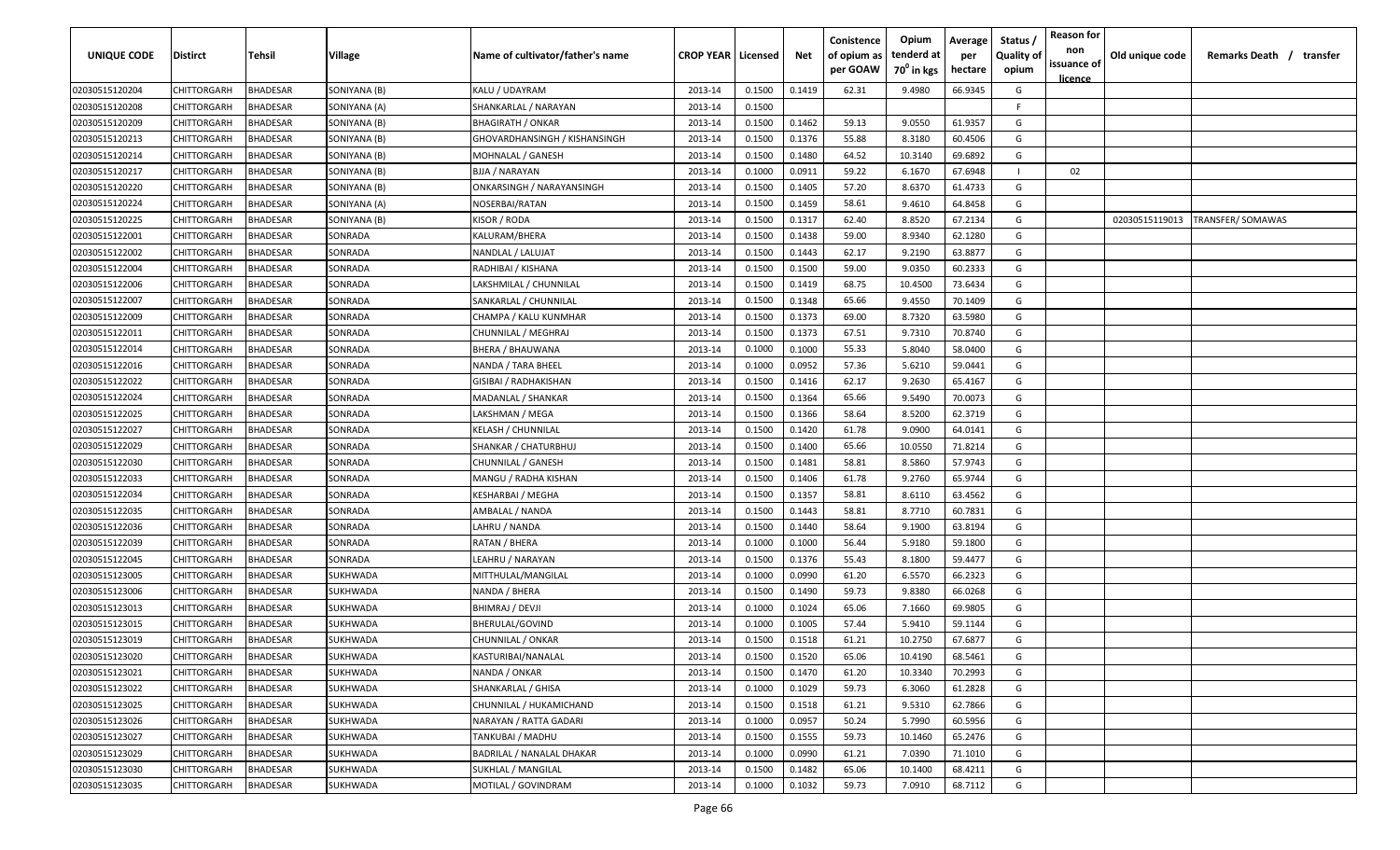| <b>UNIQUE CODE</b> | Distirct           | Tehsil             | Village           | Name of cultivator/father's name | <b>CROP YEAR   Licensed</b> |        | Net    | Conistence<br>of opium as | Opium<br>tenderd at    | Average<br>per | Status /<br><b>Quality of</b> | <b>Reason for</b><br>non      | Old unique code | Remarks Death / transfer |
|--------------------|--------------------|--------------------|-------------------|----------------------------------|-----------------------------|--------|--------|---------------------------|------------------------|----------------|-------------------------------|-------------------------------|-----------------|--------------------------|
|                    |                    |                    |                   |                                  |                             |        |        | per GOAW                  | 70 <sup>0</sup> in kgs | hectare        | opium                         | issuance of<br><u>licence</u> |                 |                          |
| 02030515123047     | CHITTORGARH        | <b>BHADESAR</b>    | SUKHWADA(B)       | KISHORKUMAR / BHANWARLAL         | 2013-14                     | 0.1500 | 0.1500 | 53.89                     | 8.6450                 | 57.6333        | G                             |                               |                 |                          |
| 02030515123051     | CHITTORGARH        | BHADESAR           | SUKHWADA          | NANDUBAI / CHHAGANLAL            | 2013-14                     | 0.1000 | 0.1000 | 61.24                     | 6.4910                 | 64.9100        | G                             |                               |                 |                          |
| 02030515123054     | CHITTORGARH        | BHADESAR           | SUKHWADA          | RATANLAL / GOPI                  | 2013-14                     | 0.1500 | 0.1550 | 59.48                     | 9.3640                 | 60.4129        | G                             |                               |                 |                          |
| 02030515123057     | CHITTORGARH        | BHADESAR           | SUKHWADA          | SHRILAL / JAYCHAND               | 2013-14                     | 0.1500 | 0.1456 | 57.15                     | 9.0300                 | 62.0192        | G                             |                               |                 |                          |
| 02030515123059     | CHITTORGARH        | BHADESAR           | SUKHWADA          | HIRALAL / RODA                   | 2013-14                     | 0.1500 | 0.1442 | 68.35                     | 10.8380                | 75.1595        | G                             |                               |                 |                          |
| 02030515123060     | CHITTORGARH        | BHADESAR           | SUKHWADA          | RANGLAL / MATHURALAL             | 2013-14                     | 0.1500 | 0.1424 | 61.20                     | 10.2030                | 71.6503        | G                             |                               |                 |                          |
| 02030515123065     | CHITTORGARH        | BHADESAR           | SUKHWADA          | AMARCHAND / BHANWARLAL           | 2013-14                     | 0.1000 | 0.0975 | 61.20                     | 6.3390                 | 65.0154        | G                             |                               |                 |                          |
| 02030515123067     | CHITTORGARH        | BHADESAR           | SUKHWADA          | MANGILAL / DAYARAM               | 2013-14                     | 0.1000 | 0.1013 | 59.48                     | 6.8230                 | 67.3544        | G                             |                               |                 |                          |
| 02030515123091     | CHITTORGARH        | BHADESAR           | SUKHWADA          | BHERULAL / NARAYAN JAT           | 2013-14                     | 0.1000 | 0.0930 | 57.44                     | 6.1130                 | 65.7312        | G                             |                               |                 |                          |
| 02030515123092     | CHITTORGARH        | BHADESAR           | SUKHWADA          | SHANKARLAL / NARAYAN             | 2013-14                     | 0.1000 | 0.0984 | 57.15                     | 6.1640                 | 62.6423        | G                             |                               |                 |                          |
| 02030515123097     | CHITTORGARH        | BHADESAR           | SUKHWADA          | DHANRAJ / VARDICHAND             | 2013-14                     | 0.1000 | 0.0990 | 61.21                     | 6.5140                 | 65.7980        |                               | 02                            |                 |                          |
| 02030515123098     | CHITTORGARH        | BHADESAR           | SUKHWADA          | DAYARAM / MODA                   | 2013-14                     | 0.1000 | 0.0959 | 57.11                     | 5.8090                 | 60.5735        | G                             |                               |                 |                          |
| 02030515123102     | CHITTORGARH        | BHADESAR           | SUKHWADA          | IDIBAI/LALU                      | 2013-14                     | 0.1500 | 0.1485 | 57.15                     | 9.7730                 | 65.8114        | G                             |                               |                 |                          |
| 02030515123111     | CHITTORGARH        | <b>BHADESAR</b>    | SUKHWADA          | NANURAM / KESURAM                | 2013-14                     | 0.1000 |        |                           |                        |                | N                             |                               | 02030515113003  | TRANSFER/ SARLAI         |
| 02030515123112     | CHITTORGARH        | BHADESAR           | SUKHWADA          | SHANKER / CHOGALAL               | 2013-14                     | 0.1000 | 0.0990 | 59.48                     | 6.4660                 | 65.3131        | G                             |                               | 02030515113030  | TRANSFER/ SARLAI         |
| 02030515123113     | CHITTORGARH        | <b>BHADESAR</b>    | SUKHWADA          | OGHD / VARDA                     | 2013-14                     | 0.1000 |        |                           |                        |                | N                             |                               | 02030515113043  | <b>TRANSFER/ HODA</b>    |
| 02030514002001     | CHITTORGARH        | CHITTORGARH        | AMARPURA SAWA     | RAMGOPAL/BHAGIRATH               | 2013-14                     | 0.1500 | 0.1499 | 50.48                     | 8.2500                 | 55.0367        | G                             |                               |                 |                          |
| 02030514002003     | <b>CHITTORGARH</b> | CHITTORGARH        | AMARPURA SAWA     | MANOHARSINGH/RAMSWARUP           | 2013-14                     | 0.1500 | 0.1464 | 71.33                     | 11.6370                | 79.4877        | G                             |                               |                 |                          |
| 02030514002006     | CHITTORGARH        | CHITTORGARH        | AMARPURA SAWA     | HARISINGH/RAMJARU                | 2013-14                     | 0.1500 | 0.1463 | 62.33                     | 9.3670                 | 64.0260        | G                             |                               |                 |                          |
| 02030514002008     | CHITTORGARH        | CHITTORGARH        | AMARPURA SAWA     | RAMNIWAS/CHENRAM                 | 2013-14                     | 0.1000 | 0.0990 | 62.33                     | 6.5980                 | 66.6465        | G                             |                               |                 |                          |
| 02030514002011     | CHITTORGARH        | CHITTORGARH        | AMARPURA SAWA     | KANKUBAI/TEJA                    | 2013-14                     | 0.1500 | 0.1406 | 52.24                     | 8.7040                 | 61.9061        | G                             |                               |                 |                          |
| 02030514002016     | CHITTORGARH        | CHITTORGARH        | AMARPURA SAWA     | RAMNARAYAN/JIWANRAM              | 2013-14                     | 0.1000 | 0.1000 | 62.94                     | 6.1680                 | 61.6800        | G                             |                               |                 |                          |
| 02030514002021     | CHITTORGARH        | CHITTORGARH        | AMARPURA SAWA     | MAHENDRASINGH/MANGILAL           | 2013-14                     | 0.1500 | 0.1450 | 55.24                     | 9.0830                 | 62.6414        | G                             |                               |                 |                          |
| 02030514002028     | CHITTORGARH        | CHITTORGARH        | AMARPURA SAWA     | LILABAI/PARASRAM                 | 2013-14                     | 0.1500 | 0.1512 | 62.70                     | 10.8290                | 71.6204        | G                             |                               |                 |                          |
| 02030514002029     | CHITTORGARH        | CHITTORGARH        | AMARPURA SAWA     | ONKAR/RAMPRATAP                  | 2013-14                     | 0.1500 | 0.1500 | 62.94                     | 10.2050                | 68.0333        | G                             |                               |                 |                          |
| 02030514002030     | CHITTORGARH        | CHITTORGARH        | AMARPURA SAWA     | RAMSINGH/RAMNIWAS                | 2013-14                     | 0.1500 | 0.1460 | 71.33                     | 11.3410                | 77.6781        | G                             |                               |                 |                          |
| 02030514002031     | CHITTORGARH        | CHITTORGARH        | AMARPURA SAWA     | RAMESHCHAND/RAMPRATAP            | 2013-14                     | 0.1500 | 0.1457 | 58.73                     | 9.0780                 | 62.3061        | G                             |                               |                 |                          |
| 02030514002033     | CHITTORGARH        | CHITTORGARH        | AMARPURA SAWA     | TAKHATSINGH/AMRATRAM             | 2013-14                     | 0.1500 | 0.1444 | 62.94                     | 10.3940                | 71.9806        | G                             |                               |                 |                          |
| 02030514003003     | CHITTORGARH        | CHITTORGARH        | AMERPURA VIJAYPUR | RAJIBAI/BHANWARLAL               | 2013-14                     | 0.1500 | 0.1542 | 58.68                     | 9.8160                 | 63.6576        | G                             |                               |                 |                          |
| 02030514003006     | CHITTORGARH        | CHITTORGARH        | AMERPURA VIJAYPUR | BHAWANIRAM/RAMLAL                | 2013-14                     | 0.1500 | 0.1488 | 61.52                     | 10.1770                | 68.3938        | G                             |                               |                 |                          |
| 02030514003007     | CHITTORGARH        | CHITTORGARH        | AMERPURA VIJAYPUR | MATHARALAL/NARAYAN               | 2013-14                     | 0.1500 | 0.1491 | 58.68                     | 10.0090                | 67.1294        | G                             |                               |                 |                          |
| 02030514003008     | CHITTORGARH        | CHITTORGARH        | AMERPURA VIJAYPUR | BALIBAI/DHANNA                   | 2013-14                     | 0.1500 | 0.1492 | 56.18                     | 9.5270                 | 63.8539        | G                             |                               |                 |                          |
| 02030514003012     | CHITTORGARH        | CHITTORGARH        | AMERPURA VIJAYPUR | KANYALAL/GHISA                   | 2013-14                     | 0.1500 | 0.1482 | 58.68                     | 9.8750                 | 66.6329        | G                             |                               |                 |                          |
| 02030514003017     | CHITTORGARH        | CHITTORGARH        | AMERPURA VIJAYPUR | BHURIBAI/BHAGAWAN                | 2013-14                     | 0.1500 | 0.1506 | 61.52                     | 10.0010                | 66.4077        | G                             |                               |                 |                          |
| 02030514003018     | <b>CHITTORGARH</b> | CHITTORGARH        | AMERPURA VIJAYPUR | PRATAPIBAI/LAKHAMICHAND          | 2013-14                     | 0.1500 | 0.1496 | 62.13                     | 10.4470                | 69.8329        | G                             |                               |                 |                          |
| 02030514003019     | <b>CHITTORGARH</b> | <b>CHITTORGARH</b> | AMERPURA VIJAYPUR | JAMANIBAI/VARDICHAN              | 2013-14                     | 0.1500 | 0.1431 | 61.52                     | 10.4500                | 73.0259        | G                             |                               |                 |                          |
| 02030514003020     | CHITTORGARH        | CHITTORGARH        | AMERPURA VIJAYPUR | NANALAL/PARTHA                   | 2013-14                     | 0.1500 | 0.1504 | 61.52                     | 10.6170                | 70.5918        | G                             |                               |                 |                          |
| 02030514003021     | CHITTORGARH        | <b>CHITTORGARH</b> | AMERPURA VIJAYPUR | CHHAGAN/HEMRAJ                   | 2013-14                     | 0.1500 | 0.1530 | 59.64                     | 10.4540                | 68.3268        | G                             |                               |                 |                          |
| 02030514003024     | <b>CHITTORGARH</b> | CHITTORGARH        | AMERPURA VIJAYPUR | MANGILAL/KAJOD                   | 2013-14                     | 0.1500 | 0.1500 | 57.37                     | 9.4740                 | 63.1600        | G                             |                               |                 |                          |
| 02030514003025     | CHITTORGARH        | CHITTORGARH        | AMERPURA VIJAYPUR | JAGDISH/GOPILALDHAKER            | 2013-14                     | 0.1500 | 0.1520 | 56.21                     | 9.5720                 | 62.9737        | G                             |                               |                 |                          |
| 02030514003026     | CHITTORGARH        | CHITTORGARH        | AMERPURA VIJAYPUR | UDAILAL/GULABKUMAR               | 2013-14                     | 0.1500 | 0.1560 | 59.08                     | 9.8660                 | 63.2436        | G                             |                               |                 |                          |
| 02030514003028     | CHITTORGARH        | CHITTORGARH        | AMERPURA VIJAYPUR | KISHANLAL/GHISA                  | 2013-14                     | 0.1500 | 0.1476 | 56.18                     | 9.4940                 | 64.3225        | G                             |                               |                 |                          |
| 02030514003029     | CHITTORGARH        | CHITTORGARH        | AMERPURA VIJAYPUR | GULAB/DALU                       | 2013-14                     | 0.1500 | 0.1435 | 59.08                     | 9.9510                 | 69.3449        | G                             |                               |                 |                          |
| 02030514003031     | CHITTORGARH        | CHITTORGARH        | AMERPURA VIJAYPUR | GOPI/DALU                        | 2013-14                     | 0.1500 | 0.1520 | 56.21                     | 9.6600                 | 63.5526        | G                             |                               |                 |                          |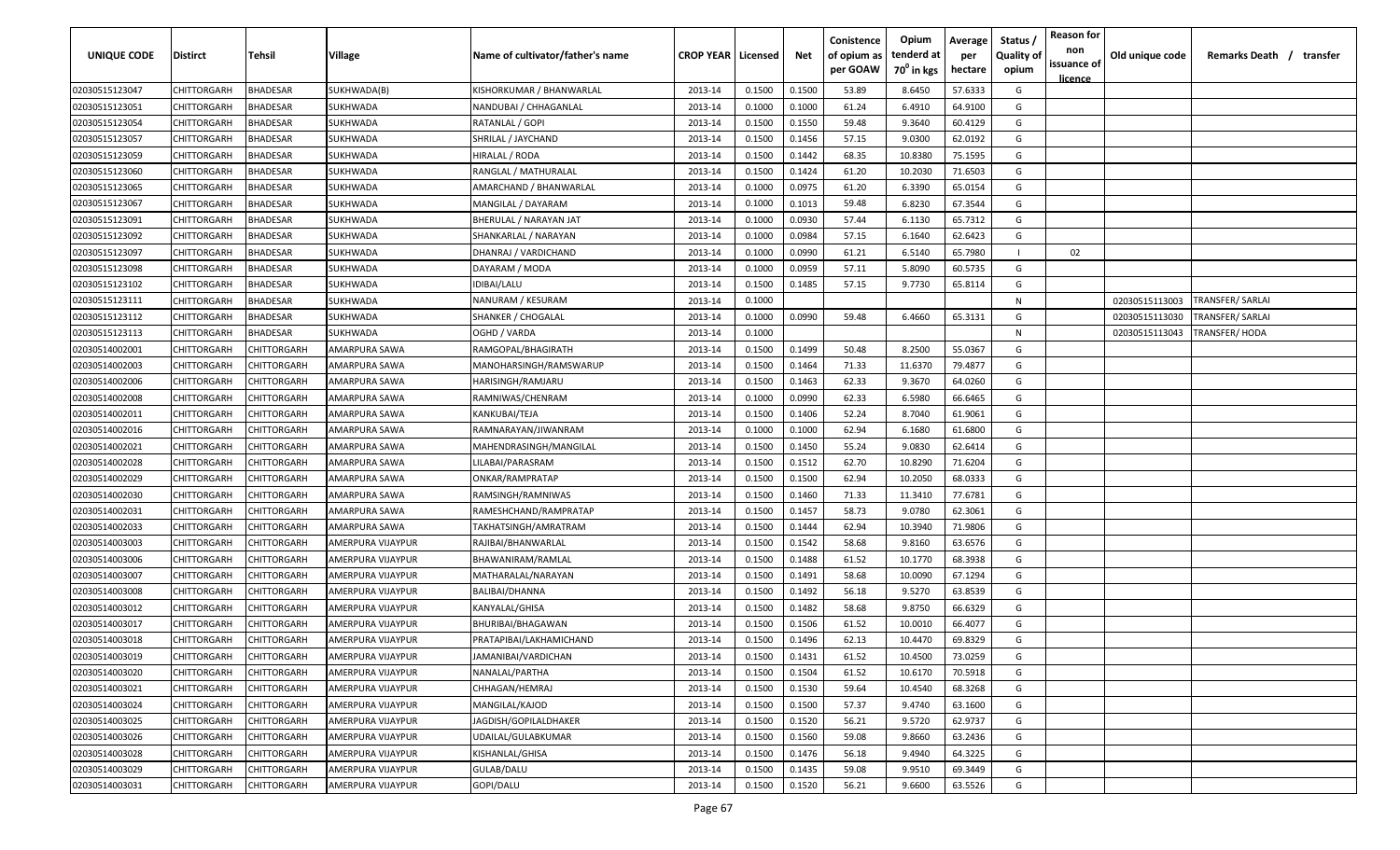| <b>UNIQUE CODE</b> | <b>Distirct</b>    | <b>Tehsil</b>      | Village                      | Name of cultivator/father's name | <b>CROP YEAR   Licensed</b> |        | Net    | Conistence<br>of opium as<br>per GOAW | Opium<br>tenderd at<br>70 <sup>0</sup> in kgs | Average<br>per<br>hectare | Status /<br>Quality of<br>opium | <b>Reason for</b><br>non<br>issuance of<br><u>licence</u> | Old unique code | Remarks Death /<br>transfer |
|--------------------|--------------------|--------------------|------------------------------|----------------------------------|-----------------------------|--------|--------|---------------------------------------|-----------------------------------------------|---------------------------|---------------------------------|-----------------------------------------------------------|-----------------|-----------------------------|
| 02030514003033     | CHITTORGARH        | CHITTORGARH        | AMERPURA VIJAYPUR            | MAGNA/GOKAL                      | 2013-14                     | 0.1500 | 0.1516 | 56.76                                 | 9.5440                                        | 62.9551                   | G                               |                                                           |                 |                             |
| 02030514003035     | CHITTORGARH        | CHITTORGARH        | AMERPURA VIJAYPUR            | SHANKAR/GULAB/PRABHU             | 2013-14                     | 0.1500 | 0.1456 | 62.13                                 | 10.7480                                       | 73.8187                   | G                               |                                                           |                 |                             |
| 02030514003036     | CHITTORGARH        | CHITTORGARH        | AMERPURA VIJAYPUR            | RAMNARAYAN/BHURA                 | 2013-14                     | 0.1500 | 0.1442 | 53.84                                 | 9.1530                                        | 63.4743                   | G                               |                                                           |                 |                             |
| 02030514003039     | CHITTORGARH        | CHITTORGARH        | AMERPURA VIJAYPUR            | BHAGAVANIBAI/NANALAL             | 2013-14                     | 0.1500 | 0.1450 | 56.41                                 | 9.3720                                        | 64.6345                   | G                               |                                                           |                 |                             |
| 02030514003044     | CHITTORGARH        | CHITTORGARH        | AMERPURA VIJAYPUR            | NANDUBAI/MODA                    | 2013-14                     | 0.1500 | 0.1505 | 56.41                                 | 9.5330                                        | 63.3420                   | G                               |                                                           |                 |                             |
| 02030514003046     | CHITTORGARH        | CHITTORGARH        | AMERPURA VIJAYPUR            | KALLUBAI/BHAGAWAN                | 2013-14                     | 0.1500 | 0.1501 | 59.08                                 | 10.1700                                       | 67.7548                   | G                               |                                                           |                 |                             |
| 02030514003049     | CHITTORGARH        | CHITTORGARH        | AMERPURA VIJAYPUR            | DAYARAM/BHANWARLAL               | 2013-14                     | 0.1500 | 0.1472 | 57.37                                 | 9.7770                                        | 66.4198                   | G                               |                                                           |                 |                             |
| 02030514003050     | CHITTORGARH        | CHITTORGARH        | AMERPURA VIJAYPUR            | BADRILAL/MANGILAL                | 2013-14                     | 0.1500 | 0.1482 | 56.18                                 | 9.3260                                        | 62.9285                   | G                               |                                                           |                 |                             |
| 02030514005002     | CHITTORGARH        | CHITTORGARH        | BAGERIYA                     | KAJOD/DHANNA                     | 2013-14                     | 0.1500 | 0.1482 | 59.59                                 | 9.9090                                        | 66.8623                   | G                               |                                                           |                 |                             |
| 02030514005003     | CHITTORGARH        | CHITTORGARH        | BAGERIYA                     | PYARIBAI/PRABHU                  | 2013-14                     | 0.1500 | 0.1512 | 56.70                                 | 9.4120                                        | 62.2487                   | G                               |                                                           |                 |                             |
| 02030514005004     | CHITTORGARH        | CHITTORGARH        | BAGERIYA                     | GHISULAL/HEMRAJ                  | 2013-14                     | 0.1500 | 0.1485 | 61.91                                 | 10.6220                                       | 71.5286                   | G                               |                                                           |                 |                             |
| 02030514005007     | CHITTORGARH        | CHITTORGARH        | BAGERIYA                     | SOHANLAL/ONKAR                   | 2013-14                     | 0.1500 | 0.1487 | 61.91                                 | 10.4100                                       | 70.0067                   | G                               |                                                           |                 | <b>NAME CHANGE</b>          |
| 02030514005008     | CHITTORGARH        | CHITTORGARH        | BAGERIYA                     | BALKISHAN/SAWAIRAM               | 2013-14                     | 0.1000 | 0.1020 | 61.91                                 | 6.8720                                        | 67.3725                   | G                               |                                                           |                 |                             |
| 02030514005009     | CHITTORGARH        | CHITTORGARH        | BAGERIYA                     | PYARCHAND/MODA/UDAIRAM           | 2013-14                     | 0.1500 | 0.1440 | 62.21                                 | 10.1140                                       | 70.2361                   | G                               |                                                           |                 |                             |
| 02030514005011     | CHITTORGARH        | CHITTORGARH        | BAGERIYA                     | BARDICHAND/PRATHVIRAJ            | 2013-14                     | 0.1500 | 0.1492 | 62.21                                 | 10.7090                                       | 71.7761                   | G                               |                                                           |                 |                             |
| 02030514005012     | CHITTORGARH        | CHITTORGARH        | BAGERIYA                     | SHYAMLAL/WENA                    | 2013-14                     | 0.1000 | 0.0998 | 59.56                                 | 6.7900                                        | 68.0361                   | G                               |                                                           |                 |                             |
| 02030514005013     | CHITTORGARH        | CHITTORGARF        | BAGERIYA                     | KANHAIYALAL/KAJOD                | 2013-14                     | 0.1500 | 0.1506 | 65.42                                 | 11.0000                                       | 73.0412                   | G                               |                                                           |                 |                             |
| 02030514005018     | CHITTORGARH        | CHITTORGARH        | BAGERIYA                     | MADENLAL/PRABHULAL               | 2013-14                     | 0.1500 | 0.1476 | 56.67                                 | 9.4960                                        | 64.3360                   | G                               |                                                           |                 |                             |
| 02030514005023     | CHITTORGARH        | CHITTORGARH        | BAGERIYA                     | TARACHAND/HEERALALDHAKAR         | 2013-14                     | 0.1000 | 0.1008 | 59.56                                 | 6.7220                                        | 66.6865                   | G                               |                                                           |                 |                             |
| 02030514005024     | CHITTORGARH        | CHITTORGARH        | BAGERIYA                     | NANURAM/PRABHULAL                | 2013-14                     | 0.1500 | 0.1432 | 62.21                                 | 10.1400                                       | 70.8101                   | G                               |                                                           |                 |                             |
| 02030514005025     | CHITTORGARH        | CHITTORGARH        | BAGERIYA                     | NANIBAI/BHURALAL                 | 2013-14                     | 0.1500 | 0.1435 | 62.55                                 | 9.8830                                        | 68.8711                   | G                               |                                                           |                 |                             |
| 02030514005026     | CHITTORGARH        | CHITTORGARH        | BAGERIYA                     | MANGILAL/TULSIRAM                | 2013-14                     | 0.1500 | 0.1494 | 62.55                                 | 10.1510                                       | 67.9451                   | G                               |                                                           |                 |                             |
| 02030514005027     | CHITTORGARH        | CHITTORGARH        | BAGERIYA                     | NANIBAI/MAGNIRAM                 | 2013-14                     | 0.1000 | 0.0988 | 64.76                                 | 7.0680                                        | 71.5385                   | G                               |                                                           |                 |                             |
| 02030514005031     | CHITTORGARH        | CHITTORGARH        | BAGERIYA                     | GORILAL/DAYARAM                  | 2013-14                     | 0.1000 | 0.1014 | 62.70                                 | 7.2020                                        | 71.0256                   | G                               |                                                           |                 |                             |
| 02030514005032     | CHITTORGARH        | CHITTORGARH        | BAGERIYA                     | RAMCHANDRA/HIRALAL               | 2013-14                     | 0.1500 | 0.1476 | 62.55                                 | 10.3390                                       | 70.0474                   | G                               |                                                           |                 |                             |
| 02030514005033     | CHITTORGARH        | CHITTORGARH        | BAGERIYA                     | BHOLIRAM/MAGNIRAM                | 2013-14                     | 0.1500 | 0.1466 | 65.42                                 | 10.8410                                       | 73.9495                   | G                               |                                                           |                 |                             |
| 02030514005038     | CHITTORGARH        | CHITTORGARH        | BAGERIYA                     | UDAIRAM/DAULATRAM                | 2013-14                     | 0.1500 | 0.1485 | 56.70                                 | 9.5090                                        | 64.0337                   | G                               |                                                           |                 |                             |
| 02030514005039     | CHITTORGARH        | CHITTORGARH        | BAGERIYA                     | RANGLAL/RAMLAL                   | 2013-14                     | 0.1000 | 0.0999 | 62.70                                 | 7.0850                                        | 70.9209                   | G                               |                                                           |                 | <b>NAME CHANGE</b>          |
| 02030514005040     | CHITTORGARH        | CHITTORGARH        | BAGERIYA                     | SITABAI/MADENLAL                 | 2013-14                     | 0.1500 | 0.1475 | 56.67                                 | 9.2860                                        | 62.9559                   | G                               |                                                           |                 |                             |
| 02030514010002     | CHITTORGARH        | CHITTORGARH        | BHADKIYA                     | LABHCHAND/GORILAL                | 2013-14                     | 0.1500 | 0.1450 | 65.20                                 | 10.3020                                       | 71.0483                   | G                               |                                                           |                 |                             |
| 02030514010003     | CHITTORGARH        | CHITTORGARH        | BHADKIYA                     | DAKHIBAI/CHHAGANLAL              | 2013-14                     | 0.1500 | 0.1432 | 65.20                                 | 10.0590                                       | 70.2444                   | G                               |                                                           |                 |                             |
| 02030514010004     | CHITTORGARH        | CHITTORGARH        | BHADKIYA                     | BADRINARAYAN/GHISULAL            | 2013-14                     | 0.1000 | 0.0975 | 65.66                                 | 6.3600                                        | 65.2308                   | G                               |                                                           |                 |                             |
| 02030514010005     | CHITTORGARH        | CHITTORGARH        | BHADKIYA                     | JAGDISH/BHAWARLAL                | 2013-14                     | 0.1500 | 0.1498 | 58.82                                 | 9.6130                                        | 64.1722                   | G                               |                                                           |                 |                             |
| 02030514010006     | CHITTORGARH        | CHITTORGARH        | BHADKIYA                     | SOHANIBAI/BHAGWAN                | 2013-14                     | 0.1500 | 0.1518 | 58.82                                 | 10.0080                                       | 65.9289                   | G                               |                                                           |                 |                             |
| 02030514010009     | CHITTORGARH        | CHITTORGARH        | BHADKIYA                     | BHOLIRAM/SHANKARLAL              | 2013-14                     | 0.1500 | 0.1525 | 65.20                                 | 10.5530                                       | 69.2000                   | G                               |                                                           |                 |                             |
| 02030514010010     | CHITTORGARH        | <b>CHITTORGARH</b> | <b>BHADKIYA</b>              | KALURAM/BHAWAR                   | 2013-14                     | 0.1500 | 0.1507 | 65.60                                 | 11.0580                                       | 73.3776                   | G                               |                                                           |                 |                             |
| 02030514010011     | <b>CHITTORGARH</b> | CHITTORGARH        | BHADKIYA                     | SOHAN/DHNNA                      | 2013-14                     | 0.1500 | 0.1500 | 62.90                                 | 10.6300                                       | 70.8667                   | G                               |                                                           |                 |                             |
| 02030514010012     | <b>CHITTORGARH</b> | CHITTORGARH        | BHADKIYA                     | NANIBAI/BHAGAWAN                 | 2013-14                     | 0.1500 | 0.1470 | 58.82                                 | 10.0830                                       | 68.5918                   |                                 | 02                                                        |                 |                             |
| 02030514010025     | <b>CHITTORGARH</b> | CHITTORGARH        | BHADKIYA                     | RADHESHYAM/SHANKARDAKHAR         | 2013-14                     | 0.1500 | 0.1478 | 65.60                                 | 10.4680                                       | 70.8254                   | G                               |                                                           |                 |                             |
| 02030514010029     | CHITTORGARH        | CHITTORGARH        | BHADKIYA                     | DEVILAL/LABHCHAND                | 2013-14                     | 0.1500 | 0.1449 | 65.60                                 | 10.7020                                       | 73.8578                   | G                               |                                                           |                 |                             |
| 02030514010031     | CHITTORGARH        | CHITTORGARH        | BHADKIYA                     | BABRU/MOHAN                      | 2013-14                     | 0.1500 | 0.1465 | 58.86                                 | 9.1990                                        | 62.7918                   | G                               |                                                           |                 |                             |
| 02030514013004     | CHITTORGARH        | CHITTORGARH        | BHERUSINGHJI KA KHEDA        | BHERULAL/PYARA                   | 2013-14                     | 0.1500 | 0.1520 | 55.35                                 | 9.9950                                        | 65.7566                   | G                               |                                                           |                 |                             |
| 02030514013006     | CHITTORGARH        | CHITTORGARH        | <b>BHERUSINGHJI KA KHEDA</b> | MATHARA/UDA                      | 2013-14                     | 0.1500 | 0.1499 | 62.37                                 | 10.6830                                       | 71.2675                   | G                               |                                                           |                 |                             |
| 02030514013014     | <b>CHITTORGARH</b> | CHITTORGARH        | BHERUSINGHJI KA KHEDA        | GABUR/HIRA                       | 2013-14                     | 0.1500 | 0.1500 | 57.68                                 | 10.0280                                       | 66.8533                   | G                               |                                                           |                 |                             |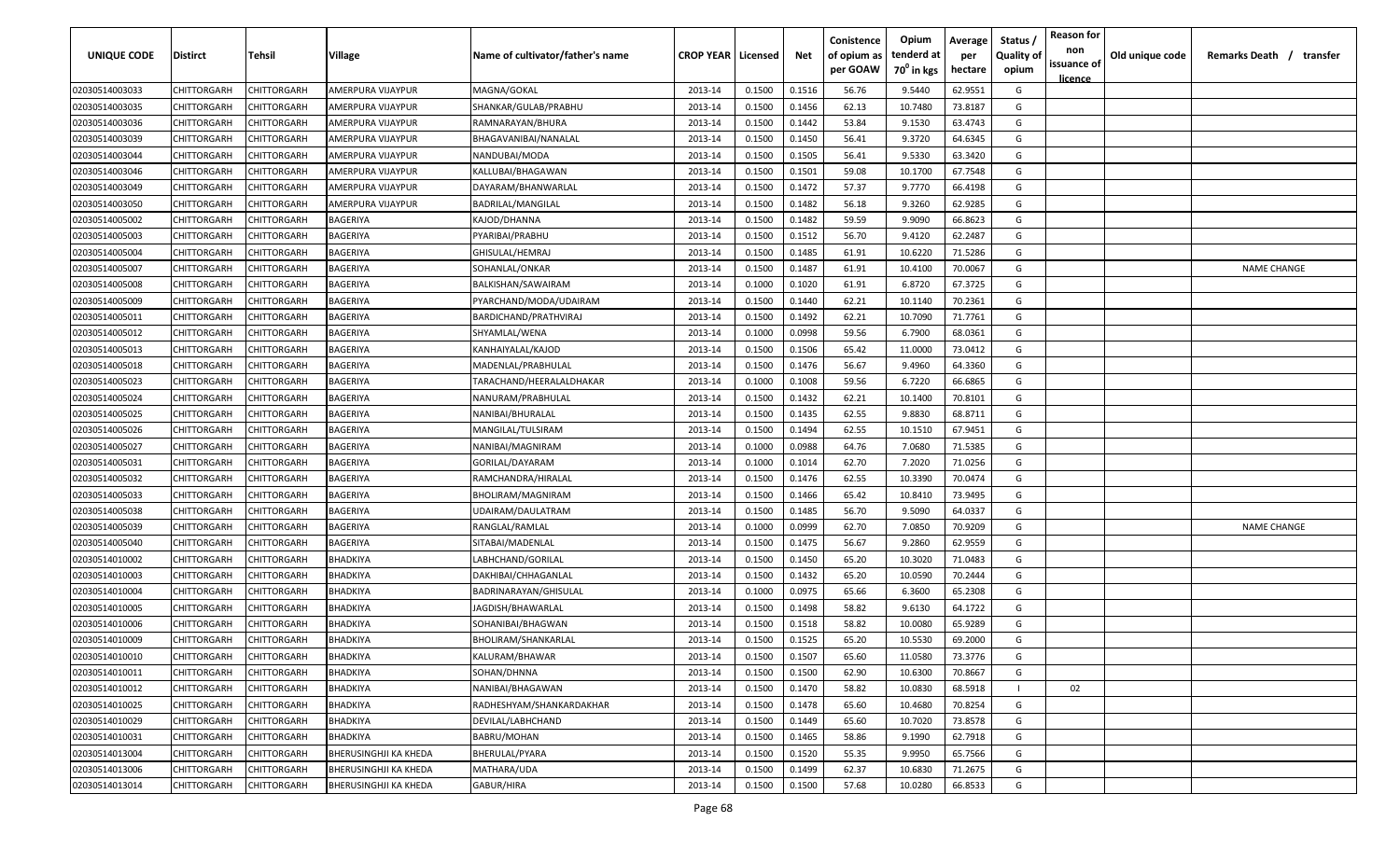| UNIQUE CODE    | <b>Distirct</b>    | Tehsil             | Village               | Name of cultivator/father's name | <b>CROP YEAR   Licensed</b> |        | Net    | Conistence<br>of opium as<br>per GOAW | Opium<br>tenderd at<br>70 <sup>0</sup> in kgs | Average<br>per<br>hectare | Status /<br><b>Quality of</b><br>opium | <b>Reason for</b><br>non<br>issuance of<br><u>licence</u> | Old unique code | Remarks Death /<br>transfer |
|----------------|--------------------|--------------------|-----------------------|----------------------------------|-----------------------------|--------|--------|---------------------------------------|-----------------------------------------------|---------------------------|----------------------------------------|-----------------------------------------------------------|-----------------|-----------------------------|
| 02030514013018 | CHITTORGARH        | CHITTORGARH        | BHERUSINGHJI KA KHEDA | CHAGANLAL/MANGILAL               | 2013-14                     | 0.1500 | 0.1470 | 58.52                                 | 9.7230                                        | 66.1429                   | G                                      |                                                           |                 |                             |
| 02030514013023 | CHITTORGARH        | CHITTORGARH        | BHERUSINGHJI KA KHEDA | BABULAL/KASIRAM                  | 2013-14                     | 0.1500 | 0.1543 | 56.63                                 | 9.9430                                        | 64.4394                   | G                                      |                                                           |                 |                             |
| 02030514013032 | CHITTORGARH        | CHITTORGARH        | BHERUSINGHJI KA KHEDA | KALIBAI/BHERULAL                 | 2013-14                     | 0.1000 | 0.0976 | 68.48                                 | 7.4740                                        | 76.5779                   | G                                      |                                                           |                 | <b>NAME CHANGE</b>          |
| 02030514013042 | CHITTORGARH        | CHITTORGARH        | BHERUSINGHJI KA KHEDA | VIRBHAN/CHATRA                   | 2013-14                     | 0.1500 | 0.1518 | 64.19                                 | 10.9670                                       | 72.2464                   | G                                      |                                                           |                 |                             |
| 02030514014001 | CHITTORGARH        | CHITTORGARH        | <b>BHUGADIYA</b>      | NARAYAN/KISHANA                  | 2013-14                     | 0.1500 | 0.1521 | 56.60                                 | 9.5170                                        | 62.5707                   | G                                      |                                                           |                 |                             |
| 02030514014004 | CHITTORGARH        | CHITTORGARH        | BHUGADIYA             | GHISUDAS/MODIDAS                 | 2013-14                     | 0.1500 | 0.1444 | 59.31                                 | 10.1080                                       | 70.0000                   | G                                      |                                                           |                 |                             |
| 02030514014008 | CHITTORGARH        | CHITTORGARH        | BHUGADIYA             | AMBHALAL/CHUNILAL                | 2013-14                     | 0.1500 | 0.1488 | 52.49                                 | 10.0330                                       | 67.4261                   | G                                      |                                                           |                 |                             |
| 02030514014009 | CHITTORGARH        | CHITTORGARH        | BHUGADIYA             | MOHAN/AMARA                      | 2013-14                     | 0.1500 | 0.1454 | 68.75                                 | 11.9720                                       | 82.3384                   | G                                      |                                                           |                 |                             |
| 02030514014010 | CHITTORGARH        | <b>CHITTORGARH</b> | <b>BHUGADIYA</b>      | BHERU/DEVA                       | 2013-14                     | 0.1500 | 0.1443 | 58.27                                 | 9.6640                                        | 66.9716                   | G                                      |                                                           |                 |                             |
| 02030514014017 | CHITTORGARH        | CHITTORGARH        | BHUGADIYA             | KANKUBAI/DEVILAL                 | 2013-14                     | 0.1500 | 0.1421 | 71.30                                 | 12.0900                                       | 85.0809                   | G                                      |                                                           |                 | <b>NAME CHANGE</b>          |
| 02030514014020 | CHITTORGARH        | CHITTORGARH        | BHUGADIYA             | BHAGAWANA/AMARA                  | 2013-14                     | 0.1500 | 0.1440 | 71.30                                 | 12.2530                                       | 85.0903                   | G                                      |                                                           |                 |                             |
| 02030514014030 | CHITTORGARH        | CHITTORGARH        | BHUGADIYA             | HEERU/NANA                       | 2013-14                     | 0.1500 | 0.1456 | 61.42                                 | 10.4150                                       | 71.5316                   | G                                      |                                                           |                 |                             |
| 02030514015002 | CHITTORGARH        | CHITTORGARH        | BILODA                | <b>BAPU/BHAGIRATH</b>            | 2013-14                     | 0.1500 |        |                                       |                                               |                           | F.                                     |                                                           |                 |                             |
| 02030514015004 | CHITTORGARH        | CHITTORGARH        | BILODA                | MANOHARSINGH/GOVIIDSINGH         | 2013-14                     | 0.1500 | 0.1405 | 64.13                                 | 10.2880                                       | 73.2242                   | G                                      |                                                           |                 |                             |
| 02030514015008 | CHITTORGARH        | CHITTORGARH        | BILODA                | RAMCHANDRA/BHANWARLAL            | 2013-14                     | 0.1500 |        |                                       |                                               |                           | F.                                     |                                                           |                 |                             |
| 02030514015009 | CHITTORGARH        | CHITTORGARH        | BILODA                | MANOHARSINGH/CHATARBHUJ          | 2013-14                     | 0.1500 | 0.1500 | 59.08                                 | 9.7650                                        | 65.1000                   | G                                      |                                                           |                 |                             |
| 02030514015015 | CHITTORGARH        | CHITTORGARH        | BILODA                | RAMRATAN/JITMAL                  | 2013-14                     | 0.1500 | 0.1470 | 56.24                                 | 9.8500                                        | 67.0068                   | G                                      |                                                           |                 |                             |
| 02030514015018 | CHITTORGARH        | CHITTORGARH        | BILODA                | MANGIBAI/HAJARI                  | 2013-14                     | 0.1500 | 0.1432 | 56.31                                 | 8.3340                                        | 58.1983                   | G                                      |                                                           |                 |                             |
| 02030514015028 | CHITTORGARH        | CHITTORGARH        | BILODA                | RAMNIWAS/BHAGIRATH               | 2013-14                     | 0.1500 | 0.1458 | 56.24                                 | 8.4440                                        | 57.9150                   | G                                      |                                                           |                 |                             |
| 02030514015029 | CHITTORGARH        | CHITTORGARH        | BILODA                | MOHANSINGH/KHEMRAJ               | 2013-14                     | 0.1500 | 0.1473 | 64.13                                 | 10.1510                                       | 68.9138                   | G                                      |                                                           |                 |                             |
| 02030514015032 | CHITTORGARH        | CHITTORGARH        | BILODA                | BASRAJ/KALU                      | 2013-14                     | 0.1000 | 0.0943 | 64.13                                 | 6.6600                                        | 70.6257                   | G                                      |                                                           |                 |                             |
| 02030514015033 | CHITTORGARH        | CHITTORGARH        | BILODA                | RAMLAL/KALULAL                   | 2013-14                     | 0.1500 | 0.1384 | 61.75                                 | 9.5010                                        | 68.6488                   | G                                      |                                                           |                 |                             |
| 02030514015034 | CHITTORGARH        | CHITTORGARH        | BILODA                | KAMLABAI/LOBHCHAND               | 2013-14                     | 0.1500 | 0.1459 | 62.10                                 | 9.3060                                        | 63.7834                   | G                                      |                                                           |                 |                             |
| 02030514015036 | CHITTORGARH        | CHITTORGARH        | BILODA                | SHANTIBAI/CHATARBHUJ             | 2013-14                     | 0.1500 | 0.1394 | 56.31                                 | 9.2910                                        | 66.6499                   | G                                      |                                                           |                 |                             |
| 02030514015042 | CHITTORGARH        | CHITTORGARH        | BILODA                | PUSHKARLAL/BASRAJ                | 2013-14                     | 0.1500 | 0.1476 | 62.10                                 | 9.4300                                        | 63.8889                   | G                                      |                                                           |                 |                             |
| 02030514015043 | CHITTORGARH        | CHITTORGARH        | BILODA                | LALSINGH/RAMNARAYAN              | 2013-14                     | 0.1500 | 0.1500 | 56.75                                 | 9.5830                                        | 63.8867                   | G                                      |                                                           |                 |                             |
| 02030514015044 | CHITTORGARH        | CHITTORGARH        | BILODA                | NAGJIRAM/VENIRAM                 | 2013-14                     | 0.1500 | 0.1425 | 61.75                                 | 9.3860                                        | 65.8667                   | G                                      |                                                           |                 |                             |
| 02030514015047 | CHITTORGARH        | CHITTORGARH        | BILODA                | SHANTILAL/CHATARBHUJ             | 2013-14                     | 0.1500 | 0.1446 | 59.08                                 | 9.1660                                        | 63.3887                   | G                                      |                                                           |                 |                             |
| 02030514015048 | CHITTORGARH        | CHITTORGARH        | 3ILODA                | DALCHAND/MOTILAL                 | 2013-14                     | 0.1500 | 0.1470 | 46.06                                 | 7.6790                                        | 52.2381                   | G                                      |                                                           |                 |                             |
| 02030514015050 | CHITTORGARH        | CHITTORGARH        | <b>BILODA</b>         | RAMNARAYAN/DHANRAJ               | 2013-14                     | 0.1000 |        |                                       |                                               |                           | E.                                     |                                                           |                 |                             |
| 02030514015053 | CHITTORGARH        | CHITTORGARH        | BILODA                | SHANTABAI/BAPULAL                | 2013-14                     | 0.1000 | 0.0960 |                                       |                                               |                           |                                        | 02                                                        |                 |                             |
| 02030514015055 | CHITTORGARH        | CHITTORGARH        | BILODA                | BHERULAL/SHANKARLAL              | 2013-14                     | 0.1000 |        |                                       |                                               |                           | F.                                     |                                                           |                 |                             |
| 02030514015063 | CHITTORGARH        | CHITTORGARH        | BILODA                | LALSINGH/RAMCHAND                | 2013-14                     | 0.1500 | 0.1474 | 59.08                                 | 9.4780                                        | 64.3012                   | G                                      |                                                           |                 |                             |
| 02030514015068 | CHITTORGARH        | CHITTORGARH        | BILODA                | SHANTILAL/SHORAM                 | 2013-14                     | 0.1500 | 0.1440 | 56.22                                 | 8.8910                                        | 61.7431                   | G                                      |                                                           |                 |                             |
| 02030514015083 | CHITTORGARH        | CHITTORGARH        | BILODA                | RAMLAL/LAXMICHAND                | 2013-14                     | 0.1500 | 0.1425 | 56.22                                 | 8.8190                                        | 61.8877                   | G                                      |                                                           |                 |                             |
| 02030514015090 | <b>CHITTORGARH</b> | <b>CHITTORGARH</b> | BILODA                | NARBDABAI/RAMRATAN               | 2013-14                     | 0.1000 | 0.1000 | 58.56                                 | 6.5340                                        | 65.3400                   | G                                      |                                                           | 02030514044097  | TRANSFER                    |
| 02030514016002 | CHITTORGARH        | <b>CHITTORGARH</b> | <b>BILOLA</b>         | MOHAN/BHURALAL                   | 2013-14                     | 0.1500 | 0.1410 | 65.42                                 | 9.3360                                        | 66.2128                   | G                                      |                                                           |                 |                             |
| 02030514016004 | CHITTORGARH        | <b>CHITTORGARH</b> | <b>BILOLA</b>         | MADHO/RAMLAL                     | 2013-14                     | 0.1500 | 0.1481 | 62.89                                 | 9.7750                                        | 66.0027                   | G                                      |                                                           |                 |                             |
| 02030514016016 | CHITTORGARH        | CHITTORGARH        | <b>BILOLA</b>         | PANIBAI/MATHARALAL               | 2013-14                     | 0.1000 | 0.0960 | 62.70                                 | 5.9650                                        | 62.1354                   | G                                      |                                                           |                 |                             |
| 02030514016020 | CHITTORGARH        | CHITTORGARH        | <b>BILOLA</b>         | INDRASINGH/ONKARSINGH            | 2013-14                     | 0.1500 | 0.1421 | 67.40                                 | 9.1090                                        | 64.1027                   | G                                      |                                                           |                 |                             |
| 02030514016023 | CHITTORGARH        | CHITTORGARH        | <b>BILOLA</b>         | MANGILAL/BHERA                   | 2013-14                     | 0.1500 | 0.1484 | 65.51                                 | 9.9580                                        | 67.1024                   | G                                      |                                                           |                 |                             |
| 02030514016024 | CHITTORGARH        | CHITTORGARH        | <b>BILOLA</b>         | DHKHIBAI/NANDA                   | 2013-14                     | 0.1000 | 0.0950 | 62.89                                 | 5.5250                                        | 58.1579                   | G                                      |                                                           |                 |                             |
| 02030514016026 | CHITTORGARH        | CHITTORGARH        | <b>BILOLA</b>         | PYARA/CHAMPA                     | 2013-14                     | 0.1500 |        |                                       |                                               |                           | F.                                     |                                                           |                 |                             |
| 02030514021002 | CHITTORGARH        | <b>CHITTORGARH</b> | CHIKSI A              | HIRALAL/DEVJI                    | 2013-14                     | 0.1500 | 0.1449 | 64.07                                 | 10.0040                                       | 69.0407                   | G                                      |                                                           |                 |                             |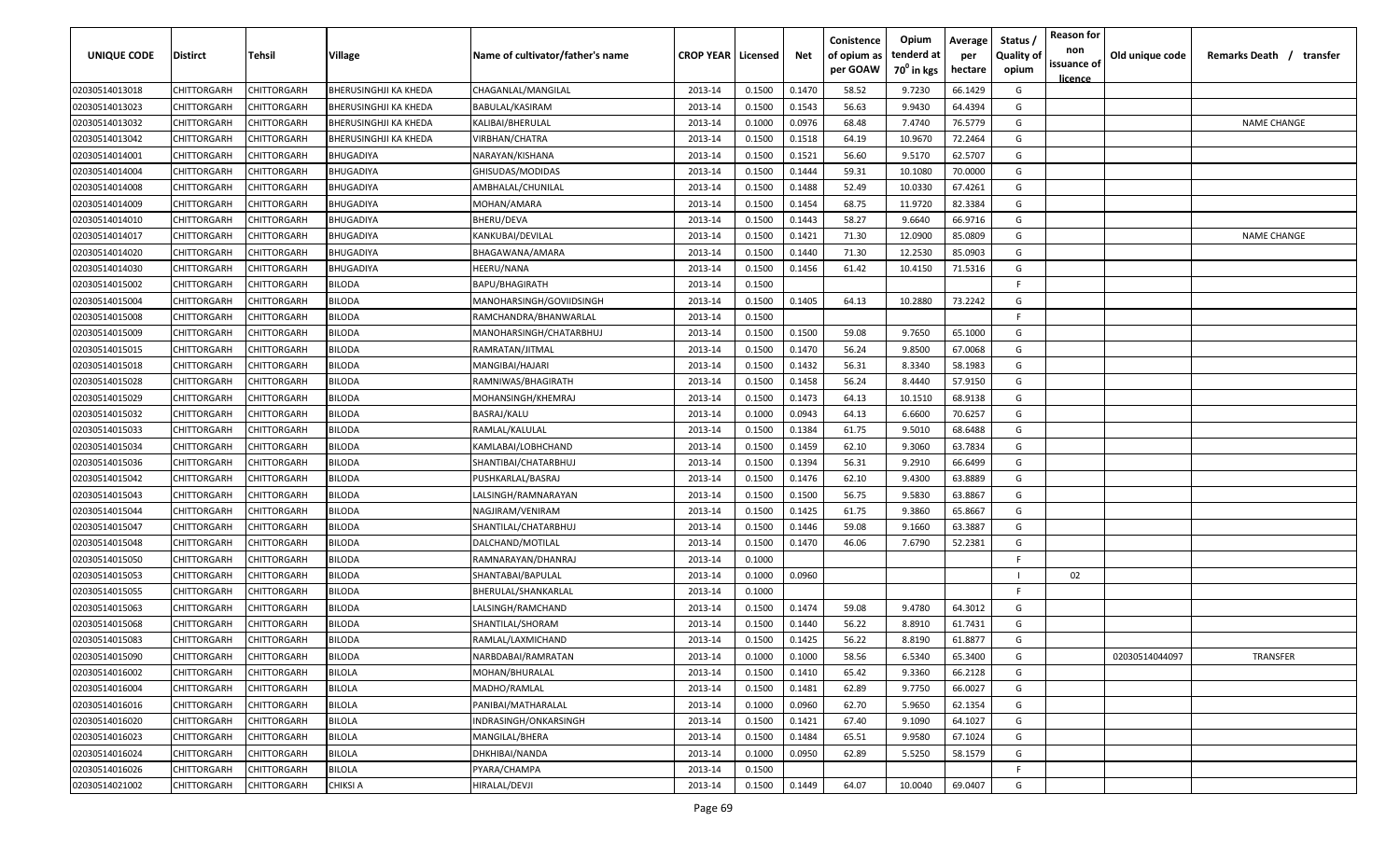| <b>UNIQUE CODE</b> | Distirct           | Tehsil             | Village         | Name of cultivator/father's name | <b>CROP YEAR   Licensed</b> |        | Net    | Conistence<br>of opium as | Opium<br>tenderd at    | Average<br>per | Status /<br><b>Quality of</b> | <b>Reason for</b><br>non | Old unique code | Remarks Death / transfer |
|--------------------|--------------------|--------------------|-----------------|----------------------------------|-----------------------------|--------|--------|---------------------------|------------------------|----------------|-------------------------------|--------------------------|-----------------|--------------------------|
|                    |                    |                    |                 |                                  |                             |        |        | per GOAW                  | 70 <sup>0</sup> in kgs | hectare        | opium                         | issuance of              |                 |                          |
| 02030514021003     | CHITTORGARH        | CHITTORGARH        | <b>CHIKSI A</b> | RATANLAL/SHANKAR                 | 2013-14                     | 0.1500 | 0.1500 | 56.76                     | 9.4630                 | 63.0867        | G                             | <u>licence</u>           |                 |                          |
| 02030514021004     | CHITTORGARH        | CHITTORGARH        | CHIKSI A        | AMRTARAM/GOKAL                   | 2013-14                     | 0.1500 | 0.1472 | 64.17                     | 10.4780                | 71.1821        | G                             |                          |                 |                          |
| 02030514021007     | CHITTORGARH        | CHITTORGARH        | CHIKSI A        | KISHANSINGH/HUKMSINGH            | 2013-14                     | 0.1500 | 0.1450 | 59.72                     | 9.2480                 | 63.7790        | G                             |                          |                 |                          |
| 02030514021013     | CHITTORGARH        | CHITTORGARH        | <b>CHIKSI A</b> | SYANIBAI/BHAGHIRTH               | 2013-14                     | 0.1500 | 0.1467 | 61.24                     | 9.8600                 | 67.2120        | G                             |                          |                 |                          |
| 02030514021016     | CHITTORGARH        | CHITTORGARH        | CHIKSI A        | ONKARLAL/BOTLAL                  | 2013-14                     | 0.1500 | 0.1378 | 61.15                     | 9.1990                 | 66.7562        | G                             |                          |                 |                          |
| 02030514021017     | CHITTORGARH        | CHITTORGARH        | CHIKSI A        | DALU/BHOLARAM                    | 2013-14                     | 0.1500 | 0.1500 | 61.15                     | 9.9590                 | 66.3933        | G                             |                          |                 |                          |
| 02030514021024     | CHITTORGARH        | CHITTORGARH        | CHIKSI A        | SUHAGIBAI/KISHANLAL              | 2013-14                     | 0.1500 | 0.1316 | 59.72                     | 8.4290                 | 64.0502        | G                             |                          |                 |                          |
| 02030514021025     | <b>CHITTORGARH</b> | CHITTORGARH        | CHIKSI A        | GOVINDRAM/KAZOD                  | 2013-14                     | 0.1000 | 0.1008 | 56.07                     | 5.9270                 | 58.7996        | G                             |                          |                 |                          |
| 02030514021036     | CHITTORGARH        | CHITTORGARH        | CHIKSI A        | MOHANLAL/RAMNARAYAN              | 2013-14                     | 0.1500 | 0.1408 | 53.56                     | 8.9850                 | 63.8130        | G                             |                          |                 |                          |
| 02030514021040     | CHITTORGARH        | CHITTORGARH        | CHIKSI A        | NARAYAN/DALU                     | 2013-14                     | 0.1000 | 0.1013 | 59.72                     | 6.5690                 | 64.8470        | G                             |                          |                 |                          |
| 02030514021052     | CHITTORGARH        | CHITTORGARH        | CHIKSI A        | LAKMICHAND/CHOTULAL              | 2013-14                     | 0.1500 | 0.1414 | 58.56                     | 9.2270                 | 65.2546        | G                             |                          |                 |                          |
| 02030514021054     | CHITTORGARH        | CHITTORGARH        | CHIKSI A        | GATUBAI/MANGILAL                 | 2013-14                     | 0.1000 | 0.1000 | 52.07                     | 4.9620                 | 49.6200        | G                             | 04                       |                 |                          |
| 02030514021055     | CHITTORGARH        | CHITTORGARH        | CHIKSI A        | HEMRAJ/CHUNNILAL                 | 2013-14                     | 0.1500 | 0.0812 | 62.10                     | 5.0740                 | 62.4877        | G                             |                          |                 |                          |
| 02030514021057     | CHITTORGARH        | CHITTORGARH        | CHIKSI A        | MANOHARLAL/NANDLAL               | 2013-14                     | 0.1500 | 0.1428 | 68.31                     | 10.7540                | 75.3081        | G                             |                          |                 |                          |
| 02030514021059     | CHITTORGARH        | CHITTORGARH        | CHIKSI A        | KAMLABAI/MOHANLAL                | 2013-14                     | 0.1000 | 0.0980 | 56.07                     | 5.7350                 | 58.5204        | G                             |                          |                 |                          |
| 02030514021064     | CHITTORGARH        | CHITTORGARH        | CHIKSI A        | MOHANLAL/SHANKAR                 | 2013-14                     | 0.1500 | 0.1450 | 59.40                     | 9.7760                 | 67.4207        | G                             |                          |                 |                          |
| 02030514021067     | CHITTORGARH        | CHITTORGARH        | CHIKSI A        | HAJARI/GOKAL                     | 2013-14                     | 0.1500 | 0.1461 | 61.23                     | 10.1730                | 69.6304        | G                             |                          |                 |                          |
| 02030514021068     | CHITTORGARH        | CHITTORGARH        | CHIKSI A        | RAMRATAN/MANGILAL                | 2013-14                     | 0.1500 | 0.1485 | 61.15                     | 10.0810                | 67.8855        | G                             |                          |                 |                          |
| 02030514021069     | CHITTORGARH        | CHITTORGARH        | CHIKSI A        | FTHELAL/ONKAR                    | 2013-14                     | 0.1500 | 0.1443 | 70.24                     | 10.8870                | 75.4470        | G                             |                          |                 |                          |
| 02030514021070     | CHITTORGARH        | CHITTORGARH        | CHIKSI A        | RAMGOPAL/DOLATRAM                | 2013-14                     | 0.1500 | 0.1404 | 59.18                     | 8.8180                 | 62.8063        | G                             |                          |                 |                          |
| 02030514021071     | CHITTORGARH        | CHITTORGARH        | <b>CHIKSI A</b> | MOHAN/ONKAR                      | 2013-14                     | 0.1500 | 0.1380 | 64.07                     | 9.3540                 | 67.7820        | G                             |                          |                 |                          |
| 02030514021076     | CHITTORGARH        | CHITTORGARH        | CHIKSI A        | MNOHARLAL/DHNNAMALI              | 2013-14                     | 0.1500 | 0.1485 | 56.54                     | 9.6360                 | 64.8889        | G                             |                          |                 |                          |
| 02030514021077     | CHITTORGARH        | CHITTORGARH        | CHIKSI A        | SURESHCHANDRA/GHAMNDIRAM         | 2013-14                     | 0.1500 | 0.1452 | 59.40                     | 9.6820                 | 66.6804        | G                             |                          |                 |                          |
| 02030514021082     | CHITTORGARH        | CHITTORGARH        | CHIKSI A        | RAMNIVAS/DADAMCHAND              | 2013-14                     | 0.1500 | 0.1369 | 59.40                     | 8.6980                 | 63.5354        | G                             |                          |                 |                          |
| 02030514021086     | CHITTORGARH        | CHITTORGARH        | CHIKSI A        | NARWARSINGH/LAXMILAL             | 2013-14                     | 0.1500 | 0.1421 | 61.23                     | 9.4030                 | 66.1717        | G                             |                          |                 |                          |
| 02030514021087     | CHITTORGARH        | CHITTORGARH        | CHIKSI A        | KESURAM/PERTVIRAJ                | 2013-14                     | 0.1500 | 0.1474 | 59.18                     | 9.6890                 | 65.7327        | G                             |                          |                 |                          |
| 02030514021089     | CHITTORGARH        | CHITTORGARH        | CHIKSI A        | HRISINGH/MANSINGH                | 2013-14                     | 0.1500 | 0.1410 | 61.23                     | 2.4400                 | 17.3050        | G                             | 04                       |                 |                          |
| 02030514021090     | CHITTORGARH        | CHITTORGARH        | CHIKSI A        | NANALAL/GHISA                    | 2013-14                     | 0.1500 | 0.1344 | 56.56                     | 8.3920                 | 62.4405        | G                             |                          |                 |                          |
| 02030514021104     | CHITTORGARH        | CHITTORGARH        | CHIKSI B        | KISHANLAL/GHISA                  | 2013-14                     | 0.1500 | 0.1475 | 65.80                     | 10.1990                | 69.1450        | G                             |                          |                 |                          |
| 02030514021111     | CHITTORGARH        | CHITTORGARH        | CHIKSI B        | RAMNARAYAN/RATANLAL              | 2013-14                     | 0.1500 | 0.1487 | 56.60                     | 9.0480                 | 60.8473        | G                             |                          |                 |                          |
| 02030514021112     | CHITTORGARH        | CHITTORGARH        | <b>CHIKSI B</b> | ONKARLAL/KALU                    | 2013-14                     | 0.1000 | 0.0975 | 59.31                     | 5.9390                 | 60.9128        | G                             |                          |                 |                          |
| 02030514021113     | CHITTORGARH        | CHITTORGARH        | <b>CHIKSI B</b> | MANGILAL/HIRALAL                 | 2013-14                     | 0.1500 | 0.1242 | 65.80                     | 8.7230                 | 70.2335        | G                             |                          |                 |                          |
| 02030514021121     | CHITTORGARH        | CHITTORGARH        | <b>CHIKSI B</b> | BHERU/GHISU                      | 2013-14                     | 0.1500 | 0.1449 | 56.67                     | 9.0830                 | 62.6846        | G                             |                          |                 |                          |
| 02030514021125     | CHITTORGARH        | CHITTORGARH        | <b>CHIKSI B</b> | GHISU/MOTI                       | 2013-14                     | 0.1500 | 0.1350 | 55.90                     | 8.7600                 | 64.8889        | G                             |                          |                 |                          |
| 02030514021128     | CHITTORGARH        | CHITTORGARH        | <b>CHIKSI B</b> | MANOHARLAL/VENIRAM               | 2013-14                     | 0.1500 | 0.1470 | 56.63                     | 9.1980                 | 62.5714        | G                             |                          |                 |                          |
| 02030514021137     | <b>CHITTORGARH</b> | <b>CHITTORGARH</b> | <b>CHIKSI B</b> | LALCHAND/DULICHAND               | 2013-14                     | 0.1500 | 0.1423 | 59.31                     | 8.7860                 | 61.7428        | G                             |                          |                 |                          |
| 02030514021139     | <b>CHITTORGARH</b> | CHITTORGARH        | <b>CHIKSI B</b> | CHENRAM/RATANLAL                 | 2013-14                     | 0.1500 | 0.1496 | 62.19                     | 9.8080                 | 65.5615        | G                             |                          |                 |                          |
| 02030514021140     | <b>CHITTORGARH</b> | CHITTORGARH        | <b>CHIKSI B</b> | SHOBHA/NANDA                     | 2013-14                     | 0.1500 | 0.1488 | 62.75                     | 9.8070                 | 65.9073        | G                             |                          |                 |                          |
| 02030514021146     | <b>CHITTORGARH</b> | CHITTORGARH        | <b>CHIKSI B</b> | GOPAL/SHANKARLAL                 | 2013-14                     | 0.1500 | 0.1458 | 65.80                     | 9.9550                 | 68.2785        | G                             |                          |                 |                          |
| 02030514021148     | CHITTORGARH        | CHITTORGARH        | <b>CHIKSI B</b> | MANGILAL/SHRIRAM                 | 2013-14                     | 0.1500 |        |                           |                        |                | F.                            |                          |                 |                          |
| 02030514021155     | CHITTORGARH        | CHITTORGARH        | <b>CHIKSI B</b> | RAMNARAYAN/HIRA                  | 2013-14                     | 0.1500 | 0.1450 | 59.81                     | 9.1340                 | 62.9931        | G                             |                          |                 |                          |
| 02030514021156     | CHITTORGARH        | CHITTORGARH        | <b>CHIKSI B</b> | NARENDER/HIRALAL                 | 2013-14                     | 0.1500 | 0.1450 | 56.69                     | 8.9410                 | 61.6621        | G                             |                          |                 |                          |
| 02030514021157     | CHITTORGARH        | CHITTORGARH        | <b>CHIKSI B</b> | ONKARLAL/MAGNIRAM                | 2013-14                     | 0.1000 | 0.0988 | 62.75                     | 6.4180                 | 64.9595        | G                             |                          |                 |                          |
| 02030514021161     | <b>CHITTORGARH</b> | CHITTORGARH        | CHIKSI B        | BAGDIRAM/GANGARAM                | 2013-14                     | 0.1000 | 0.0976 | 62.75                     | 6.0690                 | 62.1824        | G                             |                          |                 |                          |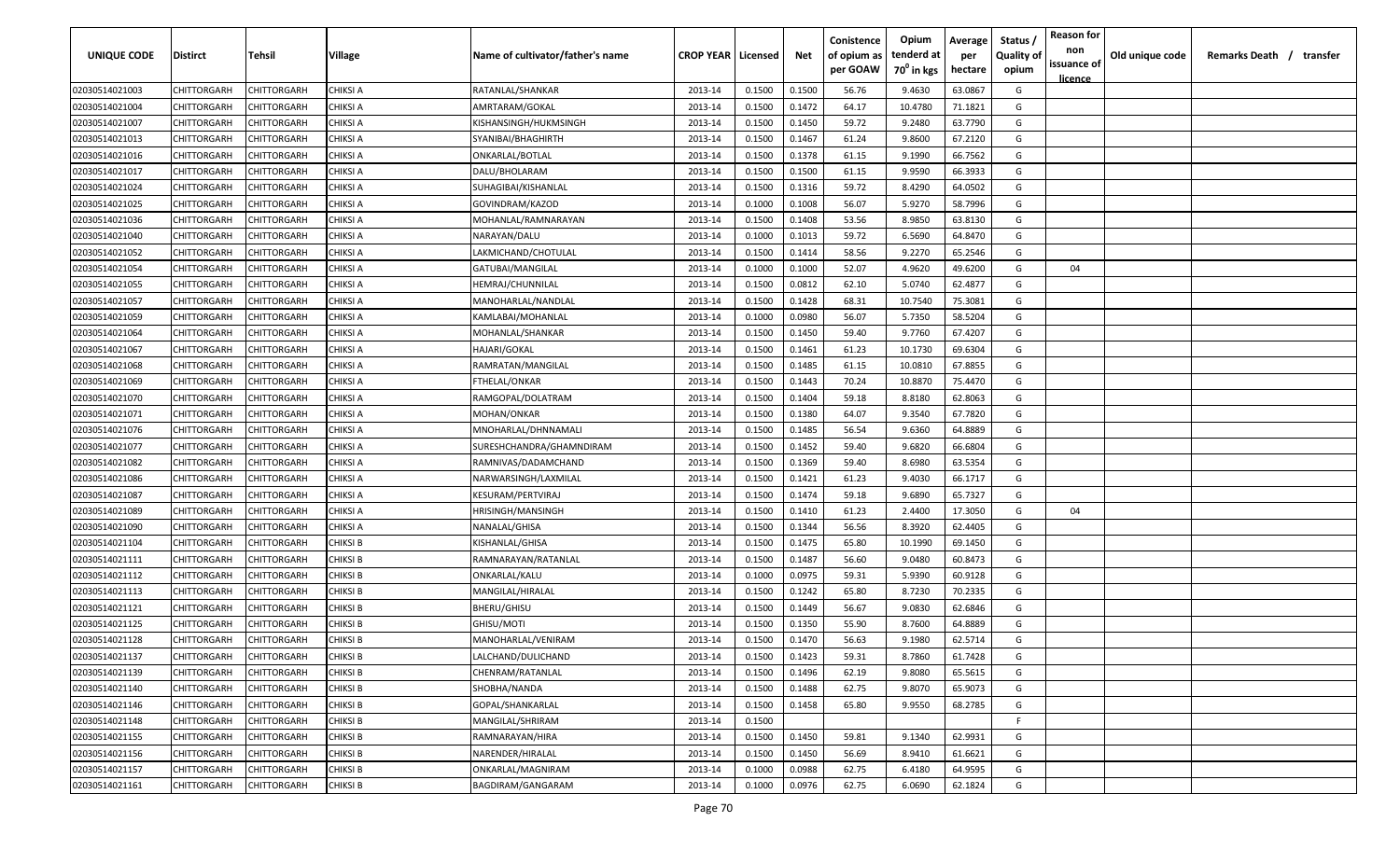| UNIQUE CODE    | Distirct           | Tehsil             | Village             | Name of cultivator/father's name | <b>CROP YEAR   Licensed</b> |        | Net    | Conistence<br>of opium as | Opium<br>tenderd at    | Average<br>per | Status /<br><b>Quality of</b> | <b>Reason for</b><br>non<br>issuance of | Old unique code | Remarks Death / transfer |
|----------------|--------------------|--------------------|---------------------|----------------------------------|-----------------------------|--------|--------|---------------------------|------------------------|----------------|-------------------------------|-----------------------------------------|-----------------|--------------------------|
|                |                    |                    |                     |                                  |                             |        |        | per GOAW                  | 70 <sup>0</sup> in kgs | hectare        | opium                         | <u>licence</u>                          |                 |                          |
| 02030514021169 | CHITTORGARH        | CHITTORGARH        | <b>CHIKSI B</b>     | SURESH/NANDA                     | 2013-14                     | 0.1500 | 0.1339 | 56.60                     | 8.2470                 | 61.5907        | G                             |                                         |                 |                          |
| 02030514021171 | CHITTORGARH        | CHITTORGARH        | CHIKSI B            | RUPLAL/NOLARAM                   | 2013-14                     | 0.1000 | 0.1000 | 55.90                     | 6.0050                 | 60.0500        | G                             |                                         |                 |                          |
| 02030514021174 | CHITTORGARH        | CHITTORGARH        | <b>CHIKSI B</b>     | RAMSINGH/RAMNARAYAN              | 2013-14                     | 0.1500 | 0.1464 | 56.67                     | 8.9620                 | 61.2158        | G                             |                                         |                 |                          |
| 02030514021175 | CHITTORGARH        | CHITTORGARH        | <b>CHIKSI B</b>     | BAPULAL/SHANKAR                  | 2013-14                     | 0.1500 |        |                           |                        |                | -F.                           |                                         |                 |                          |
| 02030514021179 | CHITTORGARH        | CHITTORGARH        | <b>CHIKSI B</b>     | DALU/HARLAL                      | 2013-14                     | 0.1000 | 0.1000 | 56.55                     | 6.1480                 | 61.4800        | G                             |                                         |                 |                          |
| 02030514021180 | CHITTORGARH        | CHITTORGARH        | CHIKSI B            | VENIRAM/KAJOD                    | 2013-14                     | 0.1000 | 0.0879 | 56.69                     | 5.4100                 | 61.5472        | G                             |                                         |                 |                          |
| 02030514021196 | CHITTORGARH        | CHITTORGARH        | CHIKSI B            | KESAWBAI/NANA                    | 2013-14                     | 0.1500 | 0.1440 | 68.50                     | 10.5880                | 73.5278        | G                             |                                         |                 |                          |
| 02030514021210 | CHITTORGARH        | CHITTORGARH        | CHIKSI A            | GOPAL/BHERULAL                   | 2013-14                     | 0.1500 | 0.1458 | 64.07                     | 10.5350                | 72.2565        | G                             |                                         |                 |                          |
| 02030514021211 | CHITTORGARH        | CHITTORGARH        | CHIKSI A            | <b>BADRILAL/GHISA</b>            | 2013-14                     | 0.1500 | 0.1242 | 67.25                     | 9.1460                 | 73.6393        | G                             |                                         |                 |                          |
| 02030514021216 | CHITTORGARH        | CHITTORGARH        | CHIKSI A            | KALURAM/MANGNIRAM                | 2013-14                     | 0.1500 | 0.1508 | 61.24                     | 10.0080                | 66.3660        | G                             |                                         |                 |                          |
| 02030514021225 | CHITTORGARH        | CHITTORGARH        | CHIKSI A            | GITABAI/GATTU                    | 2013-14                     | 0.1500 | 0.1508 | 61.24                     | 9.5270                 | 63.1764        | G                             |                                         |                 |                          |
| 02030514021229 | CHITTORGARH        | CHITTORGARH        | CHIKSI A            | TRILOK/NAVALA                    | 2013-14                     | 0.1500 | 0.1450 | 68.31                     | 10.8810                | 75.0414        | G                             |                                         |                 |                          |
| 02030514021231 | CHITTORGARH        | CHITTORGARH        | CHIKSI A            | HAJARI/GOKAL                     | 2013-14                     | 0.1500 | 0.1440 | 59.18                     | 9.5030                 | 65.9931        | G                             |                                         |                 |                          |
| 02030514021232 | CHITTORGARH        | CHITTORGARH        | CHIKSI A            | MADHANPURI/DUNGARPURI            | 2013-14                     | 0.1500 | 0.1500 | 64.07                     | 9.8670                 | 65.7800        | G                             |                                         |                 | TRANSFER/ JETPURA        |
| 02030514021233 | CHITTORGARH        | CHITTORGARH        | CHIKSI A            | NAGJIRAM/MAGNIRAM                | 2013-14                     | 0.1500 | 0.1495 | 61.13                     | 10.2790                | 68.7559        | G                             |                                         |                 |                          |
| 02030514021234 | CHITTORGARH        | CHITTORGARH        | CHIKSI A            | SURESHCHANDRA/GHAMANDIRAM        | 2013-14                     | 0.1500 | 0.1470 | 61.13                     | 9.8420                 | 66.9524        | G                             |                                         |                 |                          |
| 02030514021235 | CHITTORGARH        | CHITTORGARH        | <b>CHIKSI B</b>     | MANGUPURI/MAGANPURI              | 2013-14                     | 0.1500 | 0.1470 | 71.72                     | 10.8910                | 74.0884        | G                             |                                         |                 | TRANSFER/ JETPURA        |
| 02030514021236 | CHITTORGARH        | CHITTORGARH        | <b>CHIKSI B</b>     | BHERUPURI/LAXMANPURI             | 2013-14                     | 0.1500 | 0.1502 | 65.80                     | 10.3400                | 68.8415        | G                             |                                         |                 | TRANSFER/ JETPURA        |
| 02030514021237 | CHITTORGARH        | CHITTORGARH        | <b>CHIKSI B</b>     | RATANLAL/GOKAL                   | 2013-14                     | 0.1500 | 0.1485 | 71.72                     | 10.8090                | 72.7870        | G                             |                                         |                 | TRANSFER/ JAFARKHEDA     |
| 02030514029001 | CHITTORGARH        | CHITTORGARH        | DOULATPURA VIJAYPUR | MOHANLAL/DHULA                   | 2013-14                     | 0.1500 | 0.1488 | 58.58                     | 9.7410                 | 65.4637        | G                             |                                         |                 |                          |
| 02030514029002 | CHITTORGARH        | CHITTORGARH        | DOULATPURA VIJAYPUR | BHOLIRAM/MULCHAND                | 2013-14                     | 0.1000 | 0.1000 | 58.58                     | 6.4940                 | 64.9400        | G                             |                                         |                 |                          |
| 02030514029003 | CHITTORGARH        | CHITTORGARH        | DOULATPURA VIJAYPUR | BALU/KALU                        | 2013-14                     | 0.1500 | 0.1496 | 56.80                     | 9.5420                 | 63.7834        | G                             |                                         |                 |                          |
| 02030514029006 | CHITTORGARH        | CHITTORGARH        | DOULATPURA VIJAYPUR | DHAPUBAI/MAGANLAL                | 2013-14                     | 0.1500 | 0.1512 | 65.79                     | 11.0340                | 72.9762        | G                             |                                         |                 |                          |
| 02030514029007 | CHITTORGARH        | CHITTORGARH        | DOULATPURA VIJAYPUR | GANGABAI/GHISALAL                | 2013-14                     | 0.1500 | 0.1520 | 62.70                     | 10.3010                | 67.7697        | G                             |                                         |                 |                          |
| 02030514029008 | CHITTORGARH        | CHITTORGARH        | DOULATPURA VIJAYPUR | MATHARIBAI/GOPILAL               | 2013-14                     | 0.1500 | 0.1540 | 61.39                     | 10.4800                | 68.0519        | G                             |                                         |                 | <b>NAME CHANGE</b>       |
| 02030514029009 | CHITTORGARH        | CHITTORGARH        | DOULATPURA VIJAYPUR | MADANLAL/BHANWARLAL              | 2013-14                     | 0.1500 | 0.1500 | 65.24                     | 10.8860                | 72.5733        | G                             |                                         |                 |                          |
| 02030514029011 | CHITTORGARH        | CHITTORGARH        | DOULATPURA VIJAYPUR | DALCHAND/PRABHU                  | 2013-14                     | 0.1500 | 0.1404 | 62.70                     | 8.8850                 | 63.2835        | G                             |                                         |                 |                          |
| 02030514029013 | CHITTORGARH        | CHITTORGARH        | DOULATPURA VIJAYPUR | MEGHRAJ/HARIRAM                  | 2013-14                     | 0.1500 | 0.1526 | 62.62                     | 11.0390                | 72.3394        | G                             |                                         |                 |                          |
| 02030514029014 | CHITTORGARH        | CHITTORGARH        | DOULATPURA VIJAYPUR | DOULATRAM/MADHAWLAL              | 2013-14                     | 0.1500 | 0.1510 | 65.53                     | 11.1960                | 74.1457        | G                             |                                         |                 |                          |
| 02030514029015 | CHITTORGARH        | CHITTORGARH        | DOULATPURA VIJAYPUR | BALURAM/NAGJIRAM                 | 2013-14                     | 0.1500 | 0.1484 | 59.03                     | 9.9760                 | 67.2237        | G                             |                                         |                 |                          |
| 02030514029016 | CHITTORGARH        | CHITTORGARH        | DOULATPURA VIJAYPUR | UDAIRAM/GULAB                    | 2013-14                     | 0.1500 | 0.1495 | 59.12                     | 9.8900                 | 66.1538        | G                             |                                         |                 |                          |
| 02030514029017 | CHITTORGARH        | CHITTORGARH        | DOULATPURA VIJAYPUR | KISHANLAL/RANGLAL                | 2013-14                     | 0.1500 | 0.1463 | 65.79                     | 11.2590                | 76.9583        | G                             |                                         |                 |                          |
| 02030514029018 | CHITTORGARH        | CHITTORGARH        | DOULATPURA VIJAYPUR | MADANLAL/MANGILAL                | 2013-14                     | 0.1500 | 0.1500 | 58.57                     | 9.5550                 | 63.7000        | G                             |                                         |                 |                          |
| 02030514029020 | CHITTORGARH        | CHITTORGARH        | DOULATPURA VIJAYPUR | JAGDISH/MADHAVLAL                | 2013-14                     | 0.1500 | 0.1510 | 62.62                     | 10.4840                | 69.4305        | G                             |                                         |                 |                          |
| 02030514029022 | CHITTORGARH        | CHITTORGARH        | DOULATPURA VIJAYPUR | KANHAYA/BALURAM                  | 2013-14                     | 0.1500 | 0.1523 | 58.73                     | 9.9590                 | 65.3907        | G                             |                                         |                 |                          |
| 02030514029024 | <b>CHITTORGARH</b> | <b>CHITTORGARH</b> | DOULATPURA VIJAYPUR | SHIVLAL/GANGARAM                 | 2013-14                     | 0.1500 | 0.1520 | 58.73                     | 9.9250                 | 65.2961        | G                             |                                         |                 |                          |
| 02030514029026 | CHITTORGARH        | CHITTORGARH        | DOULATPURA VIJAYPUR | RADHABAI/GITALAL                 | 2013-14                     | 0.1500 | 0.1495 | 58.58                     | 9.8500                 | 65.8863        | G                             |                                         |                 |                          |
| 02030514029027 | <b>CHITTORGARH</b> | CHITTORGARH        | DOULATPURA VIJAYPUR | RAMLAL/GANGARAM                  | 2013-14                     | 0.1500 | 0.1472 | 61.39                     | 10.3310                | 70.1834        | G                             |                                         |                 |                          |
| 02030514029032 | <b>CHITTORGARH</b> | CHITTORGARH        | DOULATPURA VIJAYPUR | NANIBAI/BHERUDAS                 | 2013-14                     | 0.1500 | 0.1505 | 58.57                     | 9.7480                 | 64.7708        | G                             |                                         |                 |                          |
| 02030514029033 | CHITTORGARH        | CHITTORGARH        | DOULATPURA VIJAYPUR | ANACHIBAI/KANHAYALAL             | 2013-14                     | 0.1500 | 0.1480 | 58.57                     | 10.0320                | 67.7838        | G                             |                                         |                 |                          |
| 02030514029035 | CHITTORGARH        | CHITTORGARH        | DOULATPURA VIJAYPUR | EJANBAI/MODIRAM                  | 2013-14                     | 0.1500 | 0.1500 | 65.79                     | 10.4040                | 69.3600        | G                             |                                         |                 |                          |
| 02030514029036 | CHITTORGARH        | CHITTORGARH        | DOULATPURA VIJAYPUR | RADHEYSHYAM/DHANRAJ              | 2013-14                     | 0.1500 | 0.1496 | 59.12                     | 9.9150                 | 66.2767        | G                             |                                         |                 | <b>NAME CHANGE</b>       |
| 02030514029037 | CHITTORGARH        | CHITTORGARH        | DOULATPURA VIJAYPUR | NANAIBAI/RANGLAL                 | 2013-14                     | 0.1500 | 0.1481 | 65.53                     | 10.5600                | 71.3032        | G                             |                                         |                 |                          |
| 02030514029038 | <b>CHITTORGARH</b> | CHITTORGARH        | DOULATPURA VIJAYPUR | BHERU/MAGANDHAKAR                | 2013-14                     | 0.1500 | 0.1520 | 65.79                     | 11.0620                | 72.7763        | G                             |                                         |                 |                          |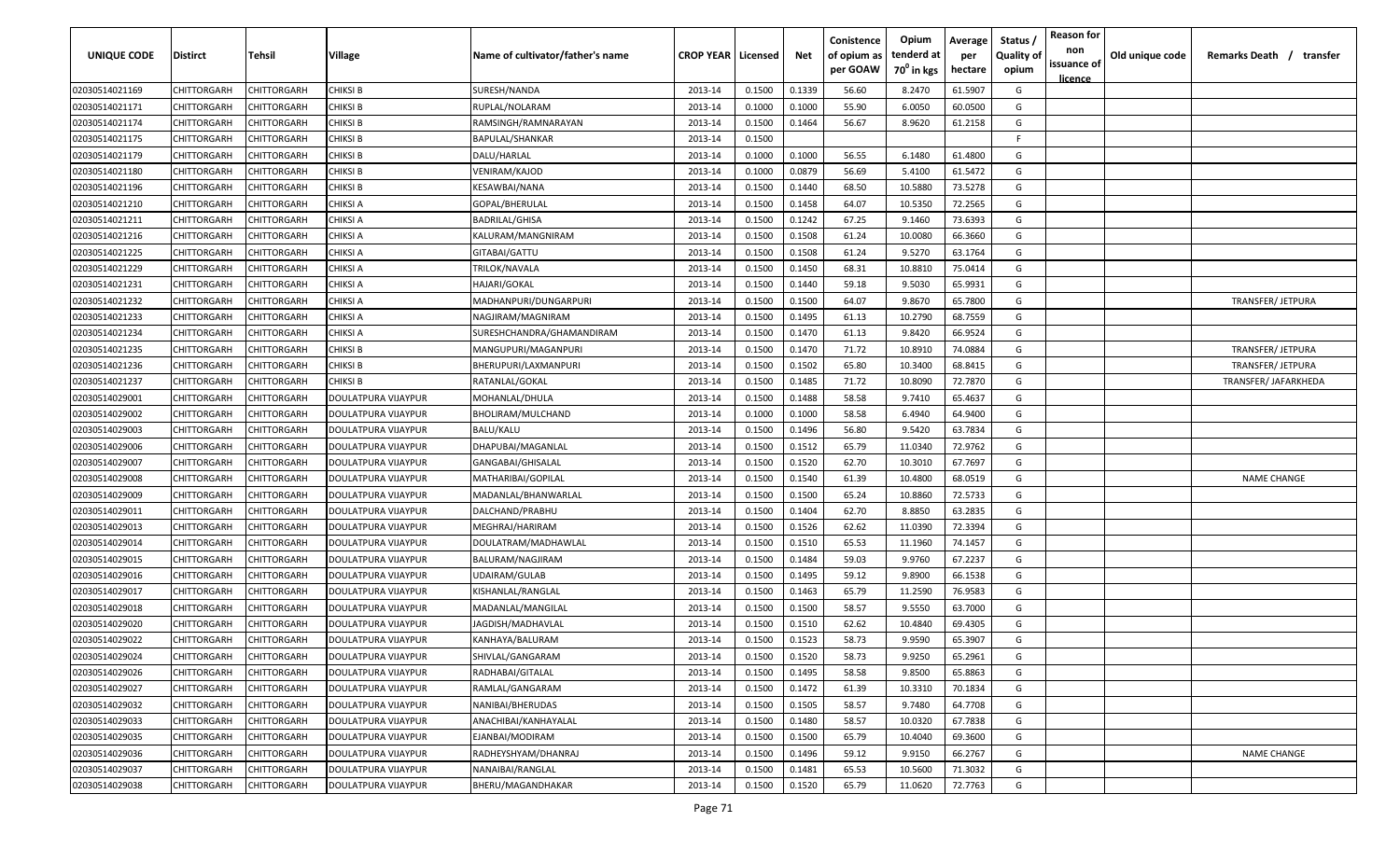| <b>UNIQUE CODE</b> | Distirct           | Tehsil      | Village                     | Name of cultivator/father's name | <b>CROP YEAR   Licensed</b> |        | Net    | Conistence<br>of opium as<br>per GOAW | Opium<br>tenderd at<br>$70^0$ in kgs | Average<br>per<br>hectare | Status /<br><b>Quality of</b><br>opium | <b>Reason for</b><br>non<br>issuance of<br>licence | Old unique code | Remarks Death /<br>transfer |
|--------------------|--------------------|-------------|-----------------------------|----------------------------------|-----------------------------|--------|--------|---------------------------------------|--------------------------------------|---------------------------|----------------------------------------|----------------------------------------------------|-----------------|-----------------------------|
| 02030514029044     | CHITTORGARH        | CHITTORGARH | DOULATPURA VIJAYPUR         | NANALAL/FULCHAND                 | 2013-14                     | 0.1500 | 0.1500 | 62.62                                 | 10.3950                              | 69.3000                   | G                                      |                                                    |                 | TRANSFER/ DHAGLIYO KA KHEDA |
| 02030514029045     | CHITTORGARH        | CHITTORGARH | DOULATPURA VIJAYPUR         | AASHARAM/MANGILAL                | 2013-14                     | 0.1500 | 0.1495 | 59.12                                 | 9.9830                               | 66.7759                   | G                                      |                                                    |                 | TRANSFER/DHAGLIYOKAKHEDA    |
| 02030514029046     | CHITTORGARH        | CHITTORGARH | DOULATPURA VIJAYPUR         | MANGILAL/TULSIRAM                | 2013-14                     | 0.1500 | 0.1495 | 59.03                                 | 9.9420                               | 66.5017                   | G                                      |                                                    |                 | TRANSFER/ DHAGLIYO KA KHEDA |
| 02030514031001     | CHITTORGARH        | CHITTORGARH | FALASIYA                    | HIRALAL/SHRILAL                  | 2013-14                     | 0.1000 | 0.0999 | 58.64                                 | 6.3250                               | 63.3133                   | G                                      |                                                    |                 |                             |
| 02030514031003     | CHITTORGARH        | CHITTORGARH | FALASIYA                    | VIJAYRAM/RAMLAL                  | 2013-14                     | 0.1500 | 0.1447 | 57.18                                 | 8.9040                               | 61.5342                   | G                                      |                                                    |                 |                             |
| 02030514031010     | CHITTORGARH        | CHITTORGARH | FALASIYA                    | LALSINGH/RAMSINGH                | 2013-14                     | 0.1000 | 0.0990 | 64.85                                 | 6.8280                               | 68.9697                   | G                                      |                                                    |                 |                             |
| 02030514031012     | CHITTORGARH        | CHITTORGARH | FALASIYA                    | SHYANIBAI/MANGILAL               | 2013-14                     | 0.1000 | 0.1008 | 67.51                                 | 7.4450                               | 73.8591                   | G                                      |                                                    |                 |                             |
| 02030514031013     | CHITTORGARH        | CHITTORGARH | FALASIYA                    | HAJARILAL/DALCHAND               | 2013-14                     | 0.1500 | 0.1484 | 64.56                                 | 10.8090                              | 72.8369                   | G                                      |                                                    |                 |                             |
| 02030514031014     | <b>CHITTORGARH</b> | CHITTORGARH | FALASIYA                    | LAHRIBAI/DHANRAJ                 | 2013-14                     | 0.1000 | 0.1008 | 60.39                                 | 6.6770                               | 66.2401                   | G                                      |                                                    |                 |                             |
| 02030514031016     | CHITTORGARH        | CHITTORGARH | FALASIYA                    | RAMCHANDRA/BARJIBAI/KHEMRAJ      | 2013-14                     | 0.1500 | 0.1441 | 64.56                                 | 10.3480                              | 71.8112                   | G                                      |                                                    |                 |                             |
| 02030514031028     | CHITTORGARH        | CHITTORGARH | FALASIYA                    | AMBALAL/DAKHIBAI                 | 2013-14                     | 0.1000 | 0.0991 | 59.10                                 | 7.0240                               | 70.8779                   | G                                      |                                                    |                 |                             |
| 02030514031030     | CHITTORGARH        | CHITTORGARH | FALASIYA                    | KALURAM/GANESH                   | 2013-14                     | 0.1000 | 0.1000 | 61.92                                 | 6.6870                               | 66.8700                   | G                                      |                                                    |                 |                             |
| 02030514031034     | CHITTORGARH        | CHITTORGARH | <b>ALASIYA</b>              | MOHANSINGH/NANALAL               | 2013-14                     | 0.1500 | 0.1457 | 67.51                                 | 10.8690                              | 74.5985                   | G                                      |                                                    |                 |                             |
| 02030514031035     | CHITTORGARH        | CHITTORGARH | FALASIYA                    | DALCHAND/KALU                    | 2013-14                     | 0.1500 | 0.1484 | 57.18                                 | 9.5250                               | 64.1846                   | G                                      |                                                    |                 |                             |
| 02030514031038     | CHITTORGARH        | CHITTORGARH | FALASIYA                    | KHYALILAL/HAJARI                 | 2013-14                     | 0.1500 | 0.1504 | 64.85                                 | 10.2460                              | 68.1250                   | G                                      |                                                    |                 |                             |
| 02030514031041     | CHITTORGARH        | CHITTORGARH | FALASIYA                    | GORILAL/CHATARBHUJ               | 2013-14                     | 0.1500 | 0.1525 | 64.85                                 | 10.6820                              | 70.0459                   | G                                      |                                                    |                 |                             |
| 02030514031046     | CHITTORGARH        | CHITTORGARH | FALASIYA                    | SHANTILAL/JASRAJ                 | 2013-14                     | 0.1000 | 0.1000 | 60.12                                 | 6.4840                               | 64.8400                   | G                                      |                                                    |                 |                             |
| 02030514031048     | CHITTORGARH        | CHITTORGARH | FALASIYA                    | PARASRAM/GAMNANDIRAM             | 2013-14                     | 0.1000 | 0.1012 | 59.10                                 | 6.1890                               | 61.1561                   | G                                      |                                                    |                 | <b>NAME CHANGE</b>          |
| 02030514031054     | CHITTORGARH        | CHITTORGARH | FALASIYA                    | RAMSINGH/AMBALAL                 | 2013-14                     | 0.1500 | 0.1422 | 61.78                                 | 10.5200                              | 73.9803                   | G                                      |                                                    |                 |                             |
| 02030514031056     | CHITTORGARH        | CHITTORGARH | FALASIYA                    | LALSINGH/DAULATRAM               | 2013-14                     | 0.1000 | 0.0990 | 59.10                                 | 6.3660                               | 64.3030                   | G                                      |                                                    |                 |                             |
| 02030514031062     | CHITTORGARH        | CHITTORGARH | FALASIYA                    | RAMNARAYAN/HIRA                  | 2013-14                     | 0.1500 | 0.1420 | 61.92                                 | 9.7210                               | 68.4577                   | G                                      |                                                    |                 |                             |
| 02030514031063     | CHITTORGARH        | CHITTORGARH | FALASIYA                    | SATYANARAYAN/VENIRAM             | 2013-14                     | 0.1000 | 0.0990 | 60.12                                 | 6.5620                               | 66.2828                   | G                                      |                                                    |                 |                             |
| 02030514031064     | CHITTORGARH        | CHITTORGARH | FALASIYA                    | MADANSINGH/VENIRAM               | 2013-14                     | 0.1000 | 0.0964 | 60.12                                 | 6.5870                               | 68.3299                   | G                                      |                                                    |                 |                             |
| 02030514031065     | CHITTORGARH        | CHITTORGARH | FALASIYA                    | BHERULAL/HIRALAL                 | 2013-14                     | 0.1000 | 0.0950 | 64.56                                 | 6.6310                               | 69.8000                   | G                                      |                                                    |                 |                             |
| 02030514031068     | CHITTORGARH        | CHITTORGARH | FALASIYA                    | SHOBHARAM/NETRAM                 | 2013-14                     | 0.1500 | 0.1520 | 61.92                                 | 10.1640                              | 66.8684                   | G                                      |                                                    |                 |                             |
| 02030514031070     | CHITTORGARH        | CHITTORGARH | FALASIYA                    | BILASIRAM/RAMCHANDRA             | 2013-14                     | 0.1500 | 0.1366 | 61.60                                 | 9.0730                               | 66.4202                   | G                                      |                                                    |                 |                             |
| 02030514031071     | CHITTORGARH        | CHITTORGARH | FALASIYA                    | MANOHARSINGH/VENIRAM             | 2013-14                     | 0.1000 | 0.1020 | 60.39                                 | 7.0140                               | 68.7647                   | G                                      |                                                    |                 |                             |
| 02030514031073     | CHITTORGARH        | CHITTORGARH | FALASIYA                    | <b>BABULAL/GHISA</b>             | 2013-14                     | 0.1500 | 0.1505 | 60.39                                 | 10.1020                              | 67.1229                   | G                                      |                                                    |                 |                             |
| 02030514031074     | CHITTORGARH        | CHITTORGARH | FALASIYA                    | FATEHLAL/HIRALAL                 | 2013-14                     | 0.1000 | 0.1020 | 67.51                                 | 7.9470                               | 77.9118                   | G                                      |                                                    |                 |                             |
| 02030514031076     | CHITTORGARH        | CHITTORGARH | <b>ALASIYA</b>              | RUSTAMKHAN/BALIMO.               | 2013-14                     | 0.1500 | 0.1518 | 56.32                                 | 9.4780                               | 62.4374                   | G                                      |                                                    |                 |                             |
| 02030514031077     | CHITTORGARH        | CHITTORGARH | FALASIYA                    | RAMSINGH/VENIRAM                 | 2013-14                     | 0.1500 | 0.1435 | 61.60                                 | 9.6890                               | 67.5192                   | G                                      |                                                    |                 |                             |
| 02030514031084     | CHITTORGARH        | CHITTORGARH | FALASIYA                    | ONKAR/AMRA                       | 2013-14                     | 0.1500 | 0.1480 | 55.59                                 | 9.1640                               | 61.9189                   | G                                      |                                                    |                 |                             |
| 02030514031092     | CHITTORGARH        | CHITTORGARH | FALASIYA                    | SATYANARAYAN/NAGJIRAM            | 2013-14                     | 0.1000 | 0.0989 | 54.33                                 | 5.9610                               | 60.2730                   | G                                      |                                                    |                 | TRANSFER/ERAL               |
| 02030514031093     | CHITTORGARH        | CHITTORGARH | FALASIYA                    | RAMKANWARIBAI/TEJSINGH           | 2013-14                     | 0.1000 | 0.1008 | 61.60                                 | 6.8640                               | 68.0952                   | G                                      |                                                    | 02030514044092  | TRANSFER                    |
| 02030514036002     | CHITTORGARH        | CHITTORGARH | <b>GHATIYAWALI KA KHEDA</b> | BHANWARLAL/BHIMRAJ               | 2013-14                     | 0.1500 | 0.1481 | 62.02                                 | 10.4460                              | 70.5334                   | G                                      |                                                    |                 |                             |
| 02030514036004     | CHITTORGARH        | CHITTORGARH | GHATIYAWALI KA KHEDA        | KISHANLAL/HIRA                   | 2013-14                     | 0.1500 | 0.1500 | 58.44                                 | 9.5930                               | 63.9533                   | G                                      |                                                    |                 |                             |
| 02030514036006     | <b>CHITTORGARH</b> | CHITTORGARH | GHATIYAWALI KA KHEDA        | AMERTI/KELA                      | 2013-14                     | 0.1000 | 0.1024 | 63.47                                 | 6.9180                               | 67.5586                   | G                                      |                                                    |                 |                             |
| 02030514036013     | <b>CHITTORGARH</b> | CHITTORGARH | GHATIYAWALI KA KHEDA        | JAGANNATH/BHIMRAJ                | 2013-14                     | 0.1500 | 0.1501 | 65.35                                 | 11.1840                              | 74.5103                   | G                                      |                                                    |                 |                             |
| 02030514036015     | CHITTORGARH        | CHITTORGARH | GHATIYAWALI KA KHEDA        | CHHAGANLAL/RAMLAL                | 2013-14                     | 0.1500 | 0.1488 | 57.04                                 | 9.4360                               | 63.4140                   | G                                      |                                                    | 02030514038078  | <b>TRANSFER</b>             |
| 02030514036019     | <b>CHITTORGARH</b> | CHITTORGARH | GHATIYAWALI KA KHEDA        | RANGLAL/BHANWARLAL               | 2013-14                     | 0.1500 | 0.1441 | 58.45                                 | 9.2690                               | 64.3234                   | G                                      |                                                    |                 |                             |
| 02030514036020     | CHITTORGARH        | CHITTORGARH | GHATIYAWALI KA KHEDA        | KISHANLAL/PYARCHAND              | 2013-14                     | 0.1500 | 0.1413 | 58.45                                 | 9.2100                               | 65.1805                   | G                                      |                                                    |                 |                             |
| 02030514036022     | CHITTORGARH        | CHITTORGARH | GHATIYAWALI KA KHEDA        | DEVILAL/SHIVLAL                  | 2013-14                     | 0.1500 | 0.1496 | 62.02                                 | 10.6940                              | 71.4840                   | G                                      |                                                    |                 |                             |
| 02030514036025     | CHITTORGARH        | CHITTORGARH | <b>GHATIYAWALI KA KHEDA</b> | HEMA/GULALBHIL                   | 2013-14                     | 0.1000 | 0.0990 | 58.44                                 | 6.7210                               | 67.8889                   | G                                      |                                                    |                 |                             |
| 02030514036026     | <b>CHITTORGARH</b> | CHITTORGARH | <b>GHATIYAWALI KA KHEDA</b> | MOTILAL/CHAMPA                   | 2013-14                     | 0.1500 | 0.1510 | 58.44                                 | 9.8600                               | 65.2980                   | G                                      |                                                    |                 |                             |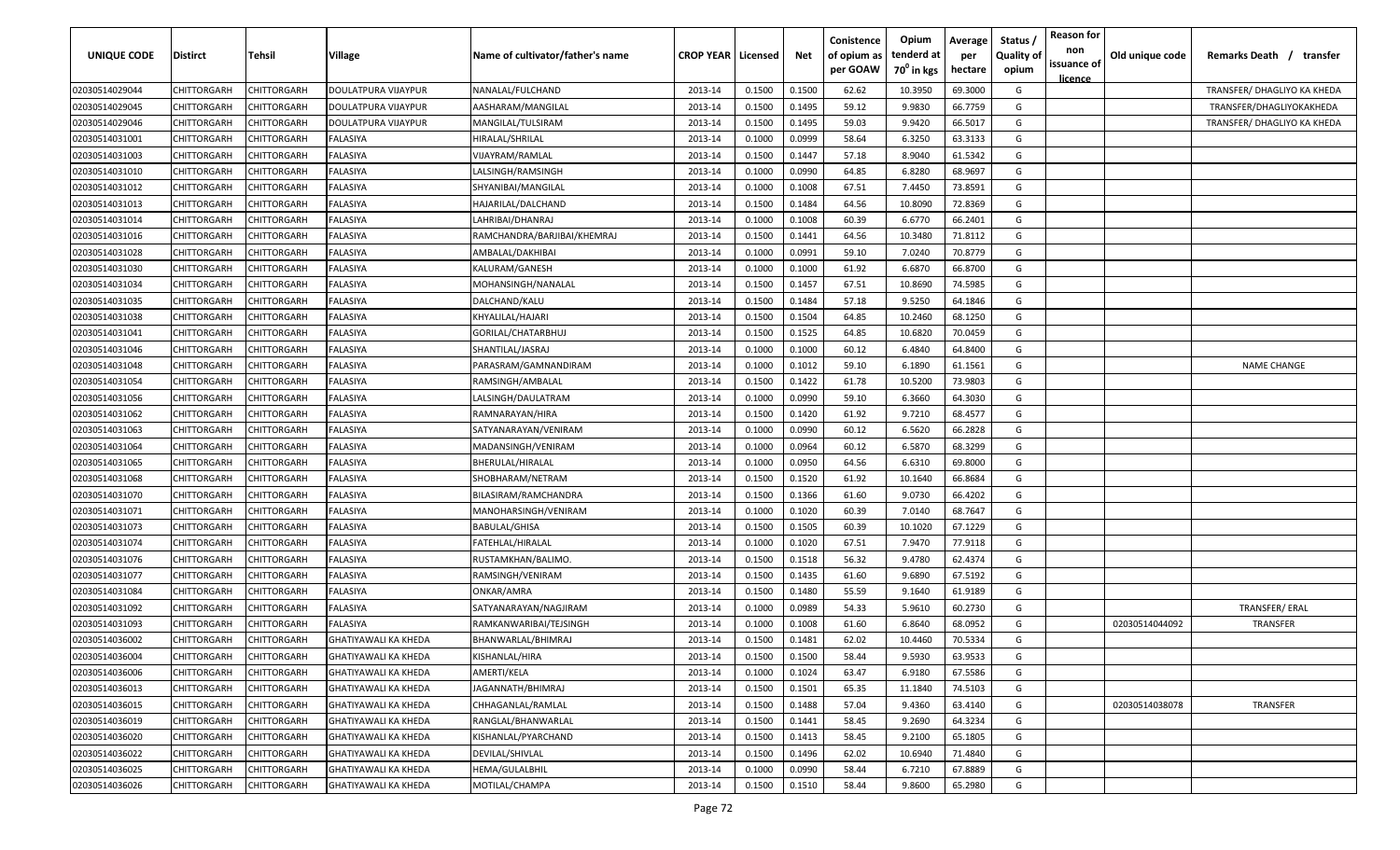| UNIQUE CODE    | <b>Distirct</b>    | Tehsil             | Village                     | Name of cultivator/father's name | <b>CROP YEAR   Licensed</b> |        | Net    | Conistence<br>of opium as<br>per GOAW | Opium<br>tenderd at<br>$70^0$ in kgs | Average<br>per<br>hectare | Status /<br><b>Quality of</b><br>opium | <b>Reason for</b><br>non<br>issuance of | Old unique code | Remarks Death /<br>transfer |
|----------------|--------------------|--------------------|-----------------------------|----------------------------------|-----------------------------|--------|--------|---------------------------------------|--------------------------------------|---------------------------|----------------------------------------|-----------------------------------------|-----------------|-----------------------------|
| 02030514036038 | CHITTORGARH        | CHITTORGARH        | <b>GHATIYAWALI KA KHEDA</b> | JEETMAL/MANGILAL                 | 2013-14                     | 0.1500 |        |                                       |                                      |                           | F.                                     | <u>licence</u>                          | 02030514038005  | <b>TRANSFER</b>             |
| 02030514039001 | CHITTORGARH        | CHITTORGARH        | <b>GOPALPURA GHATA</b>      | HIRA/BHERUDAS                    | 2013-14                     | 0.1500 | 0.1446 | 55.92                                 | 9.1870                               | 63.5339                   | G                                      |                                         |                 |                             |
| 02030514039003 | CHITTORGARH        | CHITTORGARH        | GOPALPURA GHATA             | HANGAMIBAI/CHHOGALAL             | 2013-14                     | 0.1500 | 0.1479 | 56.75                                 | 9.6720                               | 65.3955                   | G                                      |                                         |                 |                             |
| 02030514039006 | CHITTORGARH        | CHITTORGARH        | GOPALPURA GHATA             | PRABHU/HAJARI                    | 2013-14                     | 0.1500 | 0.1415 | 55.33                                 | 9.5480                               | 67.4770                   | G                                      |                                         |                 |                             |
| 02030514039011 | CHITTORGARH        | CHITTORGARH        | GOPALPURA GHATA             | GANGABAI/HAJARI                  | 2013-14                     | 0.1500 | 0.1465 | 62.19                                 | 11.1140                              | 75.8635                   | G                                      |                                         |                 |                             |
| 02030514039013 | CHITTORGARH        | CHITTORGARH        | GOPALPURA GHATA             | MOHAN/HIRAJAT                    | 2013-14                     | 0.1500 | 0.1462 | 58.62                                 | 9.8230                               | 67.1888                   | G                                      |                                         |                 |                             |
| 02030514039014 | CHITTORGARH        | CHITTORGARH        | GOPALPURA GHATA             | NANALAL/GOPI                     | 2013-14                     | 0.1500 | 0.1479 | 61.73                                 | 10.2300                              | 69.1684                   | G                                      |                                         |                 |                             |
| 02030514039016 | CHITTORGARH        | <b>CHITTORGARH</b> | GOPALPURA GHATA             | BHANWARLAL/HIRA                  | 2013-14                     | 0.1500 | 0.1424 | 54.56                                 | 9.0570                               | 63.6025                   | G                                      |                                         |                 |                             |
| 02030514039018 | CHITTORGARH        | <b>CHITTORGARH</b> | GOPALPURA GHATA             | SHIVLAL/HAJARI                   | 2013-14                     | 0.1500 | 0.1450 | 60.83                                 | 10.4800                              | 72.2759                   | G                                      |                                         |                 |                             |
| 02030514039020 | CHITTORGARH        | CHITTORGARH        | GOPALPURA GHATA             | PRATAP/NARUBHIL                  | 2013-14                     | 0.1500 | 0.1470 | 56.33                                 | 9.9220                               | 67.4966                   | G                                      |                                         |                 |                             |
| 02030514039026 | CHITTORGARH        | CHITTORGARH        | GOPALPURA GHATA             | SHANKARLAL/HIRALAL               | 2013-14                     | 0.1500 | 0.1436 | 55.92                                 | 9.4030                               | 65.4805                   | G                                      |                                         |                 |                             |
| 02030514039030 | CHITTORGARH        | CHITTORGARH        | GOPALPURA GHATA             | GIRDHARI/GOPI                    | 2013-14                     | 0.1000 | 0.1005 | 58.08                                 | 6.6790                               | 66.4577                   | G                                      |                                         |                 |                             |
| 02030514039031 | CHITTORGARH        | CHITTORGARH        | GOPALPURA GHATA             | ARJUN/JAGGAJAT                   | 2013-14                     | 0.1500 | 0.1453 | 61.73                                 | 10.7760                              | 74.1638                   | G                                      |                                         |                 |                             |
| 02030514039038 | CHITTORGARH        | CHITTORGARH        | GOPALPURA GHATA             | KHYALILAL/CHUNA                  | 2013-14                     | 0.1500 | 0.1458 | 52.20                                 | 9.7320                               | 66.7490                   | G                                      |                                         |                 |                             |
| 02030514039042 | CHITTORGARH        | CHITTORGARH        | GOPALPURA GHATA             | MADHO/GOPI                       | 2013-14                     | 0.1500 | 0.1460 | 58.56                                 | 10.3150                              | 70.6507                   | G                                      |                                         |                 |                             |
| 02030514039046 | CHITTORGARH        | CHITTORGARH        | GOPALPURA GHATA             | PYARIBAI/ARJUN                   | 2013-14                     | 0.1000 | 0.0987 | 58.08                                 | 6.1980                               | 62.7964                   | G                                      |                                         |                 |                             |
| 02030514039049 | CHITTORGARH        | CHITTORGARH        | GOPALPURA GHATA             | <b>KESARBAI/GOPI</b>             | 2013-14                     | 0.1500 | 0.1479 | 61.73                                 | 10.0970                              | 68.2691                   | G                                      |                                         |                 |                             |
| 02030514039051 | CHITTORGARH        | CHITTORGARH        | GOPALPURA GHATA             | KHURAJ/RAMAJAT                   | 2013-14                     | 0.1500 | 0.1463 | 57.21                                 | 9.8560                               | 67.3684                   | G                                      |                                         |                 |                             |
| 02030514039052 | CHITTORGARH        | CHITTORGARH        | GOPALPURA GHATA             | PRATAPIBAI/DEVA                  | 2013-14                     | 0.1500 | 0.1482 | 56.82                                 | 10.0490                              | 67.8070                   | G                                      |                                         |                 |                             |
| 02030514039054 | CHITTORGARH        | CHITTORGARH        | GOPALPURA GHATA             | BHIMRAJ/UDAIRAM                  | 2013-14                     | 0.1500 | 0.1475 | 56.69                                 | 9.5640                               | 64.8407                   | G                                      |                                         |                 |                             |
| 02030514039055 | CHITTORGARH        | CHITTORGARH        | GOPALPURA GHATA             | JYANIBAI/GPOILAL                 | 2013-14                     | 0.1000 | 0.1005 | 58.62                                 | 6.7660                               | 67.3234                   | G                                      |                                         |                 | <b>NAME CHANGE</b>          |
| 02030514039056 | CHITTORGARH        | CHITTORGARH        | GOPALPURA GHATA             | MANGI/ARJUN                      | 2013-14                     | 0.1500 | 0.1485 | 67.22                                 | 11.9170                              | 80.2492                   | G                                      |                                         |                 | <b>NAME CHANGE</b>          |
| 02030514039058 | CHITTORGARH        | CHITTORGARH        | GOPALPURA GHATA             | GULABIBAI/MEHTAB                 | 2013-14                     | 0.1500 | 0.1482 | 53.50                                 | 9.2780                               | 62.6046                   | G                                      |                                         |                 |                             |
| 02030514039059 | CHITTORGARH        | CHITTORGARH        | GOPALPURA GHATA             | BHANWARLAL/TARU                  | 2013-14                     | 0.1500 | 0.1494 | 56.71                                 | 9.6570                               | 64.6386                   | G                                      |                                         |                 |                             |
| 02030514039061 | CHITTORGARH        | <b>CHITTORGARH</b> | GOPALPURA GHATA             | SUKHIBAI/GOPI                    | 2013-14                     | 0.1500 | 0.1455 | 58.08                                 | 9.4590                               | 65.0103                   | G                                      |                                         |                 |                             |
| 02030514039063 | CHITTORGARH        | <b>CHITTORGARH</b> | GOPALPURA GHATA             | MADHU/GOKAL                      | 2013-14                     | 0.1000 | 0.0980 | 56.69                                 | 6.3010                               | 64.2959                   | G                                      |                                         |                 |                             |
| 02030514039065 | CHITTORGARH        | CHITTORGARH        | GOPALPURA GHATA             | MEGHA/NARU                       | 2013-14                     | 0.1500 | 0.1406 | 56.75                                 | 10.4500                              | 74.3243                   | G                                      |                                         |                 |                             |
| 02030514039066 | CHITTORGARH        | CHITTORGARH        | GOPALPURA GHATA             | SOSARBAI/RAMLAL                  | 2013-14                     | 0.1500 | 0.1479 | 61.73                                 | 10.5380                              | 71.2508                   | G                                      |                                         |                 |                             |
| 02030514039071 | CHITTORGARH        | CHITTORGARH        | GOPALPURA GHATA             | VAJIRMO./NURMO.                  | 2013-14                     | 0.1500 | 0.1480 | 70.24                                 | 12.7940                              | 86.4450                   | G                                      |                                         |                 |                             |
| 02030514039073 | CHITTORGARH        | CHITTORGARH        | GOPALPURA GHATA             | SOHANIBAI/BHIMA                  | 2013-14                     | 0.1000 | 0.1000 | 56.82                                 | 6.3230                               | 63.2300                   | G                                      |                                         |                 |                             |
| 02030514039074 | CHITTORGARH        | CHITTORGARH        | GOPALPURA GHATA             | SHANKAR/MEGHA                    | 2013-14                     | 0.1500 | 0.1475 | 55.33                                 | 9.3820                               | 63.6068                   | G                                      |                                         |                 |                             |
| 02030514039075 | CHITTORGARH        | CHITTORGARH        | GOPALPURA GHATA             | MOHAN/HAJARI                     | 2013-14                     | 0.1000 | 0.0951 | 58.08                                 | 6.5130                               | 68.4858                   | G                                      |                                         |                 |                             |
| 02030514039076 | CHITTORGARH        | CHITTORGARH        | GOPALPURA GHATA             | SHAMSHUDDHIN/NURMOHAMMAD         | 2013-14                     | 0.1500 | 0.1476 | 69.35                                 | 12.0870                              | 81.8902                   | G                                      |                                         |                 |                             |
| 02030514041001 | CHITTORGARH        | CHITTORGARH        | GORSIYA                     | RAMKANWAR/UDAISINGH              | 2013-14                     | 0.1500 | 0.1556 | 59.56                                 | 10.3890                              | 66.7674                   | G                                      |                                         |                 |                             |
| 02030514041002 | CHITTORGARH        | CHITTORGARH        | GORSIYA                     | GHISULAL/JAYKISHAN               | 2013-14                     | 0.1500 | 0.1499 | 62.89                                 | 11.0060                              | 73.4223                   | G                                      |                                         |                 |                             |
| 02030514041003 | <b>CHITTORGARH</b> | <b>CHITTORGARH</b> | GORSIYA                     | <b>BHAGWAN/JAGGA</b>             | 2013-14                     | 0.1500 | 0.1511 | 65.51                                 | 11.0810                              | 73.3355                   | G                                      |                                         |                 |                             |
| 02030514041005 | CHITTORGARH        | <b>CHITTORGARH</b> | GORSIYA                     | DEVILAL/JAGGA                    | 2013-14                     | 0.1500 | 0.1512 | 56.21                                 | 9.6040                               | 63.5185                   | G                                      |                                         |                 |                             |
| 02030514041010 | CHITTORGARH        | CHITTORGARH        | GORSIYA                     | JAIKISHAN/PRATHVIRAJ             | 2013-14                     | 0.1500 | 0.1500 | 56.97                                 | 10.4340                              | 69.5600                   | G                                      |                                         |                 |                             |
| 02030514041014 | CHITTORGARH        | CHITTORGARH        | GORSIYA                     | RAMESHLAL/RATAN                  | 2013-14                     | 0.1500 | 0.1519 | 65.51                                 | 11.5580                              | 76.0895                   | G                                      |                                         |                 |                             |
| 02030514041015 | CHITTORGARH        | CHITTORGARH        | <b>GORSIYA</b>              | KALULAL/RAMNARAYANMATADHAPUBAI   | 2013-14                     | 0.1500 | 0.1410 | 56.97                                 | 8.8630                               | 62.8582                   | G                                      |                                         |                 |                             |
| 02030514041018 | CHITTORGARH        | CHITTORGARH        | GORSIYA                     | KALUDAS/JANKIDAS                 | 2013-14                     | 0.1500 | 0.1408 | 59.64                                 | 9.8070                               | 69.6520                   | G                                      |                                         |                 |                             |
| 02030514041019 | CHITTORGARH        | CHITTORGARH        | GORSIYA                     | NIYALA/RAMCHANDRA                | 2013-14                     | 0.1500 | 0.1493 | 59.64                                 | 10.1810                              | 68.1916                   | G                                      |                                         |                 |                             |
| 02030514042001 | CHITTORGARH        | CHITTORGARH        | <b>GUDA</b>                 | DEVBAI/BHERULAL                  | 2013-14                     | 0.1500 | 0.1488 | 62.37                                 | 10.5140                              | 70.6586                   | G                                      |                                         |                 |                             |
| 02030514042002 | CHITTORGARH        | CHITTORGARH        | <b>GUDA</b>                 | NOJIBAI/NANA                     | 2013-14                     | 0.1500 | 0.1488 | 58.52                                 | 9.7310                               | 65.3965                   | G                                      |                                         |                 |                             |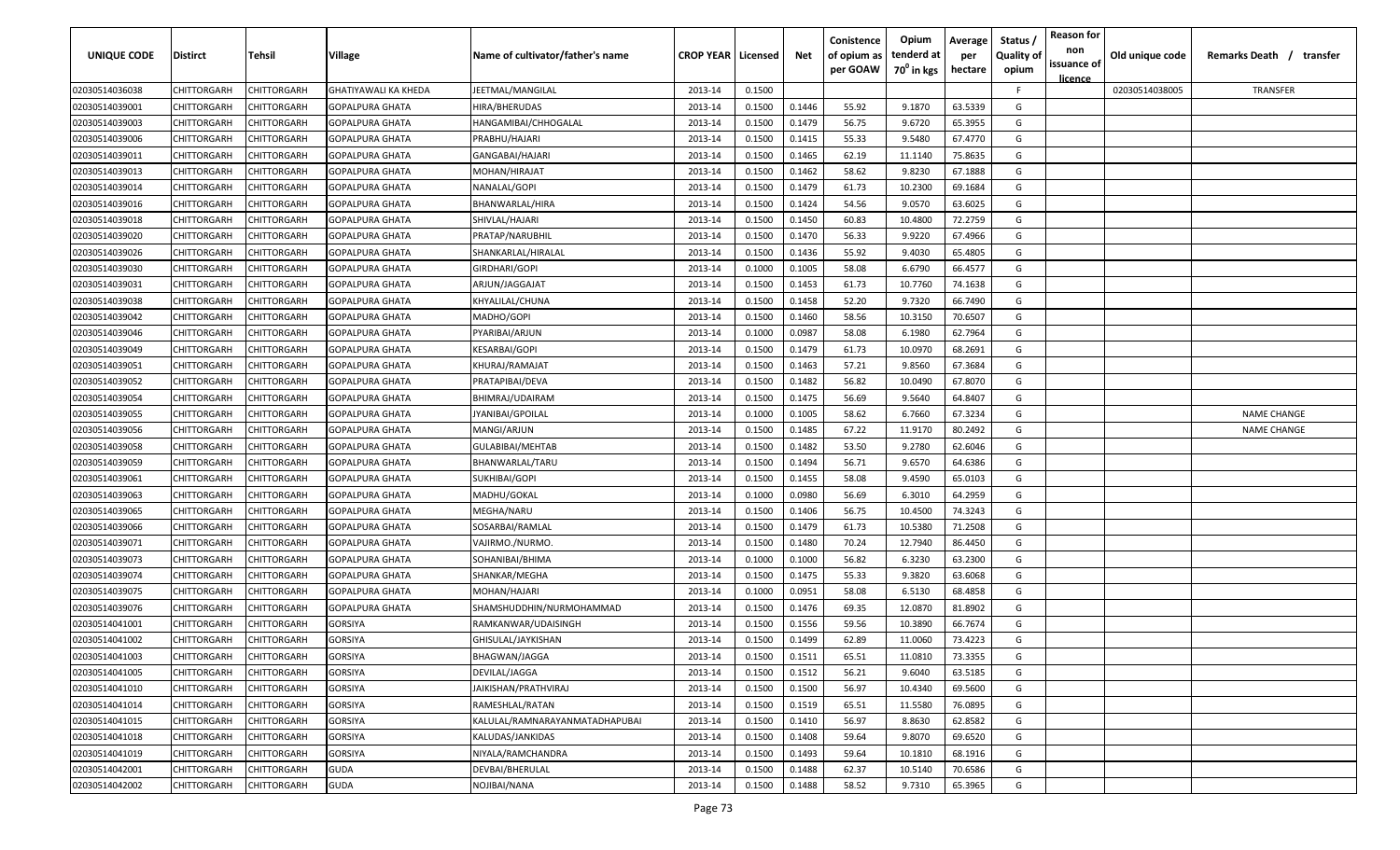| UNIQUE CODE    | <b>Distirct</b>    | Tehsil             | Village     | Name of cultivator/father's name | <b>CROP YEAR   Licensed</b> |        | Net    | Conistence<br>of opium as<br>per GOAW | Opium<br>tenderd at<br>70 <sup>0</sup> in kgs | Average<br>per<br>hectare | Status /<br><b>Quality of</b><br>opium | <b>Reason for</b><br>non<br>issuance of<br>licence | Old unique code | Remarks Death /<br>transfer              |
|----------------|--------------------|--------------------|-------------|----------------------------------|-----------------------------|--------|--------|---------------------------------------|-----------------------------------------------|---------------------------|----------------------------------------|----------------------------------------------------|-----------------|------------------------------------------|
| 02030514042007 | CHITTORGARH        | CHITTORGARH        | <b>GUDA</b> | NATHU/BHERA                      | 2013-14                     | 0.1500 | 0.1475 | 59.29                                 | 9.5460                                        | 64.7186                   | G                                      |                                                    |                 |                                          |
| 02030514042013 | CHITTORGARH        | CHITTORGARH        | <b>GUDA</b> | DHAPUBAI/KISHANA                 | 2013-14                     | 0.1500 | 0.1472 | 62.39                                 | 10.2770                                       | 69.8166                   | G                                      |                                                    |                 |                                          |
| 02030514042019 | CHITTORGARH        | CHITTORGARH        | <b>GUDA</b> | NARARYAN/GOKAL                   | 2013-14                     | 0.1500 | 0.1414 | 60.09                                 | 9.7260                                        | 68.7836                   | G                                      |                                                    |                 |                                          |
| 02030514042020 | CHITTORGARH        | CHITTORGARH        | <b>GUDA</b> | DEVILAL/NATHULAL                 | 2013-14                     | 0.1500 | 0.1500 | 59.13                                 | 9.6640                                        | 64.4267                   | G                                      |                                                    |                 |                                          |
| 02030514042024 | CHITTORGARH        | CHITTORGARH        | <b>GUDA</b> | GOURILAL/NATHU                   | 2013-14                     | 0.1500 | 0.1519 | 59.37                                 | 9.6430                                        | 63.4826                   | G                                      |                                                    |                 |                                          |
| 02030514042029 | CHITTORGARH        | CHITTORGARH        | <b>GUDA</b> | RAMESHCHANDRA/CHHAGANLAL         | 2013-14                     | 0.1500 | 0.1476 | 64.80                                 | 10.7750                                       | 73.0014                   | G                                      |                                                    |                 |                                          |
| 02030514042035 | CHITTORGARH        | CHITTORGARH        | <b>GUDA</b> | RATAN/PRABHU                     | 2013-14                     | 0.1500 | 0.1410 | 59.13                                 | 9.2240                                        | 65.4184                   | G                                      |                                                    |                 |                                          |
| 02030514042036 | CHITTORGARH        | CHITTORGARH        | <b>GUDA</b> | RATAN/HEMA                       | 2013-14                     | 0.1500 | 0.1508 | 56.60                                 | 9.5980                                        | 63.6472                   | G                                      |                                                    |                 | <b>NAME</b><br>CHANGE/TRANSFER/PEMAKHEDA |
| 02030514042039 | CHITTORGARH        | CHITTORGARH        | <b>GUDA</b> | HEMRAJ/DOULA                     | 2013-14                     | 0.1500 | 0.1491 | 59.13                                 | 9.9250                                        | 66.5661                   | G                                      |                                                    |                 |                                          |
| 02030514042045 | CHITTORGARH        | CHITTORGARH        | <b>GUDA</b> | BHAWATILAL/SHOLA                 | 2013-14                     | 0.1500 | 0.1462 | 59.43                                 | 9.9930                                        | 68.3516                   | G                                      |                                                    |                 | <b>NAME CHANGE</b>                       |
| 02030514042046 | CHITTORGARH        | CHITTORGARH        | <b>GUDA</b> | RATANLAL/NANURAM                 | 2013-14                     | 0.1500 | 0.1363 | 59.43                                 | 9.0760                                        | 66.5884                   | G                                      |                                                    |                 |                                          |
| 02030514042047 | CHITTORGARH        | CHITTORGARH        | <b>GUDA</b> | PRABHU/NANDA                     | 2013-14                     | 0.1500 | 0.1500 | 56.42                                 | 9.5270                                        | 63.5133                   | G                                      |                                                    |                 |                                          |
| 02030514042050 | CHITTORGARH        | CHITTORGARH        | <b>GUDA</b> | NARAYAN/SITARAM                  | 2013-14                     | 0.1000 | 0.1024 | 64.49                                 | 7.3700                                        | 71.9727                   | G                                      |                                                    |                 |                                          |
| 02030514042052 | CHITTORGARH        | CHITTORGARH        | <b>GUDA</b> | RAICHANDRA/DHANNA                | 2013-14                     | 0.1500 | 0.1458 | 60.03                                 | 9.8280                                        | 67.4074                   | G                                      |                                                    |                 |                                          |
| 02030514042053 | CHITTORGARH        | CHITTORGARH        | <b>GUDA</b> | DHAKHIBAI/BHIMRAJ                | 2013-14                     | 0.1500 | 0.1390 | 59.43                                 | 9.0670                                        | 65.2302                   | G                                      |                                                    |                 |                                          |
| 02030514042055 | CHITTORGARH        | CHITTORGARH        | <b>GUDA</b> | RADHIBAI/TARACHAND               | 2013-14                     | 0.1500 | 0.1480 | 66.54                                 | 10.8180                                       | 73.0946                   | G                                      |                                                    |                 | <b>NAME CHANGE</b>                       |
| 02030514042056 | CHITTORGARH        | CHITTORGARF        | <b>GUDA</b> | SATYANARAYAN/SHANKARLAL          | 2013-14                     | 0.1500 | 0.1456 | 62.06                                 | 10.0540                                       | 69.0522                   | G                                      |                                                    |                 |                                          |
| 02030514042057 | CHITTORGARH        | CHITTORGARH        | <b>GUDA</b> | DHANNA/PRATAP                    | 2013-14                     | 0.1500 | 0.1425 | 68.40                                 | 11.1390                                       | 78.1684                   | G                                      |                                                    |                 | TRANSFR/KHERPURA                         |
| 02030514042058 | CHITTORGARH        | CHITTORGARH        | <b>GUDA</b> | RAMCHANDRA/CHUNA                 | 2013-14                     | 0.1000 | 0.0920 | 62.37                                 | 6.2730                                        | 68.1848                   | G                                      |                                                    |                 | TRANSFER/KHERPURA                        |
| 02030514042059 | CHITTORGARH        | CHITTORGARH        | <b>GUDA</b> | CHAGAN/DOULA                     | 2013-14                     | 0.1500 | 0.1480 | 58.52                                 | 9.7230                                        | 65.6959                   | G                                      |                                                    |                 |                                          |
| 02030514042060 | CHITTORGARH        | <b>CHITTORGARF</b> | <b>GUDA</b> | PYARIBAI/NANDA                   | 2013-14                     | 0.1500 | 0.1481 | 64.49                                 | 10.1800                                       | 68.7373                   | G                                      |                                                    |                 | <b>NAME</b><br>CHANGE/TRANSFER/DHARANA   |
| 02030514042061 | CHITTORGARH        | CHITTORGARH        | <b>GUDA</b> | RATNIBAI/NANA                    | 2013-14                     | 0.1500 | 0.1473 | 64.49                                 | 10.4470                                       | 70.9233                   | G                                      |                                                    | 02030514038079  | <b>TRANSFER</b>                          |
| 02030514051001 | CHITTORGARH        | CHITTORGARH        | KARAKHEDI   | IAGDISH/MATHU                    | 2013-14                     | 0.1500 | 0.1480 | 62.74                                 | 9.7700                                        | 66.0135                   | G                                      |                                                    |                 |                                          |
| 02030514051002 | CHITTORGARH        | CHITTORGARF        | KARAKHEDI   | JETIBAI/BHAGAWAN                 | 2013-14                     | 0.1500 | 0.1440 | 59.81                                 | 9.8860                                        | 68.6528                   | G                                      |                                                    |                 |                                          |
| 02030514051006 | CHITTORGARH        | CHITTORGARH        | KARAKHEDI   | RAMCHANDRA/KESHARIMAL            | 2013-14                     | 0.1500 | 0.0945 | 65.14                                 | 6.6630                                        | 70.5079                   | G                                      |                                                    |                 |                                          |
| 02030514051008 | CHITTORGARH        | CHITTORGARH        | KARAKHEDI   | MATHURA/MOHANTELI                | 2013-14                     | 0.1000 | 0.0360 | 56.21                                 | 2.2480                                        | 62.4444                   | G                                      |                                                    |                 |                                          |
| 02030514051009 | CHITTORGARH        | CHITTORGARH        | KARAKHEDI   | HRIBAI/JITU                      | 2013-14                     | 0.1000 | 0.0493 | 59.42                                 | 3.3950                                        | 68.8641                   | G                                      |                                                    |                 | <b>NAME CHANGE</b>                       |
| 02030514051010 | CHITTORGARH        | CHITTORGARH        | KARAKHEDI   | <b>IAMNALAL/ONKAR</b>            | 2013-14                     | 0.1000 | 0.0500 | 56.21                                 | 3.2200                                        | 64.4000                   | G                                      |                                                    |                 |                                          |
| 02030514051012 | CHITTORGARH        | CHITTORGARH        | KARAKHEDI   | UDAIRAM/KALU                     | 2013-14                     | 0.1000 | 0.0990 | 61.43                                 | 6.8710                                        | 69.4040                   | G                                      |                                                    |                 |                                          |
| 02030514051013 | CHITTORGARH        | CHITTORGARH        | KARAKHEDI   | RAMLAL/NOLA                      | 2013-14                     | 0.1000 | 0.1000 | 59.81                                 | 6.6470                                        | 66.4700                   | G                                      |                                                    |                 |                                          |
| 02030514051014 | CHITTORGARH        | CHITTORGARH        | KARAKHEDI   | MANGILAL/KALU                    | 2013-14                     | 0.1000 | 0.1000 | 56.77                                 | 6.1470                                        | 61.4700                   |                                        | 02                                                 |                 |                                          |
| 02030514051015 | CHITTORGARH        | <b>CHITTORGARF</b> | KARAKHEDI   | RATAN/MOHAN                      | 2013-14                     | 0.1000 | 0.0904 | 56.48                                 | 5.5510                                        | 61.4049                   | G                                      |                                                    |                 |                                          |
| 02030514051017 | <b>CHITTORGARH</b> | CHITTORGARH        | KARAKHEDI   | SHAYAMLAL/BHAGAWAN               | 2013-14                     | 0.1500 | 0.1471 | 62.74                                 | 10.5220                                       | 71.5296                   | G                                      |                                                    |                 |                                          |
| 02030514051018 | CHITTORGARH        | CHITTORGARH        | KARAKHEDI   | RAMESHAWAR/KISHANA               | 2013-14                     | 0.1000 | 0.1003 | 58.81                                 | 6.6960                                        | 66.7597                   | G                                      |                                                    |                 |                                          |
| 02030514051019 | CHITTORGARH        | CHITTORGARH        | KARAKHEDI   | NANDA/MADHU                      | 2013-14                     | 0.1500 | 0.0475 | 58.81                                 | 3.1420                                        | 66.1474                   | G                                      |                                                    |                 |                                          |
| 02030514051020 | CHITTORGARH        | CHITTORGARH        | KARAKHEDI   | BHERU/BHAGAWAN                   | 2013-14                     | 0.1500 | 0.1446 | 56.55                                 | 9.4200                                        | 65.1452                   | G                                      |                                                    |                 |                                          |
| 02030514051021 | CHITTORGARH        | CHITTORGARH        | KARAKHEDI   | MATHARA/BHAGAWAN                 | 2013-14                     | 0.1500 | 0.1484 | 62.74                                 | 10.1010                                       | 68.0660                   | G                                      |                                                    |                 |                                          |
| 02030514051024 | CHITTORGARH        | CHITTORGARH        | KARAKHEDI   | RATAN/PRABHU                     | 2013-14                     | 0.1500 | 0.1475 | 55.76                                 | 9.5750                                        | 64.9153                   | G                                      |                                                    |                 |                                          |
| 02030514051025 | CHITTORGARH        | CHITTORGARH        | KARAKHEDI   | KESHARBAI/NANDA                  | 2013-14                     | 0.1000 | 0.1009 | 59.42                                 | 6.5360                                        | 64.7770                   | G                                      |                                                    |                 |                                          |
| 02030514051026 | CHITTORGARH        | CHITTORGARH        | KARAKHEDI   | CHAGAN/KISHAN                    | 2013-14                     | 0.1000 | 0.0988 | 58.81                                 | 6.7720                                        | 68.5425                   | G                                      |                                                    |                 |                                          |
| 02030514051028 | <b>CHITTORGARH</b> | CHITTORGARH        | KARAKHEDI   | MADHU/LAXMAN                     | 2013-14                     | 0.1000 |        |                                       |                                               |                           | F                                      |                                                    |                 |                                          |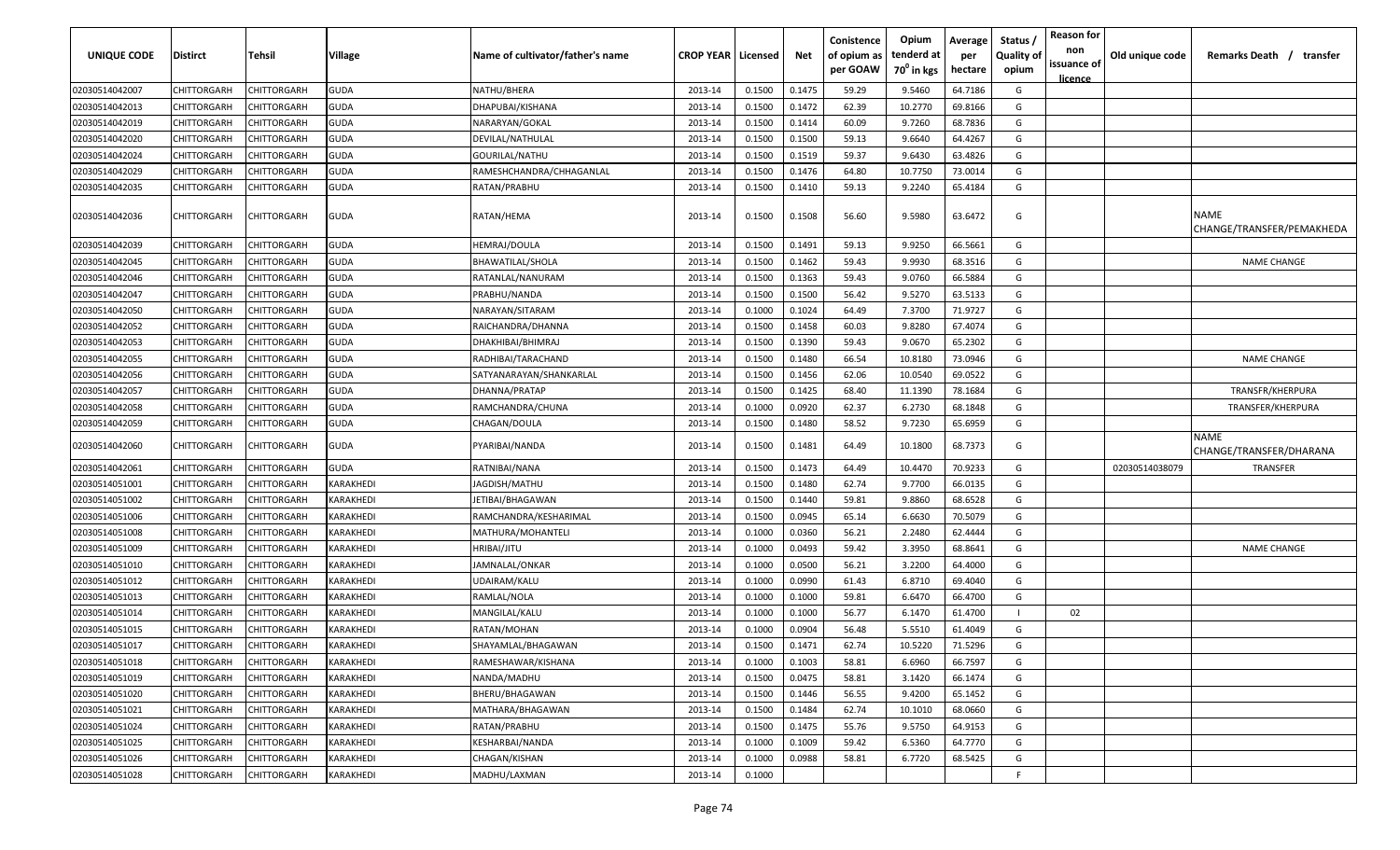| UNIQUE CODE    | Distirct           | Tehsil             | Village   | Name of cultivator/father's name | <b>CROP YEAR   Licensed</b> |        | Net    | Conistence<br>of opium as<br>per GOAW | Opium<br>tenderd at<br>70 <sup>°</sup> in kgs | Average<br>per<br>hectare | Status /<br><b>Quality of</b><br>opium | <b>Reason for</b><br>non<br>issuance of | Old unique code | Remarks Death /<br>transfer |
|----------------|--------------------|--------------------|-----------|----------------------------------|-----------------------------|--------|--------|---------------------------------------|-----------------------------------------------|---------------------------|----------------------------------------|-----------------------------------------|-----------------|-----------------------------|
|                |                    |                    |           |                                  |                             |        |        |                                       |                                               |                           |                                        | <u>licence</u>                          |                 |                             |
| 02030514051029 | CHITTORGARH        | CHITTORGARH        | KARAKHEDI | RATAN/CHHOGA                     | 2013-14                     | 0.1500 |        |                                       |                                               |                           | F.                                     |                                         |                 |                             |
| 02030514051038 | CHITTORGARH        | CHITTORGARH        | KARAKHEDI | NANDRAM/MULCHAND                 | 2013-14                     | 0.1500 |        |                                       |                                               |                           | -F.                                    |                                         |                 |                             |
| 02030514051042 | CHITTORGARH        | CHITTORGARH        | KARAKHEDI | SATYANARAYAN/RAMLALRLAL          | 2013-14                     | 0.1500 | 0.1405 | 56.48                                 | 8.6820                                        | 61.7936                   | G                                      |                                         |                 |                             |
| 02030514051043 | CHITTORGARH        | CHITTORGARH        | KARAKHEDI | KESHARBAI/LAHRU                  | 2013-14                     | 0.1500 | 0.1519 | 55.76                                 | 9.5430                                        | 62.8242                   | G                                      |                                         |                 |                             |
| 02030514051044 | CHITTORGARH        | CHITTORGARH        | KARAKHEDI | LEHRIBAI/CHUNNILAL               | 2013-14                     | 0.1000 | 0.0984 | 56.77                                 | 5.9280                                        | 60.2439                   | G                                      |                                         | 02030514088010  | <b>TRANSFER</b>             |
| 02030514052082 | CHITTORGARH        | CHITTORGARH        | KASHMOR   | LEHARU/DALU                      | 2013-14                     | 0.1000 | 0.1043 | 67.14                                 | 7.9230                                        | 75.9636                   | G                                      |                                         |                 | <b>NAME CHANGE</b>          |
| 02030514052005 | CHITTORGARH        | CHITTORGARH        | KASHMOR   | MANGIBAI/MOTILAL                 | 2013-14                     | 0.1500 | 0.1500 | 55.09                                 | 9.1530                                        | 61.0200                   | G                                      |                                         |                 |                             |
| 02030514052006 | CHITTORGARH        | CHITTORGARH        | KASHMOR   | SHOBHARAM/KISHANAJAT             | 2013-14                     | 0.1500 | 0.0897 | 64.07                                 | 6.7910                                        | 75.7079                   | G                                      |                                         |                 |                             |
| 02030514052008 | CHITTORGARH        | CHITTORGARH        | KASHMOR   | GOVERDHAN/BHERU                  | 2013-14                     | 0.1500 | 0.1474 | 52.48                                 | 8.4270                                        | 57.1710                   | G                                      |                                         |                 | <b>NAME CHANGE</b>          |
| 02030514052014 | CHITTORGARH        | CHITTORGARH        | KASHMOR   | PYARCHAND/SAWAIRAM               | 2013-14                     | 0.1500 | 0.1436 | 64.11                                 | 9.8730                                        | 68.7535                   | G                                      |                                         |                 |                             |
| 02030514052018 | CHITTORGARH        | CHITTORGARH        | KASHMOR   | IITU/SAWAIRAM                    | 2013-14                     | 0.1000 | 0.0953 | 64.11                                 | 6.5760                                        | 69.0031                   | G                                      |                                         |                 |                             |
| 02030514052019 | CHITTORGARH        | CHITTORGARH        | KASHMOR   | KELA/HEMA                        | 2013-14                     | 0.1500 | 0.0944 | 59.44                                 | 6.3940                                        | 67.7330                   | G                                      |                                         |                 |                             |
| 02030514052020 | CHITTORGARH        | CHITTORGARH        | KASHMOR   | KISHANLAL/LEHRU                  | 2013-14                     | 0.1500 | 0.1520 | 59.44                                 | 10.3340                                       | 67.9868                   | G                                      |                                         |                 |                             |
| 02030514052021 | CHITTORGARH        | CHITTORGARH        | KASHMOR   | UDAYRAM/BHERULAL                 | 2013-14                     | 0.1000 | 0.0987 | 64.07                                 | 6.3430                                        | 64.2655                   | G                                      |                                         |                 | <b>NAME CHANGE</b>          |
| 02030514052023 | CHITTORGARH        | CHITTORGARH        | KASHMOR   | SHANKARLAL/BHURA                 | 2013-14                     | 0.1500 | 0.1400 | 61.24                                 | 8.9590                                        | 63.9929                   | G                                      |                                         |                 |                             |
| 02030514052025 | CHITTORGARH        | CHITTORGARH        | KASHMOR   | NANU/RUPA                        | 2013-14                     | 0.1500 | 0.0522 | 71.40                                 | 3.8450                                        | 73.6590                   | G                                      |                                         |                 |                             |
| 02030514052027 | CHITTORGARH        | CHITTORGARH        | KASHMOR   | HANSIBAI/BHAGIRATH               | 2013-14                     | 0.1500 | 0.0738 | 61.30                                 | 4.9300                                        | 66.8022                   | G                                      |                                         |                 |                             |
| 02030514052032 | CHITTORGARH        | CHITTORGARH        | KASHMOR   | GOVERDHANLAL/BHURALAL            | 2013-14                     | 0.1500 | 0.1486 | 59.25                                 | 9.9200                                        | 66.7564                   | G                                      |                                         |                 |                             |
| 02030514052033 | CHITTORGARH        | CHITTORGARH        | KASHMOR   | LEHRULAL/ONAKAR                  | 2013-14                     | 0.1500 | 0.1421 | 67.14                                 | 10.1570                                       | 71.4778                   | G                                      |                                         |                 |                             |
| 02030514052034 | CHITTORGARH        | CHITTORGARH        | KASHMOR   | MODIRAM/HAJARI                   | 2013-14                     | 0.1500 | 0.0760 | 61.01                                 | 4.7590                                        | 62.6184                   | G                                      |                                         |                 |                             |
| 02030514052035 | CHITTORGARH        | CHITTORGARH        | KASHMOR   | MOHANLAL/KHEMRAJ                 | 2013-14                     | 0.1500 | 0.1500 | 59.25                                 | 9.7850                                        | 65.2333                   | G                                      |                                         |                 |                             |
| 02030514052036 | CHITTORGARH        | CHITTORGARH        | KASHMOR   | SHAMBHUSINGH/GIRDHARISINGH       | 2013-14                     | 0.1500 | 0.1500 | 56.12                                 | 9.6770                                        | 64.5133                   | G                                      |                                         |                 |                             |
| 02030514052042 | CHITTORGARH        | CHITTORGARH        | KASHMOR   | KALU/UDANAI                      | 2013-14                     | 0.1000 | 0.0963 | 61.01                                 | 6.5630                                        | 68.1510                   | G                                      |                                         |                 |                             |
| 02030514052043 | CHITTORGARH        | CHITTORGARH        | KASHMOR   | RATANLAL/GIRDHARI                | 2013-14                     | 0.1500 | 0.1495 | 61.01                                 | 9.5000                                        | 63.5452                   | G                                      |                                         |                 |                             |
| 02030514052048 | CHITTORGARH        | CHITTORGARH        | KASHMOR   | RAMA/MAHADEVJAT                  | 2013-14                     | 0.1500 | 0.1462 | 56.12                                 | 8.6830                                        | 59.3912                   | G                                      |                                         |                 |                             |
| 02030514052049 | CHITTORGARH        | CHITTORGARH        | KASHMOR   | PARASKUNWAR/GIRDHARISINGH        | 2013-14                     | 0.1500 | 0.1450 | 61.24                                 | 9.6670                                        | 66.6690                   | G                                      |                                         |                 |                             |
| 02030514052053 | CHITTORGARH        | CHITTORGARH        | KASHMOR   | MOHANLAL/BHERULAL                | 2013-14                     | 0.1500 | 0.1483 | 61.26                                 | 10.0640                                       | 67.8624                   | G                                      |                                         |                 |                             |
| 02030514052054 | CHITTORGARH        | CHITTORGARH        | KASHMOR   | GANESHKUNAWAR/LALSINGH           | 2013-14                     | 0.1000 | 0.1015 | 50.24                                 | 5.7130                                        | 56.2857                   | G                                      |                                         |                 |                             |
| 02030514052059 | CHITTORGARH        | CHITTORGARH        | KASHMOR   | SATYANARAYAN/JAGANNATH           | 2013-14                     | 0.1500 | 0.1520 | 59.25                                 | 10.1830                                       | 66.9934                   | G                                      |                                         |                 |                             |
| 02030514052060 | CHITTORGARH        | CHITTORGARH        | KASHMOR   | GIRDHARI/LALU                    | 2013-14                     | 0.1500 | 0.1419 | 61.26                                 | 10.1340                                       | 71.4165                   | G                                      |                                         |                 |                             |
| 02030514052063 | CHITTORGARH        | CHITTORGARH        | KASHMOR   | JITMAL/BHERULAL                  | 2013-14                     | 0.1000 |        |                                       |                                               |                           | -F.                                    |                                         |                 |                             |
| 02030514052065 | CHITTORGARH        | CHITTORGARH        | KASHMOR   | KANKUBAI/NARAYAN                 | 2013-14                     | 0.1500 | 0.1491 | 61.26                                 | 10.3700                                       | 69.5506                   | G                                      |                                         |                 | <b>NAME CHANGE</b>          |
| 02030514052066 | CHITTORGARH        | CHITTORGARH        | KASHMOR   | RATANLAL/HEMRAJ                  | 2013-14                     | 0.1500 |        |                                       |                                               |                           | -F                                     |                                         |                 |                             |
| 02030514052070 | CHITTORGARH        | CHITTORGARH        | KASHMOR   | SHANKAR/RATANLAL                 | 2013-14                     | 0.1500 | 0.1449 | 64.11                                 | 9.4330                                        | 65.1001                   | G                                      |                                         |                 |                             |
| 02030514052073 | CHITTORGARH        | CHITTORGARH        | KASHMOR   | BALURAM/HAJARI                   | 2013-14                     | 0.1500 | 0.1449 | 61.30                                 | 9.4140                                        | 64.9689                   | G                                      |                                         |                 |                             |
| 02030514052075 | <b>CHITTORGARH</b> | CHITTORGARH        | KASHMOR   | <b>BHUWANISINGH/RAMSIGNH</b>     | 2013-14                     | 0.1000 | 0.0914 | 55.09                                 | 5.5090                                        | 60.2735                   | G                                      |                                         |                 |                             |
| 02030514052080 | CHITTORGARH        | <b>CHITTORGARH</b> | KASHMOR   | CHHOGALAL/CHATARBHUJ             | 2013-14                     | 0.1500 | 0.1000 | 64.74                                 | 6.8440                                        | 68.4400                   |                                        | 02                                      |                 |                             |
| 02030514052081 | CHITTORGARH        | CHITTORGARH        | KASHMOR   | INDARDEV/MAGANA                  | 2013-14                     | 0.1500 | 0.1500 | 55.32                                 | 9.1280                                        | 60.8533                   | G                                      |                                         |                 |                             |
| 02030514052002 | <b>CHITTORGARH</b> | CHITTORGARH        | KASHMOR   | GANESHIBAI/LEHRU                 | 2013-14                     | 0.1500 | 0.0480 | 61.24                                 | 3.4910                                        | 72.7290                   |                                        | 02                                      |                 |                             |
| 02030514052085 | CHITTORGARH        | CHITTORGARH        | KASHMOR   | RUPABAI/KEWALCHAND               | 2013-14                     | 0.1500 | 0.0720 | 59.44                                 | 4.6870                                        | 65.0972                   | G                                      |                                         |                 |                             |
| 02030514052086 | CHITTORGARH        | CHITTORGARH        | KASHMOR   | CHHOGA/MEGHA                     | 2013-14                     | 0.1500 | 0.1458 | 61.30                                 | 11.0600                                       | 75.8573                   |                                        | 02                                      |                 |                             |
| 02030514052087 | CHITTORGARH        | CHITTORGARH        | KASHMOR   | LEHRU/AMARCHAND                  | 2013-14                     | 0.1500 | 0.1530 | 64.07                                 | 11.2030                                       | 73.2222                   | G                                      |                                         |                 |                             |
| 02030514052088 | CHITTORGARH        | CHITTORGARH        | KASHMOR   | RAMLAL/BHIMA                     | 2013-14                     | 0.1000 | 0.0600 | 71.40                                 | 4.3040                                        | 71.7333                   | G                                      |                                         |                 |                             |
| 02030514053002 | <b>CHITTORGARH</b> | CHITTORGARH        | KELJHAR   | MADHOLAL/UDAILAL                 | 2013-14                     | 0.1500 | 0.1482 | 58.25                                 | 9.8030                                        | 66.1471                   | G                                      |                                         |                 |                             |
|                |                    |                    |           |                                  |                             |        |        |                                       |                                               |                           |                                        |                                         |                 |                             |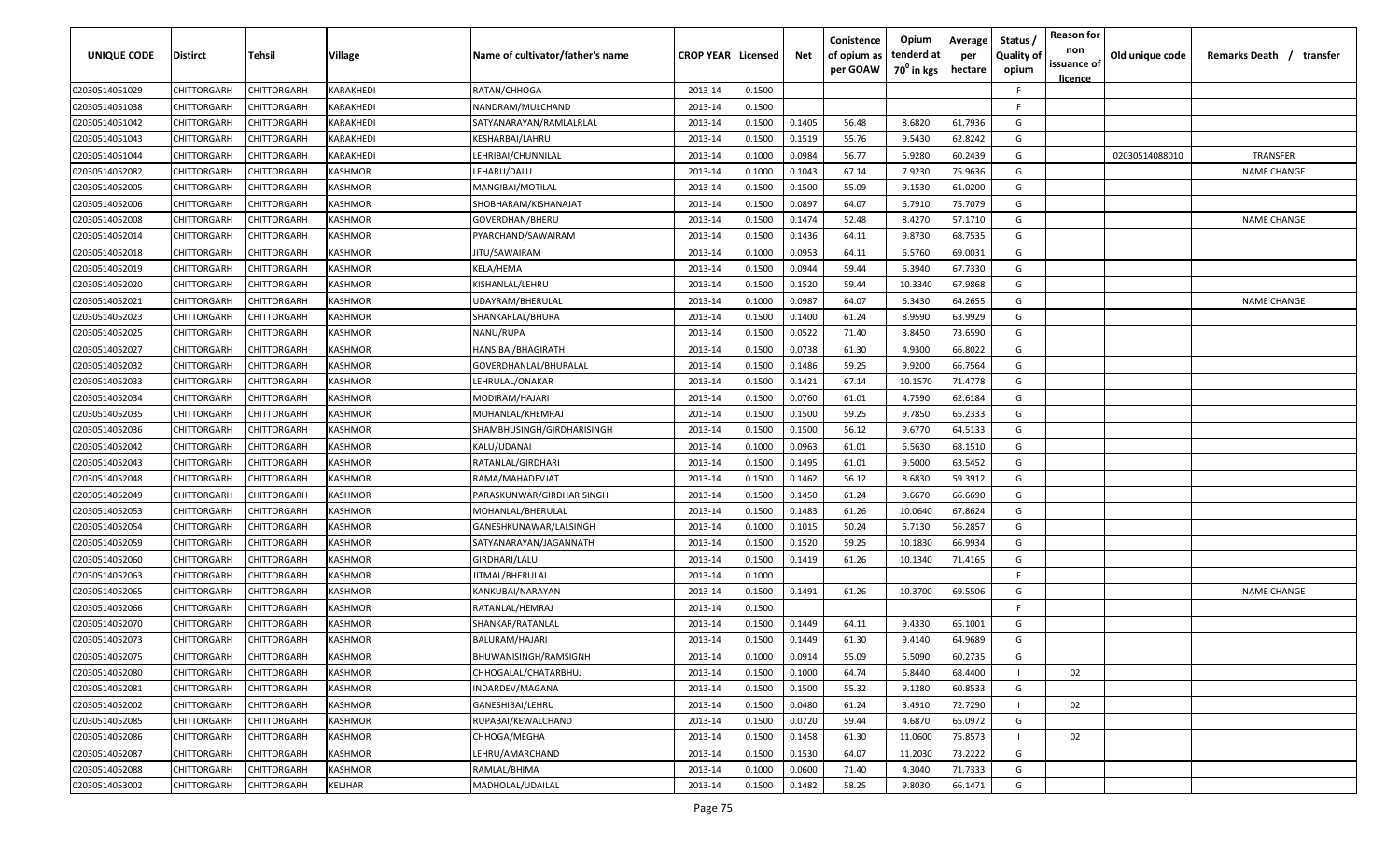| <b>UNIQUE CODE</b> | Distirct           | Tehsil             | Village                 | Name of cultivator/father's name   | <b>CROP YEAR   Licensed</b> |        | Net    | Conistence<br>of opium as<br>per GOAW | Opium<br>tenderd at<br>70 <sup>0</sup> in kgs | Average<br>per<br>hectare | Status /<br><b>Quality of</b><br>opium | <b>Reason for</b><br>non<br>issuance of | Old unique code | Remarks Death / transfer |
|--------------------|--------------------|--------------------|-------------------------|------------------------------------|-----------------------------|--------|--------|---------------------------------------|-----------------------------------------------|---------------------------|----------------------------------------|-----------------------------------------|-----------------|--------------------------|
|                    |                    |                    |                         |                                    |                             |        |        |                                       |                                               |                           |                                        | <u>licence</u>                          |                 |                          |
| 02030514053014     | CHITTORGARH        | CHITTORGARH        | KELJHAR                 | KISHANA/JODHA                      | 2013-14                     | 0.1500 | 0.1470 | 56.18                                 | 9.5910                                        | 65.2449                   | G                                      |                                         |                 |                          |
| 02030514053015     | CHITTORGARH        | CHITTORGARH        | KELJHAR                 | PARATHA/NANDA                      | 2013-14                     | 0.1500 | 0.1495 | 57.32                                 | 9.4580                                        | 63.2642                   | G                                      |                                         |                 |                          |
| 02030514053017     | CHITTORGARH        | CHITTORGARH        | KELJHAR                 | RATANIBAI/RUPA                     | 2013-14                     | 0.1500 | 0.1188 | 56.24                                 | 7.3510                                        | 61.8771                   | G                                      |                                         |                 |                          |
| 02030514053022     | CHITTORGARH        | CHITTORGARH        | KELJHAR                 | CHUNA/NATHU                        | 2013-14                     | 0.1500 | 0.1494 | 50.76                                 | 8.5490                                        | 57.2222                   | G                                      |                                         |                 |                          |
| 02030514053031     | CHITTORGARH        | CHITTORGARH        | KELJHAR                 | DHAPUBAI/SOHAN                     | 2013-14                     | 0.1500 | 0.1554 | 62.13                                 | 10.4470                                       | 67.2265                   | G                                      |                                         |                 |                          |
| 02030514053040     | CHITTORGARH        | CHITTORGARH        | KELJHAR                 | BHAGAWAN/MADHO                     | 2013-14                     | 0.1500 | 0.1525 | 56.24                                 | 9.6010                                        | 62.9574                   | G                                      |                                         |                 |                          |
| 02030514053041     | CHITTORGARH        | <b>CHITTORGARH</b> | KELJHAR                 | BADRI/HAJARI                       | 2013-14                     | 0.1500 | 0.1066 | 52.25                                 | 5.9490                                        | 55.8068                   | G                                      |                                         |                 |                          |
| 02030514053043     | CHITTORGARH        | CHITTORGARH        | KELJHAR                 | BHAGAWATILAL/ONKAR                 | 2013-14                     | 0.1500 | 0.1492 | 64.80                                 | 11.4970                                       | 77.0576                   | G                                      |                                         |                 |                          |
| 02030514053048     | CHITTORGARH        | CHITTORGARH        | KELJHAR                 | SHOBHAGSINGH/NANDSINGH             | 2013-14                     | 0.1500 | 0.1469 | 62.13                                 | 10.4910                                       | 71.4159                   | G                                      |                                         |                 |                          |
| 02030514053050     | CHITTORGARH        | CHITTORGARH        | KELJHAR                 | BALU/ONKAR                         | 2013-14                     | 0.1500 | 0.1477 | 64.80                                 | 11.1550                                       | 75.5247                   | G                                      |                                         |                 |                          |
| 02030514053051     | CHITTORGARH        | CHITTORGARH        | KELJHAR                 | GANSHYAM/BHURA                     | 2013-14                     | 0.1500 | 0.1480 | 56.04                                 | 9.5830                                        | 64.7500                   | G                                      |                                         |                 |                          |
| 02030514053056     | CHITTORGARH        | CHITTORGARH        | KELJHAR                 | CHANKUNWAR/KISHANSINGH             | 2013-14                     | 0.1500 | 0.1540 | 57.37                                 | 9.4500                                        | 61.3636                   | G                                      |                                         |                 |                          |
| 02030514053061     | CHITTORGARH        | CHITTORGARH        | KELJHAR                 | NARAYAN/NARU                       | 2013-14                     | 0.1000 | 0.0999 | 58.23                                 | 6.2560                                        | 62.6226                   | G                                      |                                         |                 |                          |
| 02030514053062     | CHITTORGARH        | CHITTORGARH        | KELJHAR                 | SAMPATLAL/HIRALAL                  | 2013-14                     | 0.1500 | 0.1539 | 59.66                                 | 10.0480                                       | 65.2891                   | G                                      |                                         |                 |                          |
| 02030514053064     | CHITTORGARH        | CHITTORGARH        | KELJHAR                 | BHERU/UDA                          | 2013-14                     | 0.1500 | 0.1458 | 50.13                                 | 8.8440                                        | 60.6584                   | G                                      |                                         |                 |                          |
| 02030514058008     | CHITTORGARH        | CHITTORGARH        | <b>KHOR</b>             | KHYALIBAI/KHEMA                    | 2013-14                     | 0.1500 | 0.1485 | 64.19                                 | 10.7930                                       | 72.6801                   | G                                      |                                         |                 |                          |
| 02030514058018     | CHITTORGARH        | CHITTORGARH        | <b>KHOR</b>             | KHEMRAJ/SHRIRAM                    | 2013-14                     | 0.1500 | 0.1450 | 62.23                                 | 10.7840                                       | 74.3724                   | G                                      |                                         |                 |                          |
| 02030514058037     | CHITTORGARH        | CHITTORGARH        | <b>KHOR</b>             | RAGHUNATHSINGH/DADMDCHAND          | 2013-14                     | 0.1500 | 0.1500 | 62.23                                 | 10.6590                                       | 71.0600                   | G                                      |                                         |                 |                          |
| 02030514058069     | CHITTORGARH        | CHITTORGARH        | KHOR                    | GHISIBAI/NANDRAM                   | 2013-14                     | 0.1000 | 0.0979 | 58.13                                 | 6.1870                                        | 63.1971                   | G                                      |                                         |                 |                          |
| 02030514058082     | CHITTORGARH        | CHITTORGARH        | KHOR                    | BHERULAL/CHUNNILAL                 | 2013-14                     | 0.1500 |        |                                       |                                               |                           | F                                      |                                         |                 |                          |
| 02030514058085     | CHITTORGARH        | CHITTORGARH        | KHOR                    | CHATARBHUJ/KALURAM                 | 2013-14                     | 0.1500 | 0.1431 | 68.48                                 | 11.2010                                       | 78.2739                   | G                                      |                                         |                 |                          |
| 02030514058088     | CHITTORGARH        | CHITTORGARH        | KHOR                    | DADAMCHAND/KALURAM                 | 2013-14                     | 0.1500 | 0.1520 | 68.48                                 | 11.4460                                       | 75.3026                   | G                                      |                                         |                 |                          |
| 02030514058089     | CHITTORGARH        | CHITTORGARH        | KHOR                    | RAMNARAYAN/RAMRATAN                | 2013-14                     | 0.1000 | 0.0991 | 58.13                                 | 6.5600                                        | 66.1958                   | G                                      |                                         |                 |                          |
| 02030514058098     | CHITTORGARH        | CHITTORGARH        | KHOR                    | BHERU/JAGGANATH                    | 2013-14                     | 0.1500 | 0.1500 | 50.03                                 | 8.5190                                        | 56.7933                   | G                                      |                                         |                 | TRANSFER/ KEDI CHARAN    |
| 02030514059001     | CHITTORGARH        | CHITTORGARH        | KOTADI                  | SHANTIBAI/CHAGANLAL                | 2013-14                     | 0.1500 | 0.1499 | 65.29                                 | 10.5210                                       | 70.1868                   | G                                      |                                         |                 |                          |
| 02030514059003     | CHITTORGARH        | CHITTORGARH        | KOTADI                  | KESIBAI/UDA                        | 2013-14                     | 0.1500 | 0.1512 | 56.05                                 | 9.7530                                        | 64.5040                   | G                                      |                                         |                 |                          |
| 02030514059006     | CHITTORGARH        | CHITTORGARH        | KOTADI                  | RAMLAL/LAKHAMA                     | 2013-14                     | 0.1500 | 0.1411 | 56.10                                 | 8.9520                                        | 63.4444                   | G                                      |                                         |                 |                          |
| 02030514059007     | CHITTORGARH        | CHITTORGARH        | KOTADI                  | IAGGTHNATH/GOPI                    | 2013-14                     | 0.1500 | 0.1450 | 59.25                                 | 9.9030                                        | 68.2966                   | G                                      |                                         |                 |                          |
| 02030514059008     | CHITTORGARH        | CHITTORGARH        | KOTADI                  | BHERU/UDA                          | 2013-14                     | 0.1500 | 0.1480 | 59.25                                 | 10.2670                                       | 69.3716                   | G                                      |                                         |                 |                          |
| 02030514059009     | CHITTORGARH        | CHITTORGARH        | KOTADI                  | DHAPUBAI/UDAIRAM                   | 2013-14                     | 0.1500 | 0.1511 | 56.05                                 | 9.7450                                        | 64.4937                   | G                                      |                                         |                 |                          |
| 02030514059010     | CHITTORGARH        | CHITTORGARH        | KOTADI                  | NANDA/GOPI                         | 2013-14                     | 0.1500 | 0.1444 | 61.47                                 | 10.5550                                       | 73.0956                   | G                                      |                                         |                 |                          |
| 02030514059012     | CHITTORGARH        | CHITTORGARH        | KOTADI                  | GHISU/SEWA                         | 2013-14                     | 0.1500 | 0.1476 | 59.25                                 | 10.0130                                       | 67.8388                   | G                                      |                                         |                 |                          |
| 02030514059013     | CHITTORGARH        | CHITTORGARH        | KOTADI                  | KHEMRAJ/VENA                       | 2013-14                     | 0.1500 | 0.1457 | 59.18                                 | 9.6040                                        | 65.9163                   | G                                      |                                         |                 |                          |
| 02030514059014     | CHITTORGARH        | CHITTORGARH        | KOTADI                  | NARAYANDAS/MADENDAS/NANAKHAYALIDAS | 2013-14                     | 0.1500 | 0.1543 | 56.10                                 | 9.9780                                        | 64.6662                   | G                                      |                                         |                 |                          |
| 02030514071006     | CHITTORGARH        | CHITTORGARH        | MISHRON KI PIPLI        | CHAMPALAL/MOTI                     | 2013-14                     | 0.1500 | 0.1455 | 65.94                                 | 10.1920                                       | 70.0481                   | G                                      |                                         |                 |                          |
| 02030514071008     | CHITTORGARH        | <b>CHITTORGARH</b> | <b>MISHRON KI PIPLI</b> | DALURAM/PYARA                      | 2013-14                     | 0.1500 | 0.1440 | 60.23                                 | 10.7980                                       | 74.9861                   | G                                      |                                         |                 | <b>NAME CHANGE</b>       |
| 02030514071011     | CHITTORGARH        | CHITTORGARH        | MISHRON KI PIPLI        | BALU/MODA                          | 2013-14                     | 0.1500 | 0.1365 | 62.80                                 | 9.7700                                        | 71.5751                   | G                                      |                                         |                 |                          |
| 02030514071017     | <b>CHITTORGARH</b> | <b>CHITTORGARH</b> | MISHRON KI PIPLI        | MANGILAL/NARAYAN                   | 2013-14                     | 0.1000 | 0.1000 | 71.40                                 | 7.0580                                        | 70.5800                   | G                                      |                                         |                 |                          |
| 02030514071046     | CHITTORGARH        | CHITTORGARH        | MISHRON KI PIPLI        | RUPLAL/CHOTULAL                    | 2013-14                     | 0.1500 | 0.1484 | 65.98                                 | 9.9540                                        | 67.0755                   | G                                      |                                         |                 |                          |
| 02030514071047     | CHITTORGARH        | CHITTORGARH        | <b>MISHRON KI PIPLI</b> | MANGILAL/UDAILAL                   | 2013-14                     | 0.1500 | 0.1452 | 65.98                                 | 10.2460                                       | 70.5647                   | G                                      |                                         |                 |                          |
| 02030514080002     | CHITTORGARH        | CHITTORGARH        | ODUND                   | HIRAGIRI/SURAJGIRI                 | 2013-14                     | 0.1500 | 0.1527 | 71.40                                 | 10.7200                                       | 70.2030                   | G                                      |                                         |                 |                          |
| 02030514080005     | CHITTORGARH        | CHITTORGARH        | ODUND                   | HAJARI/BHUWANAGUJAR                | 2013-14                     | 0.1500 | 0.1461 | 61.79                                 | 9.3210                                        | 63.7988                   | G                                      |                                         |                 |                          |
| 02030514080010     | CHITTORGARH        | CHITTORGARH        | ODUND                   | <b>BALURAM/LEAHRU</b>              | 2013-14                     | 0.1500 | 0.1522 | 67.83                                 | 10.0870                                       | 66.2746                   | G                                      |                                         |                 | <b>NAME CHANGE</b>       |
|                    |                    |                    |                         |                                    |                             |        |        |                                       |                                               |                           |                                        |                                         |                 |                          |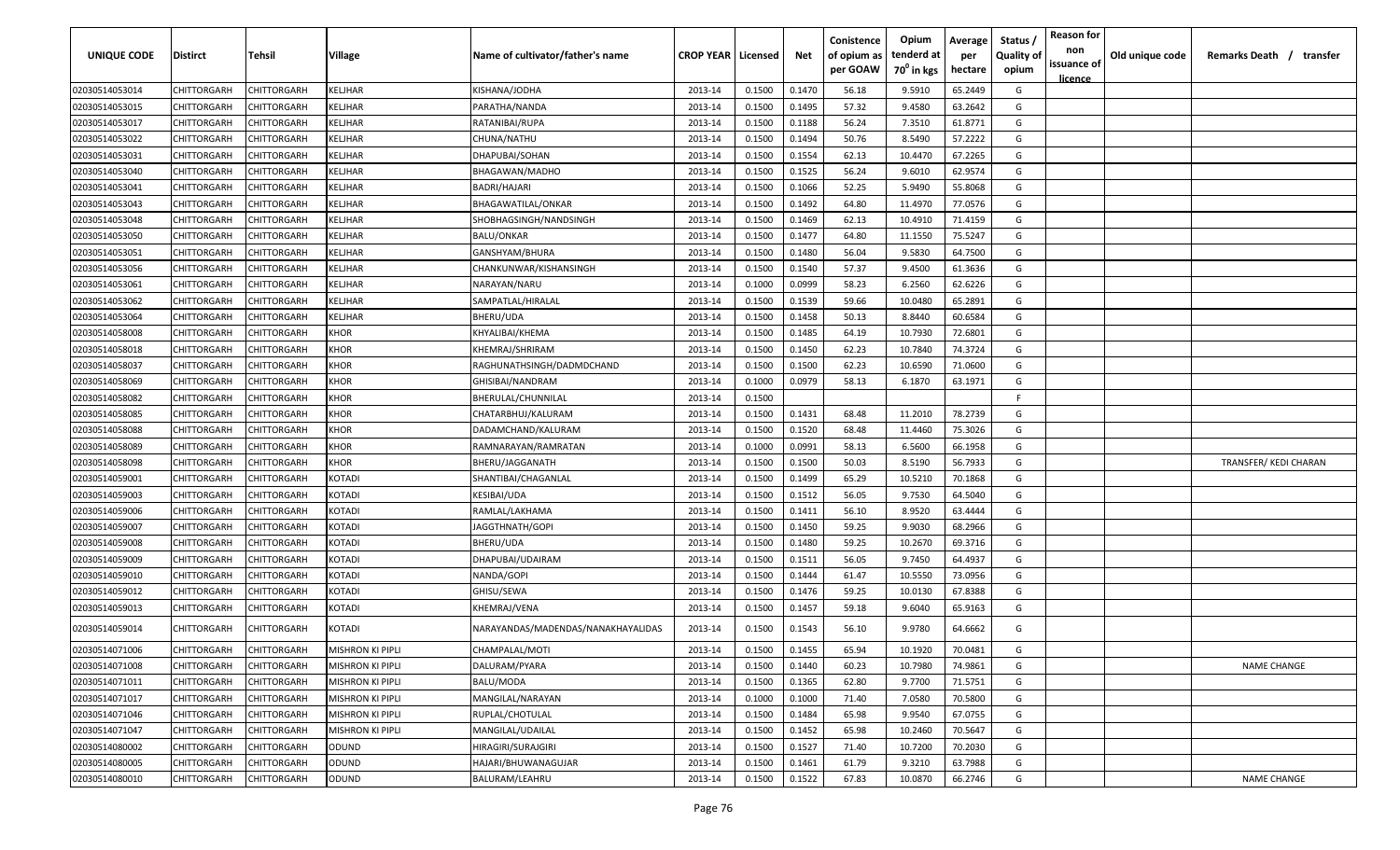| <b>UNIQUE CODE</b> | Distirct           | Tehsil      | Village      | Name of cultivator/father's name | <b>CROP YEAR   Licensed</b> |        | Net    | Conistence<br>of opium as | Opium<br>tenderd at    | Average<br>per | Status /<br><b>Quality of</b> | <b>Reason for</b><br>non      | Old unique code | Remarks Death /<br>transfer |
|--------------------|--------------------|-------------|--------------|----------------------------------|-----------------------------|--------|--------|---------------------------|------------------------|----------------|-------------------------------|-------------------------------|-----------------|-----------------------------|
|                    |                    |             |              |                                  |                             |        |        | per GOAW                  | 70 <sup>0</sup> in kgs | hectare        | opium                         | issuance of<br><u>licence</u> |                 |                             |
| 02030514080012     | CHITTORGARH        | CHITTORGARH | ODUND        | DEVILAL/BHERU                    | 2013-14                     | 0.1500 | 0.1536 | 64.61                     | 9.6180                 | 62.6172        | G                             |                               |                 |                             |
| 02030514080013     | CHITTORGARH        | CHITTORGARH | ODUND        | HAJARILAL/CHUNNAILAL             | 2013-14                     | 0.1500 | 0.1512 | 64.61                     | 9.7010                 | 64.1601        | G                             |                               |                 |                             |
| 02030514080015     | CHITTORGARH        | CHITTORGARH | ODUND        | SHIVANATH/CHAINRAM               | 2013-14                     | 0.1500 | 0.1520 | 61.89                     | 9.3810                 | 61.7171        | G                             |                               |                 |                             |
| 02030514080017     | CHITTORGARH        | CHITTORGARH | ODUND        | BHAGAWANLAL/SURAJMAL             | 2013-14                     | 0.1500 | 0.1510 | 64.30                     | 9.9480                 | 65.8808        | G                             |                               |                 |                             |
| 02030514080020     | CHITTORGARH        | CHITTORGARH | ODUND        | RATANLAL/BHERUGUJAR              | 2013-14                     | 0.1500 | 0.1500 | 61.77                     | 9.2920                 | 61.9467        | G                             |                               |                 |                             |
| 02030514080023     | CHITTORGARH        | CHITTORGARH | ODUND        | HAJARI/DOLA                      | 2013-14                     | 0.1500 | 0.1450 | 58.75                     | 8.7870                 | 60.6000        | G                             |                               |                 |                             |
| 02030514080027     | CHITTORGARH        | CHITTORGARH | ODUND        | JANIBAI/SHANKARLAL               | 2013-14                     | 0.1000 |        |                           |                        |                | -F.                           |                               |                 |                             |
| 02030514080034     | CHITTORGARH        | CHITTORGARH | ODUND        | GORDHANLAL/RAMLAL                | 2013-14                     | 0.1500 | 0.1534 | 64.61                     | 9.7750                 | 63.7223        | G                             |                               |                 |                             |
| 02030514080040     | CHITTORGARH        | CHITTORGARH | ODUND        | BDAMIBAI/PARTHU                  | 2013-14                     | 0.1500 | 0.1470 | 67.83                     | 10.1550                | 69.0816        | G                             |                               |                 |                             |
| 02030514080041     | CHITTORGARH        | CHITTORGARH | ODUND        | RATANLAL/KAJODIMAL               | 2013-14                     | 0.1500 | 0.1456 | 64.30                     | 9.6820                 | 66.4973        | G                             |                               |                 |                             |
| 02030514080046     | CHITTORGARH        | CHITTORGARH | ODUND        | KISHANLAL/RAGUNATH               | 2013-14                     | 0.1500 | 0.1500 | 61.79                     | 9.2160                 | 61.4400        | G                             |                               |                 |                             |
| 02030514080047     | CHITTORGARH        | CHITTORGARH | ODUND        | UDAIRAM/GAHARIRAM                | 2013-14                     | 0.1000 | 0.1000 | 58.75                     | 6.2950                 | 62.9500        | G                             |                               |                 |                             |
| 02030514080049     | CHITTORGARH        | CHITTORGARH | ODUND        | BADRILAL/GOPILAL                 | 2013-14                     | 0.1500 | 0.1488 | 65.98                     | 10.0950                | 67.8427        | G                             |                               |                 |                             |
| 02030514080052     | CHITTORGARH        | CHITTORGARH | ODUND        | KAILASHGIR/HAJARIGIR             | 2013-14                     | 0.1000 | 0.1017 | 64.30                     | 6.6140                 | 65.0344        | G                             |                               |                 |                             |
| 02030514080053     | CHITTORGARH        | CHITTORGARH | ODUND        | KESHAWNATH/NANDA                 | 2013-14                     | 0.1500 | 0.1506 | 61.77                     | 9.3100                 | 61.8194        | G                             |                               |                 |                             |
| 02030514080056     | CHITTORGARH        | CHITTORGARH | ODUND        | BADRILAL/NANURAM                 | 2013-14                     | 0.1500 | 0.1512 | 61.79                     | 9.0740                 | 60.0132        | G                             |                               |                 |                             |
| 02030514080059     | CHITTORGARH        | CHITTORGARH | ODUND        | MANGILAL/MOHANLAL                | 2013-14                     | 0.1500 | 0.1470 | 60.23                     | 9.0780                 | 61.7551        | G                             |                               |                 |                             |
| 02030514080061     | CHITTORGARH        | CHITTORGARH | ODUND        | CHITAR/POKHER                    | 2013-14                     | 0.1500 | 0.1462 | 64.74                     | 9.6190                 | 65.7934        | G                             |                               |                 |                             |
| 02030514080062     | CHITTORGARH        | CHITTORGARH | ODUND        | RUPA/BHERU                       | 2013-14                     | 0.1500 | 0.1512 | 61.89                     | 9.5490                 | 63.1548        | G                             |                               |                 |                             |
| 02030514080063     | CHITTORGARH        | CHITTORGARH | ODUND        | MOTILAL/SAVAIRAM                 | 2013-14                     | 0.1500 | 0.1459 | 61.06                     | 8.9320                 | 61.2200        | G                             |                               |                 |                             |
| 02030514080079     | CHITTORGARH        | CHITTORGARH | ODUND        | GOPILAL/RODA                     | 2013-14                     | 0.1500 | 0.1496 | 67.83                     | 10.2040                | 68.2086        | G                             |                               |                 |                             |
| 02030514080086     | CHITTORGARH        | CHITTORGARH | ODUND        | OMPRAKASH/MOTILAL                | 2013-14                     | 0.1000 | 0.0688 | 61.06                     | 4.1780                 | 60.7267        | G                             |                               |                 |                             |
| 02030514080087     | CHITTORGARH        | CHITTORGARH | ODUND        | GANESH/LAKHMA                    | 2013-14                     | 0.1500 |        |                           |                        |                | -F.                           |                               |                 |                             |
| 02030514080090     | CHITTORGARH        | CHITTORGARH | ODUND        | NATHU/HAJARIJ                    | 2013-14                     | 0.1500 | 0.1470 |                           |                        |                |                               | 02                            |                 |                             |
| 02030514080093     | CHITTORGARH        | CHITTORGARH | ODUND        | NARAYANIBAI/GOKAL                | 2013-14                     | 0.1500 | 0.1500 | 61.06                     | 9.4640                 | 63.0933        | G                             |                               |                 |                             |
| 02030514080094     | CHITTORGARH        | CHITTORGARH | ODUND        | SHANKAR/GOKAL                    | 2013-14                     | 0.1500 | 0.1500 | 61.77                     | 9.4240                 | 62.8267        | G                             |                               |                 |                             |
| 02030514080097     | CHITTORGARH        | CHITTORGARH | ODUND        | PARTHU/RAMA                      | 2013-14                     | 0.1500 | 0.0490 | 61.89                     | 3.2540                 | 66.4082        | G                             |                               |                 |                             |
| 02030514080101     | CHITTORGARH        | CHITTORGARH | ODUND        | DAYARAM/LALU                     | 2013-14                     | 0.1000 | 0.0997 | 55.32                     | 5.6740                 | 56.9107        | G                             |                               |                 |                             |
| 02030514080102     | CHITTORGARH        | CHITTORGARH | ODUND        | SHANTILAL/NEMICHAND              | 2013-14                     | 0.1500 | 0.1500 | 61.11                     | 9.3500                 | 62.3333        |                               | 02                            |                 |                             |
| 02030514080104     | CHITTORGARH        | CHITTORGARH | ODUND        | SOSERBAI/NEMICHAND               | 2013-14                     | 0.1500 | 0.0990 | 67.14                     | 6.7910                 | 68.5960        | G                             |                               |                 |                             |
| 02030514080110     | CHITTORGARH        | CHITTORGARH | ODUND        | PRABHU/DALLA                     | 2013-14                     | 0.1000 | 0.1000 | 61.40                     | 6.6930                 | 66.9300        | G                             |                               |                 |                             |
| 02030514080111     | CHITTORGARH        | CHITTORGARH | ODUND        | LEHRU/BHUWANA                    | 2013-14                     | 0.1500 | 0.1478 | 64.74                     | 9.9050                 | 67.0162        | G                             |                               |                 |                             |
| 02030514080113     | CHITTORGARH        | CHITTORGARH | ODUND        | KISHANLAL/MOTIRAM                | 2013-14                     | 0.1000 | 0.1000 | 61.11                     | 6.3550                 | 63.5500        | G                             |                               |                 |                             |
| 02030514080115     | CHITTORGARH        | CHITTORGARH | ODUND        | DEVILAL/KHEMRAJ                  | 2013-14                     | 0.1000 | 0.1004 | 58.75                     | 5.9510                 | 59.2729        | G                             |                               |                 |                             |
| 02030514080119     | CHITTORGARH        | CHITTORGARH | ODUND        | PRABHUDI/AMBALAL                 | 2013-14                     | 0.1000 | 0.1035 | 67.14                     | 7.5870                 | 73.3043        | G                             |                               |                 |                             |
| 02030514080121     | CHITTORGARH        | CHITTORGARH | <b>ODUND</b> | PARTHU/BHERA                     | 2013-14                     | 0.1500 | 0.1496 | 61.11                     | 9.4980                 | 63.4893        |                               | 02                            |                 |                             |
| 02030514080122     | <b>CHITTORGARH</b> | CHITTORGARH | ODUND        | NANDA/KHEMA                      | 2013-14                     | 0.1000 | 0.1020 | 61.40                     | 2.7280                 | 26.7451        | G                             | 04                            |                 |                             |
| 02030514080123     | CHITTORGARH        | CHITTORGARH | ODUND        | SHAMBHUGIRI/PRATAPGIRI           | 2013-14                     | 0.1500 | 0.1505 | 61.40                     | 9.4210                 | 62.5980        | G                             |                               | 02030515017050  | TRANSFER                    |
| 02030514083002     | CHITTORGARH        | CHITTORGARH | PAL          | GULAB/RAMSUKH                    | 2013-14                     | 0.1500 | 0.1482 | 56.61                     | 10.0600                | 67.8812        | G                             |                               |                 |                             |
| 02030514083003     | CHITTORGARH        | CHITTORGARH | PAL          | GIDHARI/JAGGANNATH               | 2013-14                     | 0.1000 | 0.0995 | 61.31                     | 6.9980                 | 70.3317        | G                             |                               |                 |                             |
| 02030514083014     | CHITTORGARH        | CHITTORGARH | PAL          | BHERU/HEMA                       | 2013-14                     | 0.1500 | 0.1473 | 62.59                     | 10.8730                | 73.8153        | G                             |                               |                 |                             |
| 02030514083015     | CHITTORGARH        | CHITTORGARH | PAL          | NANDLAL/MOHAN                    | 2013-14                     | 0.1500 | 0.1458 | 65.62                     | 11.4090                | 78.2510        | G                             |                               |                 |                             |
| 02030514083017     | CHITTORGARH        | CHITTORGARH | PAL          | CHANDIBAI/BHUVANA                | 2013-14                     | 0.1500 | 0.1485 | 61.31                     | 10.3790                | 69.8923        | G                             |                               |                 |                             |
| 02030514083018     | CHITTORGARH        | CHITTORGARH | PAL          | GIRDHARI/JODHA                   | 2013-14                     | 0.1500 | 0.1485 | 58.73                     | 10.3950                | 70.0000        | G                             |                               |                 |                             |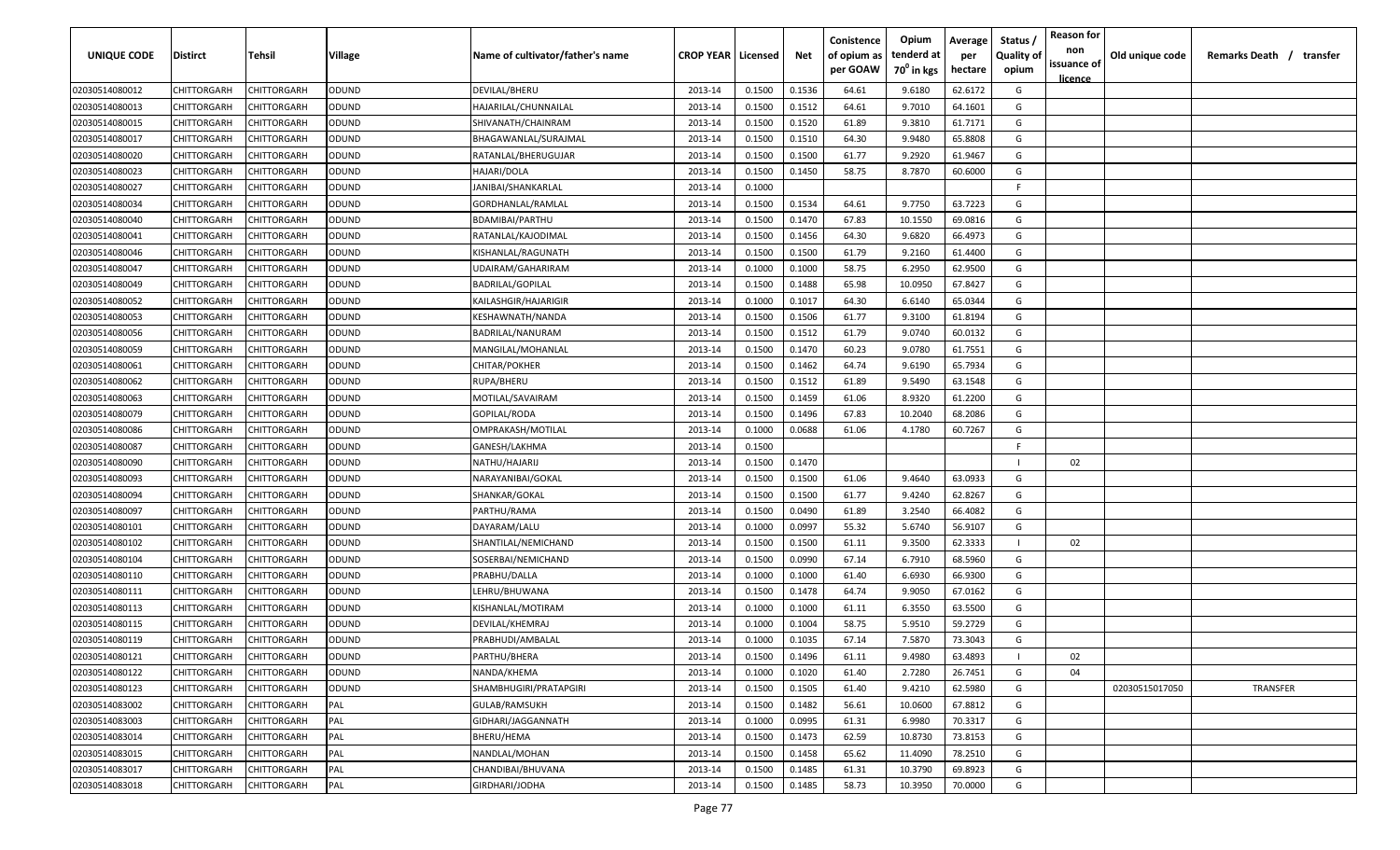| UNIQUE CODE    | Distirct    | Tehsil             | Village        | Name of cultivator/father's name | <b>CROP YEAR   Licensed</b> |        | Net    | Conistence<br>of opium as<br>per GOAW | Opium<br>tenderd at<br>70 <sup>0</sup> in kgs | Average<br>per<br>hectare | Status /<br><b>Quality of</b><br>opium | <b>Reason for</b><br>non<br>issuance of<br><u>licence</u> | Old unique code | Remarks Death /<br>transfer |
|----------------|-------------|--------------------|----------------|----------------------------------|-----------------------------|--------|--------|---------------------------------------|-----------------------------------------------|---------------------------|----------------------------------------|-----------------------------------------------------------|-----------------|-----------------------------|
| 02030514083021 | CHITTORGARH | CHITTORGARH        | PAL            | HANGAMIBAI/DEVILAL               | 2013-14                     | 0.1500 | 0.1500 | 50.10                                 | 8.8680                                        | 59.1200                   | G                                      |                                                           |                 | <b>NAME CHANGE</b>          |
| 02030514083022 | CHITTORGARH | CHITTORGARH        | PAL            | MOHAN/BHUWANA                    | 2013-14                     | 0.1500 | 0.1455 | 64.77                                 | 11.0480                                       | 75.9313                   | G                                      |                                                           |                 |                             |
| 02030514083027 | CHITTORGARH | CHITTORGARH        | PAL            | SHANKAR/MADHAVLAL                | 2013-14                     | 0.1500 | 0.1488 | 71.08                                 | 12.1850                                       | 81.8884                   | G                                      |                                                           |                 |                             |
| 02030514083028 | CHITTORGARH | CHITTORGARH        | PAL            | DALU/HEERA                       | 2013-14                     | 0.1500 | 0.1536 | 59.21                                 | 10.4890                                       | 68.2878                   | G                                      |                                                           |                 |                             |
| 02030514083033 | CHITTORGARH | CHITTORGARH        | PAL            | KAMLABAI/DALU                    | 2013-14                     | 0.1500 | 0.1470 | 67.89                                 | 11.8130                                       | 80.3605                   | G                                      |                                                           |                 |                             |
| 02030514083034 | CHITTORGARH | CHITTORGARH        | PAL            | SUDIBAI/PEMA                     | 2013-14                     | 0.1500 | 0.1449 | 62.42                                 | 10.4240                                       | 71.9393                   | G                                      |                                                           |                 |                             |
| 02030514083035 | CHITTORGARH | <b>CHITTORGARH</b> | PAL            | RATAN/GIRDHARI                   | 2013-14                     | 0.1500 | 0.1425 | 68.50                                 | 12.2810                                       | 86.1825                   | G                                      |                                                           |                 |                             |
| 02030514083037 | CHITTORGARH | <b>CHITTORGARH</b> | PAL            | NARAYAN/AMRA                     | 2013-14                     | 0.1500 | 0.1496 | 54.44                                 | 9.4410                                        | 63.1083                   | G                                      |                                                           |                 |                             |
| 02030514083039 | CHITTORGARH | CHITTORGARH        | PAL            | ONKAR/CHHOGA                     | 2013-14                     | 0.1500 | 0.1485 | 64.77                                 | 11.3350                                       | 76.3300                   | G                                      |                                                           |                 |                             |
| 02030514083043 | CHITTORGARH | CHITTORGARH        | PAL            | KISHAN/BALU                      | 2013-14                     | 0.1500 | 0.1512 | 62.73                                 | 11.2560                                       | 74.4444                   | G                                      |                                                           |                 |                             |
| 02030514083045 | CHITTORGARH | CHITTORGARH        | PAL            | MANGILAL/GIRDHARI                | 2013-14                     | 0.1500 | 0.1430 | 56.84                                 | 10.0690                                       | 70.4126                   | G                                      |                                                           |                 |                             |
| 02030514083051 | CHITTORGARH | CHITTORGARH        | PAL            | NANA/JODHA                       | 2013-14                     | 0.1500 | 0.1500 | 64.74                                 | 11.0340                                       | 73.5600                   | G                                      |                                                           |                 |                             |
| 02030514083054 | CHITTORGARH | CHITTORGARH        | PAL            | GHISIBAI/NOLA                    | 2013-14                     | 0.1500 | 0.1476 | 61.90                                 | 10.9560                                       | 74.2276                   | G                                      |                                                           |                 |                             |
| 02030514083056 | CHITTORGARH | CHITTORGARH        | PAL            | CHANDIBAI/MOHAN                  | 2013-14                     | 0.1500 | 0.1458 | 65.32                                 | 11.3380                                       | 77.7641                   | G                                      |                                                           |                 |                             |
| 02030514083057 | CHITTORGARH | CHITTORGARH        | PAL            | LEHRU/LAXMAN                     | 2013-14                     | 0.1500 | 0.1485 | 61.31                                 | 10.6420                                       | 71.6633                   | G                                      |                                                           |                 |                             |
| 02030514083061 | CHITTORGARH | CHITTORGARH        | PAL            | BHAGAWANIBAI/SHANKAR             | 2013-14                     | 0.1500 | 0.1500 | 64.77                                 | 11.0850                                       | 73.9000                   | G                                      |                                                           |                 |                             |
| 02030514083064 | CHITTORGARH | CHITTORGARH        | PAL            | NANDUBAI/PARTHVIRAJ              | 2013-14                     | 0.1000 | 0.1008 | 55.17                                 | 6.4550                                        | 64.0377                   | G                                      |                                                           |                 | <b>NAME CHANGE</b>          |
| 02030514083067 | CHITTORGARH | CHITTORGARH        | PAL            | ONKARLAL/NAHARSINGH              | 2013-14                     | 0.1500 | 0.1482 | 54.30                                 | 9.4560                                        | 63.8057                   | G                                      |                                                           |                 |                             |
| 02030514083068 | CHITTORGARH | CHITTORGARH        | PAL            | SHAMBHU/HEERA                    | 2013-14                     | 0.1500 | 0.1500 | 62.73                                 | 10.7720                                       | 71.8133                   | G                                      |                                                           |                 |                             |
| 02030514083069 | CHITTORGARH | CHITTORGARH        | PAL            | MOHAN/GULLA                      | 2013-14                     | 0.1500 | 0.1484 | 65.32                                 | 11.3840                                       | 76.7116                   | G                                      |                                                           |                 |                             |
| 02030514083071 | CHITTORGARH | CHITTORGARH        | PAL            | KALU/UDA                         | 2013-14                     | 0.1500 | 0.1500 | 61.90                                 | 10.9300                                       | 72.8667                   | G                                      |                                                           |                 |                             |
| 02030514083075 | CHITTORGARH | CHITTORGARH        | PAL            | MANGILAL/GOPI                    | 2013-14                     | 0.1500 | 0.1513 | 61.90                                 | 10.7350                                       | 70.9518                   | G                                      |                                                           |                 |                             |
| 02030514083083 | CHITTORGARH | CHITTORGARH        | PAL            | RAMLAL/BALUJI                    | 2013-14                     | 0.1500 | 0.1470 | 58.73                                 | 9.4970                                        | 64.6054                   | G                                      |                                                           |                 |                             |
| 02030514083127 | CHITTORGARH | CHITTORGARH        | PAL            | NARULAL/GOPI                     | 2013-14                     | 0.1500 | 0.1430 | 68.50                                 | 11.9970                                       | 83.8951                   | G                                      |                                                           |                 |                             |
| 02030514083129 | CHITTORGARH | CHITTORGARH        | PAL            | NARAYAN/NANA                     | 2013-14                     | 0.1500 | 0.1500 | 65.62                                 | 11.2870                                       | 75.2467                   | G                                      |                                                           |                 |                             |
| 02030514083131 | CHITTORGARH | CHITTORGARH        | PAL            | BHERU/BHURA                      | 2013-14                     | 0.1500 | 0.1426 | 64.74                                 | 11.3020                                       | 79.2567                   | G                                      |                                                           |                 |                             |
| 02030514083088 | CHITTORGARH | CHITTORGARH        | PAL            | MANGIBAI/KALU                    | 2013-14                     | 0.1500 | 0.1484 | 57.25                                 | 9.7490                                        | 65.6941                   | G                                      |                                                           |                 |                             |
| 02030514083136 | CHITTORGARH | CHITTORGARH        | PAL            | LALARAM/KUKA                     | 2013-14                     | 0.1500 | 0.1484 | 64.74                                 | 11.4130                                       | 76.9070                   | G                                      |                                                           |                 | <b>NAME CHANGE</b>          |
| 02030514083137 | CHITTORGARH | CHITTORGARH        | PAL            | SHANKARLAL/HARLAL                | 2013-14                     | 0.1500 | 0.1491 | 58.73                                 | 9.9090                                        | 66.4588                   | G                                      |                                                           |                 |                             |
| 02030514083138 | CHITTORGARH | CHITTORGARH        | PAL            | MANGIKUNWAR/KISHANSINGH          | 2013-14                     | 0.1500 | 0.1484 | 68.50                                 | 11.6840                                       | 78.7332                   | G                                      |                                                           |                 |                             |
| 02030514083154 | CHITTORGARH | CHITTORGARH        | PAL            | NANDA/BHUWANA                    | 2013-14                     | 0.1500 | 0.1482 | 53.34                                 | 9.3880                                        | 63.3468                   | G                                      |                                                           |                 |                             |
| 02030514083157 | CHITTORGARH | <b>CHITTORGARH</b> | PAL            | NANDUBAI/CHOGA                   | 2013-14                     | 0.1500 | 0.1450 | 62.73                                 | 11.1030                                       | 76.5724                   | G                                      |                                                           |                 | <b>NAME CHANGE</b>          |
| 02030514083160 | CHITTORGARH | <b>CHITTORGARH</b> | PAL            | DALU/CHHOGA                      | 2013-14                     | 0.1500 | 0.1517 | 65.62                                 | 11.3150                                       | 74.5880                   | G                                      |                                                           |                 |                             |
| 02030514083164 | CHITTORGARH | CHITTORGARH        | PAL            | PARSKUVAR/HARISHSINGH            | 2013-14                     | 0.1500 | 0.1443 | 67.89                                 | 12.4530                                       | 86.2994                   | G                                      |                                                           |                 |                             |
| 02030514083170 | CHITTORGARH | CHITTORGARH        | PAL            | DHANNA/GHISA                     | 2013-14                     | 0.1500 | 0.1416 | 62.42                                 | 10.8880                                       | 76.8927                   | G                                      |                                                           |                 |                             |
| 02030514083176 | CHITTORGARH | <b>CHITTORGARH</b> | PAL            | BHERULAL/HARLAL                  | 2013-14                     | 0.1500 | 0.1505 | 67.89                                 | 11.7550                                       | 78.1063                   | G                                      |                                                           |                 |                             |
| 02030514083182 | CHITTORGARH | <b>CHITTORGARH</b> | PAL            | NANIBAI/BHERULAL                 | 2013-14                     | 0.1500 | 0.1500 | 62.42                                 | 10.7270                                       | 71.5133                   | G                                      |                                                           |                 |                             |
| 02030514084001 | CHITTORGARH | <b>CHITTORGARH</b> | PAL KA KHEDA A | SOHANIBAI/WARDICHAND             | 2013-14                     | 0.1500 | 0.1435 | 62.33                                 | 11.1570                                       | 77.7491                   | G                                      |                                                           |                 |                             |
| 02030514084002 | CHITTORGARH | CHITTORGARH        | PAL KA KHEDA A | SHIVLAL/MADHO                    | 2013-14                     | 0.1500 | 0.1512 | 61.66                                 | 10.6140                                       | 70.1984                   | G                                      |                                                           |                 |                             |
| 02030514084003 | CHITTORGARH | CHITTORGARH        | PAL KA KHEDA A | BALIBAI/PARATHU                  | 2013-14                     | 0.1500 | 0.1500 | 64.49                                 | 11.2670                                       | 75.1133                   | G                                      |                                                           |                 |                             |
| 02030514084004 | CHITTORGARH | CHITTORGARH        | PAL KA KHEDA A | BHERU/SADULJIGUJAR               | 2013-14                     | 0.1500 | 0.1458 | 61.66                                 | 11.2490                                       | 77.1536                   | G                                      |                                                           |                 |                             |
| 02030514084005 | CHITTORGARH | CHITTORGARH        | PAL KA KHEDA A | FULIBAI/MANGILAL                 | 2013-14                     | 0.1500 | 0.1436 | 61.66                                 | 10.5610                                       | 73.5446                   | G                                      |                                                           |                 |                             |
| 02030514084006 | CHITTORGARH | CHITTORGARH        | PAL KA KHEDA A | RAMA/TULSAJIGUJAR                | 2013-14                     | 0.1500 | 0.1472 | 71.22                                 | 12.7280                                       | 86.4674                   | $\perp$                                | 02                                                        |                 |                             |
| 02030514084007 | CHITTORGARH | CHITTORGARH        | PAL KA KHEDA A | GIRDHARI/KHURJIJAT               | 2013-14                     | 0.1500 | 0.1443 | 61.92                                 | 10.4640                                       | 72.5156                   | G                                      |                                                           |                 |                             |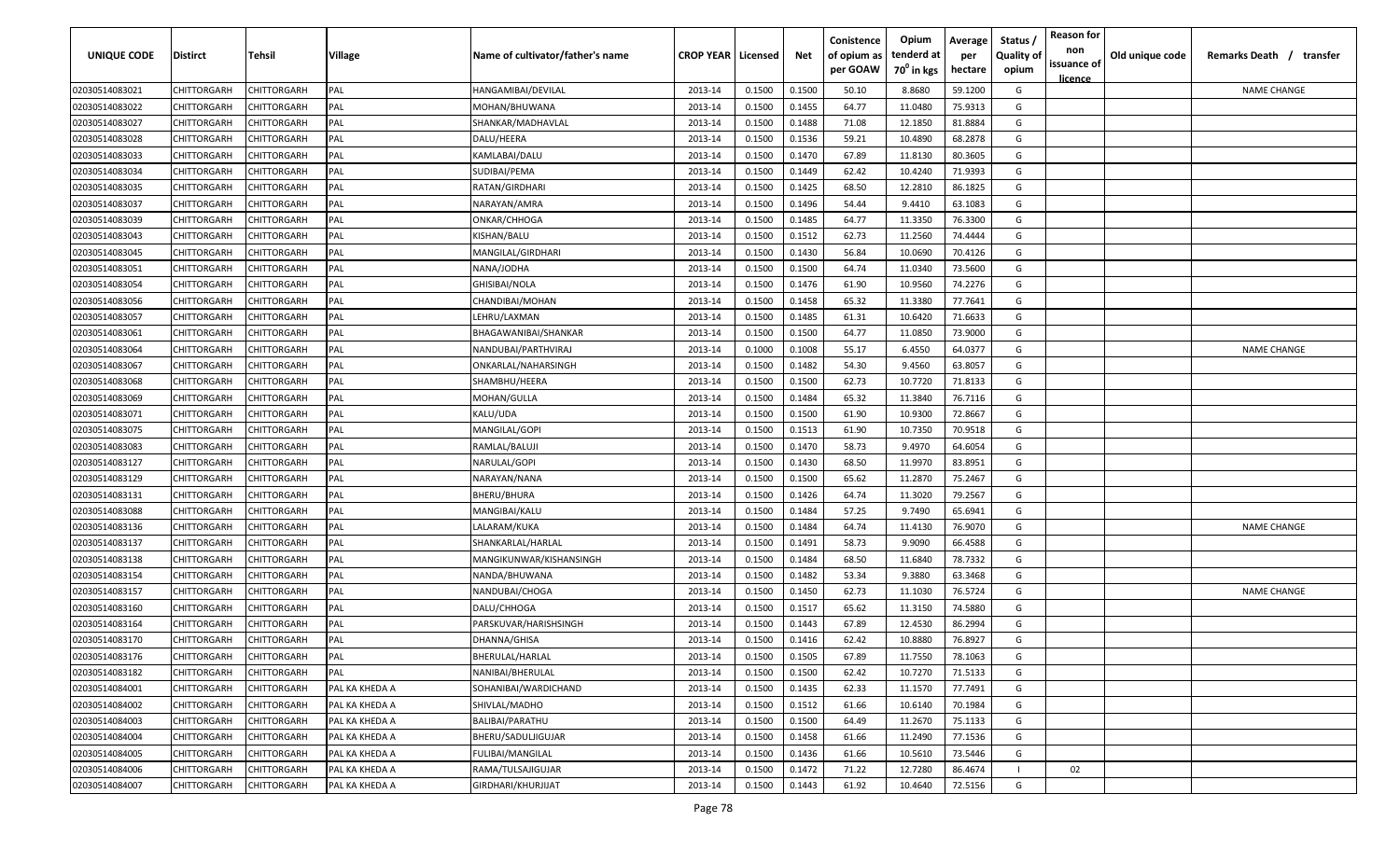| UNIQUE CODE                      | <b>Distirct</b>            | Tehsil                     | Village        | Name of cultivator/father's name | <b>CROP YEAR   Licensed</b> |        | Net    | Conistence<br>of opium as | Opium<br>tenderd at    | Average<br>per | Status /<br><b>Quality of</b> | <b>Reason for</b><br>non | Old unique code | Remarks Death /<br>transfer |
|----------------------------------|----------------------------|----------------------------|----------------|----------------------------------|-----------------------------|--------|--------|---------------------------|------------------------|----------------|-------------------------------|--------------------------|-----------------|-----------------------------|
|                                  |                            |                            |                |                                  |                             |        |        | per GOAW                  | 70 <sup>0</sup> in kgs | hectare        | opium                         | issuance of              |                 |                             |
| 02030514084008                   | CHITTORGARH                | CHITTORGARH                | PAL KA KHEDA A | BHAGAWANLAL/NARAYAN              | 2013-14                     | 0.1000 | 0.1020 | 56.83                     | 6.8850                 | 67.5000        | G                             | licence                  |                 |                             |
| 02030514084009                   | CHITTORGARH                | CHITTORGARH                | PAL KA KHEDA B | KHEMA/TULSA                      | 2013-14                     | 0.1500 | 0.1415 | 62.43                     | 11.4690                | 81.0530        | G                             |                          |                 |                             |
| 02030514084010                   | CHITTORGARH                | CHITTORGARH                | PAL KA KHEDA A | CHUNNILAL/GANGA                  | 2013-14                     | 0.1500 | 0.1497 | 59.23                     | 10.6700                | 71.2759        | G                             |                          |                 |                             |
| 02030514084012                   | CHITTORGARH                | CHITTORGARH                | PAL KA KHEDA A | GULABIBAI/NOJIRAM                | 2013-14                     | 0.1500 | 0.1491 | 65.53                     | 11.7110                | 78.5446        | G                             |                          |                 |                             |
| 02030514084013                   | CHITTORGARH                | CHITTORGARH                | PAL KA KHEDA A | BHANWARLAL/GANGARAMGUJAR         | 2013-14                     | 0.1500 | 0.1475 | 61.46                     | 10.3780                | 70.3593        | G                             |                          |                 |                             |
| 02030514084016                   | CHITTORGARH                | CHITTORGARH                | PAL KA KHEDA A | KANKUBAI/NARAYAN                 | 2013-14                     | 0.1000 | 0.0972 | 62.44                     | 7.3950                 | 76.0802        | G                             |                          |                 |                             |
| 02030514084017                   | CHITTORGARH                | <b>CHITTORGARF</b>         | PAL KA KHEDA A | PRABHU/JAGGA                     | 2013-14                     | 0.1500 | 0.1482 | 65.90                     | 11.3250                | 76.4170        | G                             |                          |                 |                             |
| 02030514084018                   | CHITTORGARH                | CHITTORGARH                | PAL KA KHEDA A | <b>KASHINATH/POKHARNATH</b>      | 2013-14                     | 0.1500 | 0.1496 | 62.75                     | 10.9450                | 73.1618        |                               | 02                       |                 |                             |
| 02030514084020                   | CHITTORGARH                | CHITTORGARH                | PAL KA KHEDA B | SHIVLAL/BHOLAJIJAT               | 2013-14                     | 0.1500 | 0.1487 | 62.43                     | 10.8630                | 73.0531        | G                             |                          |                 |                             |
| 02030514084021                   | CHITTORGARH                | CHITTORGARH                | PAL KA KHEDA A | CHAUBAI/MADHO                    | 2013-14                     | 0.1500 | 0.1503 | 62.61                     | 11.0100                | 73.2535        | G                             |                          |                 | <b>NAME CHANGE</b>          |
| 02030514084022                   | CHITTORGARH                | CHITTORGARH                | PAL KA KHEDA A | HAJARIBAI/HARIRAM                | 2013-14                     | 0.1500 | 0.1463 | 68.78                     | 13.1570                | 89.9316        |                               | 02                       |                 |                             |
| 02030514084023                   | CHITTORGARH                | CHITTORGARH                | PAL KA KHEDA A | NOJIBAI/KANA                     | 2013-14                     | 0.1500 | 0.1482 | 65.90                     | 11.7400                | 79.2173        | G                             |                          |                 |                             |
| 02030514084024                   | CHITTORGARH                | CHITTORGARH                | PAL KA KHEDA A | SHANKAR/RUPA                     | 2013-14                     | 0.1500 | 0.1481 | 59.23                     | 10.4920                | 70.8440        | G                             |                          |                 |                             |
| 02030514084025                   | CHITTORGARH                | CHITTORGARH                | PAL KA KHEDA A | MOHANIBAI/SHANKARNATH            | 2013-14                     | 0.1500 | 0.1485 | 65.90                     | 11.6170                | 78.2290        | G                             |                          |                 |                             |
| 02030514084027                   | CHITTORGARH                | CHITTORGARH                | PAL KA KHEDA A | KASHIRAM/BHURA                   | 2013-14                     | 0.1500 | 0.1492 | 68.78                     | 12.7140                | 85.2145        |                               | 02                       |                 |                             |
| 02030514084028                   | CHITTORGARH                | CHITTORGARH                | PAL KA KHEDA A | NANALAL/BHAGGAJI                 | 2013-14                     | 0.1500 | 0.1460 | 62.50                     | 11.0800                | 75.8904        | G                             |                          |                 |                             |
| 02030514084029                   | CHITTORGARH                | CHITTORGARH                | PAL KA KHEDA A | BALU/HEMA                        | 2013-14                     | 0.1500 | 0.1500 | 67.92                     | 12.2060                | 81.3733        |                               | 02                       |                 |                             |
| 02030514084030                   | CHITTORGARH                | CHITTORGARH                | PAL KA KHEDA A | BHAGAWANIBAI/MADHU               | 2013-14                     | 0.1500 | 0.1519 | 65.90                     | 12.3330                | 81.1916        | G                             |                          |                 |                             |
| 02030514084031                   | CHITTORGARH                | CHITTORGARH                | PAL KA KHEDA A | NANDU/KHEMA                      | 2013-14                     | 0.1000 | 0.0979 | 66.76                     | 7.6110                 | 77.7426        |                               | 02                       |                 | <b>NAME CHANGE</b>          |
| 02030514084032                   | CHITTORGARH                | CHITTORGARH                | PAL KA KHEDA A | UDIBAI/HIRA                      | 2013-14                     | 0.1500 | 0.1429 | 59.87                     | 10.5290                | 73.6809        | G                             |                          |                 |                             |
| 02030514084033                   | CHITTORGARH                | CHITTORGARH                | PAL KA KHEDA A | BHERULAL/NARAYAN                 | 2013-14                     | 0.1500 | 0.1449 | 59.23                     | 10.3570                | 71.4769        | G                             |                          |                 |                             |
| 02030514084034                   | CHITTORGARH                | CHITTORGARH                | PAL KA KHEDA A | CHUNANATH/DEVANATH               | 2013-14                     | 0.1500 | 0.1458 | 68.78                     | 11.8690                | 81.4060        | G                             |                          |                 |                             |
| 02030514084035                   | CHITTORGARH                | CHITTORGARH                | PAL KA KHEDA A | FEFIBAI/GHISA                    | 2013-14                     | 0.1000 | 0.0975 | 56.14                     | 6.5360                 | 67.0359        | G                             |                          |                 |                             |
| 02030514084036                   | CHITTORGARH                | CHITTORGARF                | PAL KA KHEDA A | PRABHU/DEVA                      | 2013-14                     | 0.1500 | 0.1470 | 59.66                     | 10.4490                | 71.0816        | G                             |                          |                 |                             |
| 02030514084037                   | CHITTORGARH                | CHITTORGARH                | PAL KA KHEDA A | BHERULAL/GIRDHARI                | 2013-14                     | 0.1500 | 0.1476 | 61.46                     | 10.7820                | 73.0488        | G                             |                          |                 |                             |
| 02030514084038                   | CHITTORGARH                | CHITTORGARH                | PAL KA KHEDA A | NARAYANLAL/GOPINATH              | 2013-14                     | 0.1500 | 0.1502 | 67.92                     | 12.1960                | 81.1984        |                               | 02                       |                 |                             |
| 02030514084039                   | CHITTORGARH                | CHITTORGARH                | PAL KA KHEDA A | NANANATH/CHHOGANATH              | 2013-14                     | 0.1500 | 0.1500 | 62.44                     | 10.7310                | 71.5400        | G                             |                          |                 |                             |
| 02030514084043                   | CHITTORGARH                | CHITTORGARH                | PAL KA KHEDA A | IITU/HARLAL                      | 2013-14                     | 0.1500 | 0.1404 | 71.44                     | 12.7270                | 90.6481        |                               | 02                       |                 |                             |
|                                  | CHITTORGARH                | CHITTORGARH                | PAL KA KHEDA A |                                  | 2013-14                     | 0.1500 | 0.1488 | 62.44                     | 11.0790                | 74.4556        |                               | 02                       |                 |                             |
| 02030514084044                   |                            |                            | PAL KA KHEDA A | 3HAGGA/MOHAN                     | 2013-14                     | 0.1500 | 0.1485 | 59.87                     | 10.3830                | 69.9192        | G                             |                          |                 |                             |
| 02030514084045<br>02030514084046 | CHITTORGARH                | CHITTORGARH<br>CHITTORGARH | PAL KA KHEDA A | NANA/RAMABHIL                    | 2013-14                     | 0.1500 | 0.1411 | 59.66                     | 10.6710                | 75.6272        | G                             |                          |                 |                             |
|                                  | CHITTORGARH                | <b>CHITTORGARF</b>         | PAL KA KHEDA A | PRABHU/RAMCHAND                  | 2013-14                     | 0.1500 | 0.1468 | 62.75                     | 11.5640                | 78.7738        |                               | 02                       |                 |                             |
| 02030514084047<br>02030514084048 | CHITTORGARH<br>CHITTORGARH | CHITTORGARH                | PAL KA KHEDA A | KASHANA/BHAJJA<br>PRABHU/MITTHU  | 2013-14                     | 0.1500 | 0.1466 | 62.75                     | 10.8740                | 74.1746        | G                             |                          |                 |                             |
|                                  |                            |                            |                |                                  |                             | 0.1500 | 0.1449 | 62.19                     | 10.7940                | 74.4928        | G                             |                          |                 |                             |
| 02030514084051                   | CHITTORGARH                | CHITTORGARH<br>CHITTORGARH | PAL KA KHEDA A | DHAPUBAI/GANGARAM                | 2013-14                     |        |        |                           |                        |                | F.                            |                          |                 |                             |
| 02030514084052                   | CHITTORGARH                |                            | PAL KA KHEDA A | NOJIBAI/TULSIRAM                 | 2013-14                     | 0.1000 |        |                           |                        |                |                               |                          |                 |                             |
| 02030514084053                   | <b>CHITTORGARH</b>         | CHITTORGARH                | PAL KA KHEDA A | NANA/AMARCHAND                   | 2013-14                     | 0.1500 | 0.1463 | 62.50                     | 11.1430                | 76.1654        | G                             |                          |                 |                             |
| 02030514084055                   | <b>CHITTORGARH</b>         | CHITTORGARH                | PAL KA KHEDA A | MANGU/GOPINATH                   | 2013-14                     | 0.1500 | 0.1477 | 56.45                     | 9.7740                 | 66.1747        | G                             |                          |                 |                             |
| 02030514084056                   | <b>CHITTORGARH</b>         | CHITTORGARH                | PAL KA KHEDA A | MADHU/GHISA                      | 2013-14                     | 0.1500 | 0.1479 | 59.66                     | 10.4580                | 70.7099        | G                             |                          |                 |                             |
| 02030514084057                   | <b>CHITTORGARH</b>         | CHITTORGARH                | PAL KA KHEDA A | MANGU/GHASU                      | 2013-14                     | 0.1000 | 0.1001 | 58.56                     | 6.9520                 | 69.4505        | G                             |                          |                 |                             |
| 02030514084058                   | CHITTORGARH                | CHITTORGARH                | PAL KA KHEDA A | MADHU/BHERU                      | 2013-14                     | 0.1500 | 0.1472 | 62.13                     | 11.2190                | 76.2160        | G                             |                          |                 |                             |
| 02030514084060                   | CHITTORGARH                | CHITTORGARH                | PAL KA KHEDA A | BHERU/JIWA                       | 2013-14                     | 0.1500 | 0.1497 | 56.64                     | 10.0410                | 67.0741        | G                             |                          |                 |                             |
| 02030514084062                   | CHITTORGARH                | CHITTORGARH                | PAL KA KHEDA A | MANGU/SARDUL                     | 2013-14                     | 0.1500 | 0.1440 | 62.19                     | 11.8160                | 82.0556        | G                             |                          |                 |                             |
| 02030514084065                   | CHITTORGARH                | CHITTORGARH                | PAL KA KHEDA A | CHHOGA/UDA                       | 2013-14                     | 0.1500 | 0.1452 | 66.76                     | 11.8640                | 81.7080        |                               | 02                       |                 |                             |
| 02030514084067                   | <b>CHITTORGARH</b>         | CHITTORGARH                | PAL KA KHEDA A | NANDA/SARDUL                     | 2013-14                     | 0.1500 | 0.1502 | 65.74                     | 11.7490                | 78.2220        |                               | 02                       |                 |                             |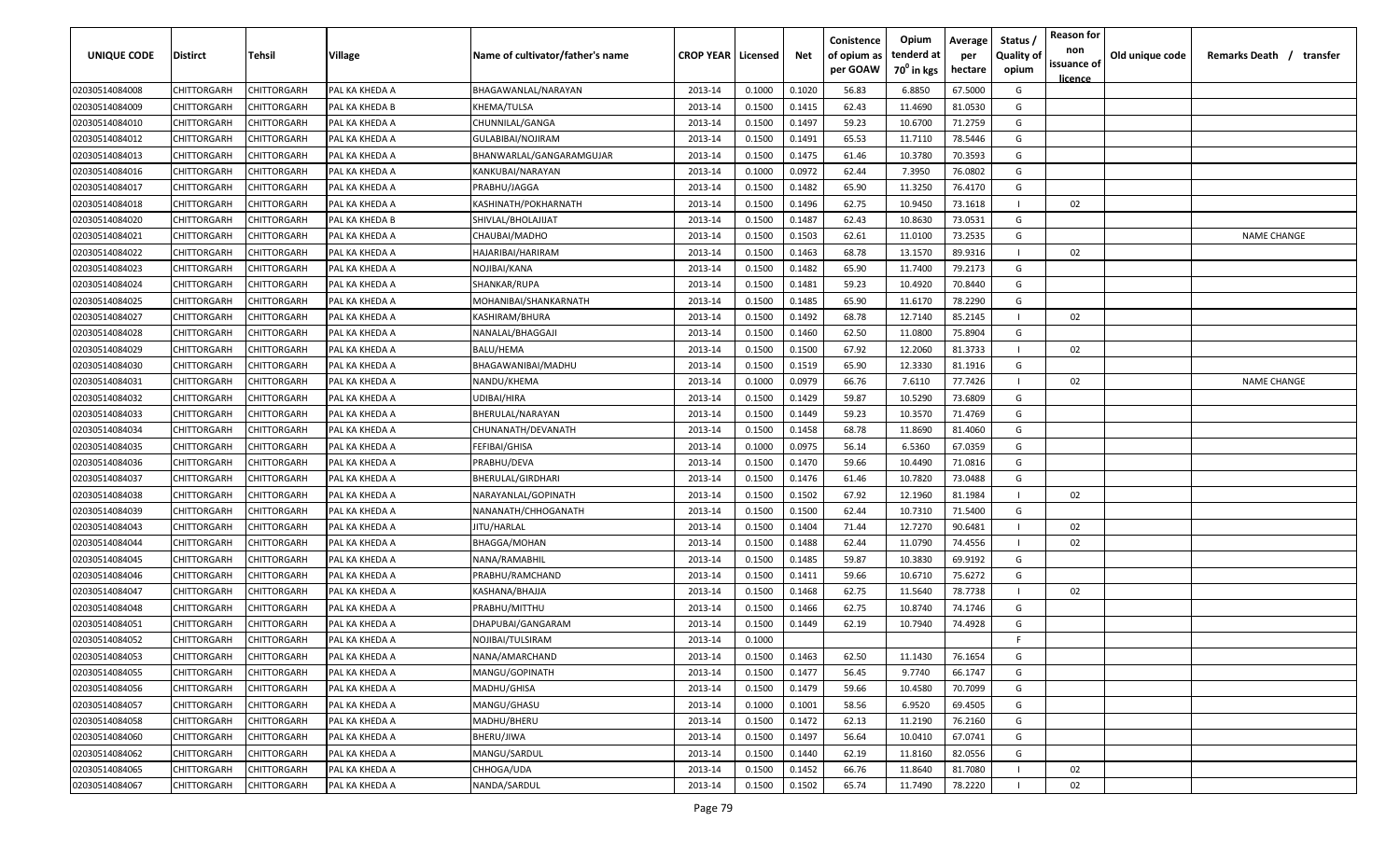| UNIQUE CODE    | Distirct           | Tehsil             | Village        | Name of cultivator/father's name | <b>CROP YEAR   Licensed</b> |        | Net    | Conistence<br>of opium as | Opium<br>tenderd at    | Average<br>per | Status /<br><b>Quality of</b> | <b>Reason for</b><br>non<br>issuance of | Old unique code | Remarks Death / transfer |
|----------------|--------------------|--------------------|----------------|----------------------------------|-----------------------------|--------|--------|---------------------------|------------------------|----------------|-------------------------------|-----------------------------------------|-----------------|--------------------------|
|                |                    |                    |                |                                  |                             |        |        | per GOAW                  | 70 <sup>0</sup> in kgs | hectare        | opium                         | <u>licence</u>                          |                 |                          |
| 02030514084069 | CHITTORGARH        | CHITTORGARH        | PAL KA KHEDA A | MANGU/HIRA                       | 2013-14                     | 0.1500 | 0.1500 | 59.87                     | 10.6910                | 71.2733        | G                             |                                         |                 |                          |
| 02030514084070 | CHITTORGARH        | CHITTORGARH        | PAL KA KHEDA A | BALIBAI/BHUWANA                  | 2013-14                     | 0.1500 | 0.1440 | 65.74                     | 11.5510                | 80.2153        | G                             |                                         |                 |                          |
| 02030514084073 | CHITTORGARH        | CHITTORGARH        | PAL KA KHEDA A | UDALAL/BHAJJA                    | 2013-14                     | 0.1500 | 0.1518 | 56.45                     | 10.4350                | 68.7418        |                               | 02                                      |                 |                          |
| 02030514084075 | CHITTORGARH        | CHITTORGARH        | PAL KA KHEDA A | MOHAN/HARIRAM                    | 2013-14                     | 0.1500 | 0.1425 | 64.49                     | 12.3540                | 86.6947        | G                             |                                         |                 |                          |
| 02030514084076 | CHITTORGARH        | CHITTORGARH        | PAL KA KHEDA A | BABULAL/UDA                      | 2013-14                     | 0.1500 | 0.1509 | 58.56                     | 10.6160                | 70.3512        | G                             |                                         |                 |                          |
| 02030514084078 | CHITTORGARH        | CHITTORGARH        | PAL KA KHEDA A | BHAGAWAN/GHISA                   | 2013-14                     | 0.1500 | 0.1539 | 55.86                     | 10.1510                | 65.9584        | G                             |                                         |                 |                          |
| 02030514084080 | CHITTORGARH        | CHITTORGARH        | PAL KA KHEDA A | HIRALAL/PANNALAL                 | 2013-14                     | 0.1500 | 0.1463 | 64.49                     | 11.6170                | 79.4053        | G                             |                                         |                 |                          |
| 02030514084082 | CHITTORGARH        | CHITTORGARH        | PAL KA KHEDA A | NANA/SARDUL                      | 2013-14                     | 0.1500 | 0.1520 | 61.33                     | 11.2150                | 73.7829        | G                             |                                         |                 |                          |
| 02030514084085 | CHITTORGARH        | CHITTORGARH        | PAL KA KHEDA A | MADENLAL/MAGANA                  | 2013-14                     | 0.1500 | 0.1496 | 59.66                     | 10.5770                | 70.7019        | G                             |                                         |                 |                          |
| 02030514084087 | CHITTORGARH        | CHITTORGARH        | PAL KA KHEDA A | LOBHI/RUPA                       | 2013-14                     | 0.1500 | 0.1488 | 61.33                     | 11.2410                | 75.5444        | G                             |                                         |                 | <b>NAME CHANGE</b>       |
| 02030514084088 | CHITTORGARH        | CHITTORGARH        | PAL KA KHEDA A | NANDA/HAJARI                     | 2013-14                     | 0.1500 | 0.1521 | 51.81                     | 9.2960                 | 61.1177        | G                             |                                         |                 |                          |
| 02030514084092 | CHITTORGARH        | CHITTORGARH        | PAL KA KHEDA A | BHURA/KELA                       | 2013-14                     | 0.1500 | 0.1460 | 55.86                     | 10.0310                | 68.7055        | G                             |                                         |                 |                          |
| 02030514084093 | CHITTORGARH        | CHITTORGARH        | PAL KA KHEDA A | NANIBAI/KASHIRAM                 | 2013-14                     | 0.1500 | 0.1485 | 65.74                     | 11.5980                | 78.1010        |                               | 02                                      |                 |                          |
| 02030514084094 | CHITTORGARH        | CHITTORGARH        | PAL KA KHEDA A | MADHU/RATANA                     | 2013-14                     | 0.1500 | 0.1462 | 56.83                     | 9.1250                 | 62.4145        |                               | 02                                      |                 |                          |
| 02030514084096 | CHITTORGARH        | CHITTORGARH        | PAL KA KHEDA A | MANGHIBAI/BALUDAS                | 2013-14                     | 0.1500 | 0.1480 | 59.87                     | 11.0080                | 74.3784        | G                             |                                         |                 | <b>NAME CHANGE</b>       |
| 02030514084099 | CHITTORGARH        | CHITTORGARH        | PAL KA KHEDA A | SHANKAR/JAGGA                    | 2013-14                     | 0.1500 | 0.1500 | 62.61                     | 11.3150                | 75.4333        |                               | 02                                      |                 |                          |
| 02030514084101 | CHITTORGARH        | CHITTORGARH        | PAL KA KHEDA A | SHAUBAI/CHHOGALAL                | 2013-14                     | 0.1500 | 0.1514 | 62.13                     | 10.8820                | 71.8758        | G                             |                                         |                 |                          |
| 02030514084103 | CHITTORGARH        | CHITTORGARH        | PAL KA KHEDA A | DEUBAI/SURAJMAL                  | 2013-14                     | 0.1500 | 0.1499 | 62.13                     | 10.8910                | 72.6551        | G                             |                                         |                 |                          |
| 02030514084106 | CHITTORGARH        | CHITTORGARH        | PAL KA KHEDA A | NANDDAS/GIRDHARIDAS              | 2013-14                     | 0.1500 | 0.1570 | 62.50                     | 11.1880                | 71.2611        | G                             |                                         |                 |                          |
| 02030514084107 | CHITTORGARH        | CHITTORGARH        | PAL KA KHEDA A | DEVILAL/BHAGIRATH                | 2013-14                     | 0.1500 | 0.1520 | 61.46                     | 11.2210                | 73.8224        | G                             |                                         |                 |                          |
| 02030514084110 | CHITTORGARH        | CHITTORGARH        | PAL KA KHEDA A | LOBHIRA/TULCHA                   | 2013-14                     | 0.1500 |        |                           |                        |                | -F.                           |                                         |                 |                          |
| 02030514084112 | CHITTORGARH        | CHITTORGARH        | PAL KA KHEDA A | GHISU/JAGANNATH                  | 2013-14                     | 0.1500 | 0.1424 | 58.76                     | 10.1400                | 71.2079        | G                             |                                         |                 |                          |
| 02030514084113 | CHITTORGARH        | CHITTORGARH        | PAL KA KHEDA A | PREMBAI/MADHU                    | 2013-14                     | 0.1500 | 0.1443 | 61.33                     | 10.9170                | 75.6540        | G                             |                                         |                 |                          |
| 02030514084114 | CHITTORGARH        | CHITTORGARH        | PAL KA KHEDA A | KASHIDAS/FATEHDAS                | 2013-14                     | 0.1500 | 0.1496 | 62.19                     | 10.7410                | 71.7981        | G                             |                                         |                 |                          |
| 02030514084115 | CHITTORGARH        | CHITTORGARH        | PAL KA KHEDA A | NARAYAN/BHAJJA                   | 2013-14                     | 0.1500 | 0.1413 | 62.61                     | 11.1090                | 78.6200        |                               | 02                                      |                 |                          |
| 02030514084117 | CHITTORGARH        | CHITTORGARH        | PAL KA KHEDA B | MAGNIRAM/GOPINTH                 | 2013-14                     | 0.1500 | 0.1485 | 61.65                     | 10.7090                | 72.1145        | G                             |                                         |                 |                          |
| 02030514084118 | CHITTORGARH        | CHITTORGARH        | PAL KA KHEDA B | SHANKAR/HAJARI                   | 2013-14                     | 0.1500 | 0.1476 | 61.65                     | 10.3130                | 69.8713        | G                             |                                         |                 |                          |
| 02030514084119 | CHITTORGARH        | CHITTORGARH        | PAL KA KHEDA B | DEVILAL/MADHO                    | 2013-14                     | 0.1500 | 0.1501 | 58.84                     | 10.3220                | 68.7675        | G                             |                                         |                 |                          |
| 02030514084121 | CHITTORGARH        | CHITTORGARH        | PAL KA KHEDA B | BALU/LOBHA                       | 2013-14                     | 0.1500 | 0.1480 | 53.79                     | 9.2670                 | 62.6149        | G                             |                                         |                 |                          |
| 02030514084123 | CHITTORGARH        | CHITTORGARH        | PAL KA KHEDA B | SUNDALAL/KASHIRAM                | 2013-14                     | 0.1500 | 0.1494 | 64.92                     | 11.1940                | 74.9264        | G                             |                                         |                 | <b>NAME CHANGE</b>       |
| 02030514084124 | CHITTORGARH        | CHITTORGARH        | PAL KA KHEDA B | NARAN/VARDICHAND                 | 2013-14                     | 0.1500 | 0.1440 | 58.82                     | 10.4780                | 72.7639        | G                             |                                         |                 |                          |
| 02030514084125 | CHITTORGARH        | CHITTORGARH        | PAL KA KHEDA B | KISHANA/MODHA                    | 2013-14                     | 0.1500 | 0.1480 | 58.79                     | 10.1370                | 68.4932        | G                             |                                         |                 |                          |
| 02030514084127 | CHITTORGARH        | CHITTORGARH        | PAL KA KHEDA B | RUPA/BHURA                       | 2013-14                     | 0.1500 | 0.1470 | 64.92                     | 11.2130                | 76.2789        | G                             |                                         |                 |                          |
| 02030514084130 | CHITTORGARH        | CHITTORGARH        | PAL KA KHEDA B | NANURAM/DALLA                    | 2013-14                     | 0.1500 | 0.1480 | 61.65                     | 10.9910                | 74.2635        | G                             |                                         |                 |                          |
| 02030514084133 | CHITTORGARH        | CHITTORGARH        | PAL KA KHEDA B | DALCHAND/NANA                    | 2013-14                     | 0.1500 | 0.1482 | 58.79                     | 10.5490                | 71.1808        | G                             |                                         |                 |                          |
| 02030514084134 | <b>CHITTORGARH</b> | CHITTORGARH        | PAL KA KHEDA B | NANADAS/TULSIRAM                 | 2013-14                     | 0.1500 | 0.1474 | 64.92                     | 11.2780                | 76.5129        | G                             |                                         |                 |                          |
| 02030514084135 | <b>CHITTORGARH</b> | CHITTORGARH        | PAL KA KHEDA B | DEVILAL/GIRDHARI                 | 2013-14                     | 0.1500 | 0.1450 | 62.65                     | 10.6590                | 73.5100        | G                             |                                         |                 |                          |
| 02030514084136 | CHITTORGARH        | <b>CHITTORGARH</b> | PAL KA KHEDA B | RATAN/MADHO                      | 2013-14                     | 0.1500 | 0.1530 | 67.43                     | 12.0800                | 78.9542        | G                             |                                         |                 |                          |
| 02030514084137 | <b>CHITTORGARH</b> | CHITTORGARH        | PAL KA KHEDA B | NANA/GIRDHARI                    | 2013-14                     | 0.1500 | 0.1400 | 64.13                     | 10.5910                | 75.6500        | G                             |                                         |                 |                          |
| 02030514084138 | CHITTORGARH        | CHITTORGARH        | PAL KA KHEDA B | RAMESHWAR/MANGIDAS               | 2013-14                     | 0.1500 | 0.1488 | 62.65                     | 10.3460                | 69.5296        | G                             |                                         |                 |                          |
| 02030514084139 | CHITTORGARH        | CHITTORGARH        | PAL KA KHEDA B | ARJUN/DHANNA                     | 2013-14                     | 0.1500 | 0.1435 | 67.43                     | 11.4820                | 80.0139        |                               | 02                                      |                 |                          |
| 02030514084141 | CHITTORGARH        | CHITTORGARH        | PAL KA KHEDA B | LEHRU/GOMA                       | 2013-14                     | 0.1500 | 0.1480 | 58.79                     | 10.5320                | 71.1622        | G                             |                                         |                 |                          |
| 02030514084143 | CHITTORGARH        | CHITTORGARH        | PAL KA KHEDA B | RUGNATH/BHAWAN                   | 2013-14                     | 0.1500 | 0.1500 | 62.65                     | 10.8560                | 72.3733        | G                             |                                         |                 |                          |
| 02030514084144 | CHITTORGARH        | CHITTORGARH        | PAL KA KHEDA B | RATAN/VENA                       | 2013-14                     | 0.1500 | 0.1500 | 59.59                     | 10.5390                | 70.2600        | G                             |                                         |                 |                          |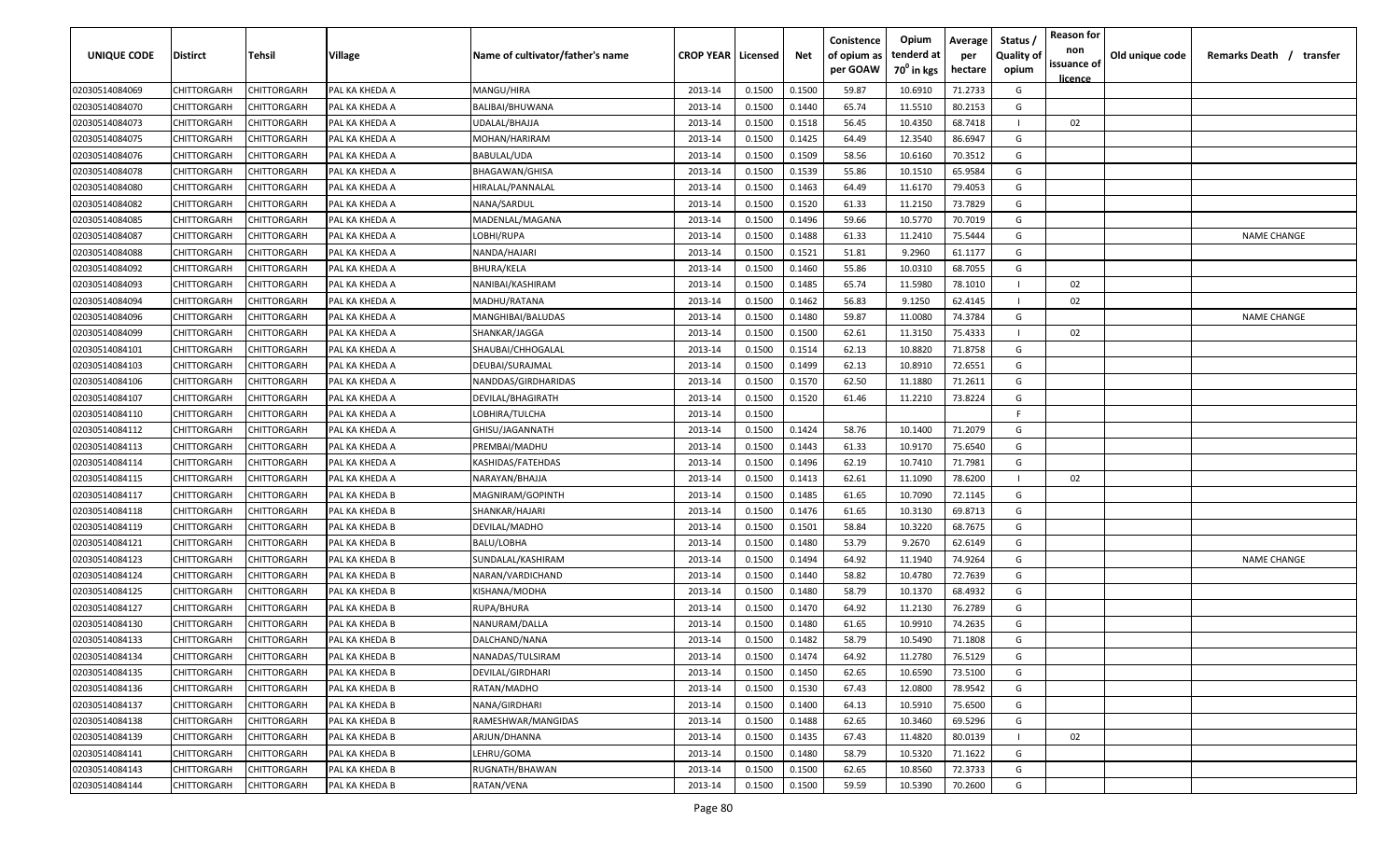| <b>UNIQUE CODE</b>               | <b>Distirct</b>            | <b>Tehsil</b>              | Village        | Name of cultivator/father's name | <b>CROP YEAR   Licensed</b> |                  | Net              | Conistence<br>of opium as<br>per GOAW | Opium<br>tenderd at<br>70 <sup>0</sup> in kgs | Average<br>per<br>hectare | Status /<br><b>Quality of</b><br>opium | <b>Reason for</b><br>non<br>issuance of | Old unique code | Remarks Death /<br>transfer |
|----------------------------------|----------------------------|----------------------------|----------------|----------------------------------|-----------------------------|------------------|------------------|---------------------------------------|-----------------------------------------------|---------------------------|----------------------------------------|-----------------------------------------|-----------------|-----------------------------|
| 02030514084145                   | CHITTORGARH                | CHITTORGARH                | PAL KA KHEDA B | HIRIBAI/CHUNA                    | 2013-14                     | 0.1500           | 0.1479           | 67.12                                 | 2.0910                                        | 14.1379                   |                                        | <b>licence</b><br>02                    |                 |                             |
| 02030514084147                   | CHITTORGARH                | CHITTORGARH                | PAL KA KHEDA B | SHAMBHU/PYARA/BHERA              | 2013-14                     | 0.1500           | 0.1482           | 61.21                                 | 10.5460                                       | 71.1606                   | G                                      |                                         |                 |                             |
| 02030514084148                   | CHITTORGARH                | CHITTORGARH                | PAL KA KHEDA B | PREMBAI/PRITHIVIRAJ              | 2013-14                     | 0.1500           | 0.1490           | 61.21                                 | 10.4320                                       | 70.0134                   | G                                      |                                         |                 | <b>NAME CHANGE</b>          |
| 02030514084149                   | CHITTORGARH                | CHITTORGARH                | PAL KA KHEDA B | BHERU/CHUNA                      | 2013-14                     | 0.1500           | 0.1421           | 59.59                                 | 10.4880                                       | 73.8072                   | G                                      |                                         |                 |                             |
| 02030514084150                   | CHITTORGARH                | CHITTORGARH                | PAL KA KHEDA B | JITU/BHAGWAN                     | 2013-14                     | 0.1500           | 0.1485           | 56.94                                 | 10.0620                                       | 67.7576                   | G                                      |                                         |                 |                             |
| 02030514084152                   | CHITTORGARH                | CHITTORGARH                | PAL KA KHEDA B | BALURAM/GOPINATH                 | 2013-14                     | 0.1500           | 0.1498           | 58.84                                 | 10.2890                                       | 68.6849                   | G                                      |                                         |                 |                             |
| 02030514084153                   | CHITTORGARH                | CHITTORGARH                | PAL KA KHEDA B | UDIBAI/GHISA                     | 2013-14                     | 0.1500           | 0.1481           | 64.50                                 | 11.0020                                       | 74.2876                   | G                                      |                                         |                 |                             |
| 02030514084154                   | CHITTORGARH                | CHITTORGARH                | PAL KA KHEDA B | HIRALAL/PRATAP                   | 2013-14                     | 0.1500           | 0.1521           | 64.50                                 | 11.4350                                       | 75.1808                   | G                                      |                                         |                 |                             |
| 02030514084156                   | CHITTORGARH                | CHITTORGARH                | PAL KA KHEDA B | CHAMPA/RUGHNATH                  | 2013-14                     | 0.1500           | 0.1488           | 67.12                                 | 11.6980                                       | 78.6156                   | G                                      |                                         |                 |                             |
| 02030514084157                   | CHITTORGARH                | CHITTORGARH                | PAL KA KHEDA B | BALIBAI/NANA                     | 2013-14                     | 0.1500           | 0.1443           | 61.21                                 | 10.5980                                       | 73.4442                   | G                                      |                                         |                 |                             |
| 02030514084158                   | CHITTORGARH                | CHITTORGARH                | PAL KA KHEDA B | DHANNA/MEGHA                     | 2013-14                     | 0.1500           | 0.1450           | 64.50                                 | 10.9740                                       | 75.6828                   | G                                      |                                         |                 |                             |
| 02030514084160                   | CHITTORGARH                | CHITTORGARH                | PAL KA KHEDA B | IIWA/DEVA                        | 2013-14                     | 0.1500           | 0.1485           | 61.02                                 | 10.2250                                       | 68.8552                   | G                                      |                                         |                 |                             |
| 02030514084161                   | CHITTORGARH                | CHITTORGARH                | PAL KA KHEDA B | KANA/VARDA                       | 2013-14                     | 0.1500           | 0.1491           | 64.13                                 | 11.4330                                       | 76.6801                   | G                                      |                                         |                 |                             |
| 02030514084162                   | CHITTORGARH                | CHITTORGARH                | PAL KA KHEDA B | BHERUDAS/MANGIDAS                | 2013-14                     | 0.1500           | 0.1490           | 61.02                                 | 10.4430                                       | 70.0872                   | G                                      |                                         |                 |                             |
| 02030514084164                   | CHITTORGARH                | CHITTORGARH                | PAL KA KHEDA B | JHUMMABAI/MADHO                  | 2013-14                     | 0.1500           | 0.1520           | 67.12                                 | 11.7360                                       | 77.2105                   | G                                      |                                         |                 |                             |
| 02030514084165                   | CHITTORGARH                | CHITTORGARH                | PAL KA KHEDA B | SHANKAR/JAICHAND                 | 2013-14                     | 0.1500           | 0.1422           | 59.59                                 | 9.3470                                        | 65.7314                   | G                                      |                                         |                 |                             |
| 02030514084166                   | CHITTORGARH                | CHITTORGARF                | PAL KA KHEDA B | SOHAN/PRATAP                     | 2013-14                     | 0.1500           | 0.1470           | 61.02                                 | 10.6260                                       | 72.2857                   | G                                      |                                         |                 |                             |
| 02030514084167                   | CHITTORGARH                | CHITTORGARH                | PAL KA KHEDA B | KISHAN/BHURA                     | 2013-14                     | 0.1500           | 0.1450           | 59.53                                 | 9.6690                                        | 66.6828                   | G                                      |                                         |                 |                             |
|                                  | CHITTORGARH                | CHITTORGARH                | PAL KA KHEDA B |                                  | 2013-14                     | 0.1500           | 0.1500           | 64.13                                 | 10.9750                                       | 73.1667                   | G                                      |                                         |                 |                             |
| 02030514084168                   |                            |                            | PAL KA KHEDA A | SHIVLAL/RUGHNATH                 |                             |                  | 0.1492           | 65.74                                 |                                               | 79.4973                   | G                                      |                                         |                 |                             |
| 02030514084169                   | CHITTORGARH                | CHITTORGARH                | PAL KA KHEDA B | HIRIBAI/MEGHA                    | 2013-14                     | 0.1500           |                  |                                       | 11.8610                                       |                           | G                                      |                                         |                 |                             |
| 02030514084172<br>02030514085001 | CHITTORGARH<br>CHITTORGARH | CHITTORGARH<br>CHITTORGARH | PALCHHA        | NANA/HIRA<br>PRATHVIRAJ/KANA     | 2013-14<br>2013-14          | 0.1500<br>0.1500 | 0.1500<br>0.1461 | 59.53<br>59.84                        | 9.8390<br>9.6940                              | 65.5933<br>66.3518        | G                                      |                                         |                 |                             |
|                                  |                            |                            |                |                                  | 2013-14                     | 0.1500           | 0.1502           | 63.53                                 | 10.5280                                       |                           | G                                      |                                         |                 |                             |
| 02030514085002                   | CHITTORGARH                | CHITTORGARH                | PALCHHA        | DEVILAL/RUPA                     |                             |                  |                  | 68.81                                 | 11.3440                                       | 70.0932                   |                                        |                                         |                 |                             |
| 02030514085005                   | CHITTORGARH                | CHITTORGARH                | PALCHHA        | MOTI/SHOLA                       | 2013-14                     | 0.1500           | 0.1504           |                                       |                                               | 75.4255                   | G                                      |                                         |                 |                             |
| 02030514085006                   | CHITTORGARH                | CHITTORGARH                | PALCHHA        | BADRILAL/NANDLAL                 | 2013-14                     | 0.1500           | 0.1516           | 61.69                                 | 10.0910                                       | 66.5633                   | G                                      |                                         |                 | <b>NAME CHANGE</b>          |
| 02030514085007                   | CHITTORGARH                | CHITTORGARH                | PALCHHA        | RATANLAL/CHUNNILAL               | 2013-14                     | 0.1500           | 0.1505           | 62.29                                 | 10.7940                                       | 71.7209                   | G                                      |                                         |                 |                             |
| 02030514085009                   | CHITTORGARH                | CHITTORGARH                | PALCHHA        | SHOLAL/PRABHULAL                 | 2013-14                     | 0.1500           | 0.1480           | 65.13                                 | 10.5050                                       | 70.9797                   | G                                      |                                         |                 |                             |
| 02030514085010                   | CHITTORGARH                | CHITTORGARH                | PALCHHA        | RATANLAL/RAMLAL                  | 2013-14                     | 0.1500           | 0.1485           | 61.67                                 | 9.8140                                        | 66.0875                   | G                                      |                                         |                 |                             |
| 02030514085011                   | CHITTORGARH                | CHITTORGARH                | PALCHHA        | MAGNIRAM/BHANWARLAL              | 2013-14                     | 0.1000           | 0.0990           | 61.97                                 | 6.7810                                        | 68.4949                   | G                                      |                                         |                 |                             |
| 02030514085012                   | CHITTORGARH                | CHITTORGARH                | PALCHHA        | CHUNNILAL/WARDICHAND             | 2013-14                     | 0.1500           | 0.1488           | 56.41                                 | 9.4610                                        | 63.5820                   | G                                      |                                         |                 | <b>NAME CHANGE</b>          |
| 02030514085013                   | CHITTORGARH                | CHITTORGARH                | PALCHHA        | RAMKANWARI/ONKARLAL              | 2013-14                     | 0.1500           | 0.1512           | 62.67                                 | 10.2780                                       | 67.9762                   | G                                      |                                         |                 |                             |
| 02030514085014                   | CHITTORGARH                | CHITTORGARH                | PALCHHA        | AMARCHAND/NANALAL                | 2013-14                     | 0.1500           | 0.1460           | 62.67                                 | 10.1700                                       | 69.6575                   | G                                      |                                         |                 |                             |
| 02030514085015                   | CHITTORGARH                | CHITTORGARH                | PALCHHA        | RAJIBAI/NANALAL                  | 2013-14                     | 0.1500           | 0.1481           | 62.62                                 | 10.6630                                       | 71.9986                   | G                                      |                                         |                 |                             |
| 02030514085017                   | CHITTORGARH                | CHITTORGARH                | PALCHHA        | KANHAIYALAL/NANALAL/DHAPUBAI     | 2013-14                     | 0.1500           | 0.1457           | 68.50                                 | 11.1850                                       | 76.7673                   | G                                      |                                         |                 |                             |
| 02030514085020                   | <b>CHITTORGARH</b>         | CHITTORGARH                | PALCHHA        | GITALAL/TEKCHAND                 | 2013-14                     | 0.1500           | 0.1508           | 61.67                                 | 10.3170                                       | 68.4151                   | G                                      |                                         |                 |                             |
| 02030514085021                   | CHITTORGARH                | <b>CHITTORGARH</b>         | PALCHHA        | HARJUBAI/UDAIRAM                 | 2013-14                     | 0.1500           | 0.1512           | 62.67                                 | 10.5380                                       | 69.6958                   | G                                      |                                         |                 |                             |
| 02030514085022                   | <b>CHITTORGARH</b>         | CHITTORGARH                | PALCHHA        | RADESHYAM/KASHIRAM               | 2013-14                     | 0.1500           | 0.1505           | 62.62                                 | 10.4840                                       | 69.6611                   | G                                      |                                         |                 |                             |
| 02030514085023                   | CHITTORGARH                | CHITTORGARH                | PALCHHA        | KESHARBAI/MANGILAL               | 2013-14                     | 0.1500           | 0.1500           | 59.25                                 | 10.0810                                       | 67.2067                   | G                                      |                                         |                 |                             |
| 02030514085024                   | CHITTORGARH                | CHITTORGARH                | PALCHHA        | KANHAIYALAL/KANHA                | 2013-14                     | 0.1500           | 0.1480           | 55.82                                 | 9.7050                                        | 65.5743                   | G                                      |                                         |                 |                             |
| 02030514085027                   | CHITTORGARH                | CHITTORGARH                | PALCHHA        | NANDLAL/DALU                     | 2013-14                     | 0.1500           | 0.1500           | 68.81                                 | 11.4810                                       | 76.5400                   | G                                      |                                         |                 |                             |
| 02030514085028                   | CHITTORGARH                | CHITTORGARH                | PALCHHA        | NANIBAI/KHEMRAJ                  | 2013-14                     | 0.1500           | 0.1504           | 58.69                                 | 9.7930                                        | 65.1130                   | G                                      |                                         |                 | <b>NAME CHANGE</b>          |
| 02030514085029                   | CHITTORGARH                | CHITTORGARH                | PALCHHA        | TULSIRAM/MANGILAL                | 2013-14                     | 0.1500           | 0.1495           | 59.25                                 | 9.6240                                        | 64.3746                   | G                                      |                                         |                 |                             |
| 02030514085034                   | CHITTORGARH                | CHITTORGARH                | PALCHHA        | MANGILAL/PYARA                   | 2013-14                     | 0.1500           | 0.1508           | 62.62                                 | 10.6720                                       | 70.7692                   | G                                      |                                         |                 |                             |
| 02030514085035                   | CHITTORGARH                | CHITTORGARH                | PALCHHA        | HIRALAL/LALU                     | 2013-14                     | 0.1500           | 0.1512           | 59.25                                 | 9.7250                                        | 64.3188                   | G                                      |                                         |                 |                             |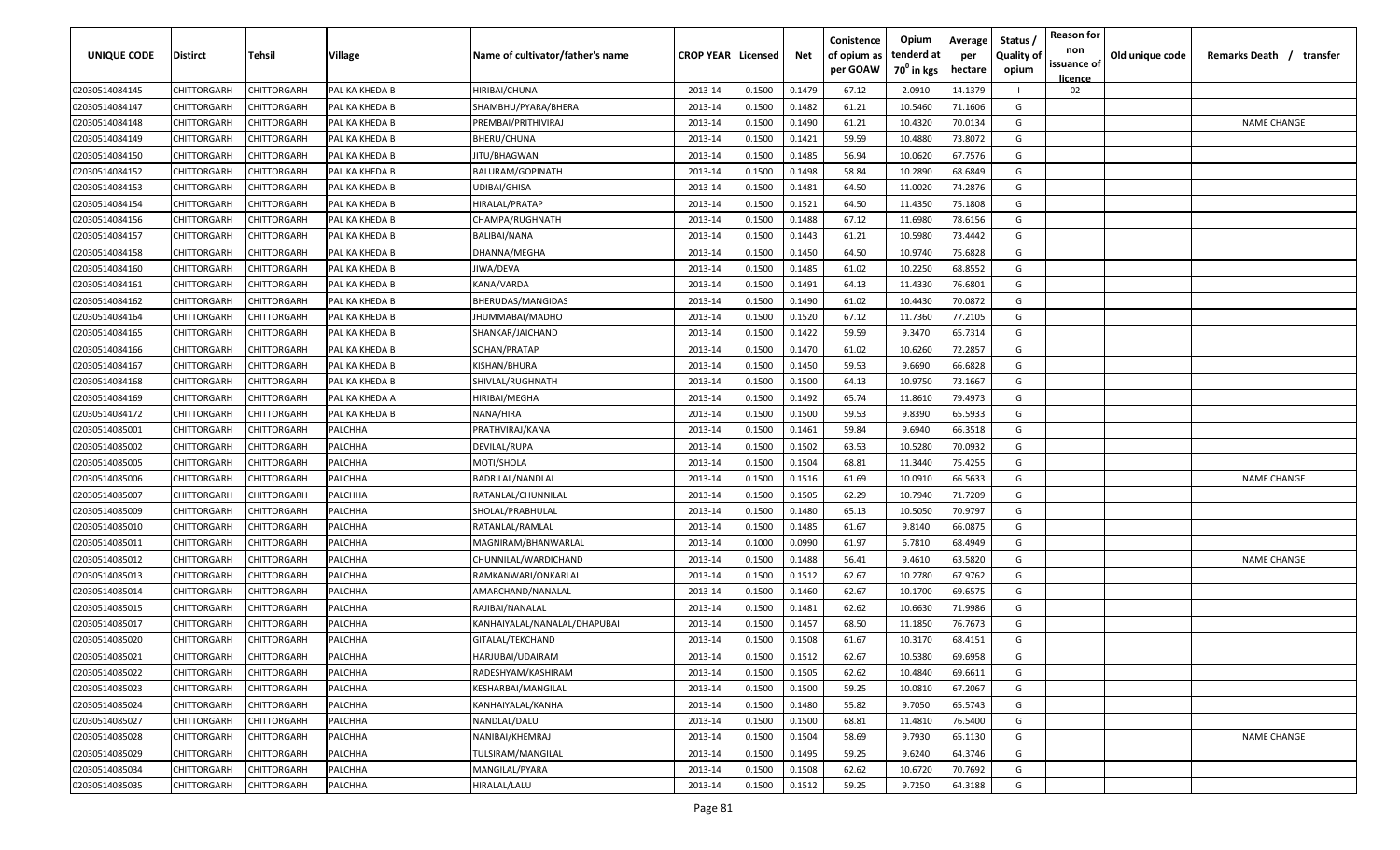| <b>UNIQUE CODE</b> | Distirct           | Tehsil      | Village | Name of cultivator/father's name | <b>CROP YEAR   Licensed</b> |        | Net    | Conistence<br>of opium as | Opium<br>tenderd at    | Average<br>per | Status /<br><b>Quality of</b> | <b>Reason for</b><br>non<br>issuance of | Old unique code | Remarks Death / transfer |
|--------------------|--------------------|-------------|---------|----------------------------------|-----------------------------|--------|--------|---------------------------|------------------------|----------------|-------------------------------|-----------------------------------------|-----------------|--------------------------|
|                    |                    |             |         |                                  |                             |        |        | per GOAW                  | 70 <sup>0</sup> in kgs | hectare        | opium                         | <u>licence</u>                          |                 |                          |
| 02030514085037     | CHITTORGARH        | CHITTORGARH | PALCHHA | LABHCHAND/GANGARAM               | 2013-14                     | 0.1500 | 0.1520 | 62.64                     | 10.8640                | 71.4737        | G                             |                                         |                 |                          |
| 02030514085040     | CHITTORGARH        | CHITTORGARH | PALCHHA | MOHANLAL/MATHURALAL              | 2013-14                     | 0.1500 | 0.1480 | 67.40                     | 11.3040                | 76.3784        | G                             |                                         |                 |                          |
| 02030514085042     | CHITTORGARH        | CHITTORGARH | PALCHHA | SOHANIBAI/LAKHAMICHAND           | 2013-14                     | 0.1500 | 0.1494 | 59.75                     | 10.2600                | 68.6747        | G                             |                                         |                 |                          |
| 02030514085043     | CHITTORGARH        | CHITTORGARH | PALCHHA | MULCHAND/CHUNNILAL               | 2013-14                     | 0.1500 | 0.1504 | 61.67                     | 10.5460                | 70.1197        | G                             |                                         |                 |                          |
| 02030514085046     | CHITTORGARH        | CHITTORGARH | PALCHHA | MAGNIBAI/PRABHU                  | 2013-14                     | 0.1500 | 0.1489 | 59.70                     | 9.7650                 | 65.5809        | G                             |                                         |                 |                          |
| 02030514085051     | CHITTORGARH        | CHITTORGARH | PALCHHA | RADHABAI/SUKHLAL                 | 2013-14                     | 0.1500 | 0.1451 | 49.90                     | 8.0770                 | 55.6651        | G                             |                                         |                 |                          |
| 02030514085052     | CHITTORGARH        | CHITTORGARH | PALCHHA | MOHANLAL/TAKCHAND                | 2013-14                     | 0.1500 | 0.1476 | 62.12                     | 10.0370                | 68.0014        | G                             |                                         |                 |                          |
| 02030514085053     | CHITTORGARH        | CHITTORGARH | PALCHHA | KANCHANBAI/MANGILAL              | 2013-14                     | 0.1500 | 0.1504 | 61.87                     | 10.4830                | 69.7008        | G                             |                                         |                 |                          |
| 02030514085055     | CHITTORGARH        | CHITTORGARH | PALCHHA | NANIBAI/MANGILAL                 | 2013-14                     | 0.1500 | 0.1496 | 59.70                     | 10.6010                | 70.8623        | G                             |                                         |                 |                          |
| 02030514085058     | CHITTORGARH        | CHITTORGARH | PALCHHA | AMARCHAND/SHOLA                  | 2013-14                     | 0.1500 | 0.1500 | 65.13                     | 10.4670                | 69.7800        | G                             |                                         |                 |                          |
| 02030514085059     | CHITTORGARH        | CHITTORGARH | PALCHHA | HIRA/RUPA                        | 2013-14                     | 0.1500 | 0.1506 | 62.29                     | 10.3130                | 68.4794        | G                             |                                         |                 |                          |
| 02030514085062     | CHITTORGARH        | CHITTORGARH | PALCHHA | DAYARAM/VARDICHAND               | 2013-14                     | 0.1500 | 0.1488 | 65.13                     | 10.6630                | 71.6599        | G                             |                                         |                 |                          |
| 02030514085063     | CHITTORGARH        | CHITTORGARH | PALCHHA | GULABCHAND/BHANWARLAL            | 2013-14                     | 0.1500 | 0.1460 | 62.64                     | 10.4520                | 71.5890        | G                             |                                         |                 |                          |
| 02030514085064     | CHITTORGARH        | CHITTORGARH | PALCHHA | NANI/NANALAL                     | 2013-14                     | 0.1000 | 0.1020 | 62.12                     | 7.0280                 | 68.9020        | G                             |                                         |                 | <b>NAME CHANGE</b>       |
| 02030514085065     | CHITTORGARH        | CHITTORGARH | PALCHHA | MANGILAL/LAKHMICHAND             | 2013-14                     | 0.1500 | 0.1540 | 58.69                     | 10.6310                | 69.0325        | G                             |                                         |                 |                          |
| 02030514085067     | CHITTORGARH        | CHITTORGARH | PALCHHA | ONKARLAL/MANGILAL                | 2013-14                     | 0.1500 | 0.1508 | 58.69                     | 9.7760                 | 64.8276        | G                             |                                         |                 |                          |
| 02030514085068     | CHITTORGARH        | CHITTORGARH | PALCHHA | MADANLAL/PRABHULAL               | 2013-14                     | 0.1500 | 0.1494 | 68.81                     | 11.1470                | 74.6118        | G                             |                                         |                 |                          |
| 02030514085069     | CHITTORGARH        | CHITTORGARH | PALCHHA | MOTI/NANDA                       | 2013-14                     | 0.1500 | 0.1536 | 61.87                     | 10.5890                | 68.9388        | G                             |                                         |                 |                          |
| 02030514085071     | CHITTORGARH        | CHITTORGARH | PALCHHA | RAJU/BANSHILAL                   | 2013-14                     | 0.1500 | 0.1491 | 62.64                     | 10.9980                | 73.7626        | G                             |                                         |                 |                          |
| 02030514085073     | CHITTORGARH        | CHITTORGARH | PALCHHA | BIHARILAL/BHANWARLAL             | 2013-14                     | 0.1500 | 0.1506 | 62.12                     | 11.1820                | 74.2497        | G                             |                                         |                 |                          |
| 02030514085076     | CHITTORGARH        | CHITTORGARH | PALCHHA | LABHCHAND/RUPA                   | 2013-14                     | 0.1500 | 0.1500 | 62.72                     | 10.4830                | 69.8867        | G                             |                                         |                 |                          |
| 02030514085077     | CHITTORGARH        | CHITTORGARH | PALCHHA | DALCHAND/NANALAL                 | 2013-14                     | 0.1500 | 0.1494 | 61.69                     | 10.5400                | 70.5489        | G                             |                                         |                 |                          |
| 02030514085078     | CHITTORGARH        | CHITTORGARH | PALCHHA | MITTHULAL/AMERCHAND              | 2013-14                     | 0.1000 | 0.1026 | 65.13                     | 7.1550                 | 69.7368        | G                             |                                         |                 | <b>NAME CHANGE</b>       |
| 02030514085080     | CHITTORGARH        | CHITTORGARH | PALCHHA | MOTIRAM/DEVA                     | 2013-14                     | 0.1500 | 0.1470 | 58.63                     | 9.4980                 | 64.6122        | G                             |                                         |                 |                          |
| 02030514085081     | CHITTORGARH        | CHITTORGARH | PALCHHA | NANDLAL/NANALAL                  | 2013-14                     | 0.1500 | 0.1520 | 55.82                     | 9.6570                 | 63.5329        | G                             |                                         |                 |                          |
| 02030514085083     | CHITTORGARH        | CHITTORGARH | PALCHHA | KANHAIYALAL/MANGILAL             | 2013-14                     | 0.1500 | 0.1481 | 62.72                     | 10.5100                | 70.9656        | G                             |                                         |                 |                          |
| 02030514085085     | CHITTORGARH        | CHITTORGARH | PALCHHA | GANGARAM/MEGHA                   | 2013-14                     | 0.1500 | 0.1470 | 59.84                     | 9.9250                 | 67.5170        | G                             |                                         |                 |                          |
| 02030514085086     | CHITTORGARH        | CHITTORGARH | PALCHHA | MATHARIBAI/KASIRAM               | 2013-14                     | 0.1500 | 0.1473 | 62.72                     | 10.3940                | 70.5635        | G                             |                                         |                 |                          |
| 02030514085087     | CHITTORGARH        | CHITTORGARH | PALCHHA | MANGILAL/TEKCHAND                | 2013-14                     | 0.1500 | 0.1500 | 61.69                     | 10.4870                | 69.9133        | G                             |                                         |                 |                          |
| 02030514085088     | CHITTORGARH        | CHITTORGARH | PALCHHA | BHANWARLAL/RUPA                  | 2013-14                     | 0.1500 | 0.1512 | 55.53                     | 11.0560                | 73.1217        | G                             |                                         |                 |                          |
| 02030514085089     | CHITTORGARH        | CHITTORGARH | PALCHHA | RAMESHWAR/TEKCHAND               | 2013-14                     | 0.1500 | 0.1500 | 65.53                     | 10.7750                | 71.8333        | G                             |                                         |                 |                          |
| 02030514085091     | CHITTORGARH        | CHITTORGARH | PALCHHA | DALCHAND/KISHANA                 | 2013-14                     | 0.1500 | 0.1496 | 55.82                     | 9.1620                 | 61.2433        | G                             |                                         |                 |                          |
| 02030514085092     | CHITTORGARH        | CHITTORGARH | PALCHHA | GHISU/NANDA                      | 2013-14                     | 0.1500 | 0.1505 | 62.48                     | 10.7200                | 71.2292        | G                             |                                         |                 |                          |
| 02030514085093     | CHITTORGARH        | CHITTORGARH | PALCHHA | RADESHYAM/KANHA                  | 2013-14                     | 0.1500 | 0.1482 | 59.84                     | 10.1040                | 68.1781        | G                             |                                         |                 |                          |
| 02030514085094     | CHITTORGARH        | CHITTORGARH | PALCHHA | MOTILAL/NANALAL                  | 2013-14                     | 0.1500 | 0.1482 | 59.70                     | 9.8930                 | 66.7544        | G                             |                                         |                 |                          |
| 02030514085095     | <b>CHITTORGARH</b> | CHITTORGARH | PALCHHA | KANHAIYALAL/MANGILAL             | 2013-14                     | 0.1500 | 0.1500 | 65.53                     | 10.8870                | 72.5800        | G                             |                                         |                 |                          |
| 02030514085096     | CHITTORGARH        | CHITTORGARH | PALCHHA | PARVATIBAI/TULSIRAM              | 2013-14                     | 0.1500 | 0.1525 | 62.48                     | 10.5770                | 69.3574        | G                             |                                         |                 |                          |
| 02030514085097     | <b>CHITTORGARH</b> | CHITTORGARH | PALCHHA | KALURAM/MULCHAND                 | 2013-14                     | 0.1500 | 0.1526 | 62.48                     | 10.5950                | 69.4299        | G                             |                                         |                 |                          |
| 02030514085098     | <b>CHITTORGARH</b> | CHITTORGARH | PALCHHA | LABHCHAND/KASHIRAM               | 2013-14                     | 0.1500 | 0.1516 | 61.87                     | 10.3500                | 68.2718        | G                             |                                         |                 |                          |
| 02030514085101     | CHITTORGARH        | CHITTORGARH | PALCHHA | PRATAPIBAI/PERMCHAND             | 2013-14                     | 0.1500 | 0.1488 | 56.41                     | 9.4200                 | 63.3065        | G                             |                                         |                 |                          |
| 02030514085103     | CHITTORGARH        | CHITTORGARH | PALCHHA | JAGADISH/AMARCHAND               | 2013-14                     | 0.1500 | 0.1525 | 62.29                     | 10.4470                | 68.5049        | G                             |                                         |                 |                          |
| 02030514086003     | CHITTORGARH        | CHITTORGARH | PALER   | NARAYANIBAI/HAJARI               | 2013-14                     | 0.1500 | 0.1448 | 61.66                     | 10.3500                | 71.4779        | G                             |                                         |                 |                          |
| 02030514086004     | CHITTORGARH        | CHITTORGARH | PALER   | LEHRIBAI/NANDLAL                 | 2013-14                     | 0.1500 | 0.1476 | 58.41                     | 9.9380                 | 67.3306        | G                             |                                         |                 |                          |
| 02030514086005     | CHITTORGARH        | CHITTORGARH | PALER   | UDA/KALUJIJAT                    | 2013-14                     | 0.1500 | 0.1470 | 58.41                     | 10.2550                | 69.7619        | G                             |                                         |                 |                          |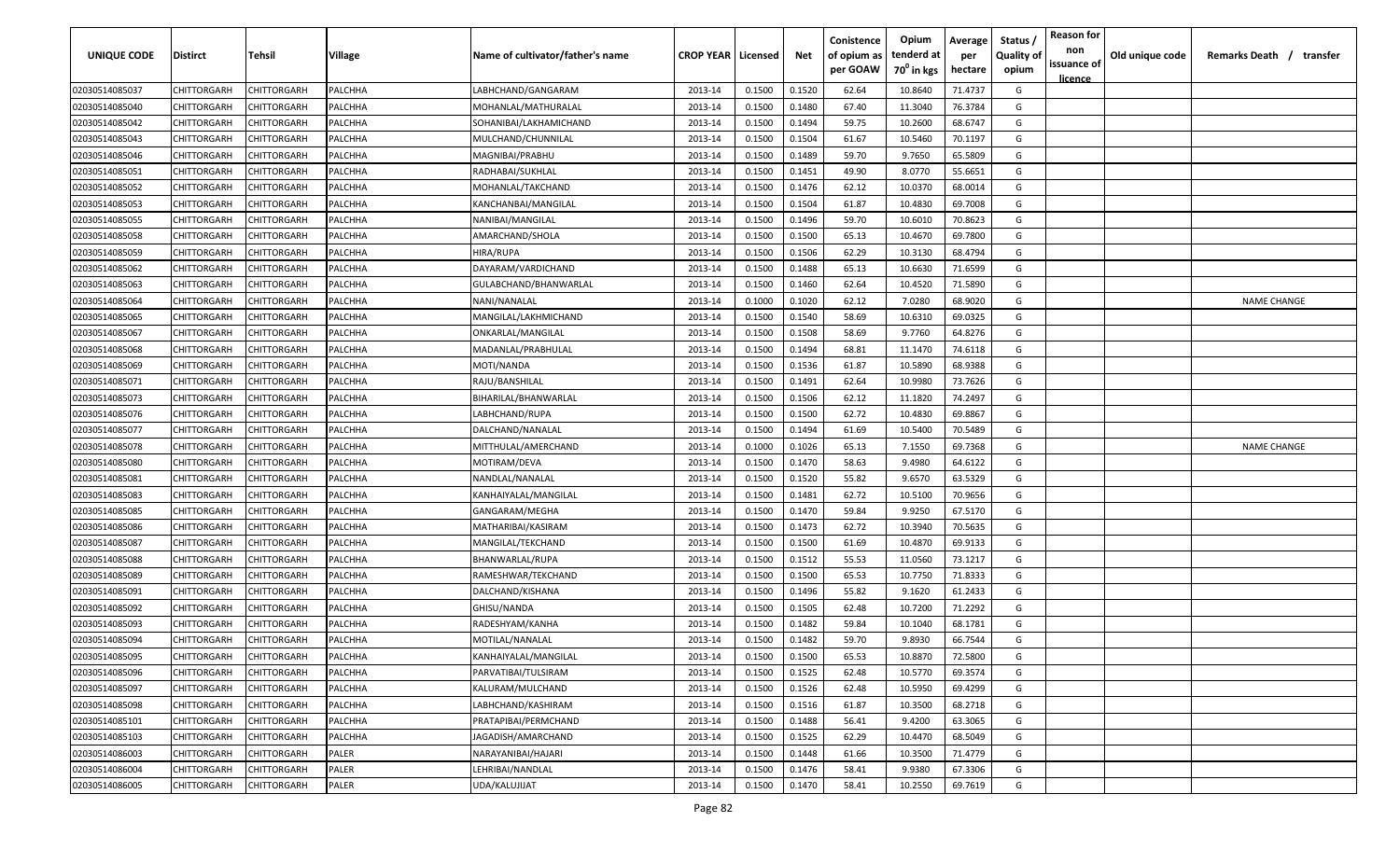| UNIQUE CODE    | Distirct           | Tehsil             | Village     | Name of cultivator/father's name | <b>CROP YEAR   Licensed</b> |        | Net    | Conistence<br>of opium as<br>per GOAW | Opium<br>tenderd at<br>70 <sup>°</sup> in kgs | Average<br>per<br>hectare | Status /<br><b>Quality of</b><br>opium | <b>Reason for</b><br>non<br>issuance of<br><u>licence</u> | Old unique code | Remarks Death /<br>transfer |
|----------------|--------------------|--------------------|-------------|----------------------------------|-----------------------------|--------|--------|---------------------------------------|-----------------------------------------------|---------------------------|----------------------------------------|-----------------------------------------------------------|-----------------|-----------------------------|
| 02030514086007 | CHITTORGARH        | CHITTORGARH        | PALER       | KANHAIYALAL/CHAMANLAL            | 2013-14                     | 0.1500 | 0.1480 | 62.88                                 | 10.5460                                       | 71.2568                   | G                                      |                                                           |                 |                             |
| 02030514086008 | CHITTORGARH        | CHITTORGARH        | PALER       | <b>BHAWANA/GHISA</b>             | 2013-14                     | 0.1500 | 0.1496 | 58.67                                 | 10.2000                                       | 68.1818                   | G                                      |                                                           |                 |                             |
| 02030514086011 | CHITTORGARH        | CHITTORGARH        | PALER       | BHUWANA/MOTI                     | 2013-14                     | 0.1500 | 0.1485 | 58.67                                 | 9.5550                                        | 64.3434                   | G                                      |                                                           |                 |                             |
| 02030514086012 | CHITTORGARH        | CHITTORGARH        | PALER       | NANADA/GULABJAT                  | 2013-14                     | 0.1500 | 0.1502 | 65.26                                 | 11.3270                                       | 75.4128                   |                                        | 02                                                        |                 |                             |
| 02030514086015 | CHITTORGARH        | CHITTORGARH        | PALER       | SHOBHALAL/SHORAM                 | 2013-14                     | 0.1500 | 0.1472 | 56.80                                 | 9.4860                                        | 64.4429                   | G                                      |                                                           |                 |                             |
| 02030514086017 | CHITTORGARH        | CHITTORGARH        | PALER       | DALU/HIRA                        | 2013-14                     | 0.1500 | 0.1500 | 58.67                                 | 10.5860                                       | 70.5733                   | G                                      |                                                           |                 |                             |
| 02030514086018 | CHITTORGARH        | <b>CHITTORGARH</b> | PALER       | CHANDIBAI/RAMLAL                 | 2013-14                     | 0.1500 | 0.1512 | 61.50                                 | 10.2530                                       | 67.8108                   | G                                      |                                                           |                 |                             |
| 02030514086023 | CHITTORGARH        | <b>CHITTORGARH</b> | PALER       | ONKAR/CHUNA                      | 2013-14                     | 0.1500 | 0.1137 | 58.41                                 | 7.7770                                        | 68.3993                   | G                                      |                                                           |                 | <b>NAME CHANGE</b>          |
| 02030514086025 | CHITTORGARH        | CHITTORGARH        | PALER       | SHYAMLAL/BANSHILALNAI            | 2013-14                     | 0.1500 | 0.1481 | 56.55                                 | 9.6220                                        | 64.9696                   | G                                      |                                                           |                 |                             |
| 02030514086034 | CHITTORGARH        | CHITTORGARH        | <b>ALER</b> | MADENLAL/DEVA                    | 2013-14                     | 0.1500 | 0.1499 | 62.65                                 | 10.6860                                       | 71.2875                   | G                                      |                                                           |                 |                             |
| 02030514086035 | CHITTORGARH        | CHITTORGARH        | PALER       | GHISA/MOTI                       | 2013-14                     | 0.1000 | 0.0975 | 58.75                                 | 6.3530                                        | 65.1590                   | G                                      |                                                           |                 |                             |
| 02030514086036 | CHITTORGARH        | CHITTORGARH        | PALER       | SYAMUDI/SHANKAR                  | 2013-14                     | 0.1500 | 0.1558 | 58.75                                 | 9.9120                                        | 63.6200                   | G                                      |                                                           |                 |                             |
| 02030514086037 | CHITTORGARH        | CHITTORGARH        | PALER       | RATAN/GOPI                       | 2013-14                     | 0.1500 | 0.1504 | 62.65                                 | 10.7400                                       | 71.4096                   | G                                      |                                                           |                 |                             |
| 02030514086041 | CHITTORGARH        | CHITTORGARH        | PALER       | SHAMBHU/GOPI                     | 2013-14                     | 0.1500 | 0.1504 | 62.65                                 | 10.6680                                       | 70.9309                   | G                                      |                                                           |                 |                             |
| 02030514086042 | CHITTORGARH        | CHITTORGARH        | PALER       | BHERU/MADHO                      | 2013-14                     | 0.1500 | 0.1500 | 65.24                                 | 11.0720                                       | 73.8130                   |                                        | 02                                                        |                 |                             |
| 02030514086044 | CHITTORGARH        | CHITTORGARH        | PALER       | LEHRU/GOPI                       | 2013-14                     | 0.1500 | 0.1512 | 62.88                                 | 10.8330                                       | 71.6468                   | G                                      |                                                           |                 |                             |
| 02030514086046 | CHITTORGARH        | CHITTORGARH        | PALER       | MADENLAL/RAMA                    | 2013-14                     | 0.1500 | 0.1512 | 65.24                                 | 10.9320                                       | 72.3010                   |                                        | 02                                                        |                 |                             |
| 02030514086047 | CHITTORGARH        | CHITTORGARH        | PALER       | MANGIBAI/MAGANIRAM               | 2013-14                     | 0.1500 | 0.1480 | 62.88                                 | 10.5370                                       | 71.1959                   | G                                      |                                                           |                 | <b>NAME CHANGE</b>          |
| 02030514086048 | CHITTORGARH        | CHITTORGARH        | PALER       | RATAN/MOHAN                      | 2013-14                     | 0.1500 | 0.1458 | 55.67                                 | 9.5510                                        | 65.5075                   | G                                      |                                                           |                 |                             |
| 02030514086051 | CHITTORGARH        | CHITTORGARH        | PALER       | <b>BADRILAL/NANA</b>             | 2013-14                     | 0.1500 | 0.1530 | 58.75                                 | 9.7190                                        | 63.5229                   | G                                      |                                                           |                 |                             |
| 02030514086055 | CHITTORGARH        | CHITTORGARH        | PALER       | SHANKAR/HAJARI                   | 2013-14                     | 0.1500 | 0.1491 | 62.88                                 | 10.7350                                       | 71.9987                   | G                                      |                                                           |                 |                             |
| 02030514086056 | CHITTORGARH        | CHITTORGARH        | PALER       | KHEMA/MOTI                       | 2013-14                     | 0.1500 | 0.1484 | 67.53                                 | 11.8850                                       | 80.0876                   | G                                      |                                                           |                 |                             |
| 02030514086057 | CHITTORGARH        | CHITTORGARH        | PALER       | AMERCHAND/JAGGA                  | 2013-14                     | 0.1500 | 0.1485 | 61.50                                 | 10.7980                                       | 72.7138                   | G                                      |                                                           |                 |                             |
| 02030514086059 | CHITTORGARH        | CHITTORGARH        | PALER       | NARAYAN/DHANNA                   | 2013-14                     | 0.1500 | 0.1488 | 65.24                                 | 11.2490                                       | 75.5981                   |                                        | 02                                                        |                 |                             |
| 02030514086060 | CHITTORGARH        | <b>CHITTORGARH</b> | PALER       | ARJUN/BHUWANA                    | 2013-14                     | 0.1500 | 0.1480 | 61.66                                 | 10.6500                                       | 71.9595                   | G                                      |                                                           |                 |                             |
| 02030514086063 | CHITTORGARH        | CHITTORGARH        | PALER       | SHAMBHU/RAMA                     | 2013-14                     | 0.1500 | 0.1501 | 69.23                                 | 12.1250                                       | 80.7795                   | G                                      |                                                           |                 |                             |
| 02030514086064 | CHITTORGARH        | CHITTORGARH        | <b>ALER</b> | NARAYAN/MADHU                    | 2013-14                     | 0.1500 | 0.1500 | 58.67                                 | 10.2670                                       | 68.4467                   | G                                      |                                                           |                 |                             |
| 02030514086067 | CHITTORGARH        | CHITTORGARH        | <b>ALER</b> | PANNA/KANA                       | 2013-14                     | 0.1500 | 0.1500 | 64.29                                 | 11.1040                                       | 74.0267                   | G                                      |                                                           |                 |                             |
| 02030514086069 | <b>CHITTORGARH</b> | CHITTORGARH        | PALER       | KAILASH/JAGGA                    | 2013-14                     | 0.1500 | 0.1480 | 61.66                                 | 10.9140                                       | 73.7432                   | G                                      |                                                           |                 |                             |
| 02030514086072 | CHITTORGARH        | CHITTORGARH        | PALER       | DAKHIBAI/JAGGA                   | 2013-14                     | 0.1500 | 0.1500 | 58.75                                 | 10.3480                                       | 68.9867                   | G                                      |                                                           |                 |                             |
| 02030514086076 | CHITTORGARH        | CHITTORGARH        | PALER       | BANSHI/CHHOGA                    | 2013-14                     | 0.1500 | 0.1430 | 55.76                                 | 9.8060                                        | 68.5734                   | G                                      |                                                           |                 |                             |
| 02030514086077 | CHITTORGARH        | <b>CHITTORGARH</b> | PALER       | NANDA/HIRA                       | 2013-14                     | 0.1500 | 0.1458 | 55.76                                 | 9.8620                                        | 67.6406                   | G                                      |                                                           |                 |                             |
| 02030514086078 | CHITTORGARH        | CHITTORGARH        | PALER       | DEVILAL/CHHOGALAL                | 2013-14                     | 0.1500 | 0.1501 | 59.03                                 | 9.7650                                        | 65.0566                   | G                                      |                                                           |                 |                             |
| 02030514086079 | CHITTORGARH        | CHITTORGARH        | PALER       | <b>BHURIBAI/GHISA</b>            | 2013-14                     | 0.1500 | 0.1454 | 61.39                                 | 10.9540                                       | 75.3370                   | G                                      |                                                           |                 |                             |
| 02030514086080 | CHITTORGARH        | CHITTORGARH        | <b>ALER</b> | JAGGA/HAJARI                     | 2013-14                     | 0.1500 | 0.1485 | 61.50                                 | 11.0440                                       | 74.3704                   | G                                      |                                                           |                 |                             |
| 02030514089002 | CHITTORGARH        | <b>CHITTORGARH</b> | PASTOLI     | HAJARI/GANGARAM                  | 2013-14                     | 0.1500 | 0.1416 | 59.45                                 | 8.7650                                        | 61.8997                   | G                                      |                                                           |                 |                             |
| 02030514089003 | CHITTORGARH        | <b>CHITTORGARH</b> | PASTOLI     | HAJARILAL/ANERCHAND              | 2013-14                     | 0.1000 | 0.0960 | 58.36                                 | 5.9190                                        | 61.6563                   | G                                      |                                                           |                 |                             |
| 02030514089005 | CHITTORGARH        | <b>CHITTORGARH</b> | PASTOLI     | BHANWARLAL/LEHRU                 | 2013-14                     | 0.1000 | 0.0931 | 61.75                                 | 5.5660                                        | 59.7852                   | G                                      |                                                           |                 |                             |
| 02030514089007 | CHITTORGARH        | CHITTORGARH        | PASTOLI     | RUKAMANKANWAR/KESARSINGH         | 2013-14                     | 0.1500 |        |                                       |                                               |                           | F.                                     |                                                           |                 |                             |
| 02030514089008 | CHITTORGARH        | CHITTORGARH        | PASTOLI     | RUPA/KALUCHAMAR                  | 2013-14                     | 0.1000 | 0.0931 | 67.25                                 | 6.5710                                        | 70.5800                   | G                                      |                                                           |                 |                             |
| 02030514089009 | CHITTORGARH        | CHITTORGARH        | PASTOLI     | BHAGAWAN/NARAYAN                 | 2013-14                     | 0.1000 | 0.0912 | 62.36                                 | 5.4430                                        | 59.6820                   | G                                      |                                                           |                 |                             |
| 02030514089013 | CHITTORGARH        | CHITTORGARH        | PASTOLI     | GHISU/BHAGIRATH                  | 2013-14                     | 0.1500 | 0.1424 | 64.38                                 | 9.2710                                        | 65.1053                   | G                                      |                                                           |                 |                             |
| 02030514089018 | CHITTORGARH        | CHITTORGARH        | PASTOLI     | GIRDHARI/BHUWANA                 | 2013-14                     | 0.1500 | 0.1421 | 59.17                                 | 8.5370                                        | 60.0774                   | G                                      |                                                           |                 |                             |
| 02030514089019 | CHITTORGARH        | CHITTORGARH        | PASTOLI     | CHOTUSINGH/BHIMSINGH             | 2013-14                     | 0.1000 | 0.0936 | 59.17                                 | 5.5790                                        | 59.6040                   | G                                      |                                                           |                 |                             |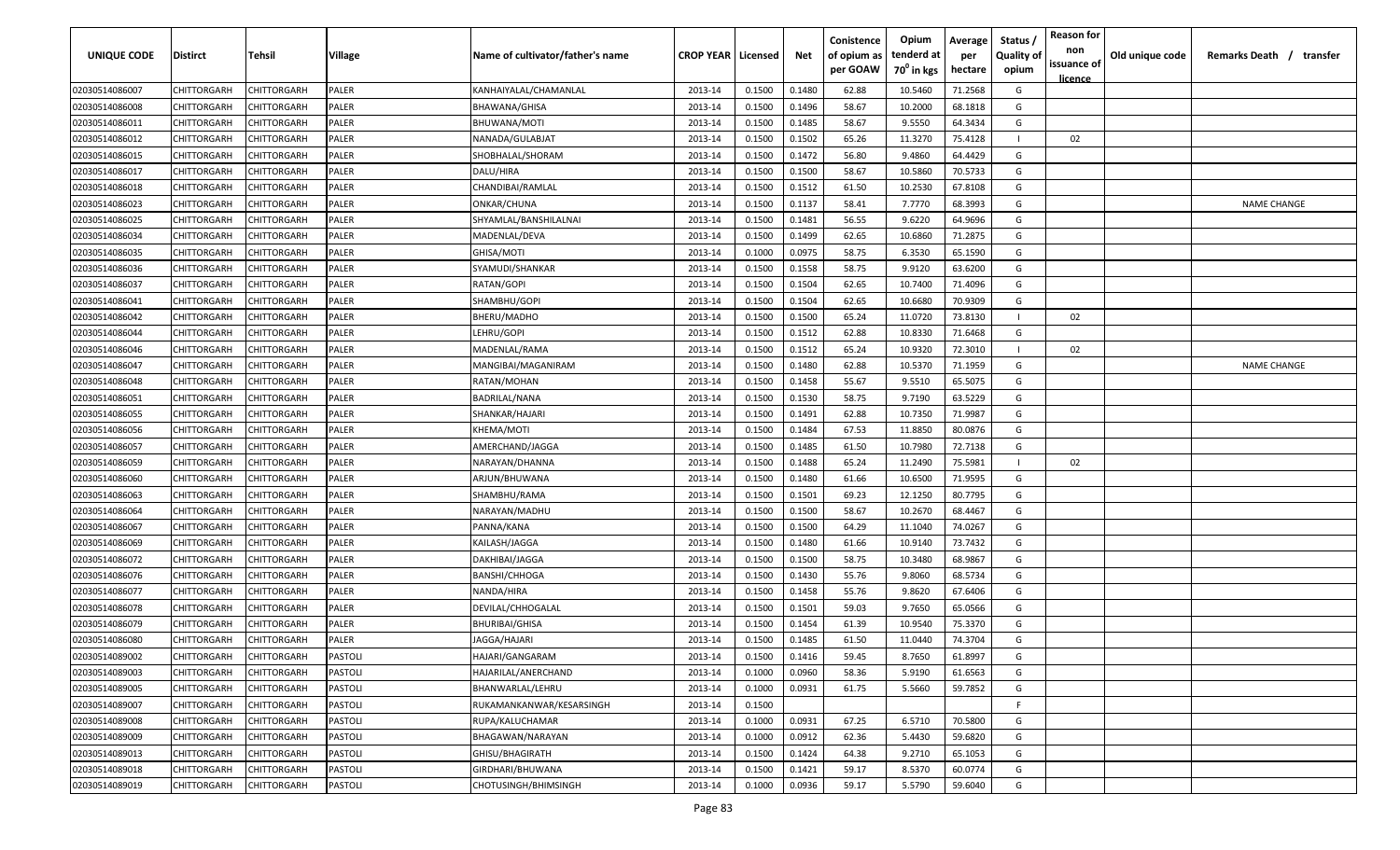| UNIQUE CODE                      | <b>Distirct</b>            | Tehsil                     | Village                | Name of cultivator/father's name                     | <b>CROP YEAR   Licensed</b> |                  | Net              | Conistence<br>of opium as<br>per GOAW | Opium<br>tenderd at<br>70 <sup>0</sup> in kgs | Average<br>per<br>hectare | Status /<br><b>Quality of</b><br>opium | <b>Reason for</b><br>non<br>issuance of | Old unique code | Remarks Death /<br>transfer |
|----------------------------------|----------------------------|----------------------------|------------------------|------------------------------------------------------|-----------------------------|------------------|------------------|---------------------------------------|-----------------------------------------------|---------------------------|----------------------------------------|-----------------------------------------|-----------------|-----------------------------|
| 02030514089020                   | CHITTORGARH                | CHITTORGARH                | <b>PASTOLI</b>         | ANCHIBAI/LEHRU                                       | 2013-14                     | 0.1500           | 0.1250           | 67.25                                 | 8.3010                                        | 66.4080                   | G                                      | licence                                 |                 |                             |
| 02030514089024                   | CHITTORGARH                | CHITTORGARH                | <b>PASTOLI</b>         | MOHANSINGH/HARLAL                                    | 2013-14                     | 0.1500           | 0.1345           | 64.38                                 | 8.6730                                        | 64.4833                   | G                                      |                                         |                 |                             |
| 02030514089031                   | CHITTORGARH                | CHITTORGARH                | <b>PASTOLI</b>         | RANVIRSINGH/TEJSINGH                                 | 2013-14                     | 0.1000           | 0.0940           | 64.38                                 | 6.0610                                        | 64.4787                   | G                                      |                                         |                 |                             |
| 02030514089037                   | CHITTORGARH                | CHITTORGARH                | <b>PASTOLI</b>         | SHANTILAL/BHURA                                      | 2013-14                     | 0.1500           | 0.1340           | 63.63                                 | 9.0380                                        | 67.4478                   | G                                      |                                         |                 |                             |
| 02030514089039                   | CHITTORGARH                | CHITTORGARH                | <b>PASTOLI</b>         | BHOPALSINGH/TEJSINGH                                 | 2013-14                     | 0.1000           | 0.0931           | 58.65                                 | 5.5550                                        | 59.6670                   | G                                      |                                         |                 |                             |
| 02030514089040                   | CHITTORGARH                | CHITTORGARH                | <b>PASTOLI</b>         | CHHOGA/POKHAR                                        | 2013-14                     | 0.1500           | 0.1415           | 66.70                                 | 10.2620                                       | 72.5230                   | G                                      |                                         |                 |                             |
| 02030514089041                   | CHITTORGARH                | CHITTORGARH                | <b>PASTOLI</b>         | MANGILAL/HARLAL                                      | 2013-14                     | 0.1500           | 0.1404           | 63.65                                 | 8.9470                                        | 63.7251                   | G                                      |                                         |                 |                             |
| 02030514089042                   | CHITTORGARH                | CHITTORGARH                | <b>PASTOLI</b>         | DALLI/RAMCHANDRA                                     | 2013-14                     | 0.1500           | 0.1428           | 63.65                                 | 9.4930                                        | 66.4776                   | G                                      |                                         |                 |                             |
| 02030514089046                   | CHITTORGARH                | CHITTORGARH                | <b>PASTOLI</b>         | RAMSINGH/RAMCHANDRA                                  | 2013-14                     | 0.1000           | 0.0950           | 70.24                                 | 6.6730                                        | 70.2420                   | G                                      |                                         |                 | TRANSFER/SAHNWA             |
| 02030514089047                   | CHITTORGARH                | CHITTORGARH                | PASTOLI                | BHERULAL/DHANRAJ                                     | 2013-14                     | 0.1500           | 0.1428           | 60.56                                 | 9.2830                                        | 65.0070                   | G                                      |                                         |                 | TRANSFER/SAHNWA             |
| 02030514089048                   | CHITTORGARH                | CHITTORGARH                | PASTOLI                | CHATARBHUJ/EKLING                                    | 2013-14                     | 0.1500           | 0.1459           | 61.08                                 | 9.5200                                        | 65.2500                   | G                                      |                                         |                 | TRANSFER/SAHNWA             |
| 02030514089049                   | CHITTORGARH                | CHITTORGARH                | <b>PASTOLI</b>         | SHANKAR/HIRALAL                                      | 2013-14                     | 0.1500           | 0.1440           | 62.02                                 | 8.5680                                        | 59.5000                   | G                                      |                                         |                 | TRANSFER/ SAHNWA            |
| 02030514089051                   | CHITTORGARH                | CHITTORGARH                | <b>PASTOLI</b>         | KANYALAL/BHERA                                       | 2013-14                     | 0.1000           | 0.0950           | 64.13                                 | 6.6050                                        | 69.5260                   | G                                      |                                         |                 | TRANSFER/ JAFARKHEDA        |
| 02030514090002                   | CHITTORGARH                | CHITTORGARH                | PATNIYA A              | CHANDIBAI/DAULATRAM                                  | 2013-14                     | 0.1000           | 0.1024           | 59.13                                 | 6.8130                                        | 66.5332                   | G                                      |                                         |                 |                             |
| 02030514090005                   | CHITTORGARH                | CHITTORGARF                | PATNIYA A              | ONKAR/AMRITRAM                                       | 2013-14                     | 0.1500           | 0.1533           | 56.15                                 | 9.9950                                        | 65.1990                   | G                                      |                                         |                 |                             |
| 02030514090006                   | CHITTORGARH                | <b>CHITTORGARF</b>         | PATNIYA A              | RAMSINGH/MOTILAL                                     | 2013-14                     | 0.1000           |                  |                                       |                                               |                           | E                                      | 01                                      |                 |                             |
| 02030514090009                   | CHITTORGARH                | CHITTORGARH                | PATNIYA A              | DHAPUBAI/UDA                                         | 2013-14                     | 0.1000           | 0.1005           | 56.15                                 | 6.1930                                        | 61.6219                   | G                                      |                                         |                 |                             |
| 02030514090011                   | CHITTORGARH                | CHITTORGARH                | PATNIYA A              | SHANKAR/BHUWANA                                      | 2013-14                     | 0.1500           | 0.1440           | 50.70                                 | 7.6270                                        | 52.9653                   | G                                      |                                         |                 |                             |
|                                  | CHITTORGARH                |                            | PATNIYA A              | SHANKARIBAI/CHUNNILAL                                | 2013-14                     | 0.1000           | 0.1000           | 59.13                                 | 6.5890                                        | 65.8900                   | G                                      |                                         |                 |                             |
| 02030514090012                   | CHITTORGARH                | CHITTORGARH                | PATNIYA A              |                                                      | 2013-14                     |                  | 0.1008           |                                       | 6.5130                                        |                           | G                                      |                                         |                 |                             |
| 02030514090013                   | CHITTORGARH                | CHITTORGARH                | PATNIYA A              | MOTILAL/BHERULAL<br>MANIRAM/ONKAR                    | 2013-14                     | 0.1000           | 0.1015           | 59.13<br>56.76                        | 6.8600                                        | 64.6131<br>67.5862        | G                                      |                                         |                 |                             |
| 02030514090020                   | CHITTORGARH                | CHITTORGARH<br>CHITTORGARH | PATNIYA A              | BHERULAL/GHISA                                       | 2013-14                     | 0.1000<br>0.1000 | 0.0990           | 53.76                                 | 5.8980                                        | 59.5758                   | G                                      |                                         |                 |                             |
| 02030514090022<br>02030514090023 |                            | CHITTORGARH                |                        |                                                      | 2013-14                     | 0.1000           | 0.0999           | 63.65                                 | 7.3650                                        | 73.7237                   | G                                      |                                         |                 |                             |
| 02030514090025                   | CHITTORGARH<br>CHITTORGARH |                            | PATNIYA A              | DAYARAM/GHOKAL                                       | 2013-14                     | 0.1000           | 0.1028           | 59.17                                 | 7.0330                                        | 68.4144                   | G                                      |                                         |                 |                             |
|                                  |                            | <b>CHITTORGARF</b>         | PATNIYA A              | RAMLAL/DAULATRAM                                     |                             |                  |                  |                                       |                                               |                           |                                        |                                         |                 |                             |
| 02030514090026                   | CHITTORGARH                | CHITTORGARH                | PATNIYA A              | SHRIRAM/BHERULAL                                     | 2013-14                     | 0.1500           | 0.1500           | 59.13                                 | 9.1740                                        | 61.1600                   | G                                      |                                         |                 |                             |
| 02030514090027                   | CHITTORGARH                | CHITTORGARH                | PATNIYA A              | CHANDIBAI/AMRITRAM                                   | 2013-14                     | 0.1000           | 0.1020           | 46.06                                 | 4.9480                                        | 48.5098                   | G                                      | 04                                      |                 |                             |
| 02030514090043                   | CHITTORGARH                | CHITTORGARH                | PATNIYA A              | CHENRAM/UDAIRAM                                      | 2013-14                     | 0.1000           | 0.0972           | 56.63                                 | 6.4280                                        | 66.1317                   | G                                      |                                         |                 |                             |
| 02030514090049                   | CHITTORGARH                | CHITTORGARH                | PATNIYA A              | KISHANLAL/BHERA                                      | 2013-14                     | 0.1500           | 0.1507           | 56.15                                 | 9.5290                                        | 63.2316                   | G                                      |                                         |                 |                             |
| 02030514090051                   | CHITTORGARH                | CHITTORGARH                | PATNIYA B              | NANDLAL/BHERULAL                                     | 2013-14                     | 0.1500           | 0.1500           | 57.26                                 | 9.7910                                        | 65.2733                   | G                                      |                                         |                 |                             |
| 02030514090053                   | CHITTORGARH                | CHITTORGARH                | PATNIYA B              | TRILOKCHAND/RAMRATAN                                 | 2013-14                     | 0.1000           | 0.1000           | 73.13                                 | 8.6290                                        | 86.2900                   | G                                      |                                         |                 |                             |
| 02030514090059                   | CHITTORGARH                | CHITTORGARH                | PATNIYA B              | KISHANLAL/ONKAAR                                     | 2013-14                     | 0.1000           | 0.1000           | 55.01                                 | 6.4360                                        | 64.3600                   | G                                      |                                         |                 |                             |
| 02030514090061                   | CHITTORGARH                | <b>CHITTORGARF</b>         | PATNIYA B              | DEVBAI/DOULATRAM                                     | 2013-14                     | 0.1500           | 0.1479           | 57.01                                 | 9.6180                                        | 65.0304                   | G                                      |                                         |                 |                             |
| 02030514090062<br>02030514090063 | CHITTORGARH<br>CHITTORGARH | CHITTORGARH<br>CHITTORGARH | PATNIYA B<br>PATNIYA B | PRAHLAD/NANDLAI<br>KISHANRAM/TRILOKCHANDDADARAMRATAN | 2013-14<br>2013-14          | 0.1500<br>0.1000 | 0.1545<br>0.1000 | 55.59<br>73.13                        | 9.4340<br>8.8380                              | 61.0615<br>88.3800        | G<br>G                                 |                                         |                 |                             |
| 02030514090065                   | <b>CHITTORGARH</b>         | <b>CHITTORGARH</b>         | PATNIYA B              | RAMSINGH/ASHARAM                                     | 2013-14                     | 0.1000           | 0.0990           | 59.10                                 | 6.7800                                        | 68.4848                   | G                                      |                                         |                 |                             |
| 02030514090068                   | <b>CHITTORGARH</b>         | <b>CHITTORGARH</b>         | PATNIYA B              | SOHANDAS/HIRADAS @ BHAGWANDAS                        | 2013-14                     | 0.1000           | 0.0990           | 57.19                                 | 5.8990                                        | 59.5859                   | G                                      |                                         |                 |                             |
| 02030514090069                   | <b>CHITTORGARH</b>         | CHITTORGARH                | PATNIYA B              | GOPI/KHAMA                                           | 2013-14                     | 0.1000           | 0.0998           | 49.76                                 | 5.5160                                        | 55.2705                   | G                                      |                                         |                 |                             |
| 02030514090070                   | <b>CHITTORGARH</b>         | CHITTORGARH                | PATNIYA B              | MANGU/KANA                                           | 2013-14                     | 0.1000           | 0.0980           | 55.01                                 | 6.0830                                        | 62.0714                   | G                                      |                                         |                 |                             |
| 02030514090073                   | CHITTORGARH                | CHITTORGARH                | PATNIYA B              | RAMRATAN/CHUNILAL                                    | 2013-14                     | 0.1500           | 0.0999           | 65.61                                 | 7.1980                                        | 72.0521                   | G                                      |                                         |                 |                             |
| 02030514090077                   | <b>CHITTORGARH</b>         | CHITTORGARH                | PATNIYA B              | DEUBAI/ASHARAM                                       | 2013-14                     | 0.1000           | 0.0975           | 57.13                                 | 6.5700                                        | 67.3846                   | G                                      |                                         |                 |                             |
| 02030514090078                   | CHITTORGARH                | CHITTORGARH                | PATNIYA B              | KHEMRAJ/NANALAL                                      | 2013-14                     | 0.1500           | 0.1512           | 55.15                                 | 8.8630                                        | 58.6177                   | G                                      |                                         |                 |                             |
| 02030514090079                   | CHITTORGARH                | CHITTORGARH                | PATNIYA B              | TRILOKCHAND/AMRATRAM                                 | 2013-14                     | 0.1000           | 0.0990           | 57.26                                 | 5.9470                                        | 60.0707                   | G                                      |                                         |                 |                             |
| 02030514090090                   | <b>CHITTORGARH</b>         | CHITTORGARH                | PATNIYA B              | NATHULAL/GHISALAL                                    | 2013-14                     | 0.1000           | 0.1034           | 59.10                                 | 6.9650                                        | 67.3598                   | G                                      |                                         |                 |                             |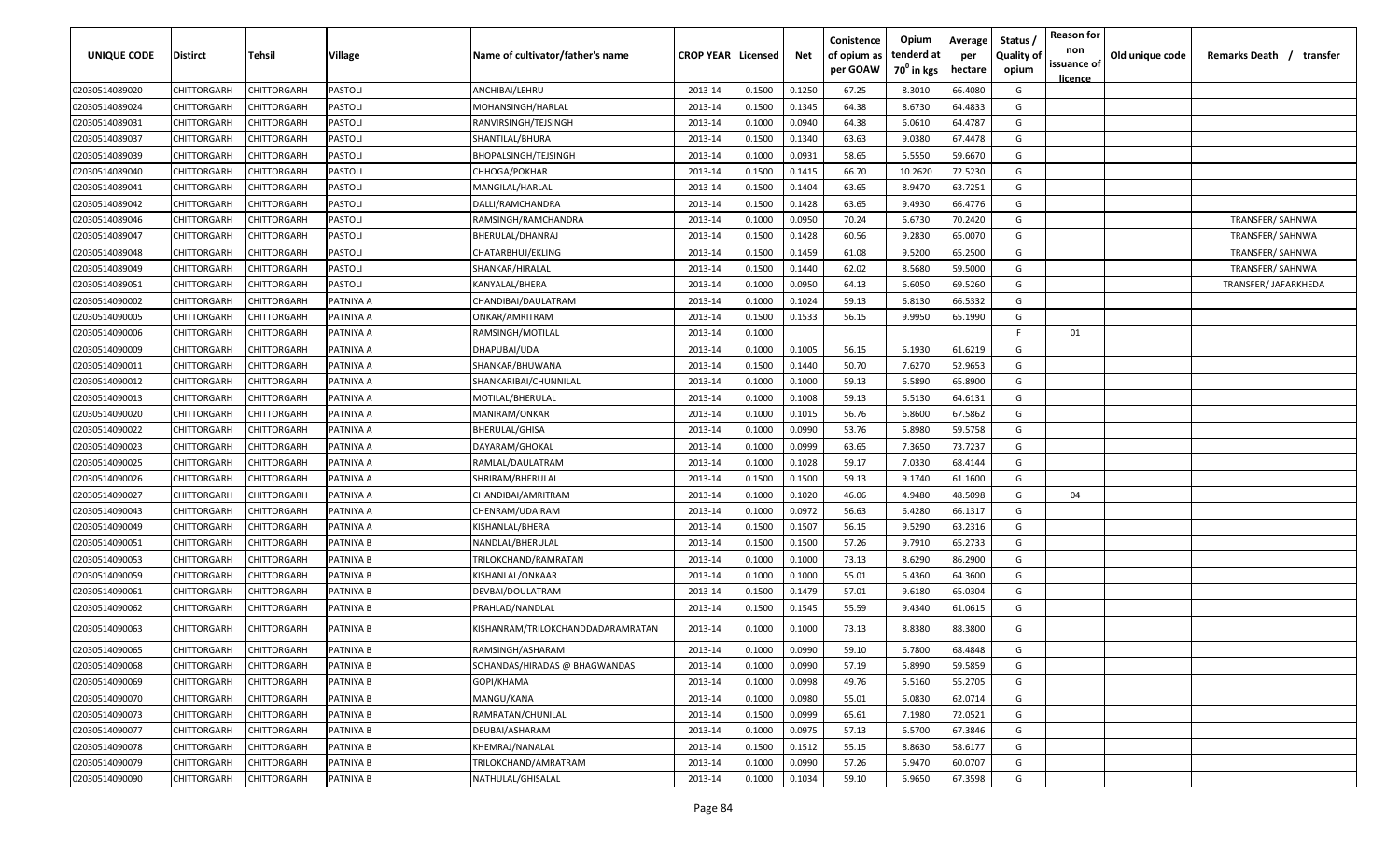| UNIQUE CODE    | Distirct    | Tehsil             | Village       | Name of cultivator/father's name | <b>CROP YEAR   Licensed</b> |        | Net    | Conistence<br>of opium as<br>per GOAW | Opium<br>tenderd at<br>70 <sup>0</sup> in kgs | Average<br>per<br>hectare | Status /<br><b>Quality of</b><br>opium | <b>Reason for</b><br>non<br>issuance of<br><u>licence</u> | Old unique code | Remarks Death /<br>transfer |
|----------------|-------------|--------------------|---------------|----------------------------------|-----------------------------|--------|--------|---------------------------------------|-----------------------------------------------|---------------------------|----------------------------------------|-----------------------------------------------------------|-----------------|-----------------------------|
| 02030514090094 | CHITTORGARH | CHITTORGARH        | PATNIYA B     | GOPAL/ONKAR                      | 2013-14                     | 0.1000 | 0.1018 | 57.26                                 | 6.4210                                        | 63.0747                   | G                                      |                                                           |                 |                             |
| 02030514090103 | CHITTORGARH | CHITTORGARH        | PATNIYA B     | RAMPRASAD/DAULATRAM              | 2013-14                     | 0.1000 | 0.1033 | 59.10                                 | 6.9150                                        | 66.9409                   | G                                      |                                                           |                 |                             |
| 02030514090105 | CHITTORGARH | CHITTORGARH        | PATNIYA B     | OMPRAKASH/NANDLAL                | 2013-14                     | 0.1000 | 0.0975 | 57.19                                 | 6.4050                                        | 65.6923                   | G                                      |                                                           |                 |                             |
| 02030514090106 | CHITTORGARH | CHITTORGARH        | PATNIYA B     | <b>BHERULAL/RUPA</b>             | 2013-14                     | 0.1000 | 0.1000 | 57.26                                 | 6.3640                                        | 63.6400                   | G                                      |                                                           |                 |                             |
| 02030514090107 | CHITTORGARH | CHITTORGARH        | PATNIYA B     | RADHASHYAM/KAJODIMAL             | 2013-14                     | 0.1000 | 0.1018 |                                       |                                               |                           |                                        | 02                                                        |                 |                             |
| 02030514090108 | CHITTORGARH | CHITTORGARH        | PATNIYA B     | BALURAM/CHATURBHUJ               | 2013-14                     | 0.1500 | 0.1370 | 65.61                                 | 10.1510                                       | 74.0949                   | G                                      |                                                           |                 |                             |
| 02030514090112 | CHITTORGARH | CHITTORGARH        | PATNIYA B     | MADANLAL/CHHOGA                  | 2013-14                     | 0.1000 | 0.0990 | 55.15                                 | 6.2000                                        | 62.6263                   | G                                      |                                                           |                 |                             |
| 02030514090132 | CHITTORGARH | <b>CHITTORGARH</b> | PATNIYA A     | CHATARBHUJ/BHURA                 | 2013-14                     | 0.1500 | 0.1500 | 59.13                                 | 11.3280                                       | 75.5200                   |                                        | 02                                                        |                 |                             |
| 02030514090133 | CHITTORGARH | CHITTORGARH        | PATNIYA A     | MOTILAL/DEVJI                    | 2013-14                     | 0.1500 | 0.1500 | 50.70                                 | 8.2500                                        | 55.0000                   | G                                      |                                                           |                 |                             |
| 02030514090134 | CHITTORGARH | CHITTORGARH        | A AYINTA      | MANGILAL/UDAIRAM                 | 2013-14                     | 0.1000 | 0.1000 | 53.52                                 | 5.8180                                        | 58.1800                   | G                                      |                                                           |                 |                             |
| 02030514090137 | CHITTORGARH | CHITTORGARH        | ATNIYA A      | MANGIBAI/KHEMA                   | 2013-14                     | 0.1000 | 0.0972 | 52.59                                 | 6.0180                                        | 61.9136                   | G                                      |                                                           |                 |                             |
| 02030514090140 | CHITTORGARH | CHITTORGARH        | PATNIYA B     | RAMSINGH/BHERULAL                | 2013-14                     | 0.1000 | 0.0990 | 57.56                                 | 6.4380                                        | 65.0303                   | G                                      |                                                           |                 |                             |
| 02030514090142 | CHITTORGARH | CHITTORGARH        | PATNIYA B     | ONKARLAL/NATHU                   | 2013-14                     | 0.1000 | 0.1020 | 57.06                                 | 6.4480                                        | 63.2157                   | G                                      |                                                           |                 | TRANSFER/ERAL               |
| 02030514090143 | CHITTORGARH | CHITTORGARH        | PATNIYA B     | KAMALSINGH/BASRAJ                | 2013-14                     | 0.1500 | 0.1500 | 57.06                                 | 9.7170                                        | 64.7800                   | G                                      |                                                           |                 | TRANSFER/ERAL               |
| 02030514090144 | CHITTORGARH | CHITTORGARH        | PATNIYA B     | AMRATHRAM/RAMBAKSHA              | 2013-14                     | 0.1500 | 0.1540 | 57.13                                 | 9.5820                                        | 62.2208                   | G                                      |                                                           | 02030514108198  | TRANSFER                    |
| 02030514090145 | CHITTORGARH | CHITTORGARH        | PATNIYA B     | RAJNARAYAN/RAMBAKSHA             | 2013-14                     | 0.1500 | 0.1455 | 57.06                                 | 9.4640                                        | 65.0447                   | G                                      |                                                           | 02030514108193  | TRANSFER                    |
| 02030514091009 | CHITTORGARH | CHITTORGARH        | PAWATIYA      | HEUBAI/LEHRU                     | 2013-14                     | 0.1500 | 0.0675 | 68.50                                 | 4.3060                                        | 63.7926                   | G                                      |                                                           |                 |                             |
| 02030514091021 | CHITTORGARH | CHITTORGARH        | PAWATIYA      | <b>BHURA/PARTHA</b>              | 2013-14                     | 0.1500 | 0.1425 | 59.62                                 | 9.5450                                        | 66.9825                   | $\blacksquare$                         | 02                                                        |                 |                             |
| 02030514091030 | CHITTORGARH | CHITTORGARH        | PAWATIYA      | <b>BALURAM/RUGHNATH</b>          | 2013-14                     | 0.1500 | 0.1470 | 56.46                                 | 8.8320                                        | 60.0816                   | G                                      |                                                           |                 |                             |
| 02030514091068 | CHITTORGARH | CHITTORGARH        | PAWATIYA      | BAHADURSINGH/DHIRSINGH           | 2013-14                     | 0.1000 | 0.0999 | 56.62                                 | 5.7430                                        | 57.4875                   | G                                      |                                                           |                 |                             |
| 02030514091072 | CHITTORGARH | CHITTORGARH        | PAWATIYA      | LAXMAN/NARAYAN                   | 2013-14                     | 0.1500 | 0.1470 | 68.50                                 | 10.7740                                       | 73.2925                   | G                                      |                                                           |                 |                             |
| 02030514091074 | CHITTORGARH | CHITTORGARH        | PAWATIYA      | RAMESHWAR/NARAYAN                | 2013-14                     | 0.1500 | 0.1513 | 59.31                                 | 9.8540                                        | 65.1289                   | G                                      |                                                           |                 |                             |
| 02030514093003 | CHITTORGARH | CHITTORGARH        | RAGHUNATHPURA | HARLAL/KHEMA                     | 2013-14                     | 0.1500 |        |                                       |                                               |                           | -F                                     |                                                           |                 |                             |
| 02030514093005 | CHITTORGARH | CHITTORGARH        | RAGHUNATHPURA | MADHO/DHANNA                     | 2013-14                     | 0.1500 | 0.1457 | 59.42                                 | 9.9320                                        | 68.1675                   | G                                      |                                                           |                 |                             |
| 02030514093009 | CHITTORGARH | CHITTORGARH        | RAGHUNATHPURA | BHANWARLAL/FATTA                 | 2013-14                     | 0.1000 |        |                                       |                                               |                           | F.                                     |                                                           |                 |                             |
| 02030514093015 | CHITTORGARH | CHITTORGARH        | RAGHUNATHPURA | JANIBAI/AASHU                    | 2013-14                     | 0.1000 | 0.0975 | 53.74                                 | 4.8670                                        | 49.9170                   | G                                      | 04                                                        |                 |                             |
| 02030514093029 | CHITTORGARH | CHITTORGARH        | RAGHUNATHPURA | FATEHLAL/DHANNA                  | 2013-14                     | 0.1000 | 0.1005 | 65.14                                 | 7.0070                                        | 69.7214                   | G                                      |                                                           |                 |                             |
| 02030514093035 | CHITTORGARH | CHITTORGARH        | RAGHUNATHPURA | RUPA/NANDA                       | 2013-14                     | 0.1000 | 0.0950 | 53.74                                 | 5.7580                                        | 60.6105                   | G                                      |                                                           |                 |                             |
| 02030514093040 | CHITTORGARH | CHITTORGARH        | RAGHUNATHPURA | MANOHAR/MADHO                    | 2013-14                     | 0.1500 | 0.1458 | 59.40                                 | 9.2320                                        | 63.3196                   | G                                      |                                                           |                 |                             |
| 02030514093041 | CHITTORGARH | CHITTORGARH        | RAGHUNATHPURA | BHERULAL/GOVINDRAM               | 2013-14                     | 0.1500 | 0.1346 | 61.43                                 | 9.9080                                        | 73.6107                   | G                                      |                                                           |                 |                             |
| 02030514095006 | CHITTORGARH | CHITTORGARH        | RAMAKHEDA     | BHURIBAI/KISHANLAL               | 2013-14                     | 0.1000 | 0.0975 | 59.40                                 | 5.9650                                        | 61.1795                   | G                                      |                                                           |                 |                             |
| 02030514095007 | CHITTORGARH | <b>CHITTORGARH</b> | RAMAKHEDA     | NARAYAN/PRATAP                   | 2013-14                     | 0.1000 | 0.0983 | 56.43                                 | 6.3770                                        | 64.8728                   | G                                      |                                                           |                 |                             |
| 02030514095010 | CHITTORGARH | CHITTORGARH        | RAMAKHEDA     | KISHANLAL/DAYARAMSUTHAR          | 2013-14                     | 0.1000 | 0.0952 | 61.97                                 | 6.7460                                        | 70.8613                   | G                                      |                                                           |                 |                             |
| 02030514095011 | CHITTORGARH | CHITTORGARH        | RAMAKHEDA     | BHAGAWANLAL/ONKAR                | 2013-14                     | 0.1500 | 0.1458 | 61.43                                 | 10.3110                                       | 70.7202                   | G                                      |                                                           |                 |                             |
| 02030514095015 | CHITTORGARH | CHITTORGARH        | RAMAKHEDA     | GORDHAN/SURAJMAL                 | 2013-14                     | 0.1500 | 0.1431 | 65.14                                 | 10.2460                                       | 71.6003                   | G                                      |                                                           |                 |                             |
| 02030514095032 | CHITTORGARH | <b>CHITTORGARH</b> | RAMAKHEDA     | NANDA/SURAJMAL                   | 2013-14                     | 0.1500 | 0.1429 | 65.14                                 | 9.8270                                        | 68.7684                   | G                                      |                                                           |                 |                             |
| 02030514095037 | CHITTORGARH | CHITTORGARH        | RAMAKHEDA     | UDAIRAM/HARIRAM                  | 2013-14                     | 0.1000 | 0.0980 | 59.40                                 | 6.5590                                        | 66.9286                   | G                                      |                                                           |                 |                             |
| 02030514095038 | CHITTORGARH | CHITTORGARH        | RAMAKHEDA     | MANGILAL/CHATRU                  | 2013-14                     | 0.1000 | 0.0990 | 56.43                                 | 5.7720                                        | 58.3030                   | G                                      |                                                           |                 |                             |
| 02030514095040 | CHITTORGARH | CHITTORGARH        | RAMAKHEDA     | NANURAM/ONKAR                    | 2013-14                     | 0.1500 | 0.1501 | 61.97                                 | 10.4990                                       | 69.9467                   | G                                      |                                                           |                 |                             |
| 02030514096009 | CHITTORGARH | CHITTORGARH        | RAMPURIYA     | SHAMBHU/KELA                     | 2013-14                     | 0.1000 |        |                                       |                                               |                           | F.                                     |                                                           |                 |                             |
| 02030514096010 | CHITTORGARH | CHITTORGARH        | RAMPURIYA     | LAXMINARAYAN/MANKCHAND           | 2013-14                     | 0.1000 |        |                                       |                                               |                           | F.                                     |                                                           |                 |                             |
| 02030514096027 | CHITTORGARH | CHITTORGARH        | RAMPURIYA     | SHIVLAL/BHERA                    | 2013-14                     | 0.1500 |        |                                       |                                               |                           | F.                                     |                                                           |                 |                             |
| 02030514096030 | CHITTORGARH | CHITTORGARH        | RAMPURIYA     | KANHAIYALAL/NANDLAL              | 2013-14                     | 0.1000 |        |                                       |                                               |                           | E                                      |                                                           |                 |                             |
| 02030514096033 | CHITTORGARH | CHITTORGARH        | RAMPURIYA     | CHENSINGH/BHAWANISINGH           | 2013-14                     | 0.1000 | 0.0987 | 56.80                                 | 1.1360                                        | 11.5090                   | G                                      | 04                                                        |                 |                             |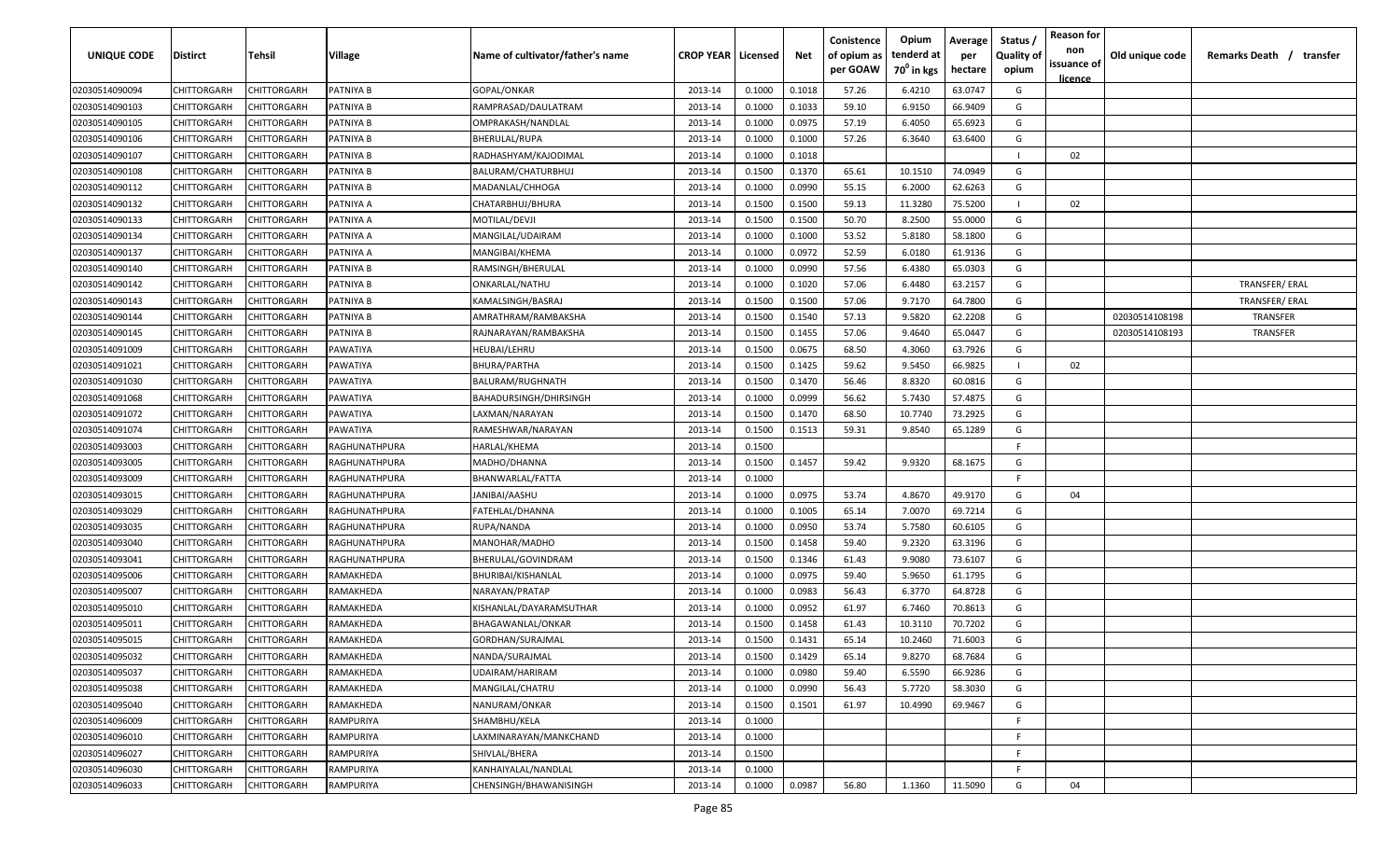| <b>UNIQUE CODE</b> | <b>Distirct</b>    | Tehsil             | Village                 | Name of cultivator/father's name | <b>CROP YEAR Licensed</b> |        | Net    | Conistence<br>of opium as<br>per GOAW | Opium<br>tenderd at<br>$70^0$ in kgs | Average<br>per<br>hectare | Status /<br><b>Quality of</b><br>opium | <b>Reason for</b><br>non<br>issuance of<br>licence | Old unique code | Remarks Death /                | transfer |
|--------------------|--------------------|--------------------|-------------------------|----------------------------------|---------------------------|--------|--------|---------------------------------------|--------------------------------------|---------------------------|----------------------------------------|----------------------------------------------------|-----------------|--------------------------------|----------|
| 02030514096035     | CHITTORGARH        | CHITTORGARH        | RAMPURIYA               | RUPA/RAKABA                      | 2013-14                   | 0.1500 |        |                                       |                                      |                           | F.                                     |                                                    |                 | TRANSFER/CHAOUHANO KA KNTHARIA |          |
| 02030514097001     | CHITTORGARH        | CHITTORGARH        | RASAYAMAGARI            | CHUNNILAL/GOPI                   | 2013-14                   | 0.1500 | 0.1520 | 61.92                                 | 10.5620                              | 69.4868                   | G                                      |                                                    |                 |                                |          |
| 02030514097002     | CHITTORGARH        | CHITTORGARH        | RASAYAMAGARI            | LOBHA/HARA                       | 2013-14                   | 0.1500 | 0.1485 | 61.92                                 | 10.4910                              | 70.6465                   | G                                      |                                                    |                 |                                |          |
| 02030514097004     | CHITTORGARH        | CHITTORGARH        | RASAYAMAGARI            | DHAPUBAI/HIRALAL                 | 2013-14                   | 0.1500 | 0.1500 | 66.07                                 | 10.8450                              | 72.3000                   | G                                      |                                                    |                 | <b>NAME CHANGE</b>             |          |
| 02030514097006     | CHITTORGARH        | CHITTORGARH        | RASAYAMAGARI            | GIRDHARI/NANDA                   | 2013-14                   | 0.1500 | 0.1480 | 62.90                                 | 10.4860                              | 70.8514                   | G                                      |                                                    |                 |                                |          |
| 02030514097011     | CHITTORGARH        | CHITTORGARH        | RASAYAMAGARI            | RAJIBAI/NANALAL                  | 2013-14                   | 0.1500 | 0.1500 | 56.18                                 | 9.9440                               | 66.2933                   | G                                      |                                                    |                 |                                |          |
| 02030514097018     | CHITTORGARH        | CHITTORGARH        | RASAYAMAGARI            | NANALAL/HAJARI                   | 2013-14                   | 0.1500 | 0.1500 | 59.01                                 | 9.6440                               | 64.2933                   | G                                      |                                                    |                 |                                |          |
| 02030514097019     | CHITTORGARH        | <b>CHITTORGARF</b> | RASAYAMAGARI            | KANA/CHUNNILAL                   | 2013-14                   | 0.1500 | 0.1500 | 62.90                                 | 10.7110                              | 71.4067                   | G                                      |                                                    |                 |                                |          |
| 02030514097029     | CHITTORGARH        | CHITTORGARH        | RASAYAMAGARI            | PRABHUDAS/GIRDHARIDAS            | 2013-14                   | 0.1500 | 0.1485 | 59.01                                 | 9.7870                               | 65.9057                   | G                                      |                                                    |                 |                                |          |
| 02030514098001     | CHITTORGARH        | CHITTORGARH        | <b>RAWATON KA TALAB</b> | SHANKER/NARAYAN                  | 2013-14                   | 0.1500 | 0.1481 | 56.18                                 | 8.9810                               | 60.6415                   | G                                      |                                                    |                 |                                |          |
| 02030514098011     | CHITTORGARH        | CHITTORGARH        | <b>RAWATON KA TALAB</b> | MOHAN/MOTI                       | 2013-14                   | 0.1500 | 0.1540 | 59.44                                 | 10.2240                              | 66.3896                   | G                                      |                                                    |                 |                                |          |
| 02030514098019     | CHITTORGARH        | CHITTORGARH        | RAWATON KA TALAB        | BOTHLAL/DALU @ NANALAL           | 2013-14                   | 0.1500 | 0.1508 | 59.88                                 | 10.2650                              | 68.0703                   | G                                      |                                                    |                 |                                |          |
| 02030514098020     | CHITTORGARH        | CHITTORGARH        | RAWATON KA TALAB        | KANA/KHEMA                       | 2013-14                   | 0.1500 | 0.1485 | 59.44                                 | 10.1900                              | 68.6195                   | G                                      |                                                    |                 |                                |          |
| 02030514098022     | CHITTORGARH        | CHITTORGARH        | RAWATON KA TALAB        | NANALAL/KALU                     | 2013-14                   | 0.1500 | 0.1540 | 59.88                                 | 10.5050                              | 68.2143                   | G                                      |                                                    |                 |                                |          |
| 02030514098023     | CHITTORGARH        | CHITTORGARH        | <b>RAWATON KA TALAB</b> | JAGDISH/NARAYAN                  | 2013-14                   | 0.1500 | 0.1495 | 56.26                                 | 9.3710                               | 62.6823                   | G                                      |                                                    |                 |                                |          |
| 02030514098044     | CHITTORGARH        | CHITTORGARH        | <b>RAWATON KA TALAB</b> | KANHAIYALAL/SHANKAR              | 2013-14                   | 0.1500 | 0.1475 | 56.87                                 | 9.1720                               | 62.1831                   | G                                      |                                                    |                 |                                |          |
| 02030514098047     | CHITTORGARH        | CHITTORGARH        | <b>RAWATON KA TALAB</b> | MADANLAL/MANGILAL                | 2013-14                   | 0.1500 | 0.1452 | 59.88                                 | 9.5210                               | 65.5716                   | G                                      |                                                    |                 |                                |          |
| 02030514098050     | CHITTORGARH        | CHITTORGARH        | <b>RAWATON KA TALAB</b> | BABULAL/MOHAN                    | 2013-14                   | 0.1500 | 0.1488 | 59.44                                 | 9.6970                               | 65.1680                   | G                                      |                                                    |                 |                                |          |
| 02030514098052     | CHITTORGARH        | CHITTORGARH        | <b>RAWATON KA TALAB</b> | SHAYAMLAL/GOPILAL                | 2013-14                   | 0.1500 | 0.1450 | 56.60                                 | 8.8700                               | 61.1724                   | G                                      |                                                    |                 |                                |          |
| 02030514098054     | CHITTORGARH        | CHITTORGARH        | <b>RAWATON KA TALAB</b> | RAMESHWAR/GHISU                  | 2013-14                   | 0.1500 | 0.1463 | 56.60                                 | 9.0960                               | 62.1736                   | G                                      |                                                    |                 |                                |          |
| 02030514098066     | CHITTORGARH        | CHITTORGARH        | <b>RAWATON KA TALAB</b> | PYARIBAI/UDAIRAM                 | 2013-14                   | 0.1500 | 0.1470 | 59.01                                 | 9.7370                               | 66.2381                   | G                                      |                                                    |                 |                                |          |
| 02030514101009     | CHITTORGARH        | CHITTORGARH        | <b>ROJDA</b>            | RANJITSINGH/MOHANSINGH           | 2013-14                   | 0.1500 | 0.1475 | 56.21                                 | 9.0900                               | 61.6271                   | G                                      |                                                    |                 | <b>NAME CHANGE</b>             |          |
| 02030514101017     | CHITTORGARH        | CHITTORGARH        | ROJDA                   | PYARIBAI/PYARA                   | 2013-14                   | 0.1000 | 0.0960 | 60.56                                 | 5.8660                               | 61.1040                   | G                                      |                                                    |                 |                                |          |
| 02030514101028     | CHITTORGARH        | CHITTORGARH        | ROJDA                   | MOHANLAL/SHOBHA                  | 2013-14                   | 0.1000 | 0.1023 | 52.08                                 | 5.8920                               | 57.5953                   | G                                      |                                                    |                 |                                |          |
| 02030514101048     | CHITTORGARH        | CHITTORGARH        | ROJDA                   | <b>VARAYAN/GOPI</b>              | 2013-14                   | 0.1500 | 0.1469 | 52.08                                 | 8.2360                               | 56.0654                   | G                                      |                                                    |                 |                                |          |
| 02030514101052     | CHITTORGARH        | CHITTORGARH        | ROJDA                   | GANPATSINGH/MOHANSINGH           | 2013-14                   | 0.1500 | 0.1465 | 56.21                                 | 9.0820                               | 61.9932                   | G                                      |                                                    |                 |                                |          |
| 02030514101053     | CHITTORGARH        | CHITTORGARH        | ROJDA                   | NANUGIR/PURGIR                   | 2013-14                   | 0.1000 | 0.0900 | 67.48                                 | 6.4880                               | 72.0889                   | G                                      |                                                    |                 |                                |          |
| 02030514101063     | CHITTORGARH        | CHITTORGARH        | ROJDA                   | NANUDAS/CHOGADAS                 | 2013-14                   | 0.1000 | 0.0913 | 61.88                                 | 5.6490                               | 61.8729                   |                                        | 02                                                 |                 |                                |          |
| 02030514101072     | CHITTORGARH        | CHITTORGARH        | ROJDA                   | HEMRAJ/HAJARI                    | 2013-14                   | 0.1500 | 0.1500 | 58.67                                 | 9.5800                               | 63.8667                   | G                                      |                                                    |                 |                                |          |
| 02030514101076     | CHITTORGARH        | CHITTORGARH        | <b>ROJDA</b>            | CHAMPALAL/GOPILAL                | 2013-14                   | 0.1500 | 0.1452 | 60.56                                 | 8.6430                               | 59.5248                   | G                                      |                                                    |                 |                                |          |
| 02030514101085     | CHITTORGARH        | CHITTORGARH        | ROJDA                   | GANGARAM/CHUNA                   | 2013-14                   | 0.1500 | 0.1460 | 52.60                                 | 6.4020                               | 43.8493                   | G                                      | 04                                                 |                 |                                |          |
| 02030514102002     | CHITTORGARH        | CHITTORGARH        | <b>RORADA</b>           | BHAGIRATH/GOPI                   | 2013-14                   | 0.1000 |        |                                       |                                      |                           | F.                                     |                                                    |                 |                                |          |
| 02030514102005     | CHITTORGARH        | CHITTORGARH        | <b>RORADA</b>           | SHRINGARIBAI/GANESH              | 2013-14                   | 0.1500 | 0.0486 | 65.61                                 | 3.4870                               | 71.7490                   | G                                      |                                                    |                 |                                |          |
| 02030514102016     | CHITTORGARH        | CHITTORGARH        | <b>RORADA</b>           | DEUBAI/GIRDHARI                  | 2013-14                   | 0.1500 | 0.1485 | 70.43                                 | 11.7520                              | 79.1380                   | G                                      |                                                    |                 | <b>NAME CHANGE</b>             |          |
| 02030514102022     | <b>CHITTORGARH</b> | <b>CHITTORGARH</b> | <b>RORADA</b>           | BHAGAWANIBAI/MANGILAL            | 2013-14                   | 0.1000 | 0.0280 |                                       |                                      |                           |                                        | 02                                                 |                 |                                |          |
| 02030514102032     | <b>CHITTORGARH</b> | CHITTORGARH        | RORADA                  | NANDRAM/KISHANA                  | 2013-14                   | 0.1000 | 0.0975 | 56.28                                 | 6.0700                               | 62.2564                   | G                                      |                                                    |                 |                                |          |
| 02030514102034     | <b>CHITTORGARH</b> | CHITTORGARH        | RORADA                  | LAXMAN/RATANLAL                  | 2013-14                   | 0.1000 | 0.1000 | 57.56                                 | 5.8880                               | 58.8800                   | G                                      |                                                    |                 |                                |          |
| 02030514108006     | <b>CHITTORGARH</b> | CHITTORGARH        | SAWA                    | KASTURIBAI/ONKAR                 | 2013-14                   | 0.1000 | 0.0956 | 62.48                                 | 7.1940                               | 75.2510                   |                                        | 02                                                 |                 |                                |          |
| 02030514108013     | <b>CHITTORGARH</b> | CHITTORGARH        | SAWA                    | HARISHANKAR/MOHANLALTIWARI       | 2013-14                   | 0.1500 | 0.1435 | 62.48                                 | 9.8000                               | 68.2927                   |                                        | 02                                                 |                 |                                |          |
| 02030514108026     | <b>CHITTORGARH</b> | CHITTORGARH        | SAWA                    | JAMANIBAI/AMARATHRAM             | 2013-14                   | 0.1000 | 0.1020 | 65.35                                 | 7.2820                               | 71.3922                   | G                                      |                                                    |                 |                                |          |
| 02030514108034     | CHITTORGARH        | CHITTORGARH        | SAWA                    | NATHU/MAYARAM                    | 2013-14                   | 0.1500 | 0.1500 | 60.16                                 | 8.8610                               | 59.0733                   | G                                      |                                                    |                 |                                |          |
| 02030514108058     | <b>CHITTORGARH</b> | CHITTORGARH        | SAWA                    | SHYAMPURI/NANDPURI               | 2013-14                   | 0.1000 | 0.1014 | 73.13                                 | 7.7200                               | 76.1341                   | G                                      |                                                    |                 |                                |          |
| 02030514108067     | CHITTORGARH        | CHITTORGARH        | SAWA                    | <b>GIRDHARI/NATHULAL</b>         | 2013-14                   | 0.1500 | 0.1505 | 65.35                                 | 10.3250                              | 68.6047                   | G                                      |                                                    |                 |                                |          |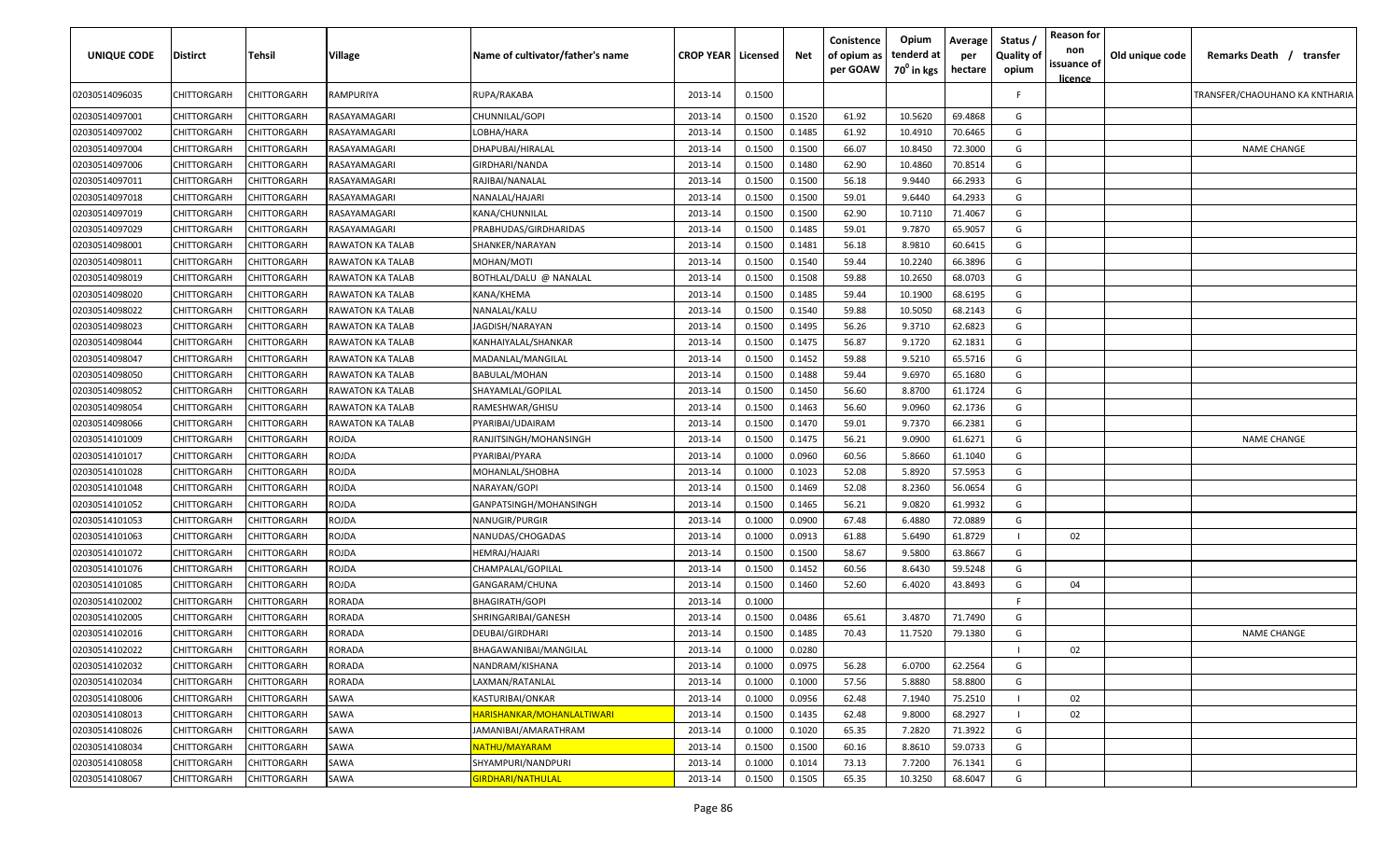| UNIQUE CODE    | <b>Distirct</b>    | Tehsil             | Village            | Name of cultivator/father's name  | <b>CROP YEAR</b> | Licensed | Net    | Conistence<br>of opium as<br>per GOAW | Opium<br>tenderd at<br>$70^0$ in kgs | Average<br>per<br>hectare | Status /<br><b>Quality of</b><br>opium | <b>Reason for</b><br>non<br>issuance of<br><u>licence</u> | Old unique code | Remarks Death /<br>transfer |
|----------------|--------------------|--------------------|--------------------|-----------------------------------|------------------|----------|--------|---------------------------------------|--------------------------------------|---------------------------|----------------------------------------|-----------------------------------------------------------|-----------------|-----------------------------|
| 02030514108070 | CHITTORGARH        | CHITTORGARH        | SAWA               | KALU/RAMA                         | 2013-14          | 0.1500   |        |                                       |                                      |                           | F.                                     |                                                           |                 | <b>NAME CHANGE</b>          |
| 02030514108079 | CHITTORGARH        | CHITTORGARH        | SAWA               | KANHAIYALAL/NANIBAI               | 2013-14          | 0.1500   | 0.1460 | 67.48                                 | 10.4210                              | 71.3760                   | G                                      |                                                           |                 |                             |
| 02030514108100 | CHITTORGARH        | CHITTORGARH        | SAWA               | RAMESHAWAR/INDARMAL               | 2013-14          | 0.1000   | 0.0102 | 70.43                                 | 1.0160                               | 99.6078                   | G                                      |                                                           |                 |                             |
| 02030514108114 | CHITTORGARH        | CHITTORGARH        | SAWA               | <mark>SHANTILAL/KISHANA</mark>    | 2013-14          | 0.1500   | 0.1534 | 65.35                                 | 10.0550                              | 65.5476                   | G                                      |                                                           |                 |                             |
| 02030514108116 | CHITTORGARH        | CHITTORGARH        | SAWA               | SHAMBHU/BANSILAL                  | 2013-14          | 0.1000   | 0.0990 | 57.63                                 | 6.8500                               | 69.1919                   | G                                      |                                                           |                 |                             |
| 02030514108130 | CHITTORGARH        | CHITTORGARH        | SAWA               | <b>BHERULAL/NATHULAL</b>          | 2013-14          | 0.1500   |        |                                       |                                      |                           | -F                                     |                                                           |                 |                             |
| 02030514108132 | CHITTORGARH        | CHITTORGARH        | SAWA               | RAMKARAN/CHATURBHUJ               | 2013-14          | 0.1000   | 0.1000 | 70.43                                 | 7.7070                               | 77.0700                   | G                                      |                                                           |                 |                             |
| 02030514108158 | CHITTORGARH        | CHITTORGARH        | SAWA               | NARAYANLAL/MANGILAL               | 2013-14          | 0.1000   | 0.0294 | 65.35                                 | 1.8670                               | 63.5034                   | G                                      |                                                           |                 |                             |
| 02030514108176 | CHITTORGARH        | CHITTORGARH        | SAWA               | SHRAVANLAL/CHATURBHUJ             | 2013-14          | 0.1000   | 0.1000 | 73.95                                 | 7.9870                               | 79.8700                   | G                                      |                                                           |                 |                             |
| 02030514108199 | CHITTORGARH        | CHITTORGARH        | SAWA               | )ALLA/BHERA                       | 2013-14          | 0.1500   | 0.1500 | 60.16                                 | 9.5910                               | 63.9400                   | G                                      |                                                           | 02030514007053  | <b>TRANSFER/ BANESHTHI</b>  |
| 02030514108200 | <b>CHITTORGARH</b> | CHITTORGARH        | SAWA               | <mark>BAKSHIRAM/PRATHVIRAJ</mark> | 2013-14          | 0.1500   | 0.1475 | 56.28                                 | 8.7390                               | 59.2475                   | G                                      |                                                           | 02030514007015  | <b>TRANSFER/ BANESHTHI</b>  |
| 02030514112003 | CHITTORGARH        | CHITTORGARH        | SEMALPURA          | NANDUBAI/RANGLAL                  | 2013-14          | 0.1500   | 0.1485 | 67.83                                 | 11.2310                              | 75.6296                   | G                                      |                                                           |                 |                             |
| 02030514112008 | CHITTORGARH        | CHITTORGARH        | SEMALPURA          | PYARIBAI/CHATARBHUJ               | 2013-14          | 0.1000   | 0.0990 | 55.59                                 | 6.2580                               | 63.2121                   | G                                      |                                                           |                 |                             |
| 02030514112025 | CHITTORGARH        | CHITTORGARH        | SEMALPURA          | UDAIRAM/PANNA                     | 2013-14          | 0.1500   | 0.1508 | 55.59                                 | 9.6960                               | 64.2971                   | G                                      |                                                           |                 |                             |
| 02030514112030 | CHITTORGARH        | CHITTORGARH        | SEMALPURA          | MANGIBAI/DAULA                    | 2013-14          | 0.1000   | 0.1000 | 55.63                                 | 5.6420                               | 56.4200                   | G                                      |                                                           |                 |                             |
| 02030514112049 | CHITTORGARH        | CHITTORGARH        | SEMALPURA          | BHERU/MOHAN                       | 2013-14          | 0.1000   | 0.1000 | 65.94                                 | 7.1780                               | 71.7800                   | G                                      |                                                           |                 |                             |
| 02030514112050 | CHITTORGARH        | CHITTORGARH        | SEMALPURA          | SHAMBHUGIR/GHISAGIRI              | 2013-14          | 0.1500   | 0.1500 | 62.80                                 | 10.5060                              | 70.0400                   | G                                      |                                                           |                 |                             |
| 02030514112062 | CHITTORGARH        | CHITTORGARH        | SEMALPURA          | MANGILAL/BHERUDAS                 | 2013-14          | 0.1500   | 0.1404 | 65.94                                 | 11.3230                              | 80.6481                   | G                                      |                                                           |                 |                             |
| 02030514112067 | CHITTORGARH        | CHITTORGARH        | SEMALPURA          | NANALAL/ONKAR                     | 2013-14          | 0.1000   | 0.0989 | 60.23                                 | 6.9350                               | 70.1213                   | G                                      |                                                           |                 |                             |
| 02030514112071 | CHITTORGARH        | CHITTORGARH        | SEMALPURA          | PYARIBAI/BADRILAL                 | 2013-14          | 0.1000   | 0.0990 | 60.23                                 | 6.8660                               | 69.3535                   | G                                      |                                                           |                 |                             |
| 02030514112080 | CHITTORGARH        | CHITTORGARH        | SEMALPURA          | BHAGAWANLAL/MOHANLAL              | 2013-14          | 0.1500   | 0.1485 | 62.80                                 | 11.3670                              | 76.5455                   | G                                      |                                                           |                 |                             |
| 02030514112005 | CHITTORGARH        | CHITTORGARH        | SEMALPURA          | CHUNNILAL/MODA                    | 2013-14          | 0.1500   | 0.1515 | 65.94                                 | 10.7010                              | 70.6337                   | G                                      |                                                           |                 | <b>NAME CHANGE</b>          |
| 02030514114002 | CHITTORGARH        | <b>CHITTORGARH</b> | SEMLYA MALI        | DHANNIBAI/BHERULAL                | 2013-14          | 0.1500   | 0.1496 | 58.13                                 | 10.1980                              | 68.1684                   | G                                      |                                                           |                 |                             |
| 02030514114003 | CHITTORGARH        | <b>CHITTORGARH</b> | <b>SEMLYA MALI</b> | CHANDIBAI/NANALAL                 | 2013-14          | 0.1500   | 0.1444 | 52.17                                 | 9.0550                               | 62.7078                   | G                                      |                                                           |                 |                             |
| 02030514114012 | CHITTORGARH        | CHITTORGARH        | SEMLYA MALI        | LEHRIBAI/TULSIRAM                 | 2013-14          | 0.1500   | 0.1488 | 64.19                                 | 11.1780                              | 75.1210                   | G                                      |                                                           |                 |                             |
| 02030514114015 | CHITTORGARH        | CHITTORGARH        | SEMLYA MALI        | GHISU/RUGHNATH                    | 2013-14          | 0.1500   | 0.1494 | 55.35                                 | 9.8210                               | 65.7363                   | G                                      |                                                           |                 |                             |
| 02030514114016 | CHITTORGARH        | CHITTORGARH        | SEMLYA MALI        | GOKAL/GULAB                       | 2013-14          | 0.1500   | 0.1367 | 62.23                                 | 10.5080                              | 76.8691                   | G                                      |                                                           |                 |                             |
| 02030514114017 | CHITTORGARH        | CHITTORGARH        | SEMLYA MALI        | ABDULVAHID/RAMJANI                | 2013-14          | 0.1500   | 0.1470 | 52.17                                 | 8.8760                               | 60.3810                   | G                                      |                                                           |                 |                             |
| 02030514114023 | CHITTORGARH        | CHITTORGARH        | SEMLYA MALI        | DUNGA/HAZARI                      | 2013-14          | 0.1500   | 0.1480 | 56.05                                 | 9.5290                               | 64.3851                   | G                                      |                                                           |                 | TRANSFER/ PEMAKHEDA         |
| 02030514116002 | CHITTORGARH        | CHITTORGARH        | SHADI              | SHAMBHU/GIRDHARI II               | 2013-14          | 0.1500   | 0.1530 | 61.72                                 | 10.9860                              | 71.8039                   | G                                      |                                                           |                 |                             |
| 02030514116003 | CHITTORGARH        | CHITTORGARH        | <b>SHADI</b>       | HIRABAI/HAJARI                    | 2013-14          | 0.1500   | 0.1496 | 55.45                                 | 9.0230                               | 60.3142                   | G                                      |                                                           |                 |                             |
| 02030514116005 | CHITTORGARH        | CHITTORGARH        | <b>SHADI</b>       | LEHRU/PRATAP                      | 2013-14          | 0.1500   | 0.1485 | 65.26                                 | 11.6260                              | 78.2896                   |                                        | 02                                                        |                 |                             |
| 02030514116006 | CHITTORGARH        | CHITTORGARH        | <b>SHADI</b>       | BHOLIBAI/DHANNA                   | 2013-14          | 0.1500   | 0.1471 | 57.04                                 | 9.7380                               | 66.1999                   | G                                      |                                                           |                 |                             |
| 02030514116007 | CHITTORGARH        | CHITTORGARH        | SHADI              | DALU/DHANNA                       | 2013-14          | 0.1500   | 0.1470 | 58.23                                 | 10.0900                              | 68.6395                   | G                                      |                                                           |                 |                             |
| 02030514116011 | CHITTORGARH        | CHITTORGARH        | SHADI              | <b>JITMAL/MAYACHAND</b>           | 2013-14          | 0.1000   | 0.0990 | 53.08                                 | 6.1350                               | 61.9697                   | G                                      |                                                           |                 |                             |
| 02030514116012 | <b>CHITTORGARH</b> | <b>CHITTORGARH</b> | <b>SHADI</b>       | BHRU/JAGGA                        | 2013-14          | 0.1000   | 0.0954 | 55.57                                 | 6.5180                               | 68.3229                   | G                                      |                                                           |                 |                             |
| 02030514116013 | CHITTORGARH        | <b>CHITTORGARH</b> | <b>SHADI</b>       | DHAPUBAI/KANA                     | 2013-14          | 0.1500   | 0.1430 |                                       |                                      |                           |                                        | 02                                                        |                 |                             |
| 02030514116022 | CHITTORGARH        | CHITTORGARH        | <b>SHADI</b>       | RAMA/KALU                         | 2013-14          | 0.1500   | 0.1443 | 64.65                                 | 11.1660                              | 77.3805                   |                                        | 02                                                        |                 |                             |
| 02030514116023 | CHITTORGARH        | CHITTORGARH        | <b>SHADI</b>       | NANA/SORAMCHAMAR                  | 2013-14          | 0.1500   | 0.1441 |                                       |                                      |                           |                                        | 02                                                        |                 |                             |
| 02030514116024 | CHITTORGARH        | CHITTORGARH        | <b>SHADI</b>       | NARAYAN/CHHOGALAL                 | 2013-14          | 0.1500   | 0.1495 | 61.29                                 | 10.6910                              | 71.5117                   |                                        | 02                                                        |                 |                             |
| 02030514116026 | CHITTORGARH        | CHITTORGARH        | SHADI              | SOSARBAI/BARDICHAND               | 2013-14          | 0.1500   | 0.1472 | 58.26                                 | 9.6710                               | 65.6997                   | G                                      |                                                           |                 |                             |
| 02030514116029 | CHITTORGARH        | CHITTORGARH        | SHADI              | GOPI/GHISA                        | 2013-14          | 0.1000   | 0.0986 | 58.62                                 | 6.8080                               | 69.0467                   | G                                      |                                                           |                 |                             |
| 02030514116030 | CHITTORGARH        | CHITTORGARH        | SHADI              | JADAWBAI/GIRDHARI                 | 2013-14          | 0.1500   | 0.1440 | 66.24                                 | 10.8920                              | 75.6389                   |                                        | 02                                                        |                 |                             |
| 02030514116036 | CHITTORGARH        | CHITTORGARH        | <b>SHADI</b>       | KELA/UDA                          | 2013-14          | 0.1500   | 0.1452 | 55.54                                 | 9.0930                               | 62.6240                   |                                        | 02                                                        |                 |                             |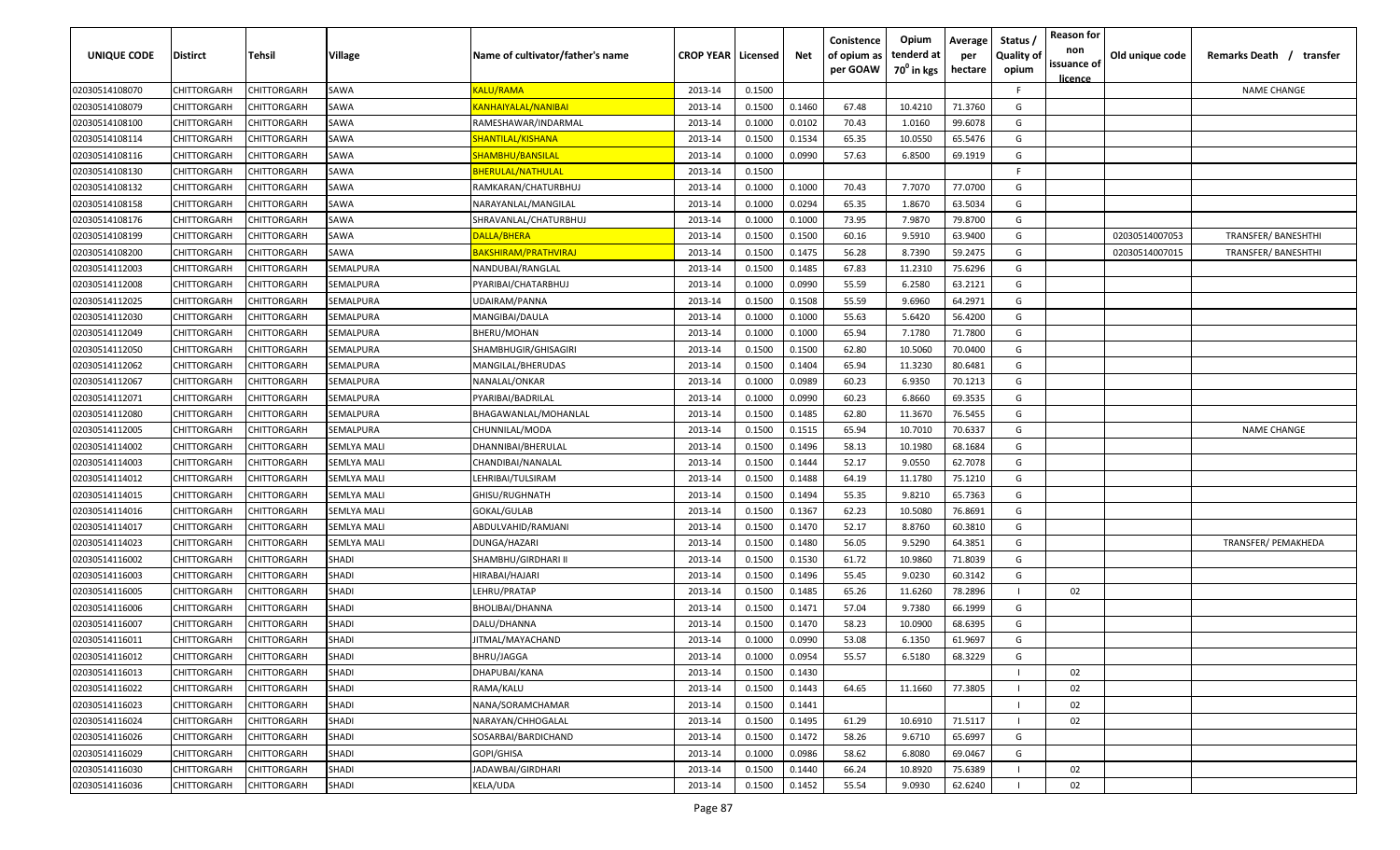| UNIQUE CODE    | Distirct    | Tehsil             | Village      | Name of cultivator/father's name | <b>CROP YEAR   Licensed</b> |        | Net    | Conistence<br>of opium as<br>per GOAW | Opium<br>tenderd at<br>70 <sup>0</sup> in kgs | Average<br>per<br>hectare | Status /<br><b>Quality of</b><br>opium | <b>Reason for</b><br>non<br>issuance of<br><u>licence</u> | Old unique code | Remarks Death /<br>transfer |
|----------------|-------------|--------------------|--------------|----------------------------------|-----------------------------|--------|--------|---------------------------------------|-----------------------------------------------|---------------------------|----------------------------------------|-----------------------------------------------------------|-----------------|-----------------------------|
| 02030514116039 | CHITTORGARH | CHITTORGARH        | <b>SHADI</b> | DHANNANATH/CHHOGONATH            | 2013-14                     | 0.1500 | 0.1452 | 55.66                                 | 9.5500                                        | 65.7713                   | G                                      |                                                           |                 |                             |
| 02030514116040 | CHITTORGARH | CHITTORGARH        | <b>SHADI</b> | NANA/DHANNA                      | 2013-14                     | 0.1000 | 0.1003 | 61.29                                 | 6.8820                                        | 68.6142                   | G                                      |                                                           |                 |                             |
| 02030514116041 | CHITTORGARH | CHITTORGARH        | SHADI        | KASHIBAI/MAHARAM                 | 2013-14                     | 0.1000 | 0.0996 | 61.78                                 | 7.3690                                        | 73.9850                   |                                        | 02                                                        |                 | <b>NAME CHANGE</b>          |
| 02030514116044 | CHITTORGARH | CHITTORGARH        | <b>SHADI</b> | GANGABAI/MAGNA                   | 2013-14                     | 0.1500 | 0.1476 | 57.03                                 | 10.7620                                       | 72.9133                   |                                        | 02                                                        |                 |                             |
| 02030514116045 | CHITTORGARH | CHITTORGARH        | <b>SHADI</b> | GITA/CHAMPAJAT                   | 2013-14                     | 0.1000 | 0.0986 | 61.08                                 | 6.8150                                        | 69.1176                   | G                                      |                                                           |                 |                             |
| 02030514116046 | CHITTORGARH | CHITTORGARH        | <b>SHADI</b> | RATANL/MEGHA                     | 2013-14                     | 0.1000 | 0.0987 | 56.64                                 | 7.0960                                        | 71.8946                   | G                                      |                                                           |                 |                             |
| 02030514116050 | CHITTORGARH | <b>CHITTORGARH</b> | SHADI        | NATHU/LAXMAN                     | 2013-14                     | 0.1500 | 0.1460 | 70.49                                 | 13.4540                                       | 92.1507                   |                                        | 02                                                        |                 |                             |
| 02030514116053 | CHITTORGARH | <b>CHITTORGARH</b> | <b>SHADI</b> | SITARAM/JAGGA                    | 2013-14                     | 0.1500 | 0.1485 | 61.08                                 | 10.6280                                       | 71.5690                   | G                                      |                                                           |                 |                             |
| 02030514116056 | CHITTORGARH | CHITTORGARH        | <b>SHADI</b> | DEVU/MAHARAMBHIL                 | 2013-14                     | 0.1500 | 0.1332 | 57.00                                 | 9.5030                                        | 71.3438                   | $\mathbf{I}$                           | 02                                                        |                 |                             |
| 02030514116057 | CHITTORGARH | CHITTORGARH        | SHADI        | CHANDIBAI/NANA                   | 2013-14                     | 0.1500 | 0.1388 | 64.57                                 | 10.7370                                       | 77.3559                   | G                                      |                                                           |                 |                             |
| 02030514116058 | CHITTORGARH | CHITTORGARH        | SHADI        | SHANKAR/KHURAJ                   | 2013-14                     | 0.1500 | 0.1508 | 58.25                                 | 9.8030                                        | 65.0066                   |                                        | 02                                                        |                 |                             |
| 02030514116059 | CHITTORGARH | CHITTORGARH        | <b>SHADI</b> | GULAB/RAJU                       | 2013-14                     | 0.1500 | 0.1470 | 61.95                                 | 10.7170                                       | 72.9048                   | G                                      |                                                           |                 |                             |
| 02030514116062 | CHITTORGARH | CHITTORGARH        | <b>SHADI</b> | SOHANIBAI/JITU                   | 2013-14                     | 0.1500 | 0.1500 | 55.45                                 | 9.4500                                        | 63.0000                   | G                                      |                                                           |                 |                             |
| 02030514116064 | CHITTORGARH | CHITTORGARH        | <b>SHADI</b> | NARAYAN/JITU                     | 2013-14                     | 0.1000 | 0.0984 | 61.08                                 | 6.6400                                        | 67.4797                   | G                                      |                                                           |                 |                             |
| 02030514116069 | CHITTORGARH | CHITTORGARH        | <b>SHADI</b> | FULCHAND/JITUJAT                 | 2013-14                     | 0.1500 | 0.1500 | 56.24                                 | 9.5530                                        | 63.6867                   | G                                      |                                                           |                 |                             |
| 02030514116071 | CHITTORGARH | CHITTORGARH        | SHADI        | SHAMBHU/MADHUJAT                 | 2013-14                     | 0.1500 | 0.1482 | 58.23                                 | 10.0650                                       | 67.9150                   | G                                      |                                                           |                 |                             |
| 02030514116073 | CHITTORGARH | CHITTORGARH        | <b>SHADI</b> | HARIBAI/SHANKAR                  | 2013-14                     | 0.1000 | 0.0990 | 59.23                                 | 5.9230                                        | 59.8283                   | G                                      |                                                           |                 | <b>NAME CHANGE</b>          |
| 02030514116076 | CHITTORGARH | CHITTORGARH        | <b>SHADI</b> | KHURAJ/GIRDHARIJAT               | 2013-14                     | 0.1500 | 0.1521 | 61.23                                 | 11.1090                                       | 73.0375                   | G                                      |                                                           |                 |                             |
| 02030514116089 | CHITTORGARH | CHITTORGARH        | <b>SHADI</b> | BHONA/CHENA                      | 2013-14                     | 0.1500 | 0.1485 | 53.58                                 | 9.4910                                        | 63.9125                   | G                                      |                                                           |                 |                             |
| 02030514116091 | CHITTORGARH | CHITTORGARH        | <b>SHADI</b> | SARJU/JAGGA                      | 2013-14                     | 0.1500 | 0.1500 | 67.22                                 | 11.8120                                       | 78.7467                   | G                                      |                                                           |                 | <b>NAME CHANGE</b>          |
| 02030514116095 | CHITTORGARH | CHITTORGARH        | <b>SHADI</b> | MATHRA/LAXMAN                    | 2013-14                     | 0.1500 | 0.1482 | 58.96                                 | 10.4110                                       | 70.2497                   |                                        | 02                                                        |                 |                             |
| 02030514116101 | CHITTORGARH | CHITTORGARH        | <b>SHADI</b> | VARDA/PRATAP                     | 2013-14                     | 0.1500 | 0.1403 | 65.26                                 | 11.8490                                       | 84.4547                   |                                        | 02                                                        |                 |                             |
| 02030514116102 | CHITTORGARH | CHITTORGARH        | SHADI        | GULAB/UDA                        | 2013-14                     | 0.1500 | 0.1485 | 64.48                                 | 11.7450                                       | 79.0909                   |                                        | 02                                                        |                 |                             |
| 02030514116105 | CHITTORGARH | CHITTORGARH        | <b>SHADI</b> | NARANIBAI/LEHRU                  | 2013-14                     | 0.1000 | 0.0961 | 70.50                                 | 7.5740                                        | 78.8137                   | G                                      |                                                           |                 |                             |
| 02030514116109 | CHITTORGARH | <b>CHITTORGARH</b> | <b>SHADI</b> | RAMNATH/VENINATH                 | 2013-14                     | 0.1500 | 0.1491 | 53.29                                 | 9.2040                                        | 61.7304                   | G                                      |                                                           |                 |                             |
| 02030514116113 | CHITTORGARH | CHITTORGARH        | <b>SHADI</b> | RAMCHANDRA/UDADHOLI              | 2013-14                     | 0.1500 | 0.1410 | 60.09                                 | 10.8420                                       | 76.8936                   | G                                      |                                                           |                 |                             |
| 02030514116115 | CHITTORGARH | CHITTORGARH        | SHADI        | MANGIBAI/GIRDHARI                | 2013-14                     | 0.1500 | 0.1433 | 61.85                                 | 10.4350                                       | 72.8193                   |                                        | 02                                                        |                 |                             |
| 02030514116124 | CHITTORGARH | CHITTORGARH        | SHADI        | BHERULAL/DALCHAND                | 2013-14                     | 0.1500 | 0.1482 | 68.68                                 | 11.9500                                       | 80.6343                   |                                        | 02                                                        |                 |                             |
| 02030514116126 | CHITTORGARH | CHITTORGARH        | <b>SHADI</b> | KAILASH/JITU                     | 2013-14                     | 0.1000 | 0.1012 | 59.16                                 | 6.8370                                        | 67.5593                   | G                                      |                                                           |                 |                             |
| 02030514116130 | CHITTORGARH | CHITTORGARH        | <b>SHADI</b> | BHERU/LAXMAN                     | 2013-14                     | 0.1000 | 0.0969 | 51.44                                 | 6.0990                                        | 62.9412                   | G                                      |                                                           |                 |                             |
| 02030514116133 | CHITTORGARH | CHITTORGARH        | <b>SHADI</b> | JAMNALAL/SHANKAR                 | 2013-14                     | 0.1500 | 0.1468 | 58.35                                 | 8.9360                                        | 60.8719                   | G                                      |                                                           |                 |                             |
| 02030514116134 | CHITTORGARH | <b>CHITTORGARH</b> | <b>SHADI</b> | RATAN/GOPI                       | 2013-14                     | 0.1500 | 0.1387 | 65.79                                 | 11.1750                                       | 80.5696                   | G                                      |                                                           |                 |                             |
| 02030514116135 | CHITTORGARH | <b>CHITTORGARH</b> | <b>SHADI</b> | SHANKARIBAI/HAJARI               | 2013-14                     | 0.1500 | 0.1422 | 55.25                                 | 9.7080                                        | 68.2700                   |                                        | 02                                                        |                 |                             |
| 02030514116136 | CHITTORGARH | CHITTORGARH        | <b>SHADI</b> | ALOLBAI/MADHU                    | 2013-14                     | 0.1000 | 0.0972 | 56.25                                 | 7.6180                                        | 78.3745                   | G                                      |                                                           |                 |                             |
| 02030514116139 | CHITTORGARH | CHITTORGARH        | SHADI        | JAGDISH/DALCHAND                 | 2013-14                     | 0.1500 |        |                                       |                                               |                           | F.                                     |                                                           |                 |                             |
| 02030514116140 | CHITTORGARH | <b>CHITTORGARH</b> | <b>SHADI</b> | CHANDIBAI/BHAGGAJAT              | 2013-14                     | 0.1500 | 0.1475 | 61.29                                 | 10.5680                                       | 71.6475                   | G                                      |                                                           |                 |                             |
| 02030514116141 | CHITTORGARH | <b>CHITTORGARH</b> | <b>SHADI</b> | NARAYANLAL/RAMA                  | 2013-14                     | 0.1500 | 0.1529 | 64.19                                 | 12.5170                                       | 81.8640                   |                                        | 02                                                        |                 |                             |
| 02030514116146 | CHITTORGARH | <b>CHITTORGARH</b> | <b>SHADI</b> | HIRALAL/KASHIRAM                 | 2013-14                     | 0.1500 | 0.1444 | 61.29                                 | 10.4890                                       | 72.6380                   |                                        | 02                                                        |                 |                             |
| 02030514116147 | CHITTORGARH | CHITTORGARH        | <b>SHADI</b> | GERU/GOPILAL                     | 2013-14                     | 0.1500 | 0.1482 | 54.21                                 | 9.1690                                        | 61.8691                   |                                        | 02                                                        |                 |                             |
| 02030514116148 | CHITTORGARH | CHITTORGARH        | <b>SHADI</b> | DEVILAL/MADHUJAT                 | 2013-14                     | 0.1500 | 0.1496 | 55.24                                 | 9.6800                                        | 64.7059                   |                                        | 02                                                        |                 |                             |
| 02030514116155 | CHITTORGARH | CHITTORGARH        | <b>SHADI</b> | BHERU/PARTHA                     | 2013-14                     | 0.1500 | 0.1442 | 70.37                                 | 12.4350                                       | 86.2344                   |                                        | 02                                                        |                 |                             |
| 02030514116157 | CHITTORGARH | CHITTORGARH        | <b>SHADI</b> | <b>KELA/NARAYAN</b>              | 2013-14                     | 0.1500 | 0.1456 | 61.22                                 | 10.2850                                       | 70.6387                   | G                                      |                                                           |                 |                             |
| 02030514116158 | CHITTORGARH | CHITTORGARH        | SHADI        | PRATAP/DEVA                      | 2013-14                     | 0.1500 | 0.1405 | 64.37                                 | 11.3480                                       | 80.7687                   | $\perp$                                | 02                                                        |                 |                             |
| 02030514116160 | CHITTORGARH | CHITTORGARH        | SHADI        | HOLANATH/VENINATH                | 2013-14                     | 0.1500 | 0.1449 | 58.20                                 | 9.7940                                        | 67.5914                   | G                                      |                                                           |                 |                             |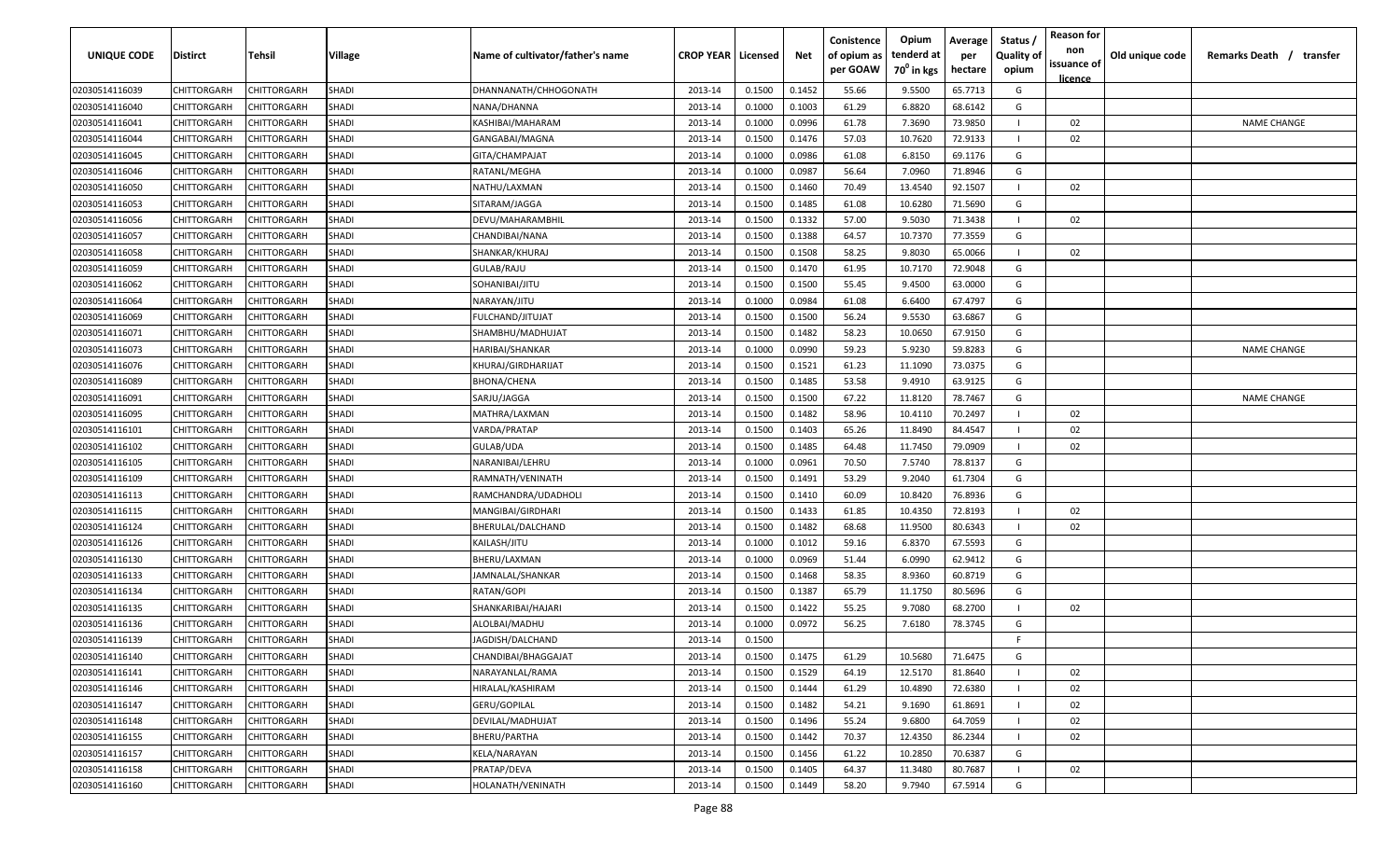| <b>UNIQUE CODE</b> | <b>Distirct</b>    | <b>Tehsil</b> | Village           | Name of cultivator/father's name | <b>CROP YEAR   Licensed</b> |        | Net    | Conistence<br>of opium as | Opium<br>tenderd at    | Average<br>per | Status /<br><b>Quality of</b> | <b>Reason for</b><br>non<br>issuance of | Old unique code | Remarks Death /<br>transfer |
|--------------------|--------------------|---------------|-------------------|----------------------------------|-----------------------------|--------|--------|---------------------------|------------------------|----------------|-------------------------------|-----------------------------------------|-----------------|-----------------------------|
|                    |                    |               |                   |                                  |                             |        |        | per GOAW                  | 70 <sup>0</sup> in kgs | hectare        | opium                         | <b>licence</b>                          |                 |                             |
| 02030514116162     | CHITTORGARH        | CHITTORGARH   | <b>SHADI</b>      | JAGGA/DALU                       | 2013-14                     | 0.1500 | 0.1418 | 68.14                     | 11.5940                | 81.7630        |                               | 02                                      |                 |                             |
| 02030514116165     | CHITTORGARH        | CHITTORGARH   | SHADI             | BALU/SHORAM                      | 2013-14                     | 0.1000 | 0.0989 | 62.40                     | 7.8000                 | 78.8675        |                               | 02                                      |                 |                             |
| 02030514116167     | CHITTORGARH        | CHITTORGARH   | <b>SHADI</b>      | CHANDIBAI/KAJOD                  | 2013-14                     | 0.1500 | 0.1496 | 63.39                     | 11.0120                | 73.6096        | G                             |                                         |                 | <b>NAME CHANGE</b>          |
| 02030514116168     | CHITTORGARH        | CHITTORGARH   | SHADI             | BAKTAWAR/JAGGA                   | 2013-14                     | 0.1500 | 0.1488 | 70.49                     | 11.8620                | 79.7177        |                               | 02                                      |                 |                             |
| 02030514116169     | CHITTORGARH        | CHITTORGARH   | SHADI             | RAMA/CHHOGA                      | 2013-14                     | 0.1000 | 0.0990 | 64.21                     | 6.9710                 | 70.4141        | G                             |                                         |                 |                             |
| 02030514116170     | CHITTORGARH        | CHITTORGARH   | SHADI             | JAMNIBAI/RAMCHANDRA              | 2013-14                     | 0.1500 | 0.1484 | 53.29                     | 8.9300                 | 60.1752        | G                             |                                         |                 |                             |
| 02030514116172     | CHITTORGARH        | CHITTORGARH   | <b>SHADI</b>      | BHIMRAJ/JITU                     | 2013-14                     | 0.1500 | 0.1500 | 55.24                     | 9.4780                 | 63.1867        | G                             |                                         |                 |                             |
| 02030514116173     | CHITTORGARH        | CHITTORGARH   | SHADI             | PARASRAM/DHANNA                  | 2013-14                     | 0.1500 | 0.1518 | 61.29                     | 10.6290                | 70.0198        | G                             |                                         |                 |                             |
| 02030514117001     | CHITTORGARH        | CHITTORGARH   | SHAMBHUPURA       | RUPLAL/KHEMA                     | 2013-14                     | 0.1500 |        |                           |                        |                | -F                            |                                         |                 |                             |
| 02030514117006     | CHITTORGARH        | CHITTORGARH   | SHAMBHUPURA       | DEVILAL/LAXMAN                   | 2013-14                     | 0.1500 | 0.1504 | 55.61                     | 9.1520                 | 60.8511        | G                             |                                         |                 |                             |
| 02030514117024     | CHITTORGARH        | CHITTORGARH   | SHAMBHUPURA       | MANGILAL/SHANKAR                 | 2013-14                     | 0.1500 | 0.1500 | 53.12                     | 8.5070                 | 56.7133        | G                             |                                         |                 |                             |
| 02030514117026     | CHITTORGARH        | CHITTORGARH   | SHAMBHUPURA       | BHANWARLAL/RUPLAL                | 2013-14                     | 0.1500 | 0.1481 | 59.18                     | 9.8320                 | 66.3876        | G                             |                                         |                 |                             |
| 02030514117027     | CHITTORGARH        | CHITTORGARH   | SHAMBHUPURA       | ONKAR/UDAIRAM                    | 2013-14                     | 0.1500 |        |                           |                        |                | F.                            |                                         |                 |                             |
| 02030514117035     | CHITTORGARH        | CHITTORGARH   | SHAMBHUPURA       | GOPALLAL/SHANKAR                 | 2013-14                     | 0.1500 | 0.1544 | 62.02                     | 10.2160                | 66.1658        | G                             |                                         |                 |                             |
| 02030514117037     | CHITTORGARH        | CHITTORGARH   | SHAMBHUPURA       | GHISIBAI/SHANKAR                 | 2013-14                     | 0.1000 | 0.0980 | 52.71                     | 5.6020                 | 57.1633        | G                             |                                         |                 |                             |
| 02030514117041     | CHITTORGARH        | CHITTORGARH   | SHAMBHUPURA       | TULSIRAM/KHEMA                   | 2013-14                     | 0.1500 | 0.1518 | 62.02                     | 9.5330                 | 62.7997        | G                             |                                         |                 |                             |
| 02030514117049     | CHITTORGARH        | CHITTORGARH   | SHAMBHUPURA       | WARLAL/MULCHAND                  | 2013-14                     | 0.1500 | 0.1450 | 59.18                     | 9.1730                 | 63.2621        | G                             |                                         |                 |                             |
| 02030514117054     | CHITTORGARH        | CHITTORGARH   | SHAMBHUPURA       | KASHIRAM/BHAJJA                  | 2013-14                     | 0.1500 | 0.1472 | 58.45                     | 9.3190                 | 63.3084        | G                             |                                         |                 |                             |
| 02030514117063     | CHITTORGARH        | CHITTORGARH   | SHAMBHUPURA       | RAMNIWAS/DALCHAND                | 2013-14                     | 0.1500 | 0.1480 | 52.71                     | 7.9670                 | 53.8311        | G                             |                                         |                 | TRANSFER/KESARPURA          |
| 02030514119001     | CHITTORGARH        | CHITTORGARH   | SINDHABADI        | LAXMAN/KEWALCHAND                | 2013-14                     | 0.1500 | 0.1440 | 59.39                     | 9.4510                 | 65.6319        | G                             |                                         |                 |                             |
| 02030514119004     | CHITTORGARH        | CHITTORGARH   | SINDHABADI        | KALUSINGH/KALYANSINGH            | 2013-14                     | 0.1000 | 0.0972 | 62.24                     | 7.0330                 | 72.3560        | G                             |                                         |                 |                             |
| 02030514119005     | CHITTORGARH        | CHITTORGARH   | SINDHABADI        | MOHAN/MANGU                      | 2013-14                     | 0.1000 | 0.0990 | 58.67                     | 5.9420                 | 60.0202        | G                             |                                         |                 |                             |
| 02030514119006     | CHITTORGARH        | CHITTORGARH   | SINDHABADI        | RUKMANIBAI/MOHAN                 | 2013-14                     | 0.1500 | 0.1492 | 59.01                     | 9.6100                 | 64.4102        | G                             |                                         |                 |                             |
| 02030514119007     | CHITTORGARH        | CHITTORGARH   | SINDHABADI        | SHYAMLAL/GHASI                   | 2013-14                     | 0.1000 | 0.0960 | 59.01                     | 5.6140                 | 58.4792        | G                             |                                         |                 |                             |
| 02030514119018     | CHITTORGARH        | CHITTORGARH   | SINDHABADI        | GITABAI/SHYANIBAI                | 2013-14                     | 0.1500 | 0.1500 | 56.42                     | 9.5350                 | 63.5667        | G                             |                                         |                 |                             |
| 02030514119022     | CHITTORGARH        | CHITTORGARH   | SINDHABADI        | JAGGANNATH/BHUWANA               | 2013-14                     | 0.1500 | 0.1436 | 62.24                     | 10.3590                | 72.1379        | G                             |                                         |                 |                             |
| 02030514119029     | CHITTORGARH        | CHITTORGARH   | SINDHABADI        | DEVBAI/DAOLATRAM                 | 2013-14                     | 0.1500 |        |                           |                        |                | -F.                           |                                         |                 |                             |
| 02030514119032     | CHITTORGARH        | CHITTORGARH   | SINDHABADI        | SHANKAR/MOTILAL                  | 2013-14                     | 0.1500 | 0.1441 | 56.54                     | 9.1270                 | 63.3380        | G                             |                                         |                 |                             |
| 02030514119035     | CHITTORGARH        | CHITTORGARH   | SINDHABADI        | NANA/PRATHA                      | 2013-14                     | 0.1000 |        |                           |                        |                | -F.                           |                                         |                 |                             |
| 02030514119045     | CHITTORGARH        | CHITTORGARH   | SINDHABADI        | KALU/NARU                        | 2013-14                     | 0.1000 |        |                           |                        |                | -F.                           |                                         |                 |                             |
| 02030514119052     | CHITTORGARH        | CHITTORGARH   | <b>SINDHABADI</b> | DEVILAL/BHERU                    | 2013-14                     | 0.1500 |        |                           |                        |                | -F.                           |                                         |                 |                             |
| 02030514119054     | CHITTORGARH        | CHITTORGARH   | SINDHABADI        | PRABHULAL/MEGHA                  | 2013-14                     | 0.1500 | 0.1470 | 56.54                     | 9.0380                 | 61.4830        | G                             |                                         |                 |                             |
| 02030514119055     | CHITTORGARH        | CHITTORGARH   | SINDHABADI        | AMBALAL/ONKAR                    | 2013-14                     | 0.1000 | 0.0975 | 56.95                     | 5.9880                 | 61.4154        | G                             |                                         |                 |                             |
| 02030514119057     | CHITTORGARH        | CHITTORGARH   | SINDHABADI        | MUKANDSINGH/MOHANSINGH           | 2013-14                     | 0.1500 | 0.1450 | 58.67                     | 9.6050                 | 66.2414        | G                             |                                         |                 |                             |
| 02030514119058     | CHITTORGARH        | CHITTORGARH   | SINDHABADI        | CHANDIBAI/MODIRAM                | 2013-14                     | 0.1000 | 0.0990 | 61.88                     | 7.1870                 | 72.5960        | G                             |                                         |                 |                             |
| 02030514119061     | CHITTORGARH        | CHITTORGARH   | SINDHABADI        | MOHAN/BHURA                      | 2013-14                     | 0.1500 |        |                           |                        |                | F                             |                                         |                 |                             |
| 02030514119062     | <b>CHITTORGARH</b> | CHITTORGARH   | SINDHABADI        | AMBALAL/BHURA                    | 2013-14                     | 0.1500 |        |                           |                        |                | F.                            |                                         |                 |                             |
| 02030514119071     | <b>CHITTORGARH</b> | CHITTORGARH   | SINDHABADI        | GOVERDHAN/KISHAN                 | 2013-14                     | 0.1500 | 0.1490 | 56.54                     | 9.6280                 | 64.6174        | G                             |                                         |                 |                             |
| 02030514119073     | <b>CHITTORGARH</b> | CHITTORGARH   | SINDHABADI        | PYARCHAND/VARDA                  | 2013-14                     | 0.1000 | 0.1029 | 59.01                     | 6.4660                 | 62.8377        | G                             |                                         |                 |                             |
| 02030514119074     | CHITTORGARH        | CHITTORGARH   | SINDHABADI        | NANDUBAI/GANESHLAL               | 2013-14                     | 0.1000 | 0.0996 |                           |                        |                |                               | 02                                      |                 |                             |
| 02030514121002     | CHITTORGARH        | CHITTORGARH   | THIKRIYA          | BHERU/MAGNA                      | 2013-14                     | 0.1000 | 0.0990 | 64.80                     | 7.3870                 | 74.6162        | G                             |                                         |                 |                             |
| 02030514121008     | CHITTORGARH        | CHITTORGARH   | THIKRIYA          | BHAWARLAL/RATTA                  | 2013-14                     | 0.1500 | 0.1449 | 58.25                     | 9.3950                 | 64.8378        | G                             |                                         |                 |                             |
| 02030514121017     | CHITTORGARH        | CHITTORGARH   | THIKRIYA          | KAKUBAI/GHISA                    | 2013-14                     | 0.1500 | 0.1425 | 56.90                     | 8.9660                 | 62.9193        | G                             |                                         |                 |                             |
| 02030514121035     | <b>CHITTORGARH</b> | CHITTORGARH   | THIKRIYA          | ONKAR/HEMA                       | 2013-14                     | 0.1000 | 0.1000 | 58.25                     | 6.9570                 | 69.5700        | G                             |                                         |                 |                             |
|                    |                    |               |                   |                                  |                             |        |        |                           |                        |                |                               |                                         |                 |                             |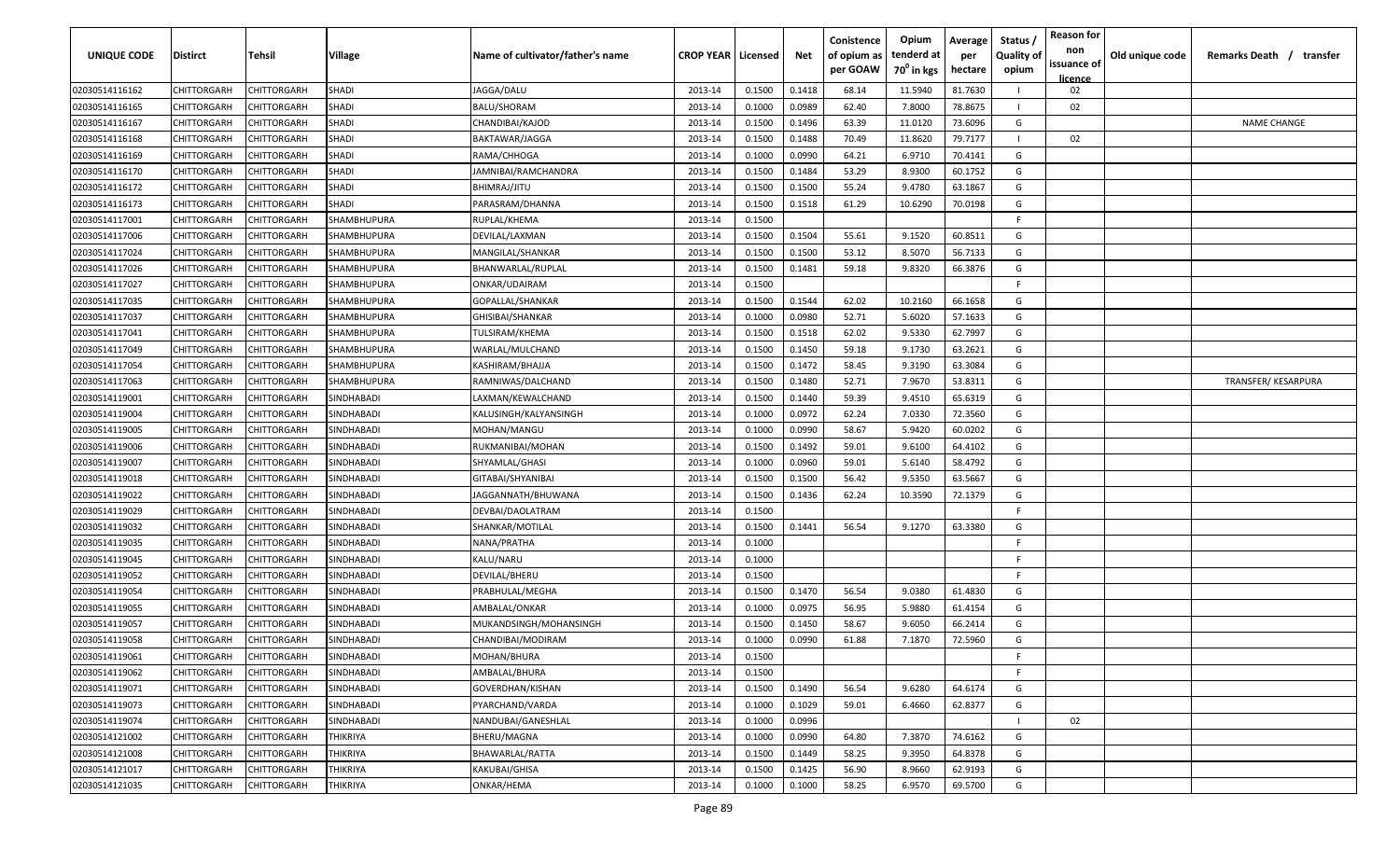| UNIQUE CODE    | <b>Distirct</b>    | Tehsil      | Village         | Name of cultivator/father's name | <b>CROP YEAR   Licensed</b> |        | Net    | Conistence<br>of opium as<br>per GOAW | Opium<br>tenderd at<br>70 <sup>0</sup> in kgs | Average<br>per<br>hectare | Status /<br><b>Quality of</b><br>opium | <b>Reason for</b><br>non<br>issuance of | Old unique code | Remarks Death /<br>transfer |
|----------------|--------------------|-------------|-----------------|----------------------------------|-----------------------------|--------|--------|---------------------------------------|-----------------------------------------------|---------------------------|----------------------------------------|-----------------------------------------|-----------------|-----------------------------|
| 02030514121050 | CHITTORGARH        | CHITTORGARH | <b>THIKRIYA</b> | CHUNNILAL/DOLA                   | 2013-14                     | 0.1000 | 0.1000 | 53.85                                 | 5.6700                                        | 56.7000                   | G                                      | licence                                 |                 |                             |
| 02030514121073 | CHITTORGARH        | CHITTORGARH | THIKRIYA        | BHURIBAI/TULASIRAM               | 2013-14                     | 0.1000 | 0.1008 | 58.24                                 | 6.5980                                        | 65.4560                   | G                                      |                                         |                 |                             |
| 02030514121076 | CHITTORGARH        | CHITTORGARH | THIKRIYA        | KANIRAM/KALURAM                  | 2013-14                     | 0.1500 | 0.1500 | 62.39                                 | 10.4010                                       | 69.3400                   | G                                      |                                         |                 |                             |
| 02030514121077 | CHITTORGARH        | CHITTORGARH | THIKRIYA        | SHANKARDAS/KALUDAS               | 2013-14                     | 0.1500 | 0.1488 | 54.75                                 | 8.9480                                        | 60.1344                   |                                        | 02                                      |                 |                             |
| 02030514121078 | CHITTORGARH        | CHITTORGARH | THIKRIYA        | KISHANLAL/ONKAR                  | 2013-14                     | 0.1500 | 0.1425 | 56.90                                 | 9.2420                                        | 64.8561                   | G                                      |                                         |                 | TRANSFER/ ARNIYAPANTH       |
| 02030514121080 | CHITTORGARH        | CHITTORGARH | THIKRIYA        | DADAMCHAND/HAJADRI               | 2013-14                     | 0.1500 | 0.1511 | 62.34                                 | 11.0070                                       | 72.8458                   | G                                      |                                         |                 | TRANSFER/ ARNIYAPANTH       |
| 02030514121081 | CHITTORGARH        | CHITTORGARH | THIKRIYA        | KISHANA/MANGUMATARUKMANI         | 2013-14                     | 0.1000 | 0.0998 | 65.89                                 | 6.0620                                        | 60.7415                   | G                                      | 08                                      |                 | <b>NAME CHANGE</b>          |
| 02030514121082 | CHITTORGARH        | CHITTORGARH | THIKRIYA        | KESHURAM/KEVLA                   | 2013-14                     | 0.1500 | 0.1527 | 56.63                                 | 9.6920                                        | 63.4709                   | G                                      |                                         | 02030514038006  | TRANSFER/ GILUND            |
| 02030514123002 | CHITTORGARH        | CHITTORGARH | TUMBADIYA       | NARAYAN/POKHAR                   | 2013-14                     | 0.1500 | 0.1437 | 62.19                                 | 9.7280                                        | 67.6966                   | G                                      |                                         |                 |                             |
| 02030514123003 | CHITTORGARH        | CHITTORGARH | TUMBADIYA       | BHERA/POKHAR                     | 2013-14                     | 0.1500 | 0.1440 | 64.17                                 | 9.4880                                        | 65.8889                   | G                                      |                                         |                 |                             |
| 02030514123004 | CHITTORGARH        | CHITTORGARH | TUMBADIYA       | SOSARBAI/HANSRAJ                 | 2013-14                     | 0.1500 | 0.1470 | 56.29                                 | 8.7890                                        | 59.7890                   | G                                      |                                         |                 |                             |
| 02030514123006 | CHITTORGARH        | CHITTORGARH | TUMBADIYA       | HARLAL/TEJRAM                    | 2013-14                     | 0.1500 | 0.1449 | 56.46                                 | 8.8000                                        | 60.7315                   | G                                      |                                         |                 |                             |
| 02030514123008 | CHITTORGARH        | CHITTORGARH | TUMBADIYA       | MOHANIBAI/MOTIRAM                | 2013-14                     | 0.1500 | 0.1505 | 59.31                                 | 9.2690                                        | 61.5880                   | G                                      |                                         |                 |                             |
| 02030514123012 | CHITTORGARH        | CHITTORGARF | TUMBADIYA       | LAXMANLAL/CHHOGALAL              | 2013-14                     | 0.1000 | 0.0990 | 62.19                                 | 6.5030                                        | 65.6869                   | G                                      |                                         |                 |                             |
| 02030514123015 | CHITTORGARH        | CHITTORGARF | TUMBADIYA       | HAJARI/GOPAL                     | 2013-14                     | 0.1500 | 0.0276 | 68.31                                 | 2.1660                                        | 78.4783                   | G                                      |                                         |                 |                             |
| 02030514123028 | CHITTORGARH        | CHITTORGARF | TUMBADIYA       | HEMRAJ/GEHRU                     | 2013-14                     | 0.1000 | 0.0996 | 56.29                                 | 5.7090                                        | 57.3193                   | G                                      |                                         |                 |                             |
| 02030514123030 | CHITTORGARH        | CHITTORGARH | TUMBADIYA       | BALIBAI/NANDLAL                  | 2013-14                     | 0.1000 | 0.0336 | 64.17                                 | 2.1540                                        | 64.1071                   | G                                      |                                         |                 |                             |
| 02030514123033 | CHITTORGARH        | CHITTORGARH | TUMBADIYA       | BHERU/SALAGRAM                   | 2013-14                     | 0.1000 | 0.0990 | 61.13                                 | 6.3580                                        | 64.2222                   | G                                      |                                         |                 |                             |
| 02030514123047 | CHITTORGARH        | CHITTORGARH | TUMBADIYA       | RADHIBAI/BHAGAWAN                | 2013-14                     | 0.1000 | 0.0980 | 49.95                                 | 5.0880                                        | 51.9184                   | G                                      |                                         | 02030514078030  | TRANSFER/ NETAWAL MAHARAJ   |
| 02030514123048 | CHITTORGARH        | CHITTORGARF | TUMBADIYA       | KALU/PARTHA                      | 2013-14                     | 0.1500 | 0.1514 | 57.06                                 | 8.9990                                        | 59.4386                   | G                                      |                                         | 02030514078031  | TRANSFER/ NETAWAL MAHARAJ   |
| 02030514123050 | CHITTORGARH        | CHITTORGARF | TUMBADIYA       | BAGDIRAM/BHOLARAM                | 2013-14                     | 0.1000 | 0.0953 | 50.40                                 | 5.0470                                        | 52.9591                   | G                                      |                                         | 02030514078029  | TRANSFER/ NETAWAL MAHARAJ   |
| 02030514124007 | CHITTORGARH        | CHITTORGARH | <b>UDPURA</b>   | HAJARI/RATANA                    | 2013-14                     | 0.1500 | 0.1439 | 62.67                                 | 10.1350                                       | 70.4309                   | G                                      |                                         |                 | <b>NAME CHANGE</b>          |
| 02030514124010 | <b>CHITTORGARH</b> | CHITTORGARF | <b>UDPURA</b>   | CHUNNIBAI/NANALAL                | 2013-14                     | 0.1500 | 0.1406 | 65.56                                 | 10.5550                                       | 75.0711                   | G                                      |                                         |                 |                             |
| 02030514124014 | CHITTORGARH        | CHITTORGARF | UDPURA          | BHOPRAJ/KISHANLAL                | 2013-14                     | 0.1500 | 0.1410 | 59.82                                 | 9.5970                                        | 68.0638                   | G                                      |                                         |                 |                             |
| 02030514124017 | CHITTORGARH        | CHITTORGARH | UDPURA          | DEVILAL/MODA                     | 2013-14                     | 0.1500 | 0.1455 | 65.56                                 | 10.6390                                       | 73.1203                   | G                                      |                                         |                 |                             |
| 02030514124022 | CHITTORGARH        | CHITTORGARH | UDPURA          | LAHRU/NANDA                      | 2013-14                     | 0.1500 | 0.1343 | 59.82                                 | 8.6570                                        | 64.4602                   | G                                      |                                         |                 |                             |
| 02030514124023 | CHITTORGARH        | CHITTORGARH | UDPURA          | NOJIBAI/TULSIRAM                 | 2013-14                     | 0.1500 | 0.1509 | 62.79                                 | 9.9300                                        | 65.8052                   | G                                      |                                         |                 |                             |
| 02030514124042 | CHITTORGARH        | CHITTORGARH | UDPURA          | GIDHARI/CHATARBHUJ               | 2013-14                     | 0.1500 | 0.1472 | 56.87                                 | 9.1240                                        | 61.9837                   | G                                      |                                         |                 |                             |
| 02030514124048 | CHITTORGARH        | CHITTORGARH | UDPURA          | GITABAI/NANDRAM                  | 2013-14                     | 0.1000 | 0.0984 | 57.53                                 | 6.0240                                        | 61.2195                   | G                                      |                                         |                 |                             |
| 02030514124052 | CHITTORGARH        | CHITTORGARH | <b>UDPURA</b>   | HABUBAI/DHANRAJ                  | 2013-14                     | 0.1500 | 0.1484 | 58.86                                 | 9.7790                                        | 65.8962                   | G                                      |                                         |                 |                             |
| 02030514124054 | CHITTORGARH        | CHITTORGARF | <b>UDPURA</b>   | RATAN/BHERU                      | 2013-14                     | 0.1500 | 0.1547 | 62.67                                 | 10.7880                                       | 69.7350                   | G                                      |                                         |                 |                             |
| 02030514124057 | CHITTORGARH        | CHITTORGARF | <b>UDPURA</b>   | RATANLAL/DHANNA                  | 2013-14                     | 0.1500 | 0.1440 | 62.79                                 | 10.1270                                       | 70.3264                   | G                                      |                                         |                 |                             |
| 02030514124064 | CHITTORGARH        | CHITTORGARH | <b>UDPURA</b>   | RAMESHCHANDRA/BHURA              | 2013-14                     | 0.1500 | 0.1452 | 62.67                                 | 10.4390                                       | 71.8939                   | G                                      |                                         |                 |                             |
| 02030514124068 | CHITTORGARH        | CHITTORGARH | <b>UDPURA</b>   | SHANKARLAL/LAXMAN                | 2013-14                     | 0.1500 | 0.1435 | 58.86                                 | 9.5520                                        | 66.5645                   | G                                      |                                         |                 |                             |
| 02030514124079 | CHITTORGARH        | CHITTORGARH | <b>UDPURA</b>   | ONKARLAL/SHANKARLAL              | 2013-14                     | 0.1500 | 0.1451 | 65.56                                 | 9.8710                                        | 68.0289                   | G                                      |                                         |                 |                             |
| 02030514124087 | CHITTORGARH        | CHITTORGARH | <b>UDPURA</b>   | PRATHVIRAJ/HAJARILAL             | 2013-14                     | 0.1500 | 0.1454 | 56.83                                 | 9.4910                                        | 65.2751                   | G                                      |                                         |                 |                             |
| 02030514124089 | CHITTORGARH        | CHITTORGARH | <b>UDPURA</b>   | SHIVLAL/DEVILAL                  | 2013-14                     | 0.1500 | 0.1474 | 59.82                                 | 9.6990                                        | 65.8005                   | G                                      |                                         |                 |                             |
| 02030514124091 | CHITTORGARH        | CHITTORGARH | <b>UDPURA</b>   | CHANDIBAI/HIRALAL                | 2013-14                     | 0.1500 | 0.1424 | 62.37                                 | 10.0110                                       | 70.3020                   | G                                      |                                         |                 |                             |
| 02030514124094 | CHITTORGARH        | CHITTORGARH | <b>UDPURA</b>   | BHERULAL/BALU                    | 2013-14                     | 0.1500 | 0.1450 | 56.83                                 | 9.0120                                        | 62.1517                   | G                                      |                                         |                 |                             |
| 02030514125001 | CHITTORGARH        | CHITTORGARH | <b>UNDARI</b>   | CHUNNILAL/AMARLAL                | 2013-14                     | 0.1500 | 0.1498 | 56.85                                 | 9.2910                                        | 62.0227                   | G                                      |                                         |                 |                             |
| 02030514125002 | CHITTORGARH        | CHITTORGARH | <b>UNDARI</b>   | FULCHAND/NANALAL                 | 2013-14                     | 0.1500 | 0.1470 | 62.91                                 | 10.3080                                       | 70.1224                   | G                                      |                                         |                 |                             |
| 02030514125003 | CHITTORGARH        | CHITTORGARH | UNDARI          | SHANKERLAL/CHUNNILAL             | 2013-14                     | 0.1500 | 0.1470 | 61.97                                 | 10.1100                                       | 68.7755                   | G                                      |                                         |                 |                             |
| 02030514125004 | CHITTORGARH        | CHITTORGARH | UNDARI          | MANGILAL/BHANWARLAL              | 2013-14                     | 0.1000 | 0.0960 | 61.97                                 | 6.5780                                        | 68.5208                   | G                                      |                                         |                 | <b>NAME CHANGE</b>          |
| 02030514125009 | CHITTORGARH        | CHITTORGARH | UNDARI          | BANSHILAL/NANDA                  | 2013-14                     | 0.1500 | 0.1475 | 59.68                                 | 10.5890                                       | 71.7898                   | G                                      |                                         |                 |                             |